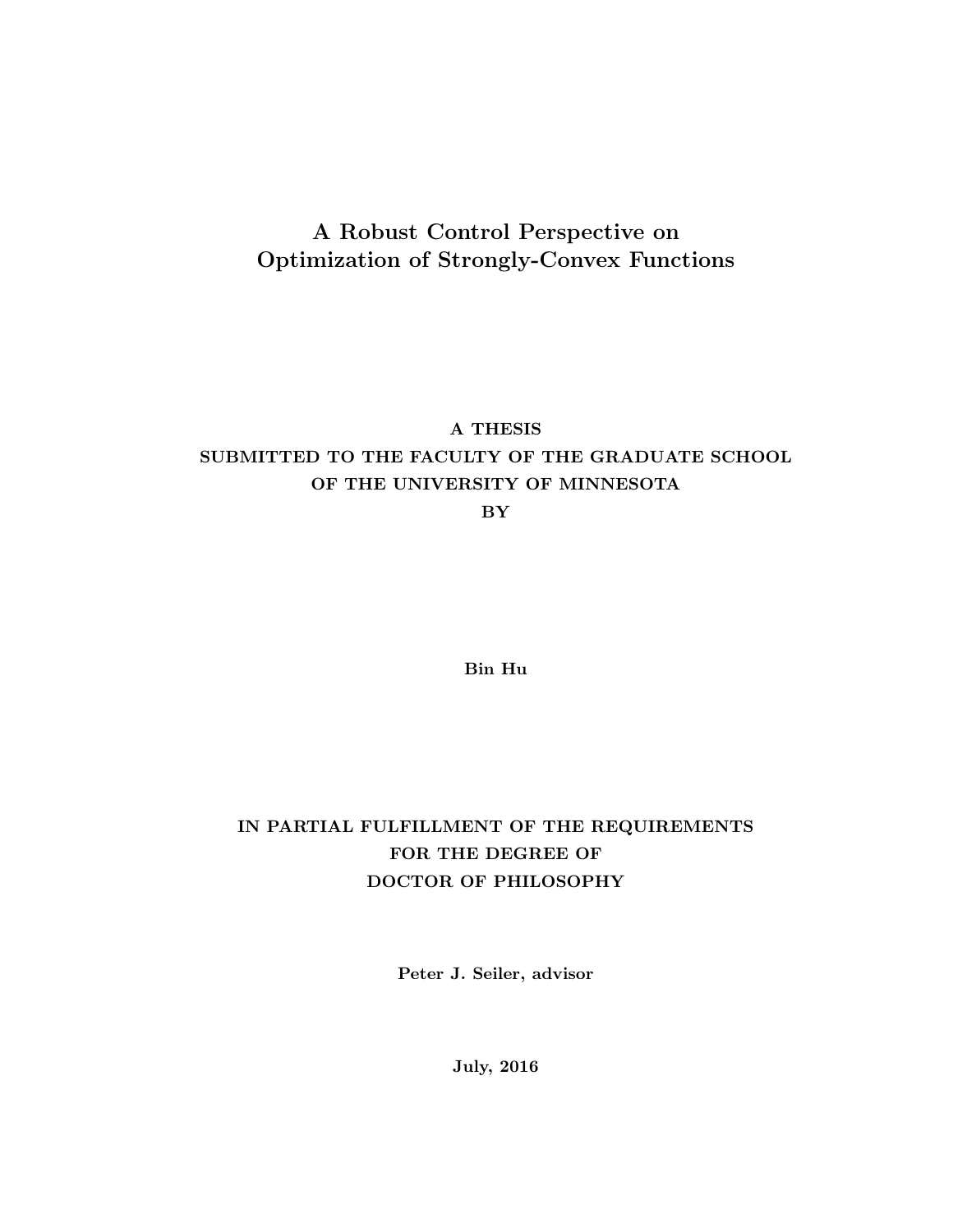© Bin Hu 2016 ALL RIGHTS RESERVED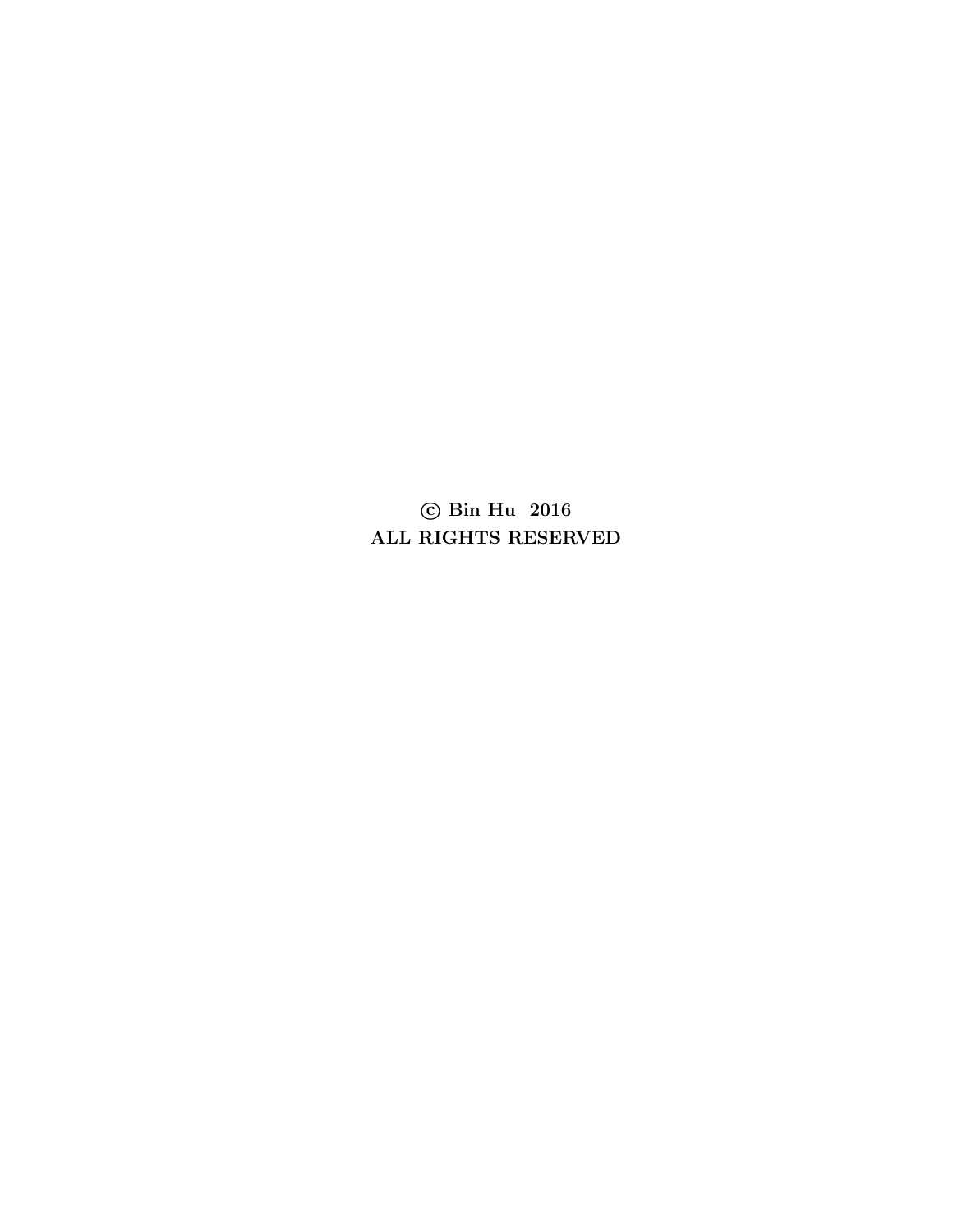## Acknowledgements

My greatest gratitude goes to my advisor, Peter Seiler. I really want to thank him for being the best advisor I have ever met in my life. It is a huge honor for me to work with such exceptional mind. Peter is a great person and also a closed friend. I am sincerely thankful for his advice and help.

I also want to thank Gary Balas. Gary is such a great leader. He influenced me in a lot of positive ways. I completely changed my presentation style due to his comments. I am always grateful to him.

I would like to thank Anders Rantzer for supportively collaborating with me and showing me the beauty of positive systems. I want to thank Tom Luo for teaching me so much on optimization. His insights are deep and inspiring. Several of my current research topics are motivated by Tom, and I am really grateful for that. Special thanks to Laurent Lessard. His work has huge impacts on my research and inspires the whole story of my Ph.D dissertation. I also want to thank Laurent for collaborating with me and offering me the opportunity to visit the optimization group in Madison.

Thanks to Demoz Gebre-Egziabher, Maziar S. Hemati, and Gongjun Xu for serving on my doctoral committee. I would also like to acknowledge Tryphon T. Georgiou, Mihailo Jovanovic, and Sairaj Dhople for their help during my Ph.D study. I want to thank Sei Zhen Khong, Harald Pfifer, Raghu Venkataraman, and Shu Wang for many useful discussions on control theory. I should also acknowledge Yongxin Chen for a lot of fun discussions on mathematics.

Finally I want to thank all my family and friends for their love and support. My sincere gratitude goes to my aunt, Fuqin Zhou. She took good care of me when I was a child. I am always grateful for that. I owe thanks to my dearest Yingying Luo for the color and warmth she brings to my life.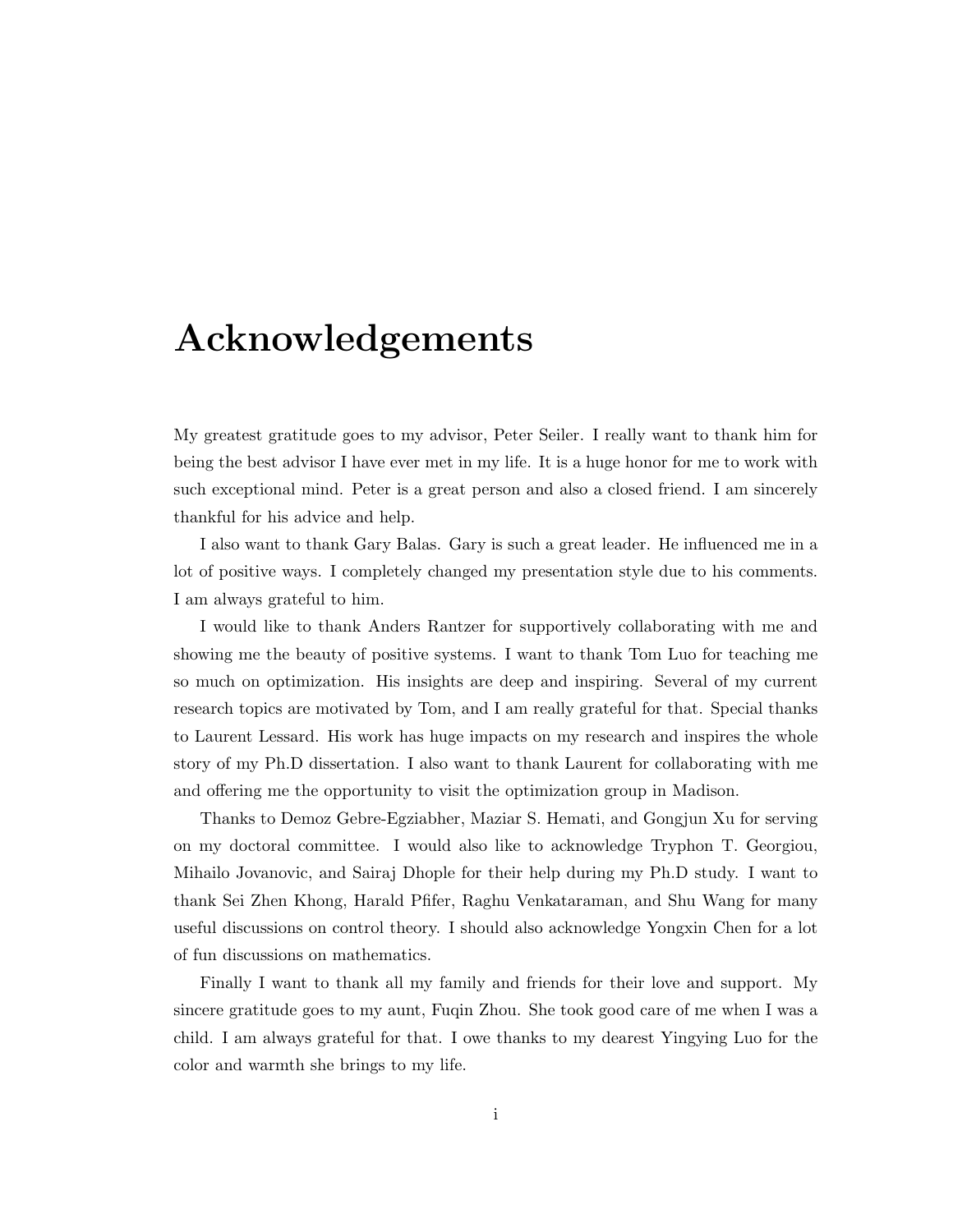# Dedication

To My Mom Yanqin Zhou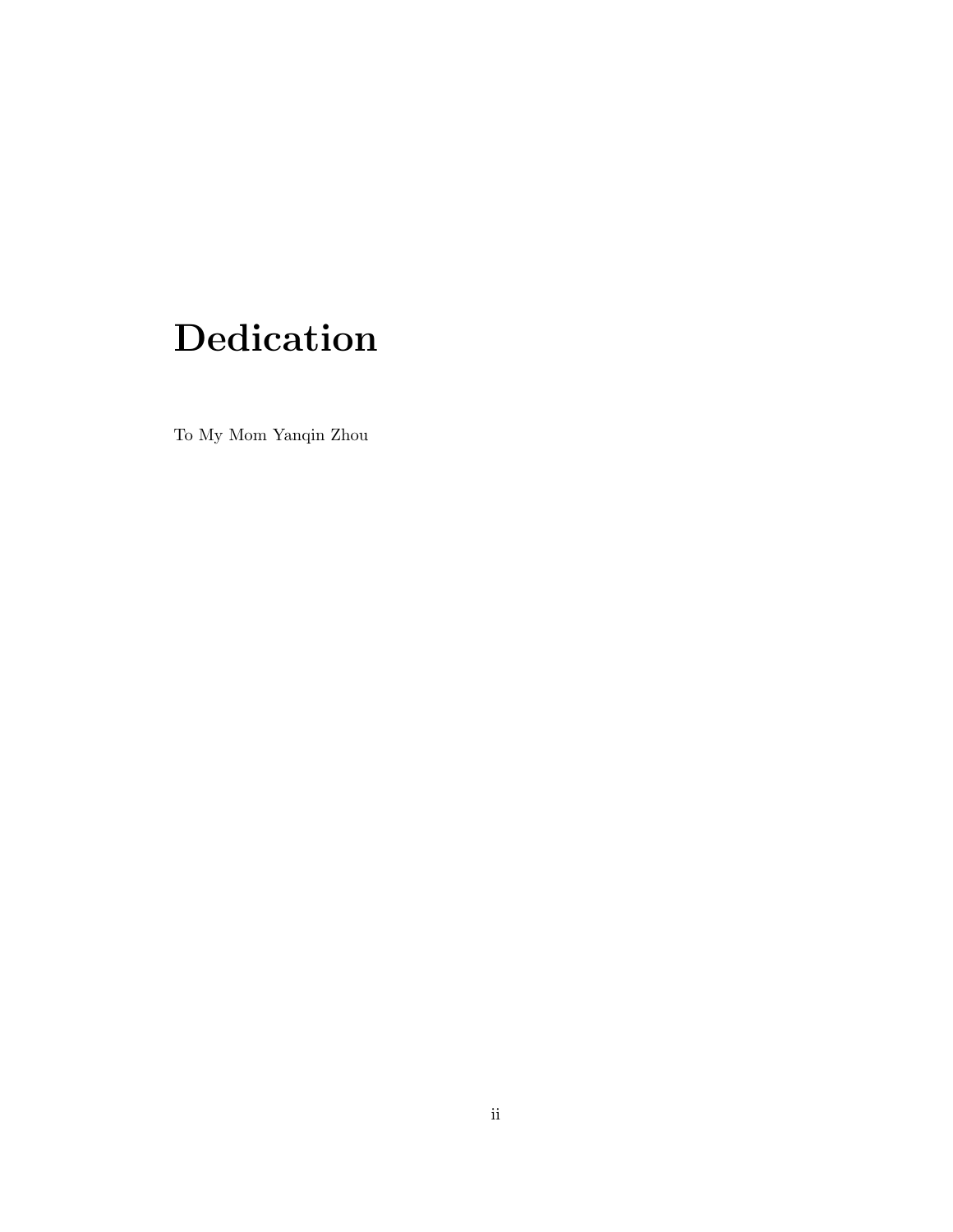#### Abstract

Large-scale optimization is a central topic in big data science. First-order black-box optimization methods have been widely applied in machine learning problems, since the oracle complexity of these methods can be independent of the parameter dimension. In this dissertation, we formulate linear matrix inequality (LMI) conditions to analyze the convergence rates of various deterministic and stochastic optimization methods. We derive these LMIs using integral quadratic constraints (IQCs) and dissipation inequalities.

The first part of this dissertation analyzes deterministic first-order methods (gradient descent, Nesterov's method, etc) as generalized eigenvalue problems (GEVPs). A standard dissipation inequality requires a non-negative definite storage function and "hard" IQCs which must hold over all finite time horizons. We develop a modified dissipation inequality that requires neither non-negative definite storage functions nor hard IQCs. Then we show that linear rate analysis of a given deterministic first-order method is equivalent to uniform stability analysis of a related scaled system. This enables derivation of linear rate analysis conditions using standard IQCs for a scaled operator. A soft Zames-Falb IQC is derived and used in the modified dissipation inequality, leading to a GEVP formulation for linear rate analysis of first-order optimization methods.

In the second part of this dissertation, we extend the IQC framework to analyze stochastic optimization methods which have been widely applied in empirical risk minimization and machine learning problems. We first combine jump system theory with IQCs to derive LMI conditions for rate analysis of the stochastic average gradient (SAG) method and its variants (SAGA, etc). The resultant LMI conditions can be used to analyze the convergence rates of SAG, SAGA, and other related variants with uniform or non-uniform sampling strategies. Then we develop LMI conditions to analyze the stochastic gradient (SG) method and its variants. The SG method with a constant stepsize typically achieves a linear convergence rate only up to some fixed tolerance. We develop stochastically averaged quadratic constraints with disturbance terms quantifying the inaccuracy of the SG method. Several known results about the SG method have been recovered using our proposed LMI conditions. We also obtain new results regarding the convergence of the SG method under different conditions.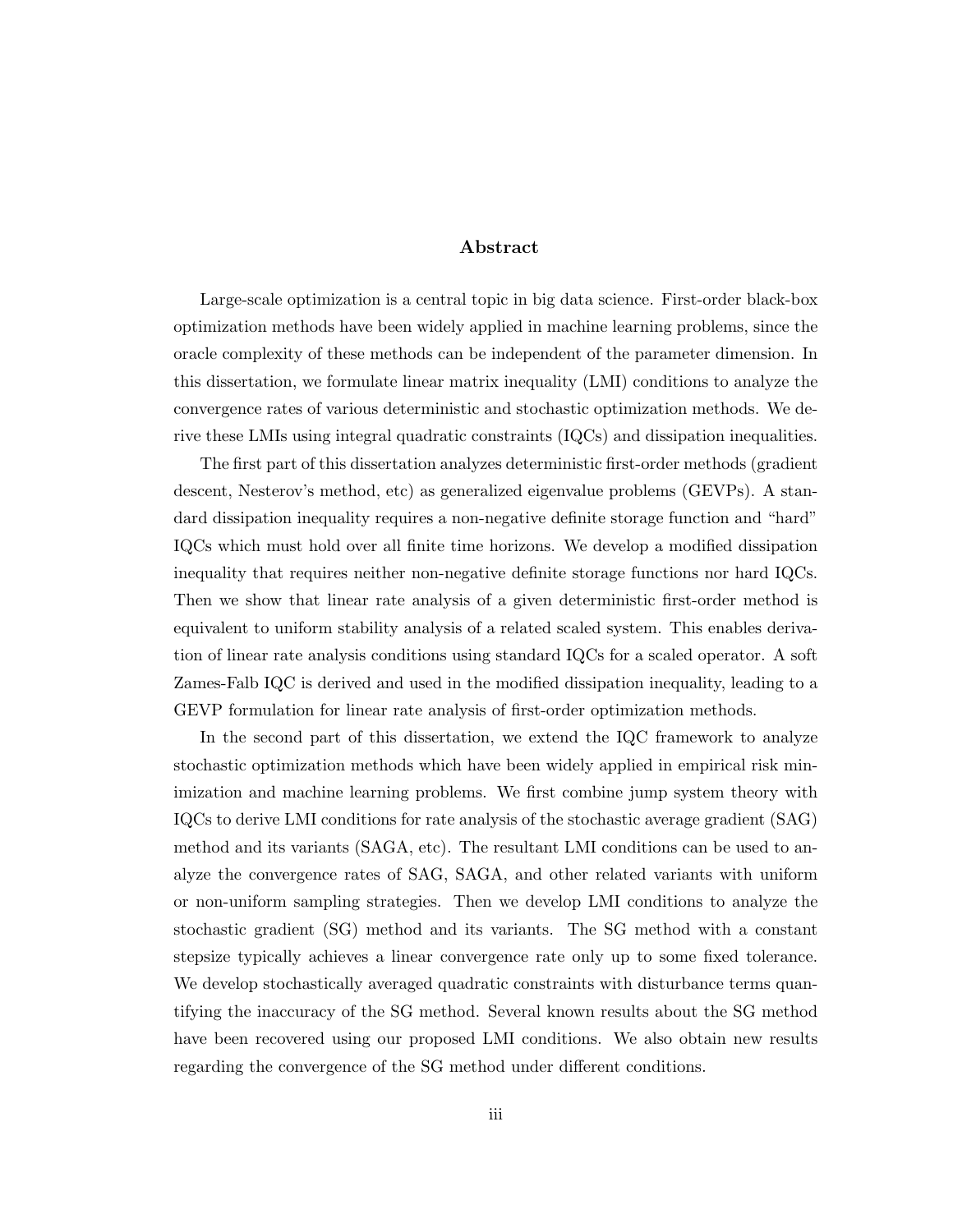# **Contents**

|          |                         | <b>Acknowledgements</b>                                      | $\mathbf{i}$     |  |  |
|----------|-------------------------|--------------------------------------------------------------|------------------|--|--|
|          | $\bf Dedication$        |                                                              | ii               |  |  |
|          | iii<br>${\bf Abstract}$ |                                                              |                  |  |  |
|          | List of Tables<br>vii   |                                                              |                  |  |  |
|          |                         | List of Figures                                              | viii             |  |  |
| 1        |                         | Introduction                                                 | 1                |  |  |
|          | 1.1                     |                                                              | 3                |  |  |
| $\bf{2}$ |                         | <b>Background</b>                                            |                  |  |  |
|          | 2.1                     |                                                              | $6\phantom{.}6$  |  |  |
|          | 2.2                     | Basic Facts about Gradients of Convex Functions              | 8                |  |  |
|          | 2.3                     | Review of First-Order Optimization Methods                   | $\boldsymbol{9}$ |  |  |
|          | 2.4                     |                                                              | 10               |  |  |
|          | 2.5                     | Linear State-Space Models                                    | 12               |  |  |
|          | 2.6                     | Feedback Interconnection and Stability Concepts              | 15               |  |  |
|          | 2.7                     |                                                              | 17               |  |  |
|          | 2.8                     |                                                              | 21               |  |  |
|          | 2.9                     | $\rho$ -Hard IQCs and $\rho$ -Exponential Stability Analysis | 26               |  |  |
|          |                         | 2.10 Linear Rate Analysis of Optimization Methods            | 29               |  |  |
|          |                         |                                                              | 31               |  |  |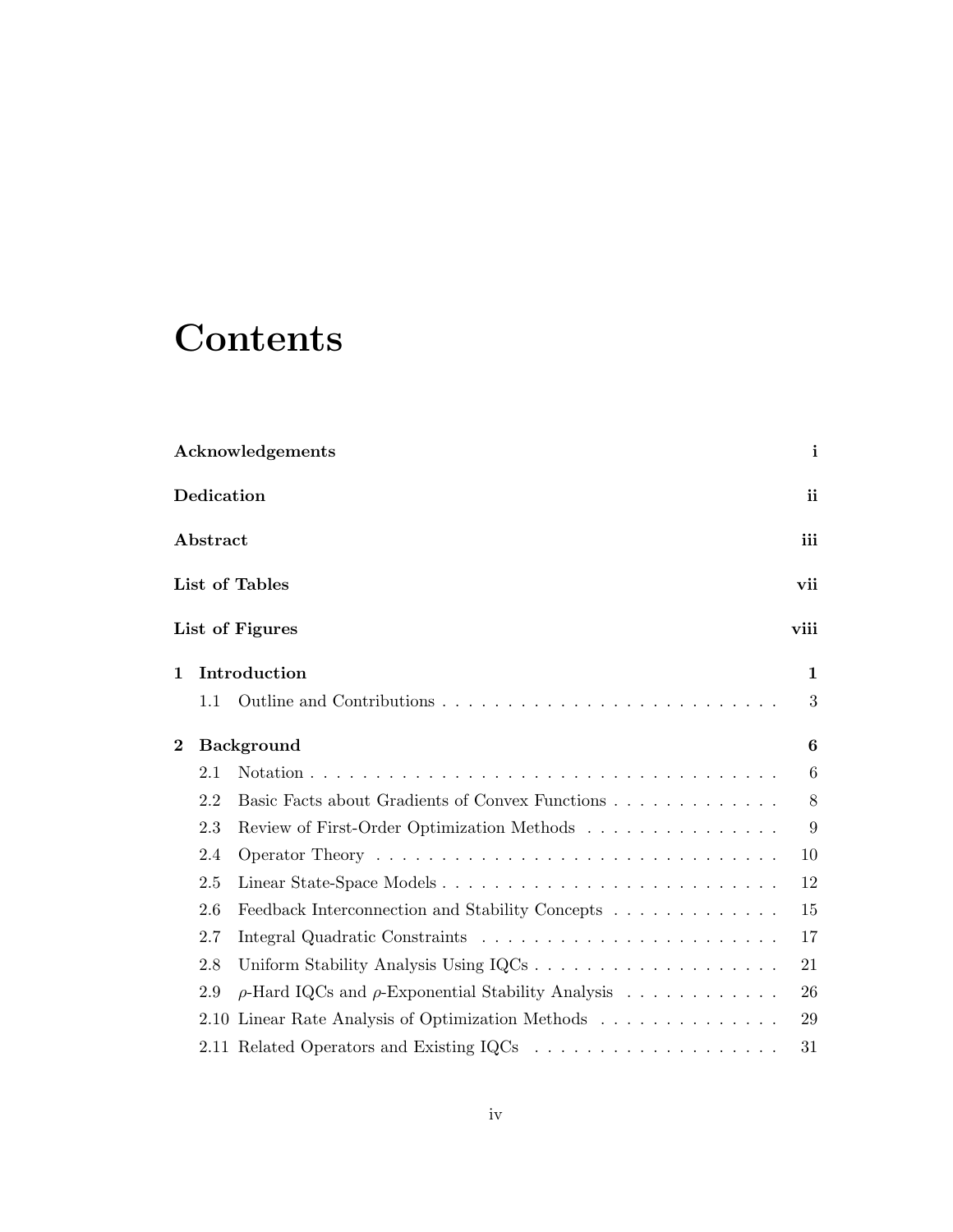|   |     | 2.11.1 Memoryless Nonlinearity in a Sector                                         | 31 |
|---|-----|------------------------------------------------------------------------------------|----|
|   |     |                                                                                    | 32 |
|   |     | 2.11.3 Gradients of Smooth Strongly-Convex Functions                               | 33 |
|   |     | 2.11.4 Multiplication with an Uncertain Parameter                                  | 35 |
|   |     |                                                                                    | 36 |
| 3 |     | Hard Factorizations of Frequency Domain IQCs                                       | 38 |
|   | 3.1 | J-Spectral Factorizations and Related Games $\ldots \ldots \ldots \ldots \ldots$   | 40 |
|   |     | Open-loop Dynamic Games and IQC Factorizations<br>3.1.1                            | 40 |
|   |     | Nash Equilibrium for the Two-Player Game<br>3.1.2                                  | 44 |
|   |     | J-Spectral Factorization for Strict-PN Multipliers<br>3.1.3                        | 47 |
|   | 3.2 |                                                                                    | 50 |
|   | 3.3 |                                                                                    | 52 |
| 4 |     | Linear Rate Analysis Using Internal Uniform Stability Tests                        | 53 |
|   | 4.1 | Equivalence between $\rho$ -Exponential Stability Analysis and Uniform Sta-        |    |
|   |     |                                                                                    | 54 |
|   | 4.2 | Boundedness and IQCs for Scaled Perturbation                                       | 56 |
|   |     | Scaled Operator for Memoryless Nonlinearity in a Sector<br>4.2.1                   | 57 |
|   |     | Scaled Operator for Static Nonlinearity<br>4.2.2                                   | 57 |
|   |     | Scaled Operator for Gradients of Smooth Strongly-Convex Func-<br>4.2.3             |    |
|   |     |                                                                                    | 61 |
|   |     | Scaled Operator for Multiplicative Perturbation<br>4.2.4                           | 62 |
|   |     | 4.2.5                                                                              | 63 |
|   | 4.3 | Equivalence between $\rho$ -Hard IQCs on $\Delta$ and Hard IQCs on $\Delta_{\rho}$ | 63 |
|   | 4.4 | A GEVP Formulation for Linear Rate Analysis of Deterministic First-                |    |
|   |     |                                                                                    | 65 |
|   | 4.5 | Numerical Example: Analysis of Nesterov's Accelerated Method                       | 68 |
| 5 |     | Analysis for SAG and Related Variants Using IQCs and Jump System                   |    |
|   |     | Formulations                                                                       | 72 |
|   | 5.1 |                                                                                    | 74 |
|   | 5.2 |                                                                                    | 75 |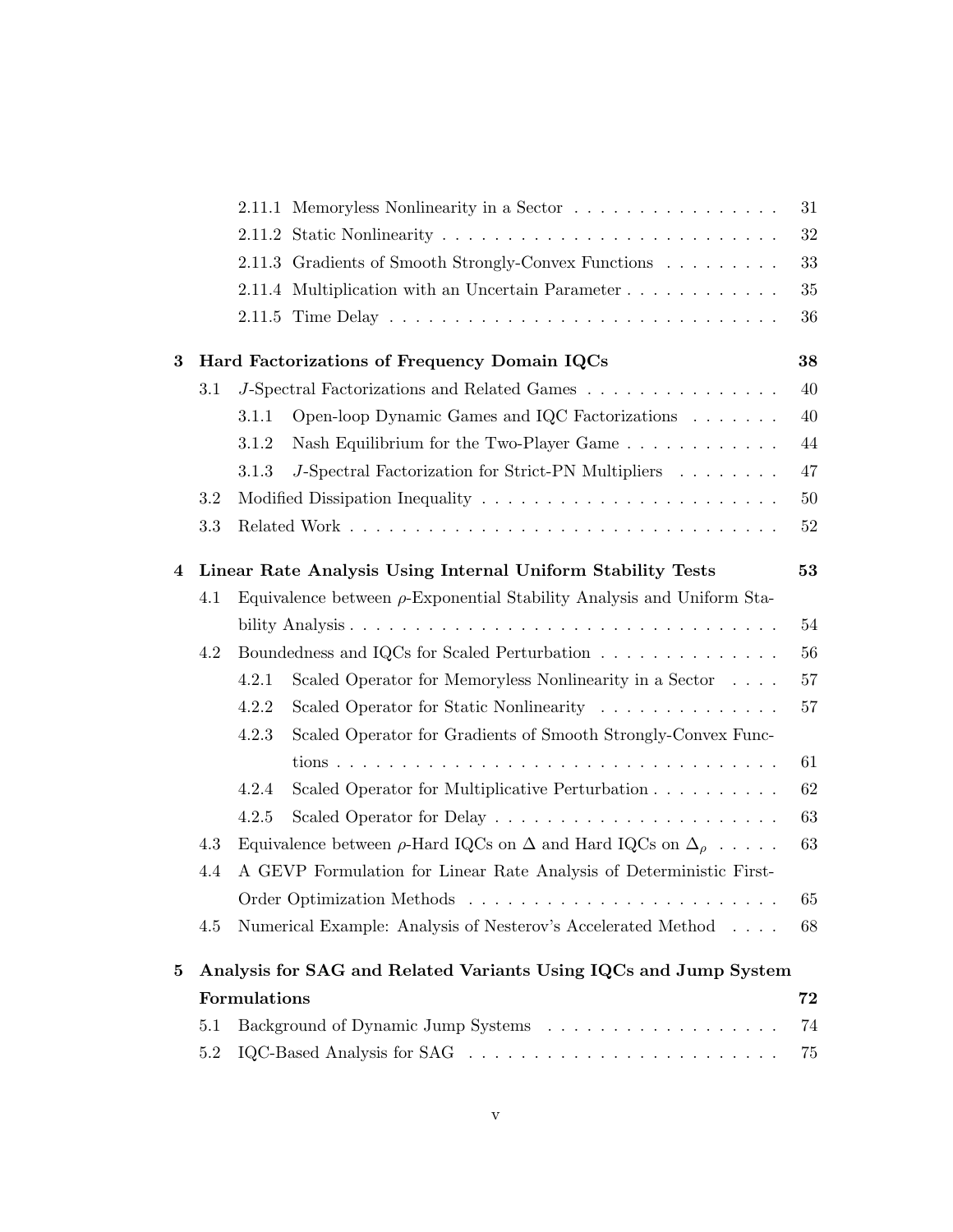|   |                                                                   | 5.2.1 | A Jump System Formulation for SAG                            | 75     |  |
|---|-------------------------------------------------------------------|-------|--------------------------------------------------------------|--------|--|
|   |                                                                   | 5.2.2 |                                                              | 78     |  |
|   |                                                                   | 5.2.3 | Convergence Rate Analysis of SAG Using Semidefinite Programs | $80\,$ |  |
|   |                                                                   | 5.2.4 |                                                              | 82     |  |
|   | 5.3                                                               |       |                                                              | 85     |  |
|   |                                                                   | 5.3.1 |                                                              | 85     |  |
|   |                                                                   | 5.3.2 | Jump System Formulations for Variants of SAG                 | 86     |  |
|   |                                                                   | 5.3.3 |                                                              | 87     |  |
|   |                                                                   | 5.3.4 | Further Discussions                                          | 88     |  |
|   |                                                                   | 5.3.5 | Remarks on Increment Aggregated Gradient                     | 89     |  |
| 6 |                                                                   |       | IQC Analysis of Stochastic Gradient with a Constant Stepsize | 91     |  |
|   | 6.1                                                               |       |                                                              | 93     |  |
|   |                                                                   | 6.1.1 |                                                              | 93     |  |
|   |                                                                   | 6.1.2 |                                                              | 95     |  |
|   | 6.2                                                               |       | IQC Analysis for SG with General Cost Functions              | 97     |  |
|   |                                                                   | 6.2.1 | A General Construction of Stochastic Quadratic Constraints   | 97     |  |
|   |                                                                   | 6.2.2 |                                                              | 100    |  |
|   | 6.3                                                               |       | Robustness of SG with respect to Deterministic Noise         | 105    |  |
|   | 6.4                                                               |       | A General Analysis Framework for Variants of SG              | 107    |  |
| 7 |                                                                   |       | <b>Conclusions and Future Work</b>                           | 110    |  |
|   | References                                                        |       |                                                              | 114    |  |
|   | Appendix A. IQC Multipliers and DARE Stabilizing Solutions<br>124 |       |                                                              |        |  |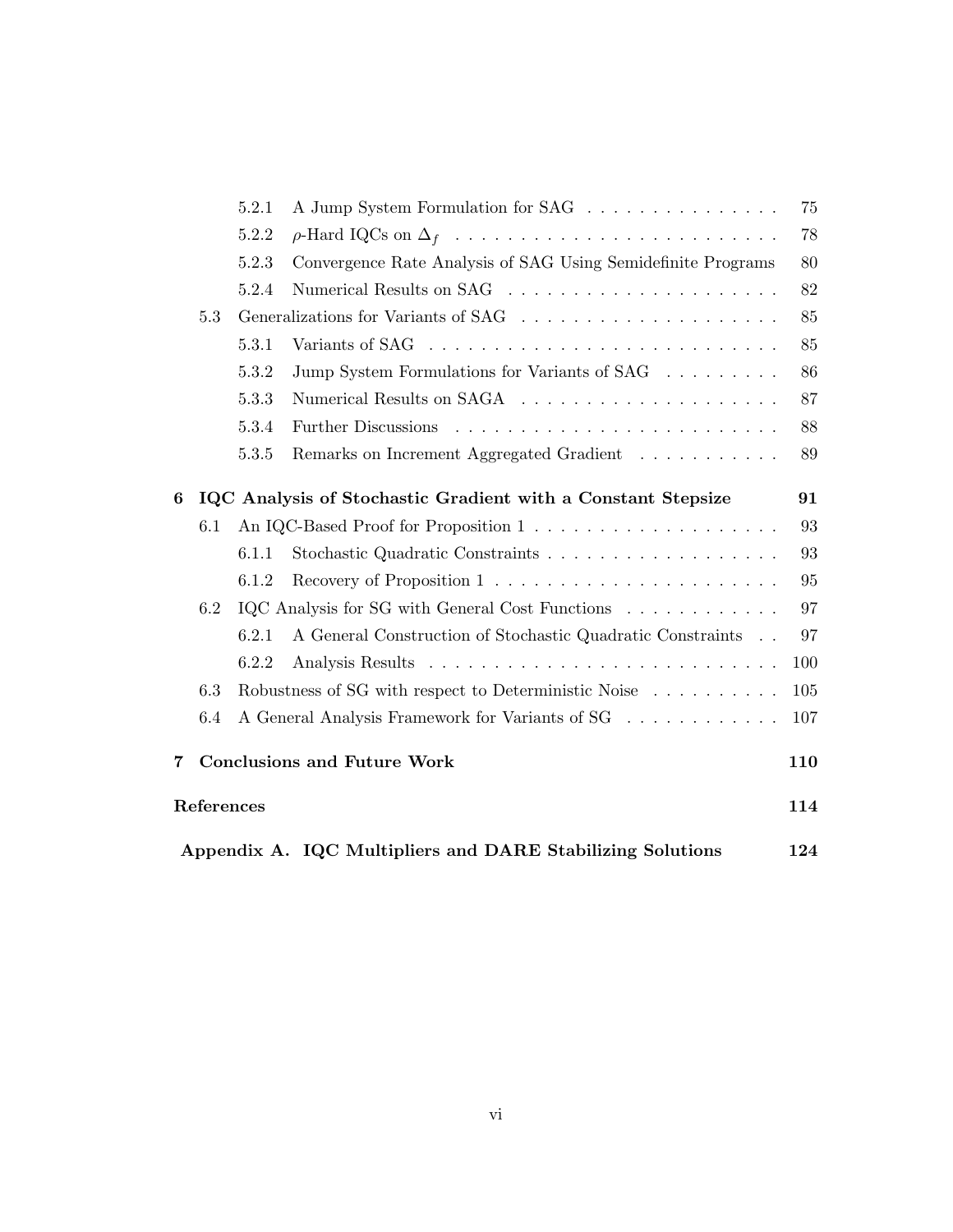# List of Tables

|     | 4.1 Various Numerical Rate Results for Nesterov's Accelerated Method 71             |  |
|-----|-------------------------------------------------------------------------------------|--|
|     |                                                                                     |  |
| 5.2 | Numerical Rate Results for SAG with $m = 1$ , $m_i = 0$ , $L_i = L = 10$ , and      |  |
|     |                                                                                     |  |
|     | 5.3 Numerical Rate Results for SAG with $m = 1$ , $m_i = 0$ , $L_i = L = 100$ , and |  |
|     |                                                                                     |  |
| 5.4 | Numerical Rate Results for SAGA with $m = 1$ , $m_i = 0$ , $L_i = L = 10$ ,         |  |
|     |                                                                                     |  |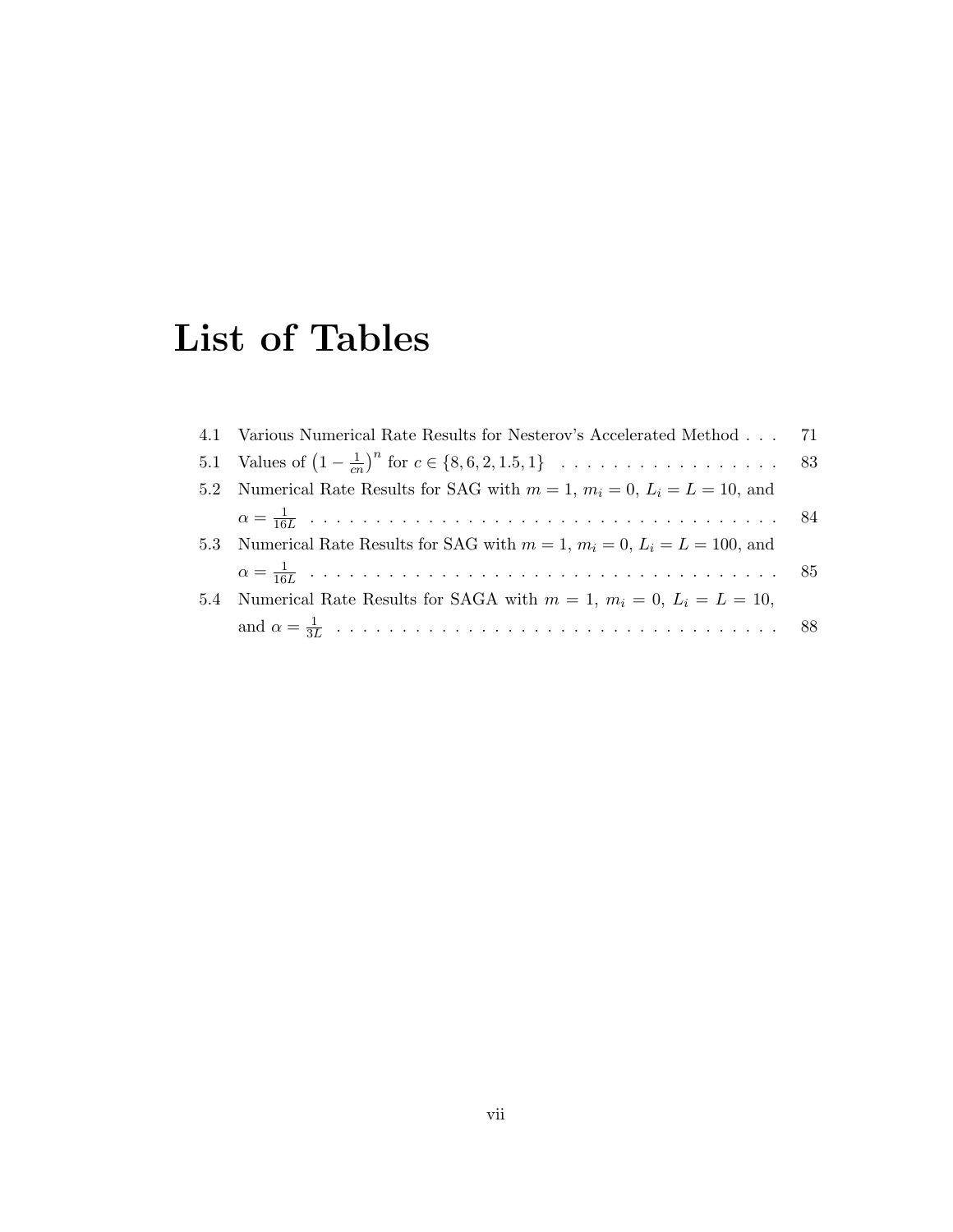# List of Figures

| 2.1 |                                                                                      | 10 |
|-----|--------------------------------------------------------------------------------------|----|
| 2.2 | The Block-Diagram for the Composition Operator $\Delta_1 \circ \Delta_2 \dots \dots$ | 11 |
| 2.3 | The Block-Diagram for a Dynamic System $G \dots \dots \dots \dots \dots$             | 13 |
| 2.4 | The Block-Diagram for Series Connection $G_2 \circ G_1$                              | 14 |
| 2.5 | The Block-Diagram for Feedback Interconnection $F_u(G, \Delta) \dots \dots$          | 16 |
| 2.6 | Graphical Interpretation for Time Domain IQCs                                        | 19 |
| 2.7 | Uncertain LTI System Extended to Include Filter $\Psi$                               | 22 |
| 4.1 |                                                                                      | 54 |
| 5.1 | Removing $\Delta$ by Enforcing a Constraint on the Output of $\Psi$                  | 80 |
| 5.2 |                                                                                      | 86 |
| 5.3 | The Block-Diagram for Reducing-Order Modeling                                        | 89 |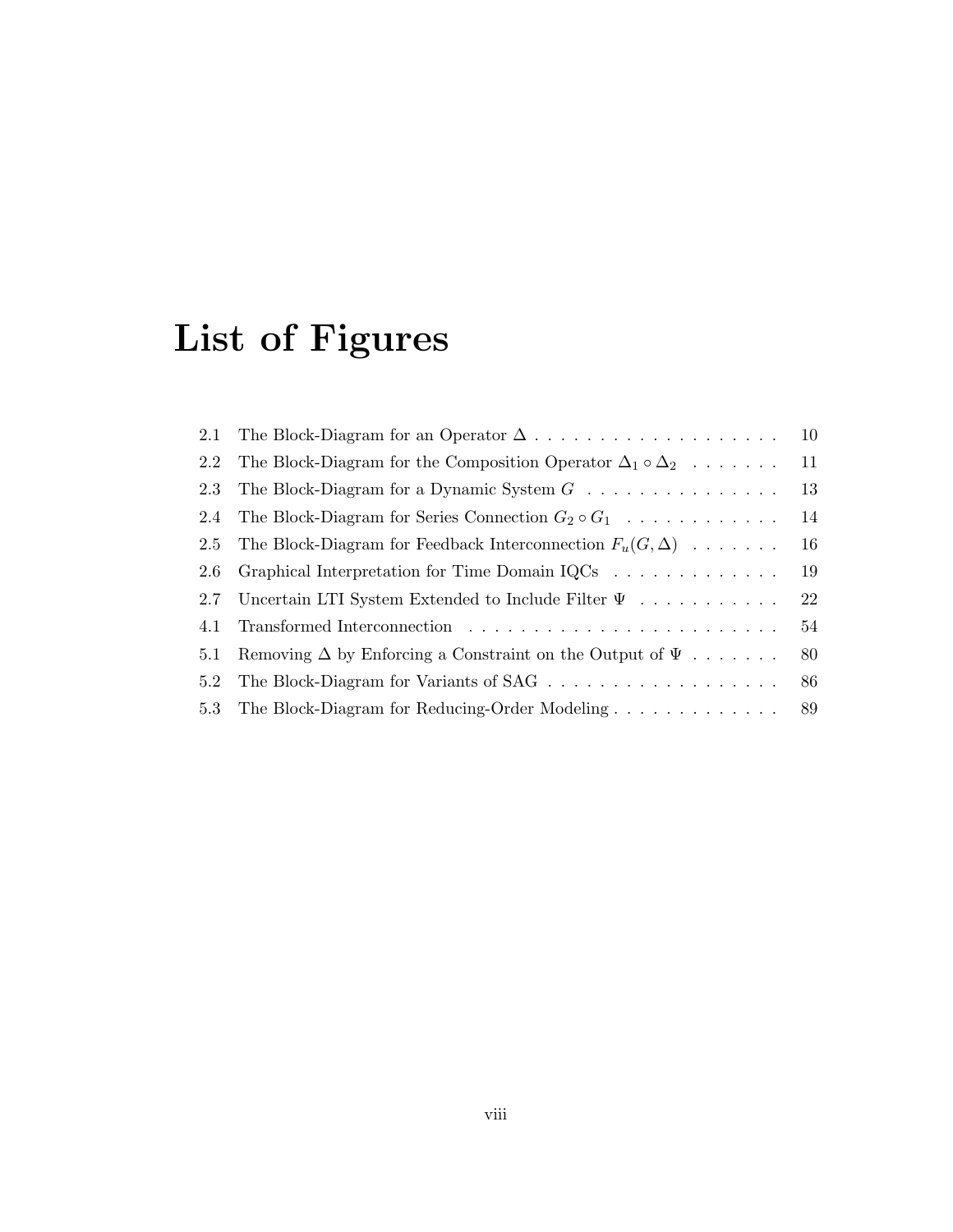### Chapter 1

## Introduction

Large-scale optimization has become an important topic for machine learning research and big data science [1]. Many machine learning problems, e.g. ridge regression [2], support vector machine [3], logistic regression [4], LASSO [5], matrix completion [6], etc, can essentially be formulated as convex optimization problems. A detailed review can be found in [7, Chapter 1.2]. In principle, convexity can be exploited to obtain global optimum solutions for such problems [8]. The real difficulty is posed by the scale of these optimization problems associated with the big data applications. The so-called black-box methods have become popular in such large-scale optimization since the oracle complexity of these methods can be free of the problem dimension [7, Section 1.4]. Various first-order black-box methods have been proposed and applied in practice.

In this dissertation, we focus on the performance of first-order black-box methods when applied to optimization of strongly-convex functions. Several popular optimization problems with strongly-convex objective functions include ridge regression [7],  $\ell_2$ regularized logistic regression [9], and smooth support vector machine [10]. First-order methods for such problems can be either deterministic or stochastic. Several commonlyused deterministic first-order methods are the gradient descent method, Nesterov's accelerated method and the Heavy-ball method [11, 12]. Several examples for stochastic first-order methods include the stochastic gradient (SG) method [13], the stochastic average gradient (SAG) method [14, 15], and the SAGA method [16]. Although there exist convergence rate analysis for all these methods, the standard proof techniques are developed in a case-by-case manner. There lacks a unified framework which can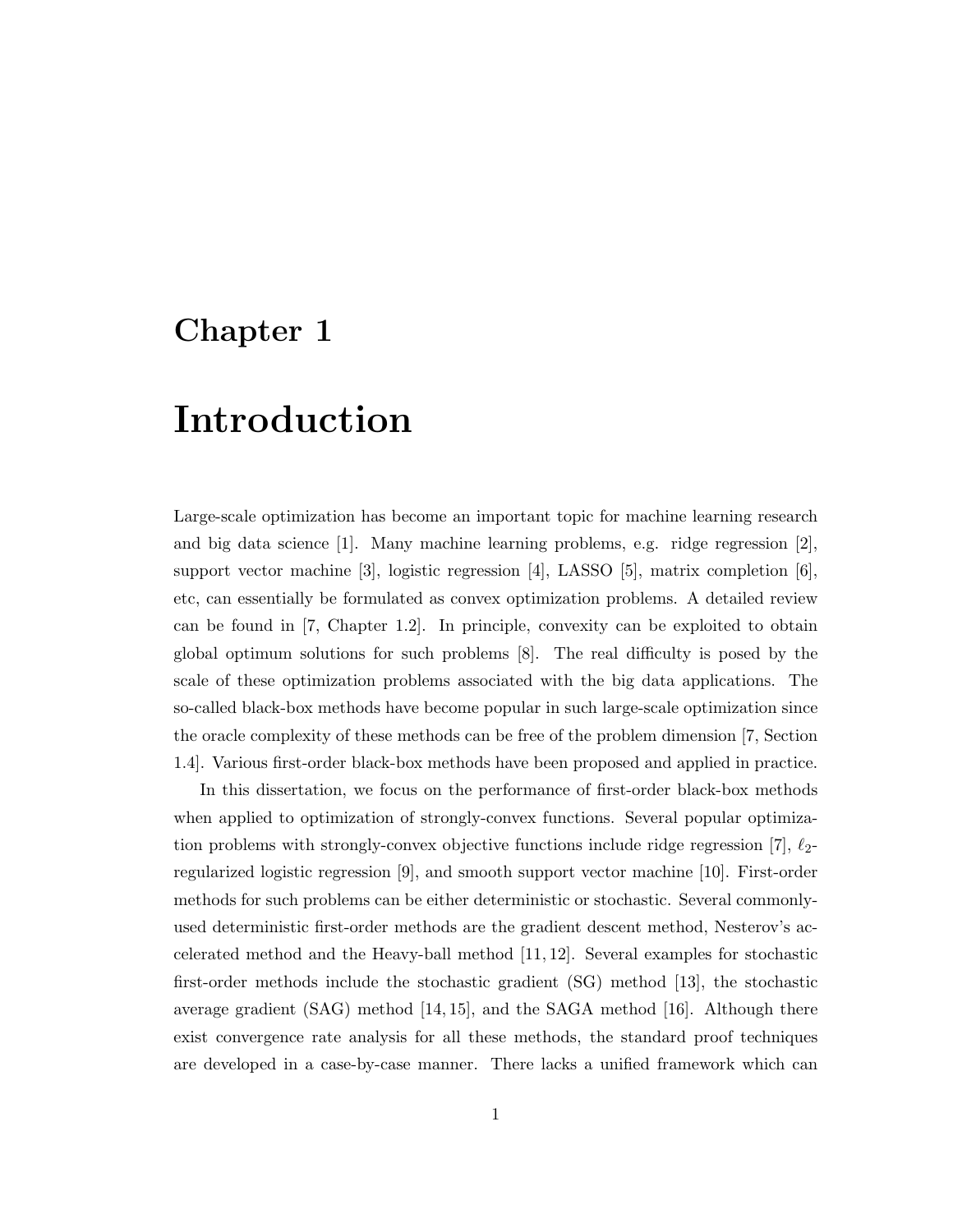automate the analysis for more complicated first-order methods, when subtle design trade-offs between accuracy, speed, memory size, and robustness need to be carefully addressed.

Recently, semidefinite programs have been used to certify the convergence rates of deterministic first-order methods [12,17,18]. In [12], a general analysis for deterministic first-order optimization methods (the gradient descent method, Nesterov's accelerated method, the Heavy-ball method, etc) is provided by adapting the integral quadratic constraint (IQC) framework [19] from robust control theory. Linear matrix inequality (LMI) conditions are formulated using the IQC framework, and numerically tested to obtain the convergence rate bounds of various optimization methods. For the firstorder methods considered in [12], the convergence rates obtained by the IQC analysis outperform or at least recover the existing rates in the literature.

The key insight in [12] is that many deterministic first-order methods can be viewed as interconnections of a linear time-invariant dynamic system and a static nonlinearity. This type of interconnection has been studied extensively in the control community [20]. A large body of the controls literature even studies the more general interconnection structure which consists of a linear system and a troublesome perturbation [21,22]. IQCs provide a general framework for analysis of such interconnections [19]. The IQC framework builds on a long history of classical multiplier results, e.g. the use of Zames-Falb multipliers [20, 23]. The original IQC theory developed in [19] addresses input-output stability based on homotopy arguments and frequency domain inequalities. The original IQC theory can be used to prove linear convergence but does not provide an accurate estimate/bound for the convergence rate [24]. Similar results have been obtained in [25,26] based on connections between IQCs and dissipativity theory [27,28]. Significant progress has been made in [12, 29] by developing new notions of IQCs which are specifically tailored for linear rate analysis of optimization methods. The work in [12,29] is built upon the classical results in [19, 27, 28, 30].

The main advantage of the IQC framework in [12] is that the analysis can be automated for different deterministic first-order methods. More specifically, the LMI conditions for different first-order methods are derived in the same way. Notice the "answer" given by the IQC analysis is an LMI condition, whose feasible set is convex and can be efficiently searched using standard solvers. Hence in general, the IQC approach is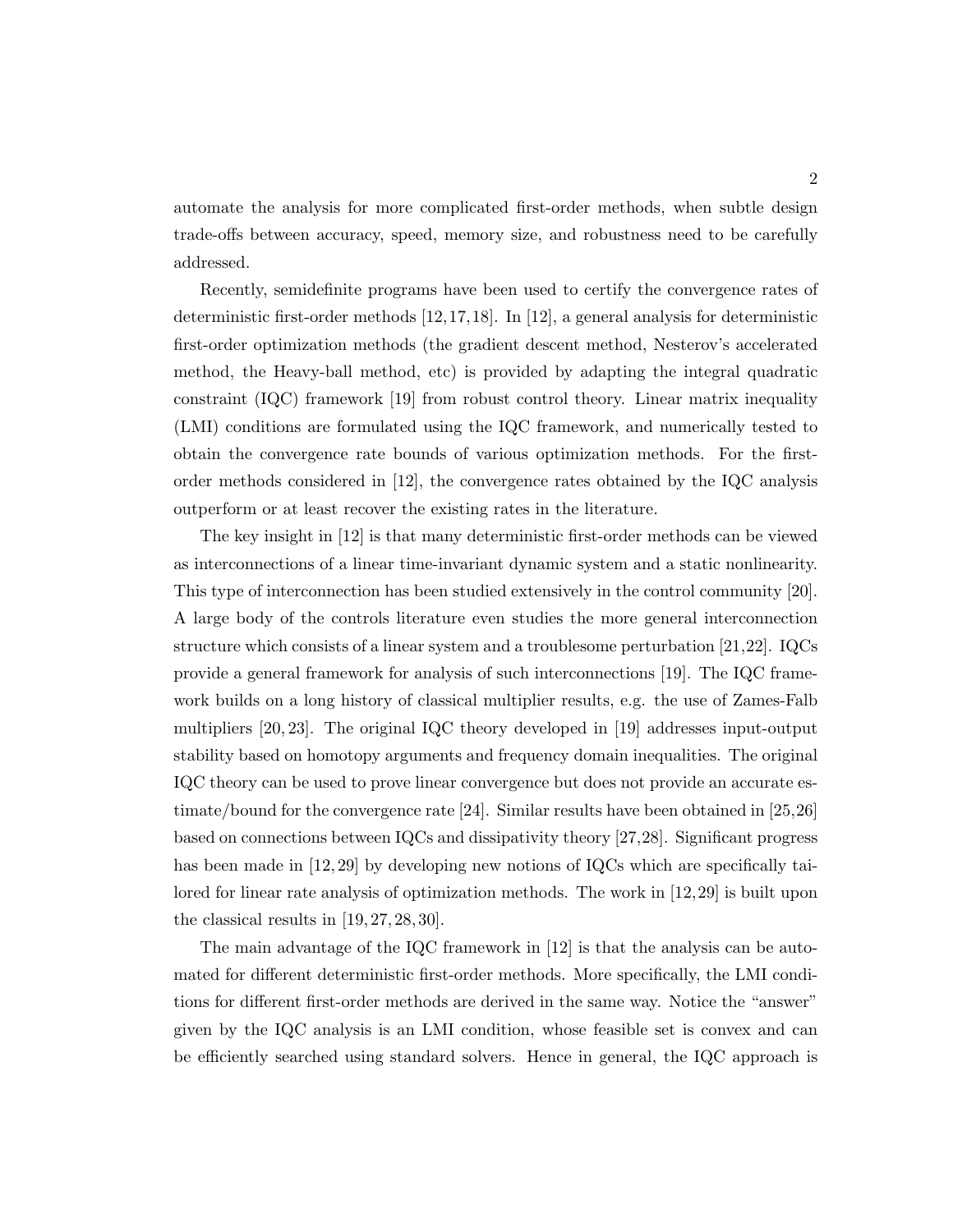subject to numerical errors. However, due to the increasing power of modern computers, the LMI methods could potentially lead to numerical solutions for many problems which cannot be handled by analytical derivations.

In this dissertation, we follow the direction in [12]. We develop LMI conditions for linear rate analysis of various deterministic and stochastic first-order methods. All the LMI conditions in this dissertation are derived using IQCs and dissipation inequalities. Although the dissipation inequalities for deterministic first-order methods and stochastic optimization algorithms are not completely the same, the underlying machinery is always the Lyapunov theory. The derivations of the LMI conditions in this dissertation adopt repeatable patterns. Consequently, our proposed IQC analysis can be automated for more complicated first-order methods.

### 1.1 Outline and Contributions

Chapter 2 presents the notation and required background materials from both the optimization and controls literature. Several commonly-used first-order methods are introduced. The standard dissipativity-based IQC approach for uniform stability analysis is summarized, and the  $\rho$ -hard IQC approach for linear rate analysis of deterministic firstorder methods is reviewed. Existing IQCs for various operators are briefly discussed.

Chapter 3 focuses on the IQC theory for uniform stability analysis of feedback interconnections. The standard dissipation inequality approach for uniform stability analysis requires a non-negative definite storage function and "hard" IQCs. The term "hard" means that the IQCs must hold over all finite time horizons. Chapter 3 presents a J-spectral factorization result for hard IQC constructions. Several lemmas regarding discrete-time IQC factorizations and a related open-loop linear quadratic difference game are obtained to support the proof of this main J-spectral factorization result. Then, the J-spectral factorization is applied to prove a discrete-time modified dissipation inequality result. The modified dissipation inequality removes the constraints of non-negative storage functions and hard IQCs that appear in standard dissipation inequalities. This allows more general IQC parameterizations [31, 32], leading to more flexible LMI formulations for uniform stability analysis.

In Chapter 4, we first show that linear rate analysis of a deterministic first-order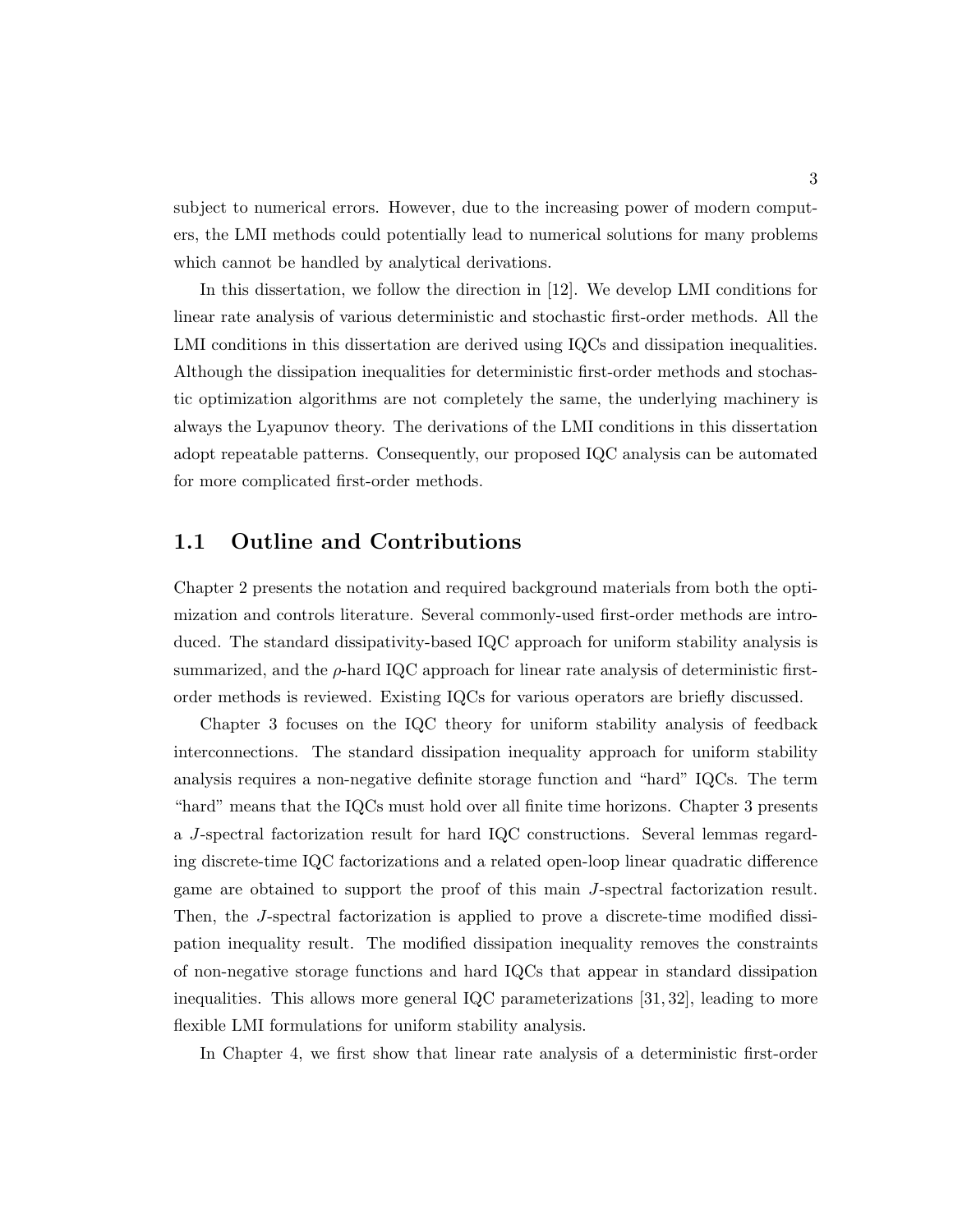optimization method is equivalent to uniform stability analysis of a related scaled system. This enables derivation of linear rate analysis conditions from uniform stability tests using standard IQCs on a scaled operator. A list of IQCs is derived for various scaled operators using the detailed information of the original operators. Connections between the proposed approach and the existing  $\rho$ -hard IQC approach are discussed. Then a new soft Zames-Falb IQC is derived and embedded into a modified dissipation inequality, yielding a generalized eigenvalue problem (GEVP) formulation [33] for linear rate analysis of deterministic first-order methods.

In Chapter 5, we extend the IQC framework to analyze the convergence rates of SAG and its variants with arbitrary constant stepsizes and possibly non-uniform sampling strategies. We combine jump system theory with IQCs to derive sufficient conditions, which can be used to certify the convergence rates of SAG and its variants. The derived conditions can be checked by numerically solving semidefinite programs. Based on these conditions, we obtain new numerical upper bounds on the convergence rates of SAG and SAGA.

Chapter 6 develops the concept of stochastically averaged quadratic constraints to formulate LMI conditions for analysis of the SG method and its variants. The SG method with a constant stepsize converges linearly only up to a tolerance. The stepsize selection involves a trade-off between the convergence rate and the computation accuracy. To capture this trade-off, we develop stochastically averaged quadratic constraints with disturbance terms for the stochastic gradient operator. The disturbance terms in the resultant constraints are included as hidden energy in the dissipation inequality to quantify the inaccuracy of the SG method. Several known and new results about the SG method have been derived using the proposed LMI conditions.

The contributions of this dissertation are summarized as follows.

- A J-spectral factorization result is proved to construct hard, discrete-time IQCs. The J-spectral factorization result is also applied to prove a discrete-time modified dissipation inequality that requires neither non-negative storage function nor hard IQCs.
- Linear rate analysis of a deterministic first-order method is shown to be equivalent to uniform stability analysis of a related scaled system. Consequently, a GEVP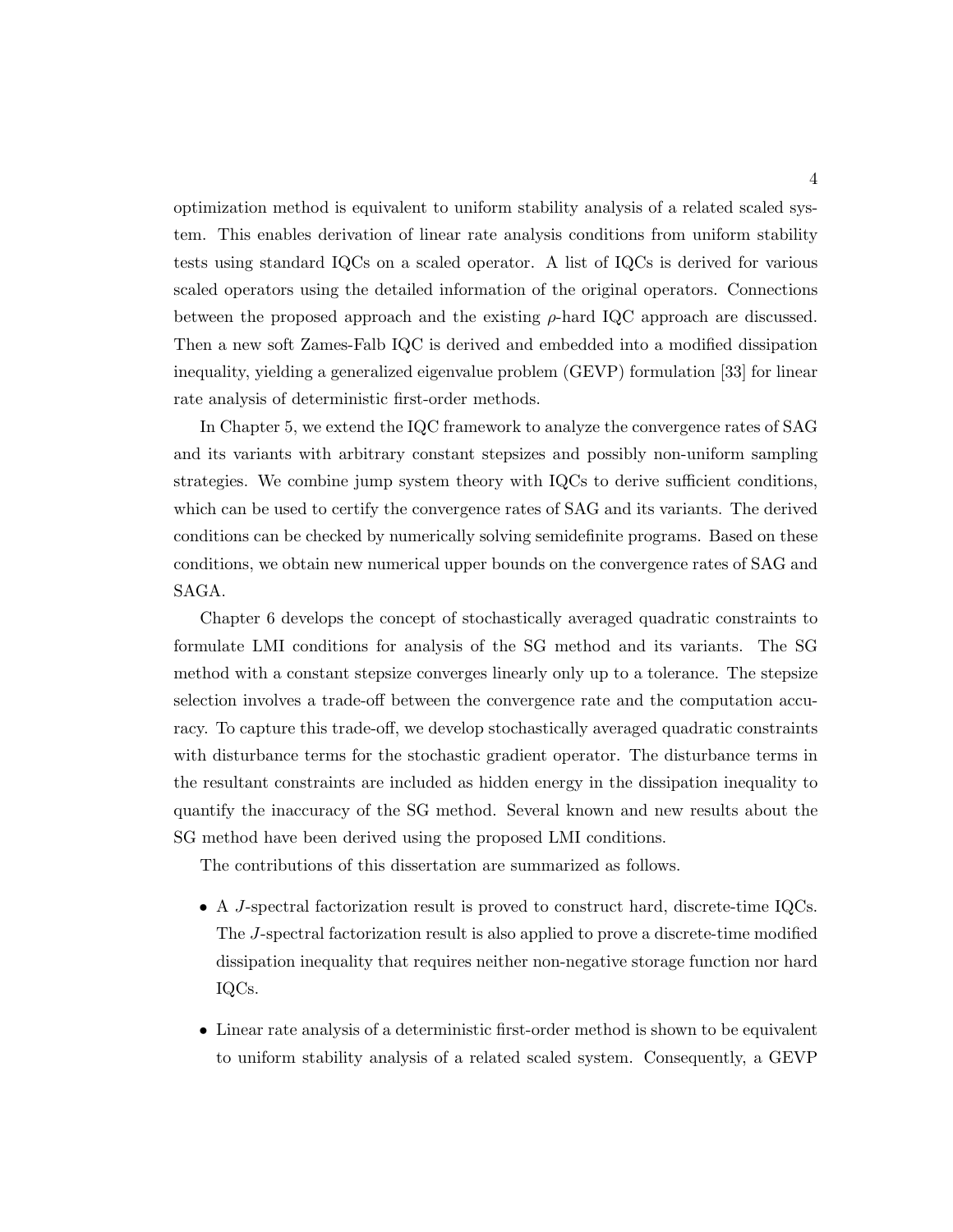formulation for linear rate analysis of deterministic optimization methods has been obtained using the modified dissipation inequality and a new soft Zames-Falb IQC for a scaled nonlinear operator.

- LMI conditions for linear rate analysis of SAG and related variants with uniform or non-uniform sampling strategies have been formulated by combining jump system theory and IQCs. The derived conditions are numerically solved via semidefinite programing, and new numerical rate bounds for SAG and SAGA are obtained.
- LMI conditions for analysis of the SG method and its variants have been proposed using the concept of averaged quadratic constraints. Several known and new results about the SG method have been derived using the proposed LMI conditions.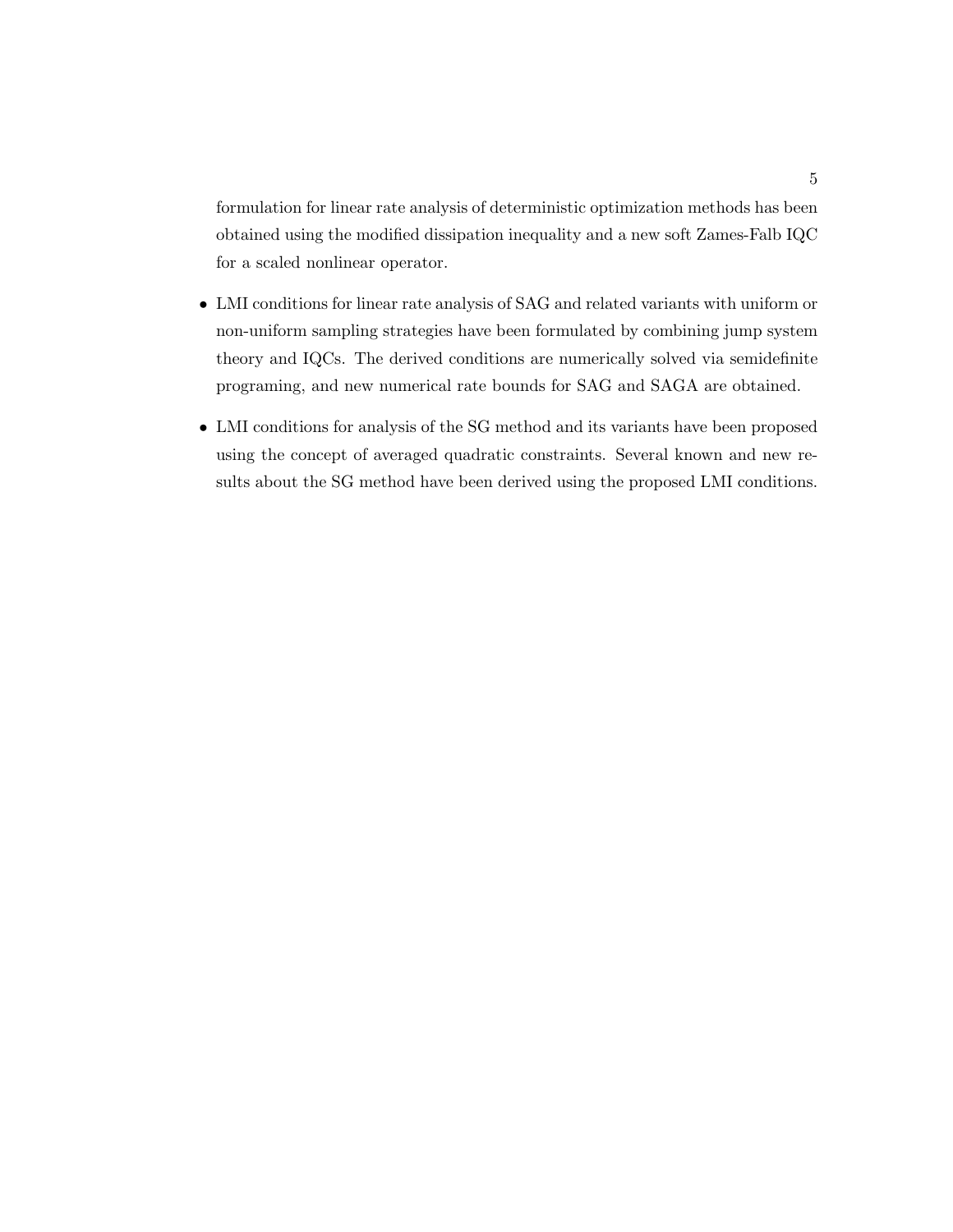### Chapter 2

## Background

We summarize the required background in this section.

### 2.1 Notation

The set of non-negative integers is denoted as  $\mathbb{Z}^+$ . The set of p-dimensional real vectors is denoted as  $\mathbb{R}^p$ . The set of complex numbers is denoted as  $\mathbb{C}$ .

The  $p \times p$  identity matrix and the  $p \times p$  zero matrix are denoted as  $I_p$  and  $0_p$ , respectively. The  $n \times n$  identity matrix is denoted as  $I_n$ . Let  $e_i$  denote the *n*-dimensional vector whose entries are all 0 except the *i*-th entry which is 1. Let e denote the  $n$ dimensional vector whose entries are all 1. Let  $\tilde{0}$  denote the *n*-dimensional vector whose entries are all 0. For simplicity, 0 is occasionally used to denote a zero vector or a zero matrix when there is no confusion on the dimension. The Kronecker product of two matrices  $A \in \mathbb{R}^{m \times n}$  and  $B \in \mathbb{R}^{p \times q}$  is denoted by  $A \otimes B \in \mathbb{R}^{(mp)\times (nq)}$ . Notice  $(A \otimes B)^{T} = A^{T} \otimes B^{T}$  and  $(A \otimes B)(C \otimes D) = (AC) \otimes (BD)$  when the matrices have the compatible dimensions. A square matrix is said to be Schur stable if all of its eigenvalues are strictly inside the unit circle. When a matrix  $P$  is negative semidefinite (definite), we will use the notation  $P \leq \langle \langle \rangle 0$ . Similarly, when P is positive definite, we will use the notation  $P > 0$ .

Consider a (real) sequence  $u := (u^0, u^1, \ldots)$ . This sequence is said to be in  $\ell_2^p$  $_{2e}^{p}$  if  $u^k \in \mathbb{R}^p$  for all k. In addition, this sequence is said to be in  $\ell_2^p$  $\frac{p}{2}$  if  $\sum_{k=0}^{\infty} \|u^k\|^2 < \infty$ where  $||u^k|| := (u^k)^T u^k$  denotes the standard (vector) 2-norm of  $u^k$ . For simplicity, the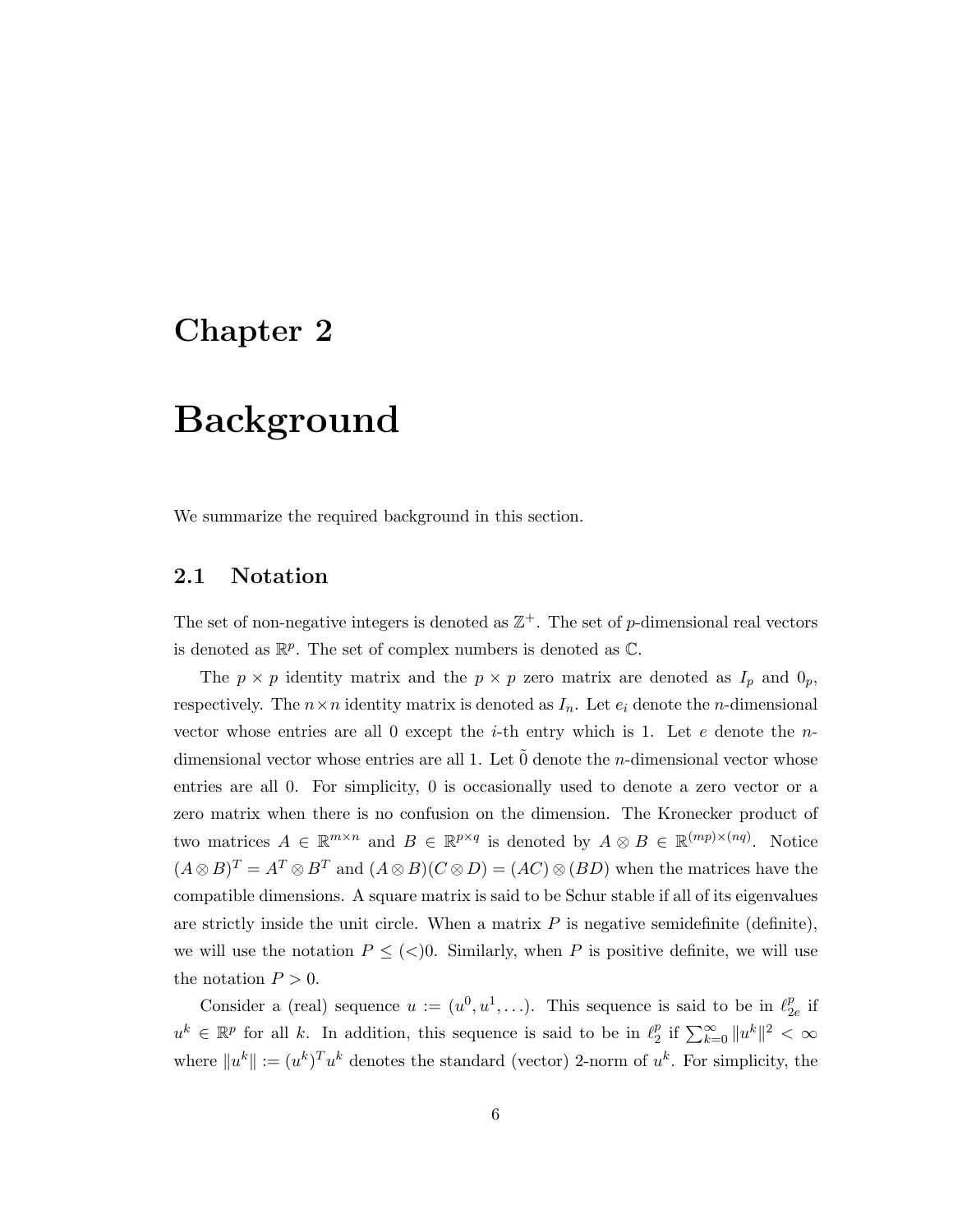superscripts of  $\ell_2^p$  $_{2e}^{p}$  and  $\ell_{2}^{p}$  may be omitted when there is no confusion. The  $\ell_{2}$ -norm for  $u \in \ell_2^p$  $\frac{p}{2}$  is defined as  $||u||^2 := \sum_{k=0}^{\infty} ||u^k||^2$ . An inner product on  $\ell_2^p$  $_2^p$  is defined as  $\langle u, v \rangle = \sum_{k=0}^{\infty} (u^k)^T v^k$  for any  $u, v \in \ell_2^p$  $\frac{p}{2}$ .

A continuously differentiable function  $g : \mathbb{R}^p \to \mathbb{R}$  has Lipschitz-continuous gradients with parameter L if the following inequality holds for all  $x, y \in \mathbb{R}^p$ 

$$
\|\nabla g(x) - \nabla g(y)\| \le L\|x - y\|.\tag{2.1}
$$

The continuously differentiable function  $q$  is said to be strongly-convex with parameter  $m > 0$  if the following inequality holds for all  $x, y \in \mathbb{R}^p$ 

$$
g(x) \ge g(y) + \nabla g(y)^{T} (x - y) + \frac{m}{2} ||x - y||^{2}.
$$
 (2.2)

Notice g is said to be convex if  $(2.2)$  holds with  $m = 0$ . We define  $\mathcal{F}(m, L)$  to be the set of continuously differentiable functions  $g : \mathbb{R}^p \to \mathbb{R}$  that are strongly convex with parameter m and have Lipschitz gradients with parameter L. We will use  $\mathcal{F}(0, L)$  to denote the set of continuously differentiable functions that are convex and have Lipschitz gradients with parameter L.

Let  $\mathbb{RL}_{\infty}$  denote the set of rational functions with real coefficients that have no poles on the unit circle.  $\mathbb{R} \mathbb{H}_{\infty}$  is the subset of functions in  $\mathbb{R} \mathbb{L}_{\infty}$  that are proper and analytic outside the unit disk of the complex plane. The para-Hermitian conjugate of  $\Pi \in \mathbb{RL}_{\infty}^{m \times n}$ , denoted as  $\Pi^{\sim}$ , is defined by  $\Pi^{\sim}(z) := \Pi^{T}(z^{-1})$ . Hence  $\Pi^{\sim}(e^{j\omega}) = \Pi^{*}(e^{j\omega})$ holds on the unit circle. Notice  $\mathbb{RL}_{\infty}$  contains improper functions, e.g. polynomials in z, while  $\mathbb{RH}_{\infty}$  contains only proper functions. Thus functions in  $\mathbb{RH}_{\infty}$  have standard, discrete-time state space representations but descriptor systems are required, in general, to represent functions in  $\mathbb{RL}_{\infty}$  [34]. The use of descriptor systems is limited to one technical result (Lemma 26 in the appendix).

Finally,  $DARE(A, B, Q, R, S)$  denotes the following discrete-time Algebraic Riccati Equation (DARE)

$$
A^T X A - X - (A^T X B + S)(R + B^T X B)^{-1} (A^T X B + S)^T + Q = 0 \tag{2.3}
$$

The stabilizing solution  $X = X^T$ , if it exists, is such that  $(R + B^T X B)$  is nonsingular and  $(A - BK)$  is a Schur stable matrix where  $K := (R + B<sup>T</sup>XB)^{-1}(A<sup>T</sup>XB + S)<sup>T</sup>$  is the stabilizing DARE gain.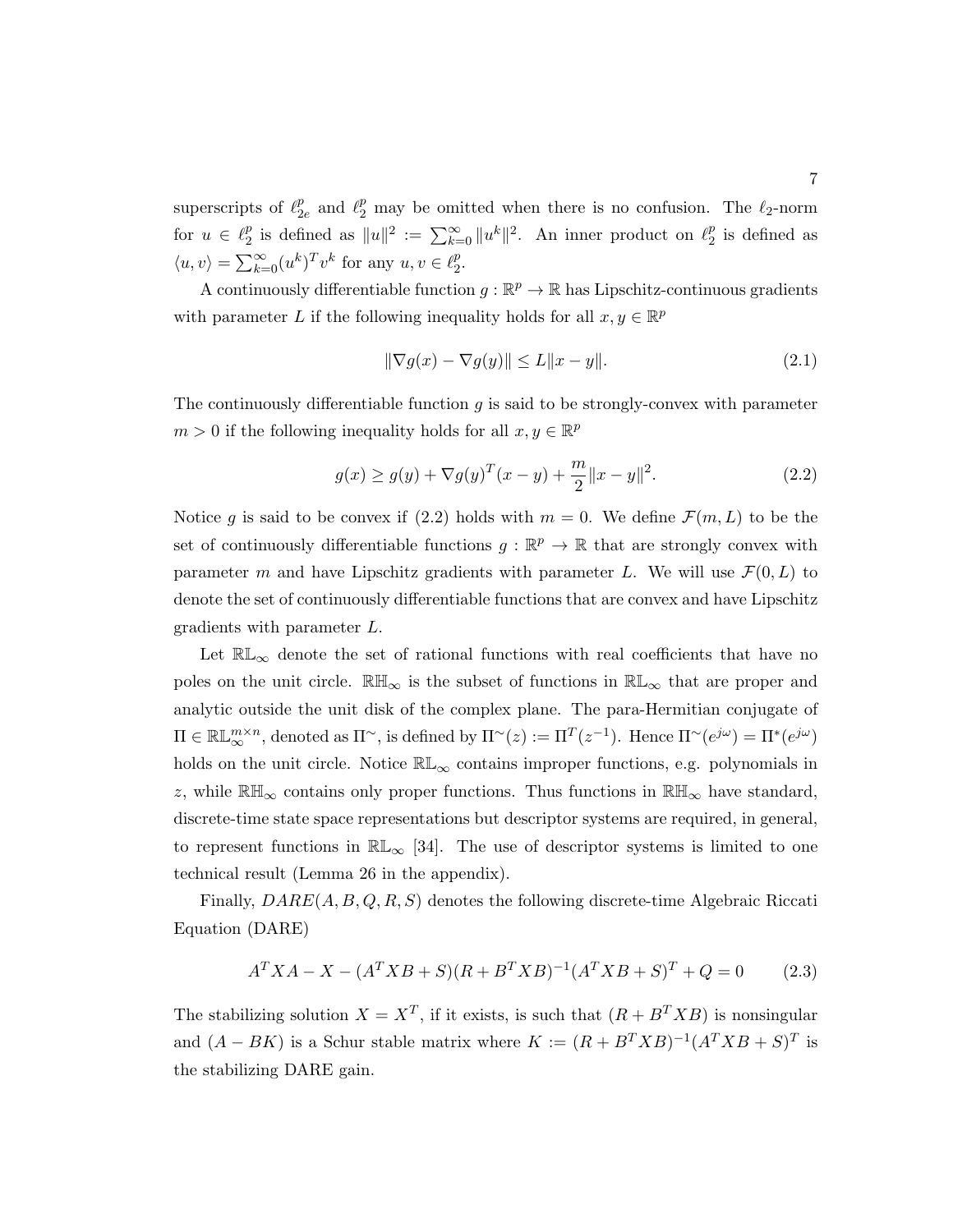#### 2.2 Basic Facts about Gradients of Convex Functions

We first review several basic facts about gradients of convex functions.

**Lemma 1.** Suppose  $g \in \mathcal{F}(m,\infty)$  with  $m \geq 0$ .

1. Given arbitrary  $x, y \in \mathbb{R}^p$ , the following inequality holds:

$$
\left[\nabla g(x) - \nabla g(y)\right]^T (x - y) \ge m \|x - y\|^2 \ge 0 \tag{2.4}
$$

In addition, if  $g \in \mathcal{F}(m,L)$ , then

$$
\left[\nabla g(x) - \nabla g(y) - m(x - y)\right]^T \left[\nabla g(x) - \nabla g(y) - L(x - y)\right] \le 0.
$$
 (2.5)

2. If  $m > 0$ , then there exists a unique  $x^* \in \mathbb{R}^p$  such that  $g(x^*) \leq g(x)$  for all  $x \in \mathbb{R}^p$ . In addition,  $x^*$  is also the only point satisfying  $\nabla g(x^*) = 0$ . Given arbitrary  $x \in \mathbb{R}^p$ , the following inequality holds:

$$
\begin{bmatrix} x - x^* \\ \nabla g(x) \end{bmatrix}^T \begin{bmatrix} -2mI_p & I_p \\ I_p & 0_p \end{bmatrix} \begin{bmatrix} x - x^* \\ \nabla g(x) \end{bmatrix} \ge 0
$$
\n(2.6)

In addition, if  $g \in \mathcal{F}(m,L)$ , then

$$
\begin{bmatrix} x - x^* \\ \nabla g(x) \end{bmatrix}^T \begin{bmatrix} -2mLI_p & (m+L)I_p \\ (m+L)I_p & -2I_p \end{bmatrix} \begin{bmatrix} x - x^* \\ \nabla g(x) \end{bmatrix} \ge 0
$$
 (2.7)

*Proof.* Statement 1 has been proved in [11]. Notice  $(2.4)$  is a restatement of  $(2.1.17)$ in [11], while  $(2.5)$  is equivalent to  $(2.1.24)$  in [11].

The proof of Statement 2 is briefly sketched as follows. The strong convexity condition  $(2.2)$  implies that g is lower bounded by a quadratic function. Hence any sublevel set of g is bounded. The continuity of g implies that g is a proper closed function such that its sublevel sets are closed. Hence the sublevel sets of  $g$  are always compact. Based on the well-known Bolzano-Weierstrass Theorem, there exists some  $x^*$  satisfying  $g(x^*) \leq g(x)$  for all  $x \in \mathbb{R}^p$ . The convexity of g implies that  $\nabla g(x^*) = 0$ . The uniqueness of  $x^*$  is a direct consequence of Inequality (9.11) in [8]. Finally, we can set  $y = x^*$ in  $(2.4)$  and  $(2.5)$  to obtain  $(2.6)$  and  $(2.7)$ .  $\Box$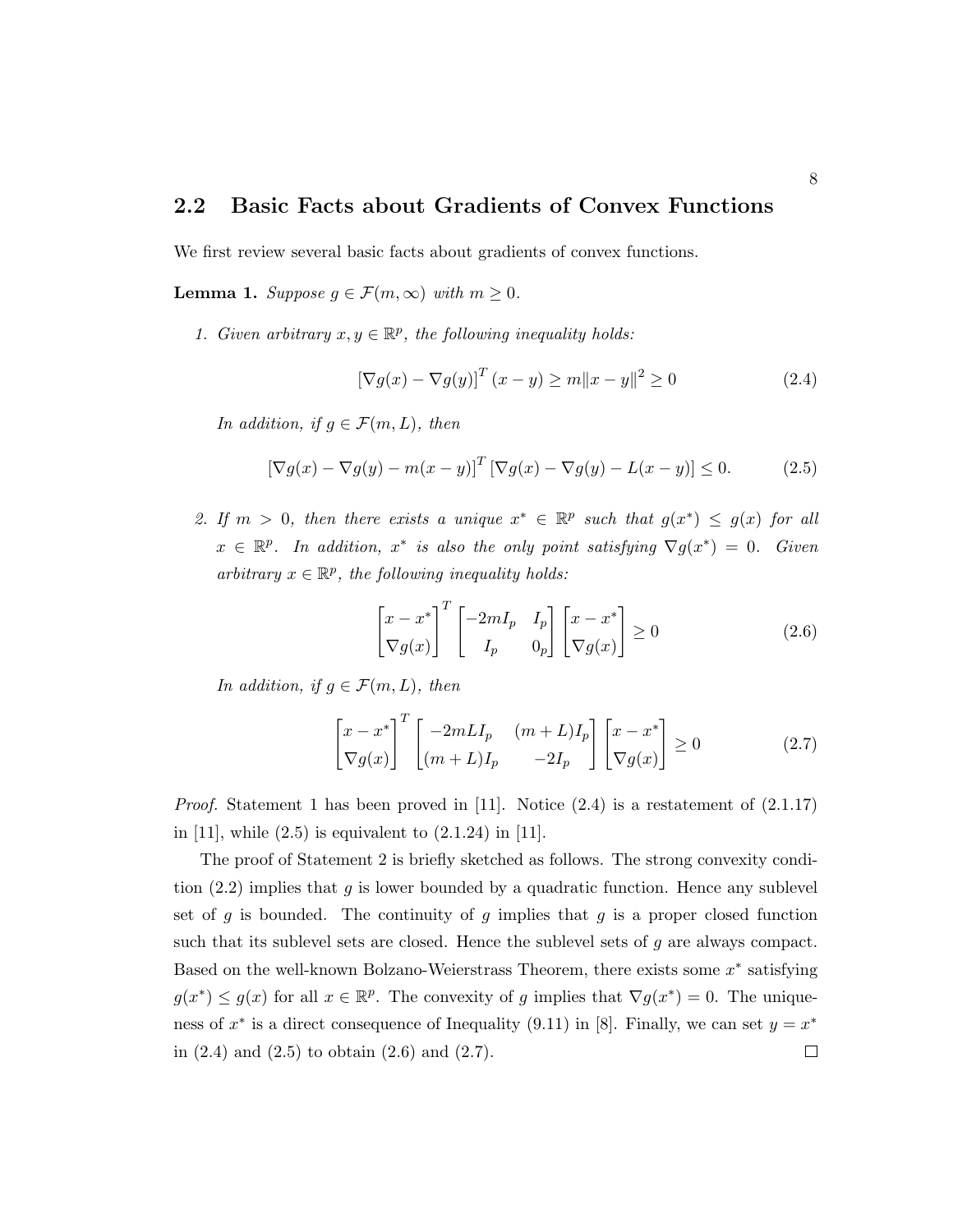### 2.3 Review of First-Order Optimization Methods

Consider the unconstrained minimization problem

$$
\min_{x \in \mathbb{R}^p} g(x) \tag{2.8}
$$

where  $g \in \mathcal{F}(m, L)$  with  $m > 0$ . The strong convexity of g guarantees that there exists a unique  $x^* \in \mathbb{R}^p$  satisfying  $\nabla g(x^*) = 0$ . One can solve (2.8) by finding  $x^*$ .

A classical way to solve (2.8) is the gradient descent method, which uses the following iteration to find  $x^*$ :

$$
x^{k+1} = x^k - \alpha \nabla g(x^k)
$$
\n(2.9)

Since  $g$  is strongly convex, the gradient method with a well-chosen constant stepsize  $\alpha$  achieves a linear convergence rate [11]. Specifically, if  $\alpha$  is chosen well, then there exists a constant  $\rho \in [0,1]$  and a constant  $c \in \mathbb{R}$  such that

$$
||x^{k} - x^{*}||^{2} \le c\rho^{2k}||x^{0} - x^{*}||^{2}
$$
\n(2.10)

For example, we can choose  $\alpha = \frac{2}{L+1}$  $\frac{2}{L+m}$  and obtain  $\rho = \frac{L-m}{L+m}$  $\frac{L-m}{L+m}$ . Another popular choice for  $\alpha$  is that  $\alpha = \frac{1}{L}$  $\frac{1}{L}$ , which leads to the convergence rate  $\rho = \sqrt{\frac{L-m}{L+m}}$ . These results were formally documented in [11, Theorem 2.1.15].

The gradient descent method can be further accelerated by incorporating memory into the algorithm. Nesterov's accelerated method uses the following iteration rule:

$$
x^{k+1} = \zeta^k - \alpha \nabla g(\zeta^k)
$$
  

$$
\zeta^k = (1+\beta)x^k - \beta x^{k-1}
$$
 (2.11)

Nesterov's accelerated method with a well-chosen constant stepsize achieves a faster linear convergence rate than the gradient descent method [11]. For example, if we choose  $\alpha = \frac{1}{l}$  $\frac{1}{L}$  and  $\beta =$  $\frac{\sqrt{L}-\sqrt{m}}{\sqrt{L}+\sqrt{m}}$ , then we can obtain a linear rate  $\rho = \sqrt{1-\sqrt{\frac{m}{L}}}$ , which is faster than the rates obtained by the gradient descent method. This fact was stated in [11, Theorem 2.2.3].

Another popular method is the Heavy-ball method, which incorporates a momentum term into the iteration:

$$
x^{k+1} = x^k - \alpha \nabla g(x^k) + \beta (x^k - x^{k-1})
$$
\n(2.12)

Although the local convergence rate of the Heavy-ball method is very fast, there is no global linear convergence guarantee for this method.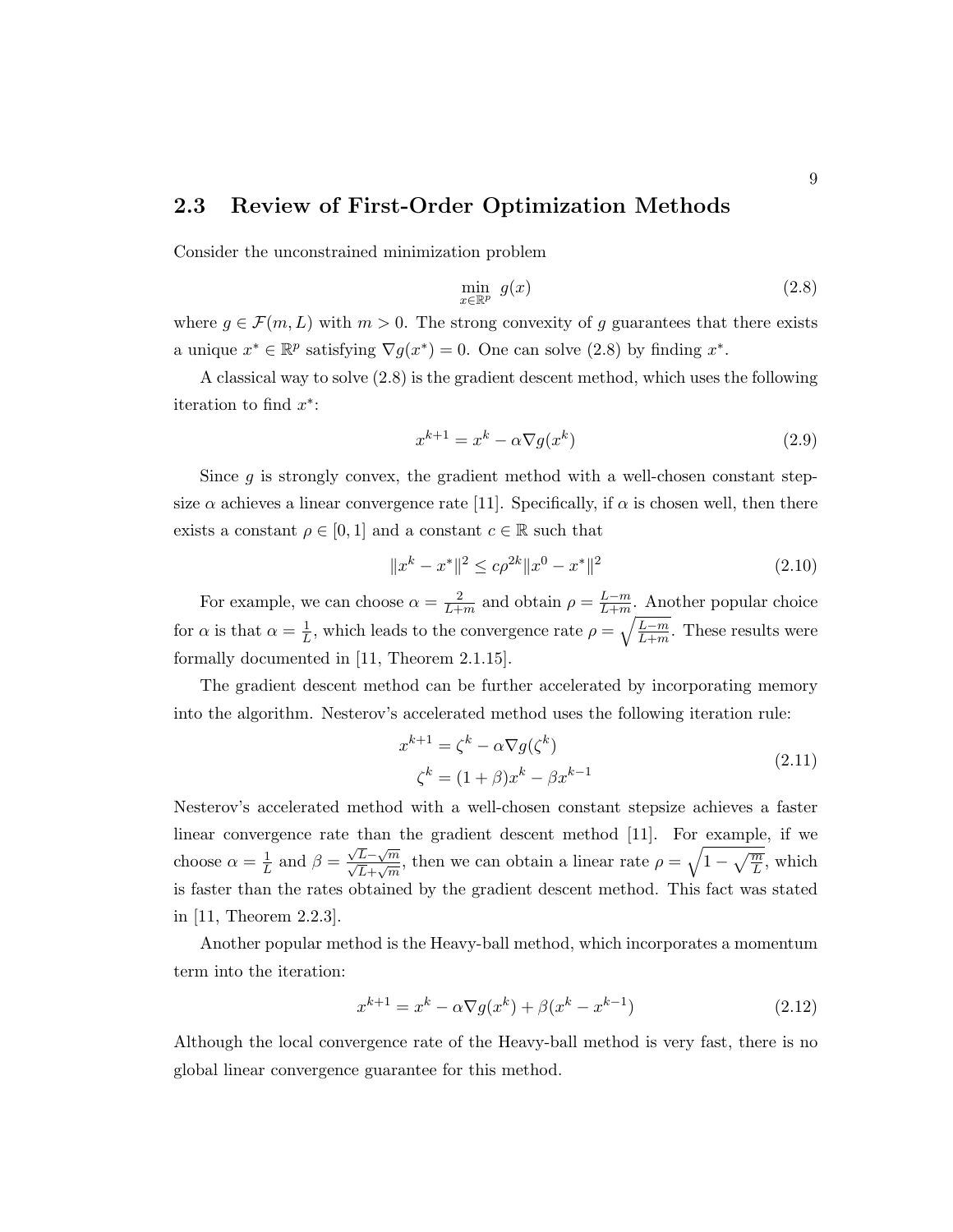#### 2.4 Operator Theory

Several basic facts from operator theory are required in this dissertation. Most facts here can be found in [35,36]. An operator is a mapping from one vector space to another. We mainly consider the case where both spaces are  $\ell_{2e}$ , i.e.  $\Delta : \ell_{2e} \to \ell_{2e}$ .

Now we define the truncation operator  $P_N$ :  $\ell_{2e} \rightarrow \ell_{2e}$ , which maps a sequence  $u \in \ell_{2e}$  to  $v = P_N(u)$  as follows:

$$
v^k := \begin{cases} u^k & \text{for } k \le N \\ 0 & \text{for } k > N \end{cases} \tag{2.13}
$$

For simplicity,  $P_N(u)$  is occasionally abbreviated as  $(u)_N$ . It is clear that the extended space  $\ell_{2e}$  is the set of sequences u such that  $P_N (u) \in \ell_2$  for all  $N \geq 0$ . <sup>1</sup>

An operator represents any input-output relationship. In the controls field, a block diagram is usually used to graphically represent this input-output characteristic. For example, Figure 2.1 presents a block-diagram for an operator  $\Delta: \ell_{2e}^{n_v} \to \ell_{2e}^{n_w}$  which maps  $v$  to  $w$ .



Figure 2.1: The Block-Diagram for an Operator ∆

Let  $\Delta_1 : \ell_{2e} \to \ell_{2e}$  and  $\Delta_2 : \ell_{2e} \to \ell_{2e}$  be two operators. Then the composition of  $\Delta_1$  and  $\Delta_2$  is also an operator which maps  $\ell_{2e}$  to  $\ell_{2e}$ . We denote the composition of  $\Delta_1$ and  $\Delta_2$  as  $\Delta_1 \circ \Delta_2$ , which satisfies  $(\Delta_1 \circ \Delta_2)(v) = \Delta_1(\Delta_2(v))$  for any  $v \in \ell_{2e}$ . A block diagram for the composition  $u = (\Delta_1 \circ \Delta_2)(v)$  is shown in Figure 2.2.

The next fact is also important. Given any  $c_1, c_2 \in \mathbb{R}$ , then  $c_1\Delta_1 + c_2\Delta_2$  is also an operator which maps  $\ell_{2e}$  to  $\ell_{2e}$  via  $(c_1\Delta_1 + c_2\Delta_2)(v) = c_1\Delta_1(v) + c_2\Delta_2(v)$ .

An operator  $\Delta: \ell_{2e} \to \ell_{2e}$  is said to be causal if  $P_N \circ \Delta \circ P_N = P_N \circ \Delta$  for all  $N \geq 0$ . A key point stated in [35, Section 2.4] is that the concept of boundedness for

Note that a sequence having a finite escape time in the  $\ell_2$ -norm will have a finite escape time in any other  $\ell_p$ -norm. Hence any  $\ell_p$  space can be extended to generate the same extended space. Here the notation  $\ell_{2e}$  is adopted to emphasize that the norms of the operators on  $\ell_{2e}$  are induced by  $\ell_{2}$ -norms.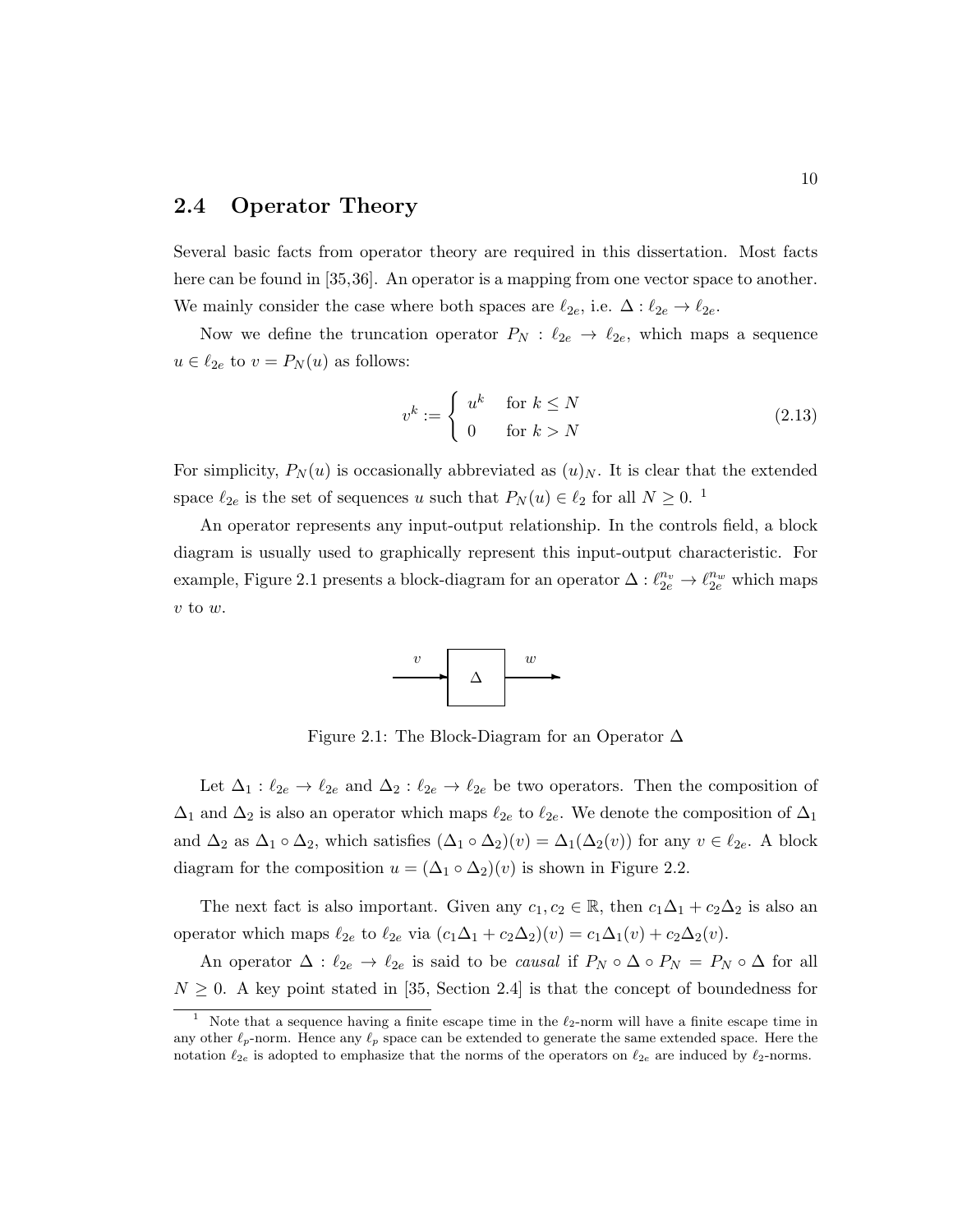

Figure 2.2: The Block-Diagram for the Composition Operator  $\Delta_1 \circ \Delta_2$ 

causal operators on  $\ell_{2e}$  can be naturally defined even though  $\ell_{2e}$  itself is not a normed space. Specifically, a causal  $\Delta$  is called *bounded* if  $\Delta(0) = 0$  and the following holds

$$
\|\Delta\| := \sup_{N > 0; \|P_N(v)\|_2 \neq 0} \frac{\|(P_N \circ \Delta)(v)\|_2}{\|P_N(v)\|_2} < \infty. \tag{2.14}
$$

Notice  $c_1v_1 + c_2v_2 \in \ell_{2e}$  if  $c_1, c_2 \in \mathbb{R}$  and  $v_1, v_2 \in \ell_{2e}$ . An operator  $\Delta$  is linear if  $\Delta(c_1v_1 + c_2v_2) = c_1\Delta(v_1) + c_2\Delta(v_2)$  for all  $c_1, c_2 \in \mathbb{R}$  and  $v_1, v_2 \in \ell_{2e}$ . One example for linear bounded operators is the truncation operator  $P_N$ .

The triangle inequality for linear bounded operators is well-known. Similarly, the triangle inequality for causal bounded operators also holds. The following two inequalities are useful.

**Lemma 2.** Given any two (possibly nonlinear) causal bounded operators  $\Delta_0: \ell_{2e} \to \ell_{2e}$ and  $\Delta_1 : \ell_{2e} \to \ell_{2e}$ , the following inequality holds:

$$
\|\Delta_0 + \Delta_1\| \le \|\Delta_0\| + \|\Delta_1\|
$$
  

$$
\|\Delta_1 \circ \Delta_2\| \le \|\Delta_1\| \|\Delta_2\|
$$
 (2.15)

*Proof.* For any  $v \in \ell_{2e}$ , we have  $P_N(v) \in \ell_2$  and  $(P_N \circ \Delta \circ P_N)(v) \in \ell_2$ . Then the above lemma can be easily proved using properties of operators on  $\ell_2$ .  $\Box$ 

In functional analysis, bounded linear operators are well studied [37, 38]. However, the bounded operators defined here need not be linear. Most bounded operators used in this dissertation have been studied in the robust control literature [19]. Two particularly important operators for analysis of optimization methods are now introduced. Given a function  $g \in \mathcal{F}(m, L)$  with  $m \geq 0$ , we define the operator  $\bar{\Delta}_g : \ell_{2e}^p \to \ell_2^p$  $\frac{p}{2e}$  that maps  $v \in \ell_2^p$  $_{2e}^{p}$  to  $w = \bar{\Delta}_g(v)$  as

$$
w^k = \nabla g(v^k). \tag{2.16}
$$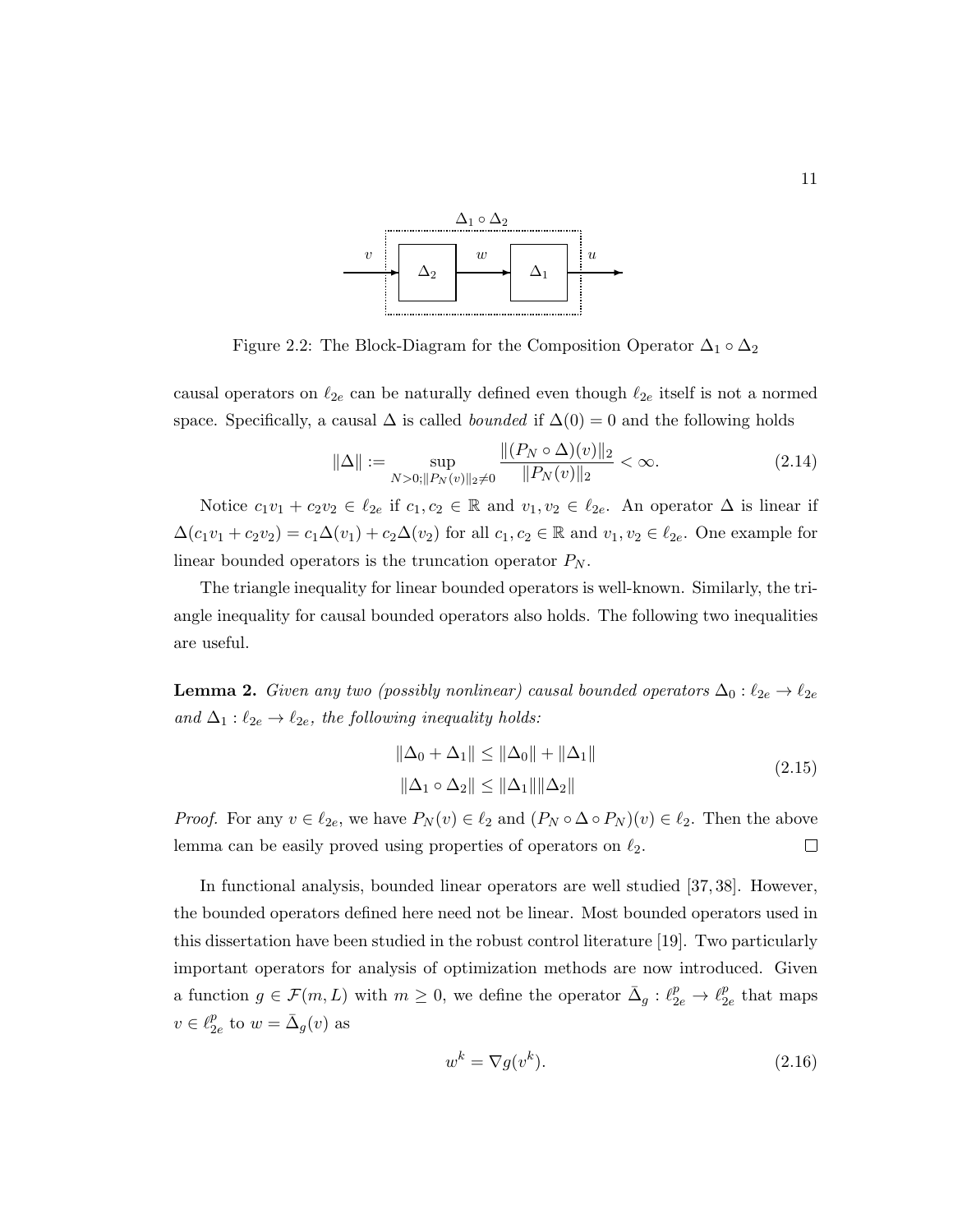Since  $m \geq 0$ , there exists  $x^*$  such that  $\nabla g(x^*) = 0$ . Consequently,  $||w^k|| = ||\nabla g(v^k)|| \leq$  $L\Vert v^k - x^* \Vert < \infty$ , and  $\bar{\Delta}_g$  is a well-defined operator mapping  $\ell_2^p$  $\frac{p}{2e}$  to  $\ell_2^p$  $_{2e}^p$ . It is straightforward to check that  $\bar{\Delta}_g$  is causal. Since  $w^k$  is completely determined by  $v^k$  and independent of  $v^t$  ( $t \neq k$ ), this operator is said to be static (or memoryless). Notice that  $\bar{\Delta}_g$  is not bounded in general since  $\nabla_g(0)$  may not be equal to 0. On the other hand, a shifted version of  $\bar{\Delta}_g$  (denoted as  $\Delta_g$ ) is bounded. The operator  $\Delta_g: \ell_{2e}^p \to \ell_2^p$  $2e$ is defined to map  $v \in \ell_2^p$  $_{2e}^{p}$  to  $w = \Delta_{g}(v)$  as

$$
w^k = \nabla g(v^k + v^*) - \nabla g(v^*)
$$
\n
$$
(2.17)
$$

where  $v^*$  is an arbitrary referencing point. We can verify that  $\Delta_g(0) = 0$  and  $||w^k|| \le$ L $||v^k||$  such that  $\Delta_g$  is a bounded operator satisfying  $||\Delta_g|| \leq L$ . When  $v^*$  satisfies  $\nabla g(v^*) = 0$ , Equation (2.17) becomes  $w^k = \nabla g(v^k + v^*)$ , which can also be constructed from (2.16) by shifting  $v^k$  to  $(v^k + v^*)$ . Hence  $\Delta_g$  can be viewed as a shifted version of  $\bar{\Delta}_g$  in this case. The connection between  $\bar{\Delta}_g$  and  $\Delta_g$  is important for the analysis in this dissertation.

A discrete-time state-space model with a known initial condition can be viewed as an operator. Section 2.5 reviews the required background on linear state-space models. Several other operators which are useful for robustness analysis of optimization methods are summarized in Section 2.11.

### 2.5 Linear State-Space Models

Now we briefly review some basic concepts regarding dynamic system theory. Let a dynamic system G be governed by a linear state-space model, which is described by the following recursive iteration:

$$
\xi^{k+1} = A\xi^k + Bw^k
$$
  
\n
$$
v^k = C\xi^k + Dw^k
$$
\n(2.18)

where  $\xi^k \in \mathbb{R}^{n_{\xi}}, w^k \in \mathbb{R}^{n_w}, v^k \in \mathbb{R}^{n_v}, A \in \mathbb{R}^{n_{\xi} \times n_{\xi}}, B \in \mathbb{R}^{n_{\xi} \times n_w}, C \in \mathbb{R}^{n_v \times n_{\xi}}, \text{ and}$  $D \in \mathbb{R}^{n_v \times n_w}$ . In the controls literature, the step k is typically denoted as a subscript. Here we adopt the convention in the optimization literature and write  $k$  as a superscript. At each step k, the variables  $\xi^k$ ,  $w^k$ , and  $v^k$  are referred to as the state, input, and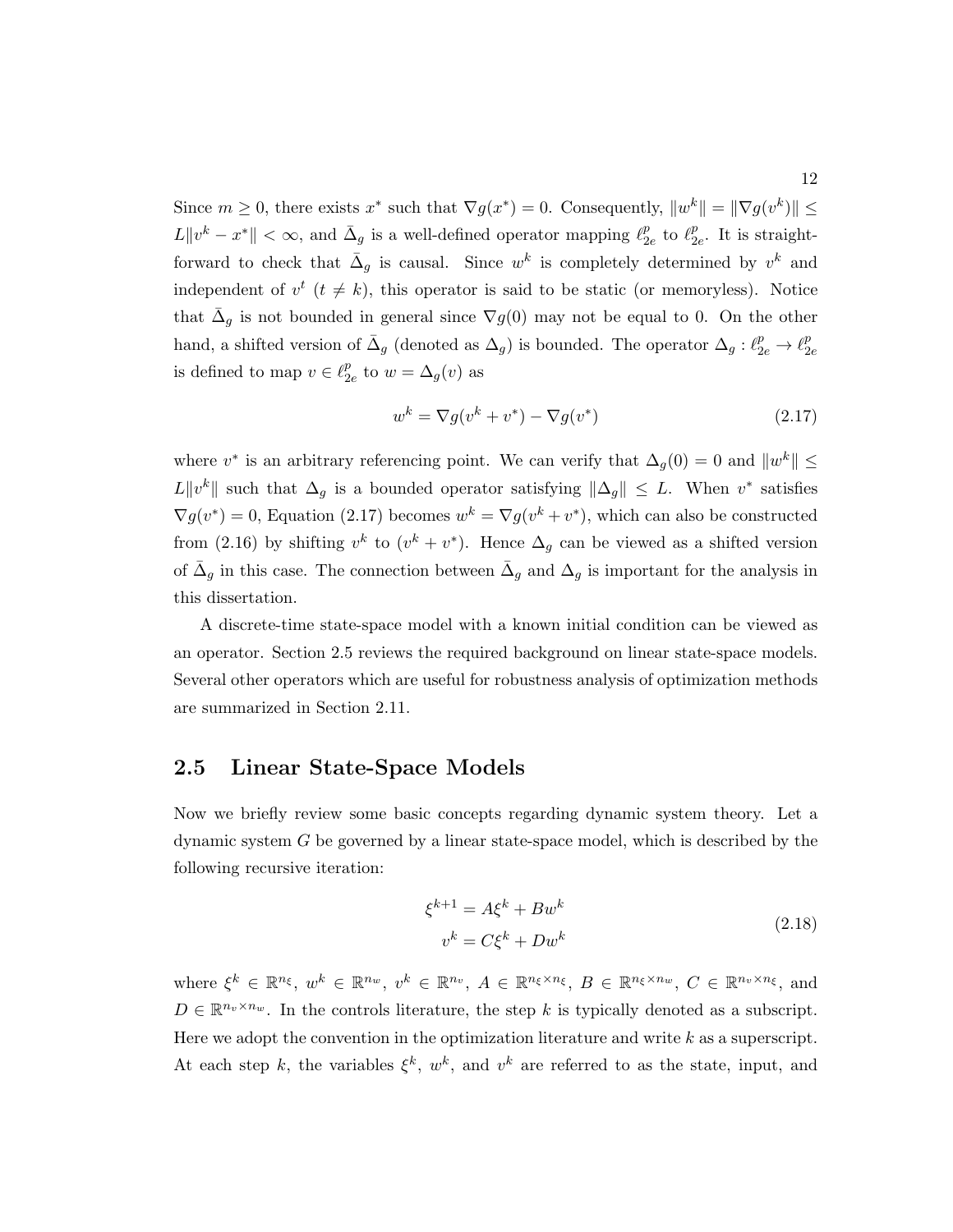output of the system G. When the initial condition  $\xi^0$  is given, one can use the state space model (2.18) to determine the state  $\xi$  and the output v for any given input sequence w. The state-space model  $(2.18)$  for G is linear in the sense that G becomes a linear operator given zero initial conditions ( $\xi^0 = 0$ ). The dynamic system (2.18) is completely determined by the matrices  $A, B, C$ , and  $D$ . We say that  $G$  is determined by  $(A, B, C, D)$  or equivalently

$$
G := \left[ \begin{array}{c|c} A & B \\ \hline C & D \end{array} \right]. \tag{2.19}
$$

In the simplest case,  $A, B, C$ , and  $D$  are constant matrices which do not change with k. Then the dynamic system  $G$  is said to be linear time-invariant (LTI), and has a frequency domain representation  $G = C(zI - A)^{-1}B + D$ . A thorough treatment of the frequency domain characterizations of LTI systems can be found in [39]. It is worth mentioning that the poles of G are the eigenvalues of A. Hence  $G \in \mathbb{RL}_{\infty}^{n_v \times n_w}$  if all the eigenvalues of A are not on the unit circle. In addition,  $G \in \mathbb{R} \mathbb{H}_{\infty}^{n_v \times n_w}$  if A is a Schur stable matrix.

From an input-output viewpoint, the model  $(2.18)$  defines a system G that maps input w to output v. We denote this input-output relationship as  $v = G(w)$ . One can easily use induction to show that a state-space model (2.18) with an initial condition  $\xi^0$  is an operator mapping from  $\ell_{2e}^{n_v}$  to  $\ell_{2e}^{n_w}$ . A block diagram can be used to graphically represent the input-output characteristic of a dynamic system. For example, the dynamic system  $G$  described by the state-space model  $(2.18)$  can be represented by the block-diagram, as shown in Figure 2.3. Although the states of  $G$  are not explicitly shown in the block-diagram, the block-diagram captures the relationship  $v = G(w)$ .



Figure 2.3: The Block-Diagram for a Dynamic System G

A complex system can be modeled by augmenting the state-space models of its subsystems via several basic rules. The augmenting rule for series connection is now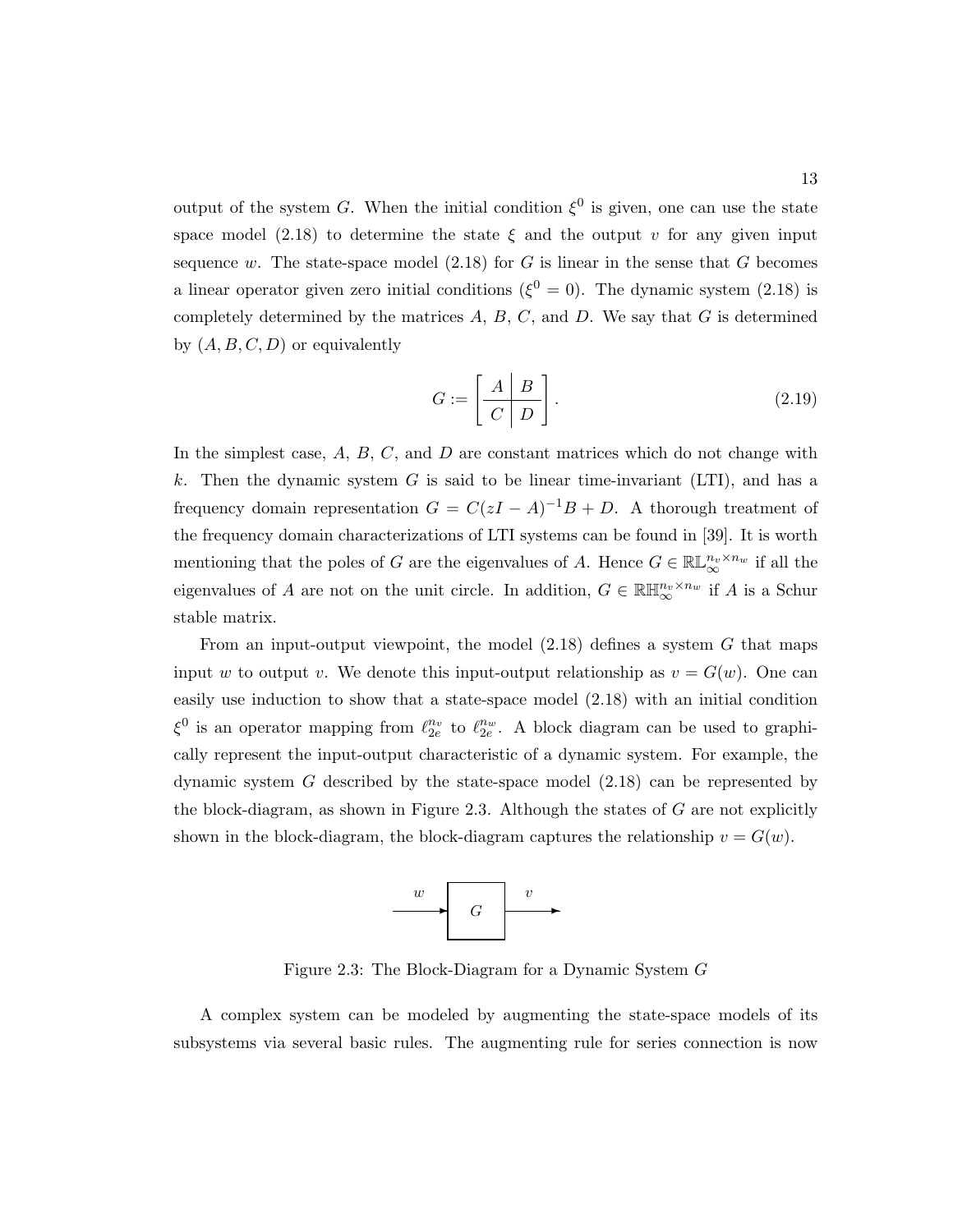reviewed. The series connection of  $G_1$  and  $G_2$  in Figure 2.4 can be viewed as a composition of  $G_1$  and  $G_2$ , and is denoted as  $G_2 \circ G_1$ . Specifically, we have  $u = G_1(w)$  and  $v = G_2(u)$ . Hence  $v = G_2(G_1(w)) = (G_2 \circ G_1)(w)$ . Suppose  $G_1$  has a state-space model  $(A_1, B_1, C_1, D_1)$  and  $G_2$  has a state-space model  $(A_2, B_2, C_2, D_2)$ . Then  $G_2 \circ G_1$  also has a state-space model. The input of  $G_2 \circ G_1$  is the input to  $G_1$ , and the output of  $G_2 \circ G_1$  is the output of  $G_2$ . The state of  $G_2 \circ G_1$  is the augmentation of the state of  $G_1$  and the state of  $G_2$ . The state-space model for  $G_2 \circ G_1$  is determined by

$$
\left[\begin{array}{cc|c} A_1 & 0 & B_1 \\ B_2C_1 & A_2 & B_2D_1 \\ \hline D_2C_1 & C_2 & D_2D_1 \end{array}\right].
$$
 (2.20)

This is a standard result in the controls literature. More details can be found in [39].



Figure 2.4: The Block-Diagram for Series Connection  $G_2 \circ G_1$ 

Given two state-space models G and  $\Psi$ , we define a specific augmentation  $\mathcal{G}^{(G,\Psi)}$  as

$$
\mathcal{G}^{(G,\Psi)} = \Psi \circ \begin{bmatrix} G \\ I \end{bmatrix} . \tag{2.21}
$$

Here the input dimension of  $\Psi$  is assumed to be equal to the sum of the input dimension and output dimension of G. The state-space model for  $\mathcal{G}^{(G,\Psi)}$  is now presented. Suppose G is described by (2.18), and the output of  $\begin{bmatrix} G \\ I \end{bmatrix}$  (hence the input for  $\Psi$ ) is  $\begin{bmatrix} v \\ w \end{bmatrix}$ . Suppose the state-space model for  $\Psi$  is described by

$$
\psi^{k+1} = A_{\psi}\psi^k + \begin{bmatrix} B_{\psi 1} & B_{\psi 2} \end{bmatrix} \begin{bmatrix} v^k \\ w^k \end{bmatrix}
$$
  

$$
r^k = C_{\psi}\psi^k + \begin{bmatrix} D_{\psi 1} & D_{\psi 2} \end{bmatrix} \begin{bmatrix} v^k \\ w^k \end{bmatrix}
$$
 (2.22)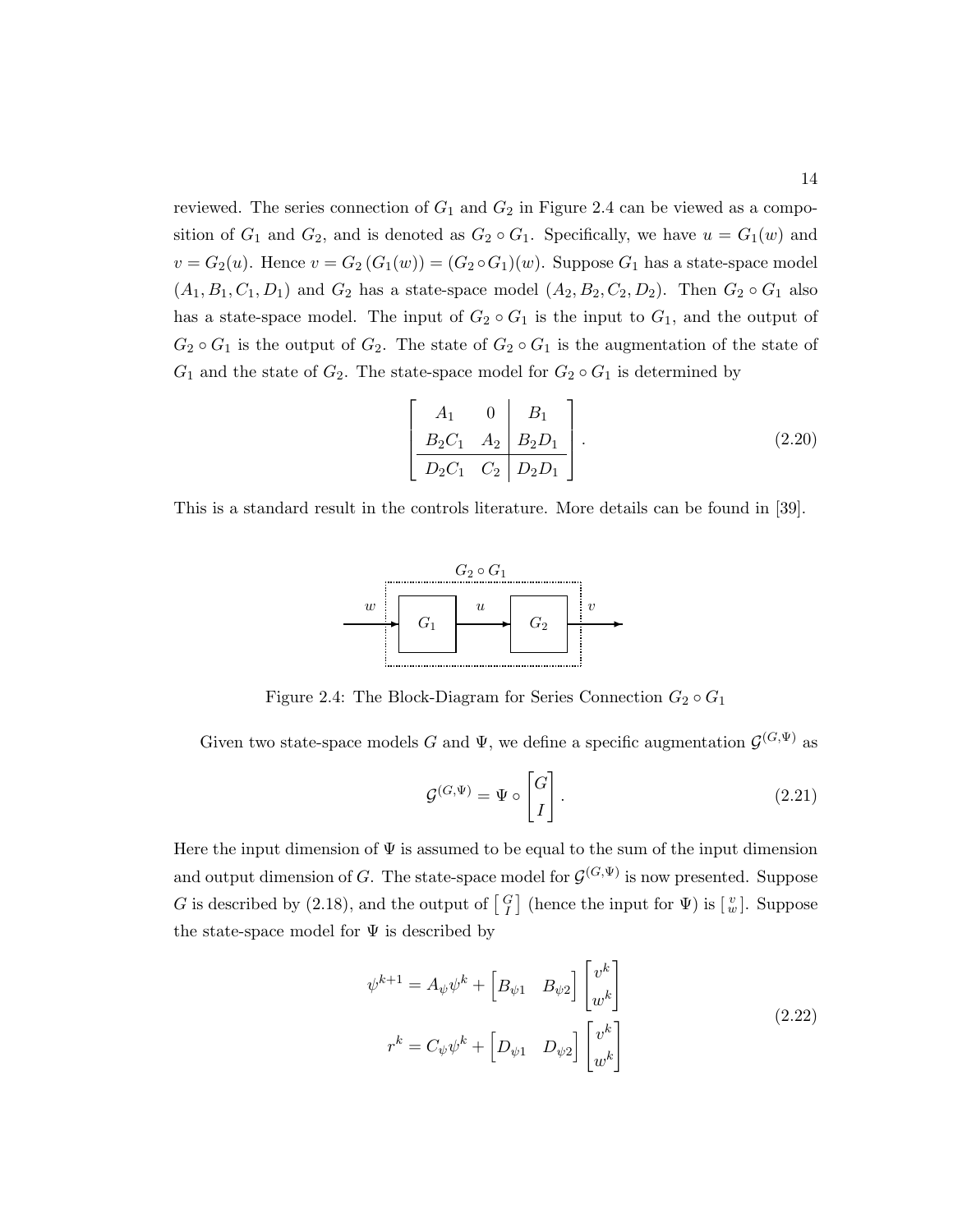Since  $v^k = C\xi^k + Dw^k$ , we can rewrite (2.22) as

$$
\psi^{k+1} = A_{\psi}\psi^k + \begin{bmatrix} B_{\psi 1}C & B_{\psi 1}D + B_{\psi 2} \end{bmatrix} \begin{bmatrix} \xi^k \\ w^k \end{bmatrix}
$$
  

$$
r^k = C_{\psi}\psi^k + \begin{bmatrix} D_{\psi 1}C & D_{\psi 1}D + D_{\psi 2} \end{bmatrix} \begin{bmatrix} \xi^k \\ w^k \end{bmatrix}.
$$
 (2.23)

Notice the state for  $\mathcal{G}^{(G,\Psi)}$  is  $\begin{bmatrix} \xi \\ \psi \end{bmatrix}$  $\left\{\begin{array}{c} \xi \\ \psi \end{array}\right\}$ . We can augment (2.23) with (2.18) to obtain the following state-space model for  $\mathcal{G}^{(G,\Psi)}$ :

$$
\begin{bmatrix} \xi^{k+1} \\ \psi^{k+1} \end{bmatrix} = \begin{bmatrix} A & 0 \\ B_{\psi 1} C & A_{\psi} \end{bmatrix} \begin{bmatrix} \xi^k \\ \psi^k \end{bmatrix} + \begin{bmatrix} B \\ B_{\psi 1} D + B_{\psi 2} \end{bmatrix} w^k
$$
  

$$
r^k = \begin{bmatrix} D_{\psi 1} C & C_{\psi} \end{bmatrix} \begin{bmatrix} \xi^k \\ \psi^k \end{bmatrix} + (D_{\psi 1} D + D_{\psi 2}) w^k
$$
 (2.24)

In other words, the state matrices  $(A, \mathcal{B}, \mathcal{C}, \mathcal{D})$  for the augmented system  $\mathcal{G}^{(G,\Psi)}$  are determined by the state matrices of G and  $\Psi$  as follows:

$$
\mathcal{A} := \begin{bmatrix} A & 0 \\ B_{\psi 1} C & A_{\psi} \end{bmatrix}, \qquad \qquad \mathcal{B} := \begin{bmatrix} B \\ B_{\psi 1} D + B_{\psi 2} \end{bmatrix} \qquad (2.25)
$$

$$
\mathcal{C} := \begin{bmatrix} D_{\psi 1} C & C_{\psi} \end{bmatrix}, \qquad \qquad \mathcal{D} := D_{\psi 1} D + D_{\psi 2} \qquad (2.26)
$$

An alternative way to derive the above result is first writing out the state-space model for  $\begin{bmatrix} G \\ I \end{bmatrix}$  and then augmenting with  $\Psi$  using the series connection rule (2.20).

### 2.6 Feedback Interconnection and Stability Concepts

In this section, we introduce the concept of an feedback interconnection. For a dynamic system G and a causal operator  $\Delta$ , a feedback interconnection of G and  $\Delta$  is shown in Figure 2.5 and denoted as  $F_u(G, \Delta)$ . The feedback connection states that v and w musty satisfy  $v = G(w)$  and  $w = \Delta(v)$  simultaneously.

To clarify what the feedback interconnection really stands for, consider the following example. Recall  $\Delta_g$  maps v to w via  $w^k = \nabla g(v^k + v^*) - \nabla g(v^*)$ , and G is described by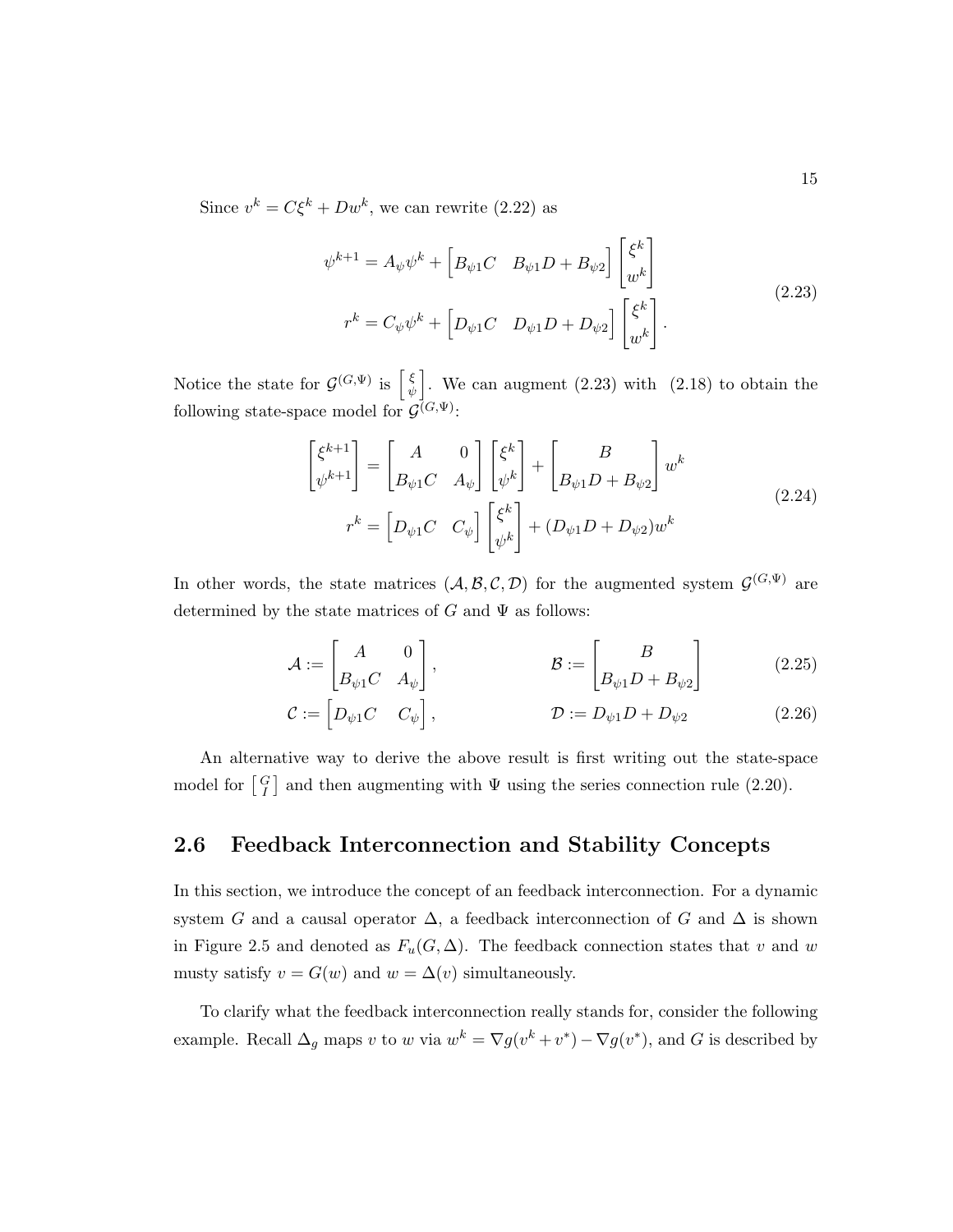

Figure 2.5: The Block-Diagram for Feedback Interconnection  $F_u(G, \Delta)$ 

the state-space model (2.18). The feedback interconnection  $F_u(G, \Delta_g)$  represents the following iteration:

$$
\xi^{k+1} = A\xi^k + Bw^k
$$
  
\n
$$
v^k = C\xi^k + Dw^k
$$
  
\n
$$
w^k = \nabla g(v^k + v^*) - \nabla g(v^*)
$$
\n(2.27)

In the above iteration, the linear state-space model part states  $v = G(w)$ , and the nonlinear mapping part states  $w = \Delta_g(v)$ . Clearly there is an issue on whether there exist  $(\xi, w, v) \in \ell_{2e}$  satisfying  $(2.27)$  such that the feedback interconnection  $F_u(G, \Delta_g)$ even makes sense. This is the so-called well-posedness issue in the controls literature.

**Definition 1.** The interconnection  $F_u(G, \Delta)$  is well-posed if for each  $\xi^0 \in \mathbb{R}^{n_{\xi}}$  there exists a unique solution  $\xi \in \ell_{2e}^{n_{\xi}}$  $\frac{n_{\xi}}{2e}$ ,  $v \in \ell_{2e}^{n_v}$  and  $w \in \ell_{2e}^{n_w}$  satisfying Equation (2.18) and  $w = \Delta(v)$ .

One commonly-used proof technique for well-posedness of discrete-time interconnections is induction. In general, the detailed proof of well-posedness is case-dependent. In this dissertation, the feedback interconnection is mainly used to model optimization methods. As we will later see, we mainly consider feedback interconnection  $F_u(G, \Delta)$ with  $D = 0$ . In this case, the proof of well-posedness becomes straightforward. For example, to prove that  $F_u(G, \Delta_g)$  is well-posed, we can rewrite (2.27) as  $\xi^{k+1}$  =  $A\xi^k + B\nabla g(C\xi^k + v^*) - B\nabla g(v^*)$ . Suppose  $\nabla g$  does not map any finite number to infinity. By induction, there always exists a unique  $\ell_{2e}$  solution  $(\xi, v, w)$  satisfying (2.27) for any initial condition  $\xi^0 \in \mathbb{R}^{n_{\xi}}$ . Therefore,  $F_u(G, \Delta_g)$  is well-posed. Similarly, we can use induction to show that  $F_u(G, \Delta)$  is well-posed given  $D = 0$  and  $\Delta$  being other causal operators mapping  $\ell_{2e}$  to  $\ell_{2e}$ .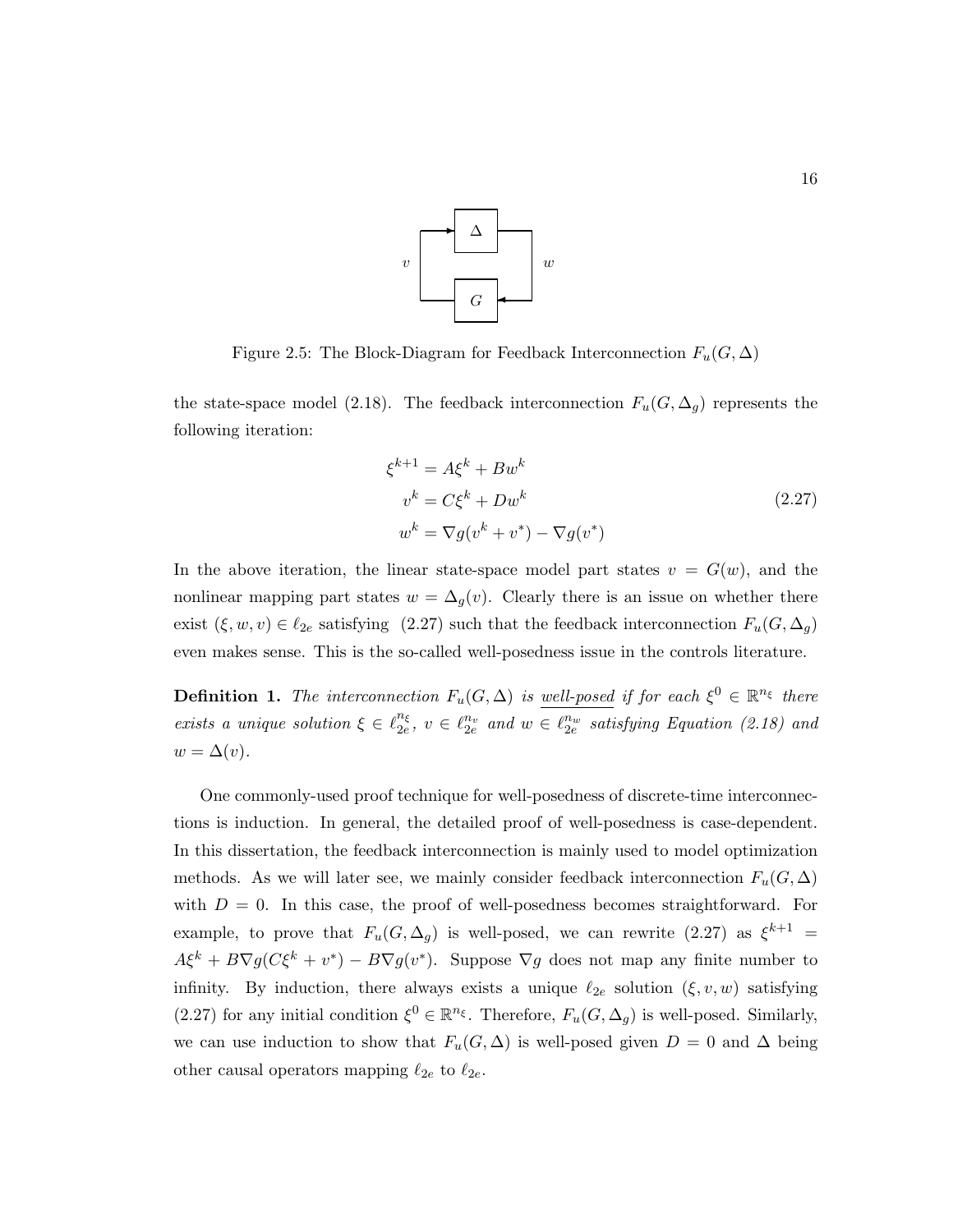The feedback interconnection provides a compact expression for systems which are pieced together by linear state-space models and other more troublesome operators. This structure has been extensively used in the controls literature. In this dissertation, we will use it to represent optimization methods. Two notions of stability are studied in this dissertation.

**Definition 2.** The interconnection  $F_u(G, \Delta)$  is uniformly stable<sup>2</sup> if it is well-posed and if  $\exists c \geq 0$  such that  $\|\xi^k\| \leq c \|\xi^0\|$  for all  $\xi^0 \in \mathbb{R}^{n_{\xi}}$  and  $k \geq 0$ .

**Definition 3.**  $F_u(G, \Delta)$  is exponentially stable with rate  $\rho$  ( $\geq 0$ ) if it is well-posed and  $if \exists c \geq 0 \text{ such that } ||\xi^k|| \leq c\rho^k ||\xi^0|| \text{ for all } \xi^0 \in \mathbb{R}^{n_{\xi}} \text{ and } k \geq 0.$ 

In Definition 2, the stability is "uniform" in the sense that the constant  $c$  does not depend on  $\xi^0$ . In the traditional IQC setup [19], the feedback interconnection involves two exogenous inputs for the purpose of input-output stability analysis. This dissertation focuses on the analysis of optimization methods, and stability regarding internal states is of interest. Hence the exogenous inputs are dropped in our current setup. The stability analysis of  $F_u(G, \Delta)$  is typically non-trivial due to the troublesome element  $\Delta$ . For example, if g is not a quadratic function, then the operator  $\Delta_g$  becomes nonlinear. As a result, we cannot directly apply the linear system theory in [39] to study the stability of  $F_u(G, \Delta_g)$ . We will show how to use semidefinite programs to check uniform stability and  $\rho$ -exponential stability of  $F_u(G,\Delta)$  for various G and  $\Delta$ .

#### 2.7 Integral Quadratic Constraints

One general framework for analysis of  $F_u(G, \Delta)$  is provided by integral quadratic constraints (IQCs) [19, 26]. The key idea is to replace the troublesome element  $\Delta$  with quadratic constraints on its inputs and outputs. IQCs can be specified either in the frequency or time domain. The definitions of IQCs are given as follows.

The notion of stability we use here is a special case of the so-called global uniform stability  $[40, 40]$ Lemma 4.5] when the required class  $K$  function is a linear function.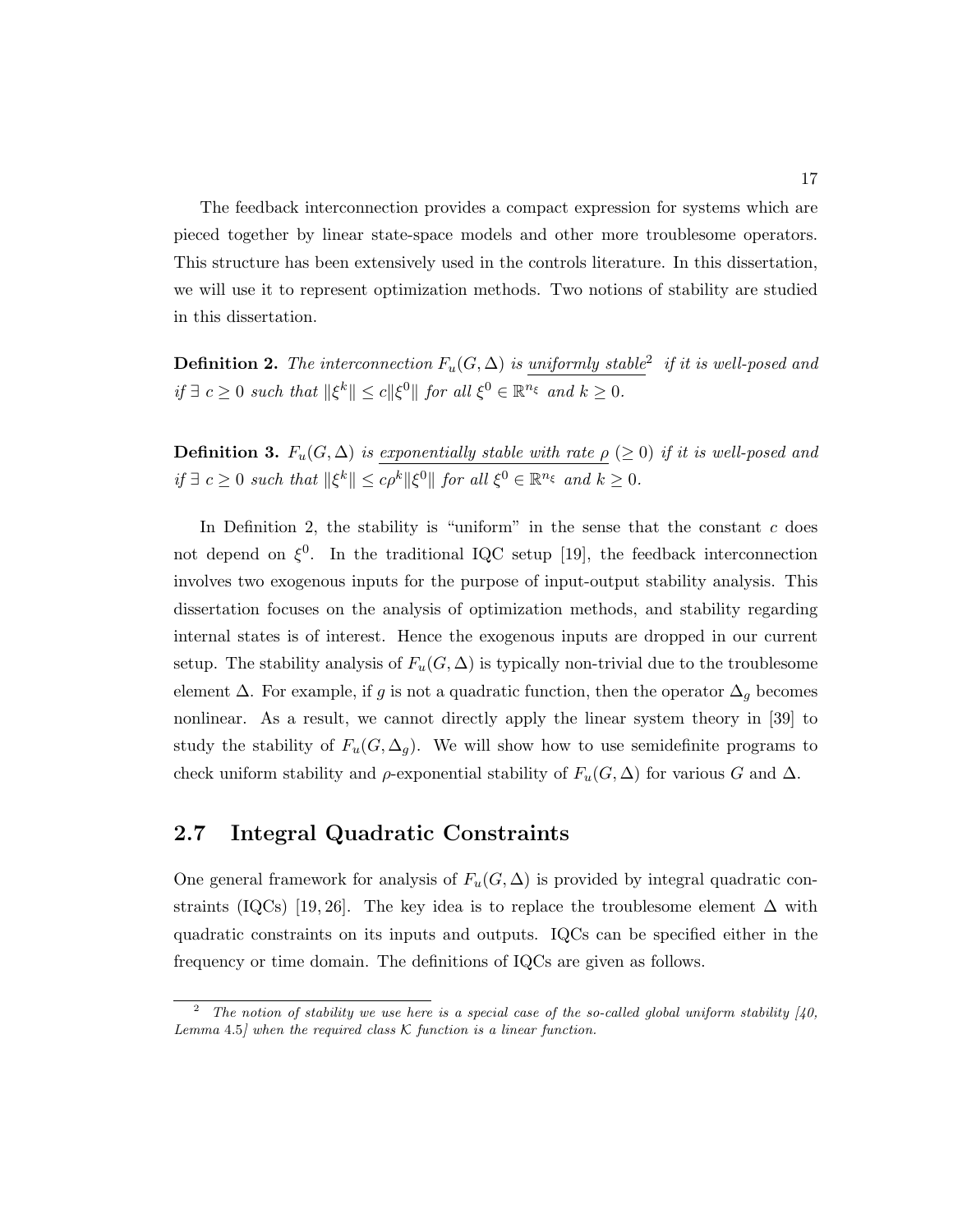**Definition 4.** Let  $\Pi = \Pi^{\sim} \in \mathbb{RL}_{\infty}^{(n_v+n_w)\times(n_v+n_w)}$  be given. A bounded, causal operator  $\Delta: \ell_{2e}^{n_v} \to \ell_{2e}^{n_w}$  satisfies the <u>frequency domain IQC</u> defined by the multiplier  $\Pi$ , if the following inequality holds for all  $v \in \ell_2^{n_v}$  and  $w = \Delta(v)$ 

$$
\int_0^{2\pi} \left[ \frac{V(e^{j\omega})}{W(e^{j\omega})} \right]^* \Pi(e^{j\omega}) \left[ \frac{V(e^{j\omega})}{W(e^{j\omega})} \right] d\omega \ge 0 \tag{2.28}
$$

where  $V$  and  $W$  are discrete-time Fourier transforms of  $v$  and  $w$ .

**Definition 5.** Let  $\Psi$  be an  $n_r \times (n_v + n_w)$  LTI system governed by the state-space model (2.22), and  $M = M^T \in \mathbb{R}^{n_r \times n_r}$ .

(a) Assume  $A_{\psi}$  is a Schur stable matrix. A bounded, causal operator  $\Delta: \ell_{2e}^{n_{v}} \to \ell_{2e}^{n_{w}}$ satisfies the time domain soft IQC defined by  $(\Psi, M)$  if the following inequality holds for all  $v \in \ell_2^{n_v}$  and  $w = \Delta(v)$ 

$$
\sum_{k=0}^{\infty} (r^k)^T M r^k \ge 0
$$
\n(2.29)

where r is the output of the state-space model  $(2.22)$  with inputs  $(v, w)$  and zero initial conditions.

(b) A causal operator  $\Delta: \ell_{2e}^{n_v} \to \ell_{2e}^{n_w}$  satisfies the <u>time domain hard IQC</u> defined by  $(\Psi, M)$  if the following inequality holds for all  $v \in \ell_{2e}^{n_v}$ ,  $w = \Delta(v)$  and  $N \geq 0$ 

$$
\sum_{k=0}^{N} (r^k)^T M r^k \ge 0
$$
\n(2.30)

where r is the output of the state-space model  $(2.22)$  with inputs  $(v, w)$  and zero initial conditions.

The notation  $\Delta \in \text{IQC}(\Pi)$ ,  $\Delta \in \text{SoftIQC}(\Psi, M)$  and  $\Delta \in \text{HardIQC}(\Psi, M)$  will be used when ∆ satisfies the corresponding frequency domain, time domain soft, or time domain hard IQC, respectively. The definition of time domain hard IQCs does not require  $\Delta$  to be bounded, while frequency domain IQCs and time domain soft IQCs can only be defined for bounded operators. Time domain IQCs yield a graphical interpretation as shown in Figure 2.6. Let the input and output signals of  $\Delta$  be filtered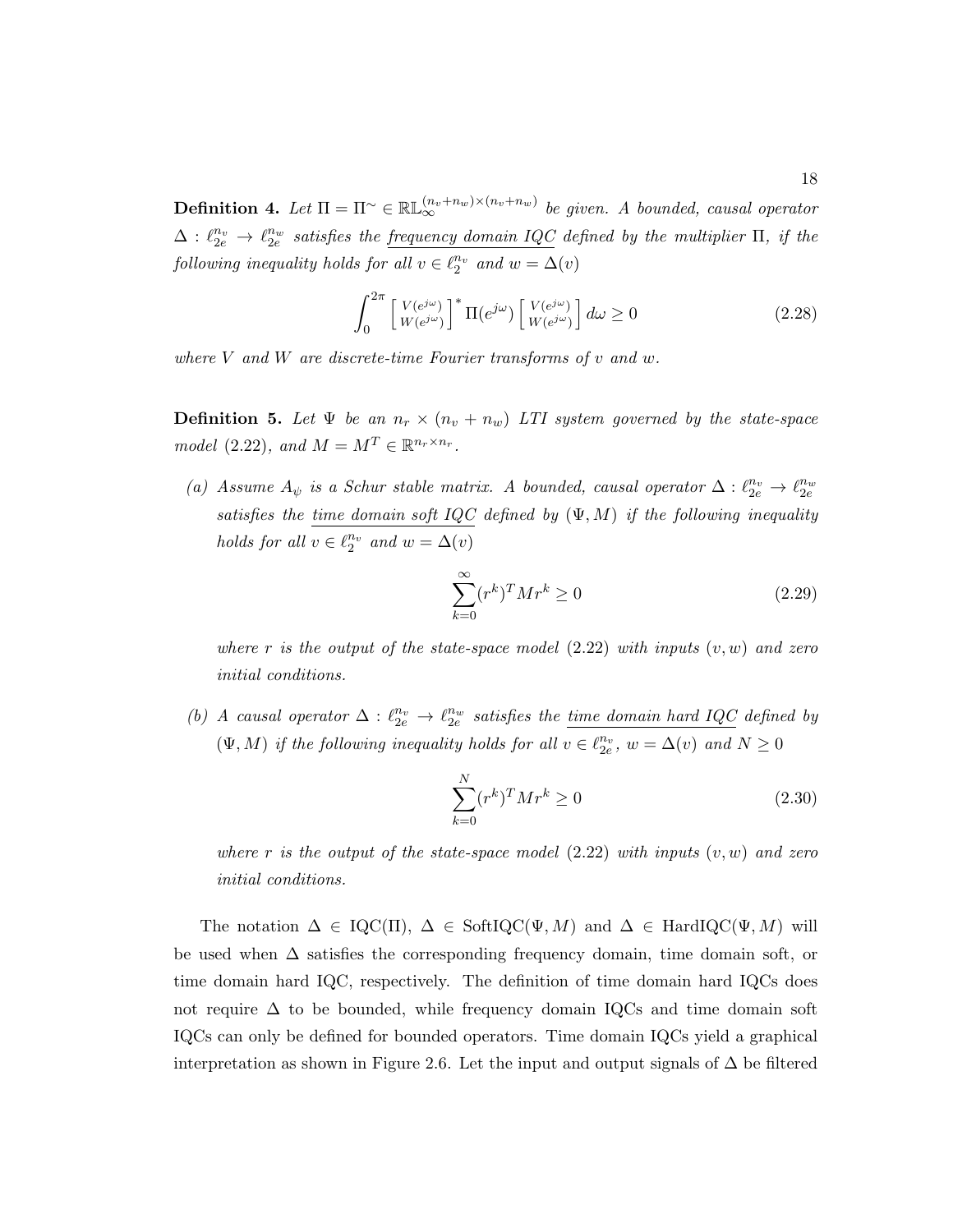through  $\Psi$  with zero initial conditions. If  $\Delta \in \text{SoftIQC}(\Psi, M)$ , then sequence r must satisfy the infinite time horizon constraint in (2.29) for any  $v \in \ell_2^{n_v}$  and  $w = \Delta(v)$ . A similar interpretation holds for time domain hard IQCs.



Figure 2.6: Graphical Interpretation for Time Domain IQCs

A library of frequency domain IQCs for different continuous-time bounded operators was summarized in [19]. Additional frequency domain IQCs have been developed for time-varying delays [41–43] and nonlinearities [44]. Many of these continuous-time IQCs have discrete-time counterparts [44–46]. Some IQCs were originally derived in the time domain while many other IQCs were developed in the frequency domain. In Section 2.11, we document existing IQCs for several discrete-time operators which are useful for analysis of first-order optimization methods. The stability analysis in this dissertation requires time domain hard IQCs. It is useful to connect frequency and time domain IQCs so that the full library of known IQCs can be used within the proposed analysis framework. This connection relies on factorizing a frequency domain multiplier as  $\Pi$  $\Psi^{\sim}M\Psi$ . Such a factorization is always possible as stated in the next lemma although it is not unique.

**Lemma 3.** Suppose  $\Pi = \Pi^{\sim} \in \mathbb{RL}_{\infty}^{(n_v+n_w)\times(n_v+n_w)}$ . Then there exists real matrices  $A_{\psi}$ ,  $B_{\psi}, Q, S,$  and R of compatible dimensions with  $A_{\psi}$  being Schur stable,  $Q = Q^{T}$ , and  $R = R^T$  such that

$$
\Pi(z) := \begin{bmatrix} (zI - A_{\psi})^{-1}B_{\psi} \\ I \end{bmatrix}^{\sim} \begin{bmatrix} Q & S \\ S^{T} & R \end{bmatrix} \begin{bmatrix} (zI - A_{\psi})^{-1}B_{\psi} \\ I \end{bmatrix}
$$
(2.31)

Proof. The proof given here is a modification of the continuous-time result presented in [47, Section 7.3]. Separate  $\Pi = G_S + G_U$  where  $G_S$  and  $G_U$  are uniformly bounded outside and inside the closed unit disk, respectively. In addition, without loss of generality, one can choose a specific  $G_S$  satisfying  $G_S(\infty) = 0$ . Let  $(A_S, B_S, C_S, 0)$  denote a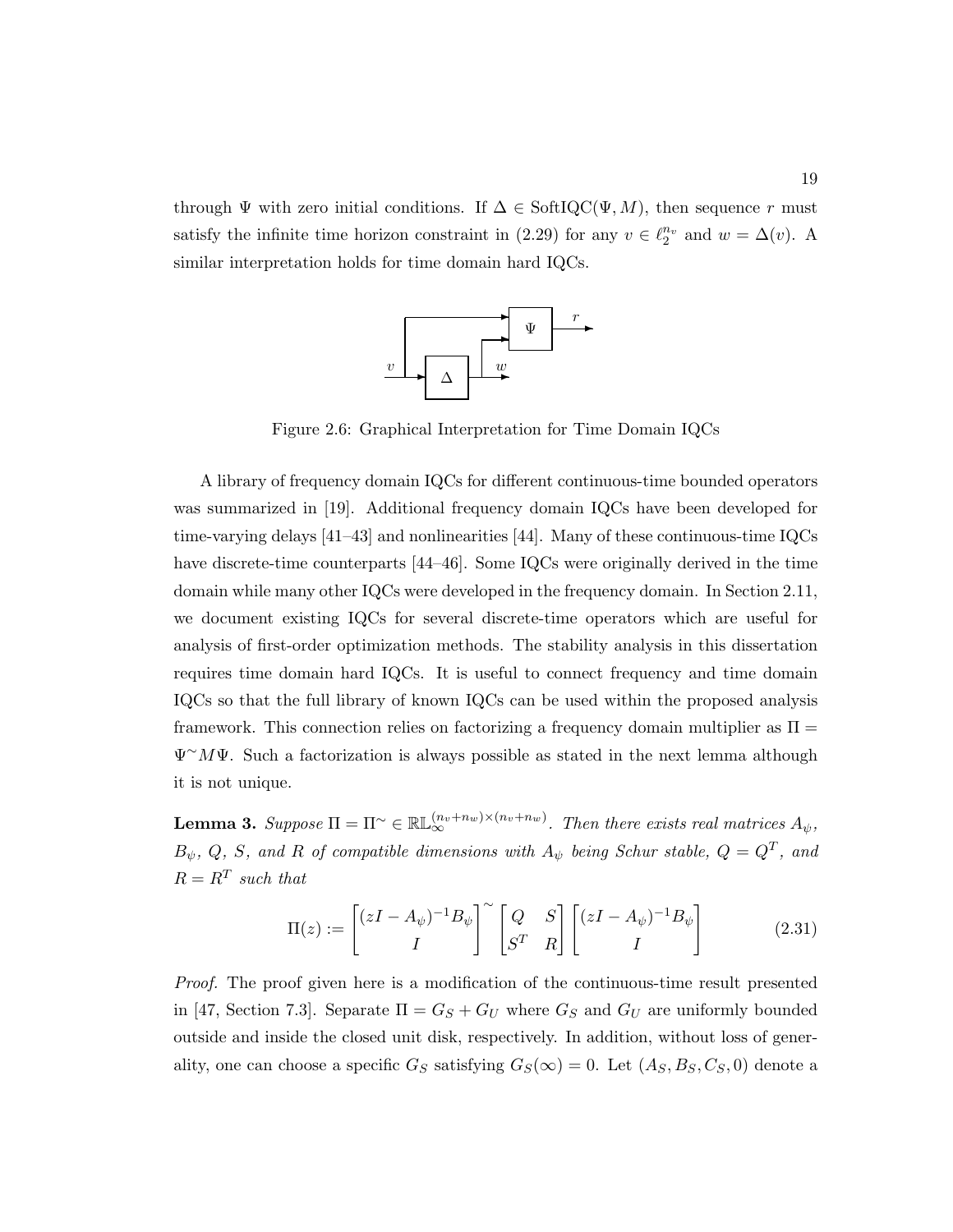realization for this  $G_S$ , i.e.  $G_S(z) = C_S(zI - As)^{-1}B_S$ . Here  $A_S$  is a Schur stable matrix since  $G_S$  is bounded outside the closed unit disk. The assumption  $\Pi = \Pi^{\sim}$  implies that  $G_S + G_U = G_S^{\sim} + G_U^{\sim}$ . This can be rewritten as  $G_S - G_U^{\sim} = G_S^{\sim} - G_U$  where the left and right sides are analytic outside and inside the (closed) unit disk, respectively. Hence both sides must be analytic in the entire complex plane. By Liouville's theorem, one can conclude that  $G^{\sim}_{S} - G_{U}$  is a constant, i.e. there exists matrix R such that  $G_U(z) = G_S^{\sim}(z) + R$  for all  $z \in \mathbb{C}$ . This implies  $\Pi = G_S + G_S^{\sim} + R$ , and  $R = R^T$  follows immediately from  $\Pi = \Pi^{\sim}$ . Thus  $\Pi$  can be written as in Equation (2.31) with  $A_{\psi} = A_S$ ,  $B_{\psi} = B_S, Q = 0, S = C_S^T$  and the constant matrix R.  $\Box$ 

Existing numerical algorithms can be used to construct the factorization presented in Lemma 3. If Π is proper then the Matlab function stabsep can be used to separate  $\Pi = G_S + G_U$  where  $G_S$  is stable and causal. However,  $\Pi \in \mathbb{RL}_{\infty}^{m \times m}$  may be a nonproper (polynomial) function of  $z$ , e.g. the multipliers used in  $[12, 48]$ . A descriptor system representation of  $\Pi$  is required in such cases. If  $\Pi$  is a non-proper (descriptor) system then the algorithm in [49] can be used to separate out the stable part. This algorithm is easily implemented in Matlab and is based on LAPACK linear algebra routines described in [50, 51]. The stable part  $G<sub>S</sub>$  in this construction is strictly proper and hence it has a standard state-space description. Finally, the matrix  $R$  can be explicitly computed by evaluating  $R = \Pi(z_0) - G_S(z_0) - G_S(z_0^{-1})^T$  for some  $z_0 \in \mathbb{C}$ . For example, evaluating at  $z_0 = 1$  is useful as both  $\Pi$  and  $G_S$  are bounded on the unit circle.

As mentioned in Section 2.5, LTI systems can be represented by rational functions. Then frequency and time domain IQCs can be connected by the (non-unique) factorizations  $\Pi = \Psi^{\sim} M \Psi$ . This is formalized in the next lemma.

**Lemma 4.** Let  $\Pi = \Psi^{\sim} M \Psi$  with  $\Psi \in \mathbb{RH}_{\infty}^{n_r \times (n_v + n_w)}$  and  $M = M^T \in \mathbb{R}^{n_r \times n_r}$ . Let  $\Delta: \ell_{2e}^{n_v} \to \ell_{2e}^{n_w}$  be a bounded, causal operator. Then

- 1.  $\Delta \in IQC(\Pi)$  if and only if  $\Delta \in SoftIQC(\Psi, M)$ .
- 2.  $\Delta \in IQC(\Pi)$  if  $\Delta \in HardIQC(\Psi, M)$ .

*Proof.* To prove Statement 1, first assume  $\Delta \in \text{IQC}(\Pi)$ . For any  $v \in \ell_2^{n_v}$  and  $w = \Delta(v)$ ,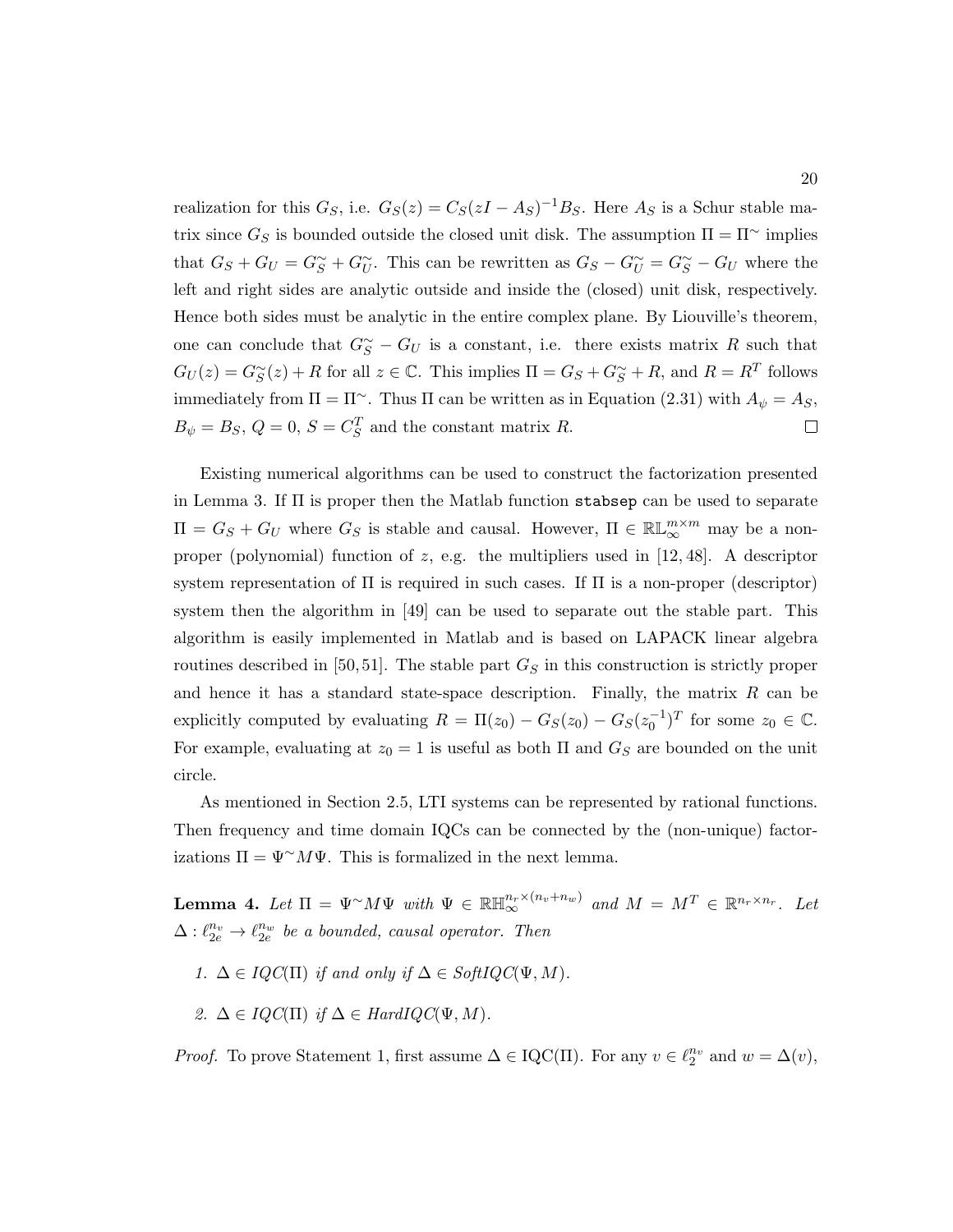the frequency domain IQC inequality (2.28) can be written as:

$$
\int_0^{2\pi} R(e^{j\omega})^* MR(e^{j\omega})d\omega \ge 0
$$
\n(2.32)

where  $R(e^{j\omega}) = \Psi(e^{j\omega}) \left[ \frac{V(e^{j\omega})}{W(e^{j\omega})} \right]$  $W(e^{j\omega})$ is the Fourier transform of an  $\ell_2$  signal since  $\Psi$  is stable.<sup>3</sup> By Parseval's theorem [21],  $\Delta$  satisfies the time domain soft IQC defined by  $(\Psi, M)$ . The reverse implication of Statement 1 also follows via Parseval's theorem.

To prove Statement 2, assume  $\Delta \in \text{HardIQC}(\Psi, M)$ . Let r be the output of  $\Psi$  driven by inputs  $v \in \ell_2^{n_v}$  and  $w \in \ell_2^{n_w}$  with zero initial conditions. Stability of  $\Psi$  implies  $r \in \ell_2^{n_v}$ . Hence the hard IQC inequality (2.30) holds as  $N \to \infty$  and  $\Delta \in \text{SoftIQC}(\Psi, M)$ . This implies  $\Delta \in \text{IQC}(\Pi)$  by Statement 1.  $\Box$ 

Statement 2 of Lemma 4 states that a time domain hard IQC with a stable filter Ψ always leads to a frequency domain IQC. The reverse implication does not hold in general. It is important to emphasize that factorizations of Π are not unique. Some factorizations of Π may yield time domain hard IQCs while others do not. Thus the hard/soft property is not inherent to the multiplier Π but depends on the factorization  $(\Psi, M)$ . The factorization introduced by Lemma 3 does not, in general, yield a valid time domain hard IQC. Later in Section 3.1, we will develop a J-spectral factorization approach, which can be used to systematically factorize frequency domain IQCs into time domain hard IQCs under mild technical conditions.

### 2.8 Uniform Stability Analysis Using IQCs

The original work in [19] addresses input-output stability using IQCs. For the purpose of this dissertation, uniform stability and  $\rho$ -exponential stability of  $F_u(G,\Delta)$  are considered. This section presents a standard dissipation inequality approach for uncertainty analysis [27, 28, 40, 52]. Linear matrix inequality (LMI) conditions for uniform stability of  $F_u(G, \Delta)$  are formulated using time domain hard IQCs.

First, the core idea of the IQC analysis is briefly explained. To better explain the

<sup>&</sup>lt;sup>3</sup> The transform  $R(e^{j\omega})$  is unrelated to the constant matrix R appearing in the basic IQC factorization.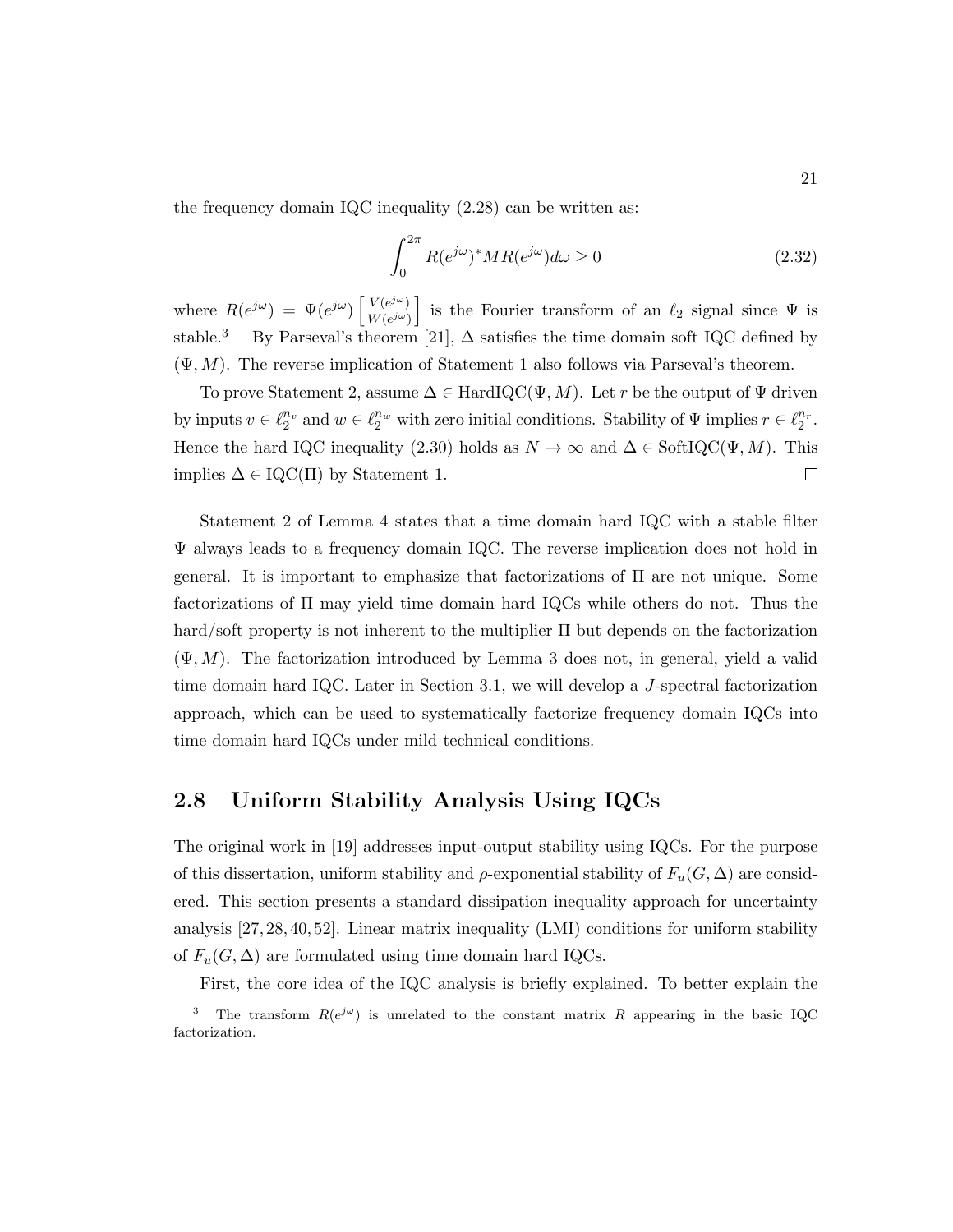IQC analysis, the notation  $(v, w) \in \text{HardIQC}(\Psi, M)$  is used when the sequence r generated by  $(2.22)$  with input pair  $(v, w)$  and zero initial conditions always satisfies the constraint (2.30). Therefore,  $\Delta \in \text{HardIQC}(\Psi, M)$  if and only if  $(v, w) \in \text{HardIQC}(\Psi, M)$ for all  $v \in \ell_{2e}^{n_v}$  and  $w = \Delta(v)$ . When analyzing  $F_u(G, \Delta)$ , one aims to draw conclusions on the pair  $(v, w)$  in the set  $\{(v, w) \in \ell_{2e} : v = G(w), w = \Delta(v)\}\)$ . Suppose  $\Delta \in \text{HardIQC}(\Psi, M)$ , then the set  $\{(v, w) \in \ell_{2e} : v = G(w), w = \Delta(v)\}\$ is a subset of  $\{(v, w) \in \ell_{2e} : v = G(w), (v, w) \in \text{HardIQC}(\Psi, M)\}.$  If one can prove that the state of G is uniformly bounded for any pair  $(v, w)$  in the set  $\{(v, w) \in \ell_{2e} : v = G(w), (v, w) \in$ HardIQC( $\Psi$ , M), then it is guaranteed that the state of G is uniformly bounded for any pair  $(v, w)$  satisfying  $v = G(w)$  and  $w = \Delta(v)$  simultaneously. Equivalently, the uniform stability of  $F_u(G, \Delta)$  is guaranteed. Hence one can completely remove  $\Delta$  from the analysis by enforcing the condition  $(v, w) \in \text{HardIQC}(\Psi, M)$ . A graphical interpretation is shown in Figure 2.7. After replacing  $\Delta$  with the IQC condition, the pair  $(v, w)$ still satisfies  $v = G(w)$ . In addition, let  $r = \Psi(v, w) = \Psi(G(w), w)$ . Then r must satisfy the constraint (2.30). From (2.21), we have  $r = \mathcal{G}^{(G,\Psi)}(w)$ . Eventually we only need to analyze  $\mathcal{G}^{(G,\Psi)}$  with input  $w \in \ell_{2e}^{n_w}$  and the output r. By induction, w has to be in  $\ell_{2e}^{n_w}$ , and r always satisfies the constraint (2.30) given the condition  $\Delta \in \text{HardIQC}(\Psi, M)$ .



Figure 2.7: Uncertain LTI System Extended to Include Filter Ψ

The detailed analysis is now presented. Notice conservatism may be introduced in the IQC analysis since the full information of  $\Delta$  is completely replaced by the IQC condition. Multiple IQCs are typically used to reduce the potential conservatism. Now the operator  $\Delta$  is assumed to satisfy multiple time domain hard IQCs defined by  $\{(\Psi_j, M_j)\}_{j=1}^{N_J}$ . All  $\{\Psi_j\}_{j=1}^{N_J}$  are first aggregated into a single filter denoted  $\Psi$  with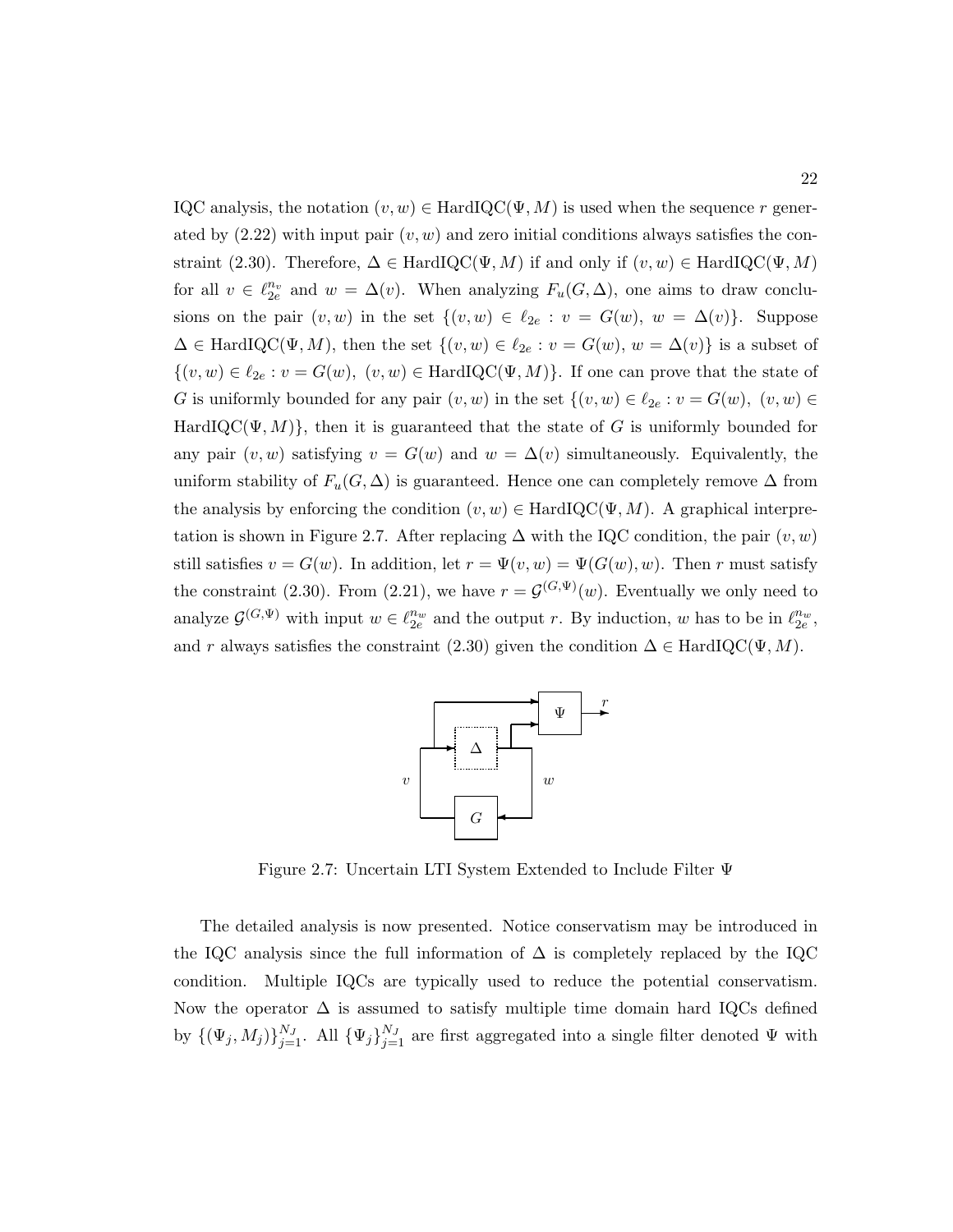the following state-space realization:

$$
\begin{bmatrix} \psi^{k+1} \\ r^k \end{bmatrix} = \begin{bmatrix} A_{\psi} & B_{\psi 1} & B_{\psi 2} \\ C_{\psi} & D_{\psi 1} & D_{\psi 2} \end{bmatrix} \begin{bmatrix} \psi^k \\ v^k \\ w^k \end{bmatrix}
$$
 (2.33)

where  $r := [r_1^T \dots r_{N_J}^T]^T$  and  $r_j$  is the output of the filter  $\Psi_j$ . As mentioned previously, the uniform stability analysis of  $F_u(G, \Delta)$  is based on the extended system shown in Figure 2.7. Consider the extended system  $\mathcal{G}^{(G,\Psi)}$  defined in Equation (2.24). Notice  $\mathcal{G}^{(G,\Psi)}$  has the following state-space model:

$$
\begin{bmatrix} \eta^{k+1} \\ r^k \end{bmatrix} = \begin{bmatrix} \mathcal{A} & \mathcal{B} \\ \mathcal{C} & \mathcal{D} \end{bmatrix} \begin{bmatrix} \eta^k \\ w^k \end{bmatrix}
$$
 (2.34)

The extended state vector is  $\eta^k := \left[\frac{\xi^k}{\xi^k}\right]$  $\begin{bmatrix} \xi^k \\ \psi^k \end{bmatrix} \in \mathbb{R}^{n_{\xi}+n_{\psi}}$ . Based on (2.25) and (2.26), the state matrices for the extended system  $\mathcal{G}^{(G,\Psi)}$  can be computed from the state matrices of  $G$  and  $\Psi$ .

Now define  $M_{\lambda} := diag(\lambda_1 M_1, \dots, \lambda_{N_J} M_{N_J})$ , where the "diag" notation means block diagonal concatenation. The next theorem presents LMI conditions for uniform stability of  $F_u(G, \Delta)$  using time domain hard IQCs and a standard dissipation inequality. This theorem uses an LMI defined by G and  $\{(\Psi_j, M_j)\}_{j=1}^{N_J}$ :

$$
LMI_{(G,\Psi)}(P,M_{\lambda}) := \begin{bmatrix} \mathcal{A}^T P \mathcal{A} - P & \mathcal{A}^T P \mathcal{B} \\ \mathcal{B}^T P \mathcal{A} & \mathcal{B}^T P \mathcal{B} \end{bmatrix} + \begin{bmatrix} \mathcal{C}^T \\ \mathcal{D}^T \end{bmatrix} M_{\lambda} \begin{bmatrix} \mathcal{C} & \mathcal{D} \end{bmatrix}
$$
(2.35)

**Theorem 1.** Let G be an LTI system defined by  $(2.18)$  and  $\Delta: \ell_{2e}^{n_v} \to \ell_{2e}^{n_w}$  be a causal operator. Assume  $F_u(G, \Delta)$  is well-posed and  $\Delta \in HardIQC(\Psi_j, M_j)$  for  $j = 1, ..., N_J$ . If one of the following conditions holds

- (a)  $\exists$  a matrix  $P = P^T > 0$  and scalars  $\lambda_j \geq 0$  such that  $LMI_{(G,\Psi)}(P, M_\lambda) \leq 0$ .
- (b)  $\exists$  a matrix  $P = P^T \geq 0$  and scalars  $\lambda_j \geq 0$  such that  $LMI_{(G,\Psi)}(P,M_\lambda) < 0$ .

Then  $F_u(G, \Delta)$  is uniformly stable.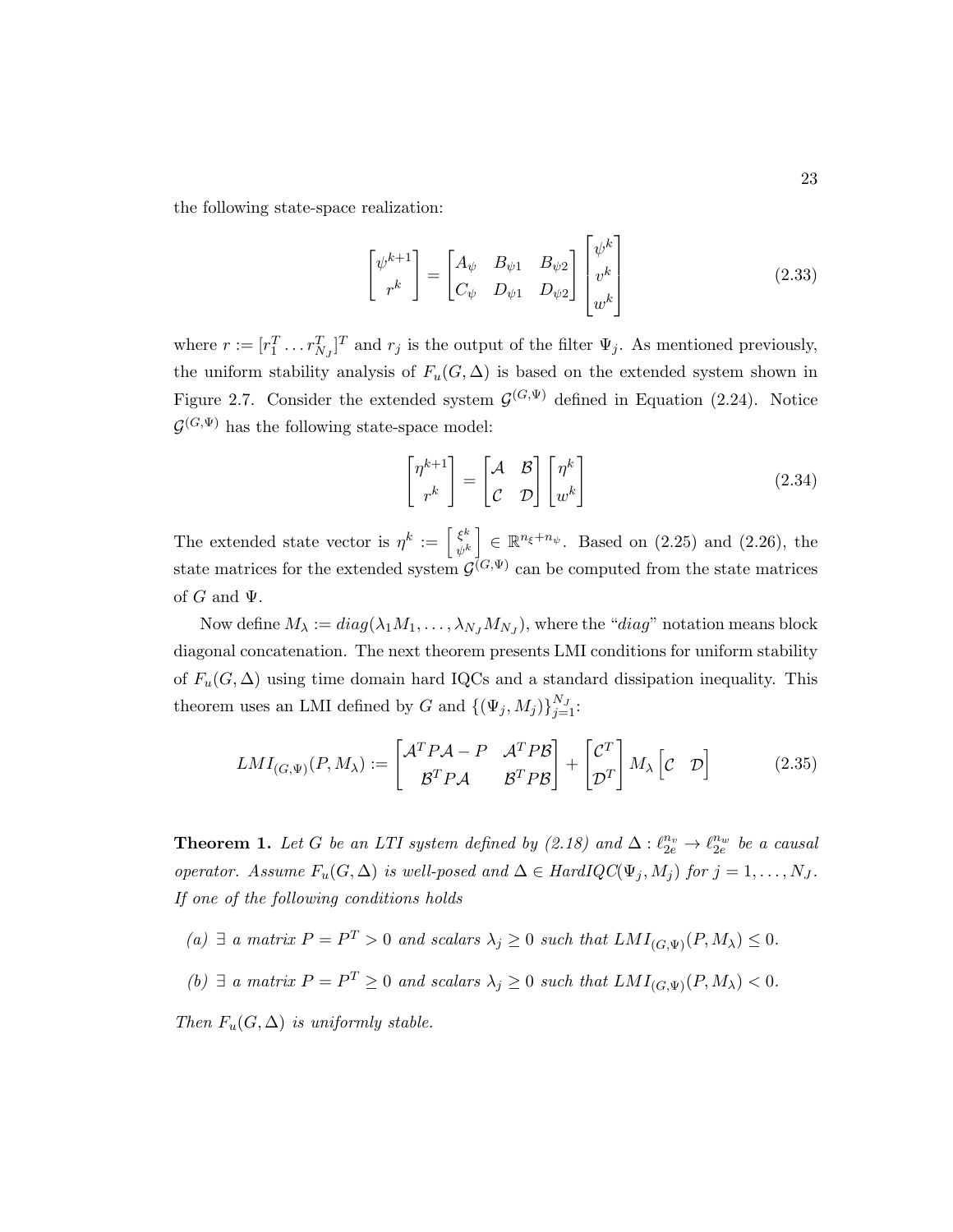*Proof.* Given any fixed  $\xi^0$ , let  $(\xi, v, w)$  be the unique  $\ell_{2e}$  solution satisfying the feedback iteration  $F_u(G, \Delta)$  with this initial condition  $\xi^0$ , and let  $(\psi, r)$  be generated by  $\Psi$  with inputs  $(v, w)$  and zero initial conditions. Since  $\eta^k = \begin{bmatrix} \xi^k \\ \xi^k \end{bmatrix}$  $\left\{\xi^k}{\psi^k}\right\}$ , we can verify that  $(2.34)$ holds with the current choice of  $(\eta, w, r)$  and the initial condition  $\eta^0 = \begin{bmatrix} \xi^0 \\ \xi^0 \end{bmatrix}$  $\left\{\begin{matrix} \xi^0 \\ \psi^0 \end{matrix}\right\}$ . Here  $\psi^0$  is the zero vector, since  $\Psi$  has zero initial conditions. Define a storage function by  $V(\eta^k) = (\eta^k)^\text{T} P \eta^k$ . Since  $\eta^{k+1} = A \eta^k + B w^k$ , one can show the following holds

$$
V(\eta^{k+1}) - V(\eta^k) = (\mathcal{A}\eta^k + \mathcal{B}w^k)^T P (\mathcal{A}\eta^k + \mathcal{B}w^k) - (\eta^k)^T P \eta^k
$$

$$
= \begin{bmatrix} \eta^k \\ w^k \end{bmatrix}^T \begin{bmatrix} \mathcal{A}^T P \mathcal{A} - P & \mathcal{A}^T P \mathcal{B} \\ \mathcal{B}^T P \mathcal{A} & \mathcal{B}^T P \mathcal{B} \end{bmatrix} \begin{bmatrix} \eta^k \\ w^k \end{bmatrix} . \tag{2.36}
$$

Similarly, since  $r^k = \mathcal{C}\eta^k + \mathcal{D}w^k$ , one can show

$$
\sum_{j=1}^{N_J} \lambda_j (r_j^k)^T M_j r_j^k = (r^k)^T M_\lambda r^k = \left[ (\eta^k)^T \quad (w^k)^T \right] \begin{bmatrix} \mathcal{C}^T \\ \mathcal{D}^T \end{bmatrix} M_\lambda \left[ \mathcal{C} \quad \mathcal{D} \right] \begin{bmatrix} \eta^k \\ w^k \end{bmatrix} . \tag{2.37}
$$

Now assume Condition (a) holds. Left and right multiply  $LMI_{(G,\Psi)}(P, M_\lambda) \leq 0$  by  $[\eta^T, w^T]$  and  $[\eta^T, w^T]^T$  to show that V satisfies:

$$
V\left(\eta^{k+1}\right) - V\left(\eta^{k}\right) + \sum_{j=1}^{N_J} \lambda_j (r_j^k)^T M_j r_j^k \le 0
$$
\n(2.38)

The above inequality can be summed from  $k = 0$  to  $k = N$  to yield:

$$
V(\eta^{N+1}) - V(\eta^0) + \sum_{j=1}^{N_J} \lambda_j \left( \sum_{k=0}^N (r_j^k)^T M_j r_j^k \right) \le 0
$$
 (2.39)

Applying the time domain hard IQC conditions with the fact  $\lambda_j \geq 0$ , we directly get  $V(\eta^{N+1}) \leq V(\eta^0)$ , which is equivalent to  $V(\eta^k) \leq V(\eta^0)$ . The zero initial condition for  $\Psi$  implies  $\|\xi^k\|^2 \leq \|\eta^k\|^2 \leq \text{cond}(P)\|\eta^0\|^2 = \text{cond}(P)\|\xi^0\|^2$ . Thus  $\|\xi^k\| \leq$  $\sqrt{\text{cond}(P)}$   $\|\xi^0\|$ , and  $F_u(G,\Delta)$  is uniformly stable.

Now assume Condition (b) holds. Since  $LMI_{(G,\Psi)}(P,M_{\lambda}) < 0, \exists \epsilon > 0$  such that  $LMI_{(G,\Psi)}(P+\epsilon I, M_{\lambda}) \leq 0$ . Uniform stability follows from Condition (a) due to the fact  $P + \epsilon I > 0$ .  $\Box$ 

Given  $(A, \mathcal{B}, \mathcal{C}, \mathcal{D})$  and  $M_j$ , the matrix  $LMI_{(G, \Psi)}(P, M_\lambda)$  is linear in P and  $\lambda_j$ . Therefore, the stability tests in the above theorem are presented as LMI conditions,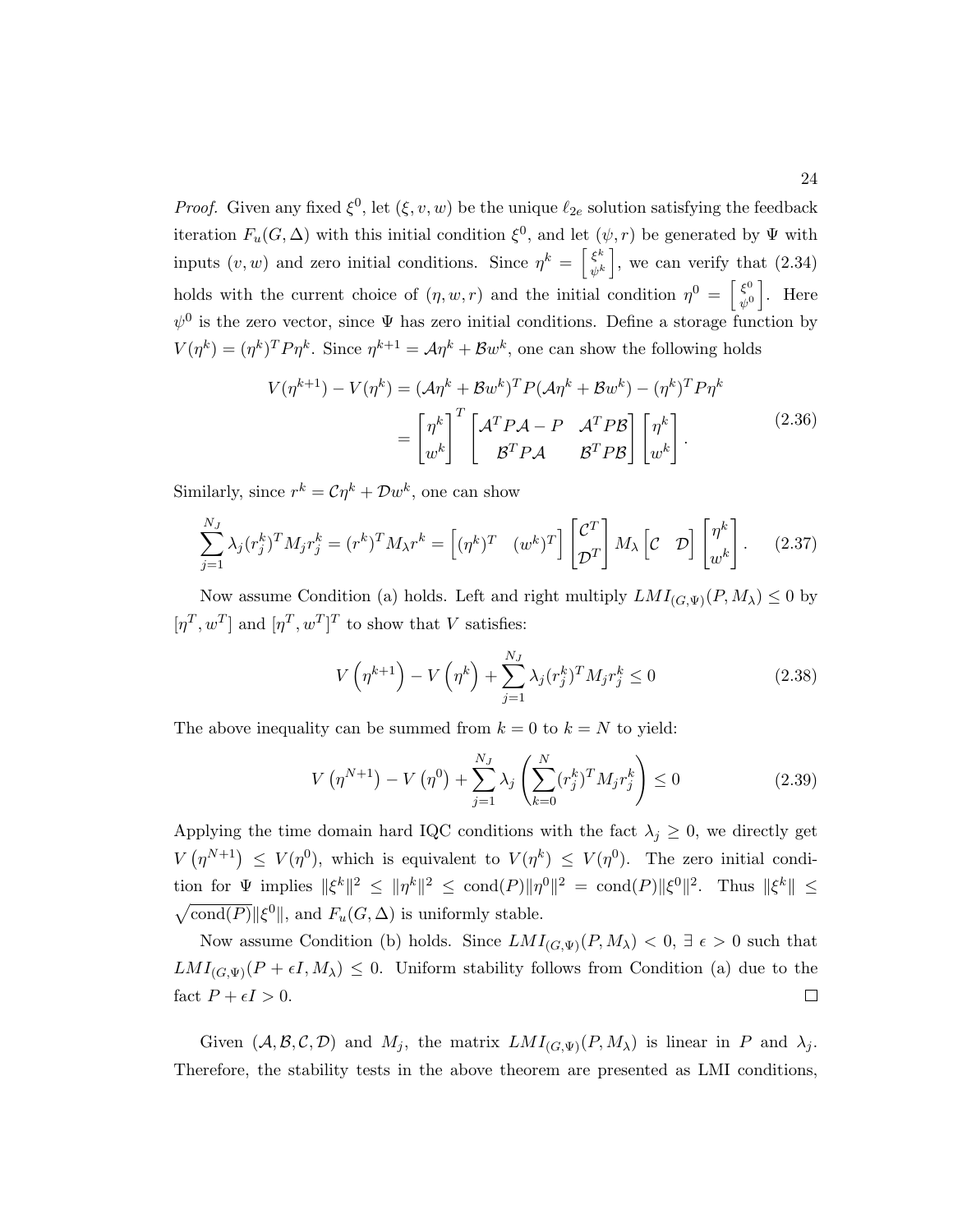whose feasible sets are convex and can be effectively searched using the state-of-the-art convex optimization techniques, e.g. interior point method. Many optimization solvers are available such that coding the LMI conditions in Theorem 1 is a straightforward task. In this dissertation, the numerical calculations of LMI conditions were performed using CVX  $[53, 54]$  with the solver SDPT3  $[55, 56]$ .

The dissipation inequality approach in Theorem 1 relies on the fact that the constraint (2.30) holds for any finite-horizon  $N \geq 0$ . It does not require either G or  $\Psi$  to be stable. It only requires that the states of  $\mathcal{G}^{(G,\Psi)}$  have no finite escape time. Hence, the definition of time domain hard IQCs does not enforce the stability of Ψ. In principle, one can use time domain hard IQCs with unstable  $\Psi$ , although the J-spectral factorization of any frequency domain IQC always leads to stable Ψ.

In Theorem 1, Statement (b) is stronger than Statement (a) in the sense that Statement (b) is a sufficient condition for Statement (a). However, Statement (b) can be generalized to formulate other uniform stability theorems under extra assumptions. In Section 3.2, we will present one such generalization using a modified dissipation inequality. More specifically, when  $G \in \mathbb{R}[\mathbb{H}_{\infty}^{n_v \times n_w}$ , a modified dissipation inequality can be used to drop the constraint  $P \geq 0$  in Condition (b) of the above theorem. In addition, the conic combination of time domain hard IQCs can be extended to more general IQC parameterizations where soft IQCs are involved and  $M_{\lambda}$  is an affine function of  $\lambda$  [57]. This leads to potentially more flexible formulations of uniform stability tests.

It is possible to perform uniform stability analysis of  $F_u(G, \Delta)$  using some alternative procedures ( $\nu$ -gap metric theory in [58], dissipation inequality in [25], etc). These procedures were originally developed for input-output stability analysis. A detailed discussion on the adaption of these procedures for uniform stability analysis is beyond the scope of this dissertation.

**Remark 1.** It is worth mentioning that the composition of two operators can also be handled by the IQC framework. Specifically, the analysis of  $F_u(G, \Delta_1 \circ \Delta_2)$  can be performed when IQCs are posed on  $\Delta_1$  and  $\Delta_2$  separately. In the controls literature, the interconnection  $F_u(G, \Delta_1 \circ \Delta_2)$  is typically transformed into a new interconnection with block diagonal perturbation diag( $\Delta_1, \Delta_2$ ). Then IQCs on diag( $\Delta_1, \Delta_2$ ) can be directly constructed from the IQCs on  $\Delta_1$  and  $\Delta_2$ , and used to formulate stability theorems. An alternative approach was presented in  $(12, Section 5.2)$ . The idea is as follows. One can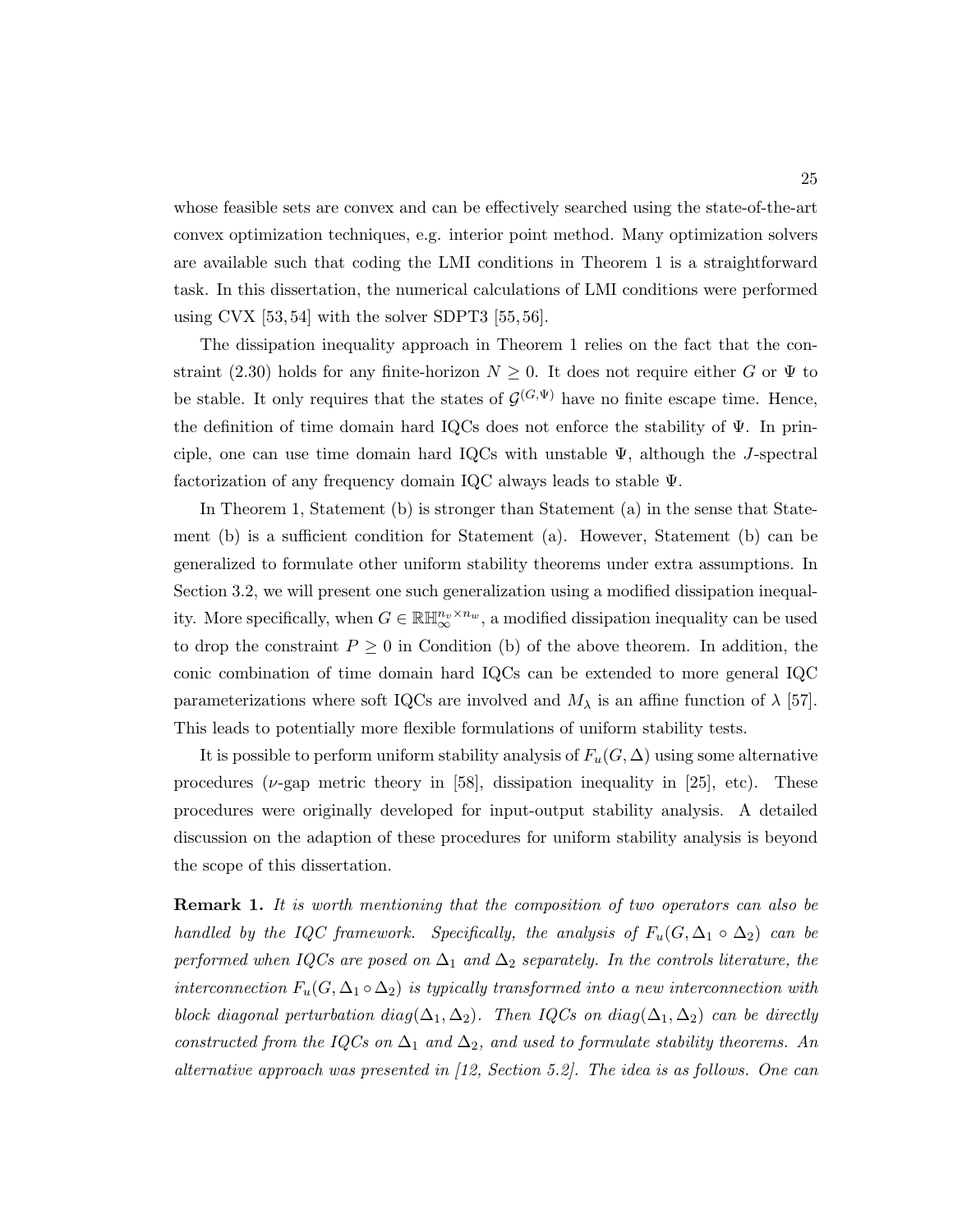define an augmented operator  $\Delta = \begin{bmatrix} \Delta_2 \\ \Delta_2 \end{bmatrix}$  $\left[\Delta_2 \atop \Delta_1 \circ \Delta_2\right]$ . Notice  $\Delta_1 \circ \Delta_2 = [\begin{bmatrix} 0 & I \end{bmatrix} \circ \Delta$ . One can show that  $F_u(G, \Delta_1 \circ \Delta_2)$  is uniformly stable if and only if  $F_u(G \circ [0 \tbinom{1}{2}, \Delta)$  is uniformly stable. Notice  $G \circ [0 I]$  is still governed by a linear state-space model. In addition, the IQCs on  $\Delta$  can be efficiently constructed from the IQCs on  $\Delta_1$  and  $\Delta_2$ . Hence the uniform stability analysis of  $F_u(G \circ [0] \Lambda)$  can be directly handled by Theorem 1.

### 2.9  $\rho$ -Hard IQCs and  $\rho$ -Exponential Stability Analysis

Recently, it is recognized that many deterministic first-order optimization methods can be cast as  $F_u(G,\Delta)$ , and the concept of  $\rho$ -hard IQCs is further developed to analyze the convergence rates of such interconnections [12]. Later we will use a state shifting argument to show that the linear convergence rate analysis of an optimization method is equivalent to the  $\rho$ -exponential stability analysis of a related interconnection. This section reviews the  $\rho$ -hard IQC approach, which is inspired by early results on sectorbounded nonlinearities [30] and formalized in [12]. The concept of time domain  $\rho$ -hard IQCs is introduced, and a related dissipation inequality for  $\rho$ -exponential stability of  $F_u(G, \Delta)$  is briefly reviewed.

**Definition 6.** Let  $\Psi$  be an  $n_r \times (n_v + n_w)$  LTI system governed by the state-space model (2.22), and  $M = M^T \in \mathbb{R}^{n_r \times n_r}$ . Suppose  $0 < \rho \leq 1$ . A causal operator  $\Delta$ :  $\ell_{2e}^{n_v} \to \ell_{2e}^{n_w}$  satisfies the <u>time domain  $\rho$ -hard IQC</u> defined by  $(\Psi, M, \rho)$ , if the following inequality holds for all  $v \in \ell_{2e}^{n_v}$ ,  $w = \Delta(v)$  and  $N \ge 0$ 

$$
\sum_{k=0}^{N} \rho^{-2k} (r^k)^T M r^k \ge 0
$$
\n(2.40)

where r is the output of  $\Psi$  driven by inputs  $(v, w)$  with zero initial conditions.

The notation  $\Delta \in \rho$ -HardIQC( $\Psi, M, \rho$ ) will be used when  $\Delta$  satisfies the corresponding time domain  $\rho$ -hard IQC. Suppose  $\Delta \in \rho$ -HardIQC( $\Psi_j, M_j, \rho$ ) for  $j = 1, \ldots, N_J$ . All  ${\{\Psi_j\}}_{j=1}^{N_J}$  are aggregated into a filter  $\Psi$  governed by Equation (2.33). Let  $(\mathcal{A}, \mathcal{B}, \mathcal{C}, \mathcal{D})$ denote the state space realization of  $\mathcal{G}^{(G,\Psi)}$ . Theorem 4 in [12] essentially states the following result: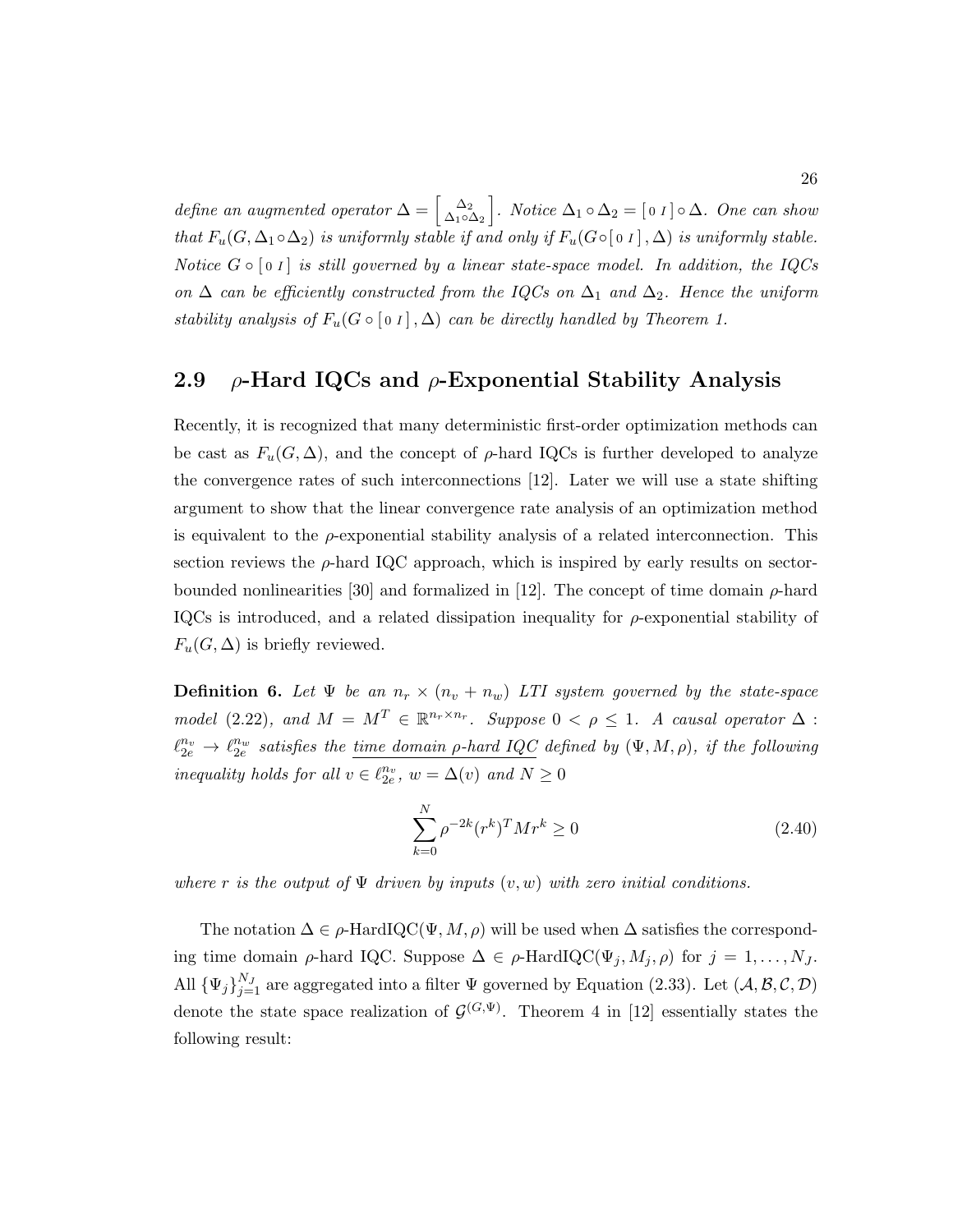**Theorem 2.** Let G be an LTI system defined by  $(2.18)$  and  $\Delta : \ell_{2e}^{n_v} \to \ell_{2e}^{n_w}$  be a causal operator. Assume  $F_u(G, \Delta)$  is well-posed, and  $\Delta \in \rho$ -HardIQC( $\Psi_j, M_j, \rho$ ) for  $j = 1, \ldots, N_J$ . If one of the following conditions holds

(a) ∃ a matrix  $P = P<sup>T</sup> > 0$  and scalars  $\lambda_j \geq 0$  such that

$$
\begin{bmatrix} \mathcal{A}^T P \mathcal{A} - \rho^2 P & \mathcal{A}^T P \mathcal{B} \\ \mathcal{B}^T P \mathcal{A} & \mathcal{B}^T P \mathcal{B} \end{bmatrix} + \begin{bmatrix} \mathcal{C}^T \\ \mathcal{D}^T \end{bmatrix} M_\lambda \begin{bmatrix} \mathcal{C} & \mathcal{D} \end{bmatrix} \le 0 \tag{2.41}
$$

(b)  $\exists$  a matrix  $P = P^T \geq 0$  and scalars  $\lambda_j \geq 0$  such that the left side of (2.41) is negative definite.

#### Then  $F_u(G, \Delta)$  is exponentially stable with rate  $\rho$ .

Proof. Statement (a) has been proved in [12]. The proof is similar to the proof of Theorem 1. The basic idea is sketched as follows. Set a storage function as  $V(\eta^k)$  =  $(\eta^k)^T P \eta^k$ . Left and right multiply (2.41) by  $[\eta^T, w^T]$  and  $[\eta^T, w^T]^T$  to show that V satisfies:  $\rho^{-2k} V(\eta^{k+1}) - \rho^{2-2k} V(\eta^k) + \sum_{j=1}^{N_J} \lambda_j \rho^{-2k} (r_j^k)^T M_j r_j^k \leq 0$ . Summing this inequality from  $k = 0$  to  $k = N$  with initial condition  $\eta^0 = \begin{bmatrix} \xi^0 \\ 0 \end{bmatrix}$ and applying the 0 time domain  $\rho$ -hard IQC conditions yields  $\rho^{-2N}V(\eta^{N+1}) \leq \rho^2V(\eta^0)$ , which is equivalent to  $\rho^{2-2k}V(\eta^k) \leq \rho^2V(\eta^0)$ . Therefore,  $\|\xi^k\| \leq \|\eta^k\| \leq \sqrt{\text{cond}(P)}\|\eta^0\|\rho^k =$  $\sqrt{\text{cond}(P)}$   $\|\xi^0\| \rho^k$ , and  $F_u(G, \Delta)$  is exponentially stable with rate  $\rho$ . When Condition (b) holds, the perturbation argument in the proof of Theorem 1 can be used again to conclude the desired conclusion.  $\Box$ 

When formulating (2.41),  $M_j$  and the state matrices of G do not depend on  $\rho$ . However, the state-space realization of  $\Psi$  may depend on  $\rho$ , e.g. see [12, Lemma 10]. Hence,  $(A, B, C, D)$  may depend on  $\rho$ . In addition, the term  $\rho^2 P$  is bilinear in  $\rho^2$  and P. Hence, one cannot treat  $(2.41)$  as a single LMI when trying to find the smallest ρ such that (2.41) is feasible. When ρ is fixed, (2.41) becomes an LMI with decision variables P and  $\lambda_i$ . Hence Theorem 2 can be used to check whether an interconnection  $F_u(G, \Delta)$  is exponentially stable with a given rate  $\rho$ . A bisection on  $\rho^2$  can then be used to find the best (i.e. smallest) exponential rate bound for  $F_u(G, \Delta)$ . If the state-space realization of  $\Psi$  does not depend on  $\rho$ , the only bilinear term in (2.41) is  $\rho^2 P$ . One can treat  $\rho^2$  as one variable. Solving smallest  $\rho$  with (2.41) becomes a generalized eigenvalue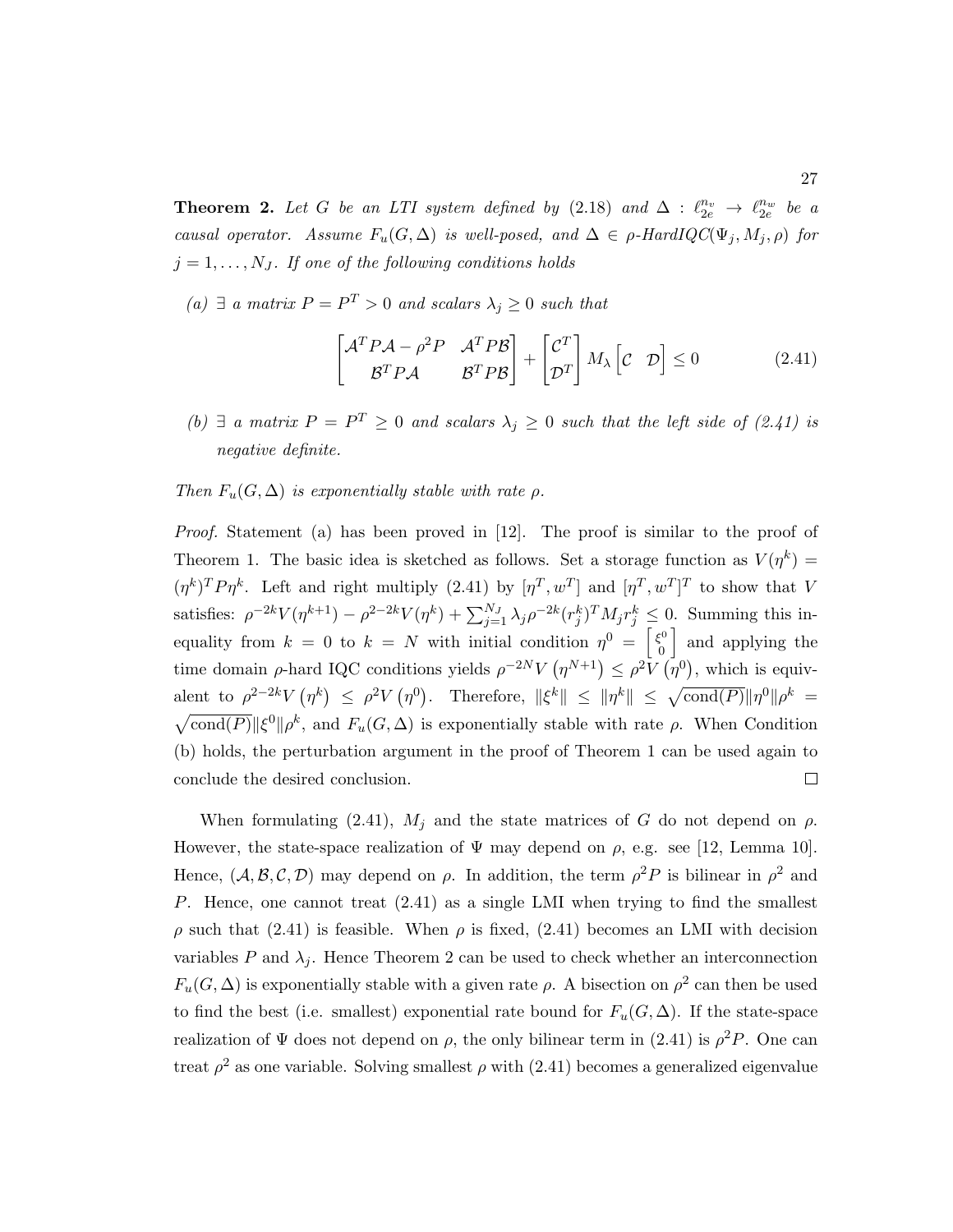problem (GEVP) [33]. In this case, a bisection search on  $\rho$  is no longer required, and more efficient algorithms are available [59].

The size of  $(2.41)$  depends on the state dimensions of G and  $\Psi$ . When applying Theorem 2 to analyze deterministic first-order optimization methods, a dimension reduction step is involved and the resultant semidefinite programs typically have small sizes. The dimension reduction relies on the following lemma.

**Lemma 5.** Suppose the matrices  $(A, B, C, D)$  and  $(\tilde{A}, \tilde{B}, \tilde{C}, \tilde{D})$  satisfy

$$
\left[\begin{array}{c|c}\nA & B \\
\hline\nC & D\n\end{array}\right] = \left[\begin{array}{c|c}\n\tilde{A} \otimes I_p & \tilde{B} \otimes I_p \\
\hline\n\tilde{C} \otimes I_p & \tilde{D} \otimes I_p\n\end{array}\right].
$$
\n(2.42)

Similarly, suppose  $A_{\psi} = \tilde{A}_{\psi} \otimes I_p$ ,  $B_{\psi 1} = \tilde{B}_{\psi 1} \otimes I_p$ ,  $B_{\psi 2} = \tilde{B}_{\psi 2} \otimes I_p$ ,  $C_{\psi} = \tilde{C}_{\psi} \otimes I_p$ ,  $D_{\psi 1} = \tilde{D}_{\psi 1} \otimes I_p$ , and  $D_{\psi 2} = \tilde{D}_{\psi 2} \otimes I_p$ . Let  $(A, \mathcal{B}, \mathcal{C}, \mathcal{D})$  be determined by (2.25) and (2.26), and let  $(\tilde{A}, \tilde{B}, \tilde{C}, \tilde{D})$  be calculated from

$$
\tilde{\mathcal{A}} := \begin{bmatrix} \tilde{A} & 0 \\ \tilde{B}_{\psi 1} \tilde{C} & \tilde{A}_{\psi} \end{bmatrix}, \qquad \qquad \tilde{\mathcal{B}} := \begin{bmatrix} \tilde{B} \\ \tilde{B}_{\psi 1} \tilde{D} + \tilde{B}_{\psi 2} \end{bmatrix} \qquad (2.43)
$$

$$
\tilde{\mathcal{C}} := \begin{bmatrix} \tilde{D}_{\psi 1} \tilde{C} & \tilde{C}_{\psi} \end{bmatrix}, \qquad \qquad \tilde{\mathcal{D}} := \tilde{D}_{\psi 1} \tilde{D} + \tilde{D}_{\psi 2} \qquad (2.44)
$$

Suppose  $P = \tilde{P} \otimes I_p$  and  $M_{\lambda} = \tilde{M}_{\lambda} \otimes I_p$ . Then

$$
\begin{bmatrix} \mathcal{A}^T P \mathcal{A} - \rho^2 P & \mathcal{A}^T P \mathcal{B} \\ \mathcal{B}^T P \mathcal{A} & \mathcal{B}^T P \mathcal{B} \end{bmatrix} + \begin{bmatrix} \mathcal{C}^T \\ \mathcal{D}^T \end{bmatrix} M_{\lambda} \begin{bmatrix} \mathcal{C} & \mathcal{D} \end{bmatrix} = \left( \begin{bmatrix} \tilde{\mathcal{A}}^T \tilde{P} \tilde{\mathcal{A}} - \rho^2 \tilde{P} & \tilde{\mathcal{A}}^T \tilde{P} \tilde{\mathcal{B}} \\ \tilde{\mathcal{B}}^T \tilde{P} \tilde{\mathcal{A}} & \tilde{\mathcal{B}}^T \tilde{P} \tilde{\mathcal{B}} \end{bmatrix} + \begin{bmatrix} \tilde{\mathcal{C}}^T \\ \tilde{\mathcal{D}}^T \end{bmatrix} \tilde{M}_{\lambda} \begin{bmatrix} \tilde{\mathcal{C}} & \tilde{\mathcal{D}} \end{bmatrix} \right) \otimes I_p \tag{2.45}
$$

where the matrix dimensions are assumed to be compatible.

Proof. Based on the basic property of the Kronecker product, one can first verify

$$
\left[\begin{array}{c|c}\n\mathcal{A} & \mathcal{B} \\
\hline\n\mathcal{C} & \mathcal{D}\n\end{array}\right] = \left[\begin{array}{c|c}\n\tilde{\mathcal{A}} \otimes I_p & \tilde{\mathcal{B}} \otimes I_p \\
\hline\n\tilde{\mathcal{C}} \otimes I_p & \tilde{\mathcal{D}} \otimes I_p\n\end{array}\right].
$$
\n(2.46)

Then one can combine the above relation with the facts  $P = \tilde{P} \otimes I_p$  and  $M_\lambda = \tilde{M}_\lambda \otimes I_p$  $I_p$ . The rest of the proof follows directly from the basic property of the Kronecker  $\Box$ product.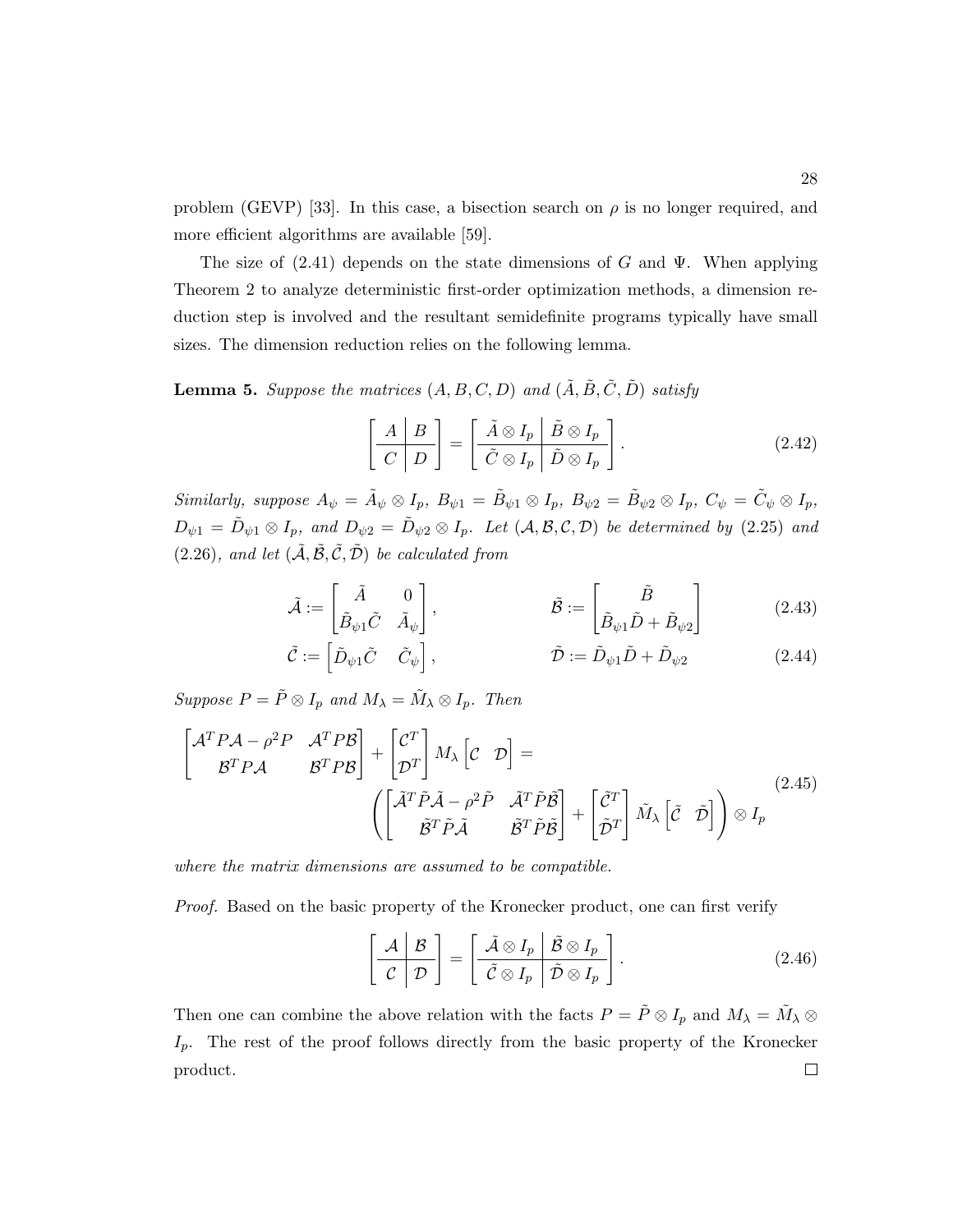Based on the above lemma, the dimension of the LMI condition (2.41) can be significantly reduced in many optimization analysis problems. See Remark 2 in Section 2.11.3 and [12, Section 4.2] for further explanations.

## 2.10 Linear Rate Analysis of Optimization Methods

As presented in [12, Section 2], we can represent various first-order optimization methods as feedback interconnections. For example, to rewrite the standard gradient descent method  $x^{k+1} = x^k - \alpha \nabla g(x^k)$ , we can set  $\bar{\xi}^k = x^k$  and use the following feedback interconnection:

$$
\bar{\xi}^{k+1} = \bar{\xi}^k - \alpha \bar{w}^k
$$
  
\n
$$
\bar{v}^k = \bar{\xi}^k
$$
  
\n
$$
\bar{w}^k = \nabla g(\bar{v}^k)
$$
\n(2.47)

which is equivalent to  $F_u(\bar{G}, \bar{\Delta}_g)$  with

$$
\bar{G} = \left[ \begin{array}{c|c} I_p & -\alpha I_p \\ \hline I_p & 0_p \end{array} \right].
$$
\n(2.48)

Recall that the operator  $\bar{\Delta}_g$  is defined by (2.16).

Similarly, to represent Nesterov's accelerated method (2.11), we can use  $F_u(\bar{G}, \bar{\Delta}_g)$ with

$$
\bar{G} = \begin{bmatrix} (1+\beta)I_p & -\beta I_p & -\alpha I_p \\ I_p & 0_p & 0_p \\ \hline (1+\beta)I_p & -\beta I_p & 0_p \end{bmatrix} .
$$
 (2.49)

To represent the Heavy-ball method (2.12), we can use  $F_u(\bar{G}, \bar{\Delta}_g)$  with

$$
\bar{G} = \begin{bmatrix} (1+\beta)I_p & -\beta I_p & -\alpha I_p \\ I_p & 0_p & 0_p \\ I_p & 0_p & 0_p \end{bmatrix} .
$$
 (2.50)

The optimization method  $F_u(\bar{G}, \bar{\Delta}_g)$  is used to find the point  $x^*$  satisfying  $\nabla g(x^*) =$ 0. Hence ideally the gradient descent method should converge to  $\xi^* = x^*$ . Nesterov's accelerated method and the Heavy-ball method should converge to  $\xi^* = \begin{bmatrix} x^* & 0 \\ 0 & x^* \end{bmatrix}$  $x^*$ ]. Now the linear convergence of an optimization method  $F_u(\bar{G}, \bar{\Delta}_g)$  is defined as follows.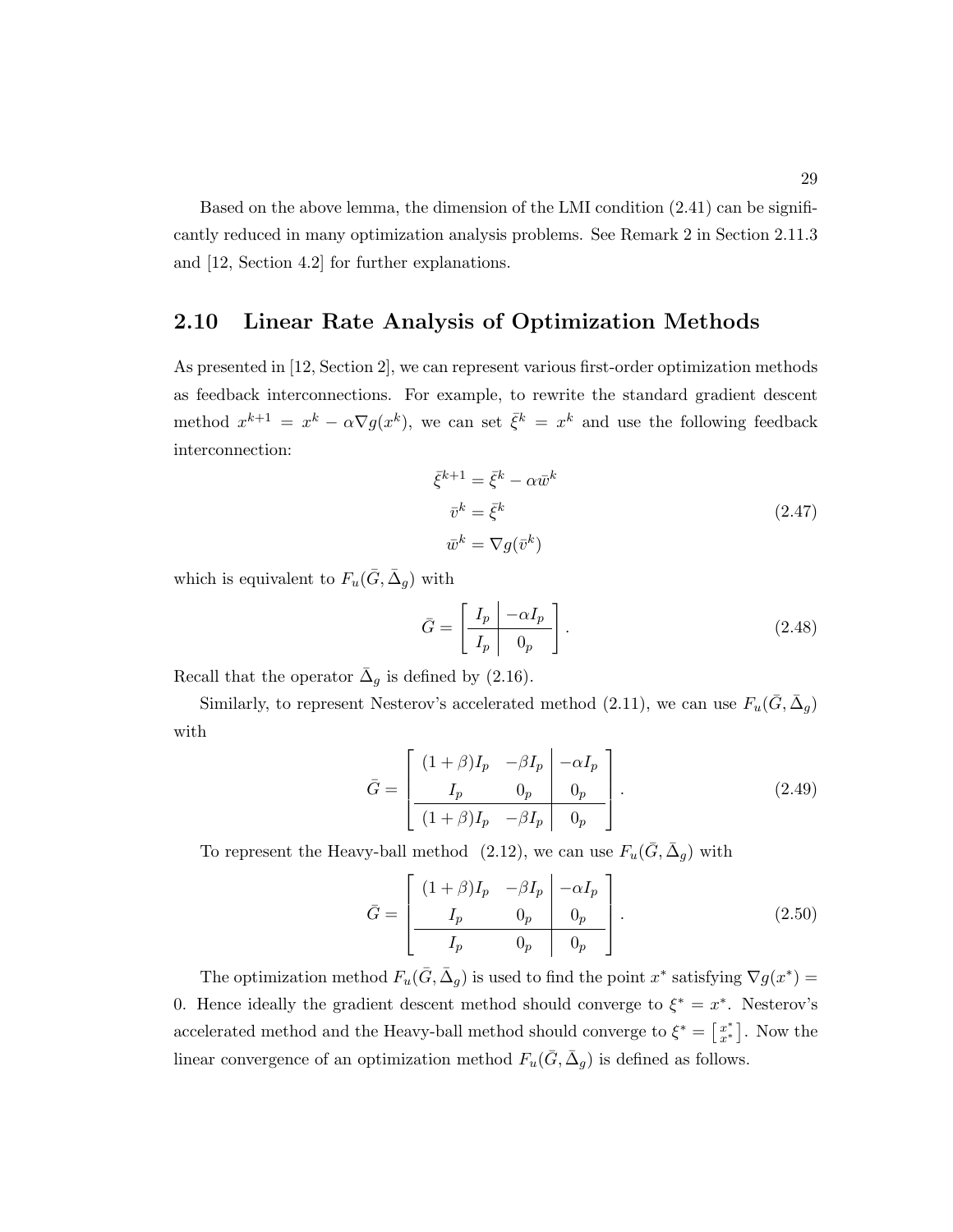**Definition 7.** The optimization method  $F_u(\bar{G}, \bar{\Delta})$  converges linearly at rate  $\rho$  if it is well-posed and if  $\exists c \geq 0$  such that  $\|\bar{\xi}^k - \xi^*\| \leq c\rho^k \|\bar{\xi}^0 - \xi^*\|$  for all  $\bar{\xi}^0$  and  $k \geq 0$ .

In the above definition, we require the constant c to be independent of  $\bar{\xi}^0$ . This dissertation focuses on the this strong notion of linear convergence. A weaker version of linear convergence can be defined by allowing c to depend on  $\bar{\xi}^0$ . We do not specifically study this weaker notion of linear convergence in this dissertation.

Now we state the equivalence between linear rate analysis of an optimization method and  $\rho$ -exponential stability analysis of a related interconnection. The optimization method  $F_u(\bar{G}, \bar{\Delta}_g)$  can be written as

$$
\bar{\xi}^{k+1} = A \bar{\xi}^k + B \bar{w}^k
$$
  
\n
$$
\bar{v}^k = C \bar{\xi}^k + D \bar{w}^k
$$
  
\n
$$
\bar{w}^k = \nabla g(\bar{v}^k)
$$
\n(2.51)

where A and C are assumed to satisfy  $A\xi^* = \xi^*$  and  $C\xi^* = x^*$ , respectively. One can easily verify the assumptions on  $A$  and  $C$  for various optimization methods (the gradient descent method, Nesterov's accelerated method, etc). Now set  $\xi^k = \bar{\xi}^k - \xi^*, w^k = \bar{w}^k$ , and  $v^k = \bar{v}^k - x^*$ . Since  $\nabla g(x^*) = 0$ ,  $A \xi^* = \xi^*$ , and  $C \xi^* = x^*$ , it is straightforward to rewrite (2.51) as

$$
\xi^{k+1} = A\xi^k + Bw^k
$$
  
\n
$$
v^k = C\xi^k + Dw^k
$$
  
\n
$$
w^k = \nabla g(v^k + x^*) - \nabla g(x^*)
$$
\n(2.52)

which is equivalent to  $F_u(G, \Delta_q)$ . Here G and G have the same state matrices. The operator  $\Delta_g$  has been defined in (2.17). The state of G and the state of  $\bar{G}$  satisfy  $\xi^k = \bar{\xi}^k - \xi^*$ . Therefore, the interconnection  $F_u(G, \Delta_g)$  is  $\rho$ -exponentially stable if and only if the optimization method  $F_u(\bar{G}, \bar{\Delta})$  converges to  $\xi^*$  at a linear rate  $\rho$ . In [12], time domain  $\rho$ -hard IQCs on  $\Delta_q$  were derived and applied to study the linear convergence rates of several optimization methods. Notice the derivations in [12] were slightly different from our arguments here. In the original work of [12], the concept of time domain  $\rho$ -hard IQCs was modified such that the IQC analysis was directly applied to  $F_u(\bar{G}, \bar{\Delta}_g)$ . However, the modification in [12] is essentially equivalent to the state shifting argument in this section.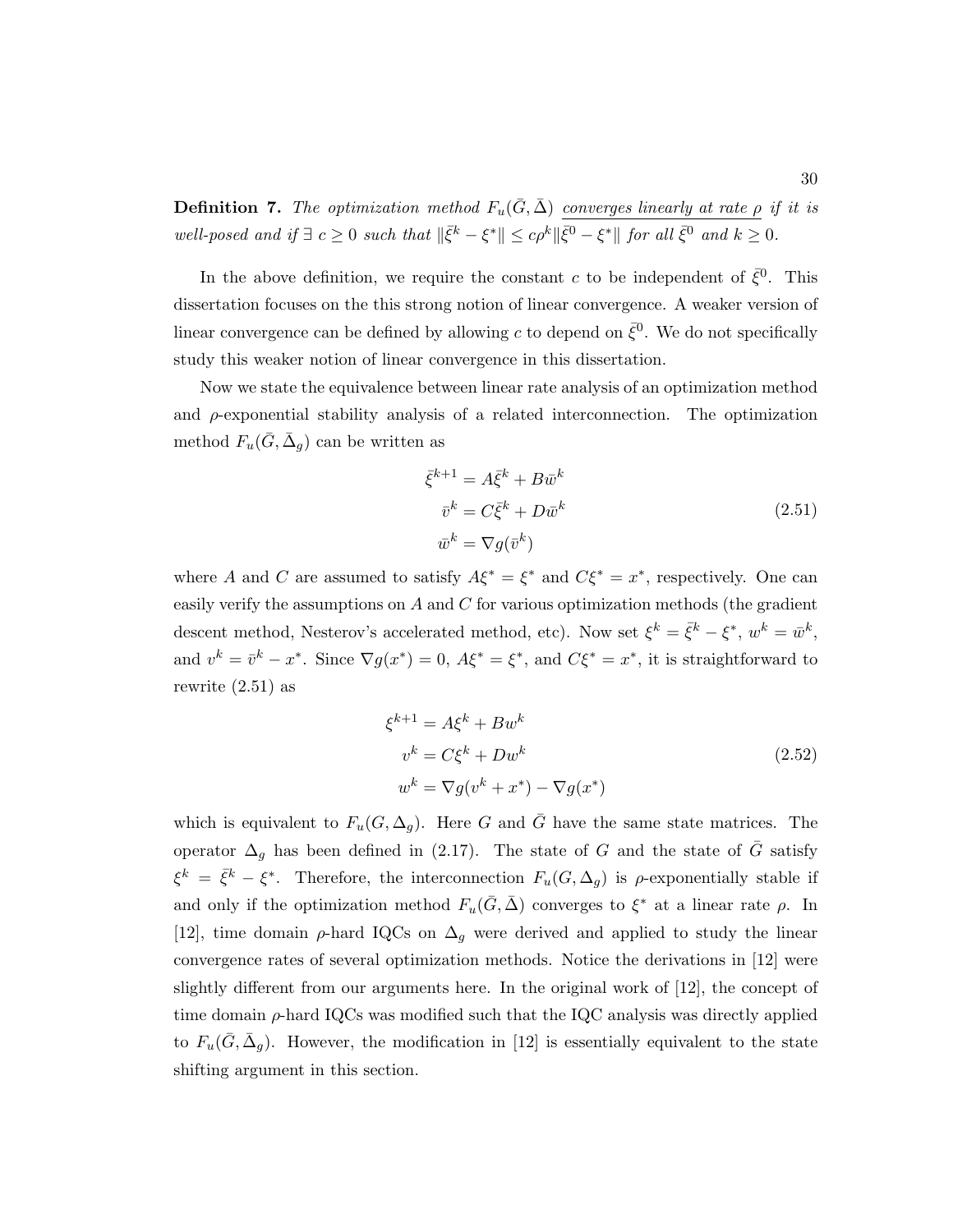# 2.11 Related Operators and Existing IQCs

Now we present several operators which are useful for analysis of optimization methods. In addition, we also briefly review some known IQCs on these operators.

#### 2.11.1 Memoryless Nonlinearity in a Sector

Suppose the operator  $\Delta : \ell_{2e}^p \to \ell_{2e}^p$  maps v to  $w = \Delta(v)$  as  $w^k = \phi(v^k, k)$ , where  $\phi: \mathbb{R}^p \times \mathbb{Z}^+ \to \mathbb{R}^p$  is in a sector  $[m, L]$ , i.e. the following inequality holds for all k:

$$
\left(\phi(v^k, k) - Lv^k\right)^T \left(\phi(v^k, k) - mv^k\right) \le 0\tag{2.53}
$$

Then this sector condition directly gives us a quadratic constraint:

$$
\begin{bmatrix} v^k \ u^k \end{bmatrix}^T \begin{bmatrix} -2mLI_p & (L+m)I_p \ (L+m)I_p & -2I_p \end{bmatrix} \begin{bmatrix} v^k \ w^k \end{bmatrix} \ge 0
$$
\n(2.54)

Hence  $\Delta$  satisfies the sector IQC:  $\Delta \in \text{HardIQC}(\Psi, M)$  and  $\Delta \in \rho\text{-HardIQC}(\Psi, M, \rho)$ where  $0 < \rho \leq 1$  and the pair  $(\Psi, M)$  is given as

$$
\Psi = \begin{bmatrix} L I_p & -I_p \\ -mI_p & I_p \end{bmatrix} , \quad M = \begin{bmatrix} 0_p & I_p \\ I_p & 0_p \end{bmatrix} .
$$
 (2.55)

Notice  $(2.54)$  holds for any k. Hence the sector IQC is a time domain hard IQC as well as a time domain  $\rho$ -hard IQC. This is the most commonly-used IQC in the analysis of a feedback interconnection of a linear system and a nonlinearity.

When  $L > 0$ ,  $(2.54)$  can be rewritten as

$$
\begin{bmatrix} v^k \ u^k \end{bmatrix}^T \begin{bmatrix} -2mI_p & (1+\frac{m}{L})I_p \ (1+\frac{m}{L})I_p & -\frac{2}{L}I_p \end{bmatrix} \begin{bmatrix} v^k \ w^k \end{bmatrix} \ge 0.
$$

In the limiting case  $L \to \infty$ , the above inequality becomes

$$
\begin{bmatrix} v^k \\ w^k \end{bmatrix}^T \begin{bmatrix} -2mI_p & I_p \\ I_p & 0_p \end{bmatrix} \begin{bmatrix} v^k \\ w^k \end{bmatrix} \ge 0.
$$
 (2.56)

Consequently,  $\Psi$  and  $M$  should also be modified accordingly.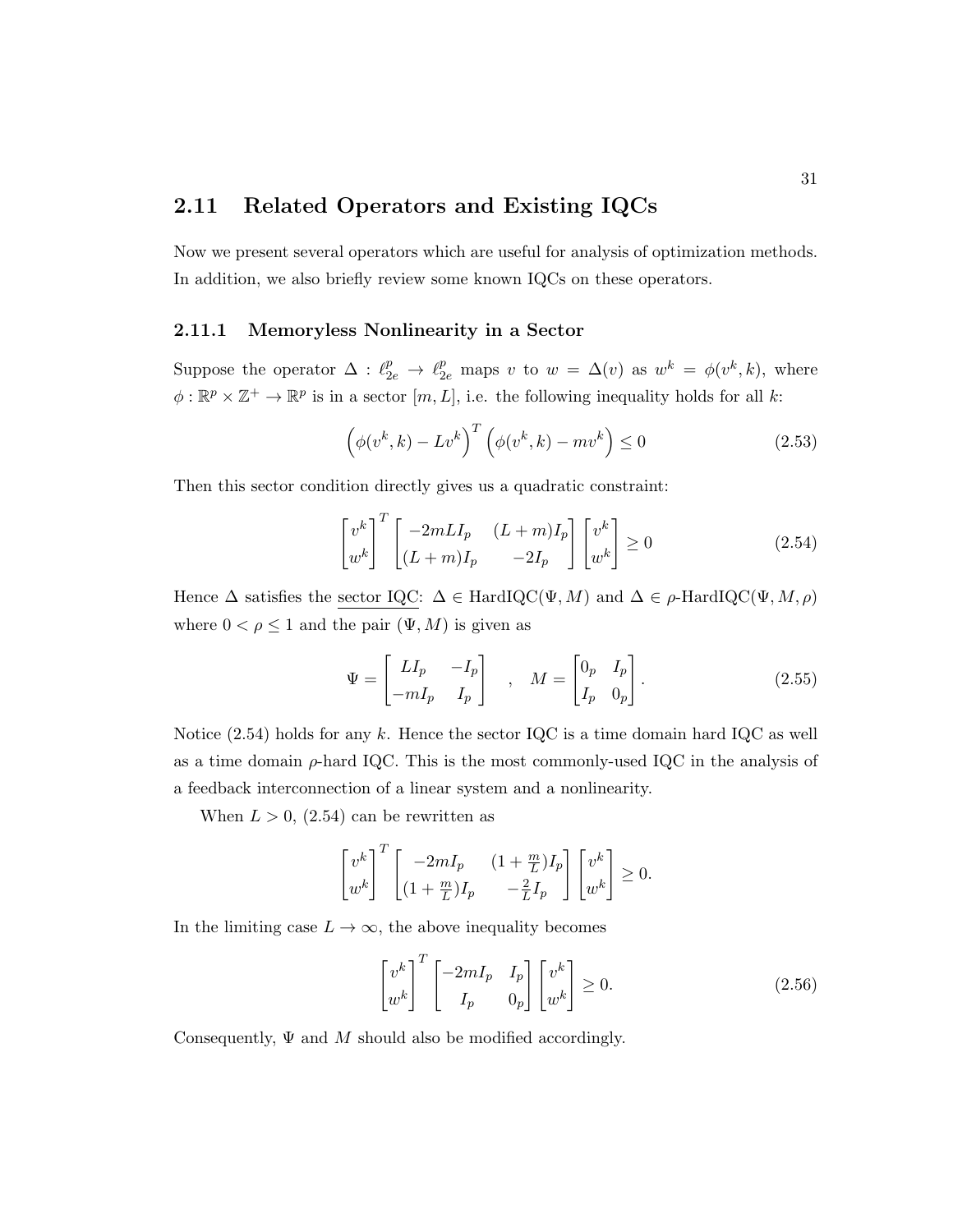#### 2.11.2 Static Nonlinearity

Suppose  $\Delta: \ell_{2e}^p \to \ell_{2e}^p$  maps v to  $w = \Delta(v)$  as  $w^k = \phi(v^k)$ , where  $\phi: \mathbb{R}^p \to \mathbb{R}^p$  is a continuous function. This nonlinearity is static in the sense that the function  $\phi$  does not change with k. When  $\phi$  lies within a sector  $[m, L]$  for finite m and L, the IQC in Section 2.11.1 can be applied to  $\Delta$ . Under certain circumstances, the Zames-Falb IQCs [23,44] can be constructed for the static nonlinearity  $\Delta$ . The nonlinear function  $\phi$ is bounded and monotone nondecreasing if  $\phi(0) = 0$ ,  $[\phi(y_1) - \phi(y_2)]^T (y_1 - y_2) \ge 0$ , and  $\|\phi(y_1)\| \le c\|y_1\|$  for some c and all  $y_1, y_2$ . When  $\phi$  is bounded, the operator  $\Delta$  is also bounded. The Zames-Falb IQCs can be specified in either frequency or time domain.

**Lemma 6.** Let  $\phi : \mathbb{R}^p \to \mathbb{R}^p$  be bounded and monotone nondecreasing. Suppose  $\phi$  is a gradient of some potential function which maps from  $\mathbb{R}^p$  to  $\mathbb{R}$ . Then

1. (Off-by- $\tau$  Hard IQC): For any  $v = \{v^0, v^1, ...\} \in \ell_2^p$  $_{2e}^{p}$ , and  $\tau \geq 0$ , we set  $w^{k} =$  $\phi(v^k)$  for  $k \geq 0$ , and define  $v^k = 0$  for  $-\tau \leq k < 0$ . Then for any  $N \geq 0$ , the following inequality always holds

$$
\sum_{k=0}^{N} (w^k)^T \left( v^k - v^{k-\tau} \right) \ge 0. \tag{2.57}
$$

Hence  $\Delta \in HardIQC(\Psi, M)$  with

$$
\Psi = \begin{bmatrix}\n0_p & 0_p & \dots & 0_p & -I_p & 0_p \\
I_p & 0_p & \dots & 0_p & 0_p & 0_p \\
\vdots & \ddots & \ddots & \vdots & \vdots & \vdots \\
0_p & \dots & I_p & 0_p & 0_p & 0_p \\
\hline\n0_p & 0_p & \dots & I_p & I_p & 0_p \\
0_p & 0_p & \dots & 0_p & 0_p & I_p\n\end{bmatrix}, \quad M = \begin{bmatrix}\n0_p & I_p \\
I_p & 0_p\n\end{bmatrix}.
$$
\n(2.58)

Here the state dimension of  $\Psi$  is  $p\tau \times 1$ .

2. (Frequency Domain Zames-Falb IQC): Let  $h \in \ell_{2e}$  satisfy  $\sum_{k=0}^{\infty} h^k \leq 1$  and  $h^k \geq 0$ for all k. Then  $\Delta \in IQC(\Pi)$  with  $\Pi = \begin{bmatrix} 0 & 1-H^* \ 1-H & 0 \end{bmatrix} \otimes I_p$  where H denotes the Laplace transform of h.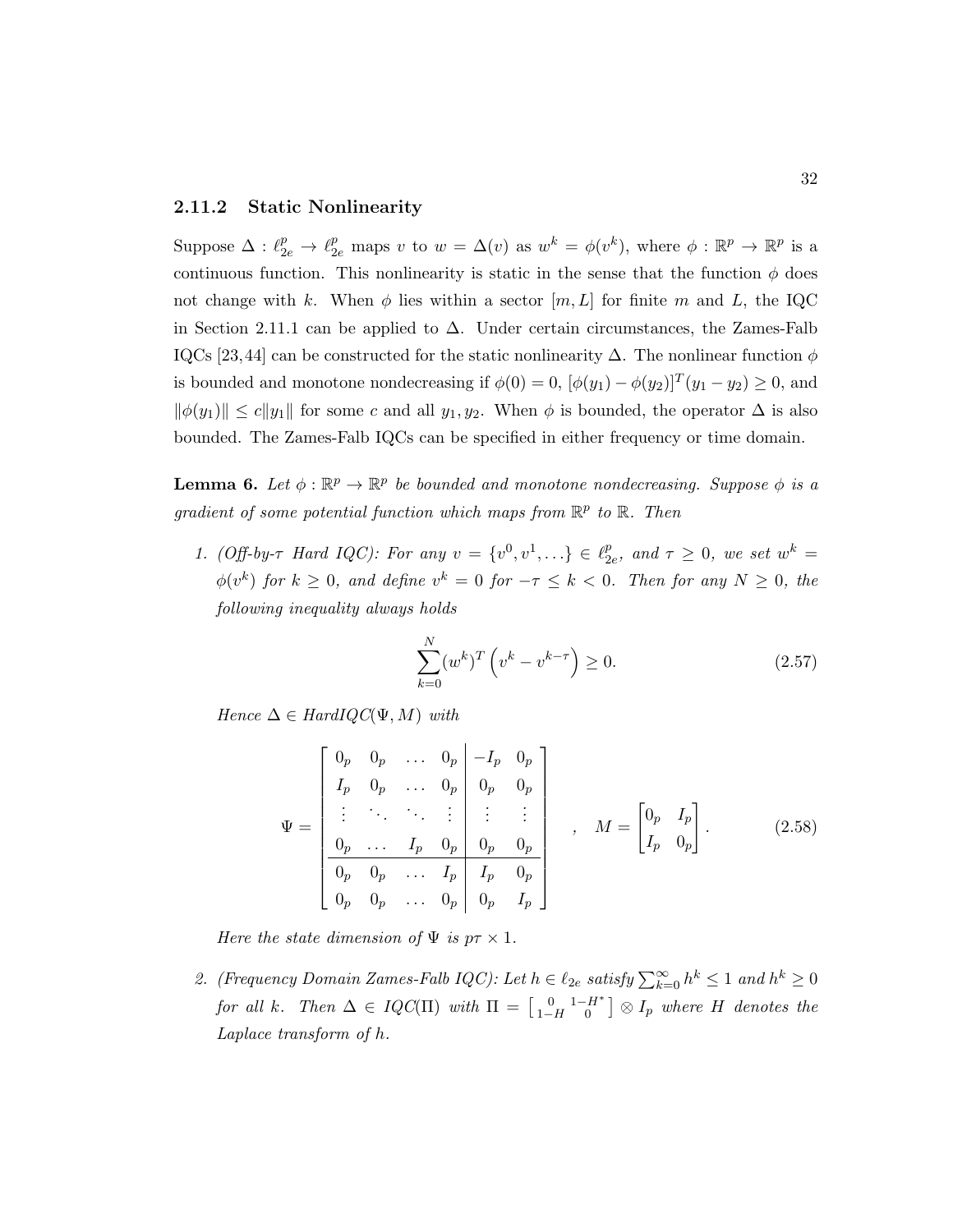3. (Off-by- $\tau$  p-hard IQC): For any  $v = \{v^0, v^1, ...\} \in \ell_2^p$  $_{2e}^{p}$ , and  $\tau \geq 0$ , we set  $w^{k} =$  $\phi(v^k)$  for  $k \geq 0$ , and define  $v^k = 0$  for  $-\tau \leq k < 0$ . Then for any  $N \geq 0$ , the following inequality always holds

$$
\sum_{k=0}^{N} \rho^{-2k} (w^k)^T \left( v^k - \rho^{2\tau} v^{k-\tau} \right) \ge 0.
$$
 (2.59)

Hence  $\Delta \in \rho$ -HardIQC( $\Psi, M, \rho$ ) with

$$
\Psi = \begin{bmatrix}\n0_p & 0_p & \dots & 0_p & -I_p & 0_p \\
I_p & 0_p & \dots & 0_p & 0_p & 0_p \\
\vdots & \ddots & \ddots & \vdots & \vdots & \vdots \\
0_p & \dots & I_p & 0_p & 0_p & 0_p \\
\hline\n0_p & 0_p & \dots & \rho^{2\tau} I_p & I_p & 0_p \\
0_p & 0_p & \dots & 0_p & 0_p & I_p\n\end{bmatrix}, \quad M = \begin{bmatrix} 0_p & I_p \\ I_p & 0_p \end{bmatrix}.
$$
\n(2.60)

Here the state dimension of  $\Psi$  is  $p\tau \times 1$ .

Proof. Statement 1 was originally proved as [44, Lemma 1]. Notice Statement 1 is a special case of Statement 3 with the choice of  $\rho = 1$ . Statement 3 can be proved using  $\Box$ (18) and (19) in [60]. See [44, Corollary 1] for a proof of Statement 2.

The bounded and monotone properties are of fundamental importance in the constructions of Zames-Falb IQCs. These properties are quite common in convex optimization. For example, the subdifferential of a convex function is monotone nondecreasing [61, Proposition 6.1.1]. A general connection between convexity and monotonicity is stated in  $[61,$  Theorem 4.1.4.

A bounded and monotone-nondecreasing function  $\phi$  is further said to be sloperestricted to the interval  $[m, L]$  if  $[\phi(x) - \phi(y) - m(x - y)]^T [\phi(x) - \phi(y) - L(x - y)] \le$ 0 for all  $x, y \in \mathbb{R}^p$ . Zames-Falb IQCs characterized by m and L have been developed for such nonlinearities, e.g. see [44, Corollary 1]. The details of these IQCs are omitted here.

#### 2.11.3 Gradients of Smooth Strongly-Convex Functions

Suppose  $g \in \mathcal{F}(m, L)$  with  $m \geq 0$ . Recall that the operator  $\Delta_g$  maps  $v \in \ell_2^p$  $_{2e}^p$  to  $w = \Delta_g(v)$  as  $w^k = \nabla g(v^k + v^*) - \nabla g(v^*)$ . Several commonly-used IQCs on  $\Delta_g$  are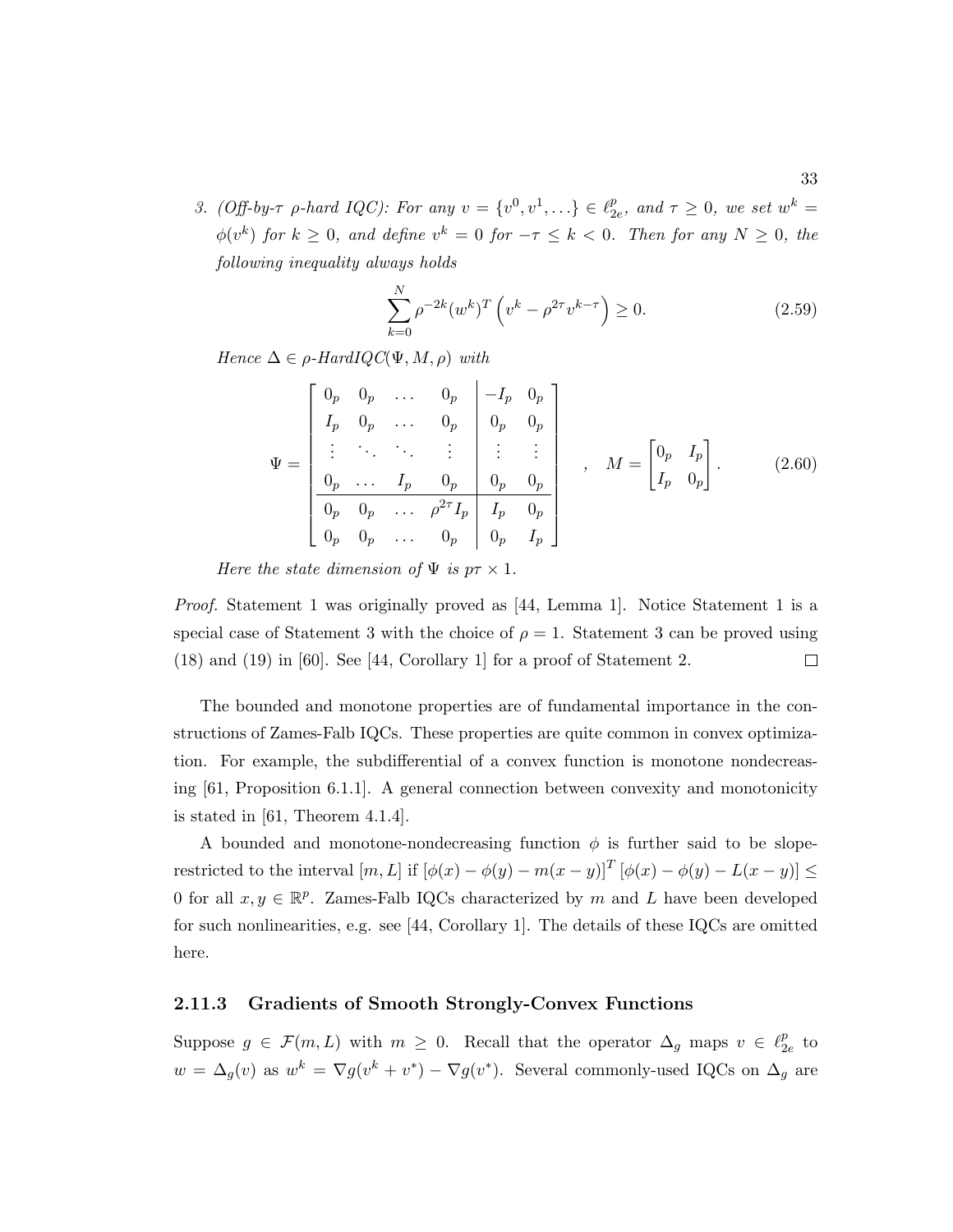listed as follows.

**Lemma 7.** Suppose  $g \in \mathcal{F}(m, L)$  with  $m \geq 0$ ,  $v = \{v^0, v^1, \ldots\} \in \ell_2^p$  $_{2e}^p, v^* \in \mathbb{R}^p$ , and  $w^k = \nabla g(v^k + v^*) - \nabla g(v^*)$  for  $k \geq 0$ . Then

- 1. (Sector IQC): The pair  $(v^k, w^k)$  satisfies the sector constraint (2.54). Hence  $\Delta_g$ satisfies the time domain hard and  $\rho$ -hard IQCs defined by  $(2.55)$ .
- 2. (Off-by-One Hard IQC): Given any  $N \geq 0$ , one has

$$
\sum_{k=0}^{N} (w^k - mv^k)^T \left( Lv^k - w^k - Lv^{k-1} + w^{k-1} \right) \ge 0 \tag{2.61}
$$

where  $v^k$  and  $w^k$  are set to be 0 for  $k = -1$ . Hence  $\Delta_g \in HardIQC(\Psi, M)$  with

$$
\Psi = \begin{bmatrix} 0_p & -LI_p & I_p \\ I_p & LI_p & -I_p \\ 0_p & -mI_p & I_p \end{bmatrix} , \quad M = \begin{bmatrix} 0_p & I_p \\ I_p & 0_p \end{bmatrix} .
$$
 (2.62)

3. (Off-by-One  $\rho$ -hard IQC): Given any  $0 < \rho \leq 1$ , and  $N \geq 0$ , one has

$$
\sum_{k=0}^{N} \rho^{-2k} (w^k - mv^k)^T \left( Lv^k - w^k - \rho^2 L v^{k-1} + \rho^2 w^{k-1} \right) \ge 0 \tag{2.63}
$$

where  $v^k$  and  $w^k$  are set as 0 for  $k = -1$ . Hence  $\Delta_g \in \rho$ -HardIQC( $\Psi, M, \rho$ ) with

$$
\Psi = \begin{bmatrix} 0_p & -LI_p & I_p \\ \rho^2 I_p & LI_p & -I_p \\ 0_p & -mI_p & I_p \end{bmatrix} , \quad M = \begin{bmatrix} 0_p & I_p \\ I_p & 0_p \end{bmatrix} .
$$
 (2.64)

Proof. Statement 1 directly follows from Lemma 1. Statement 2 has been proved as [12, Lemma 8]. See [12, Lemma 10] for a proof of Statement 3. It is worth mentioning that the proof techniques in [12] work for arbitrary  $v^* \in \mathbb{R}^p$ , although the original proofs for [12, Lemma 8, Lemma 10] were written in a more tutorial style such that the discussions mainly focused on the case where  $v^*$  is an optimal point for g such that  $w^* = \nabla g(v^*) = 0$ . For readers' convenience, we sketch the main idea of the proof here. In the original proofs for [12, Lemma 8, Lemma 10], a new function  $h(x) :=$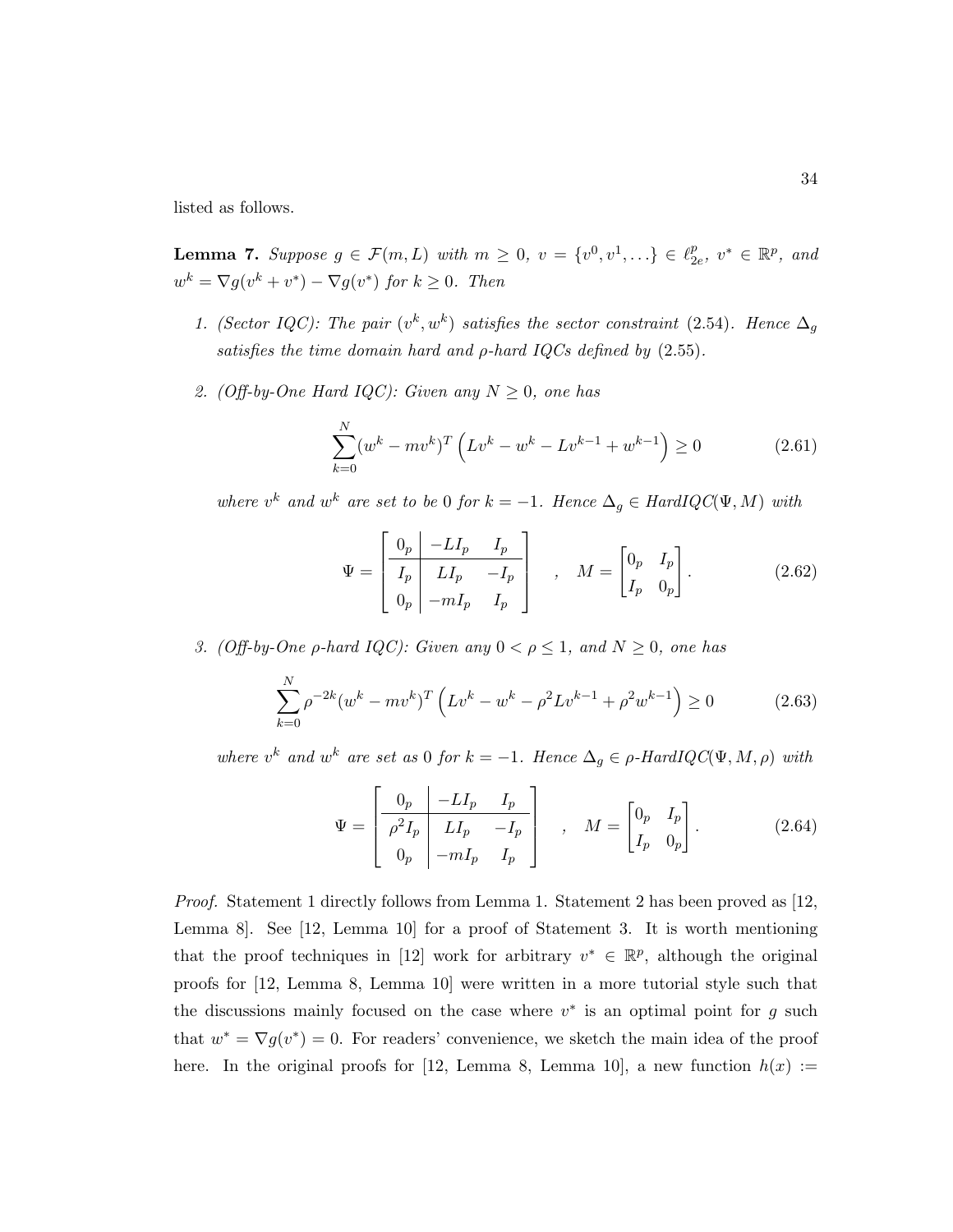$g(x) - g(v^*) - \frac{m}{2}$  $\frac{m}{2}||x - v^*||^2$  was introduced. When  $\nabla g(v^*) = 0$ , one has  $h \in \mathcal{F}(0, L-m)$ ,  $\nabla h(v^*) = 0, h(x) \ge h(v^*) = 0 \,\forall x \in \mathbb{R}^p$ , and  $(L-m)h(x) - \frac{1}{2}$  $\frac{1}{2} \|\nabla h(x)\|^2 \geq 0 \,\,\forall x \in \mathbb{R}^p.$ These facts were sufficient for constructing the proof in [12, Lemma 8, Lemma 10]. When  $v^* \in \mathbb{R}^p$  is arbitrary, one only needs to slightly modify the introduced function as  $h(x) := g(x) - g(v^*) - \nabla g(v^*)^T (x - v^*) - \frac{m}{2}$  $\frac{m}{2}||x - v^*||^2$ . Then the rest of the proof is almost identical.  $\Box$ 

Here we only include the IQCs which are most commonly-used for optimization analysis. It is worth mentioning that many other Zames-Falb IQCs on  $\Delta_q$  can be derived using the slope-restricted property. By Lemma 1, it is clear that  $\Delta_g$  is given by a nonlinearity which is slope-restricted to  $[m, L]$ . Hence the existing Zames-Falb IQCs for slope-restricted nonlinearities in [44,60] can be directly applied to  $\Delta_q$ .

Remark 2. Recall that linear convergence rate analysis of a deterministic first-order optimization method is equivalent to ρ-exponential stability analysis of an interconnection  $F_u(G, \Delta)$ . Notice all  $(\Psi, M)$  in Lemma 7 have the repeated block diagonal structure. For example, the state-space realization for  $\Psi$  in the off-by-one  $\rho$ -hard IQC is determined by  $(0 \otimes I_p, [-L] \otimes I_p, \left[ \begin{array}{c} \rho^2 \\ 0 \end{array} \right]$ 0  $\Big] \otimes I_p, \big[ \begin{smallmatrix} L & -1 \ -m & 1 \end{smallmatrix} \big] \otimes I_p \Big).$  In addition,  $M = \big[ \begin{smallmatrix} 0 & 1 \ 1 & 0 \end{smallmatrix} \big] \otimes I_p.$ Similarly, from Section 2.10, we can see that G also has this repeatable block diagonal structure. When applying Theorems 1 and 2, we can make use of this repeated block diagonal structure and Lemma 5 to formulate LMIs whose sizes are relatively small and do not depend on the parameter p. More explanations can be found in [12, Section 4.2].

#### 2.11.4 Multiplication with an Uncertain Parameter

In robustness analysis of optimization methods, a large class of perturbations  $\Delta$  have a multiplicative form  $w^k = \delta^k v^k$ , where  $\delta^k$  is the uncertain source term. Some examples of  $\delta^k$  include, but are not limited to:

- Constant real scalar:  $\delta^k = \delta \in [-1, 1]$
- Time-varying real scalar:  $\delta^k \in [-1, 1]$
- Time-varying real matrix:  $\delta^k \in \mathbb{R}^{n_w \times n_v}$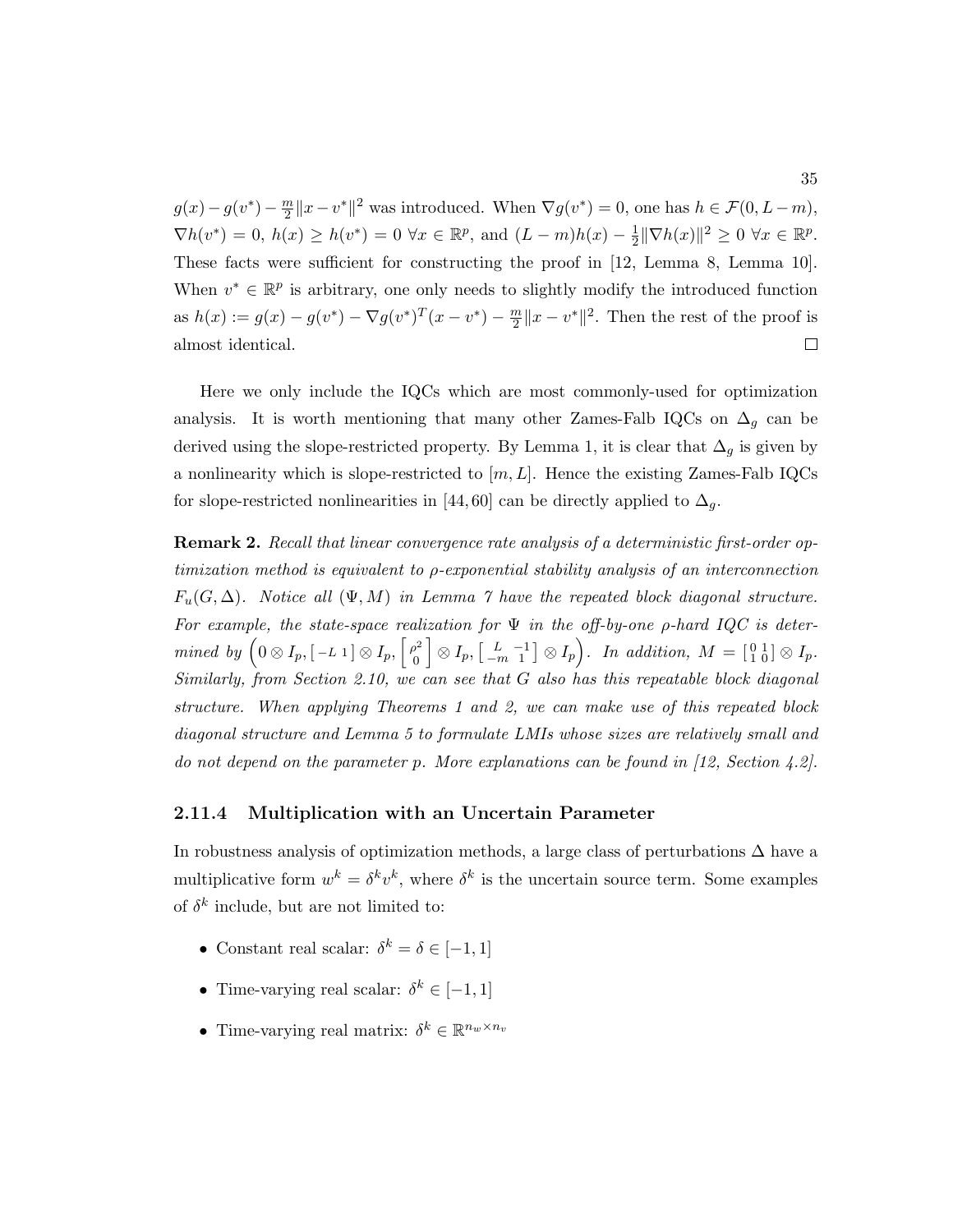- Coefficients from a polytope:  $\delta^k$  is a measurable matrix in a polytope of matrices with the extremal points  $\delta_1, \ldots, \delta_N$
- Periodic real scalar:  $\delta^k$  is a scalar function with period T, i.e.  $\delta^{k+T} = \delta^k$
- Rate-bounded, time-varying scalar:  $\delta^k$  satisfies  $|\delta^{k+1} \delta^k| \leq d$

A library of IQCs has been provided for the continuous-time counterparts of the above operators [19]. Many of these continuous-time IQCs have discrete-time counterparts. One example is provided by [12, Section 5.2], where IQCs for time-varying multiplicative uncertainty have been applied to study optimization methods subject to relative deterministic noise in the gradient computation.

The above multiplicative uncertainty can also be used in the worst-case analysis of an optimization method when the constant stepsize is only known to be in an interval [ $\alpha_1, \alpha_2$ ]. Consider the gradient descent iteration  $x^{k+1} = x^k - \alpha \nabla g(x^k)$  where  $\alpha_1 \leq \alpha \leq$  $\alpha_2$ . Then this iteration can be rewritten as  $x^{k+1} = x^k - (\frac{\alpha_1 + \alpha_2}{2} + \delta \frac{\alpha_2 - \alpha_1}{2}) \nabla g(x^k)$  where δ is a constant in the interval [-1,1]. Define the operator  $\Delta_{\delta}: \ell_{2e}^p \to \ell_{2e}^p$  which maps  $v \in \ell_2^p$  $_{2e}^{p}$  to  $w = \Delta_{\delta}(v)$  as  $w^{k} = \delta v^{k}$ . Then the gradient descent iteration can be cast as  $F_u(G, \Delta)$  where G is determined by  $(I_p, -I_p, I_p, 0_p)$ , and  $\Delta = \left(\frac{\alpha_1 + \alpha_2}{2} + \frac{\alpha_2 - \alpha_1}{2} \Delta_{\delta}\right) \circ \Delta_g$ . Since  $\delta$  is an unknown constant which does not change with k, hence  $\Delta_{\delta}$  satisfies the frequency domain IQC defined by the multiplier  $\Pi = \begin{bmatrix} X(e^{j\omega}) & Y(e^{j\omega}) \\ V(e^{j\omega})^* & Y(e^{j\omega}) \end{bmatrix}$  $Y(e^{j\omega})^* - X(e^{j\omega})$ , where  $X(e^{j\omega}) =$  $X(e^{j\omega})^* \geq 0$  and  $Y(e^{j\omega}) = -Y(e^{j\omega})^*$  are bounded measurable matrix functions [19, Section VI.B].

#### 2.11.5 Time Delay

In some distributed optimization problems, the gradient computations are subject to time delays [62]. The feedback representations of optimization methods with time delays involve a time delay operator  $\Delta_{\tau}$ , which is defined to map  $v \in \ell_2^p$  $_{2e}^{p}$  to  $w = \Delta_{\tau}(v)$  as  $w^k = 0$  for  $k < \tau^k$  and  $w^k = v^{k-\tau^k}$  for  $k \geq \tau^k$ , where  $0 \leq \tau^k \leq \tau_{\max}$ .

Various IQCs for  $\Delta_{\tau}$  are well documented in [46, Section III]. We briefly review one simplest IQC on  $\Delta_{\tau}$  as follows.

**Lemma 8.**  $\Delta_{\tau} \in HardIQC(\Psi, M)$  with  $\Psi = diag(I_p, I_p)$  and  $M = \begin{bmatrix} I_p & 0 \\ 0 & -(I_{\text{max}}) \end{bmatrix}$  $\begin{bmatrix} I_p & 0 \ 0 & -(\tau_{\max}+1)I_p \end{bmatrix}.$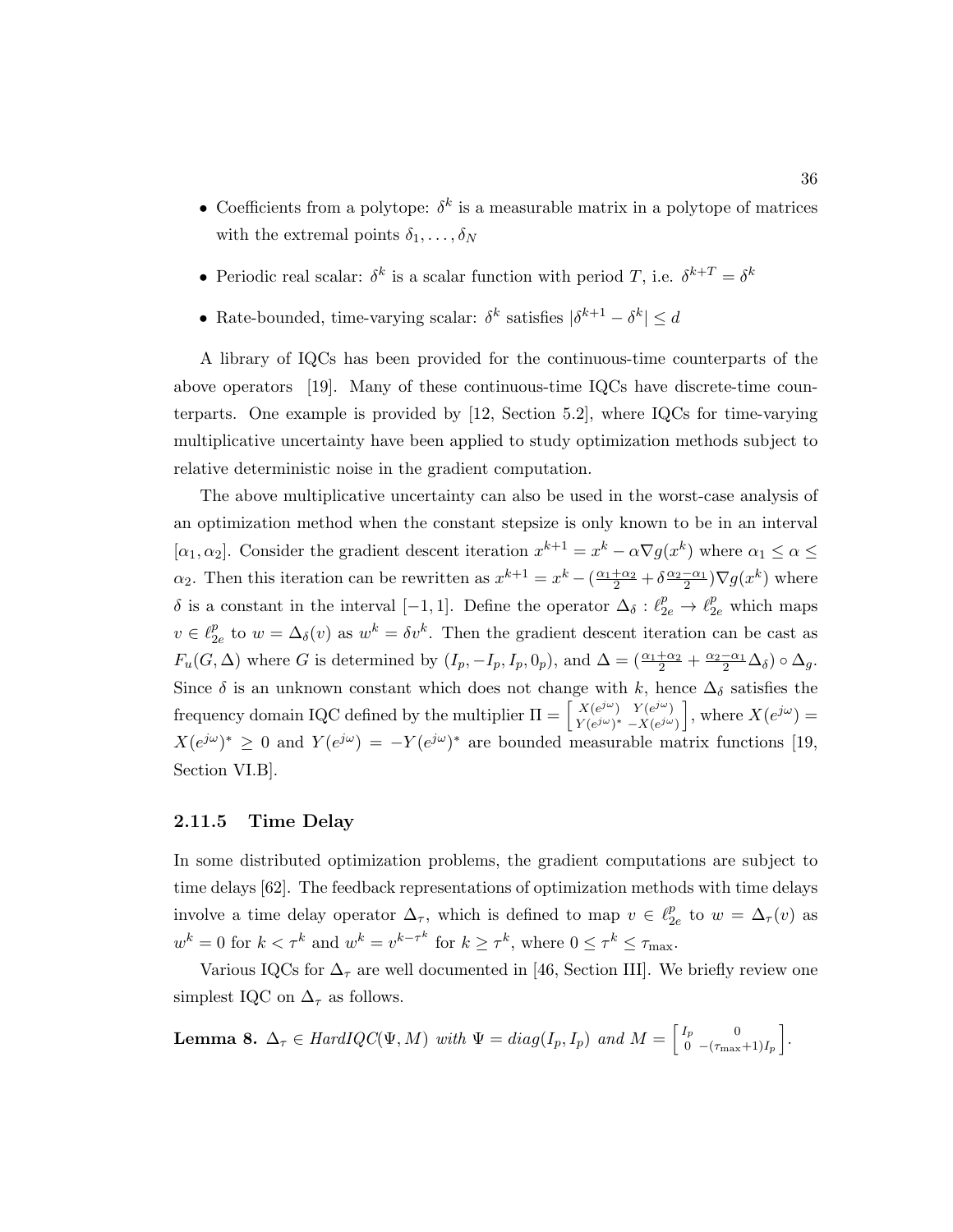*Proof.* Suppose  $v \in \ell_2^p$  $_{2e}^{p}$  and  $w = \Delta_{\tau}(v)$ . For any  $N \geq 0$ , we have

$$
\sum_{k=0}^{N} \|w^{k}\|^{2} = \sum_{k=0}^{N} \|v^{k-\tau^{k}}\|^{2} \le \sum_{k=0}^{N} \left(\sum_{t=k-\tau_{\text{max}}}^{k} \|v^{k}\|^{2}\right) \le (\tau_{\text{max}} + 1) \sum_{k=0}^{N} \|v^{k}\|^{2} \qquad (2.65)
$$

This leads to the desired conclusion.

The above bound on the gain of  $\Delta_{\tau}$  is actually tight. In [46], it is stated that the operator  $\Delta_{\tau}$  is a bounded operator with  $\|\Delta_{\tau}\|$  = √  $\overline{\tau_{\max}+1}.$ 

We omit the details of many other related IQCs on  $\Delta_{\tau}$ . See [46, Section III] for a comprehensive treatment on related IQCs. Most of these IQCs involve loop transformation of the original feedback interconnection. Therefore, the application of these IQCs to uniform stability analysis requires careful justifications. The  $\rho$ -hard IQCs on  $\Delta_{\tau}$  have not been well developed. In Chapter 4, we will present one way to construct ρ-hard IQCs on  $\Delta_τ$ .

 $\Box$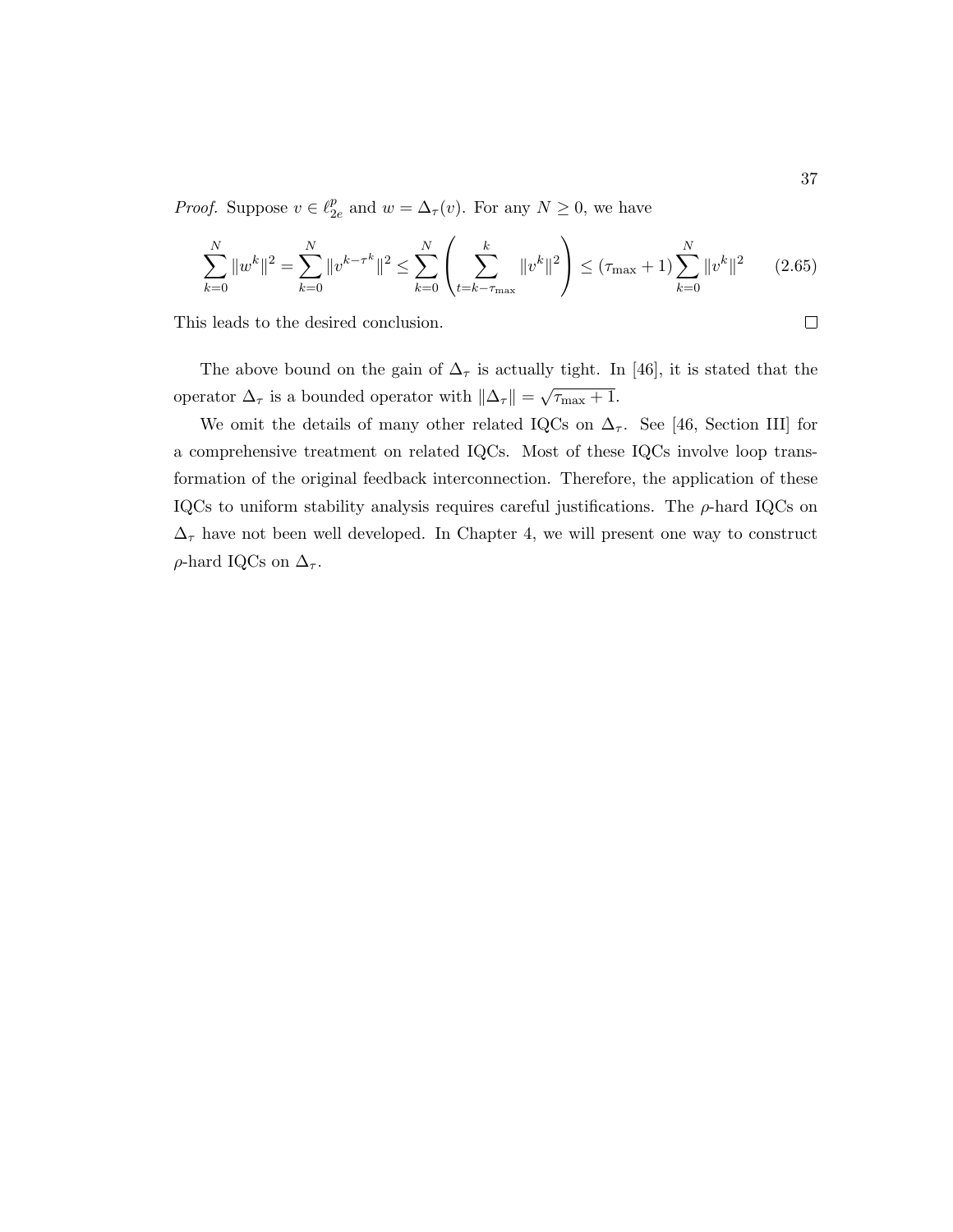# Chapter 3

# Hard Factorizations of Frequency Domain IQCs

As discussed previously, time domain hard IQCs are required in the dissipation inequality approach. This chapter focuses on the constructions of hard IQCs from frequency domain IQCs for bounded causal operators. The main result is a special J-spectral factorization [63, 64] (Lemma 12 in Section 3.1). In particular, it is possible to factorize frequency domain multipliers  $\Pi$  as  $\Psi^{\sim} M \Psi$ . This factorization is not unique, and a time domain hard IQC can be specified by  $(\Psi, M)$  obtained by the *J*-spectral factorization. More specifically,  $(\hat{\Psi}, \hat{J})$  is called a *J-spectral factorization* of  $\Pi = \Pi^{\sim}$  if: (i)  $\Pi = \hat{\Psi}^{\sim} \hat{J} \hat{\Psi}$ , (ii)  $\hat{J} = diag(I_{n_v}, -I_{n_w})$  and (iii)  $\hat{\Psi}, \hat{\Psi}^{-1} \in \mathbb{R} \mathbb{H}_{\infty}^{(n_v+n_w)\times (n_v+n_w)}$  [63]. In other words, the factorization yields a square, stable filter  $\hat{\Psi}$  with a stable inverse and  $\hat{J}$  is a signature matrix. A simple condition for the existence of a J-spectral factorization can be stated using the following definition.

**Definition 8.** Let  $\Pi = \Pi^{\sim} \in \mathbb{RL}_{\infty}^{(n_v + n_w) \times (n_v + n_w)}$  be partitioned as  $\begin{bmatrix} \Pi_{11} & \Pi_{12} \ \Pi_{12}^{\sim} & \Pi_{22} \end{bmatrix}$  where  $\Pi_{11} \in \mathbb{RL}_{\infty}^{n_v \times n_v}$  and  $\Pi_{22} \in \mathbb{RL}_{\infty}^{n_w \times n_w}$ .  $\Pi$  is a Strict Positive-Negative (PN) multiplier if there exists  $\epsilon > 0$  such that

- (a)  $\Pi_{11}(e^{j\omega}) \ge \epsilon I$  for all  $\omega \in [0, 2\pi]$ .
- (b)  $\Pi_{22}(e^{j\omega}) \leq -\epsilon I$  for all  $\omega \in [0, 2\pi]$ .

 $\Pi$  is simply called a PN multiplier if (a) and (b) hold with  $\epsilon = 0$ .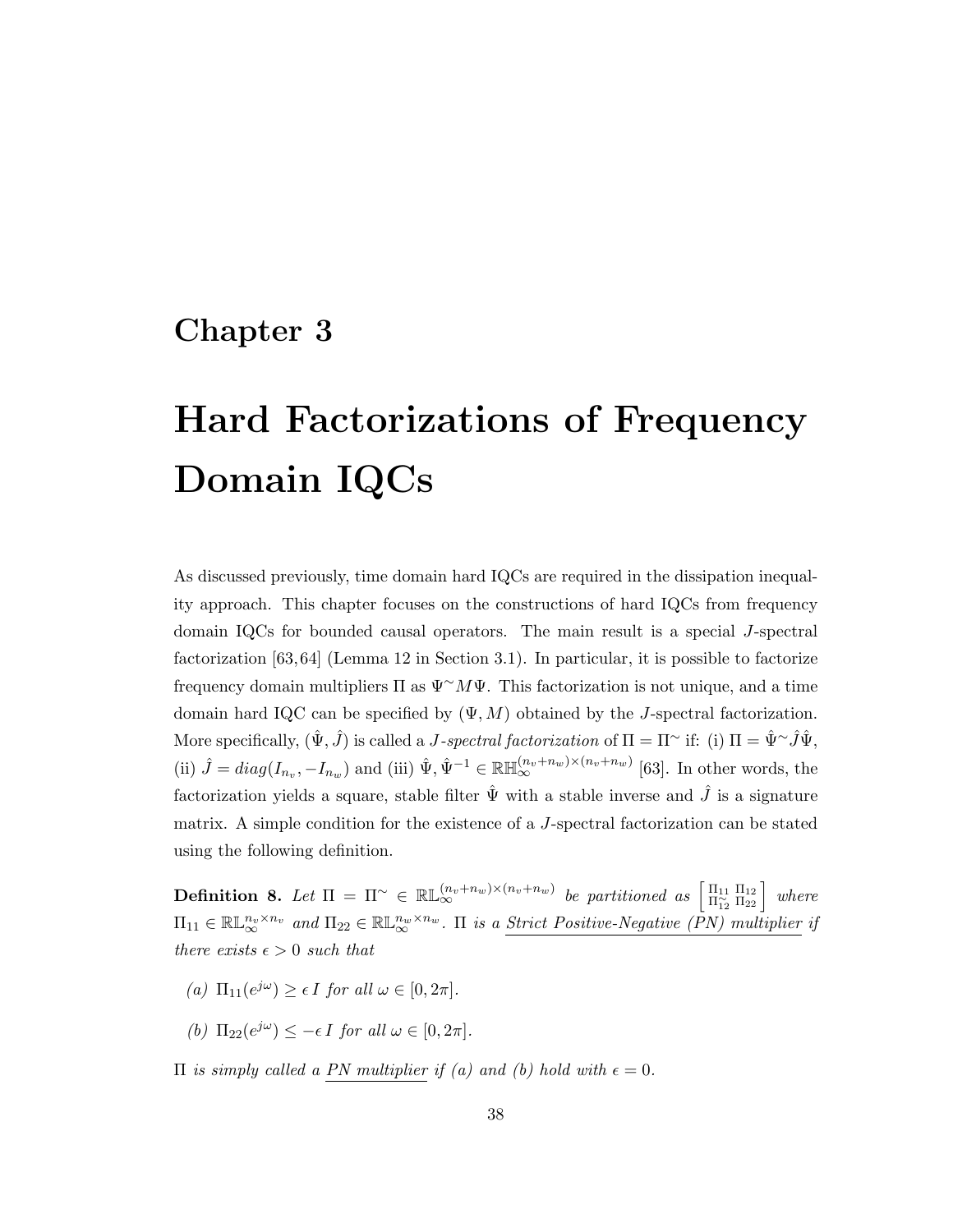The PN terminology refers to the Positive semidefinite and Negative semidefinite properties specified by conditions (a) and (b) with  $\epsilon = 0$ . Strict-PN multipliers strictly satisfy (a) and (b) over all frequencies. It will be shown (Lemma 12 in Section 3.1.3) that if  $\Pi$  is a Strict-PN multiplier then it has a J-spectral factorization. This result is a variation of the canonical factorization theorem in [63]. Condition (a) with  $\epsilon = 0$  is necessary and sufficient for the zero operator  $\Delta \equiv 0$  to satisfy the frequency domain IQC defined by Π. Condition (b) with  $\epsilon > 0$  implies that if  $\Delta \in \text{IQC}(\Pi)$  then  $\Delta$  maps zero input to zero output. Bounded operators automatically have this zero input-zero output property. Condition (b) with  $\epsilon = 0$  further implies that the set of all  $\Delta \in \text{IQC}(\Pi)$  is a convex set [65, 66]. The class of PN multipliers is quite general and covers the most typical multipliers used in IQC analysis. In fact, all of the IQCs listed in [19] satisfy Conditions (a) and (b) with  $\epsilon = 0$  except for the IQCs for certain sector bounded nonlinearities and polytopic uncertainties.

A detailed discussion on the J-spectral factorization of Strict-PN multipliers is presented in Section 3.1. A game-theoretic interpretation is used to prove several important properties of this J-spectral factorization.

The J-spectral factorization result not only provides a systematic approach for hard IQC constructions, but also plays an important role in the proof of the modified dissipation inequality (Theorem 3) which differs in two respects from the standard dissipation/IQC result. Theorem 3 involves a dissipation inequality but it does not enforce the storage function to be non-negative. In addition, Theorem 3 allows for more general IQC parameterizations. In particular, the IQC need not be hard, i.e. it need not specify a valid finite-horizon integral constraint. Instead, the modified dissipation inequality replaces the constraints of non-negative storage functions and hard IQCs with a milder technical assumption on the combined multiplier. This technical assumption essentially implies that the combined multiplier has some hidden stored energy. As a result, the analysis condition can be reformulated into a valid dissipation inequality with a single hard IQC and a non-negative storage function. The modified dissipation inequality is presented in Section 3.2. Then some related work is reviewed in Section 3.3.

The J-spectral factorization result (Lemma 12) may also have other applications, e.g. formulating topological separation theorems [67]. A detailed discussion on these further applications is beyond the scope of this dissertation.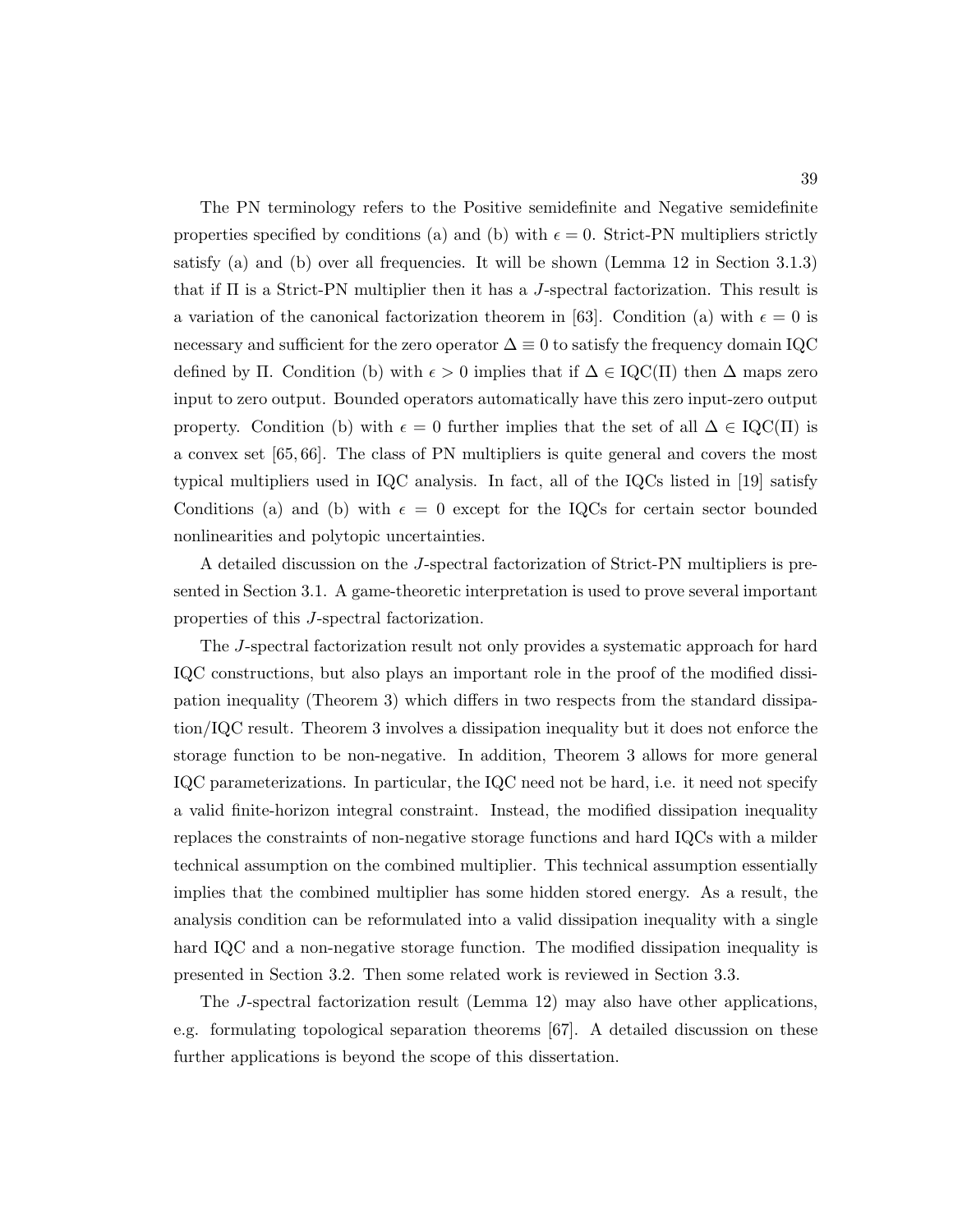### 3.1 J-Spectral Factorizations and Related Games

This section presents a J-spectral factorization lemma (Lemma 12), which can be used to construct time domain hard IQCs from frequency domain IQCs (or equivalently time domain soft IQCs) for bounded causal operators. The J-spectral factorization lemma can also be used to prove a modified dissipation inequality theorem which is later presented in Section 3.2. This section first presents several intermediate game theory results which are required in the proof of the main J-spectral factorization lemma.

#### 3.1.1 Open-loop Dynamic Games and IQC Factorizations

Suppose  $\Pi = \Psi^{\sim} M \Psi$  is an arbitrary (not necessarily hard) factorization of the frequency domain IQC multiplier Π. This section connects properties of the factorization  $(\Psi, M)$  to the upper and lower values of an open-loop linear quadratic (LQ) discrete-time game. There is a large body of literature on linear quadratic discrete-time games [68, 69]. The results here build on previous results connecting discrete-time IQCs to min/max games [70]. Consider a two-player, zero-sum, linear quadratic difference game with the following cost defined by  $\Psi$  (with state space representation in Equation (2.33)) and matrix  $M = M^T$ :

$$
J_{\Psi,M}(v, w, \psi^0) := \sum_{k=0}^{\infty} (r^k)^T M r^k
$$
  
subject to:  

$$
\psi^{k+1} = A_{\psi} \psi^k + B_{\psi 1} v^k + B_{\psi 2} w^k, \ \psi^0 \in \mathbb{R}^{n_{\psi}}
$$

$$
r^k = C_{\psi} \psi^k + D_{\psi 1} v^k + D_{\psi 2} w^k
$$

The infinite horizon cost function  $J_{\Psi,M}$  is defined on  $v \in \ell_2^{n_v}$ ,  $w \in \ell_2^{n_w}$ , and  $\psi^0 \in \mathbb{R}^{n_{\psi}}$ . Player 1 uses the "control variable" v to minimize  $J_{\Psi,M}$  while Player 2 uses w to maximize  $J_{\Psi,M}$ . The game has an open-loop information structure and neither player can adapt their action during the game. The upper value of the game is defined as:

$$
\bar{J}_{\Psi,M}(\psi^0) := \inf_{v \in \ell_2^{n_v}} \sup_{w \in \ell_2^{n_w}} J_{\Psi,M}(v,w,\psi^0)
$$
(3.2)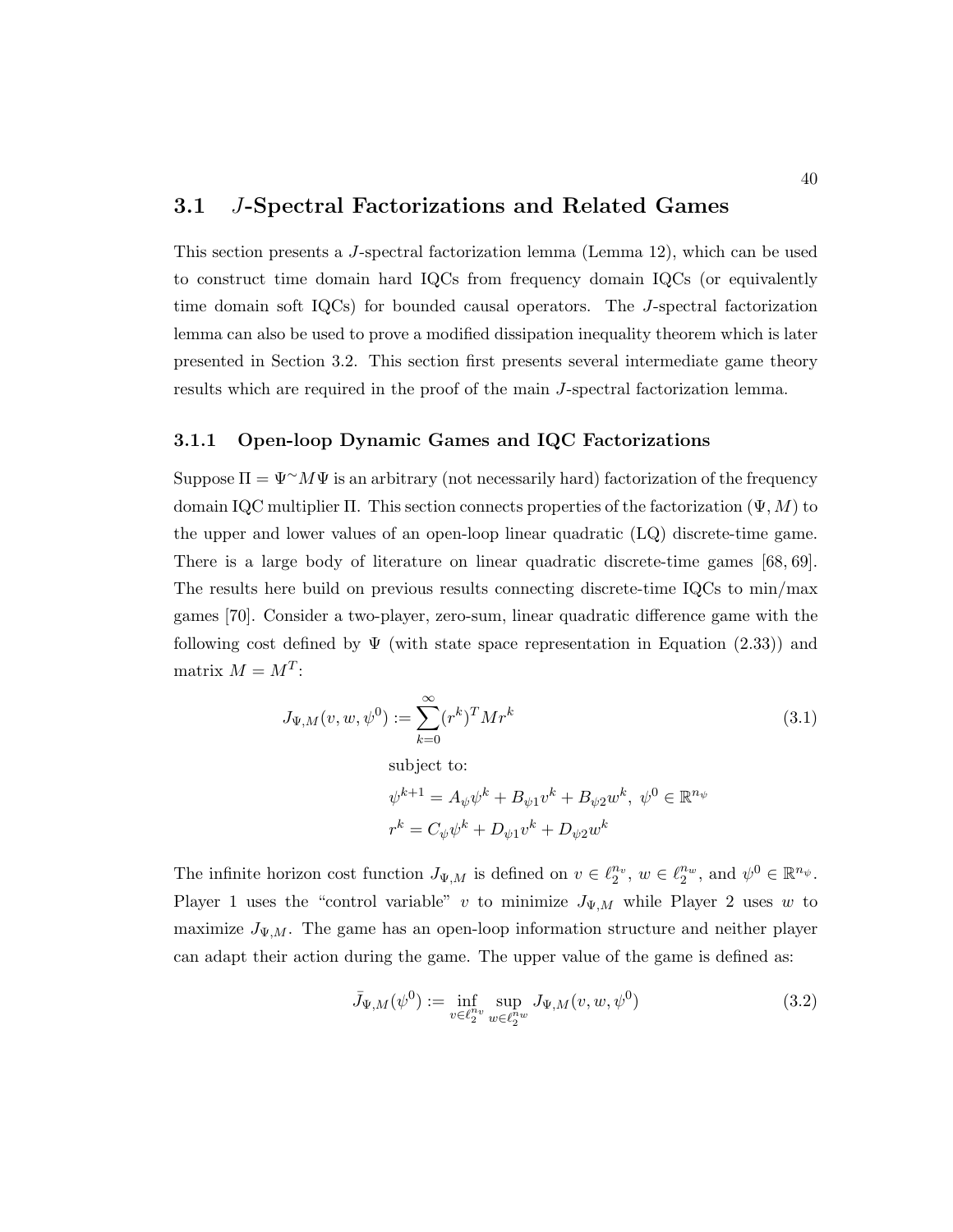The lower value of the game is defined as

$$
\underline{J}_{\Psi,M}(\psi^0) := \sup_{w \in \ell_2^{n_w}} \inf_{v \in \ell_2^{n_v}} J_{\Psi,M}(v,w,\psi^0) \tag{3.3}
$$

The next two lemmas relate the upper and lower values of this open-loop game to the properties of the IQC factorization  $(\Psi, M)$ . The proofs are only sketched as they are similar to those used in the continuous-time counterparts [26, Lemma 2, Lemma 3].

**Lemma 9.** Let  $\Pi = \Psi^{\sim} M \Psi \in \mathbb{RL}_{\infty}^{(n_v+n_w)\times(n_v+n_w)}$  be any factorization with  $\Psi \in$  $\mathbb{R} \mathbb{H}^{n_r \times (n_v+n_w)}_\infty$ . Let  $\Delta$  be a bounded, casual operator with  $\Delta \in IQC(\Pi)$ . Then the following inequality holds for all  $v \in \ell_{2e}^{n_v}$ ,  $w = \Delta(v)$  and  $N \geq 0$ :

$$
\sum_{k=0}^{N} (r^k)^T M r^k \ge -\bar{J}_{\Psi,M}(\psi^{N+1})
$$
\n(3.4)

where r and  $\psi$  are the output and state of  $\Psi$ , respectively, driven by inputs  $(v, w)$  with initial condition  $\psi^0 = 0$ . Moreover, if  $\bar{J}_{\Psi,M}(\psi) \leq 0 \ \forall \psi \in \mathbb{R}^{n_{\psi}}$  then  $\Delta \in HardIQC(\Psi, M)$ .

*Proof.* Let  $v \in \ell_{2e}^{n_v}$  and  $w = \Delta(v)$  generate the state  $\psi$  and output r of  $\Psi$  from  $\psi^0 = 0$ . By Lemma 4,  $\Delta \in \text{SoftIQC}(\Psi, M)$ . The time domain soft IQC inequality (2.29) holds, by definition, for signals in  $\ell_2$ . Hence it need not hold for r as the signals  $(v, w)$  are not necessarily in  $\ell_2$ . Instead the causality of  $\Delta$  is required to lower bound  $\sum_{k=0}^{N} (r^k)^T M r^k$ .

Let  $\tilde{v} \in \ell_2^{n_v}$  be any signal that matches v up to time N, i.e.  $(\tilde{v})_N = (v)_N$ , and define  $\tilde{w} := \Delta(\tilde{v})$ . Let  $\tilde{r}$  and  $\tilde{\psi}$  denote the resulting output and state of  $\Psi$  starting from  $\tilde{\psi}^0 = 0$ . By causality of  $\Delta$  and  $\Psi$ , if  $(\tilde{v})_N = (v)_N$  then  $(\tilde{w})_N = (w)_N$  and  $(\tilde{r})_N = (r)_N$ . This leads to the following bound:

$$
\sum_{k=0}^{N} (r^{k})^{T} M r^{k} = \sum_{k=0}^{N} (\tilde{r}^{k})^{T} M \tilde{r}^{k} \ge -\sum_{k=N+1}^{\infty} (\tilde{r}^{k})^{T} M \tilde{r}^{k}
$$
(3.5)

The inequality follows from the time domain soft IQC  $(\Psi, M)$  applied to the signals  $(\tilde{v}, \tilde{w})$ . Thus any  $\tilde{v}$  satisfying  $(\tilde{v})_N = (v)_N$  can be used to lower bound the sum  $\sum_{k=0}^{N} (r^k)^T M r^k$  for v. Maximizing over all feasible  $\tilde{v}$  yields the following lower bound on  $\sum_{k=0}^{N} (r^k)^T M r^k$ :

$$
\sup_{\tilde{v}\in\ell_2^{n_v}} -\sum_{k=N+1}^{\infty} (\tilde{r}^k)^T M \tilde{r}^k
$$
\n(3.6)

subject to:  $(\tilde{v})_N = (v)_N$ ,  $\tilde{w} = \Delta(\tilde{v})$ ,  $\tilde{r} = \Psi\left[\frac{\tilde{v}}{\tilde{w}}\right]$ ,  $\tilde{\psi}^0 = 0$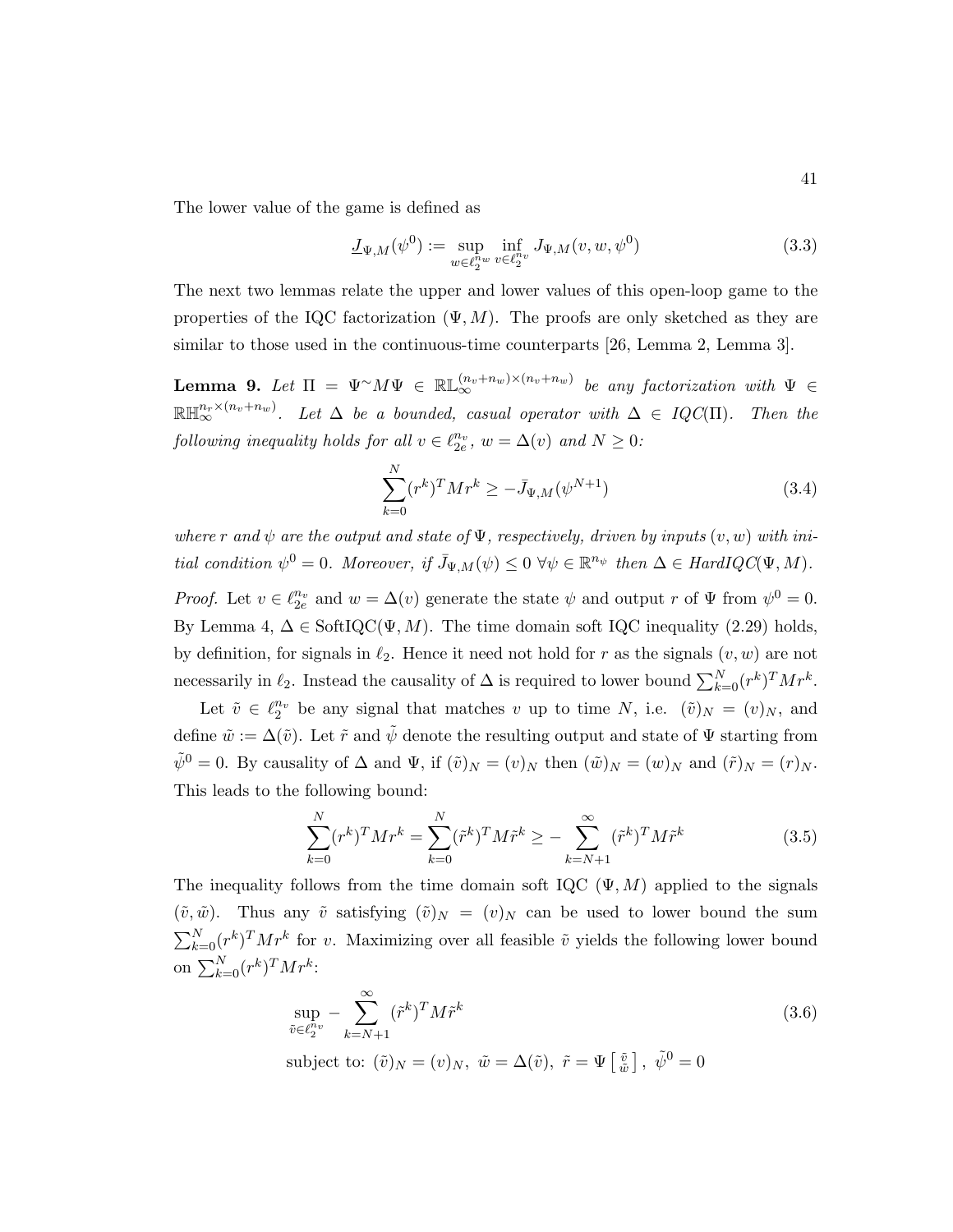The cost in this optimization only depends on the state of  $\Psi$  at  $k = N + 1$  and the signals  $(\tilde{v}, \tilde{w})$  for  $k \geq N+1$ . Note that  $\tilde{\psi}^{N+1}$  is the same for all feasible  $\tilde{v}$ . In particular,  $((\tilde{v})_N,(\tilde{w})_N) = ((v)_N,(w)_N)$  for any feasible  $\tilde{v}$ . Hence  $\Psi$  evolves from  $\tilde{\psi}^0 = 0$  to the state  $\tilde{\psi}^{N+1} = \psi^{N+1}$  given by the inputs  $(v, w)$ . Thus the lower bound can be expressed as:

$$
\sup_{\tilde{v}_l \in \ell_2^{n_v}} - \sum_{k=N+1}^{\infty} (\tilde{r}^k)^T M \tilde{r}^k
$$
\nsubject to:

\n
$$
\tilde{w} = \Delta(\tilde{v}) \text{ where } \tilde{v}^k = \begin{cases}\nv^k & k \le N \\
\tilde{v}_l^k & k > N\n\end{cases},
$$
\n
$$
\tilde{\psi}^{k+1} = A_{\psi} \tilde{\psi}^k + B_{\psi 1} \tilde{v}^k + B_{\psi 2} \tilde{w}^k, \quad \tilde{\psi}^{N+1} = \psi^{N+1}
$$
\n
$$
\tilde{r}^k = C_{\psi} \tilde{\psi}^k + D_{\psi 1} \tilde{v}^k + D_{\psi 2} \tilde{w}^k
$$
\n(3.7)

In this bound, the relation  $\tilde{w} = \Delta(\tilde{v})$  is the only constraint that connects the past  $(k \leq N)$  to the future  $(k > N)$ . This connection is removed by replacing the true future output of  $\Delta$  with a minimization over all possible output signals. This leads to the following lower bound on  $\sum_{k=0}^{N} (r^k)^T M r^k$ :

$$
\sup_{\tilde{v}\in\ell_2^{n_v}} \inf_{\tilde{w}\in\ell_2^{n_w}} - \sum_{k=N+1}^{\infty} (\tilde{r}^k)^T M \tilde{r}^k
$$
\n(3.8)

subject to:

$$
\begin{array}{ll}\tilde{\psi}^{k+1}=A_{\psi}\tilde{\psi}^k+B_{\psi 1}\tilde{v}^k+B_{\psi 2}\tilde{w}^k, & \tilde{\psi}^{N+1}=\psi^{N+1}\\[3mm] \tilde{r}^k=C_{\psi}\tilde{\psi}^k+D_{\psi 1}\tilde{v}^k+D_{\psi 2}\tilde{w}^k\end{array}
$$

This removes the dependence on  $\Delta$  but introduces some conservatism, i.e. the bound in Equation  $(3.8)$  is no greater than the bound in Equation  $(3.7)$ . The time-invariance of  $\Psi$  is used to equivalently write Equation (3.8) as  $-\bar{J}(\psi^{N+1})$ . Hence (3.4) holds as desired.

If  $\bar{J}_{\Psi,M}(\psi) \leq 0 \ \forall \psi \in \mathbb{R}^{n_{\psi}},$  then  $\Delta \in \text{HardIQC}(\Psi, M)$  follows immediately from (3.4).  $\Box$ 

**Lemma 10.** Let  $\Pi = \Psi^{\sim} M \Psi \in \mathbb{RL}_{\infty}^{(n_v+n_w)\times(n_v+n_w)}$  be any factorization with  $\Psi \in$  $\mathbb{R} \mathbb{H}^{n_r \times (n_v+n_w)}_{\infty}$ . Let  $G \in \mathbb{R} \mathbb{H}^{(n_v+n_e) \times (n_w+n_d)}_{\infty}$  be given. If  $P = P^T$  satisfies the condition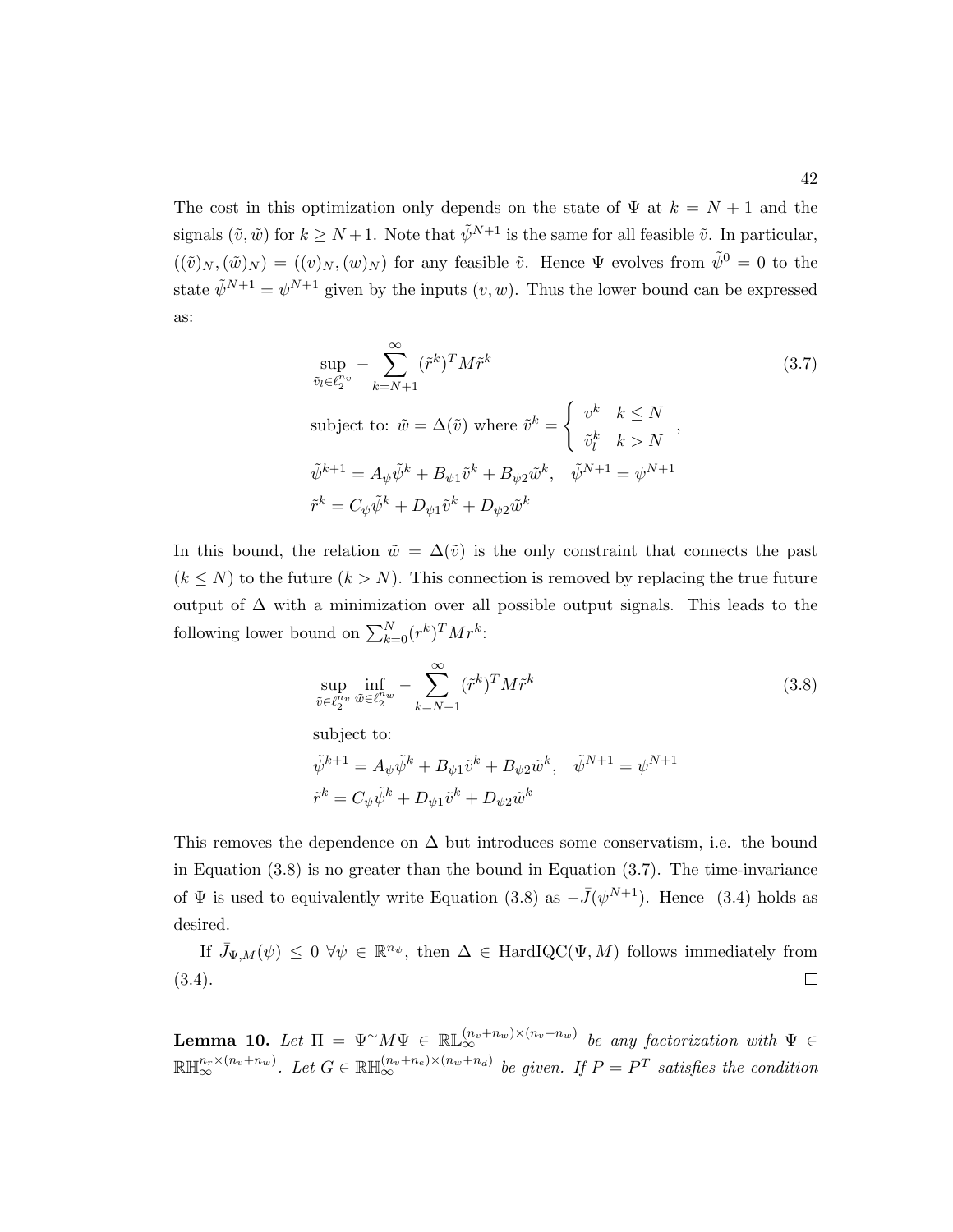$LMI_{(G,\Psi)}(P,M) < 0$ , then

$$
V(\eta^0) := (\eta^0)^T P \eta^0 \ge \underline{J}_{\Psi, M}(\psi^0) \ \forall \eta^0 := \begin{bmatrix} \xi^0 \\ \psi^0 \end{bmatrix} \in \mathbb{R}^{n_{\xi} + n_{\psi}}
$$
(3.9)

Moreover, if  $\underline{J}_{\Psi,M}(\psi^0) \geq 0 \ \forall \psi^0 \in \mathbb{R}^{n_{\psi}}$  then  $P \geq 0$ .

*Proof.*  $\mathcal{L}_{\Psi,M}(\psi^0)$  involves a min over  $v \in \ell_2^{n_v}$ . The choice of v may depend on w as long as v is an  $\ell_2$  signal. Choose v to be the output of G generated by  $w \in \ell_2^{n_w}$  with any initial condition  $\xi^0$ . G is stable by assumption and hence this choice for v belongs to  $\ell_2^{n_v}$ . This yields a value that is no lower than the infimum over all possible  $v \in \ell_2^{n_v}$ . Hence  $V^*(\eta^0) \geq \underline{J}(\psi^0)$  where  $V^*$  is defined as:

$$
V^{\star}(\eta^{0}) := \sup_{w \in \ell_{2}^{n_{w}}} \sum_{k=0}^{\infty} (r^{k})^{T} M r^{k}
$$
\n(3.10)

subject to:

$$
\begin{bmatrix} \eta^{k+1} \\ r^k \end{bmatrix} = \begin{bmatrix} \mathcal{A} & \mathcal{B} \\ \mathcal{C} & \mathcal{D} \end{bmatrix} \begin{bmatrix} \eta^k \\ w^k \end{bmatrix}, \quad \eta^0 := \begin{bmatrix} \xi^0 \\ \psi^0 \end{bmatrix} \in \mathbb{R}^{n_{\xi} + n_{\psi}} \tag{3.11}
$$

The extended system state matrices  $(A, \mathcal{B}, \mathcal{C}, \mathcal{D})$  are defined in Equations (2.25) and (2.26). The proof is completed by showing  $V(\eta^0) \geq V^*(\eta^0)$  for all  $\eta^0$ . This follows along the lines of Theorems 2 and 3 in [71] and hence the proof is only sketched. Let  $\eta$  and r be the resulting solutions of  $\Psi \circ \begin{bmatrix} G \\ I \end{bmatrix}$  for a given input  $w \in \ell_2^{n_w}$  and the initial condition  $\eta^0$ . Multiply  $LMI_{(G,\Psi)}(P,M) < 0$  on the left/right by  $\left[ (\eta^k)^T (\psi^k)^T \right]$  and  $\left[ (\eta^k)^T (\psi^k)^T \right]^T$ to show  $V(\eta^{k+1}) - V(\eta^k) + (r^k)^\text{T} M r^k \leq 0$ . Sum this inequality from  $k = 0$  to  $k = N$  to obtain

$$
V(\eta^0) \ge V(\eta^{N+1}) + \sum_{k=0}^{N} (r^k)^T M r^k
$$
\n(3.12)

A is stable and hence  $\lim_{N\to\infty} \eta^N = 0$  for any  $w \in \ell_2^{n_w}$  (this is the so-called input-tostate stability). Maximizing the right side of Equation (3.12) over  $w \in \ell_2^{n_w}$  for  $N = \infty$ thus yields  $V(\eta^0) \ge V^*(\eta^0)$ . Hence  $V(\eta^0) \ge V^*(\eta^0) \ge \underline{J}(\psi^0)$ , and this proves (3.9).

If  $\underline{J}_{\Psi,M}(\psi^0) \geq 0 \ \forall \psi^0 \in \mathbb{R}^{n_{\psi}},$  then  $(\eta^0)^T P \eta^0 \geq 0 \ \forall \eta^0 \in \mathbb{R}^{n_{\xi}+n_{\psi}}$  and consequently  $P \geq 0$ .  $\Box$ 

By Lemma 9,  $\bar{J}_{\Psi,M}(\psi) \leq 0$  ensures the factorization  $(\Psi, M)$  leads to a time domain hard IQC. By Lemma 10,  $\underline{J}_{\Psi,M}(\psi^0) \geq 0$  ensures the storage matrix satisfies  $P \geq 0$ . It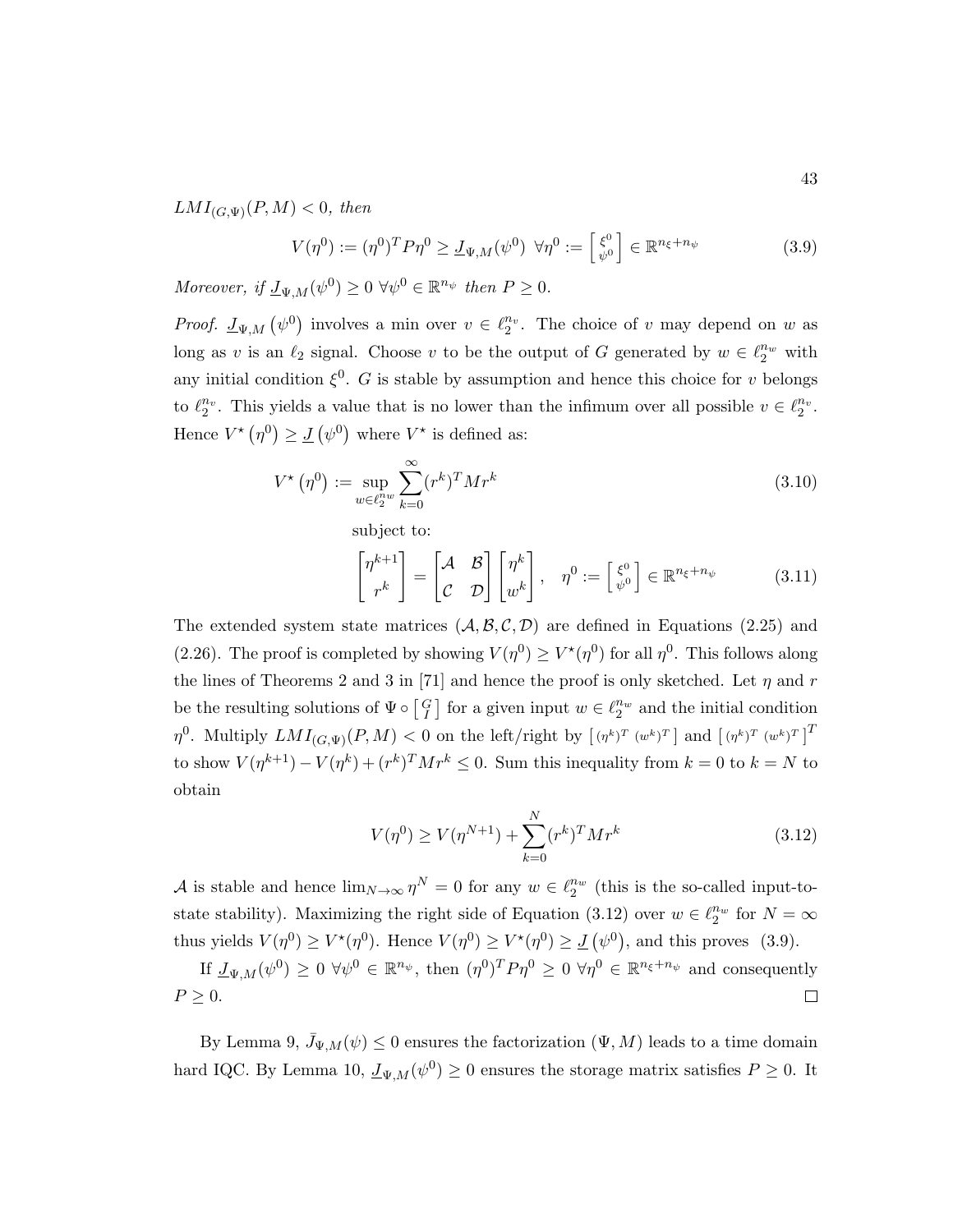is easily shown that the two costs satisfy  $\underline{J}_{\Psi,M}(\psi^0) \leq \overline{J}_{\Psi,M}(\psi^0)$  [68,69]. Hence the two conditions in Lemmas 9 and 10 can only be satisfied if  $\bar{J}_{\Psi,M}(\psi^0) = \underline{J}_{\Psi,M}(\psi^0) = 0$  for all  $\psi^0 \in \mathbb{R}^{n_{\psi}}$ . It will be shown in Section 3.1.3 that the lower and upper values of the game are both equal to zero if  $(\Psi, M)$  is a *J*-spectral factorization.

#### 3.1.2 Nash Equilibrium for the Two-Player Game

This section provides explicit values for  $\bar{J}_{\Psi,M}(\psi^0)$  and  $\underline{J}_{\Psi,M}(\psi^0)$  using the stabilizing solution of a related discrete-time algebraic Riccati equation. It is known that the upper and lower values can be effectively computed if a Nash equilibrium for the game exists [72, Theorem 3.26]. The basic intuition is provided before formally stating the result. Let  $\Pi = \Psi^{\sim} M \Psi$  be the frequency domain multiplier associated with  $(\Psi, M)$ . If  $v \in \ell_2^{n_v}$  and  $\psi^0 = 0$  then Parseval's theorem can be used to write  $J_{\Psi,M}(v,0,0)$  in the frequency domain as:

$$
J_{\Psi,M}(v,0,0) = \frac{1}{2\pi} \int_0^{2\pi} V(e^{j\omega})^* \Pi_{11}(e^{j\omega}) V(e^{j\omega}) d\omega \tag{3.13}
$$

where  $V(e^{j\omega})$  is the discrete-time Fourier transform of v. If  $\Pi_{11}(e^{j\omega}) \geq \epsilon I$  for all  $\omega \in [0, 2\pi]$  then  $J_{\Psi,M}(v, 0, 0) \ge \epsilon \|v\|^2$ . Similarly if  $\Pi_{22}(e^{j\omega}) \le -\epsilon I$  then  $J_{\Psi,M}(0, w, 0) \le$  $-\epsilon ||w||^2$  for all  $w \in \ell_2^{n_w}$ . Moreover, the Strict-PN condition actually implies that  $J_{\Psi,M}$ is strictly convex in  $v$  and strictly concave in  $w$ . The following lemma constructs a Nash Equilibrium using the Strict-PN assumption.

**Lemma 11.** Let  $\Pi = \Psi^{\sim} M \Psi \in \mathbb{RL}_{\infty}^{(n_v+n_w)\times(n_v+n_w)}$  be any factorization with  $\Psi \in$  $\mathbb{R} \mathbb{H}^{n_r \times (n_v+n_w)}_{\infty}$  and  $M = M^T \in \mathbb{R}^{n_r \times n_r}$ . Define  $Q := C_\psi^T M C_\psi$ ,  $S := C_\psi^T M D_\psi$  and  $R:=D_\psi^TMD_\psi$  where  $(A_\psi,B_\psi,C_\psi,D_\psi)$  are the state matrices of  $\Psi$ . If  $\Pi$  is a Strict-PN multiplier then

- 1. There exists a unique, real, stabilizing solution  $X = X^T$  to  $DARE(A_{\psi}, B_{\psi}, Q, R, S)$ . In addition,  $R + B_{\psi}^{T} X B_{\psi}$  is nonsingular.
- 2. For  $\psi^0 \in \mathbb{R}^{n_{\psi}}$  define  $\mathbf{v} \in \ell_2^{n_v}$  and  $\mathbf{w} \in \ell_2^{n_w}$  by

$$
\begin{bmatrix} \mathbf{v}^k \\ \mathbf{w}^k \end{bmatrix} := -K(A_{\psi} - B_{\psi}K)^k \psi^0
$$
 (3.14)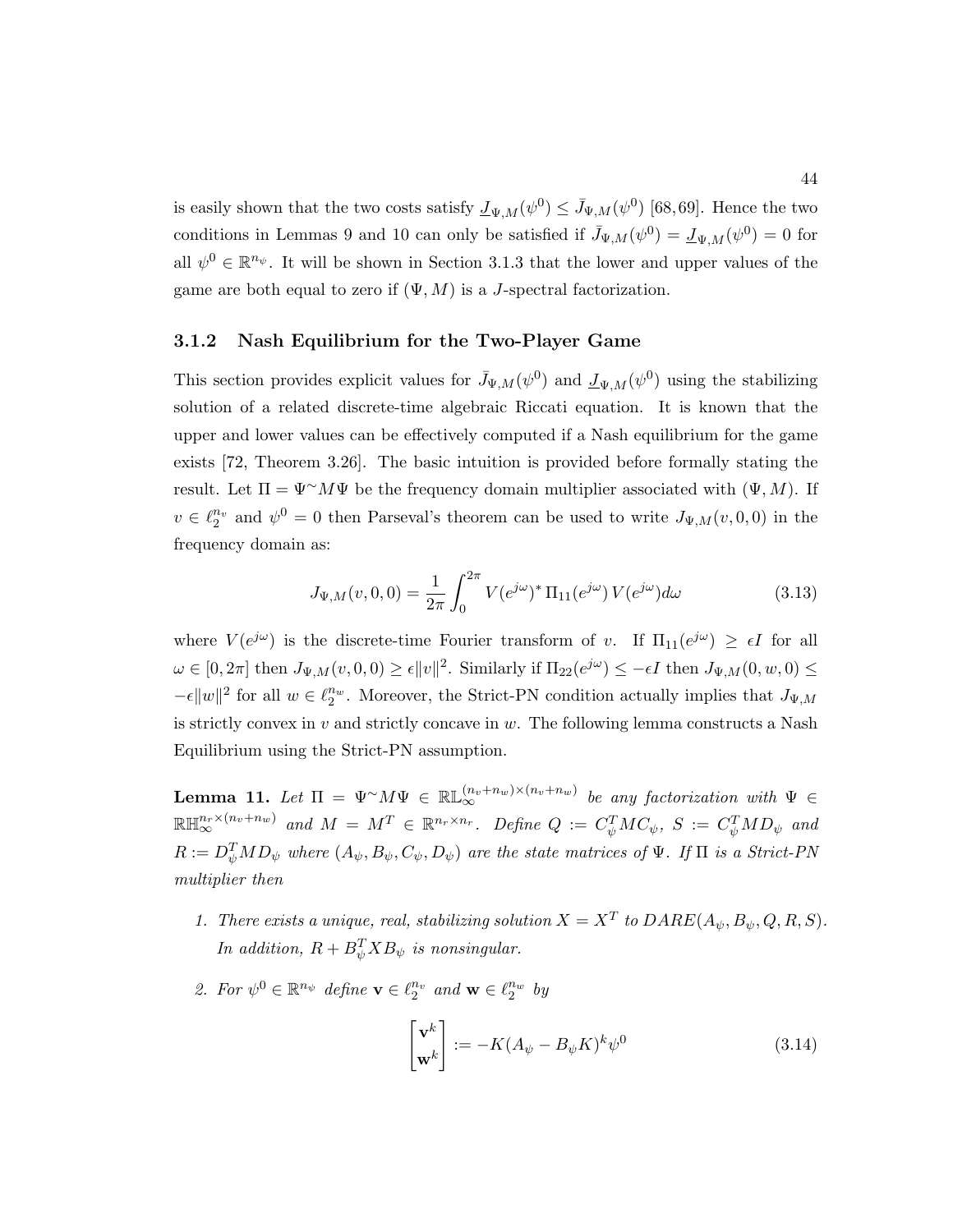where  $K := (R + B_{\psi}^T X B_{\psi})^{-1} (A_{\psi}^T X B_{\psi} + S)^T$  is the stabilizing DARE gain. This input pair yields a value  $J_{\Psi,M}(\mathbf{v},\mathbf{w},\psi^0) = \psi^0 X \psi^0$  for the two-player, LQ game in Equation (3.1). In addition,  $(v, w)$  provides an open loop Nash equilibrium for this game, i.e.

$$
J_{\Psi,M}(\mathbf{v},w,\psi^0) \le J_{\Psi,M}(\mathbf{v},\mathbf{w},\psi^0) \le J_{\Psi,M}(v,\mathbf{w},\psi^0), \forall v \in \ell_2^{n_v}, \ w \in \ell_2^{n_w} \tag{3.15}
$$

$$
\mathcal{S}.\ \bar{J}_{\Psi,M}(\psi^0) = \underline{J}_{\Psi,M}(\psi^0) = (\psi^0)^TX\psi^0.
$$

*Proof.* Statement 1 is a restatement of Lemma 26 in the appendix. If  $A_{\psi}$  is singular then Π has poles at z = ∞ and hence Π is non-proper. As a result, the proof of Lemma 26 requires the use of the descriptor system notation and results. This is the only technical lemma that requires descriptor systems and hence the proof is given in the appendix for readability.

To prove Statement 2, first note that  $A_{\psi} - B_{\psi}K$  is a Schur stable matrix since X is the stabilizing solution of  $DARE(A_{\psi}, B_{\psi}, Q, R, S)$ . Hence **v** and **w** are  $\ell_2$  signals as claimed. The output of  $\Psi$  resulting from the inputs  $(\mathbf{v}, \mathbf{w})$  and initial condition  $\psi^0$  is

$$
\mathbf{r}^k := C_{\psi} \boldsymbol{\psi}^k + D_{\psi} \begin{bmatrix} \mathbf{v}^k \\ \mathbf{w}^k \end{bmatrix}
$$
 (3.16)

where  $\psi^k := (A_{\psi} - B_{\psi} K)^k \psi^0$  is the state. This yields the following cost for the game:

$$
J_{\Psi,M}(\mathbf{v},\mathbf{w},\psi^0) = \sum_{k=0}^{\infty} \begin{bmatrix} \boldsymbol{\psi}^k \\ \begin{bmatrix} \mathbf{v}^k \\ \mathbf{w}^k \end{bmatrix} \end{bmatrix}^T \begin{bmatrix} Q & S \\ S^T & R \end{bmatrix} \begin{bmatrix} \boldsymbol{\psi}^k \\ \begin{bmatrix} \mathbf{v}^k \\ \mathbf{w}^k \end{bmatrix} \end{bmatrix}
$$
(3.17)

Substitute for Q using the DARE and use  $\begin{bmatrix} \mathbf{v} \\ \mathbf{w} \end{bmatrix} = -K\psi$ . After completing the square the cost is written as

$$
J_{\Psi,M}(\mathbf{v},\mathbf{w},\psi^0) = \sum_{k=0}^{\infty} \left( (\boldsymbol{\psi}^k)^T X \boldsymbol{\psi}^k - (\boldsymbol{\psi}^{k+1})^T X \boldsymbol{\psi}^{k+1} \right)
$$
(3.18)

This is a telescoping sum which yields  $J_{\Psi,M}(\mathbf{v}, \mathbf{w}, \psi^0) = (\psi^0)^T X \psi^0$ .

Next let  $\psi \in \ell_2^{n_{\psi}}$  $\frac{n_{\psi}}{2}$  denote the state of  $\Psi$  for initial condition  $\psi^0$  and arbitrary inputs  $v \in \ell_2^{n_v}$  and  $w \in \ell_2^{n_w}$ . Define deviation signals as:

$$
\delta_{\psi} := \psi - \psi, \quad \delta_{v} := v - \mathbf{v}, \quad \delta_{w} := w - \mathbf{w} \tag{3.19}
$$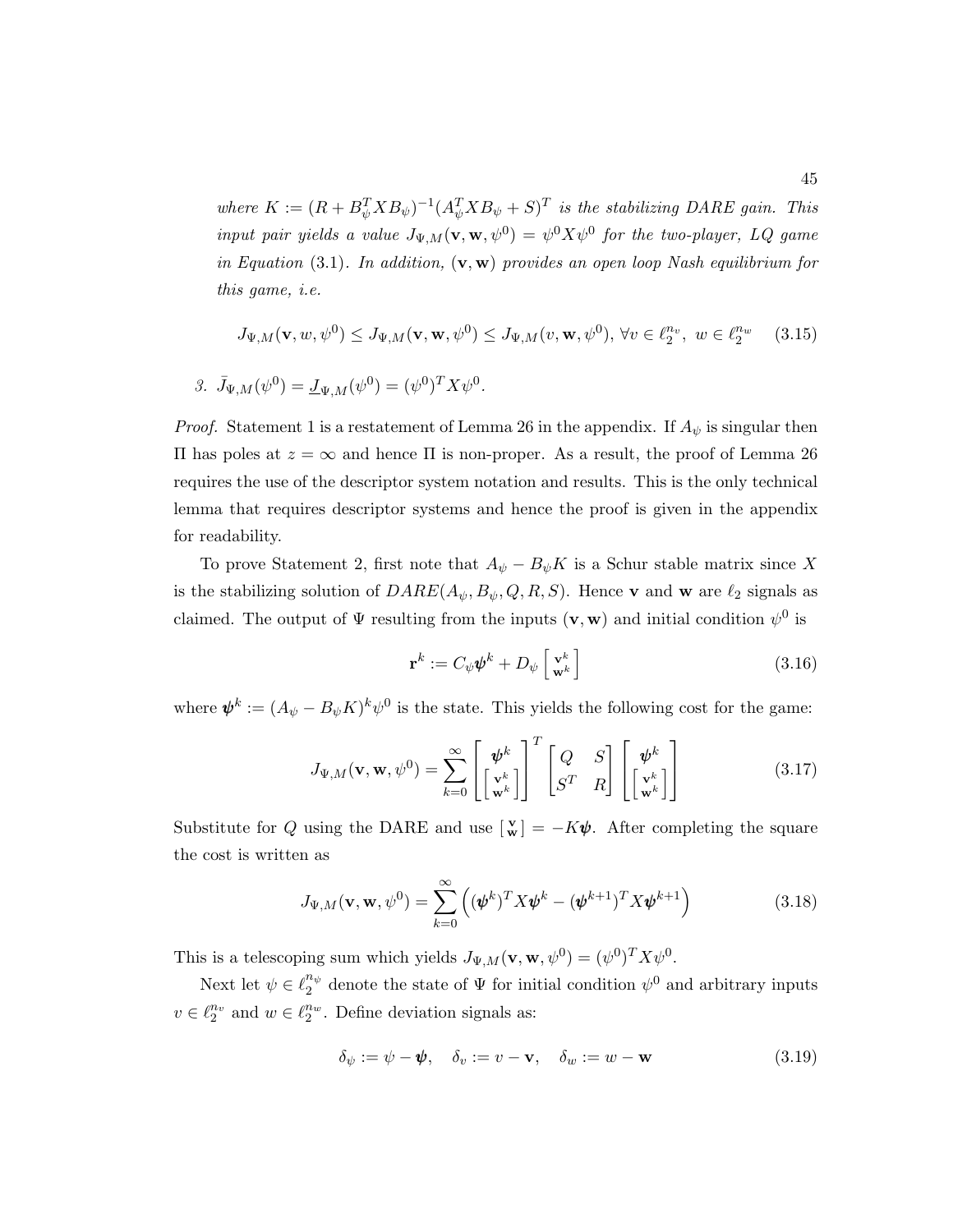Note that  $\delta_v$  belongs to  $\ell_2$  since it is a difference of  $\ell_2$  signals. Similarly,  $\delta_w$  and  $\delta_\psi$  are also in  $\ell_2$ . By linearity,  $\delta_{\psi}$  is the state of  $\Psi$  driven by inputs  $(\delta_v, \delta_w)$  from zero initial conditions ( $\delta_{\psi}^{0} = 0$ ). The cost for the game with inputs  $(v, w)$  and initial condition  $\psi^{0}$ is:

$$
J_{\Psi,M}(v,w,\psi^0) = \sum_{k=0}^{\infty} \begin{bmatrix} \psi^k + \delta^k_{\psi} \\ \begin{bmatrix} \mathbf{v}^k + \delta^k_{\psi} \\ \mathbf{w}^k + \delta^k_{\psi} \end{bmatrix} \end{bmatrix}^T \begin{bmatrix} Q & S \\ S^T & R \end{bmatrix} \begin{bmatrix} \psi^k + \delta^k_{\psi} \\ \begin{bmatrix} \mathbf{v}^k + \delta^k_{\psi} \\ \mathbf{w}^k + \delta^k_{\psi} \end{bmatrix} \end{bmatrix}
$$
(3.20)

This can be expanded into four quadratic terms involving  $(\psi, \mathbf{v}, \mathbf{w})$  and  $(\delta_{\psi}, \delta_{v}, \delta_{w})$ . Simplify using a similar completion of square and telescoping sum argument as above:

$$
J_{\Psi,M}(v,w,\psi^0) = (\psi^0)^T X \psi^0 + (\psi^0)^T X \delta_{\psi}^0 + (\delta_{\psi}^0)^T X \psi^0 + \sum_{k=0}^{\infty} \begin{bmatrix} \delta_{\psi}^k \\ \begin{bmatrix} \delta_{\psi}^k \\ \delta_{w}^k \end{bmatrix} \end{bmatrix}^T \begin{bmatrix} Q & S \\ S^T & R \end{bmatrix} \begin{bmatrix} \delta_{\psi}^k \\ \begin{bmatrix} \delta_{\psi}^k \\ \delta_{w}^k \end{bmatrix} \end{bmatrix}
$$
(3.21)

The second and third terms are zero because  $\delta_{\psi}^{0} = 0$ . The fourth term is equal to  $J_{\Psi,M}(\delta_v, \delta_w, 0)$ . Therefore, Equation (3.21) can be rewritten as

$$
J_{\Psi,M}(v,w,\psi^0) = J_{\Psi,M}(\mathbf{v},\mathbf{w},\psi^0) + J_{\Psi,M}(\delta_v,\delta_w,0)
$$
\n(3.22)

This relation can be used to demonstrate that  $(v, w)$  provides an open loop Nash equilibrium. Specifically, Equation (3.22) directly leads to

$$
J_{\Psi,M}(v,\mathbf{w},\psi^0) - J_{\Psi,M}(\mathbf{v},\mathbf{w},\psi^0) = J_{\Psi,M}(\delta_v,0,0)
$$
\n(3.23)

As discussed before the lemma, the Strict-PN assumption implies that  $J_{\Psi,M}(\delta_v, 0,0) \geq$ 0. Hence Equation (3.23) implies

$$
J_{\Psi,M}(\mathbf{v},\mathbf{w},\psi^0) \le J_{\Psi,M}(v,\mathbf{w},\psi^0), \ \forall v \in \ell_2^{n_v}
$$
\n(3.24)

The Strict-PN assumption and Equation (3.22) similarly imply that

$$
J_{\Psi,M}(\mathbf{v},w,\psi^0) \le J_{\Psi,M}(\mathbf{v},\mathbf{w},\psi^0), \ \forall w \in \ell_2^{nw}
$$
 (3.25)

This completes the proof of Statement 2.

Statement 3 follows from [72, Theorem 3.26]. The upper and lower values of the discrete-time linear quadratic game are both equal to the game value at the Nash equi- $\Box$ librium.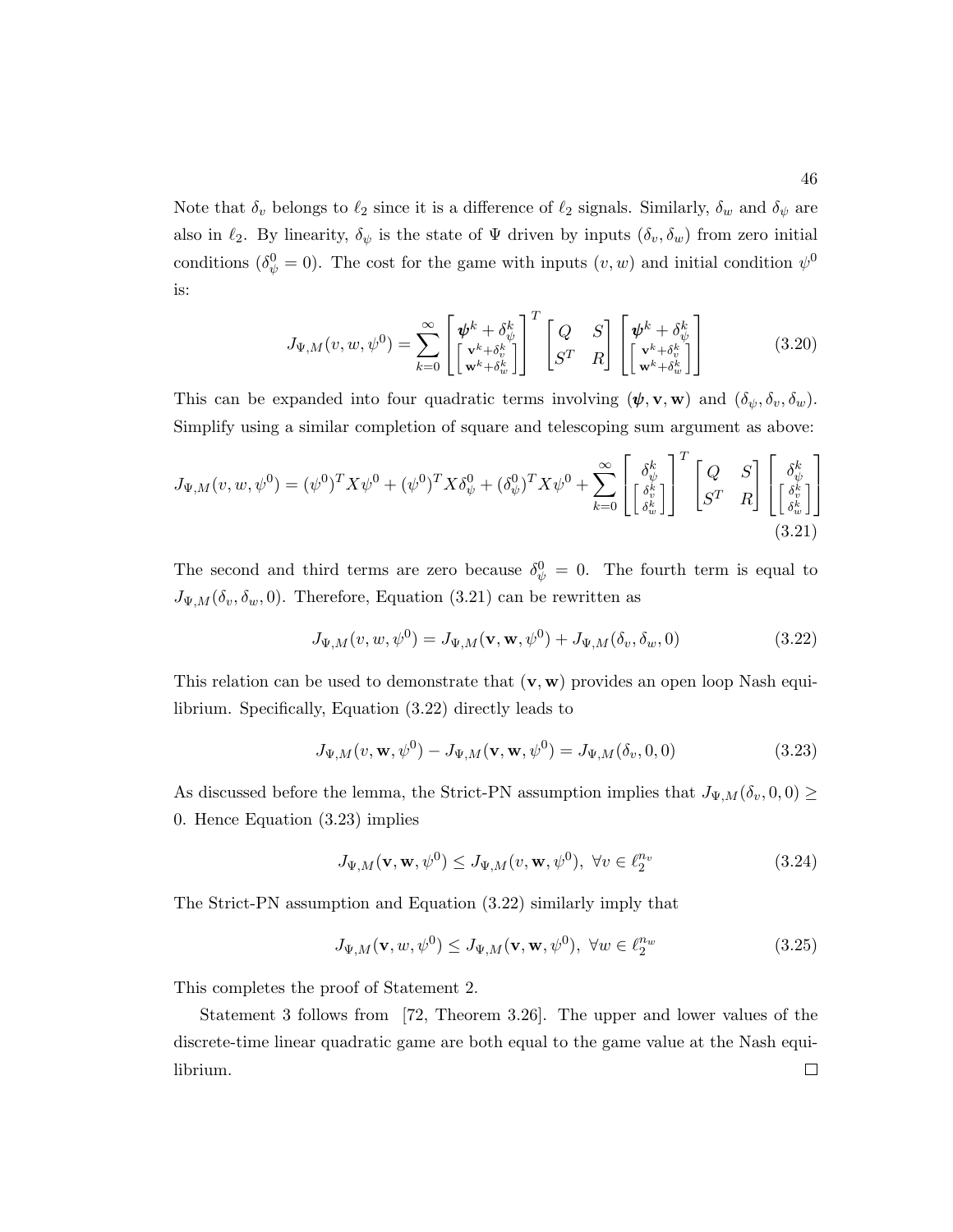Theorem 3.3 in [73] provides a related Nash equilibrium result for the continuoustime LQ game. The continuous-time result is more general in that it only requires  $(A_{\psi}, B_{\psi})$  to be stabilizable. Lemma 11 requires the stronger assumption that  $A_{\psi}$  is stable. To the best of our knowledge, the discrete-time counterpart of Theorem 3.3 in [73] has not been established. However, the assumption that  $A_{\psi}$  is stable is sufficient for the IQC analysis considered in this paper. The proof for Statement 1 in Lemma 11 has some subtleties that do not appear in the continuous-time counterpart. In continuoustime,  $\Pi$  is assumed to be bounded on the closed imaginary axis and this implies that  $\Pi$ is proper. In discrete-time, Π is required to be bounded on the unit circle and hence Π can be improper. As a consequence, the discrete-time proof for Statement 1 in Lemma 11 cannot simply mimic its continuous-time counterpart. Instead a descriptor system representation of  $\Pi$  is required as is done for the proof of Lemma 26 in the appendix. Finally, notice that Statements 1 and 3 in Lemma 11 can also be proved by tailoring the operator-theoretic results in [64]. The operator-theoretic framework is more general while the linear algebra approach in this chapter is more closely aligned with possible numerical implementations.

#### 3.1.3 J-Spectral Factorization for Strict-PN Multipliers

Lemma 12 provides a simple frequency domain condition on  $\Pi$  that is sufficient for the existence of a J-spectral factor. In addition, this lemma provides several useful properties of the J-spectral factorization. The Strict-PN assumption again plays a key role in the result.

**Lemma 12.** Let  $\Pi = \Psi^{\sim} M \Psi \in \mathbb{RL}_{\infty}^{(n_v+n_w)\times(n_v+n_w)}$  be any factorization with  $\Psi \in$  $\mathbb{R} \mathbb{H}^{n_r \times (n_v+n_w)}_{\infty}$  and  $M = M^T \in \mathbb{R}^{n_r \times n_r}$ . Define  $Q := C_\psi^T M C_\psi$ ,  $S := C_\psi^T M D_\psi$  and  $R:=D_\psi^TMD_\psi$  where  $(A_\psi,B_\psi,C_\psi,D_\psi)$  are the state matrices of  $\Psi$ . If  $\Pi$  is a Strict-PN multiplier then

1.  $\Pi$  has a J-spectral factorization  $(\hat{\Psi}, \hat{J})$  with  $\hat{J} := diag(I_{n_v}, -I_{n_w})$ . Moreover, this J-spectral factorization can be constructed from the unique stabilizing solution X of  $\textit{DARE}(A_{\psi}, B_{\psi}, Q, R, S)$ . Let  $\hat{D}_{\psi}$  satisfy  $\hat{D}_{\psi}^{T} \hat{J} \hat{D}_{\psi} = R + B_{\psi}^{T} X B_{\psi}$  and define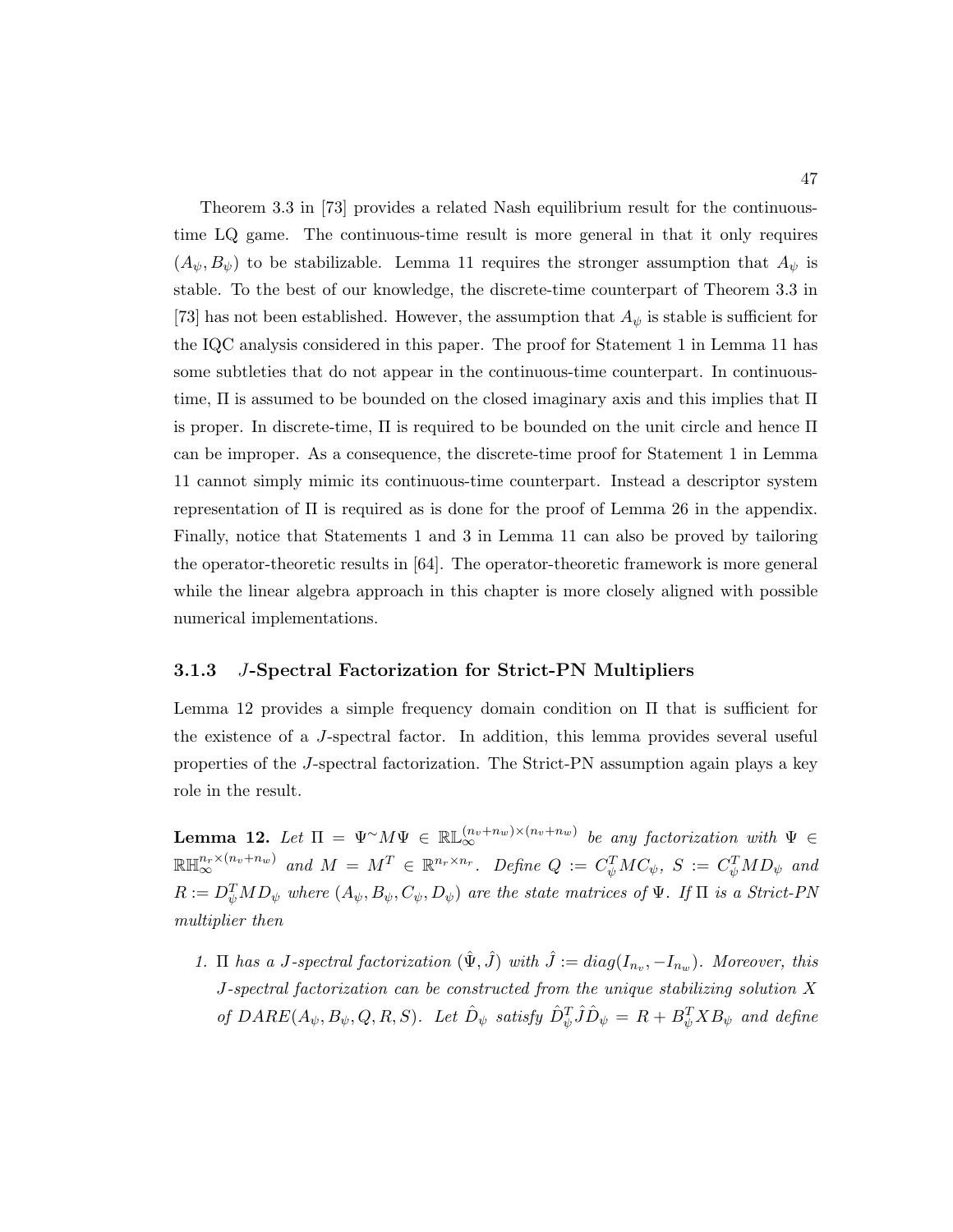$$
\hat{C}_{\psi} := \hat{J}\hat{D}_{\psi}^{-T}(B_{\psi}^T X A_{\psi} + S^T).
$$
 Then  $(\hat{\Psi}, \hat{J})$  is a J-spectral factorization of  $\Pi$  with

$$
\hat{\Psi} := \begin{bmatrix} A_{\psi} & B_{\psi} \\ \hat{C}_{\psi} & \hat{D}_{\psi} \end{bmatrix}
$$
\n(3.26)

- 2.  $\hat{X} = 0$  is the unique stabilizing solution of  $DARE(A_{\psi}, B_{\psi}, \hat{Q}, \hat{R}, \hat{S})$  where  $\hat{Q}$  :=  $\hat{C}_{\psi}^T\hat{J}\hat{C}_{\psi},\ \hat{S}:=\hat{C}_{\psi}^T\hat{J}\hat{D}_{\psi},\ and\ \hat{R}:=\hat{D}_{\psi}^T\hat{J}\hat{D}_{\psi}.$
- 3.  $\bar{J}_{\hat{\Psi},\hat{J}}(\psi^0) = \underline{J}_{\hat{\Psi},\hat{J}}(\psi^0) = 0, \,\forall \psi^0 \in \mathbb{R}^{n_{\psi}}.$
- 4.  $\Delta \in HardIQC(\hat{\Psi}, \hat{J})$  for any bounded, casual operator  $\Delta \in IQC(\Pi)$ .
- 5. For any  $G \in \mathbb{R} \mathbb{H}_{\infty}^{n_v \times n_w}$ , and  $P = P^T$ ,

$$
LMI_{(G,\Psi)}(P,M) = LMI_{(G,\hat{\Psi})}(\hat{P},\hat{J})
$$
(3.27)  
where  $\hat{P} := P - \begin{bmatrix} 0 & 0 \\ 0 & X \end{bmatrix}$ . Moreover, if  $LMI_{(G,\hat{\Psi})}(\hat{P},\hat{J}) < 0$  then  $\hat{P} \ge 0$ .

*Proof.* The existence of the stabilizing solution  $X$  follows from Lemma 11. Recall the stabilizing gain is given by  $K := (R + B_{\psi}^{T} X B_{\psi})^{-1} (A_{\psi}^{T} X B_{\psi} + S)^{T}$ . A J-spectral factorization of  $\Pi$  can be constructed from X using a standard expansion technique [74]. First express Π as:

$$
\Pi(z) = \begin{bmatrix} (zI - A_{\psi})^{-1}B_{\psi} \\ I \end{bmatrix}^{\sim} \begin{bmatrix} Q & S \\ S^{T} & R \end{bmatrix} \begin{bmatrix} (zI - A_{\psi})^{-1}B_{\psi} \\ I \end{bmatrix}
$$
(3.28)

Use the DARE and the definition of  $K$  to show:

$$
\begin{bmatrix} Q & S \\ S^T & R \end{bmatrix} = \begin{bmatrix} K^T \\ I \end{bmatrix} (R + B_{\psi}^T X B_{\psi}) \begin{bmatrix} K & I \end{bmatrix} - \begin{bmatrix} A_{\psi}^T X A_{\psi} - X & A_{\psi}^T X B_{\psi} \\ B_{\psi}^T X A_{\psi} & B_{\psi}^T X B_{\psi} \end{bmatrix}
$$
(3.29)

Substitute Equation  $(3.29)$  into the expression for  $\Pi$  to obtain

$$
\Pi(z) = \begin{bmatrix} (zI - A_{\psi})^{-1}B_{\psi} \\ I \end{bmatrix}^{\sim} \left( \begin{bmatrix} K^{T} \\ I \end{bmatrix} (R + B_{\psi}^{T}XB_{\psi}) \begin{bmatrix} K & I \end{bmatrix} \right) \begin{bmatrix} (zI - A_{\psi})^{-1}B_{\psi} \\ I \end{bmatrix}
$$
\n(3.30)

The Strict-PN conditions imply that  $\Pi(e^{j\omega})$  has  $n_v$  positive eigenvalues and  $n_w$  negative eigenvalues for all  $\omega \in [0, 2\pi]$ . This follows from the Courant-Fischer minimax theorem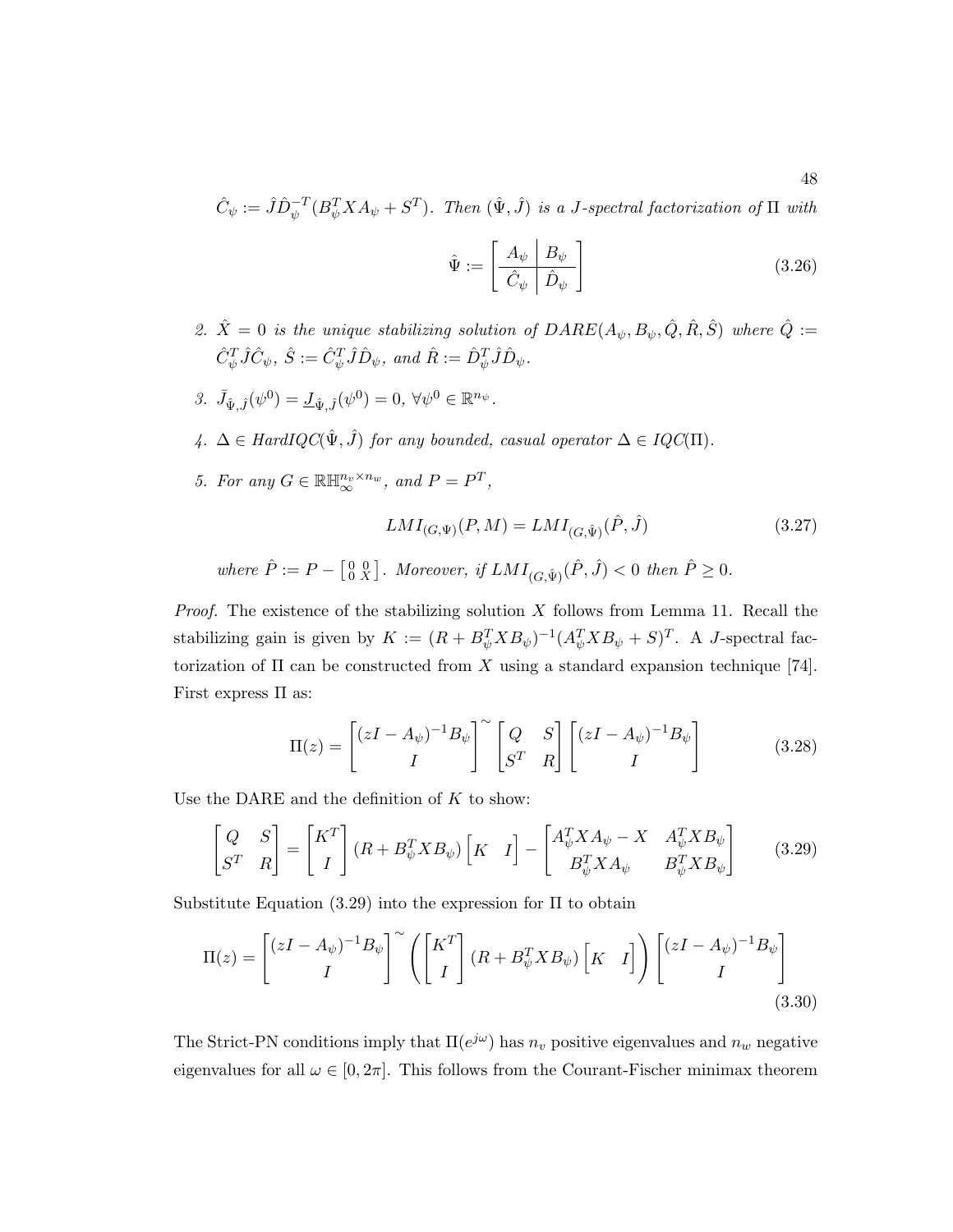[75]. Moreover,  $(R + B_{\psi}^T X B_{\psi})$  must have the same signature as  $\Pi$  by Equation (3.30). Thus there exists a nonsingular matrix  $\hat{D}_{\psi}$  such that  $\hat{D}_{\psi}^T \hat{J} \hat{D}_{\psi} = R + B_{\psi}^T X B_{\psi}$  with  $\hat{J} := diag(I_{n_v}, -I_{n_w})$ . Finally, it can be verified from Equation (3.30) that  $\hat{\Psi}$  as defined in the lemma satisfies  $\Pi = \hat{\Psi}^{\sim} \hat{J} \hat{\Psi}$ . It remains to show that  $\hat{\Psi}^{-1}$  is stable. A realization for the inverse is

$$
\hat{\Psi}^{-1} := \left[ \begin{array}{c|c} A_{\psi} - B_{\psi} \hat{D}_{\psi}^{-1} \hat{C}_{\psi} & B_{\psi} \hat{D}_{\psi}^{-1} \\ \hline - \hat{D}_{\psi}^{-1} \hat{C}_{\psi} & \hat{D}_{\psi}^{-1} \end{array} \right] \tag{3.31}
$$

The state matrix is  $A_{\psi} - B_{\psi} \hat{D}_{\psi}^{-1} \hat{C}_{\psi} = A_{\psi} - B_{\psi} K$ . This is a Schur stable matrix because K is the stabilizing gain. Hence  $\hat{\Psi}^{-1}$  is a stable system and this completes the proof of Statement 1.

To prove Statement 2, first note that  $(\hat{Q}, \hat{S}, \hat{R})$  as defined can be written as:

$$
\begin{bmatrix} \hat{Q} & \hat{S} \\ \hat{S}^T & \hat{R} \end{bmatrix} = \begin{bmatrix} K^T \\ I \end{bmatrix} (R + B_{\psi}^T X B_{\psi}) \begin{bmatrix} K & I \end{bmatrix}
$$
 (3.32)

 $\hat{R} = R + B_{\psi}^{T} X B_{\psi}$  is nonsingular as shown above and  $\hat{Q} - \hat{S} \hat{R}^{-1} \hat{S}^{T} = 0$ . Hence  $\hat{X} = 0$ is a solution of  $DARE(A_{\psi}, B_{\psi}, \hat{Q}, \hat{R}, \hat{S})$ . The corresponding gain  $\hat{K} = \hat{R}^{-1}\hat{S}^{T} = K$  is stabilizing since  $A_{\psi} - B_{\psi}\hat{K} = A_{\psi} - B_{\psi}K$  is a Schur stable matrix. Thus  $\hat{X} = 0$  is the unique stabilizing solution of  $DARE(A_{\psi}, B_{\psi}, \hat{Q}, \hat{R}, \hat{S})$ .

Next, note that  $\bar{J}_{\hat{\Psi},\hat{J}}(\psi^0) = \underline{J}_{\hat{\Psi},\hat{J}}(\psi^0) = (\psi^0)^T \hat{X} \psi^0$  by Lemma 11. Hence Statement 3 follows from the fact  $\hat{X}=0$ .

To prove Statement 4, note  $\bar{J}_{\hat{\Psi},\hat{J}}(\psi^0) = 0$  for all  $\psi^0 \in \mathbb{R}^{n_{\psi}}$ . The factorization is hard if  $\bar{J}_{\hat{\Psi},\hat{J}}(\psi^0) \leq 0$  for all  $\psi^0 \in \mathbb{R}^{n_{\psi}}$  by Lemma 9. Hence  $(\hat{\Psi},\hat{J})$  is a hard factorization of Π.

To show Statement 5, first express the " $M$ " term of  $LMI_{(G,\Psi)}(P,M)$  as follows:

$$
\begin{bmatrix} \mathcal{C}^T \\ \mathcal{D}^T \end{bmatrix} M \begin{bmatrix} \mathcal{C}^T \\ \mathcal{D}^T \end{bmatrix}^T = L^T \begin{bmatrix} C^T_{\psi} \\ D^T_{\psi} \end{bmatrix} M \begin{bmatrix} C_{\psi} & D_{\psi} \end{bmatrix} L
$$
 (3.33)

where  $L$  is given by

$$
L = \begin{bmatrix} 0 & I & 0 \\ C & 0 & D \\ 0 & 0 & I \end{bmatrix}
$$
 (3.34)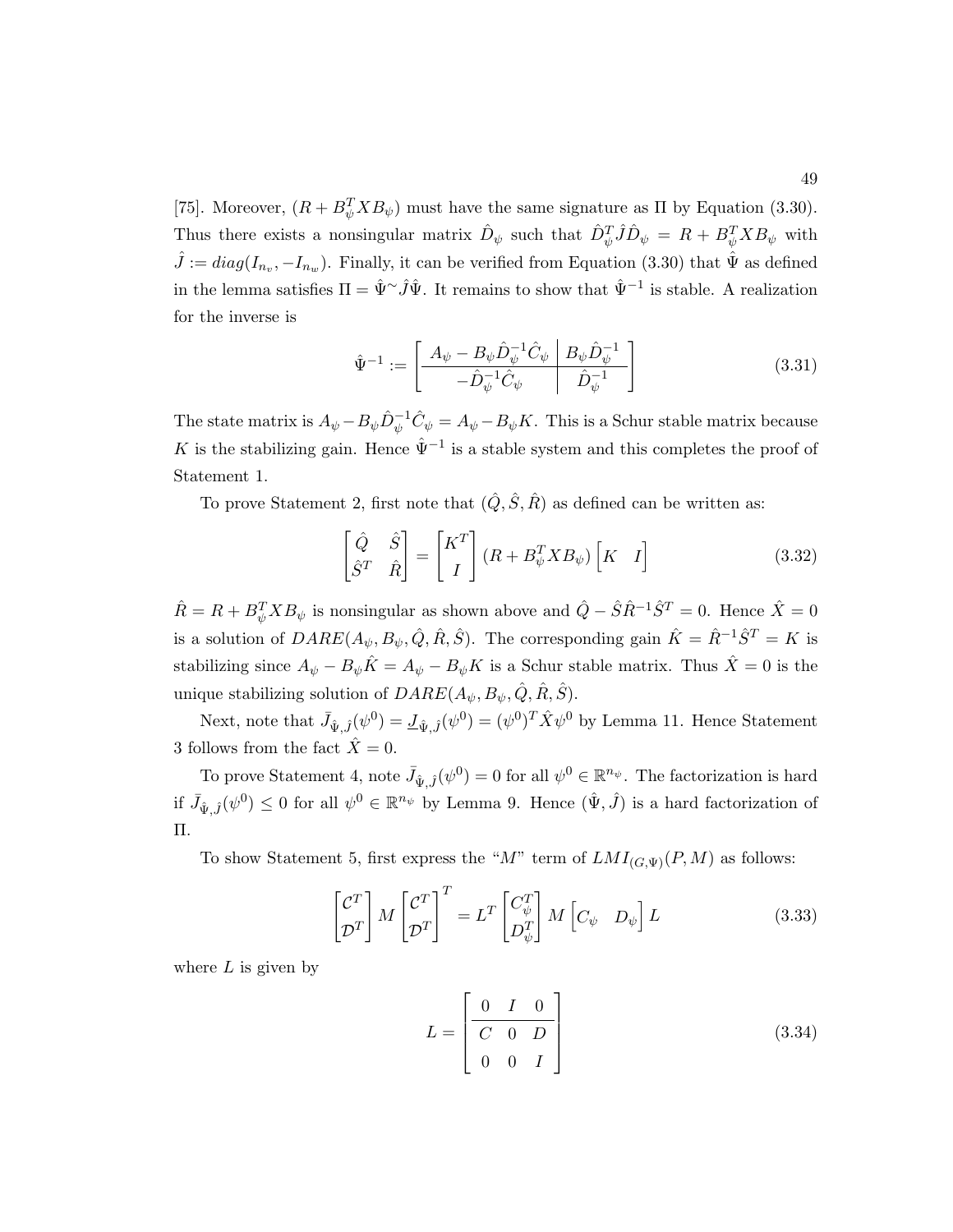Next use  $(3.29), (3.32)$  and the definitions of  $Q, S, R, \hat{Q}, \hat{S}, \hat{R}$  to show

$$
\begin{bmatrix} C_{\psi}^T \\ D_{\psi}^T \end{bmatrix} M \begin{bmatrix} C_{\psi} & D_{\psi} \end{bmatrix} = \begin{bmatrix} \hat{C}_{\psi}^T \\ \hat{D}_{\psi}^T \end{bmatrix} \hat{J} \begin{bmatrix} \hat{C}_{\psi} & \hat{D}_{\psi} \end{bmatrix} - \begin{bmatrix} A_{\psi}^T X A_{\psi} - X & A_{\psi}^T X B_{\psi} \\ B_{\psi}^T X A_{\psi} & B_{\psi}^T X B_{\psi} \end{bmatrix}
$$
(3.35)

Substitute this expression into the "M" term of  $LMI_{(G,\Psi)}(P,M,\gamma)$  (Equation (3.33)). Some lengthy but straightforward algebraic manipulations yield  $LMI_{(G,\Psi)}(P, M)$  =  $LMI_{(G,\hat{\Psi})}(\hat{P},\hat{J})$ . Finally, it remains to show that the assumption  $LMI_{(G,\hat{\Psi})}(\hat{P},\hat{J}) < 0$ implies  $\hat{P} \geq 0$ . By Lemma 11,  $\underline{J}_{\hat{\Psi},\hat{J}}(\psi^0) = (\psi^0)^T \hat{X} \psi^0$ . By Lemma 10,  $\hat{P} \geq 0$  if  $\underline{J}_{\hat{\Psi},\hat{J}}(\psi^0) \ge 0$  for all  $\psi^0 \in \mathbb{R}^{n_{\psi}}$ . Thus  $\hat{P} \ge 0$  since  $\hat{X} = 0$  as already shown.  $\Box$ 

The above result complements the minimax theorems in [70]. In particular, [70, Theorem 2.1] states a sufficient condition to ensure  $\bar{J}_{\Psi,M}(\psi^0) = \underline{J}_{\Psi,M}(\psi^0)$ . Statement 3 in Lemma 12 states the J-spectral factorization ensures the upper and lower game values are, in fact, both equal to zero. Moreover, [70, Theorem 2.2] states a sufficient condition to ensure a hard IQC factorization. The above result shows that the J-spectral factorization is hard and satisfies the extra "storage function" property mentioned in Statement 5 of Lemma 12.

Based on Lemma 12, time domain hard IQCs can be efficiently constructed from the frequency domain IQCs with Strict-PN multipliers. As a matter of fact, the hard IQC constructions can be done for non-strict PN multipliers using a perturbation argument. Notice only bounded operators are considered. Hence it is natural to prove  $\Delta$  satisfies  $\|\Delta\| \leq \gamma$  for some  $\gamma > 0$ . Hence,  $\Delta$  satisfies the multiplier  $\Pi_0 = \begin{bmatrix} \gamma^2 I_{n_v} & 0 \\ 0 & -I_s \end{bmatrix}$ 0  $-I_{n_w}$ i . Any PN multiplier  $\Pi$  can be perturbed to  $\Pi + \epsilon \Pi_0$  for sufficiently small  $\epsilon > 0$ . The perturbed multipliers are Strict-PN such that the J-spectral factorization approach can be applied.

## 3.2 Modified Dissipation Inequality

As commented before, there are two key features of the standard dissipation inequality results from the last chapter. First, the IQCs are specified by conic combinations of time domain hard IQCs. The proof explicitly uses the time domain hard IQC inequalities  $\sum_{k=0}^{N} (r_j^k)^T M_j r_j^k \ge 0$   $(j = 1, ..., N_J)$ . Second, the constraint  $P \ge 0$  is required for the construction of a valid storage function. The J-spectral factorization result is now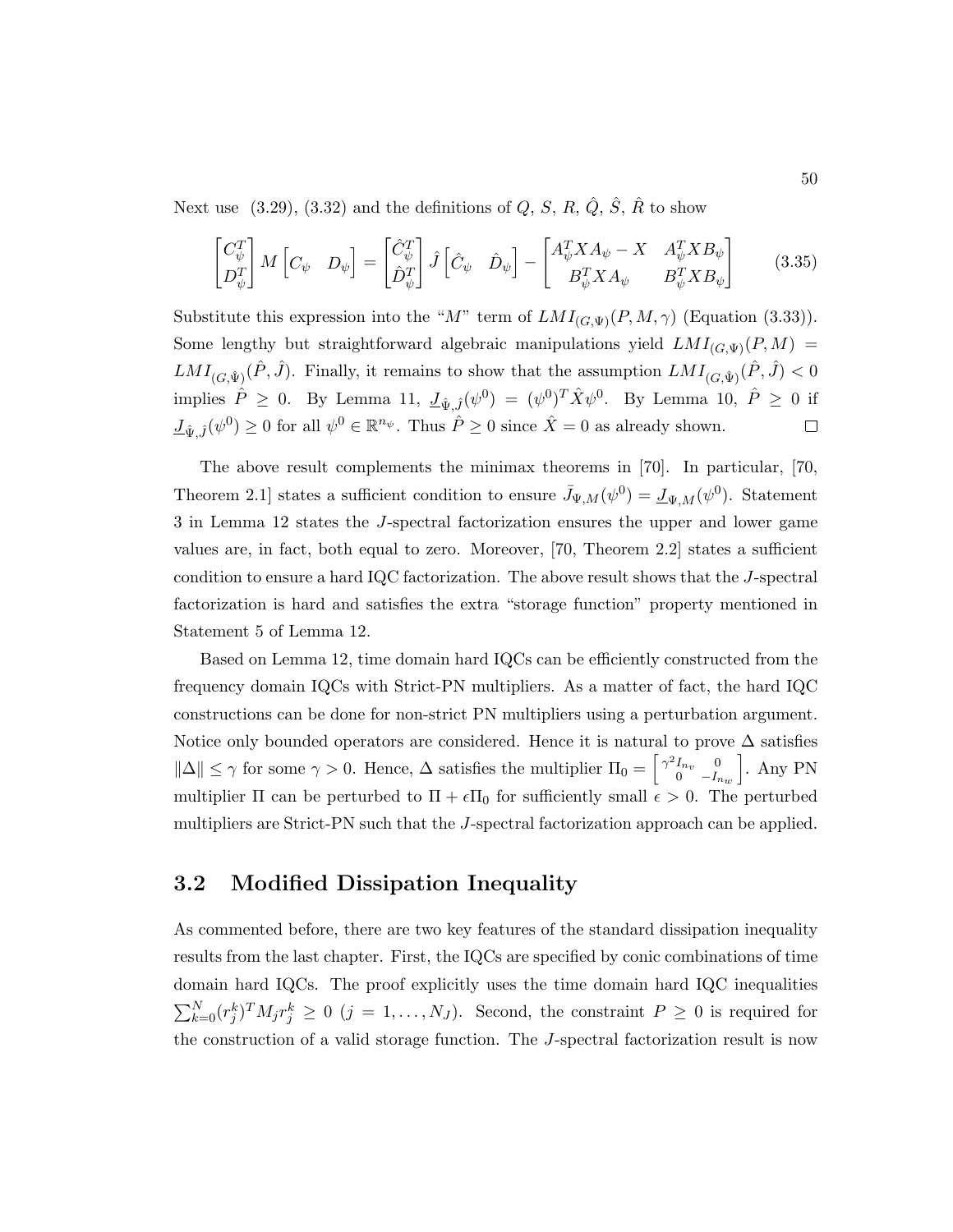applied to prove a modified dissipation inequality that removes the constraint  $P \geq 0$ and allows for the use of time domain soft IQCs.

The modified dissipation inequality result is stated as Theorem 3 below. The proof of this theorem relies on Lemma 12.

**Theorem 3.** Let  $G \in \mathbb{R} \mathbb{H}_{\infty}^{n_v \times n_w}$  be a stable LTI system defined by (2.18) and  $\Delta$ :  $\ell_{2e}^{n_v}$   $\rightarrow$   $\ell_{2e}^{n_w}$  be a bounded, causal operator. Assume  $F_u(G,\Delta)$  is well-posed and  $\Delta \in$ SoftIQC( $\Psi, M(\lambda)$ ) for all  $\lambda$  in some set  $\Lambda$ . If  $\exists$  a matrix  $P = P^T$  and vector  $\lambda \in \Lambda$ such that  $\Psi^{\sim}M(\lambda)\Psi$  is a PN multiplier and  $LMI_{(G,\Psi)}(P,M(\lambda)) < 0$ , then  $F_u(G,\Delta)$  is uniformly stable.

*Proof.* First assume that  $\Psi^{\sim}M(\lambda)\Psi$  is a Strict-PN multiplier. By Statement 1 of Lemma 12, this multiplier has a J-spectral factorization  $(\hat{\Psi}, \hat{J})$  constructed from the stabilizing solution X of a related DARE. By Statement 4 of Lemma 12, if  $\Delta \in$ SoftIQC( $\Psi, M(\lambda)$ ) then  $\Delta \in \text{HardIQC}(\hat{\Psi}, \hat{J})$ . In other words, the J-spectral factorization provides a time domain hard IQC for  $\Delta$ . By Statement 5 of Lemma 12,  $LMI_{(G,\hat{\Psi})}(\hat{P},\hat{J}) = LMI_{(G,\Psi)}(P,M(\lambda)) < 0$  where  $\hat{P} := P - \begin{bmatrix} 0 & 0 \\ 0 & X \end{bmatrix}$ . Thus the LMI condition can be rewritten using the J-spectral factorization. Finally, Statement 5 of Lemma 12 also implies that  $\hat{P} \geq 0$ . Hence the dissipation conditions hold using the hard IQC  $(\hat{\Psi}, \hat{J})$  and storage matrix  $\hat{P} \geq 0$ . The analysis conclusions follow from the standard dissipation result in Theorem 1.

A perturbation argument is needed if  $\Psi^{\sim}M(\lambda)\Psi$  is a PN multiplier.  $\Delta$  is a bounded operator, by assumption. Hence it satisfies the multiplier  $\Pi_0 := diag(||\Delta||I_{n_v}, -I_{n_w}).$ For all  $\epsilon > 0$ , the perturbed multiplier  $\Psi^{\sim}M(\lambda)\Psi + \epsilon \Pi_0$  is a Strict-PN multiplier that defines a valid frequency domain IQC for  $\Delta$ . In addition, it can be factorized as:

$$
\Psi_{pert}^{\sim} M_{pert}(\lambda, \epsilon) \Psi_{pert} := \begin{bmatrix} \Psi \\ I \end{bmatrix}^{\sim} \begin{bmatrix} M(\lambda) & 0 \\ 0 & \epsilon \Pi_0 \end{bmatrix} \begin{bmatrix} \Psi \\ I \end{bmatrix}
$$
(3.36)

By Lemma 4,  $\Delta \in \text{SoftIQC}(\Psi_{pert}, M_{pert}(\lambda, \epsilon)).$  Moreover,  $LMI_{(G, \Psi)}(P, M(\lambda)) < 0$ implies that  $LMI_{(G,\Psi_{pert})}(P, M_{pert}(\lambda, \epsilon)) < 0$  holds for sufficiently small  $\epsilon > 0$ . The result now follows using the arguments above with the Strict-PN multiplier given in Equation (3.36). $\Box$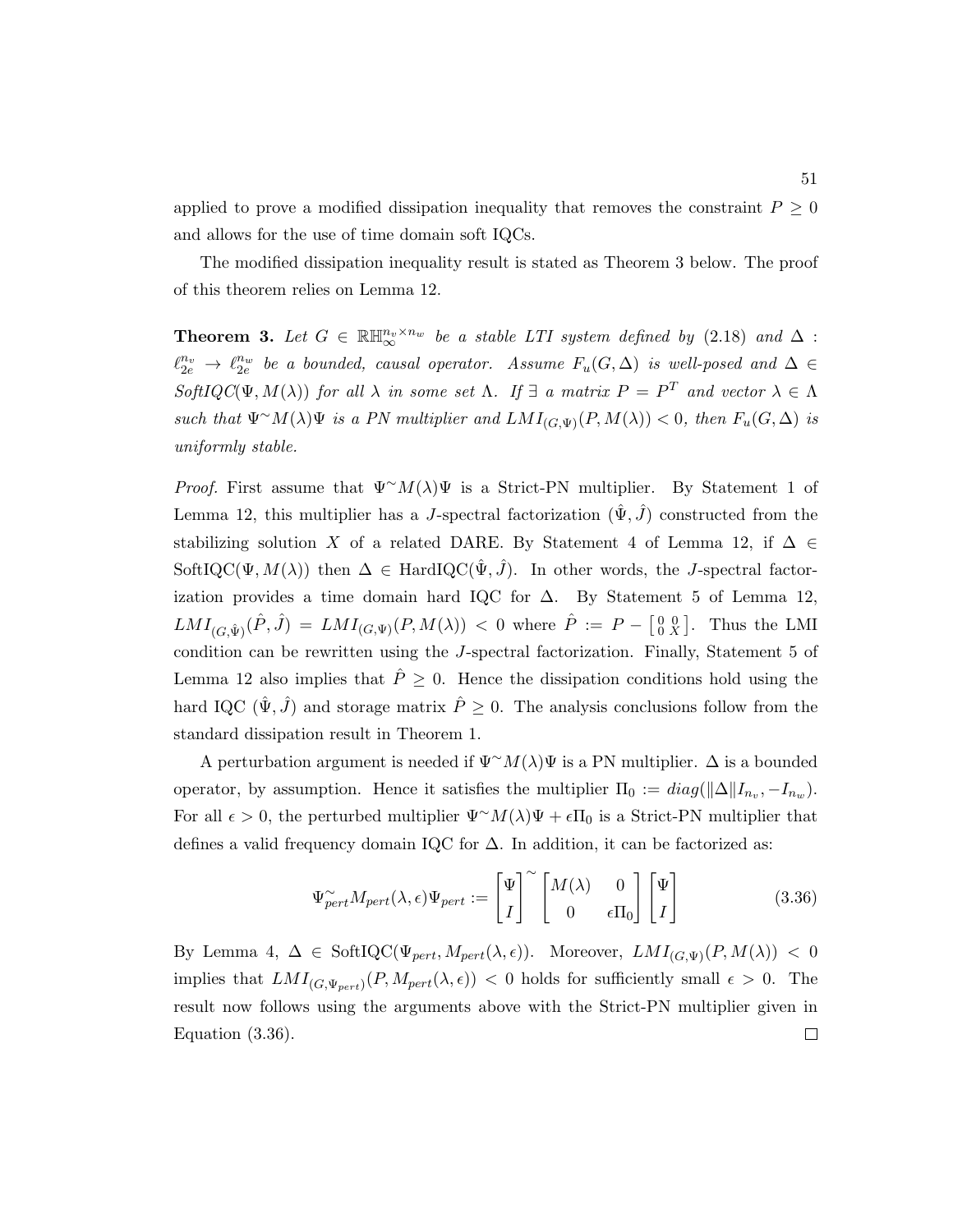### 3.3 Related Work

The results in this chapter complement several existing results in the literature. First, the results here provide a discrete-time counterpart to the continuous-time results in [25, 26, 76, 77]. The intermediate results regarding discrete-time IQC factorizations and a related open-loop LQ difference game in this chapter parallel existing continuous-time results for J-spectral factorizations [78] and open loop LQ differential games [72, 73]. The generalization in this chapter is not immediate since descriptor systems are needed to handle non-proper multipliers that appear in some proofs. Similar discrete-time technical results on factorizations and LQ games are provided in [70] and [64] using operator theoretic methods. This chapter provides alternative linear algebra proofs for completeness. In particular, the minimax theorems in [70] were used to demonstrate the existence of hard IQCs for both discrete-time and continuous-time systems. This paper extends the game theoretic results to show several desired properties of a specific J-spectral factorization.

The benefit of the time domain dissipation theory is that it enables generalization to cases where the known system in the feedback connection is not necessarily LTI. For example, the approach enables the analysis of uncertain linear parameter varying systems or uncertain time-varying systems over finite horizons. The standard IQC homotopy theory developed for both continuous and discrete-time systems [19, 46, 48, 79, 80] can also be generalized for systems which do not have frequency domain interpretations [58]. The homotopy approach emphasizes input-output properties while internal states are incorporated more transparently in the dissipativity approach. Directly handling internal states can be potentially beneficial for the analysis of optimization methods since internal states are of interest in this setup [12]. In general, the two approaches are complementary and both are useful.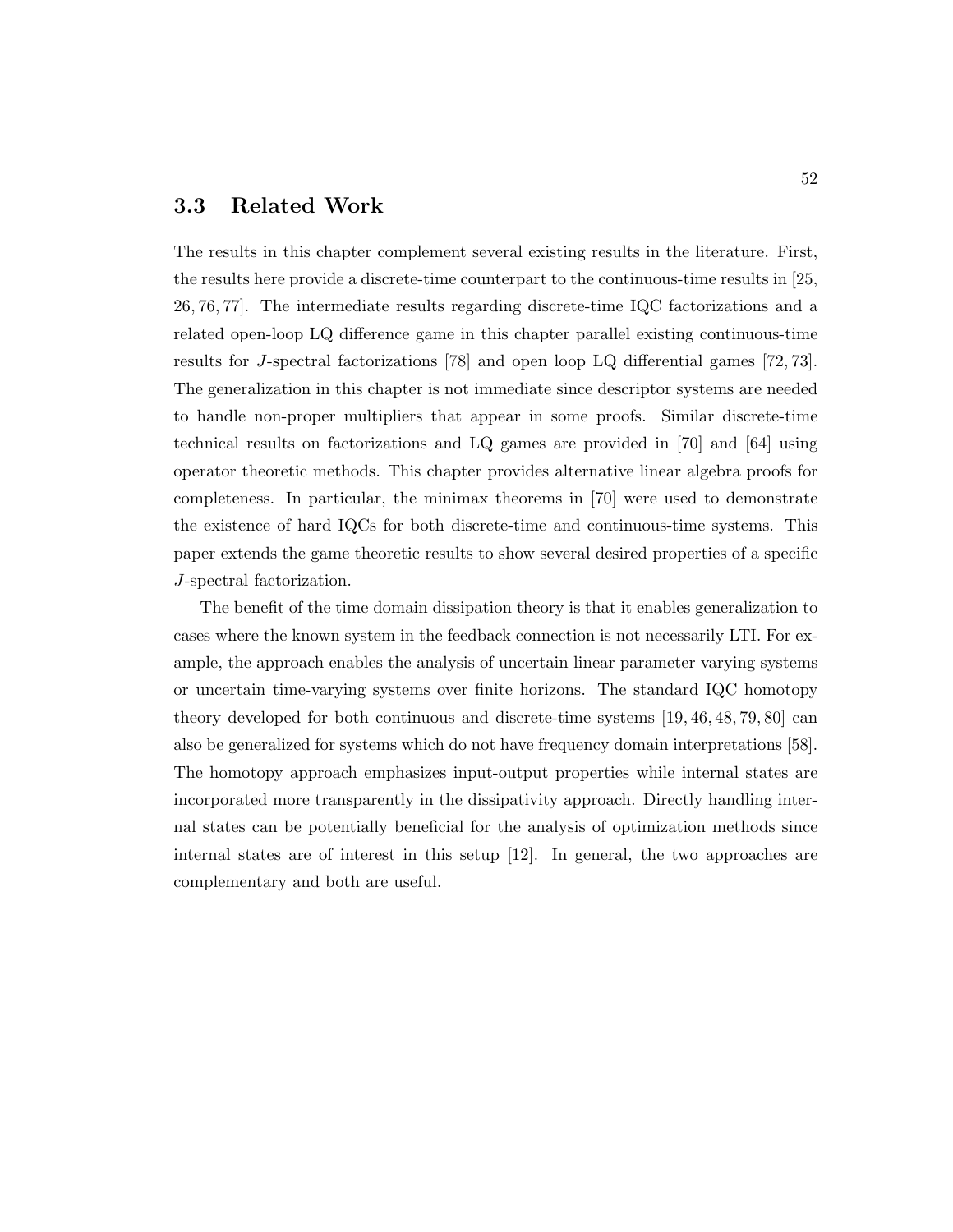# Chapter 4

# Linear Rate Analysis Using Internal Uniform Stability Tests

We have demonstrated that the uniform stability analysis of  $F_u(G,\Delta)$  can be performed for a large class of  $\Delta$ . The main reason for this is that there exist a large library of known IQCs. In addition, both frequency and time domain IQCs can be directly incorporated into the uniform stability analysis. On the other hand, the library of  $\rho$ -hard IQCs is still under development. It is beneficial to connect the recently developed  $\rho$ -hard IQC approach with the standard IQC approach. In Section 2.10, we have explained that linear convergence rate analysis of a first-order optimization method is equivalent to  $\rho$ exponential stability analysis of a related interconnection. In this chapter, we show that  $\rho$ -exponential stability of an interconnection  $F_u(G, \Delta)$  is equivalent to uniform stability of a related scaled interconnection (Section 4.1). This enables derivation of linear rate testing conditions from uniform stability conditions using standard IQCs. This connection requires IQCs to be constructed for a scaled perturbation operator. A library of IQCs for this scaled perturbation operator is derived in Section 4.2. Section 4.3 discusses the connections between the proposed framework and the  $\rho$ -hard IQC approach. Section 4.4 builds upon our proposed framework and presents a GEVP formulation for linear rate analysis of deterministic first-order methods. In Section 4.5, we illustrate the utility of the derived GEVP condition via a case study of Nesterov's accelerated method.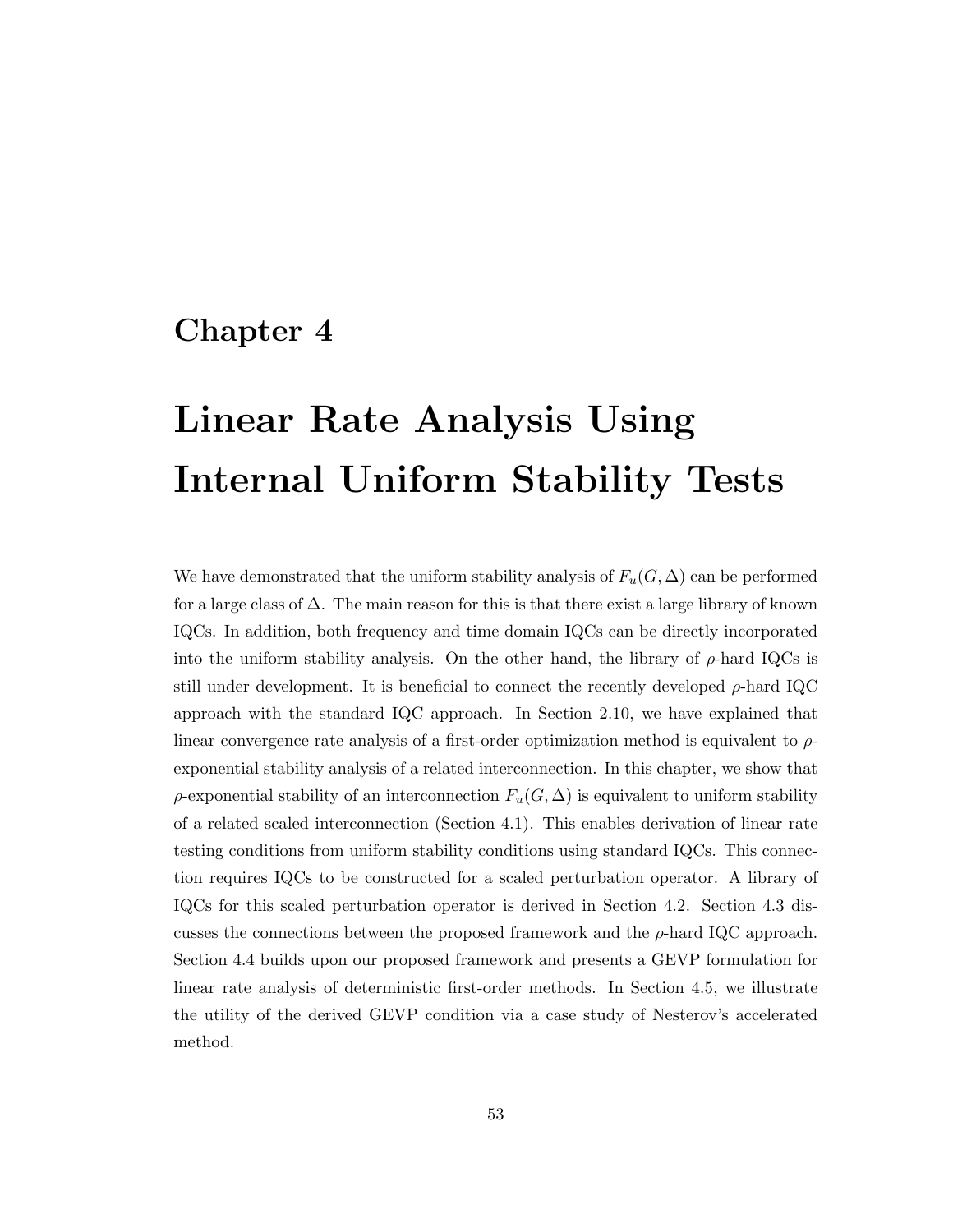# 4.1 Equivalence between  $\rho$ -Exponential Stability Analysis and Uniform Stability Analysis

This section establishes the connections between linear rate analysis and uniform stability analysis. The connections are built upon a specific loop transformation, as shown in Figure 4.1. For any fixed  $\rho \in (0,1]$ , define the scaling operator  $\mathcal{S}_{\rho+} : \ell_{2e}^{n_v} \to \ell_{2e}^{n_v}$ that maps  $v_{\rho}$  to  $v = \mathcal{S}_{\rho+}(v_{\rho})$  as follows:  $v^k := \rho^k v_{\rho}^k$ . Notice  $\rho^k$  denotes the k-th power of  $\rho$  while  $v_{\rho}^k$  is the k-th entry of the sequence  $v_{\rho}$ . Similarly, define another scaling operator  $S_{\rho-}$ :  $\ell_{2e}^{n_w} \to \ell_{2e}^{n_w}$  that maps w to  $w_{\rho} = S_{\rho-}(w)$  by setting  $w_{\rho}^k := \rho^{-k} w^k$ . The operators  $S_{\rho+}$  and  $S_{\rho-}$  have well-defined inverse operators denoted by  $S_{\rho+}^{-1}$  and  $S^{-1}_{\rho-}$ , respectively. Notice  $S^{-1}_{\rho+} = S_{\rho-}$  and  $S^{-1}_{\rho-} = S_{\rho+}$  if and only if  $n_v = n_w$ . The connections between  $F_u(G, \Delta)$  and  $F_u(\mathcal{S}_{\rho+}^{-1} \circ G \circ \mathcal{S}_{\rho-}^{-1}, \mathcal{S}_{\rho-} \circ \Delta \circ \mathcal{S}_{\rho+})$  are important for the results in this chapter. An almost identical loop transformation has been used in [29], which defines the scaled plant  $S_{\rho+}^{-1} \circ G \circ S_{\rho-}^{-1}$  in the frequency domain and relates the  $\rho$ -exponential stability of  $F_u(G, \Delta)$  to the input-output stability of  $F_u(S_{\rho+}^{-1} \circ G \circ S_{\rho-}^{-1}, S_{\rho-} \circ \Delta \circ S_{\rho+})$ . We will relate the  $\rho$ -exponential stability of  $F_u(G, \Delta)$ to the uniform stability of  $F_u(\mathcal{S}_{\rho+}^{-1} \circ G \circ \mathcal{S}_{\rho-}^{-1}, \mathcal{S}_{\rho-} \circ \Delta \circ \mathcal{S}_{\rho+})$ . This requires a specific time domain state space definition for  $S_{\rho+}^{-1} \circ G \circ S_{\rho-}^{-1}$ , which leads to useful relationships between the states of the original and transformed interconnections.



Figure 4.1: Transformed Interconnection

Define the scaled systems  $G_{\rho} := \mathcal{S}_{\rho+}^{-1} \circ G \circ \mathcal{S}_{\rho-}^{-1}$  and  $\Delta_{\rho} := \mathcal{S}_{\rho-} \circ \Delta \circ \mathcal{S}_{\rho+}$ . These are input/ouput definitions for the scaled systems. A specific, state-space realization for  $G_{\rho}$  can be obtained from shifting the state-space model of G in Equation (2.18). Define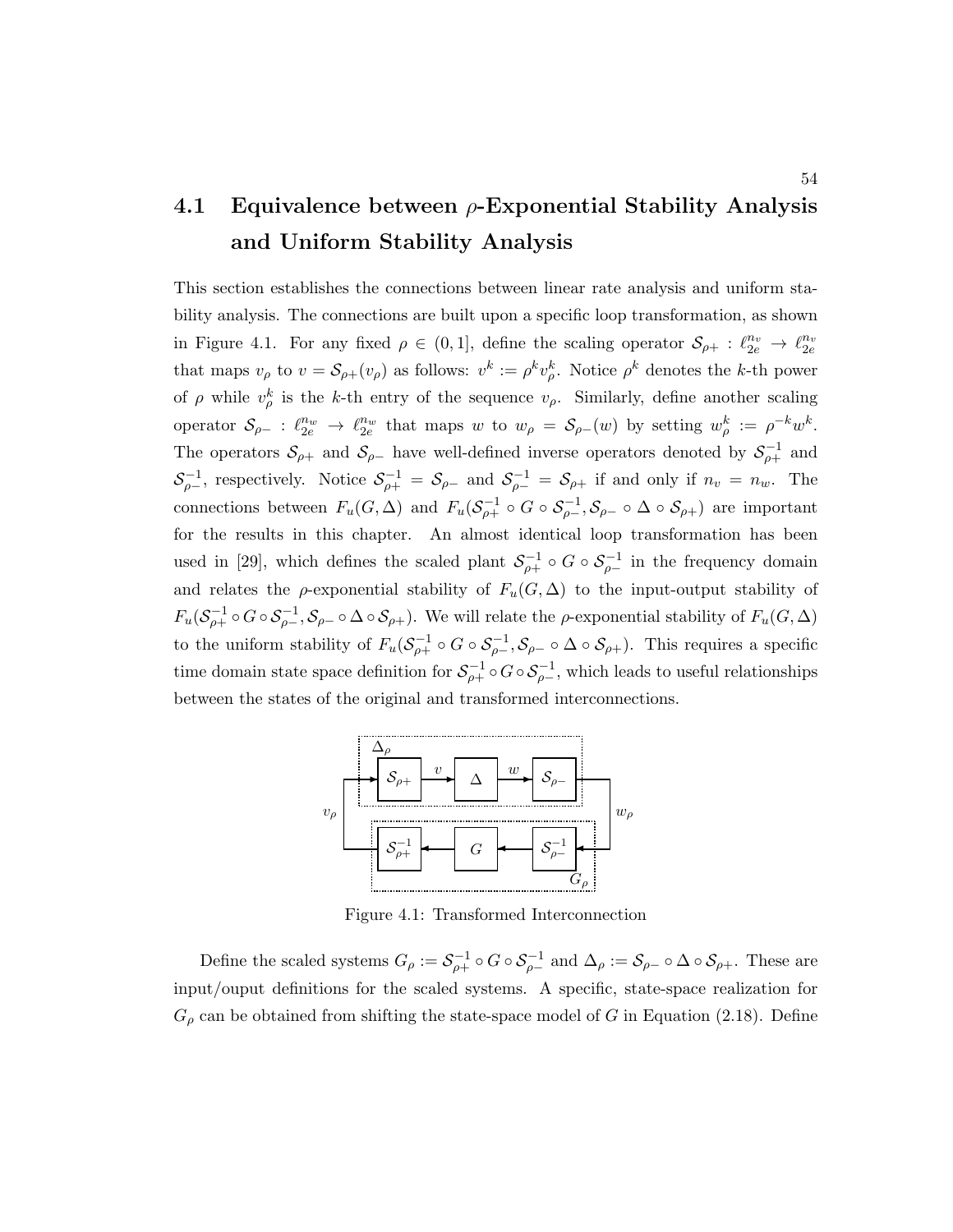$\xi_{\rho}^k := \rho^{-k} \xi^k$ . A state-space realization for  $G_{\rho}$  is then given by:

$$
\xi_{\rho}^{k+1} = \rho^{-1} A \xi_{\rho}^{k} + \rho^{-1} B w_{\rho}^{k}
$$
\n
$$
v_{\rho}^{k} = C \xi_{\rho}^{k} + D w_{\rho}^{k}
$$
\n(4.1)

As a slight abuse of notation, the scaled system  $G_{\rho}$  will always refer to this specific state-space realization. The main loop transformation result is now stated.

**Theorem 4.** Assume  $0 < \rho \leq 1$ .  $F_u(G, \Delta)$  is well-posed if and only if  $F_u(G_\rho, \Delta_\rho)$ is well-posed. Moreover,  $F_u(G, \Delta)$  is exponentially stable with rate  $\rho$  if and only if  $F_u(G_\rho, \Delta_\rho)$  is uniformly stable.

*Proof.* It is straightforward to prove that  $\xi \in \ell_{2e}^{n_{\xi}}$  $\frac{n_{\xi}}{2e}, v \in \ell_{2e}^{n_v}$ , and  $w \in \ell_{2e}^{n_w}$  is a solution for Equation (2.18) and  $w = \Delta(v)$  with initial condition  $\xi^0 \in \mathbb{R}^{n_{\xi}}$  if and only if  $(\xi^k \rho^{-k}, \xi^k \rho^k)$  $v^k \rho^{-k}$ ,  $w^k \rho^{-k}$ ) provides an  $\ell_{2e}$  solution for Equation (4.1) and  $w_\rho = \Delta_\rho(v_\rho)$  with initial condition  $\xi_{\rho}^0 = \xi^0$ . Therefore,  $F_u(G, \Delta)$  is well-posed if and only if  $F_u(G_{\rho}, \Delta_{\rho})$  is wellposed. Next suppose  $F_u(G, \Delta)$  and  $F_u(G_\rho, \Delta_\rho)$  are well-posed and have the same initial condition  $\xi^0 = \xi^0_\rho$ . The following holds

$$
\xi_{\rho}^{k} = \rho^{-k} \xi^{k}
$$
  
\n
$$
w_{\rho}^{k} = \rho^{-k} w^{k}
$$
  
\n
$$
v_{\rho}^{k} = \rho^{-k} v^{k}
$$
\n(4.2)

where  $(\xi, v, w)$  and  $(\xi_{\rho}, v_{\rho}, w_{\rho})$  are the resultant  $\ell_{2e}$  solutions for  $F_u(G, \Delta)$  and  $F_u(G_{\rho}, \Delta_{\rho}),$ respectively. Moreover,  $\|\xi^k\| \le c \|\xi^0\| \rho^k \Leftrightarrow \|\xi^k_\rho\| \le c \|\xi^0_\rho\|$ . Therefore,  $F_u(G,\Delta)$  is exponentially stable with rate  $\rho$  if and only if  $F_u(G_\rho, \Delta_\rho)$  is uniformly stable.  $\Box$ 

**Remark 3.** Proposition 5 in [29] states that input-output stability of the transformed loop is a sufficient condition for  $\rho$  -exponential stability of the original loop. Theorem 4 here states that uniform stability of the transformed loop is a necessary and sufficient condition for ρ-exponential stability of the original loop.

Theorem 4 states that a uniform stability test for  $F_u(G_\rho, \Delta_\rho)$  is equivalent to a  $\rho$ exponential stability test for  $F_u(G, \Delta)$ . Thus LMI conditions formulated for uniform stability of the scaled interconnection  $F_u(G_\rho, \Delta_\rho)$  can be used to test  $\rho$ -exponential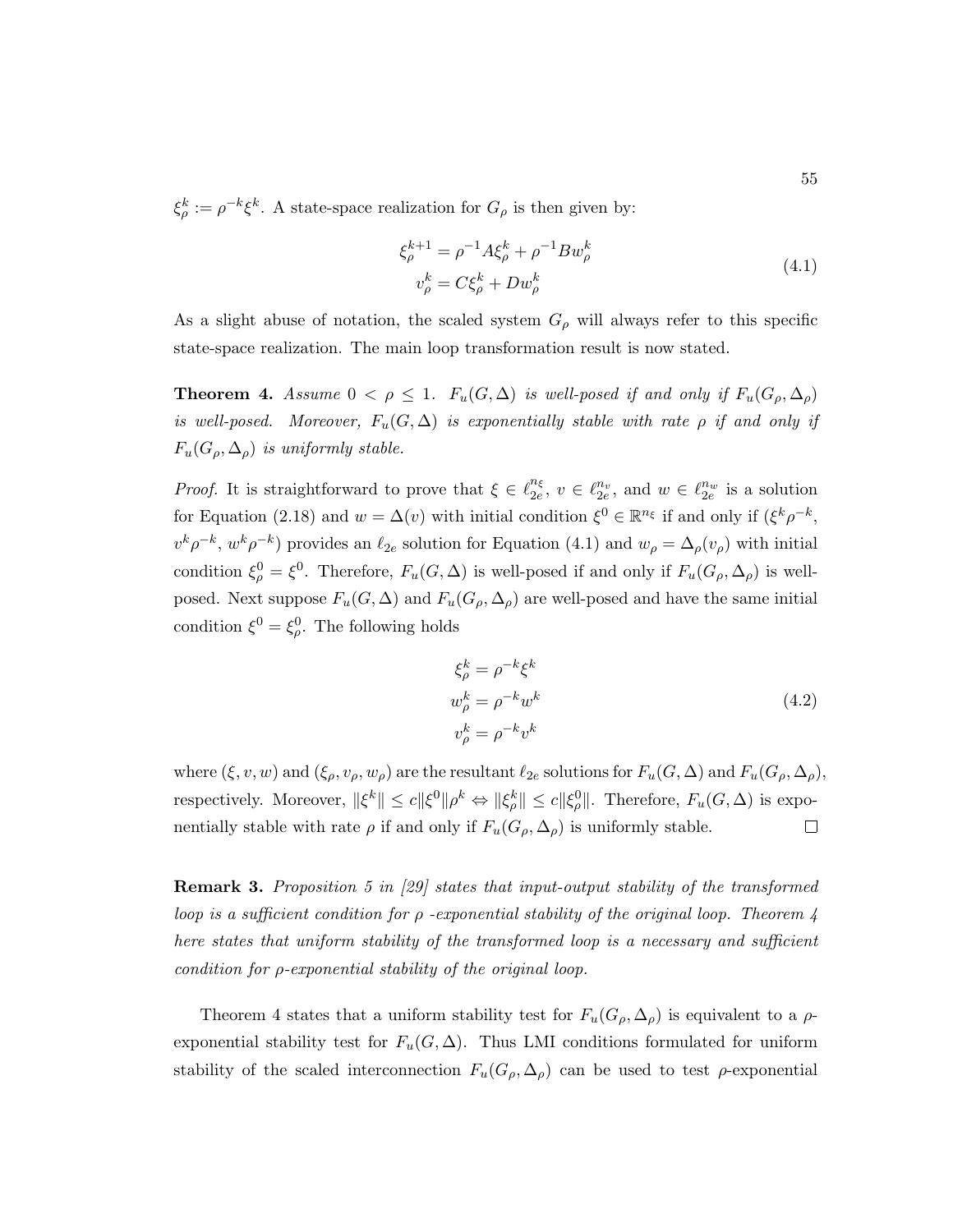stability of the original loop. This approach requires IQCs to be specified for  $\Delta_{\rho}$ . Most existing IQCs were specified for the unscaled operator  $\Delta$ . One contribution of this chapter is that a library of IQCs for  $\Delta_{\rho}$  is derived in Section 4.2 for a large class of operators. Note that this IQC construction step requires the operator  $\Delta_{\rho}$  to be causal. It is easily shown that causality of  $\Delta_{\rho}$  is equivalent to causality of  $\Delta$ . This follows because  $\mathcal{S}_{\rho-}$  and  $\mathcal{S}_{\rho+}$  are memoryless, pointwise-in-time multiplication operators. The frequency domain construction of IQC multipliers for  $\Delta_{\rho}$  requires its boundedness, which is not as straightforward. Since  $S_{\rho-}$  is an unbounded operator, it is possible for a bounded operator  $\Delta$  to yield an unbounded scaled operator  $\Delta_{\rho}$ . The boundedness of  $\Delta_{\rho}$  needs to be proven for each specific  $\Delta$ . This issue is addressed in Section 4.2.

LMI conditions for  $\rho$ -exponential stability of  $F_u(G,\Delta)$  are now formulated using the loop transformation result in Theorem 4 and the IQC-based uniform stability tests (Theorems 1 and 3).

**Theorem 5.** Let G be an LTI system defined by  $(2.18)$  and  $\Delta: \ell_{2e}^{n_v} \to \ell_{2e}^{n_w}$  be a causal operator such that  $F_u(G, \Delta)$  is well-posed. If one of the following conditions holds

- 1. The operator  $\Delta_{\rho}$  satisfies the time domain hard IQCs defined by  $\{(\Psi_j, M_j)\}_{j=1}^{N_J}$ , and  $\exists$  a matrix  $P = P^T > 0$  and scalars  $\lambda_j \geq 0$  such that  $LMI_{(G_{\rho},\Psi)}(P,M_{\lambda}) \leq 0$ .
- 2. The operator  $\Delta_{\rho}$  is bounded, and  $\Delta_{\rho} \in SoftIQC(\Psi, M(\lambda))$  for all  $\lambda$  in some set  $\Lambda$ . In addition,  $G_{\rho} \in \mathbb{R} \mathbb{H}_{\infty}^{n_v \times n_w}$  and there exists a matrix  $P = P^T$  and vector  $\lambda \in \Lambda$ such that  $\Psi^{\sim}M(\lambda)\Psi$  is a PN multiplier and  $LMI_{(G_{\rho},\Psi)}(P,M(\lambda)) < 0$ .

then  $F_u(G, \Delta)$  is exponentially stable with rate  $\rho$ .

*Proof.* By Theorem 4, the well-posedness of  $F_u(G,\Delta)$  implies that  $F_u(G_\rho,\Delta_\rho)$  is wellposed. Moreover, the causality of  $\Delta$  implies the causality of  $\Delta_{\rho}$ . Clearly,  $\Delta_{\rho}$  maps  $\ell_{2e}$ signals to  $\ell_{2e}$  signals. It follows from Theorems 1 and 3 that  $F_u(G_\rho, \Delta_\rho)$  is uniformly stable. Based on Theorem 4,  $F_u(G, \Delta)$  is exponentially stable with rate  $\rho$ .  $\Box$ 

## 4.2 Boundedness and IQCs for Scaled Perturbation

This section provides a list of IQCs for the scaled operator  $\Delta_{\rho}$ . The results are developed for several important (unscaled) components  $\Delta$ , which have been reviewed in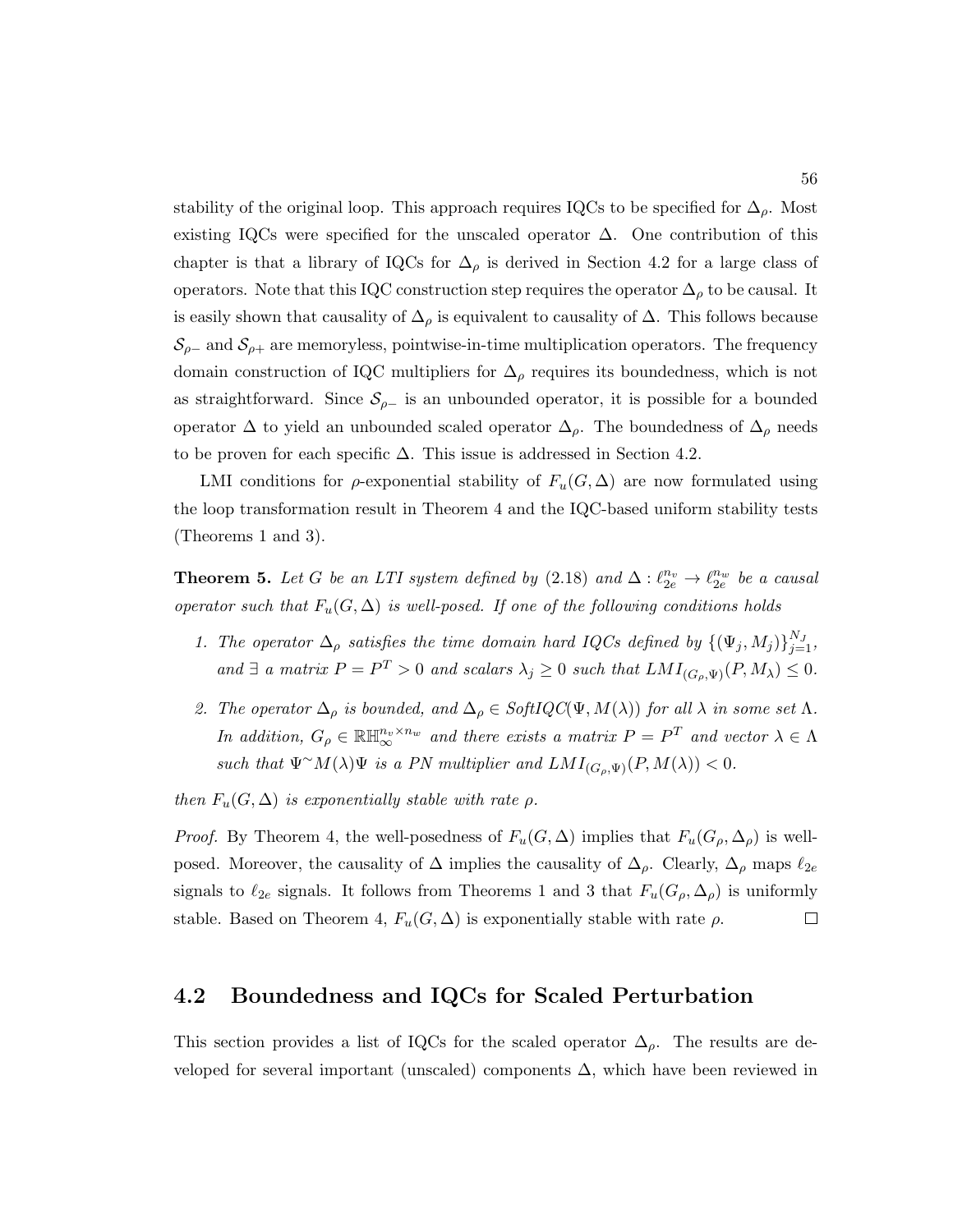Section 2.11.

Some IQCs developed in this section are specified as frequency domain multipliers. The frequency domain IQC constructions for  $\Delta_{\rho}$  require its boundedness. Hence we also check the boundedness of  $\Delta_{\rho}$  for each specific  $\Delta$ . If the boundedness of  $\Delta_{\rho}$  is checked and the specified frequency domain IQC multiplier is PN, then the J-spectral factorization results and related perturbation arguments in the last chapter can be used to construct corresponding time domain hard IQCs.

#### 4.2.1 Scaled Operator for Memoryless Nonlinearity in a Sector

Consider the operator  $\Delta$  defined in Section 2.11.1. Suppose the operator  $\Delta: \ell_{2e}^p \to \ell_2^p$  $_{2e}$ maps v to  $w = \Delta(v)$  as  $w^k = \phi(v^k, k)$ , where  $\phi : \mathbb{R}^p \times \mathbb{Z}^+ \to \mathbb{R}^p$  is in a sector:  $(\phi(v^k, k) - Lv^k)^T (\phi(v^k, k) - mv^k) \leq 0$ . Then  $\Delta_\rho$  maps  $v_\rho$  to  $w_\rho = \Delta_\rho(v_\rho)$  as  $w_\rho^k =$  $\rho^{-k}\phi(v_{\rho}^k \rho^k, k)$ . It is straightforward to verify

$$
\left(\rho^{-k}\phi(v_{\rho}^k\rho^k,k) - Lv_{\rho}^k\right)^T \left(\rho^{-k}\phi(v_{\rho}^k\rho^k,k) - mv_{\rho}^k\right) \le 0\tag{4.3}
$$

Therefore,  $\Delta_{\rho}$  is a bounded operator and  $\|\Delta_{\rho}\| \leq \max(|m|, |L|)$ . Moreover,  $\Delta_{\rho} \in$  $\text{HardIQC}(\Psi, M)$  with  $\Psi = \begin{bmatrix} L I_p & -I_p \\ -mI_p & I_p \end{bmatrix}$  $\begin{bmatrix} L I_p & -I_p \\ -mI_p & I_p \end{bmatrix}$  and  $M = \begin{bmatrix} 0_p & I_p \\ I_p & 0_p \end{bmatrix}$  $\left.\begin{array}{cc} 0_p & I_p \ I_p & 0_p \end{array}\right].$ 

#### 4.2.2 Scaled Operator for Static Nonlinearity

Consider the static nonlinearity in Section 2.11.2. Suppose  $\Delta: \ell_{2e}^p \to \ell_{2e}^p$  maps v to  $w = \Delta(v)$  as  $w^k = \phi(v^k)$ , where  $\phi : \mathbb{R}^p \to \mathbb{R}^p$  is a continuous function. In addition,  $\phi$  is assumed to be bounded, i.e.  $\exists c \text{ s.t. } ||\phi(x)|| \le c||x||$ ,  $\forall x \in \mathbb{R}^p$ . Then  $\Delta_\rho$  maps  $v_{\rho}$  to  $w_{\rho} = \Delta_{\rho}(v_{\rho})$  as  $w_{\rho}^{k} = \rho^{-k} \phi(\rho^{k} v_{\rho}^{k})$ . The boundedness of  $\phi$  implies that  $||w_{\rho}^{k}|| \leq$  $c\rho^{-k} \|\rho^k v_\rho^k\| = c \|v_\rho^k\|$  for some c. Hence  $\Delta_\rho$  is bounded. When  $\phi$  lies within a sector  $[m, L]$  for finite m and L, the multiplier in Section 4.2.1 can be directly applied. When  $\phi$  is bounded and monotone nondecreasing, Zames-Falb IQCs can be constructed for  $\Delta_{\rho}$ . The following lemma is useful for such IQC constructions.

**Lemma 13.** Let  $\phi : \mathbb{R}^p \to \mathbb{R}^p$  be bounded and monotone nondecreasing. Suppose  $\phi$  is a gradient of some potential function which maps from  $\mathbb{R}^p$  to  $\mathbb{R}$ . Then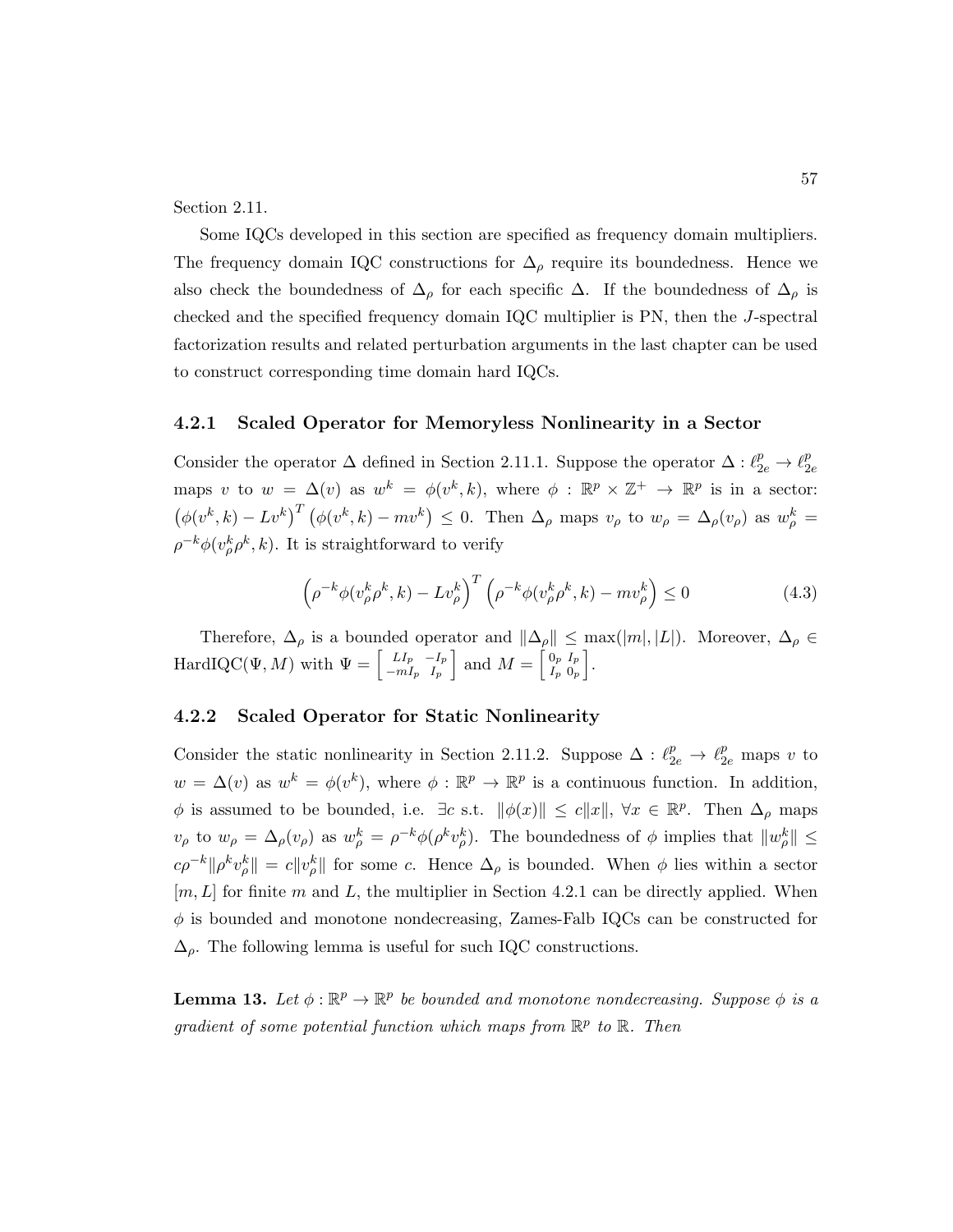1. For any  $v = \{v^0, v^1, ...\} \in \ell_2^p$  $_2^p$ ,  $\tau \geq 0$ , and  $k_0 \geq 0$ , one has

$$
\sum_{k=k_0}^{\infty} (v^k)^T \left( w^k - w^{k+\tau} \right) \ge 0 \tag{4.4}
$$

where  $w^k = \phi(v^k)$ .

2. If  $0 < \rho \leq 1$ ,  $\{v^k \rho^{-k} : k = 0, 1, \ldots\} \in \ell_2^p$  $2^p, w^k = \phi(v^k), \text{ and } \tau \geq 0, \text{ then}$  $\sum^{\infty}$  $_{k=0}$  $\rho^{-2k} (v^k)^T (w^k - w^{k+\tau}) \ge 0$ (4.5)

In addition, set  $v^k = 0$  for  $k < 0$ . One has

$$
\sum_{k=0}^{\infty} \rho^{-2(k-\tau)} (w^k)^T v^{k-\tau} \le \sum_{k=0}^{\infty} \rho^{-2k} (w^k)^T v^k
$$
\n(4.6)

*Proof.* To prove Statement 1, first let  $k_0 = 0$ . It follows from (2.57) that:

$$
\sum_{k=0}^{\infty} (w^k)^T v^k \ge \sum_{k=0}^{\infty} (w^k)^T v^{k-\tau}
$$
\n(4.7)

where  $v^k = 0$  for  $k < 0$ . The right side can be re-written with a change of variables as:

$$
\sum_{k=0}^{\infty} (w^k)^T v^k \ge \sum_{k=0}^{\infty} (w^{k+\tau})^T v^k
$$
\n(4.8)

Notice  $(w^k)^\mathrm{T} v^k = (v^k)^\mathrm{T} w^k$ , and hence (4.4) holds for  $k_0 = 0$ . For  $k_0 \geq 1$ , set  $\tilde{v} :=$  $v - P_{k_0-1}(v)$ . Then

$$
\sum_{k=0}^{\infty} (\tilde{v}^k)^T \left( \tilde{w}^k - \tilde{w}^{k+\tau} \right) \ge 0, \forall \tau \ge 0 \tag{4.9}
$$

This proves Statement 1 for any  $k_0 \geq 0$ .

To prove Statement 2, first notice  $\{w^k\rho^{-k}: k=0,1,\ldots\} \in \ell_2^p$  $\frac{p}{2}$  since  $\{v^k\rho^{-k}: k=$  $0, 1, \ldots \} \in \ell_2^p$  $\frac{p}{2}$  and  $\phi$  is bounded. Therefore, the integral on the left side of (4.5) is finite (Cauchy-Schwartz). Since  $\rho^{-2k} = 1 + \sum_{k_0=1}^{k} (1 - \rho^2) \rho^{-2k_0}$ , the left side of (4.5) equals

$$
\sum_{k=0}^{\infty} (v^k)^T \left( w^k - w^{k+\tau} \right) + \sum_{k=0}^{\infty} \left( \sum_{k_0=1}^k (1 - \rho^2) \rho^{-2k_0} \right) (v^k)^T \left( w^k - w^{k+\tau} \right)
$$
\n(4.10)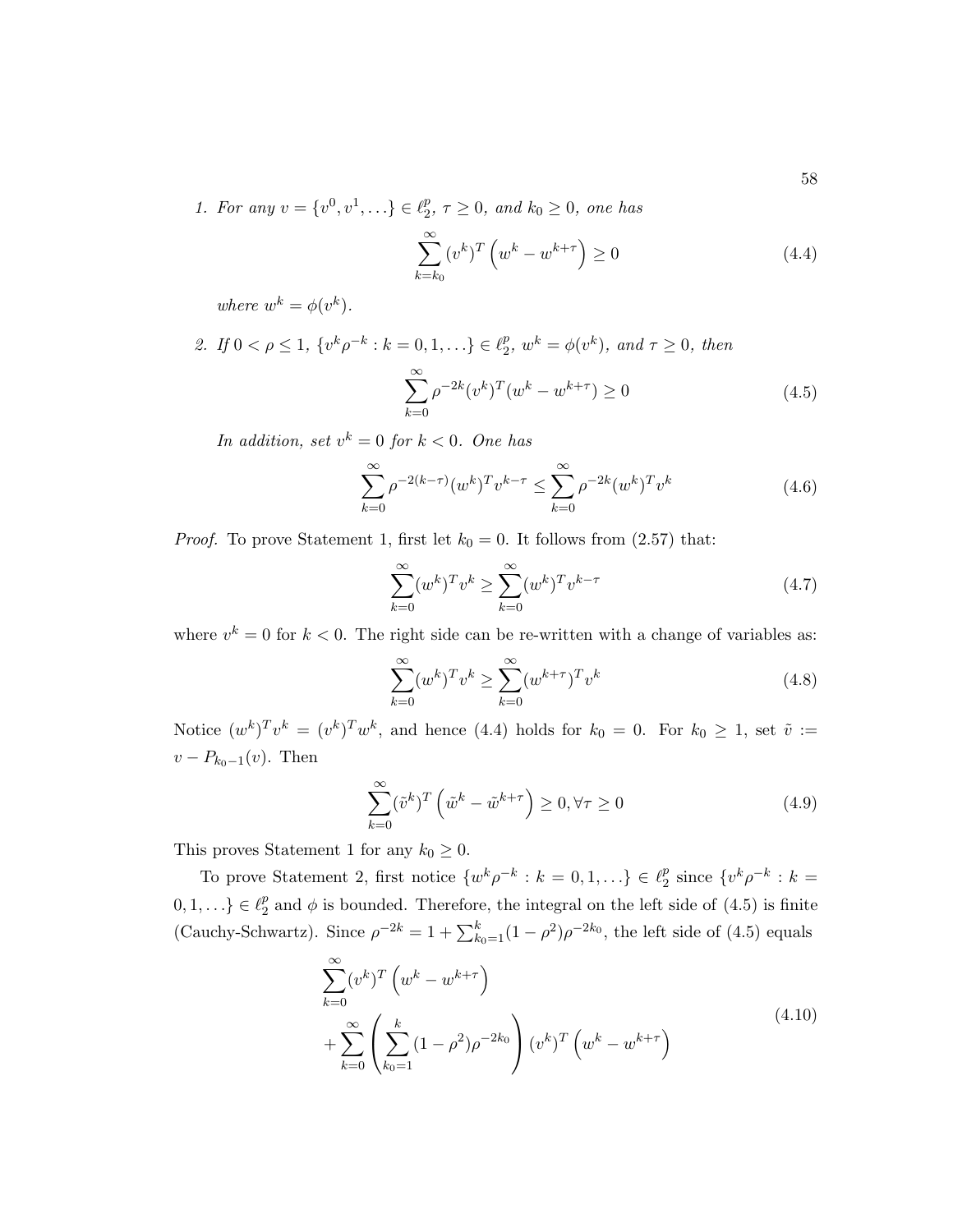The first summation on the left side is finite because  $v, w \in \ell_2^p$  $_2^p$  (Cauchy-Schwartz) and hence the double integral is also finite. From Fubini's theorem, this double summation can be re-arranged as

$$
\sum_{k_0=1}^{\infty} \left( \sum_{k=k_0}^{\infty} (v^k)^T \left( w^k - w^{k+\tau} \right) \right) (1 - \rho^2) \rho^{-2k_0}
$$
\n(4.11)

Statement 1 implies the inner summation in (4.11) is  $\geq 0$   $\forall k_0 \geq 0$ . Thus the double summation in (4.10) is  $\geq$  0. By Statement 1, the first term in (4.10) is also  $\geq$  0. Hence (4.5) holds. Finally, rewrite the left side of (4.6) with a change of variables as  $\sum_{k=0}^{\infty} \rho^{-2k} (w^{k+\tau})^T v^k$ . Thus (4.6) is equivalent to (4.5), and Statement 2 is true.  $\Box$ 

Now Zames-Falb IQCs for  $\Delta_{\rho}$  can be constructed as follows.

**Lemma 14.** Let  $\phi : \mathbb{R}^p \to \mathbb{R}^p$  be bounded and monotone nondecreasing. Suppose  $\phi$  is a gradient of some potential function which maps from  $\mathbb{R}^p$  to  $\mathbb{R}$ . Then

1. (Off-by- $\tau$  Hard IQC): For any  $v_{\rho} = \{v_{\rho}^0, v_{\rho}^1, \ldots\} \in \ell_2^p$  $_{2e}^{p}, \tau \ge 0, 0 < \rho \le 1,$  and  $N > 0$ , one has

$$
\sum_{k=0}^{N} (w_{\rho}^k)^T \left( v_{\rho}^k - \rho^\tau v_{\rho}^{k-\tau} \right) \ge 0 \tag{4.12}
$$

where  $v_{\rho}^k = 0$  for  $k < 0$  and  $w_{\rho}^k = \rho^{-k} \phi(\rho^k v_{\rho}^k)$ . Hence  $\Delta_{\rho} \in HardIQC(\Psi, M)$  with

$$
\Psi = \begin{bmatrix}\n0_p & 0_p & \dots & 0_p & -I_p & 0_p \\
I_p & 0_p & \dots & 0_p & 0_p & 0_p \\
\vdots & \ddots & \ddots & \vdots & \vdots & \vdots \\
0_p & \dots & I_p & 0_p & 0_p & 0_p \\
\hline\n0_p & 0_p & \dots & \rho^T I_p & I_p & 0_p \\
0_p & 0_p & \dots & 0_p & 0_p & I_p\n\end{bmatrix}, \quad M = \begin{bmatrix} 0_p & I_p \\ I_p & 0_p \end{bmatrix}.
$$
\n(4.13)

Here the state dimension of  $\Psi$  is  $p\tau \times 1$ .

2. (Forward Off-by- $\tau$  Soft IQC): For any  $v_{\rho} \in \ell_2^p$  $_2^p, 0 < \rho \leq 1,$  and  $\tau \geq 0$ , one has

$$
\sum_{k=0}^{\infty} (\rho^{-\tau} v_{\rho}^k)^T \left( \rho^{-\tau} w_{\rho}^k - w_{\rho}^{k+\tau} \right) \ge 0 \tag{4.14}
$$

where  $w^k = \rho^{-k} \phi(\rho^k v^k_\rho)$ .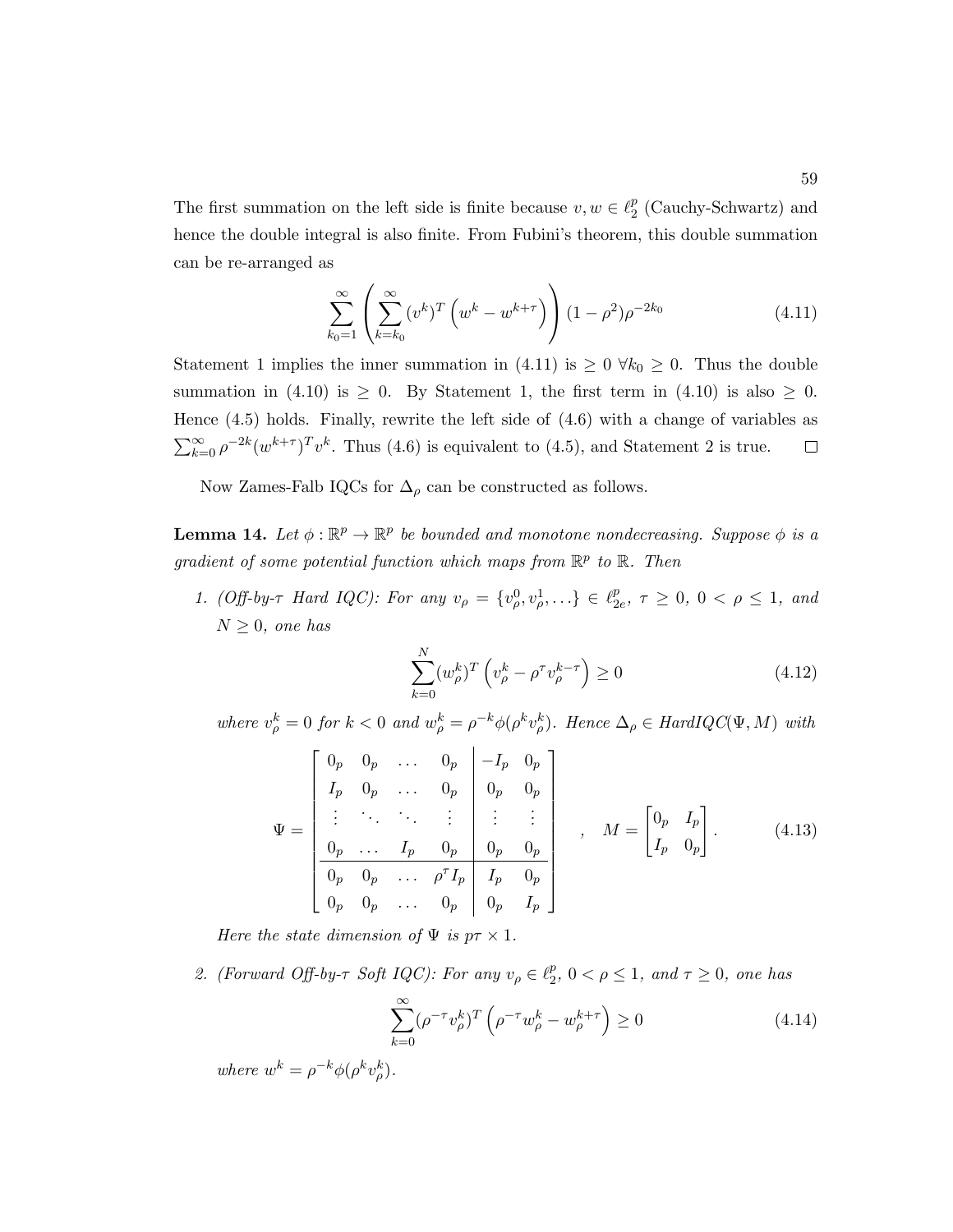3. (Frequency Domain Zames-Falb IQC): Let  $h \in \ell_{2e}$  satisfy  $\sum_{k=0}^{\infty} \rho^{-k} h^k \leq 1$  for some  $0 < \rho \leq 1$  and  $h^k \geq 0$  for all k. Then,  $\Delta_{\rho} \in IQC(\Pi)$  with  $\Pi = \begin{bmatrix} 0 & 1-H^* \\ 1-H & 0 \end{bmatrix} \otimes$  $I_p$  where H denotes the Laplace transform of h.

*Proof.* To prove Statement 1, we define  $\tilde{w}_{\rho} = P_N(w_{\rho}), \tilde{v}_{\rho} = P_N(v_{\rho}), \tilde{v}^k = \rho^k \tilde{v}_{\rho}^k$ , and  $\tilde{w}^k = \rho^k \tilde{w}_{\rho}^k$ . By Lemma 13, we have

$$
\sum_{k=0}^{\infty} \rho^{-2(k-\tau)} (\tilde{w}^k)^T \tilde{v}^{k-\tau} \le \sum_{k=0}^{\infty} \rho^{-2k} (\tilde{w}^k)^T \tilde{v}^k
$$
\n(4.15)

The above inequality immediately leads to the off-by- $\tau$  IQC for  $\Delta_{\rho}$ .

To prove Statement 2, we define  $v^k = \rho^k v^k_{\rho}$ , and  $w^k = \rho^k w^k_{\rho}$ . Then by Lemma 13, we know (4.5) holds. Notice (4.5) is equivalent to (4.14). Then Statement 2 is true.

To prove Statement 3, let  $v_\rho$  be in  $\ell_2^p$  $_2^p$ . It suffices to show that

$$
\sum_{k=0}^{\infty} (w_{\rho}^k)^T (h * v_{\rho})^k \le \sum_{k=0}^{\infty} (w_{\rho}^k)^T v_{\rho}^k
$$
\n(4.16)

where  $(h * v_{\rho})^k$  denotes the k-th entry of the sequence  $h * v_{\rho}$ , which is the convolution of h and  $v_{\rho}$ . Notice (4.16) is equivalent to

$$
\sum_{k=0}^{\infty} \rho^{-2k} (w^k)^T (\bar{h} * v)^k \le \sum_{k=0}^{\infty} \rho^{-2k} (w^k)^T v^k
$$
\n(4.17)

where  $\bar{h}^{\tau} := \rho^{\tau} h^{\tau} \in \ell_1$ . Since  $v_{\rho} \in \ell_2^p$  $\frac{p}{2}$  and  $\Delta_{\rho}$  is bounded, one has  $w_{\rho} \in \ell_2^p$  $_2^p$ . Moreover  $h \in \ell_1$  implies  $h * v_\rho \in \ell_2^p$  $_2^p$ . It follows from Cauchy-Schwartz inequality that the left side of (4.16) (and hence the left side of (4.17)) is finite. Hence, Fubini's Theorem can be used to rewrite the left side of (4.17) as

$$
\sum_{k=0}^{\infty} \sum_{\tau=0}^{\infty} \rho^{-2k} (w^k)^T \bar{h}^{\tau} v^{k-\tau} = \sum_{\tau=0}^{\infty} \rho^{-2\tau} \bar{h}^{\tau} \left( \sum_{k=0}^{\infty} \rho^{-2(k-\tau)} (w^k)^T v^{k-\tau} \right)
$$
(4.18)

Since  $v_{\rho}, w_{\rho} \in \ell_2^p$  $_2^p$ , Statement (2) of Lemma 13 can be directly applied to show the first inequality below:

$$
\sum_{k=0}^{\infty} \rho^{-2k} (w^k)^T (\bar{h} * v)^k \le \left( \sum_{\tau=0}^{\infty} \rho^{-2\tau} \bar{h}^{\tau} \right) \left( \sum_{k=0}^{\infty} \rho^{-2k} (w^k)^T v^k \right) \le \sum_{k=0}^{\infty} \rho^{-2k} (w^k)^T v^k
$$
\n(4.19)

The second inequality follows from the definition of  $\bar{h}$  and the assumptions on h. Thus (4.17) holds. This completes the proof. $\Box$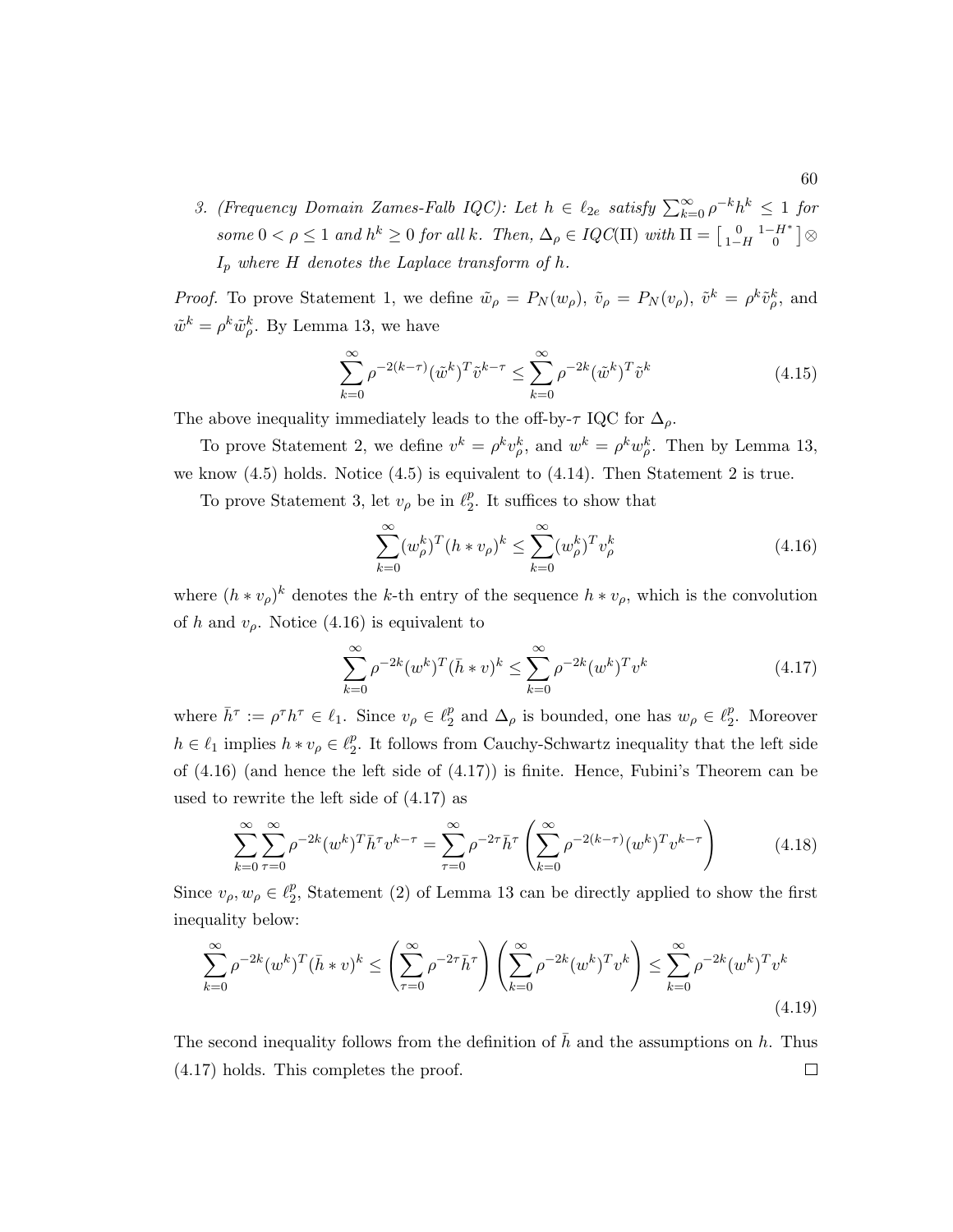The forward off-by- $\tau$  soft IQC (4.14) is important since it can be used to formulate a GEVP for rate analysis. We will discuss this more carefully in Section 4.4.

**Remark 4.** Following the procedure in  $\begin{bmatrix} 44 \end{bmatrix}$ , the above result can be extended to odd or slope-restricted nonlinearities. Another important related result is the frequency domain  $\rho$ -IQC construction of Zames-Falb multipliers for the original operaotr  $\Delta$  [29].

# 4.2.3 Scaled Operator for Gradients of Smooth Strongly-Convex Functions

Suppose  $g \in \mathcal{F}(m, L)$  with  $m \geq 0$ . Recall that the operator  $\Delta_g$  maps  $v \in \ell_2^p$  $_{2e}^p$  to  $w = \Delta_g(v)$  as  $w^k = \nabla g(v^k + v^*) - \nabla g(v^*)$ . Then  $\Delta_\rho$  maps  $v_\rho$  to  $w_\rho = \Delta_\rho(v_\rho)$ as  $w_{\rho}^k = \rho^{-k} \left( \nabla g(\rho^k v_{\rho}^k + v^*) - \nabla g(v^*) \right)$ . It is straightforward to show that  $||w_{\rho}^k|| \leq$  $L\rho^{-k} \|\rho^k v_\rho^k\| = L\|v_\rho^k\|$ . Hence  $\Delta_\rho$  is bounded. Now we present the following Zames-Falb IQCs on  $\Delta_{\rho}$ .

**Lemma 15.** Suppose  $g \in \mathcal{F}(m, L)$  with  $m \geq 0$ ,  $v_{\rho} = \{v_{\rho}^0, v_{\rho}^1, \ldots\} \in \ell_{2e}, v^* \in \mathbb{R}^p$ , and  $w_{\rho}^{k} = \rho^{-k} \left( \nabla g(\rho^{k} v_{\rho}^{k} + v^{*}) - \nabla g(v^{*}) \right)$  for  $k \geq 0$ . Then

- 1. (Sector IQC): The pair  $(v_{\rho}^k, w_{\rho}^k)$  satisfies the sector constraint (2.54). Hence  $\Delta_{\rho}$ satisfies the time domain hard and  $\rho$ -hard IQCs defined by  $(2.55)$ .
- 2. (Off-by-One Hard IQC): For any  $N \geq 0$ , one has

$$
\sum_{k=0}^{N} (w_{\rho}^{k} - mv_{\rho}^{k})^{T} \left( Lv_{\rho}^{k} - w_{\rho}^{k} - \rho (Lv_{\rho}^{k-1} - w_{\rho}^{k-1}) \right) \ge 0 \tag{4.20}
$$

where  $v_{\rho}^{-1} = 0$  and  $w_{\rho}^{-1} = 0$ . Hence  $\Delta_{\rho} \in HardIQC(\Psi, M)$  with

$$
\Psi = \begin{bmatrix} 0_p & -LI_p & I_p \\ \hline \rho I_p & LI_p & -I_p \\ 0_p & -mI_p & I_p \end{bmatrix} , \quad M = \begin{bmatrix} 0_p & I_p \\ I_p & 0_p \end{bmatrix} .
$$
 (4.21)

3. (Forward Off-by-One Soft IQC): If  $v_{\rho} = \{v_{\rho}^0, v_{\rho}^1, \ldots\} \in \ell_2^p$  $_2^p$ , and  $0 < \rho \le 1$ , one has

$$
\sum_{k=0}^{\infty} \rho^{-1} (Lv_{\rho}^k - w_{\rho}^k)^T \left( \rho^{-1} (w_{\rho}^k - mv_{\rho}^k) - (w_{\rho}^{k+1} - mv_{\rho}^{k+1}) \right) \ge 0 \tag{4.22}
$$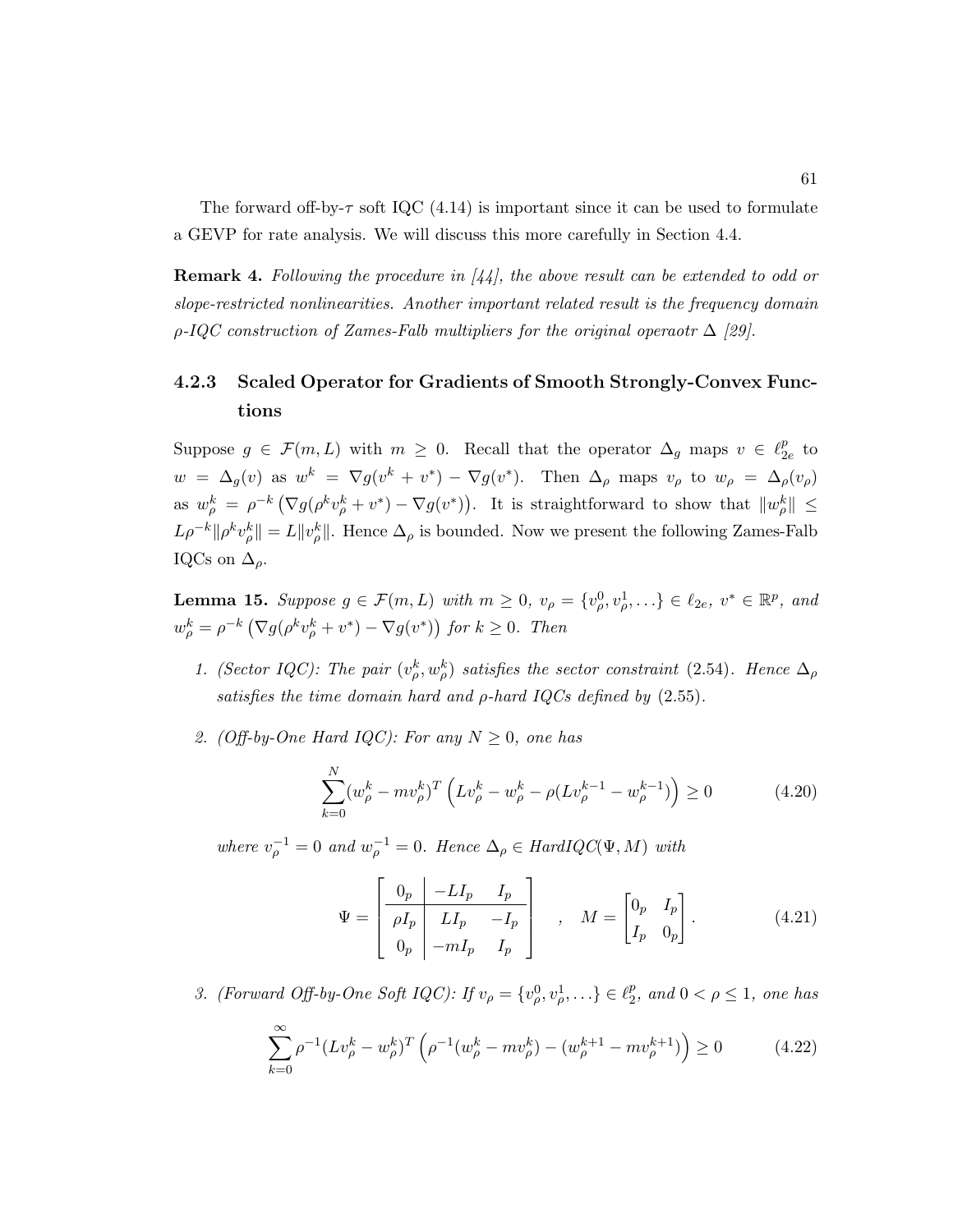Hence  $\Delta_{\rho} \in SoftQC(\Psi, M)$  with

$$
\Psi = \begin{bmatrix} 0_p & 0_p & \rho^{-1} L I_p & -\rho^{-1} I_p \\ 0_p & 0_p & -\rho^{-1} m I_p & \rho^{-1} I_p \\ I_p & 0_p & 0_p & 0_p \\ 0_p & I_p & m I_p & -I_p \end{bmatrix} , \quad M = \begin{bmatrix} 0_p & I_p \\ I_p & 0_p \end{bmatrix} .
$$
 (4.23)

Proof. By Lemma 1, we have

$$
\begin{bmatrix}\rho^k v_\rho^k \\ \nabla g(\rho^k v_\rho^k + v^*) - \nabla g(v^*)\end{bmatrix}^T \begin{bmatrix} -2mLI_p & (m+L)I_p \\ (m+L)I_p & -2I_p \end{bmatrix} \begin{bmatrix} \rho^k v_\rho^k \\ \nabla g(\rho^k v_\rho^k + v^*) - \nabla g(v^*)\end{bmatrix} \ge 0
$$

We can extract the factor  $\rho^k$  out of the above inequality to prove Statement 1.

Statements 2 and 3 can be proved using the same technique in Lemma 14. Specifically, one can combine the expanding trick in Lemma 13 with Inequality (2.61) to prove these statements. The details are omitted.  $\Box$ 

Notice the forward off-by-one soft IQC has a very special Ψ whose state matrices have the form  $(\rho^{-1}A, \rho^{-1}B, C, D)$  where A, B, C, D are constant matrices which do not depend on  $\rho$ . Moreover,  $G_{\rho}$  also has this property. Hence a GEVP can be formulated when we use this forward off-by-one soft IQC to derive LMIs for the uniform stability analysis of  $F_u(G_\rho, \Delta_\rho)$ . We will further discuss this in Section 4.4.

#### 4.2.4 Scaled Operator for Multiplicative Perturbation

As discussed in Section 2.11.4, a large class of perturbations  $\Delta$  have a multiplicative form  $w^k = \delta^k v^k$ , where  $\delta^k$  is the uncertain source term. Some examples of  $\delta$  have been reviewed in Section 2.11.4. In this case,  $\Delta$  and the scaling operator  $\mathcal{S}_{\rho\pm}$  commute:  $\Delta \circ \mathcal{S}_{\rho \pm} = \mathcal{S}_{\rho \pm} \circ \Delta$ . Therefore, the scaling relationship directly leads to  $w_{\rho}^{k} = \delta^{k} v_{\rho}^{k}$ , and  $\Delta_{\rho} = \Delta$ . The boundedness of  $\Delta$  guarantees that  $\Delta_{\rho}$  is a bounded operator, and any IQCs on  $\Delta$  are directly IQCs on  $\Delta_{\rho}$ . The IQCs on  $\Delta$  are well documented in [19, Section VI]. All these IQCs can be directly applied to describe the input/output behavior of  $\Delta_{\rho}$ .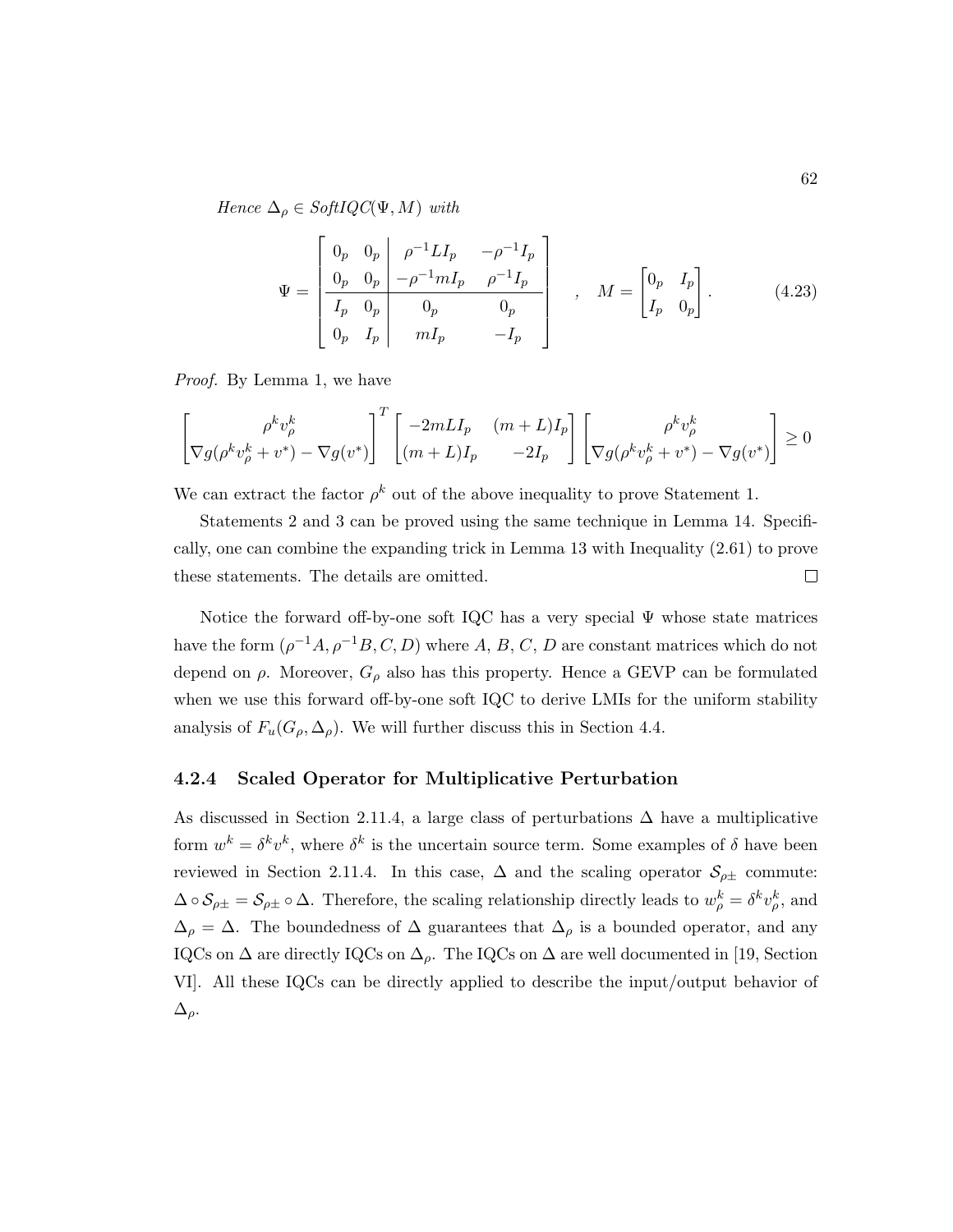#### 4.2.5 Scaled Operator for Delay

In Section 2.11.5, a delay operator  $\Delta$  is defined as  $w^k = 0$  for  $k < \tau^k$  and  $w^k = v^{k-\tau^k}$ for  $k \geq \tau^k$ , where  $\tau^k \in [0, \tau_{\max}]$ . When  $k \geq \tau^k$ , one can use the scaling relationship to get:

$$
w_{\rho}^{k} = w^{k} \rho^{-k} = v^{k-\tau^{k}} \rho^{-k} = v_{\rho}^{k-\tau^{k}} \rho^{-\tau^{k}}
$$
\n(4.24)

When  $k < \tau^k$ , one trivially gets  $w_{\rho}^k = 0$ . Therefore,  $w_{\rho}^k = 0$  for  $k < \tau^k$  and  $w_{\rho}^k = 0$  $v_{\rho}^{k-\tau^k} \rho^{-\tau^k}$  for  $k \geq \tau^k$ . It is straightforward to verify that  $\Delta_{\rho}$  is bounded and  $\|\Delta_{\rho}\| \leq$ √  $\overline{\tau_{\max}+1}\rho^{-\tau_{\max}}.$ 

 $\Delta_{\rho}$  is the product of the original delay  $\Delta$  and a multiplicative perturbation  $\delta = \rho^{-\tau^{k}}$ . The scaled system  $F_u(G_\rho, \Delta_\rho)$  can be transformed into a system with block diagonal uncertainty  $diag(\Delta, \delta)$ . There exist standard IQCs for time delays  $\Delta$  [19,41–43] and uncertain real parameters [19]. This approach decouples  $\Delta_{\rho}$  into two operators and constructs separate IQCs for  $\Delta$  and  $\delta$ .

## 4.3 Equivalence between  $\rho$ -Hard IQCs on  $\Delta$  and Hard IQCs on  $\Delta_{\rho}$

This section discusses the connections between our proposed approach (Theorem 4) and the  $\rho$ -hard IQC approach in Section 2.9.

The next lemma provides a connection between time domain hard IQCs for the scaled operator  $\Delta_{\rho}$  and time domain  $\rho$ -hard IQCs for the original operator  $\Delta$ . The lemma statement involves the scaled filter  $\Psi_{\rho} = S_{\rho+}^{-1} \circ \Psi \circ S_{\rho-}^{-1}$ . As discussed in Section 4.1,  $\Psi_{\rho}$  will denote the specific LTI state-space realization  $(\rho^{-1}A_{\psi}, \rho^{-1} [B_{\psi 1} B_{\psi 2}], C_{\psi}, [D_{\psi 1} D_{\psi 2}]).$ Similarly,  $\mathcal{G}^{(G,\Psi)}_\rho$  denotes the specific state-space realization for  $\mathcal{S}^{-1}_{\rho+} \circ \mathcal{G}^{(G,\Psi)} \circ \mathcal{S}^{-1}_{\rho-}$  based on shifting the state matrices of  $\mathcal{G}^{(G,\Psi)}$ . The use of  $\mathcal{S}_{\rho\pm}$  here involves a slight abuse of notation because  $\Psi$  and  $\mathcal{G}^{(G,\Psi)}$  have different input/output dimensions than G.

**Lemma 16.** Let G be an  $n_v \times n_w$  LTI system described by Equation (2.18).  $\Delta$  satisfies the time domain  $\rho$ -hard IQC defined by  $(\Psi, M)$  if and only if  $\Delta_{\rho}$  satisfies the time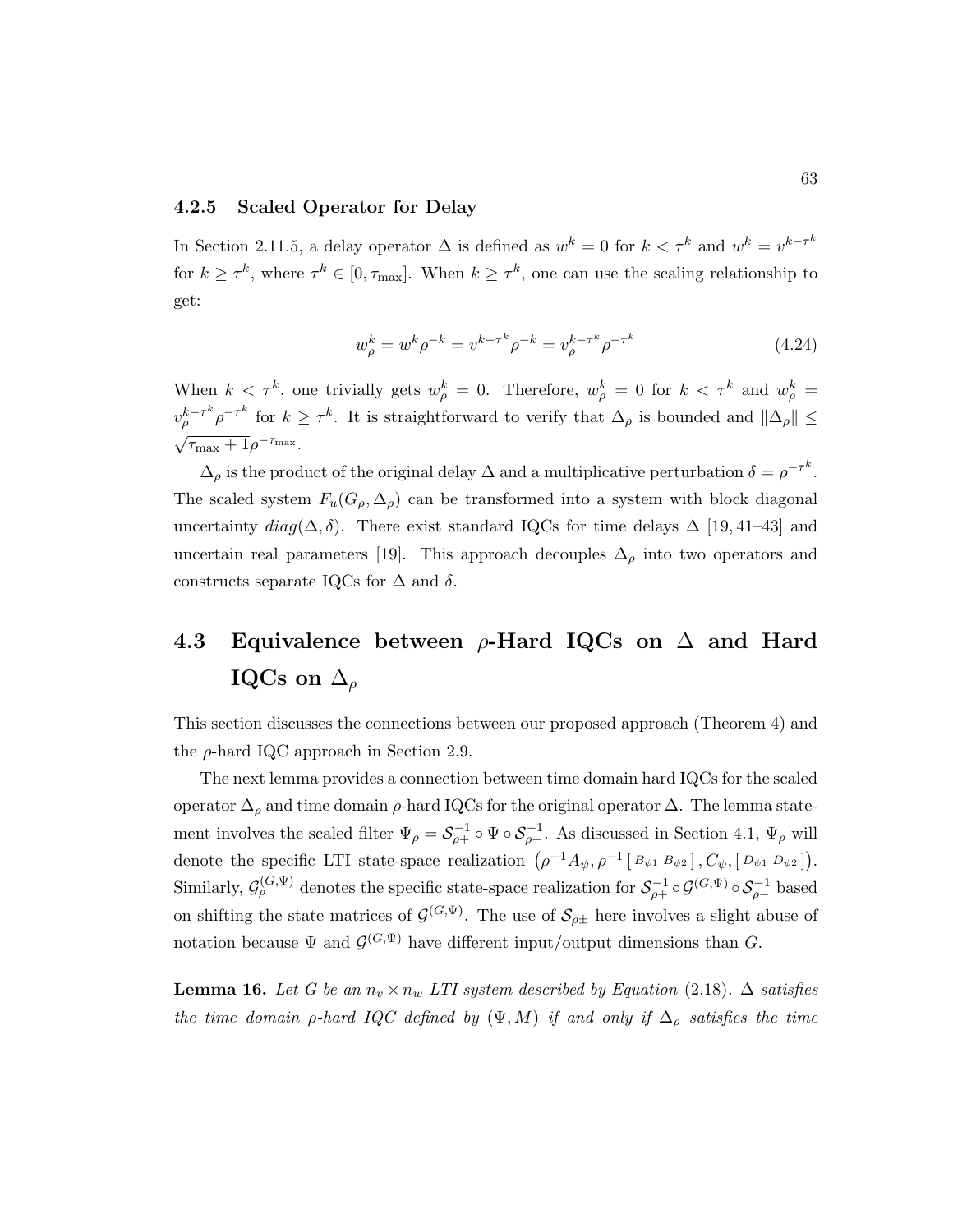domain hard IQC defined by  $(\Psi_{\rho}, M)$ . Moreover,  $\mathcal{G}_{\rho}^{(G,\Psi)} = \mathcal{G}^{(G_{\rho},\Psi_{\rho})}$ , and

$$
\rho^2 LMI_{(G_{\rho},\Psi_{\rho})}(P,M_{\lambda}) = \begin{bmatrix} \mathcal{A}^T P \mathcal{A} - \rho^2 P & \mathcal{A}^T P \mathcal{B} \\ \mathcal{B}^T P \mathcal{A} & \mathcal{B}^T P \mathcal{B} \end{bmatrix} + \rho^2 \begin{bmatrix} \mathcal{C}^T \\ \mathcal{D}^T \end{bmatrix} M_{\lambda} \begin{bmatrix} \mathcal{C} & \mathcal{D} \end{bmatrix}
$$
(4.25)

where A, B, C, and D are the state matrices of  $\mathcal{G}^{(G,\Psi)}$ .

Proof. The proof follows by simply tracking the various signal definitions. The key of the proof is the following fact. Let r be the output of  $\Psi$  driven by  $(v, w)$  with zero initial condition. Set  $r_{\rho}^k := \rho^{-k} r^k$ . Then  $r_{\rho}$  will be the output of  $\Psi_{\rho}$  driven by  $(v_{\rho}, w_{\rho})$ with zero initial condition. The details of the proof are omitted.  $\Box$ 

**Remark 5.** The frequency domain  $\rho$ -IQCs introduced in [29] can be connected to the frequency domain IQCs on  $\Delta_{\rho}$  in a similar manner.

Lemma 16 states that Theorem 2 and Statement 1 in Theorem 5 are equivalent. Both theorems use time domain proofs and can be extended to other linear systems which do not have frequency domain interpretations. Note the non-negativity constraint on P has been dropped in Statement 2 of Theorem 5 using the modified dissipation inequality developed in the last chapter.

Based on Lemma 16, one can also efficiently construct time domain  $\rho$ -hard IQCs for various  $\Delta$  using the IQCs in Section 4.2. For example, consider the static nonlinearity  $\Delta_g$  where  $g \in \mathcal{F}(m, L)$  with  $m \geq 0$ . Based on Lemma 16 and (4.21), it is straightforward to verify that  $\Delta_g \in \rho$ -HardIQC( $\Psi, M, \rho$ ) with

$$
\Psi = \begin{bmatrix} 0_p & -\rho L I_p & \rho I_p \\ \rho I_p & L I_p & -I_p \\ 0_p & -m I_p & I_p \end{bmatrix} , \quad M = \begin{bmatrix} 0_p & I_p \\ I_p & 0_p \end{bmatrix},
$$
(4.26)

which is just another state-space realization of the off-by-one  $\rho$ -hard IQC (2.63).

In the original work of [12], there are cases where the specified  $\{(\Psi_j, M_j)\}_{j=1}^{N_J}$  do not depend on  $\rho$ . In this case, the state space matrices  $(\mathcal{A}, \mathcal{B}, \mathcal{C}, \mathcal{D})$  in Theorem 2 do not depend on  $\rho$ , and LMI (2.41) leads to a GEVP. However, a direct application of the off-by-one  $\rho$ -hard IQC does not lead to a GEVP. To find the best (i.e. smallest) exponential rate bound for  $F_u(G, \Delta)$  in this case, a bisection algorithm is required. In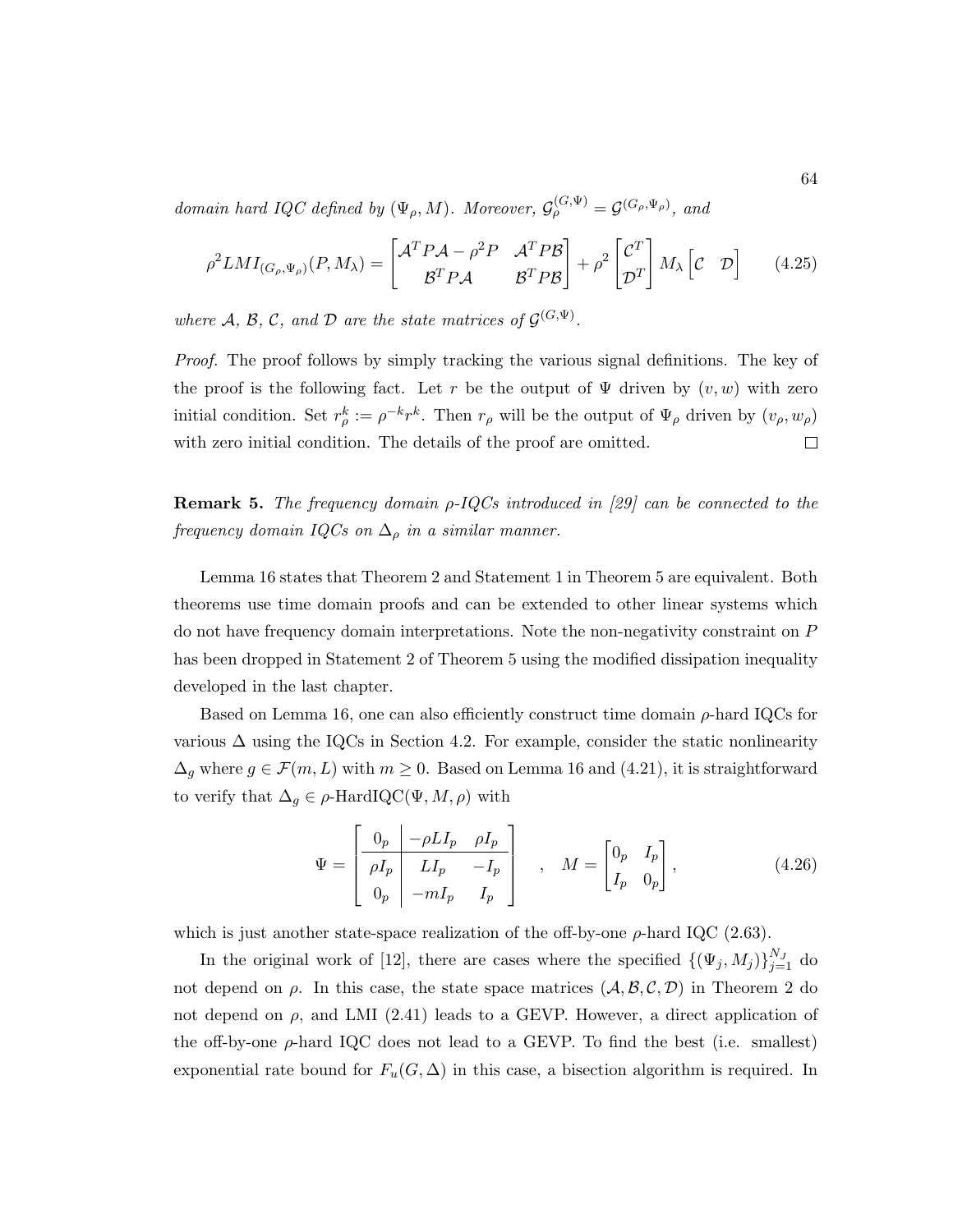next section, we show how to obtain a GEVP formulation for linear rate analysis of firstorder optimization methods by combining the forward off-by-one soft IQC in Lemma 15 with the LMI condition in Statement 2 of Theorem 5.

## 4.4 A GEVP Formulation for Linear Rate Analysis of Deterministic First-Order Optimization Methods

Feedback representations for optimization methods are not unique. To apply Statement 2 of Theorem 5, we need to obtain a scaled feedback interconnection  $F_u(G_\rho, \Delta_\rho)$  with  $G_\rho\in\mathbb{RH}_{\infty}^{n_v\times n_w}$  and  $\Delta_\rho$  described by some PN multipliers. As commented in Chapter 3, the zero operator should be included in the perturbation set. Now we present new feedback representations for several optimization methods such that Statement 2 of Theorem 5 can be applied. The gradient descent method can be rewritten as:

$$
\bar{\xi}^{k+1} = (1 - \alpha m)\bar{\xi}^k - \alpha \bar{w}^k
$$
  
\n
$$
\bar{v}^k = \bar{\xi}^k
$$
  
\n
$$
\bar{w}^k = \nabla g(\bar{v}^k) - m\bar{v}^k
$$
\n(4.27)

This is a feedback form  $F_u(\bar{G}, \bar{\Delta})$  where  $\bar{G}$  is determined by  $((1 - \alpha m)I_p, -\alpha I_p, I_p, 0_p)$ , and  $\bar{\Delta}$  is defined to map  $\bar{v} \in \ell_2^p$  $_{2e}^{p}$  to  $\bar{w} = \bar{\Delta}(\bar{v})$  as  $\bar{w}^{k} = \nabla g(\bar{v}^{k}) - m\bar{v}^{k}$ . Now, assume  $g \in \mathcal{F}(m,L)$  with  $m > 0$ . We can shift the gradient descent iteration as

$$
\bar{\xi}^{k+1} - x^* = (1 - \alpha m)(\bar{\xi}^k - x^*) - \alpha(\bar{w}^k + mx^*)
$$
  
\n
$$
\bar{v}^k - x^* = \bar{\xi}^k - x^*
$$
  
\n
$$
\bar{w}^k + mx^* = \nabla g(\bar{v}^k) - m(\bar{v}^k - x^*)
$$
\n(4.28)

where  $x^*$  is the unique point satisfying  $\nabla g(x^*) = 0$ . We set  $\xi^k = \overline{\xi}^k - x^*$ ,  $w^k = \overline{w}^k + mx^*$ , and  $v^k = \overline{v}^k - x^*$ . Then we get the shifted feedback interconnection  $F_u(G, \Delta)$ :

$$
\xi^{k+1} = (1 - \alpha m)\xi^k - \alpha w^k
$$
  
\n
$$
v^k = \xi^k
$$
  
\n
$$
w^k = \nabla g(v^k + x^*) - mv^k
$$
\n(4.29)

Eventually, we need to analyze the  $\rho$ -exponential stability of  $F_u(G,\Delta)$  where G is determined by  $((1 - \alpha m)I_p, -\alpha I_p, I_p, 0_p)$ , and  $\Delta$  is defined to map  $v \in \ell_2^p$  $_{2e}^{p}$  to  $w = \Delta(v)$  as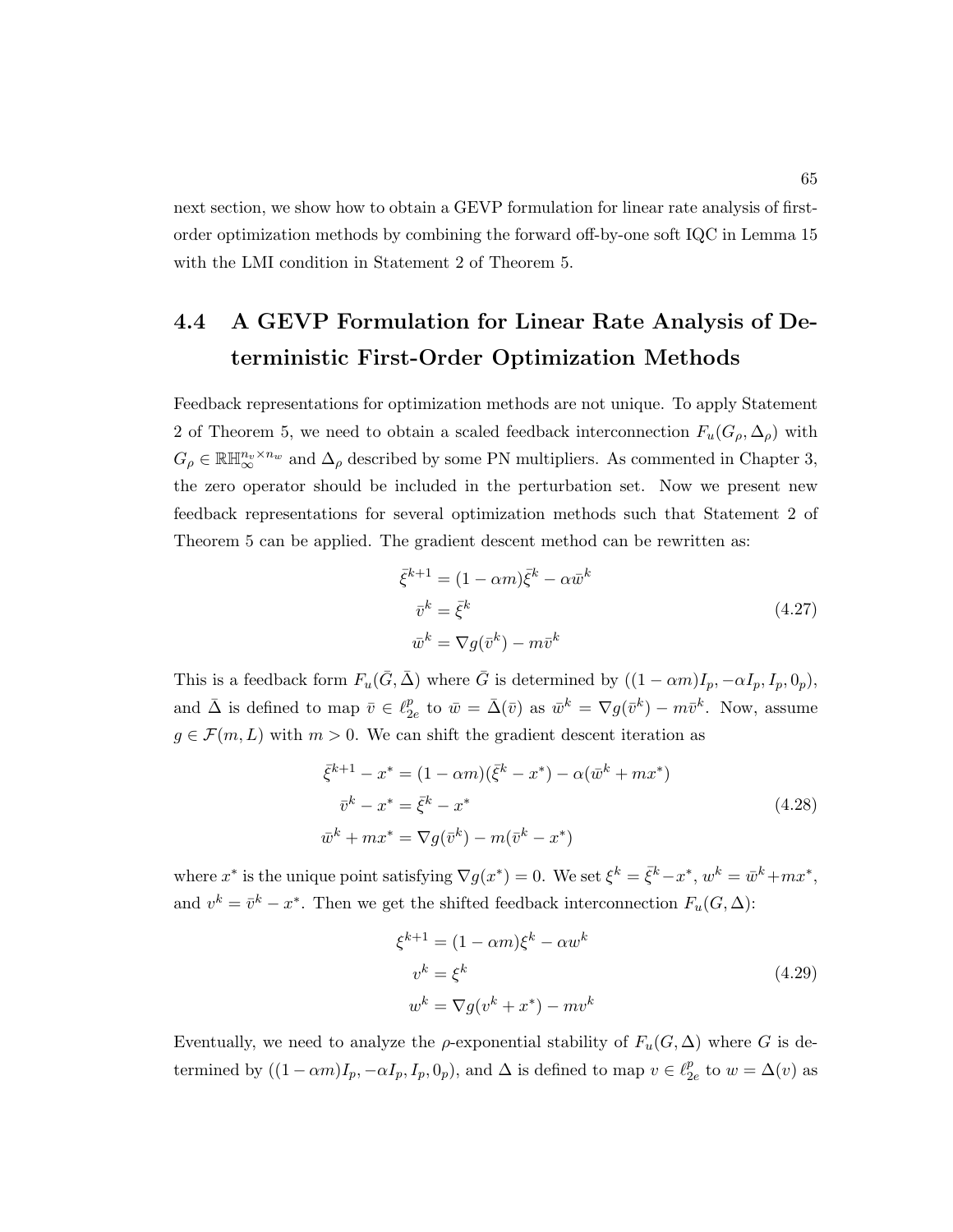$w^k = \nabla g(v^k + x^*) - mv^k$ . Here  $\Delta(0) = 0$ , and  $\Delta$  is bounded. More importantly, we can pose PN multipliers on  $\Delta$  as described later. Define the scaled operator  $\Delta_{\rho}$  which maps  $v_\rho \in \ell_2^p$  $E_{2e}^{p}$  to  $w_{\rho} = \Delta_{\rho}(v_{\rho})$  as  $w_{\rho}^{k} = \rho^{-k} \left( \nabla g(\rho^{k} v_{\rho}^{k} + v^{*}) - \nabla g(v^{*}) \right) - m v_{\rho}^{k}$  with  $v^{*} = x^{*}$ . Based on the triangle inequality, the above scaled operator  $\Delta_{\rho}$  is also bounded.

Nesterov's accelerated method and the Heavy-ball method can be rewritten in a similar manner. With the same choice of  $\Delta$ , Nesterov's accelerated method can be cast as  $F_u(G,\Delta)$  with

$$
G = \begin{bmatrix} (1 - \alpha m)(1 + \beta)I_p & -(1 - \alpha m)\beta I_p & -\alpha I_p \\ I_p & 0_p & 0_p \\ \hline (1 + \beta)I_p & -\beta I_p & 0_p \end{bmatrix}.
$$
 (4.30)

With the same choice of  $\Delta$ , the Heavy-ball method can be cast as  $F_u(G, \Delta)$  with

$$
G = \begin{bmatrix} (1 + \beta - \alpha m)I_p & -\beta I_p & -\alpha I_p \\ I_p & 0_p & 0_p \\ I_p & 0_p & 0_p \end{bmatrix} .
$$
 (4.31)

PN IQC multipliers on the resultant  $\Delta_{\rho}$  can be constructed as follows.

**Lemma 17.** Suppose  $g \in \mathcal{F}(m, L)$  with  $m \geq 0$ ,  $v_{\rho} = \{v_{\rho}^0, v_{\rho}^1, \ldots\} \in \ell_2^p$  $_{2e}^p, v^* \in \mathbb{R}^p$ , and  $\Delta_{\rho}$  maps  $v_{\rho}$  to  $w_{\rho} = \Delta_{\rho}(v_{\rho})$  as  $w_{\rho}^{k} = \rho^{-k} \left( \nabla g(\rho^{k} v_{\rho}^{k} + v^{*}) - \nabla g(v^{*}) \right) - mv_{\rho}^{k}$ . Then

1. (Sector IQC):  $\Delta_{\rho}$  satisfies the time domain hard and  $\rho$ -hard IQCs defined by

$$
\Psi = \begin{bmatrix} (L-m)I_p & -I_p \\ 0_p & I_p \end{bmatrix} , \quad M = \begin{bmatrix} 0_p & I_p \\ I_p & 0_p \end{bmatrix} .
$$
 (4.32)

In addition, the frequency domain representation of  $\Psi^{\sim} M \Psi$  is a PN multiplier.

2. (Forward Off-by-One Soft IQC): Given any  $0 < \rho \leq 1$ , we define

$$
\left[\begin{array}{c|c} A_{\psi} & B_{\psi} \\ \hline C_{\psi} & D_{\psi} \end{array}\right] = \left[\begin{array}{cc|c} 0_p & 0_p & (L-m)I_p & -I_p \\ 0_p & 0_p & 0_p & I_p \\ \hline I_p & 0_p & 0_p & 0_p \\ 0_p & I_p & 0_p & -I_p \end{array}\right] , \quad M = \left[\begin{array}{cc} 0_p & I_p \\ I_p & 0_p \end{array}\right]. \tag{4.33}
$$

Then  $\Delta_{\rho} \in SoftIQC(\Psi, M)$  with  $\Psi = (\rho^{-1}A_{\psi}, \rho^{-1}B_{\psi}, C_{\psi}, D_{\psi}).$  Moreover, the frequency domain representation of Ψ∼MΨ is a PN multiplier.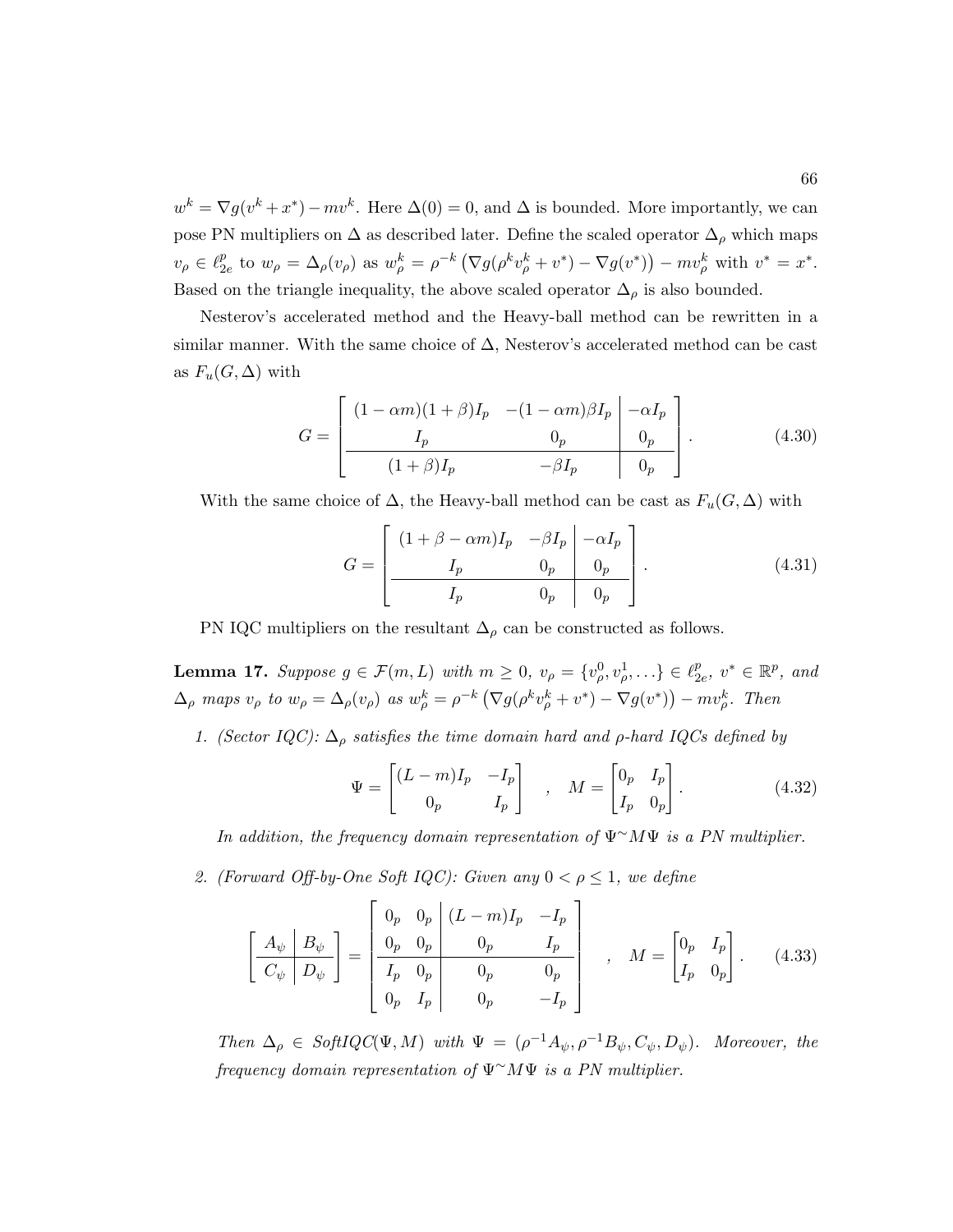Proof. Notice we have

$$
\begin{bmatrix} v_{\rho}^{k} \\ \rho^{-k} \left( \nabla g(\rho^{k} v_{\rho}^{k} + v^{*}) - \nabla g(v^{*}) \right) \end{bmatrix} = \begin{bmatrix} I_{p} & 0_{p} \\ mI_{p} & I_{p} \end{bmatrix} \begin{bmatrix} v_{\rho}^{k} \\ w_{\rho}^{k} \end{bmatrix} . \tag{4.34}
$$

We can combine the above relationship with Lemma 15 to show that  $\Delta_{\rho}$  satisfies the IQCs specified by (4.32) and (4.33). Now we need to check that (4.32) and (4.33) both lead to PN multipliers. For (4.32), we have  $\Psi^{\sim} M \Psi = \begin{bmatrix} 0 & L-m \\ L-m & -2 \end{bmatrix} \otimes I_p$ , which is clearly PN. For (4.33), it is straightforward to verify that  $\Psi^{\sim} M \Psi$  has an zero (1, 1)-entry and a non-positive (2,2)-entry. Hence  $\Psi^{\sim} M \Psi$  is also a PN multiplier in this case. This completes the proof.  $\Box$ 

Finally, we can combine Statement 2 of Theorem 5 with the above IQCs to obtain LMI conditions for linear rate analysis of first-order methods. The resultant LMI condition can be rewritten as a GEVP for linear rate analysis of first-order methods due to  $(4.25)$  and the specific state matrices of  $\Psi$  in Lemma 17. This is formalized by the following result.

**Theorem 6.** Let G be an LTI system defined by  $(2.18)$  and  $\Delta: \ell_{2e}^{n_v} \to \ell_{2e}^{n_w}$  be a causal operator such that  $F_u(G, \Delta)$  is well-posed. Assume  $G_\rho \in \mathbb{R} \mathbb{H}_{\infty}^{n_v \times n_w}$ , and  $0 < \rho \leq 1$ . Suppose  $\Psi$  is governed by  $(A_{\psi}, B_{\psi}, C_{\psi}, D_{\psi})$ , and  $\Psi_{\rho}$  is governed by  $(\rho^{-1}A_{\psi}, \rho^{-1}B_{\psi}, C_{\psi}, D_{\psi})$ . Here  $(A_{\psi}, B_{\psi}, C_{\psi}, D_{\psi})$  are known matrices which do not depend on  $\rho$ . Let  $(A, \mathcal{B}, \mathcal{C}, \mathcal{D})$ be the state matrices of  $\mathcal{G}^{(G,\Psi)}$ . Suppose the operator  $\Delta_{\rho}$  is bounded. In addition, assume  $\Delta_{\rho} \in SoftIQC(\Psi_{\rho}, M_{\lambda})$  given  $\lambda_j \geq 0$  for all j. If there exists a matrix  $P = P^T$ and  $\lambda_j \geq 0$  such that  $\Psi_{\rho}^{\sim} M_{\lambda} \Psi_{\rho}$  is a PN multiplier and

$$
\begin{bmatrix} \mathcal{A}^T P \mathcal{A} - \rho^2 P & \mathcal{A}^T P \mathcal{B} \\ \mathcal{B}^T P \mathcal{A} & \mathcal{B}^T P \mathcal{B} \end{bmatrix} + \begin{bmatrix} \mathcal{C}^T \\ \mathcal{D}^T \end{bmatrix} M_\lambda \begin{bmatrix} \mathcal{C} & \mathcal{D} \end{bmatrix} < 0 \tag{4.35}
$$

then  $F_u(G, \Delta)$  is exponentially stable with rate  $\rho$ .

*Proof.* If (4.35) is feasible with  $P = P<sup>T</sup>$  and  $\lambda_j \geq 0$ , then the following inequality holds with this P and  $\tilde{\lambda}_j = \rho^{-2} \lambda_j \geq 0$ 

$$
\begin{bmatrix} \mathcal{A}^T P \mathcal{A} - \rho^2 P & \mathcal{A}^T P \mathcal{B} \\ \mathcal{B}^T P \mathcal{A} & \mathcal{B}^T P \mathcal{B} \end{bmatrix} + \rho^2 \begin{bmatrix} \mathcal{C}^T \\ \mathcal{D}^T \end{bmatrix} M_{\tilde{\lambda}} \begin{bmatrix} \mathcal{C} & \mathcal{D} \end{bmatrix} < 0 \tag{4.36}
$$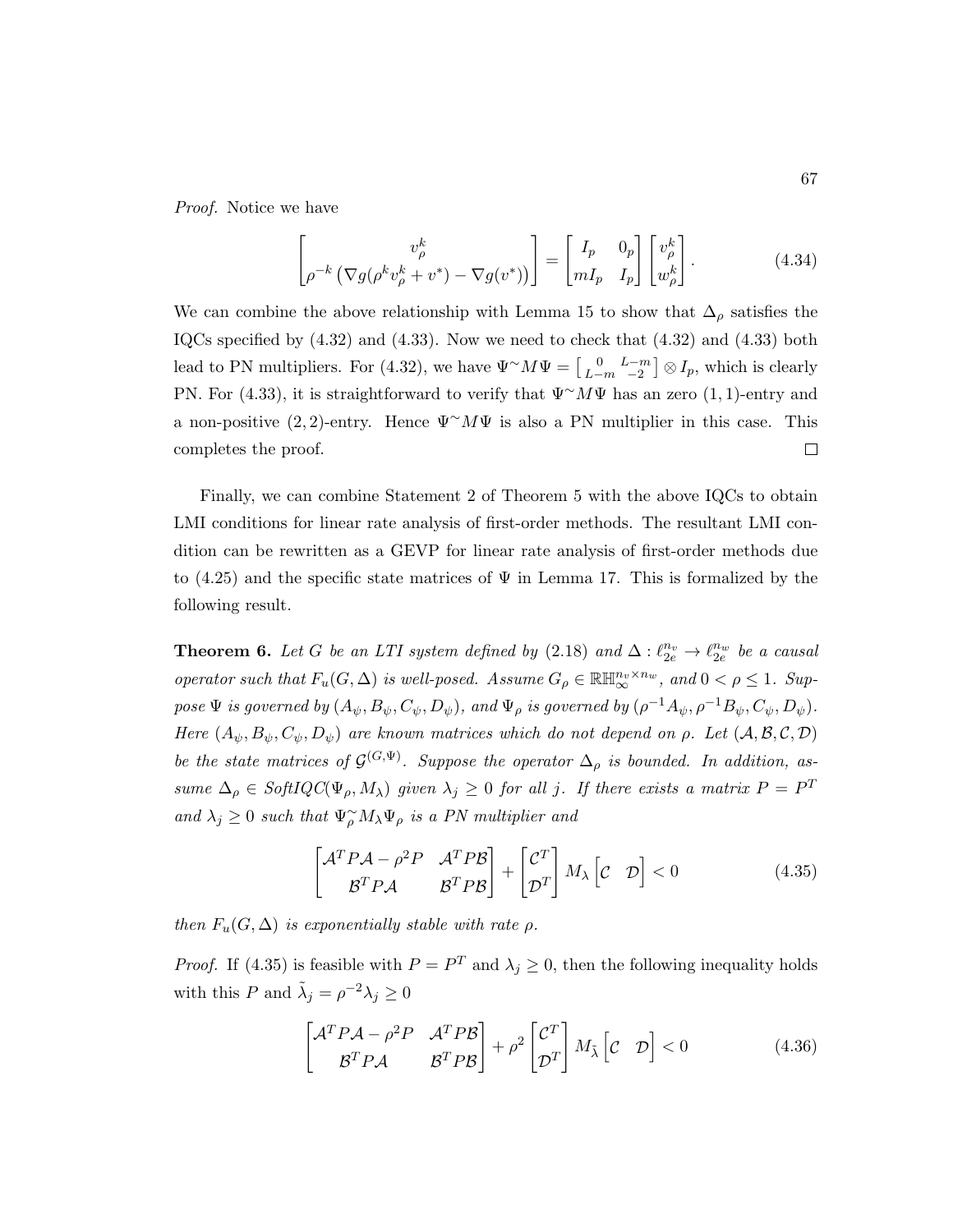Based on (4.25), we have  $LMI_{(G_{\rho},\Psi_{\rho})}(P,M_{\tilde{\lambda}}) < 0$ . Then, Statement 2 of Theorem 5 can be used to conclude that  $F_u(G, \Delta)$  is exponentially stable with rate  $\rho$ .  $\Box$ 

Notice  $(4.35)$  provides a GEVP formulation for  $ρ$ -exponential stability analysis, since the state matrices  $(A, \mathcal{B}, \mathcal{C}, \mathcal{D})$  do not depend on  $\rho$ . To apply this GEVP formulation, one needs to justify two issues. First, one needs to ensure that  $\Psi_{\rho}^{\sim} M_{\lambda} \Psi_{\rho}$  is a PN multiplier. Notice the conic combinations of PN multipliers will still be PN. Hence the combined multiplier  $\Psi_{\rho}^{\sim} M_{\lambda} \Psi_{\rho}$  is guaranteed to be PN if we use a conic combination of the sector IQC (4.32) and the forward off-by-one soft IQC (4.33) to formulate the GEVP (4.35). Second, it is also necessary to check the condition  $G_{\rho} \in \mathbb{R} \mathbb{H}_{\infty}^{n_v \times n_w}$ . This can be easily done using well-known results from linear system theory. Recall that the state-space realization of G is  $(A, B, C, D)$ , and consequently the state-space realization of  $G_{\rho}$  is  $(\rho^{-1}A, \rho^{-1}B, C, D)$ . If the eigenvalues of A have simple analytical expressions, one can use these expressions to check whether  $\rho^{-1}A$  is Schur stable. Otherwise, one can use an LMI approach. If there exists a matrix  $P > 0$  such that

$$
A^T P A - \rho^2 P < 0,\tag{4.37}
$$

then  $\rho^{-1}A$  is Schur stable and  $G_{\rho} \in \mathbb{R} \mathbb{H}_{\infty}^{n_v \times n_w}$ . We will illustrate the utility of the GEVP (4.35) in next section.

**Remark 6.** When  $\rho$  is given, (4.37) is an LMI and can be solved in a numerically efficient manner. However, a typical task is finding the smallest  $\rho$  such that (4.35) and (4.37) are both feasible (with potentially different choices of P). In this case, (4.35) and (4.37) both become GEVPs. One can get two rate bounds by solving these two GEVPs separately, and then take the larger one from the two resultant rate bounds as the final convergence rate of the feedback interconnection.

## 4.5 Numerical Example: Analysis of Nesterov's Accelerated Method

We will demonstrate the application of (4.35) and Lemma 17 by a case study on Nesterov's accelerated method. Suppose  $g \in \mathcal{F}(m, L)$  with  $m > 0$ . Theorem 2.2.3 in [11] states that in this case one can apply Nesterov's accelerated method (2.11) with  $\alpha = \frac{1}{l}$ L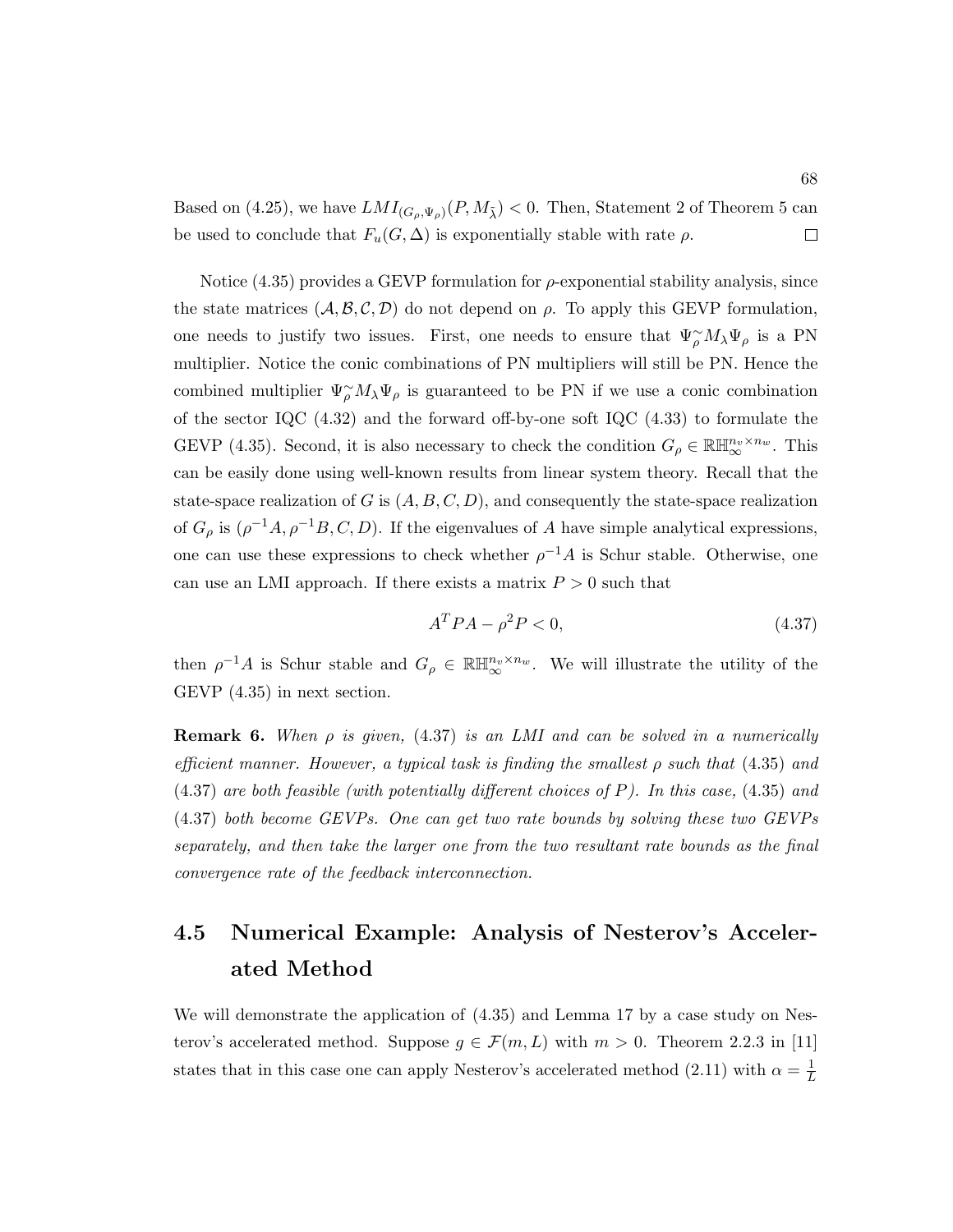and  $\beta =$  $\frac{\sqrt{L}-\sqrt{m}}{\sqrt{L}+\sqrt{m}}$  to guarantee a linear convergence rate  $\rho = \sqrt{1-\sqrt{\frac{m}{L}}}$ . A better numerical rate bound has been obtained in [12, Section 4.5] by applying Theorem 2 with a conic combination<sup>1</sup> of the sector IQC and the  $\rho$ -hard off-by-one IQC. Currently there is no analytical expression for the numerical rate bounds in [12, Section 4.5]. Notice this formulation does not lead to a GEVP, and a bisection on  $\rho$  is required to make (2.41) an LMI. Lemma 5 was used to reduce the dimension of the testing LMI (2.41). The details of this  $\rho$ -hard IQC approach are now presented. Specifically, set  $\tilde{M}_1 = \tilde{M}_2 = \begin{bmatrix} 0 & 1 \\ 1 & 0 \end{bmatrix}$ . We further specify the following matrices

$$
\tilde{A} = \begin{bmatrix} 1+\beta & -\beta \\ 1 & 0 \end{bmatrix}, \quad \tilde{B} = \begin{bmatrix} -\alpha \\ 0 \end{bmatrix}, \quad \tilde{C} = \begin{bmatrix} 1+\beta & -\beta \end{bmatrix}, \quad \tilde{D} = 0,
$$
  

$$
\tilde{A}_{\psi} = 0, \quad \tilde{B}_{\psi 1} = -L, \quad \tilde{B}_{\psi 2} = 1, \quad \tilde{C}_{\psi} = \begin{bmatrix} 0 \\ 0 \\ \rho^2 \\ 0 \end{bmatrix}, \quad \tilde{D}_{\psi 1} = \begin{bmatrix} L \\ -m \\ L \\ -m \end{bmatrix}, \quad \tilde{D}_{\psi 2} = \begin{bmatrix} -1 \\ 1 \\ -1 \\ 1 \end{bmatrix}.
$$
  
(4.38)

Let  $(\tilde{A}, \tilde{B}, \tilde{C}, \tilde{D})$  be calculated from (2.43) and (2.44). Set  $\tilde{M}_{\lambda} = diag(\lambda_1 \tilde{M}_1, \lambda_2 \tilde{M}_2)$ . If  $\exists \tilde{P} > 0, \, \lambda_1 \geq 0$ , and  $\lambda_2 \geq 0$  such that

$$
\begin{bmatrix} \tilde{\mathcal{A}}^T \tilde{P} \tilde{\mathcal{A}} - \rho^2 \tilde{P} & \tilde{\mathcal{A}}^T \tilde{P} \tilde{\mathcal{B}} \\ \tilde{\mathcal{B}}^T \tilde{P} \tilde{\mathcal{A}} & \tilde{\mathcal{B}}^T \tilde{P} \tilde{\mathcal{B}} \end{bmatrix} + \begin{bmatrix} \tilde{\mathcal{C}}^T \\ \tilde{\mathcal{D}}^T \end{bmatrix} \tilde{M}_{\lambda} \begin{bmatrix} \tilde{\mathcal{C}} & \tilde{\mathcal{D}} \end{bmatrix} \leq 0, \tag{4.39}
$$

then

$$
\left( \begin{bmatrix} \tilde{\mathcal{A}}^T \tilde{P} \tilde{\mathcal{A}} - \rho^2 \tilde{P} & \tilde{\mathcal{A}}^T \tilde{P} \tilde{\mathcal{B}} \\ \tilde{\mathcal{B}}^T \tilde{P} \tilde{\mathcal{A}} & \tilde{\mathcal{B}}^T \tilde{P} \tilde{\mathcal{B}} \end{bmatrix} + \begin{bmatrix} \tilde{\mathcal{C}}^T \\ \tilde{\mathcal{D}}^T \end{bmatrix} \tilde{M}_{\lambda} \begin{bmatrix} \tilde{\mathcal{C}} & \tilde{\mathcal{D}} \end{bmatrix} \right) \otimes I_p \leq 0. \tag{4.40}
$$

Consequently, LMI (2.41) is feasible with  $P = \tilde{P} \otimes I_p > 0$ , and Nesterov's accelerated method is guaranteed to have the linear convergence rate  $\rho$ . Hence one only needs to check the feasibility of LMI (4.39) for any given  $\rho$ . Notice (4.39) is a 4  $\times$  4 LMI with the above specified state matrices for any fixed  $\rho$ . In addition,  $\tilde{C}_{\psi}$  directly depends on  $\rho^2$ , and hence (4.39) does not lead to a GEVP.

<sup>&</sup>lt;sup>1</sup> This conic combination was originally termed as "weighted off-by-one IQC" in [12].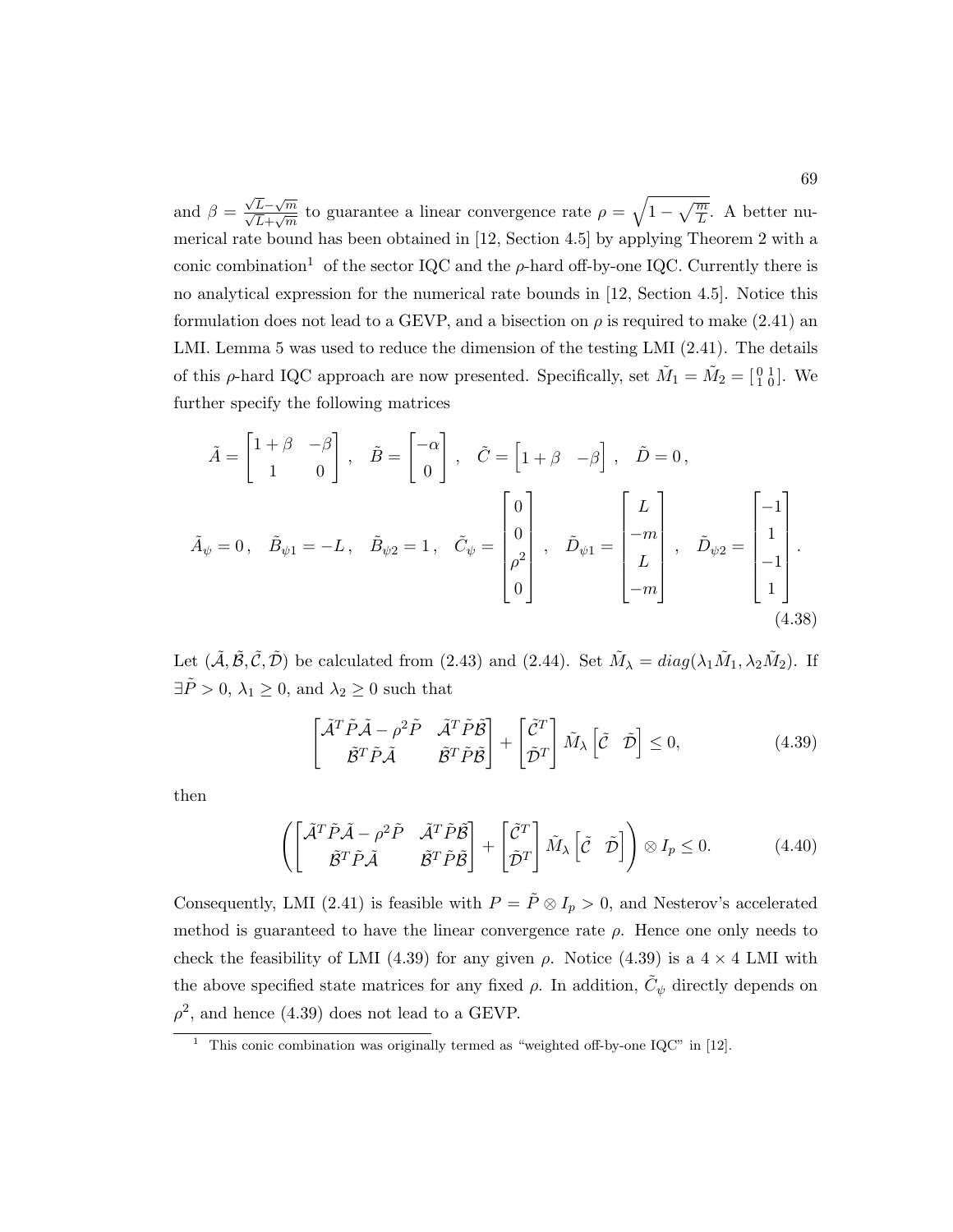On the other hand, we can also apply the soft-IQC approach to analyze Nesterov's accelerated method. Specifically, we can use a conic combination of the forward off-byone soft IQC and the sector IQC in Lemma 17. Since a soft IQC is involved, Theorem 6 is required to formulate the testing condition. The forward off-by-one IQC depends on  $\rho$  in a special way such that the resultant testing condition is a GEVP. Lemma 5 was also used to reduce the dimension of the testing LMI  $(4.35)$ . Hence we still set  $\tilde{M}_1 = \tilde{M}_2 = \begin{bmatrix} 0 & 1 \\ 1 & 0 \end{bmatrix}$ . Now the state matrices are set as

$$
\tilde{A} = \begin{bmatrix} (1 - \alpha m)(1 + \beta) & -(1 - \alpha m)\beta \\ 1 & 0 \end{bmatrix}, \quad \tilde{B} = \begin{bmatrix} -\alpha \\ 0 \end{bmatrix},
$$
\n
$$
\tilde{C} = \begin{bmatrix} 1 + \beta & -\beta \end{bmatrix}, \quad \tilde{D} = 0,
$$
\n
$$
\tilde{A}_{\psi} = \begin{bmatrix} 0 & 0 \\ 0 & 0 \end{bmatrix}, \quad \tilde{B}_{\psi 1} = \begin{bmatrix} L - m \\ 0 \end{bmatrix}, \quad \tilde{B}_{\psi 2} = \begin{bmatrix} -1 \\ 1 \end{bmatrix},
$$
\n
$$
\tilde{C}_{\psi} = \begin{bmatrix} 0 & 0 \\ 0 & 0 \\ 1 & 0 \\ 0 & 1 \end{bmatrix}, \quad \tilde{D}_{\psi 1} = \begin{bmatrix} L - m \\ 0 \\ 0 \\ 0 \end{bmatrix}, \quad \tilde{D}_{\psi 2} = \begin{bmatrix} -1 \\ 1 \\ 0 \\ -1 \end{bmatrix}.
$$
\n(4.41)

Let  $(\tilde{\mathcal{A}}, \tilde{\mathcal{B}}, \tilde{\mathcal{C}}, \tilde{\mathcal{D}})$  be calculated from (2.43) and (2.44). Suppose  $\rho$  is given. If  $\exists \tilde{P} =$  $\tilde{P}^T$ ,  $\lambda_1 \geq 0$ , and  $\lambda_2 \geq 0$  such that LMI (4.39) is feasible, then Theorem 6 can be used to conclude that Nesterov's accelerated method has the linear convergence rate ρ. Notice  $\tilde{P}$  is no longer required to be positive definite. For any fixed ρ, the LMI  $(4.39)$  is  $5 \times 5$ . Notice the LMI size here is slightly larger compared with the  $\rho$ -hard IQC approach. However, the resultant testing condition potentially leads to a GEVP. To apply Theorem 6, one needs to ensure the stability of  $G_{\rho}$ . Since we have a simple analytical expression of  $\tilde{A}$ , there is no need to solve the LMI (4.37). We can write out an analytical formula for the eigenvalues of  $\tilde{A}$  and show that the stability of  $G_{\rho}$  is guaranteed if  $\rho \geq 1 - \sqrt{\frac{m}{L}}$ .

The numerical rate results obtained by the above two approaches are summarized in Table 4.1. It is an important fact that Theorem 6 drops the positivity constraint on P. To highlight this, Table 4.1 also presents the rate results obtained by the soft-IQC approach but with the positivity constraint enforced. The notation "−" means "infeasible". For comparison, the theoretical rate bound for Nesterov's accelerated method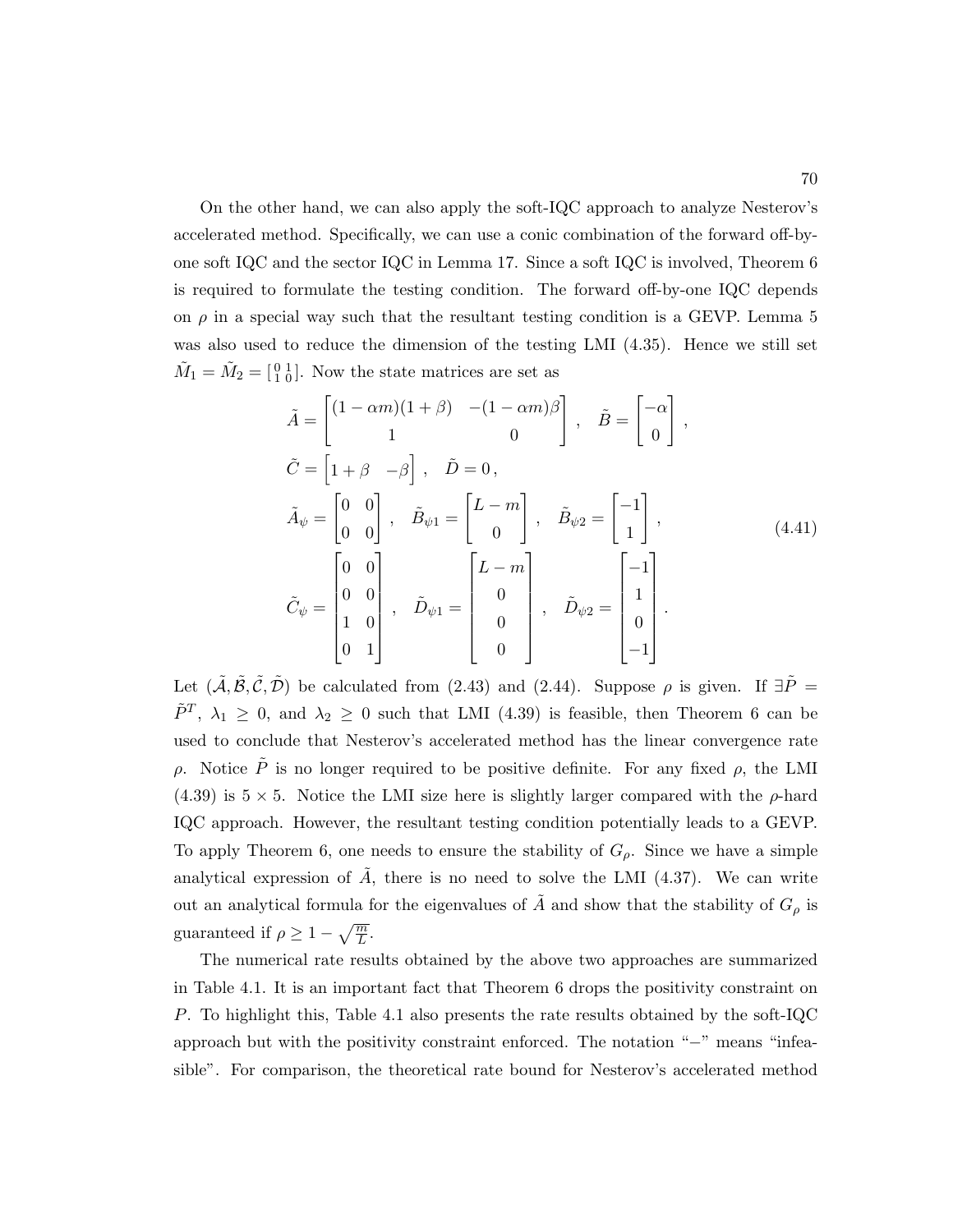$\left(\rho=\sqrt{1-\sqrt{\frac{m}{L}}}\right)$  and the rate value guaranteeing the stability of  $G_{\rho}$   $\left(\rho=1-\sqrt{\frac{m}{L}}\right)$  are also presented. A practical issue in numerically solving the LMIs is how to break homogeneity. There are multiple ways to address this issue. We replaced the zero matrix on the right side of (4.39) with the multiplication of an identity matrix and  $(-\epsilon)$  where  $\epsilon$  is a small positive number. When formulating the LMIs, we also set  $m = 1$  and vary the value of L. Theoretically, the rate results should only depend on the ratio  $L/m$  and there is no need to fix the value of  $m$ . However, a very large value of  $L$  will lead to an extremely small value of  $\alpha$ . This potentially leads to ill-conditioning issues. We fix  $m = 1$  and choose  $\epsilon = 10^{-5}$ . The obtained results suggested that the ill-conditioning issues are avoided with such choices of parameters. One can try other values of  $m$ . Based on our numerical observations, the resultant rates only depend on  $L/m$  when there is no ill-conditioning issue. It is emphasized that the selections of m and  $\epsilon$  are not general. One has to carefully address this issue when applying the LMI methods to analyze other optimization algorithms.

| L/m                                              | $\mathcal{L}$ | 10    | 100   | 500   | $10^3$ | 10 <sup>4</sup> |
|--------------------------------------------------|---------------|-------|-------|-------|--------|-----------------|
| $\rho$ -Hard IQC Approach                        | 0.633         | 0.752 | 0.928 | 0.969 | 0.978  | 0.994           |
| Soft-IQC Approach with $\tilde{P} = \tilde{P}^T$ | 0.633         | 0.752 | 0.928 | 0.969 | 0.979  | 0.994           |
| Soft-IQC Approach with $\tilde{P} > 0$           | 0.666         | 0.810 |       |       |        |                 |
| $\rho = \sqrt{1 - \sqrt{\frac{m}{L}}}$           | 0.744         | 0.827 | 0.949 | 0.978 | 0.984  | 0.995           |
| $\rho = 1 - \sqrt{\frac{m}{L}}$                  | 0.553         | 0.684 | 0.900 | 0.956 | 0.969  | 0.990           |

Table 4.1: Various Numerical Rate Results for Nesterov's Accelerated Method

Table 4.1 shows that the  $\rho$ -hard IQC approach and the soft-IQC approach agree with each other. Although we use a bisection on  $\rho$  in both approaches, the soft-IQC approach provides a GEVP formulation which can be potentially solved by more efficient algorithms. Notice the standard GEVP algorithm in [59] requires the positivity constraint on  $\tilde{P}$ . To fully take the advantage of the soft-IQC approach, one needs to develop more general algorithms for the case where such positivity constraints are dropped.

Notice the rate bounds obtained by the soft-IQC approach are always larger than  $(1 - \sqrt{\frac{m}{L}})$ . This justifies the application of Theorem 6. Moreover, Table 4.1 also highlights the importance of dropping the positivity constraint on  $P$  in Theorem 6. Without dropping this constraint, the soft-IQC approach may even be infeasible.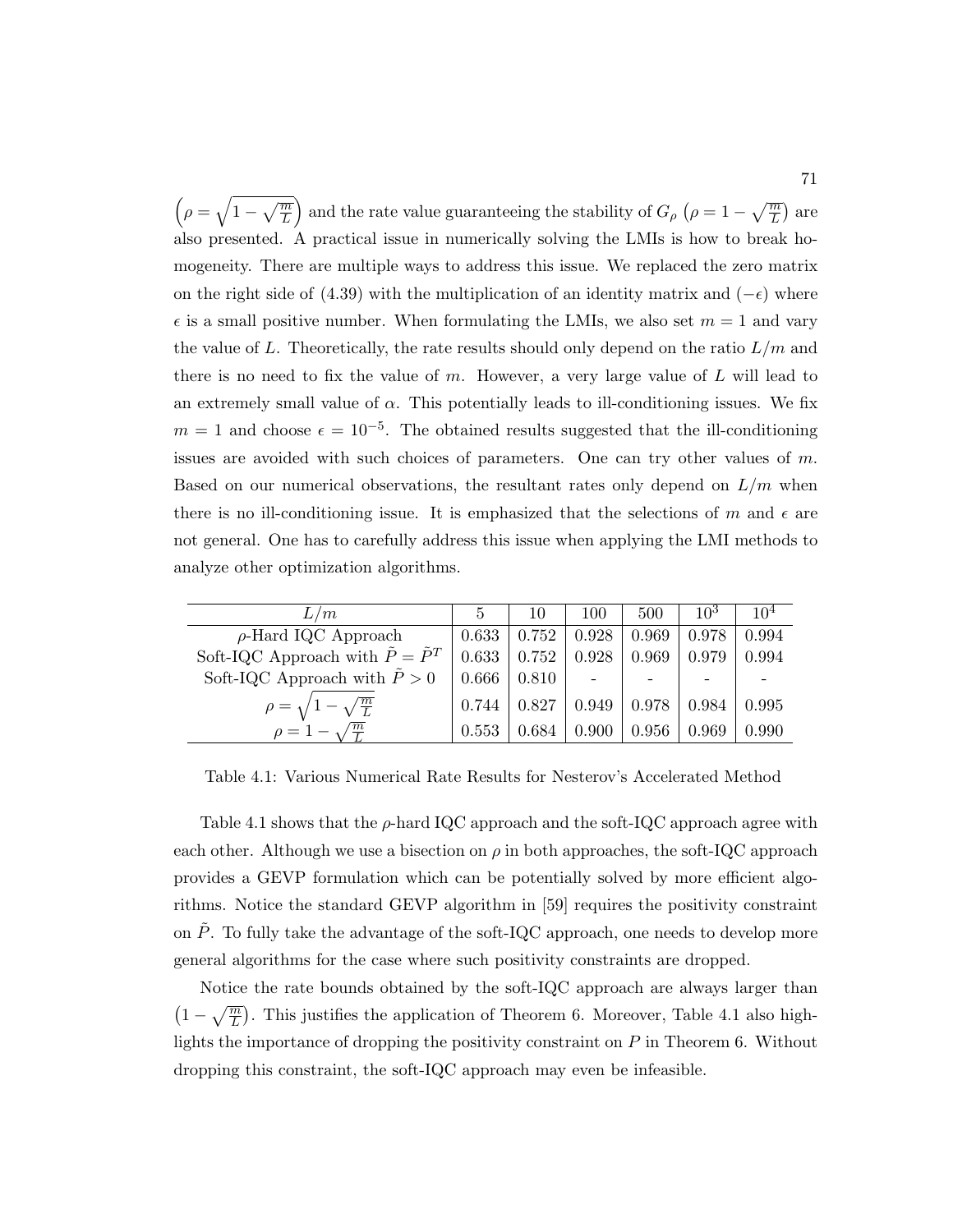# Chapter 5

# Analysis for SAG and Related Variants Using IQCs and Jump System Formulations

In many machine learning problems, the objective function is a sum of smooth convex functions, i.e.  $g(x) = \frac{1}{n} \sum_{i=1}^{n} f_i(x)$ . The minimization problem becomes:

$$
\min_{x \in \mathbb{R}^p} \ g(x) := \frac{1}{n} \sum_{i=1}^n f_i(x) \tag{5.1}
$$

where  $f_i \in \mathcal{F}(m_i, L_i)$  and  $g \in \mathcal{F}(m, L)$ . In practice,  $f_i$  can be a regularizer or the loss function evaluated at one data block. The framework of  $(2.8)$  is useful for the  $\ell_2$ regularized empirical risk minimization problems, e.g.  $\ell_2$ -regularized logistic regression, ridge regression, smooth support vector machine, etc. The key feature of (5.1) is that  $n$  is typically quite large. This is related to the recent development of big data science.

The deterministic first-order methods, e.g. the gradient descent method (2.9), Nesterov's accelerated method  $(2.11)$ , etc, can be applied to solve  $(5.1)$ . However, this type of deterministic methods requires the computation of the full gradient and may have a high iteration cost when the size of the training set is large.

A widely-used alternative approach for solving (5.1) is the stochastic gradient (SG) method [81, 82], which uses the following iteration:

$$
x^{k+1} = x^k - \alpha \nabla f_{i_k}(x^k)
$$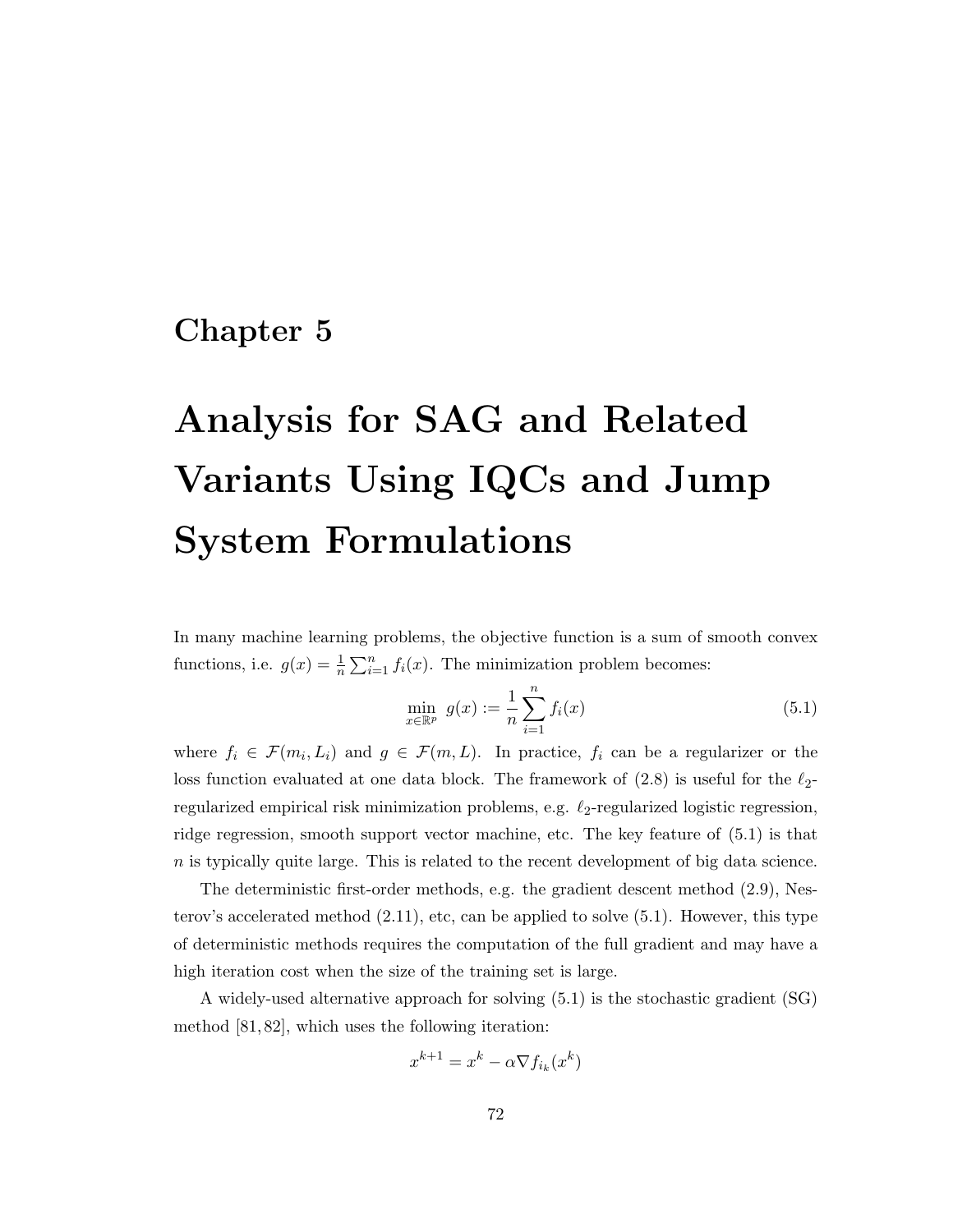where for each step k, the index  $i_k$  is sampled uniformly from the set  $\mathcal{N} := \{1, 2, \ldots, n\}.$ The SG method has an iteration cost independent of  $n$ , and hence has been widely applied for large-scale empirical risk minimization problems. However, the SG method only linearly converges to some tolerance of the optimum of (5.1) given a well-chosen constant stepsize. If a diminishing stepsize is used, the SG method will converge to the optimum but at a sublinear rate. Hence the SG method is efficient for obtaining a rough approximated solution for (5.1) but inefficient when an accurate solution is desired.

More recently, the stochastic average gradient (SAG) method [14, 15] has been proposed to combine the advantages of the deterministic full gradient descent method and the SG method. The SAG method converges linearly to the optimum point while preserving the iteration cost of the SG method. SAG uses the following iteration rule:

$$
x^{k+1} = x^k - \frac{\alpha}{n} \sum_{i=1}^n y_i^k
$$
 (5.2)

where at each step k, a random training example  $i_k$  is drawn uniformly from the set N and

$$
y_i^k := \begin{cases} \nabla f_i(x^k) & \text{if } i = i_k \\ y_i^{k-1} & \text{otherwise} \end{cases} \tag{5.3}
$$

The development of SAG is inspired by the incremental aggregated gradient (IAG) method [83], which draws the index  $i_k$  cyclically based on a deterministic order and also applies the iteration rule (5.2) (5.3). SAG has many variants, e.g. SAGA [16]. Although convergence rate guarantees have been proved for SAG, SAGA, and IAG with certain stepsizes, there is a need to develop a unified analysis for variants of SAG with arbitrary stepsizes and more complicated sampling strategies.

The objective of this chapter is to present a unified IQC-based framework to analyze the convergence rates of SAG and its variants with arbitrary stepsizes and possibly nonuniform sampling strategies. Our approach can be viewed as a stochastic analog of the analysis in Sections 2.9 and 2.10. The key insight here is that SAG can be viewed as a feedback interconnection of a dynamic jump system and a static nonlinearity. Notice that a jump system is described by a linear state space model whose state matrices are functions of a jump parameter sampled from a given distribution. Instead of modeling the randomness in SAG as additive noises, we capture the randomness in these methods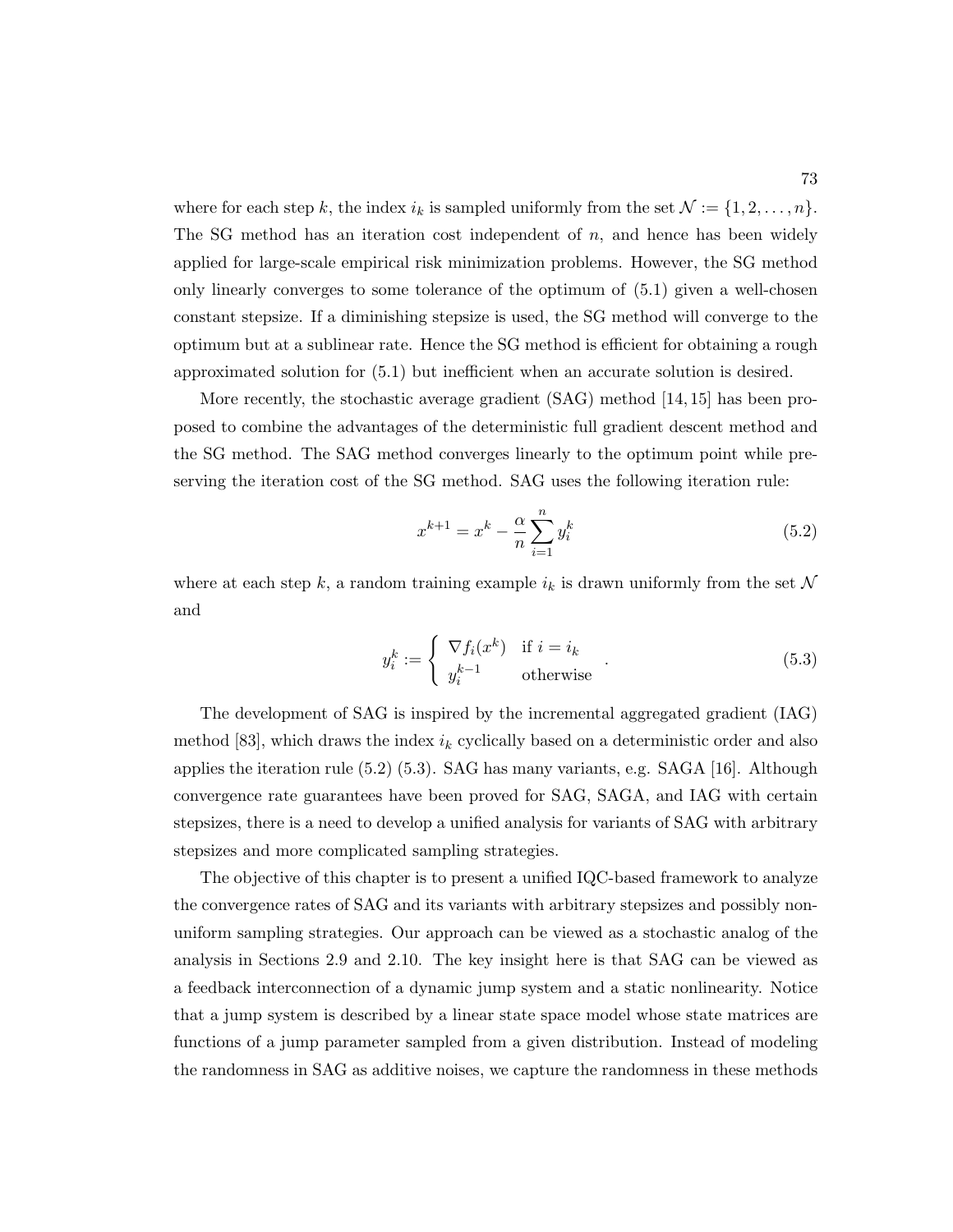using the jump system model. Since Lyapunov theory for jump systems has been well established in the controls field, we can incorporate IQCs to obtain semidefinite programs for convergence rate analysis of SAG and its variants. The jump system viewpoint on SAG and its variants plays a key role in our analysis. The IQC analysis of the SG method with a constant stepsize can also be done. However, the SG method with a constant stepsize converges linearly only up to some tolerance. The IQC framework has to be modified significantly to capture this phenomenon. We will present the IQC analysis of the SG method in Chapter 6.

Our analysis and the existing theoretical rate analysis in [14–16] provide complementary benefits. The main advantage of the IQC framework is that the IQC analysis can be automated for many variants of SAG and can even handle the non-uniform sampling strategies. However, our approach relies on numerically solving semidefinite programs and is subject to numerical errors. Our approach is most useful for two cases. First, our approach is useful in providing numerical confirmations of existing theoretical rate results for SAG and its variants. Second, our approach is also useful when one wants to get some initial analysis results for a new variant of SAG, e.g. SAG with non-uniform sampling strategies or Nesterov's version of SAG.

Section 5.1 reviews the basic concepts of stochastic jump systems. In Section 5.2, we provide a jump system formulation for SAG and develop an IQC framework to analyze the convergence rates of SAG. Then we present how the proposed IQC approach automates the convergence rate analysis for variants of SAG (Section 5.3).

#### 5.1 Background of Dynamic Jump Systems

The underlying probability space for the sampling index  $i_k$  is denoted as  $(\Omega, \mathcal{F}, \mathbb{P})$ . Let  $\mathcal{F}_k$  be the  $\sigma$ -algebra generated by  $(i_1, i_2, \ldots, i_k)$ . Clearly,  $i_k$  is  $\mathcal{F}_k$ -adapted and we obtain a filtered probability space  $(\Omega, \mathcal{F}, \{\mathcal{F}_k\}, \mathbb{P})$  which the SAG iteration is defined on.

Now we briefly review some required concepts in jump system theory. When  $A$ , B, C, and D in (2.18) are functions of a random process  $\{i_k : k = 1, 2, \ldots\}$ , the system  $G$  is then referred to as a linear dynamic jump system with the jump parameter  $i_k$ . Specifically, a dynamic jump system is typically described by the following set of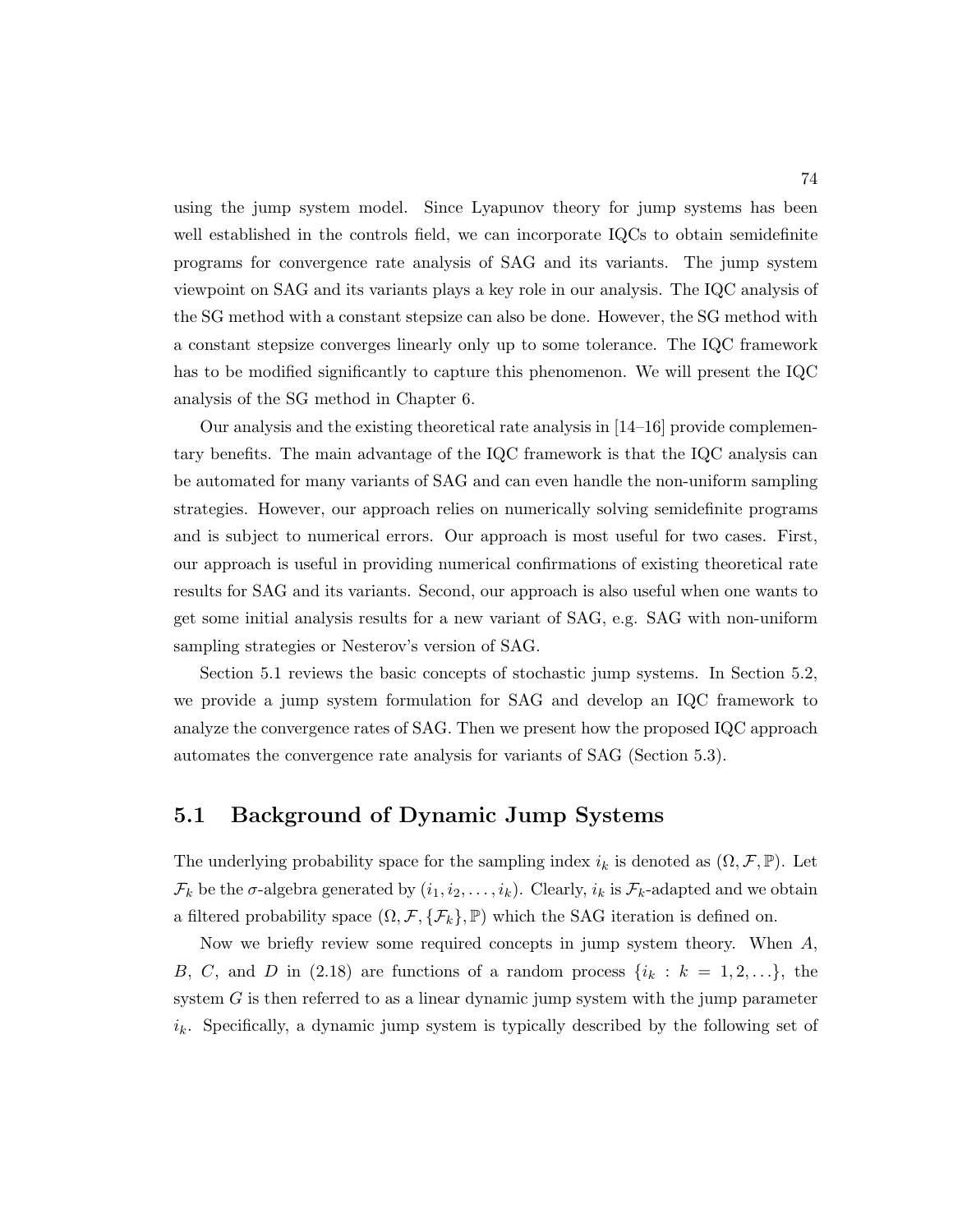recursive equations:

$$
\xi^{k+1} = A_{i_k} \xi^k + B_{i_k} w^k
$$
  
\n
$$
v^k = C_{i_k} \xi^k + D_{i_k} w^k.
$$
\n(5.4)

At each step k, the jump parameter  $i_k$  is a random variable taking value in a finite set  $\mathcal{N} = \{1, \cdots, n\}$ . In addition,  $A_{i_k} : \mathcal{N} \to \mathbb{R}^{n_{\xi} \times n_{\xi}}, B_{i_k} : \mathcal{N} \to \mathbb{R}^{n_{\xi} \times n_w}, C_{i_k} : \mathcal{N} \to \mathbb{R}^{n_v \times n_{\xi}},$ and  $D_{i_k} : \mathcal{N} \to \mathbb{R}^{n_v \times n_w}$  are functions of  $i_k$ . When  $i_k = i \in \mathcal{N}$ , clearly we have  $A_{i_k} = A_i$ ,  $B_{i_k} = B_i$ ,  $C_{i_k} = C_i$ , and  $D_{i_k} = D_i$ . When the process  $\{i_k : k = 1, 2, \ldots\}$  is a Markov chain, the resultant jump system is termed as a discrete-time Markovian jump linear system (MJLS). There is a large body of literature on MJLS in the controls field [84,85]. We confine our scope to the special case where  $i_k$  is an identically and independently distributed (IID) process. When  $i_k$  is sampled from a uniform distribution, we have the following assumption:

### **Assumption 1.**  $\mathbb{P}(i_k = i | \mathcal{F}_{k-1}) = \mathbb{P}(i_k = i) = \frac{1}{n}$  for all  $k \in \mathbb{Z}^+$ , and  $i \in \mathcal{N}$ .

When  $i_k$  is generated cyclically based on a deterministic order, the model (5.4) is no longer a jump system. In this case, the system is termed as a linear periodic system.

#### 5.2 IQC-Based Analysis for SAG

#### 5.2.1 A Jump System Formulation for SAG

To rewrite the SAG iteration as a feedback interconnection, we first need to define the operator  $\bar{\Delta}_f : \ell_{2e}^p \to \ell_{2e}^{np}$  $_{2e}^{np}$  that maps  $\bar{v} \in \ell_2^p$  $_{2e}^{p}$  to  $\bar{w} = \bar{\Delta}_f(\bar{v})$  as

$$
\bar{w}^{k} = \begin{bmatrix} \nabla f_{1}(\bar{v}^{k}) \\ \nabla f_{2}(\bar{v}^{k}) \\ \vdots \\ \nabla f_{n}(\bar{v}^{k}) \end{bmatrix} . \tag{5.5}
$$

Next, we show how to cast SAG into a feedback interconnection  $F_u(\bar{G}, \bar{\Delta}_f)$  where  $\overline{G}$  is a linear jump system.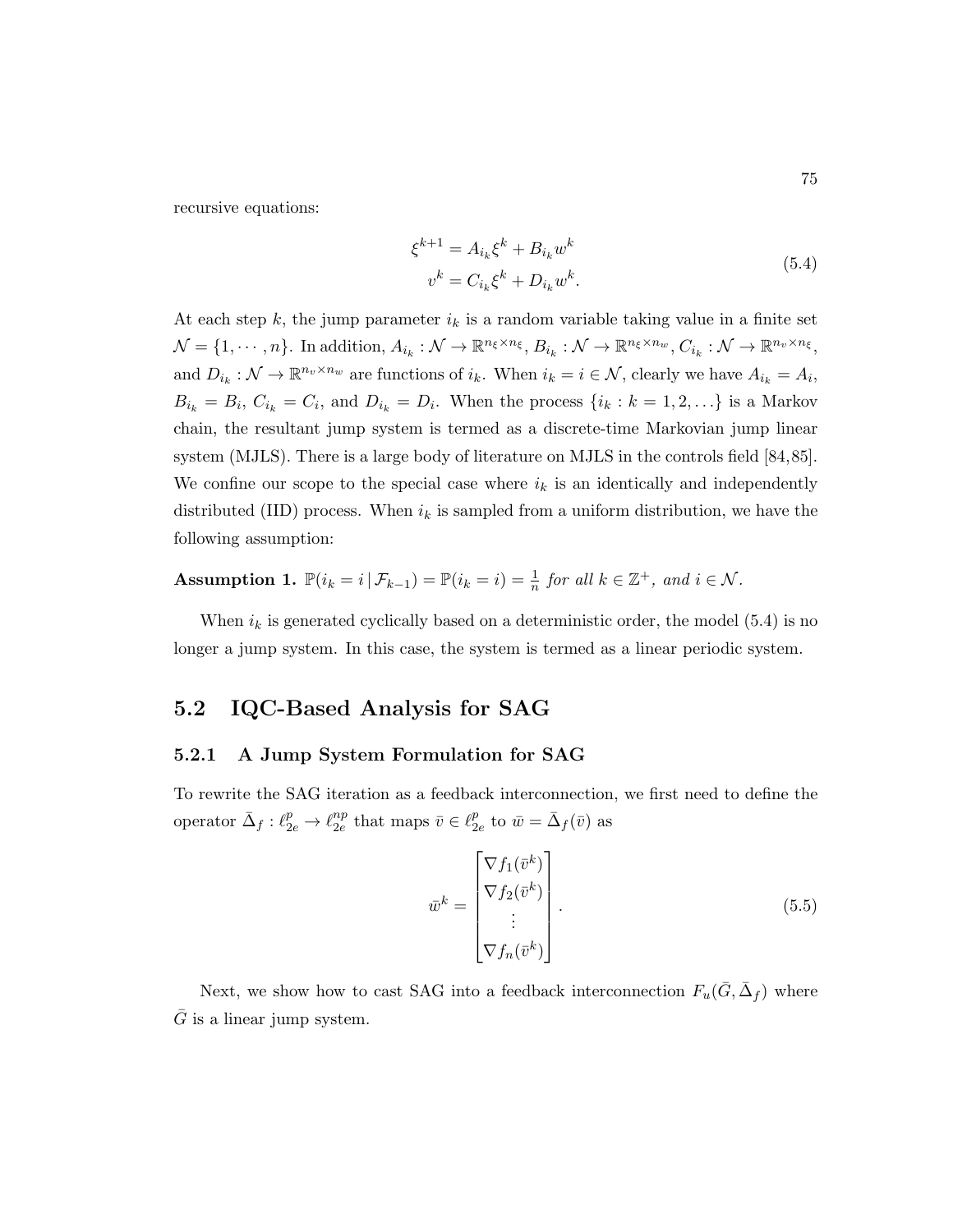Notice a key iteration rule for SAG is (5.3). Now we use the following notation:

$$
y^{k} = \begin{bmatrix} y_1^{k} \\ y_2^{k} \\ \vdots \\ y_n^{k} \end{bmatrix}
$$
 (5.6)

In addition, set  $\bar{v}^k = x^k$ . Then the iteration rule (5.3) can be rewritten as:

$$
y^{k} = ((I_{n} - e_{i_{k}}e_{i_{k}}^{T}) \otimes I_{p}) y^{k-1} + ((e_{i_{k}}e_{i_{k}}^{T}) \otimes I_{p}) \bar{w}^{k}
$$
(5.7)

where  $i_k$  is uniformly sampled from  $\mathcal N$  at each step k, and  $\bar{w}^k$  is given by Equation (5.5). The iteration (5.2) can be rewritten as:

$$
x^{k+1} = x^k - \frac{\alpha}{n} \sum_{i=1}^n y_i^k
$$
  
=  $x^k - \frac{\alpha}{n} (e^T \otimes I_p) y^k$   
=  $x^k - \frac{\alpha}{n} (e^T \otimes I_p) ((I_n - e_{i_k} e_{i_k}^T) \otimes I_p) y^{k-1} - \frac{\alpha}{n} (e^T \otimes I_p) ((e_{i_k} e_{i_k}^T) \otimes I_p) \bar{w}^k$   
=  $x^k - \frac{\alpha}{n} ((e - e_{i_k})^T \otimes I_p) y^{k-1} - \frac{\alpha}{n} (e_{i_k}^T \otimes I_p) \bar{w}^k$  (5.8)

Since  $\bar{v}^k = x^k$ , we can combine (5.7) and (5.8) to obtain the following jump system model mapping from  $\bar{w}$  to  $\bar{v}$ :

$$
\begin{bmatrix} y^k \\ x^{k+1} \end{bmatrix} = \begin{bmatrix} (I_n - e_{i_k} e_{i_k}^T) \otimes I_p & \tilde{0} \otimes I_p \\ -\frac{\alpha}{n} (e - e_{i_k})^T \otimes I_p & I_p \end{bmatrix} \begin{bmatrix} y^{k-1} \\ x^k \end{bmatrix} + \begin{bmatrix} (e_{i_k} e_{i_k}^T) \otimes I_p \\ (-\frac{\alpha}{n} e_{i_k}^T) \otimes I_p \end{bmatrix} \bar{w}^k
$$
\n
$$
\bar{v}^k = \begin{bmatrix} \tilde{0}^T \otimes I_p & I_p \end{bmatrix} \begin{bmatrix} y^{k-1} \\ x^k \end{bmatrix}
$$
\n(5.9)

The above jump system model can be denoted as  $\bar{v} = \bar{G}(\bar{w})$ . Notice that the state for  $\bar{G}$  at the step k is  $\bar{\xi}^k = \begin{bmatrix} y^{k-1} \\ k \end{bmatrix}$  $\begin{bmatrix} k-1 \\ x^k \end{bmatrix}$ . In addition, we already have  $\bar{w} = \bar{\Delta}_f(\bar{v})$ . Hence we can combine  $\bar{v} = \bar{G}(\bar{w})$  with  $\bar{w} = \bar{\Delta}_f(v)$  to conclude that the feedback representation for SAG is  $F_u(\bar{G}, \bar{\Delta}_f)$ . Denote the state matrices of  $\bar{G}$  as  $(A_{i_k}, B_{i_k}, C, D)$ . It is obvious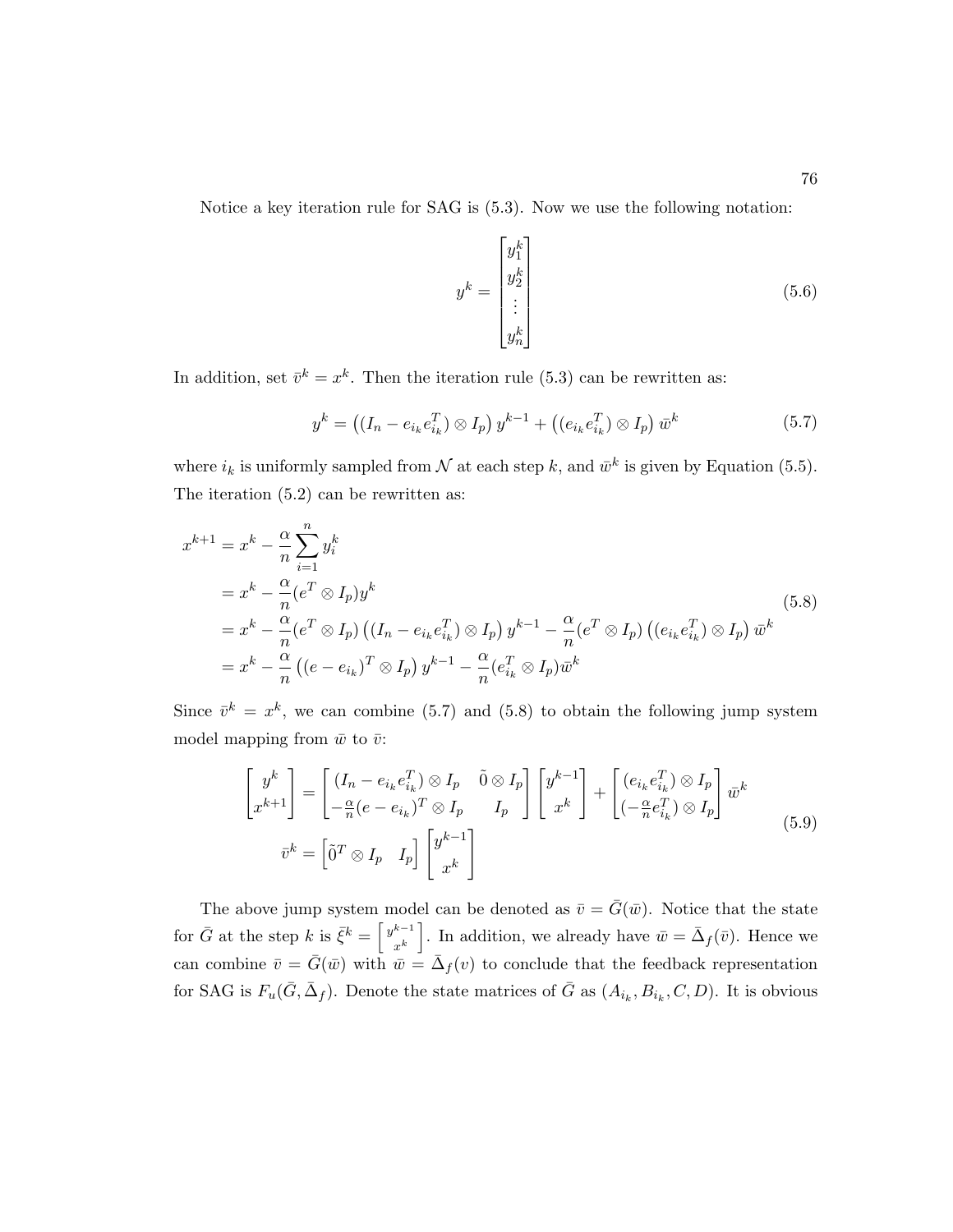that  $D = \tilde{0}^T \otimes I_p$ . Therefore, the feedback form  $F_u(\bar{G}, \bar{\Delta}_f)$  can be cast as:

$$
\bar{\xi}^{k+1} = A_{i_k} \bar{\xi}^k + B_{i_k} \bar{w}^k
$$

$$
\bar{v}^k = C \bar{\xi}^k
$$

$$
\bar{w}^k = \begin{bmatrix} \nabla f_1(\bar{v}^k) \\ \nabla f_2(\bar{v}^k) \\ \vdots \\ \nabla f_n(\bar{v}^k) \end{bmatrix}
$$
(5.10)

Later we will see similar jump system formulations for variants of SAG can be generated in a highly automated manner by applying the series connection rule of statespace models.

We can shift  $F_u(\bar{G}, \bar{\Delta}_f)$  to another interconnection  $F_u(G, \Delta)$  with  $\Delta$  being bounded. Let  $x^*$  be the unique point satisfying  $\nabla g(x^*) = 0$ . First, based on the facts  $A_{i_k} + B_{i_k} =$  $I_n \otimes I_p$  and  $\sum_{i=1}^n \nabla f_i(x^*) = n \nabla g(x^*) = 0$ , we can rewrite the feedback interconnection of SAG as

$$
\bar{\xi}^{k+1} - \xi^* = A_{i_k}(\bar{\xi}^k - \xi^*) + B_{i_k}(\bar{w}^k - w^*)
$$
  
\n
$$
\bar{v}^k - v^* = C(\bar{\xi}^k - \xi^*)
$$
  
\n
$$
\bar{w}^k - w^* = \begin{bmatrix} \nabla f_1(\bar{v}^k) - \nabla f_1(x^*) \\ \nabla f_2(\bar{v}^k) - \nabla f_2(x^*) \\ \n\vdots \\ \nabla f_n(\bar{v}^k) - \nabla f_n(x^*) \end{bmatrix}
$$
\n(5.11)

with  $w^* = \left[\nabla f_1(x^*)^T \dots \nabla f_n(x^*)^T\right]^T$ ,  $v^* = x^*$ , and  $\xi^* =$  $\lceil w^* \rceil$ x ∗ 1 . Now we denote  $\xi^k = \bar{\xi}^k - \xi^*, w^k = \bar{w}^k - w^*,$  and  $v^k = \bar{v}^k - v^*$ . In addition, let the jump system G be governed by the state-space model:

$$
\xi^{k+1} = A_{i_k} \xi^k + B_{i_k} w^k
$$
  
\n
$$
v^k = C \xi^k
$$
\n(5.12)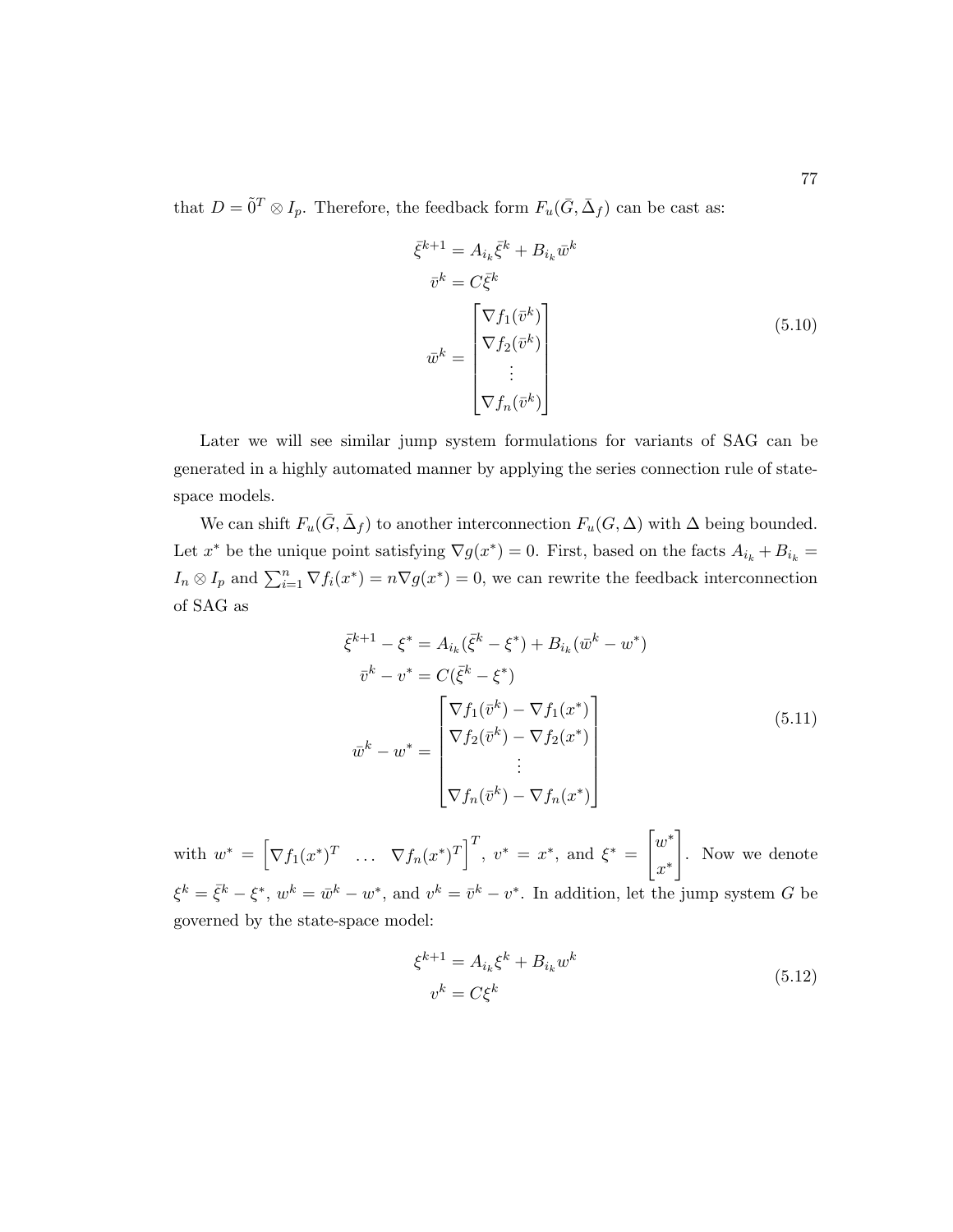And define the operator  $\Delta_f : \ell_{2e}^p \to \ell_{2e}^{np}$  $\frac{np}{2e}$  that maps  $v \in \ell_2^p$  $_{2e}^{p}$  to  $w = \Delta_{f}(v)$  as

$$
w^{k} = \begin{bmatrix} \nabla f_{1}(v^{k} + x^{*}) - \nabla f_{1}(x^{*}) \\ \nabla f_{2}(v^{k} + x^{*}) - \nabla f_{2}(x^{*}) \\ \n\vdots \\ \nabla f_{n}(v^{k} + x^{*}) - \nabla f_{n}(x^{*}) \end{bmatrix}
$$
(5.13)

Then the SAG iteration (5.11) can be rewritten as  $F_u(G, \Delta_f)$ 

$$
\xi^{k+1} = A_{i_k} \xi^k + B_{i_k} w^k
$$
  
\n
$$
v^k = C \xi^k
$$
  
\n
$$
w^k = \begin{bmatrix} \nabla f_1(v^k + x^*) - \nabla f_1(x^*) \\ \nabla f_2(v^k + x^*) - \nabla f_2(x^*) \\ \n\vdots \\ \nabla f_n(v^k + x^*) - \nabla f_n(x^*) \end{bmatrix}
$$
\n(5.14)

We are interesting in analyzing  $\|\bar{\xi}^k - \xi^*\|^2$ . Equivalently, we only need to analyze  $F_u(G, \Delta_f)$  and draw conclusions on  $\|\xi^k\|^2$ . Next, we will construct  $\rho$ -hard IQCs for  $\Delta_f$ , and develop a jump system dissipation inequality to analyze the linear convergence rate of  $F_u(G, \Delta_f)$ .

It is worth mentioning that there is a well-posedness issue implicitly embedded with the feedback setup  $F_u(G, \Delta_f)$ . It is straightforward to check that  $F_u(G, \Delta_f)$  is well-posed for every sample path of  $i_k$ . More specifically, the feedback interconnection  $F_u(G, \Delta_f)$  adopts a unique  $\ell_{2e}$  solution from any initial conditions in the almost sure sense. Therefore, we do not need to worry about this issue, and we will not explicitly mention this well-posedness issue from now on.

#### 5.2.2 *ρ*-Hard IQCs on  $\Delta_f$

We can easily obtain  $\rho$ -hard IQCs on  $\Delta_f$  by manipulating the  $\rho$ -hard IQCs introduced in Section 2.11.3. To see this, define the operator  $\Delta_f^{(i)}$  :  $\ell_{2e}^p \to \ell_2^p$  $_{2e}^p$  that maps  $v \in \ell_2^p$  $_{2e}^p$  to  $w_i = \Delta_f^{(i)}(v)$  as

$$
w_i^k = \nabla f_i(v^k + x^*) - \nabla f_i(x^*)
$$
\n(5.15)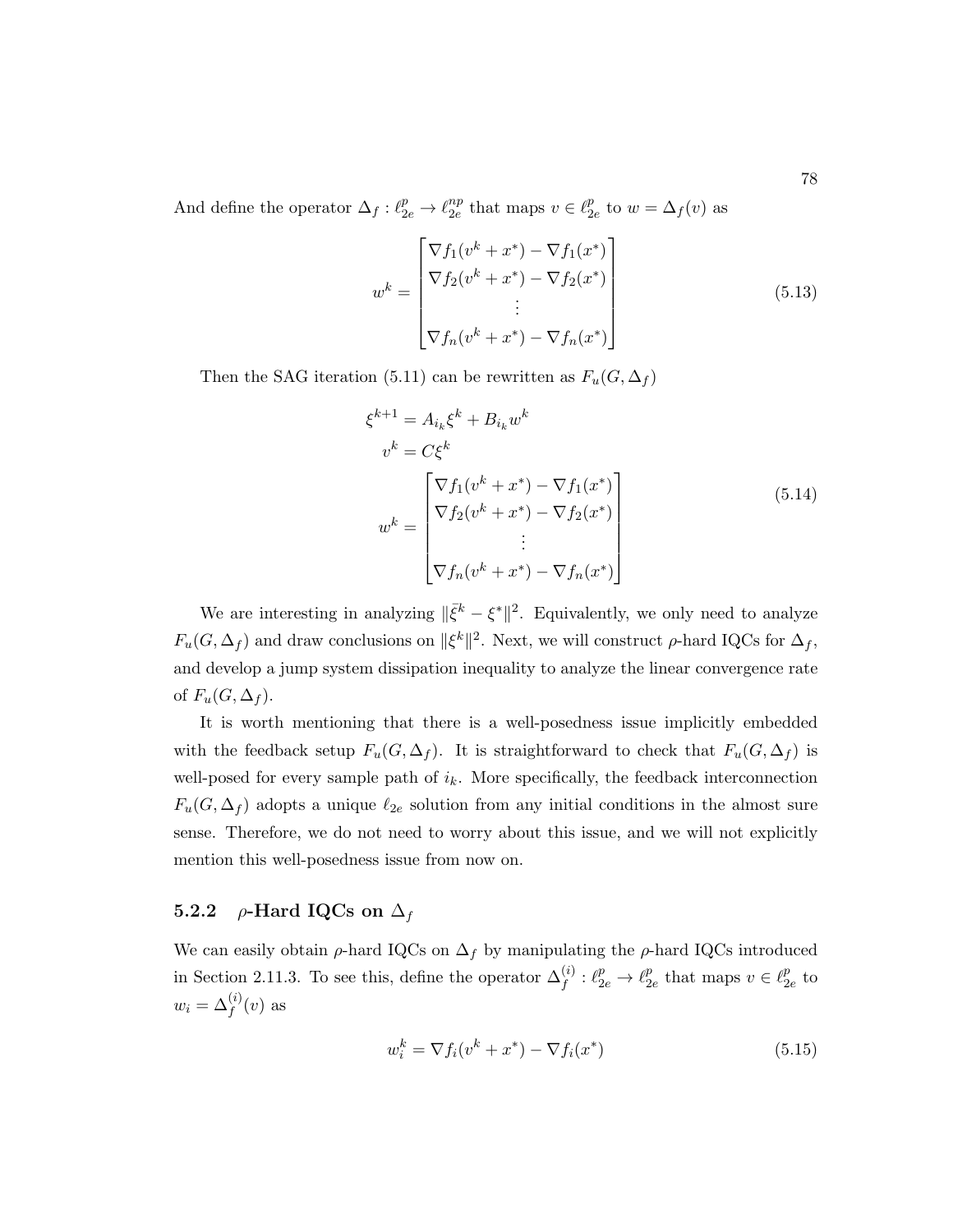The condition  $g \in \mathcal{F}(m, L)$  implies  $\Delta_g$  satisfies the sector IQC and the off-by-one  $\rho$ -hard IQC in Lemma 7. Similarly, the condition  $f_i \in \mathcal{F}(m_i, L_i)$  also poses a sector IQC and an off-by-one  $\rho$ -hard IQC for  $\Delta_f^{(i)}$ . Since  $\Delta_g = (\frac{1}{n}e^T \otimes I_p) \circ \Delta_f$  and  $\Delta_f^{(i)} = (e_i^T \otimes I_p) \circ \Delta_f$ , we can easily obtain the following  $\rho$ -hard IQC result for  $\Delta_f$ .

**Lemma 18.** Suppose  $g \in \mathcal{F}(m, L)$  with  $m \geq 0$ , and  $f_i \in \mathcal{F}(m_i, L_i)$  with  $m_i \geq 0$ . Assume  $0 < \rho \leq 1$  is given. Then  $\Delta_f \in \rho$ -HardIQC( $\Psi, M, \rho$ ) with  $(\Psi, M)$  defined by

1. (Sector IQC Related to g):

$$
\Psi = \begin{bmatrix} L I_p & -\frac{1}{n} e^T \otimes I_p \\ -m I_p & \frac{1}{n} e^T \otimes I_p \end{bmatrix} \quad , \quad M = \begin{bmatrix} 0_p & I_p \\ I_p & 0_p \end{bmatrix} . \tag{5.16}
$$

2. (Off-by-One  $\rho$ -hard IQC Related to g):

$$
\Psi = \begin{bmatrix} 0_p & -LI_p & \frac{1}{n}e^T \otimes I_p \\ \rho^2 I_p & LI_p & -\frac{1}{n}e^T \otimes I_p \\ 0_p & -mI_p & \frac{1}{n}e^T \otimes I_p \end{bmatrix} , \quad M = \begin{bmatrix} 0_p & I_p \\ I_p & 0_p \end{bmatrix} .
$$
 (5.17)

3. (Sector IQC Related to  $f_i$ ):

$$
\Psi = \begin{bmatrix} L_i I_p & -e_i^T \otimes I_p \\ -m_i I_p & e_i^T \otimes I_p \end{bmatrix} , \quad M = \begin{bmatrix} 0_p & I_p \\ I_p & 0_p \end{bmatrix} .
$$
 (5.18)

4. (Off-by-One  $\rho$ -hard IQC Related to  $f_i$ ):

$$
\Psi = \begin{bmatrix} 0_p & -L_i I_p & e_i^T \otimes I_p \\ \hline \rho^2 I_p & L_i I_p & -e_i^T \otimes I_p \\ 0_p & -m_i I_p & e_i^T \otimes I_p \end{bmatrix} , \quad M = \begin{bmatrix} 0_p & I_p \\ I_p & 0_p \end{bmatrix} .
$$
 (5.19)

*Proof.* Since  $\Delta_g = (\frac{1}{n}e^T \otimes I_p) \circ \Delta_f$  and  $\Delta_f^{(i)} = (e_i^T \otimes I_p) \circ \Delta_f$ , we can directly rewrite the IQCs in Lemma 7 to prove the above lemma. The details are omitted.  $\Box$ 

We can see that  $\rho$ -hard IQCs can be flexibly constructed under various assumptions on g and  $f_i$ . The existing analysis for SAG in [15] is analytical and assumes  $f_i \in \mathcal{F}(0,L)$ . It is very difficult to extend the analytical approach in [15] to the cases where we have different conditions on each  $f_i$ , i.e.  $m_i \neq 0$ . On the other hand, the IQC analysis can be easily automated when the conditions on  $f_i$  vary with i.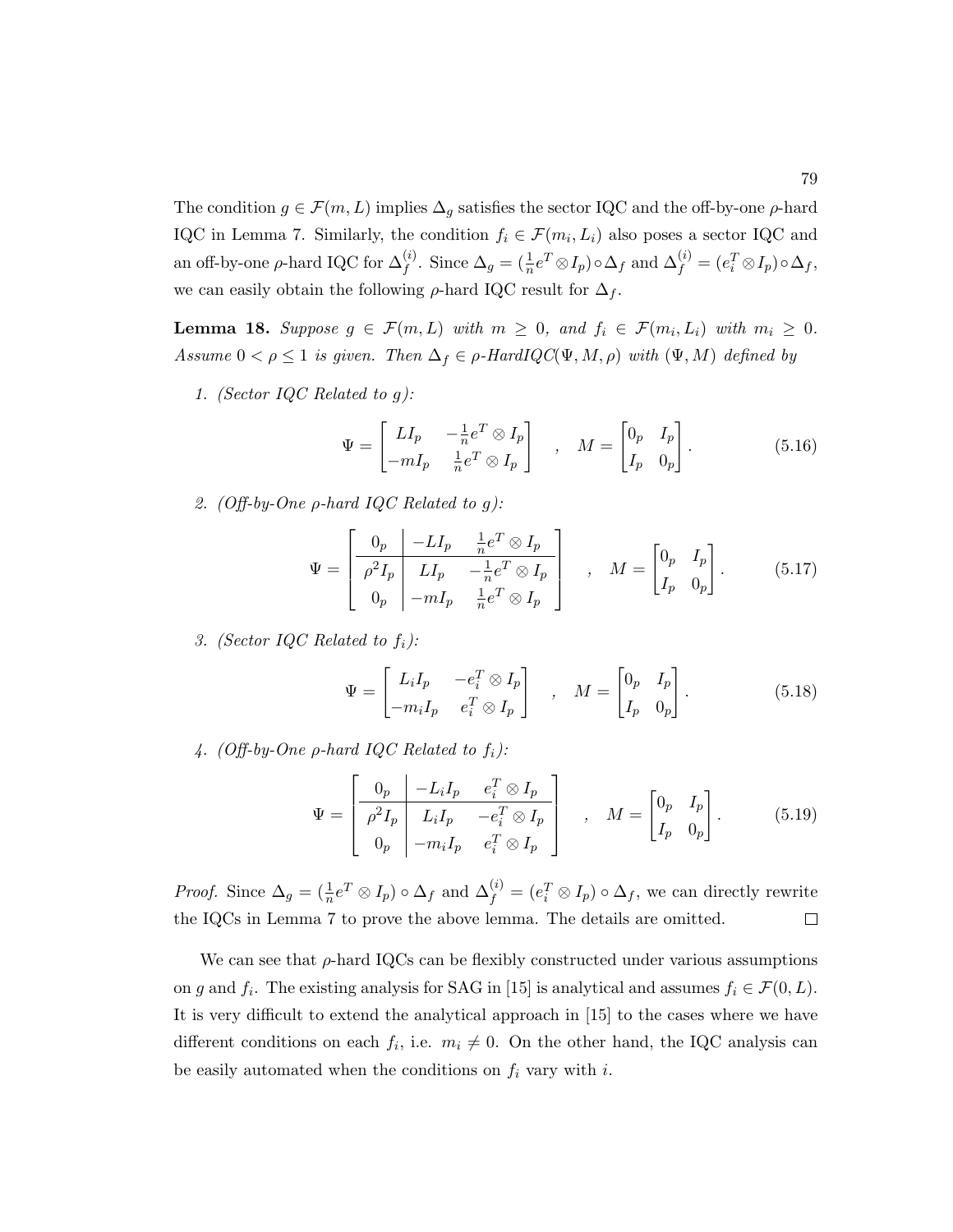### 5.2.3 Convergence Rate Analysis of SAG Using Semidefinite Programs

Suppose  $\Delta_f \in \rho$ -HardIQC $(\Psi_j, M_j, \rho)$  for  $j = 1, ..., N_J$ . All  $\{\Psi_j\}_{j=1}^{N_J}$  are aggregated into a filter  $\Psi$  governed by Equation (2.33). Similar to the deterministic case, the IQC analysis of  $F_u(G, \Delta_f)$  is based on the extended system  $\mathcal{G}^{(G,\Psi)}$  shown in Figure 5.1.



Figure 5.1: Removing  $\Delta$  by Enforcing a Constraint on the Output of  $\Psi$ 

From (2.24), we can see that the state space realization of  $\mathcal{G}^{(G,\Psi)}$  has the form  $(\mathcal{A}_{i_k}, \mathcal{B}_{i_k}, \mathcal{C}, \mathcal{D})$  where  $\mathcal C$  and  $\mathcal D$  do not depend on the sampling index  $i_k$ . Hence  $\mathcal G^{(G,\Psi)}$ has the following state-space model:

$$
\begin{bmatrix} \eta^{k+1} \\ r^k \end{bmatrix} = \begin{bmatrix} \mathcal{A}_{i_k} & \mathcal{B}_{i_k} \\ \mathcal{C} & \mathcal{D} \end{bmatrix} \begin{bmatrix} \eta^k \\ w^k \end{bmatrix}
$$
 (5.20)

The extended state vector is  $\eta^k := \left[\frac{\xi^k}{\xi^k}\right]$  $\begin{bmatrix} \xi^k \\ \psi^k \end{bmatrix} \in \mathbb{R}^{n_{\xi}+n_{\psi}}$ . Based on (2.25) and (2.26), the state matrices for the extended system  $\mathcal{G}^{(G,\Psi)}$  can be computed from the state matrices of  $G$  and  $\Psi$ .

Still define  $M_{\lambda} = diag(\lambda_1 M_1, \dots, \lambda_{N_J} M_{N_J})$ . The next theorem presents an LMI condition for linear rate analysis of SAG using time domain  $\rho$ -hard IQCs and a jump system dissipation inequality.

**Theorem 7.** Let G be a jump system defined by (5.12) and  $\Delta \in \rho$ -HardIQC( $\Psi_i, M_i, \rho$ ) for  $j = 1, \ldots, N_J$ . Suppose  $F_u(G, \Delta_f)$  is well-posed almost surely, and  $\xi^k$  is generated by the interconnection  $F_u(G, \Delta)$  with the initial condition  $\xi^0$ . Assume  $i_k$  is sampled in an IID manner and  $\mathbb{P}(i_k = i) = p_i$ . If  $\exists$  a matrix  $P = P^T > 0$  and scalars  $\lambda_j \geq 0$  s.t.

$$
\begin{bmatrix} \sum_{i=1}^{n} p_i \mathcal{A}_i^T P \mathcal{A}_i - \rho^2 P & \sum_{i=1}^{n} p_i \mathcal{A}_i^T P \mathcal{B}_i \\ \sum_{i=1}^{n} p_i \mathcal{B}_i^T P \mathcal{A}_i & \sum_{i=1}^{n} p_i \mathcal{B}_i^T P \mathcal{B}_i \end{bmatrix} + \begin{bmatrix} \mathcal{C}^T \\ \mathcal{D}^T \end{bmatrix} M_\lambda \begin{bmatrix} \mathcal{C} & \mathcal{D} \end{bmatrix} \leq 0 \tag{5.21}
$$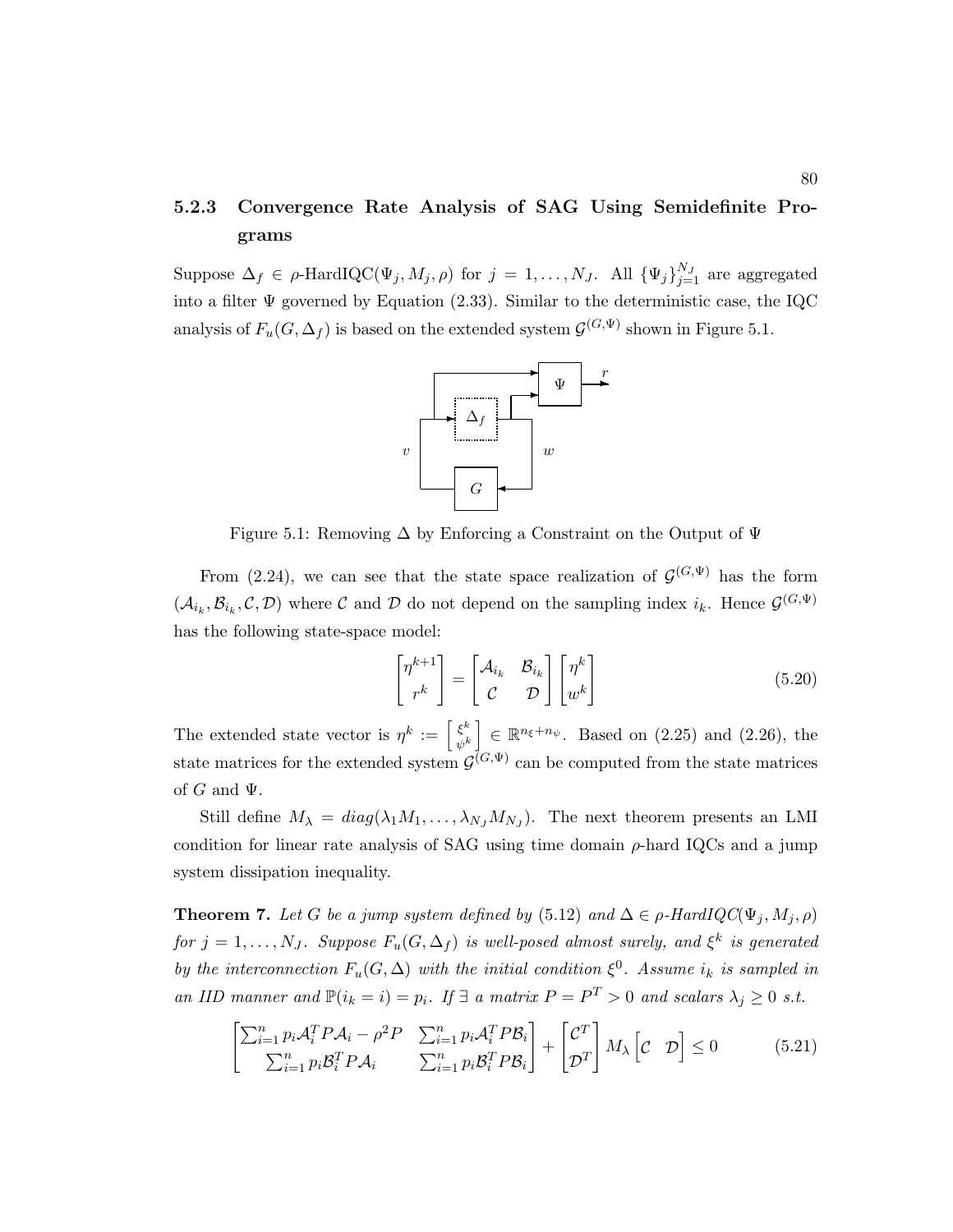Then  $\mathbb{E} \left[ \|\xi^k\|^2 \right] \leq \rho^{2k} \left( \text{cond}(P) \|\xi^0\|^2 \right)$  holds for all  $k \geq 1$  and  $\xi^0 \in \mathbb{R}^{n_{\xi}}$ .

*Proof.* Let  $(\xi, v, w)$  be generated by  $F_u(G, \Delta)$  with the initial condition  $\xi^0$ . Let r be generated by (2.22) with initial condition  $\psi^0 = 0$ . Let  $\eta^k = \left[ (\xi^k)^T \quad (\psi^k)^T \right]^T$ . We can verify that (5.20) holds with the current choice of  $(\eta, w, r)$  with the initial condition  $\eta^0 = \left[ (\xi^0)^T \right]^T$ . Moreover, the solution  $(\eta, w, r)$  is in  $\ell_{2e}$  almost surely.

Define the storage function by  $V(\eta^k) = (\eta^k)^T P \eta^k$ . Based on (5.20), we have the following key relation:

$$
\mathbb{E}[V(\eta^{k+1}) | \mathcal{F}_{k-1}]
$$
\n
$$
= \mathbb{E}[(\eta^{k+1})^T P \eta^{k+1} | \mathcal{F}_{k-1}]
$$
\n
$$
= \sum_{i=1}^n \mathbb{P}(i_k = i) \left(\mathcal{A}_i \eta^k + \mathcal{B}_i w^k\right)^T P \left(\mathcal{A}_i \eta^k + \mathcal{B}_i w^k\right)
$$
\n
$$
= \begin{bmatrix} \eta^k \\ w^k \end{bmatrix}^T \begin{bmatrix} \sum_{i=1}^n p_i \mathcal{A}_i^T P \mathcal{A}_i & \sum_{i=1}^n p_i \mathcal{A}_i^T P \mathcal{B}_i \\ \sum_{i=1}^n p_i \mathcal{B}_i^T P \mathcal{A}_i & \sum_{i=1}^n p_i \mathcal{B}_i^T P \mathcal{B}_i \end{bmatrix} \begin{bmatrix} \eta^k \\ w^k \end{bmatrix}
$$
\n(5.22)

Therefore, left and right multiply the LMI condition (5.21) by  $[\eta^T, w^T]$  and  $[\eta^T, w^T]^T$ to show that V satisfies:

$$
\mathbb{E}[V(\eta^{k+1}) \mid \mathcal{F}_{k-1}] - \rho^2 V(\eta^k) + \sum_{j=1}^{N_J} \lambda_j (r_j^k)^T M_j r_j^k \le 0 \tag{5.23}
$$

We can take full expectation to get

$$
\mathbb{E}V(\eta^{k+1}) - \rho^2 \mathbb{E}V(\eta^k) + \mathbb{E}\left[\sum_{j=1}^{N_J} \lambda_j (r_j^k)^T M_j r_j^k\right] \le 0
$$
\n(5.24)

Multiply the above inequality by  $\rho^{-2k}$  and sum over k to yield:

$$
\rho^{2-2k} \mathbb{E} V(\eta^k) - \rho^2 V(\eta^0) + \sum_{j=1}^{N_J} \mathbb{E} \left[ \sum_{t=0}^{k-1} \rho^{-2t} \lambda_j (r_j^t)^T M_j r_j^t \right] \le 0 \tag{5.25}
$$

Since  $\sum_{t=0}^{k-1} \rho^{-2t} \lambda_j (r_j^t)^T M_j r_j^t \geq 0$  for every sample path of  $i_k$ , we have the expected quadratic constraint  $\mathbb{E}\left[\sum_{t=0}^{k-1} \rho^{-2t} \lambda_j (r_j^t)^T M_j r_j^t \right] \geq 0$ . Therefore, (5.25) implies:

$$
\rho^{2-2k} \mathbb{E} V(\eta^k) - \rho^2 V(\eta^0) \le 0
$$
\n(5.26)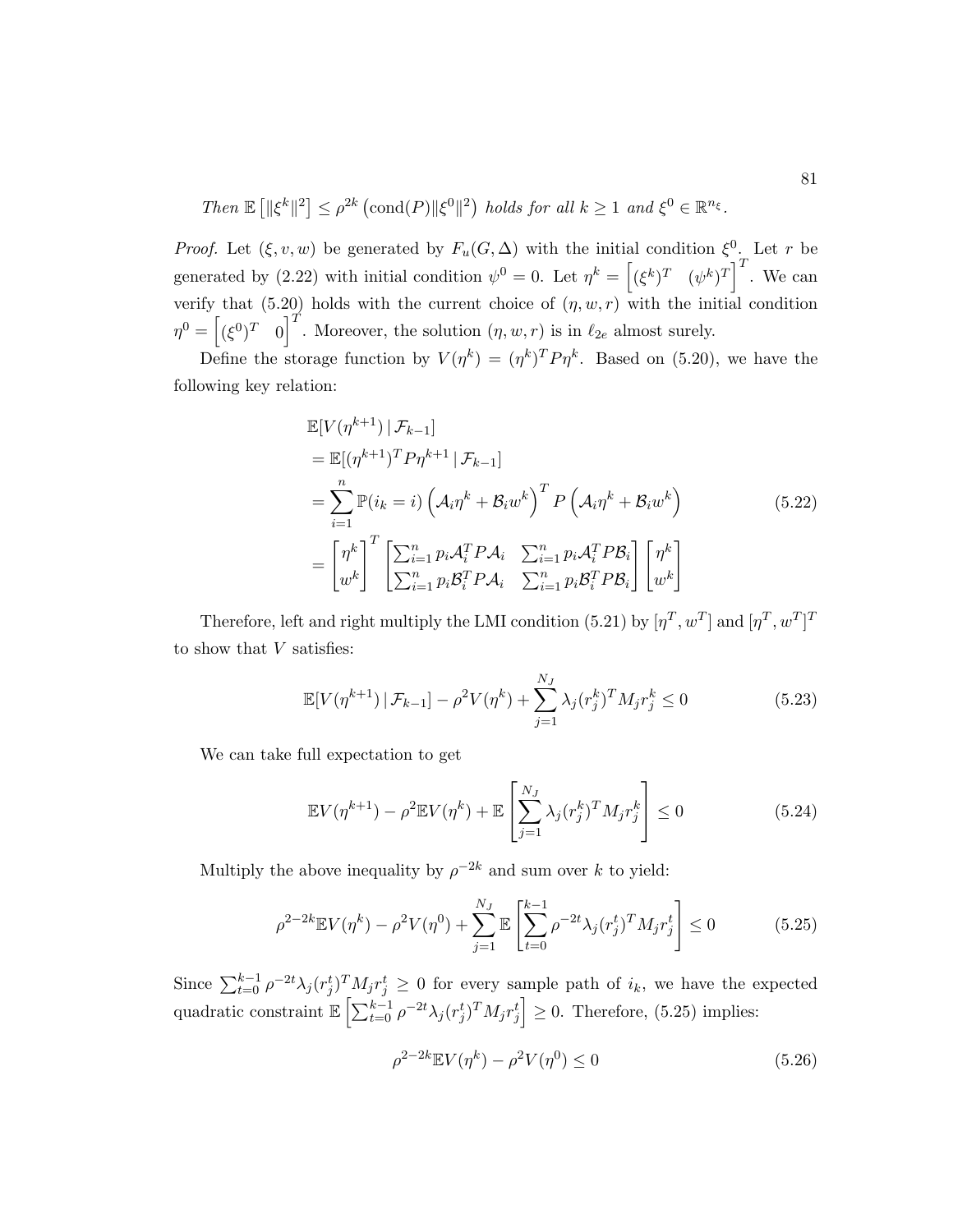Hence  $\mathbb{E} V(\eta^k) \leq \rho^{2k} V(\eta^0)$ , and we immediately get

$$
\mathbb{E}[\|\xi^k\|^2] \le \mathbb{E}[\|\eta^k\|^2] \le \rho^{2k} \left(\text{cond}(P)\|\eta^0\|^2\right) = \rho^{2k} \left(\text{cond}(P)\|\xi^0\|^2\right) \tag{5.27}
$$

This completes the proof.

When  $y^0 = 0$ , we have  $\|\xi^0\|^2 = \|\bar{\xi}^0 - \xi^*\|^2 = \|x^0 - x^*\|^2 + \sum_{i=1}^n \|\nabla f_i(x^*)\|^2$ . This term depends on  $\sum_{i=1}^{n} ||\nabla f_i(x^*)||^2$  as expected. We can see that the proof of the jump system dissipation inequality is very similar to its deterministic counterpart. For any fixed  $0 < \rho \leq 1$ , the testing condition (5.21) is an LMI. In principle, we can solve the semidefinite program (5.21) to certify the linear convergence rate of SAG even if the sampling strategy is not uniform, i.e.  $p_i \neq \frac{1}{n}$  $\frac{1}{n}$ . However, numerically checking the feasibility of (5.21) is practical only if the size of (5.21) is not too large. Notice the size of  $(5.21)$  is roughly proportional to both n and p. We can easily extend Lemma 5 to reduce  $(5.21)$  to a smaller LMI whose size does not depend on p. Similar arguments can be found in Remark 2 (Section 2.11.3) and [12, Section 4.2]. The real challenge is how to make use of (5.21) given the fact that the resultant LMI can only be numerically checked for intermediate values of *n* (i.e.  $n \leq 400$ ).

#### 5.2.4 Numerical Results on SAG

Now we use Theorem 7 to analyze the convergence rate of SAG. Suppose  $i_k$  is sampled from a uniform distribution, i.e.  $p_i = \frac{1}{n}$  $\frac{1}{n}$  for all *i*. In addition, assume  $m_i = 0$  and  $L_i = L$ . Hence  $g \in \mathcal{F}(m, L)$  and  $f_i \in \mathcal{F}(0, L)$ . The most relevant existing result for this case was presented in [15, Theorem 1] and states the following fact. If one chooses  $\alpha = \frac{1}{16}$  $\frac{1}{16L}$ , then the SAG iteration converges at a linear rate  $\rho = \sqrt{1 - \min\{\frac{m}{16L}\}}$  $\frac{m}{16L}, \frac{1}{8n}$  $\frac{1}{8n}\}$  in the mean square sense. This result demonstrates the power of the SAG method. Notice the full gradient descent method accesses the oracle  $n$  times at one iteration, since the computation of  $\nabla g$  requires the computation of  $\nabla f_i$  for all i. Roughly speaking, the full gradient descent iteration shrinks at a certain factor which depends on the ratio  $L/m$  after accessing the oracle n times. On the other hand, the SAG method in big data applications shrinks at a factor which is independent of  $L/m$  after accessing the oracle n times. To see this, notice  $n$  is typically quite large for big data applications. Hence SAG converges at a rate  $\rho^2 = 1 - \frac{1}{8g}$  $\frac{1}{8n}$ . After accessing the oracle *n* times, the SAG iteration shrinks at a factor  $(1 - \frac{1}{8r})$  $\frac{1}{8n})^n \approx 0.8825.$ 

 $\Box$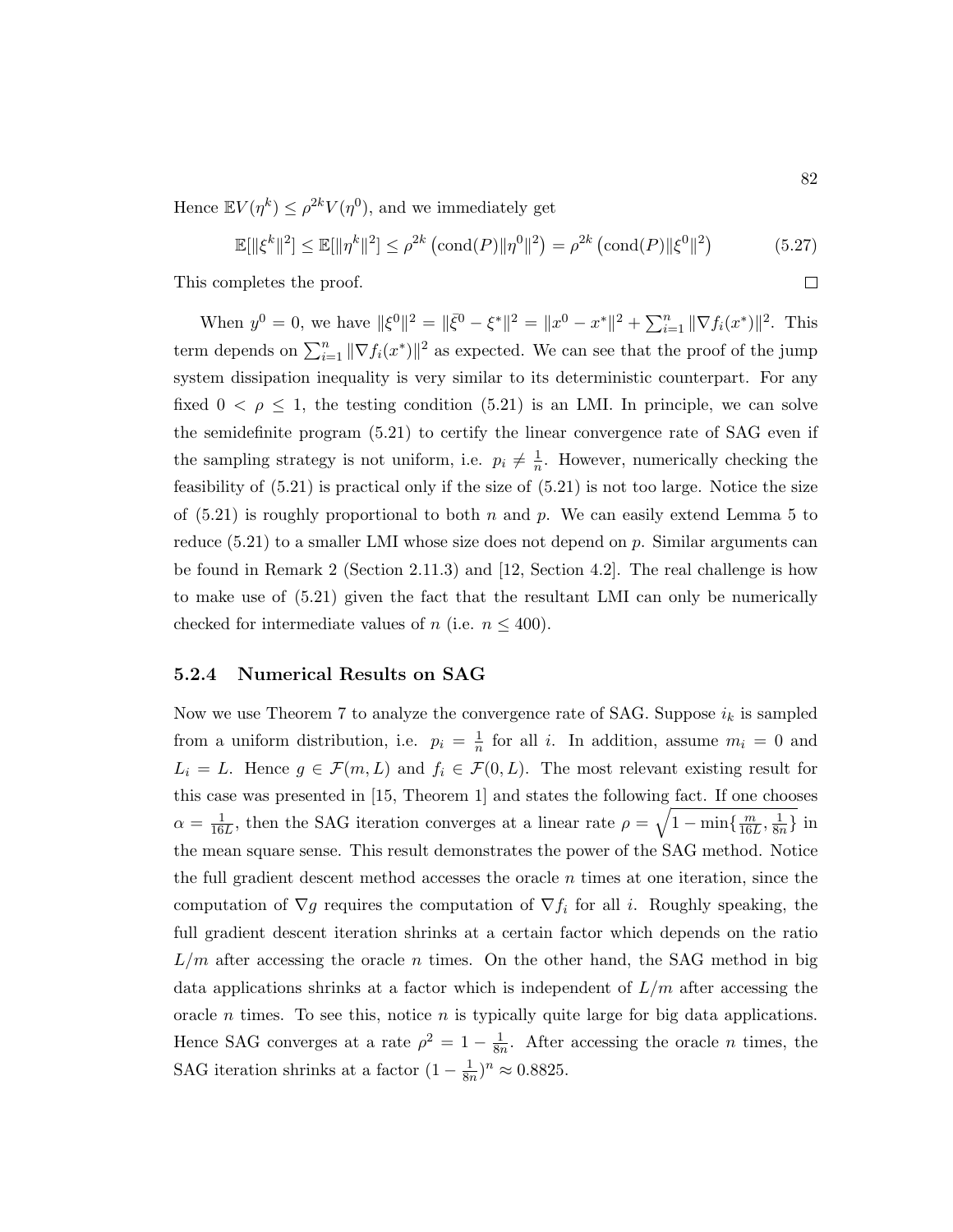We can apply the LMI method to verify and strengthen the above result. In big data applications,  $n$  is typically very large. Evaluating the LMI with that large  $n$ is impractical. Based on the result in [15, Theorem 1], it is reasonable to guess the convergence rate of SAG takes the form of  $\rho^2 = 1 - \frac{1}{cr}$  $\frac{1}{cn}$  for some c when n is large. Hence it makes sense to study the case where n is large enough such that  $(1 - \frac{1}{c_1})$  $\frac{1}{cn}$ <sup>n</sup> approaches its limit and  $\frac{1}{cn} \leq \frac{m}{16l}$  $\frac{m}{16L}$ . To determine the range of *n* for our LMI tests, we compute the values of  $(1 - \frac{1}{cr})$  $\frac{1}{cn}$ <sup>n</sup> for different c. The result is summarized in Table 5.1. From Table 5.1, we can see  $(1 - \frac{1}{cr})$  $\frac{1}{cn}$ <sup>n</sup> usually already approaches its limit even when n is 20. Hence we can select *n* based on the value of  $L/m$ . For example, if  $L/m = 10$ , we can choose n to be larger than  $160/c$  where c is related to the tested rate.

| $n\,$                                                                      | $\sqrt{2}$ | - 20 | -50 | $100 \quad   \quad 10^3 \quad   \quad 10^4$ |  |
|----------------------------------------------------------------------------|------------|------|-----|---------------------------------------------|--|
| $(1-\frac{1}{8n})^n$   0.8811   0.8822   0.8824   0.8824   0.8825   0.8825 |            |      |     |                                             |  |
| $(1-\frac{1}{6n})^n$   0.8441   0.8459   0.8462   0.8464   0.8465   0.8465 |            |      |     |                                             |  |
| $(1-\frac{1}{2n})^n$   0.5905   0.6027   0.6050   0.6058   0.6065   0.6065 |            |      |     |                                             |  |
| $(1-\frac{2}{3n})^n$   0.4889   0.5076   0.5111   0.5123   0.5133   0.5134 |            |      |     |                                             |  |
| $(1-\frac{1}{n})^n$   0.3277   0.3585   0.3642   0.3660   0.3677   0.3679  |            |      |     |                                             |  |

Table 5.1: Values of  $(1 - \frac{1}{cn})^n$  for  $c \in \{8, 6, 2, 1.5, 1\}$ 

Now we present the details of our LMI analysis. We use the sector IQCs (5.16)  $(5.18)$  and the off-by-one  $\rho$ -hard IQC in  $(5.17)$  to formulate the LMI condition. Since  $p_i = \frac{1}{n}$  $\frac{1}{n}$ , the LMI condition (5.21) becomes

$$
\begin{bmatrix} \frac{1}{n} \sum_{i=1}^{n} \mathcal{A}_i^T P \mathcal{A}_i - \rho^2 P & \frac{1}{n} \sum_{i=1}^{n} \mathcal{A}_i^T P \mathcal{B}_i \\ \frac{1}{n} \sum_{i=1}^{n} \mathcal{B}_i^T P \mathcal{A}_i & \frac{1}{n} \sum_{i=1}^{n} \mathcal{B}_i^T P \mathcal{B}_i \end{bmatrix} + \begin{bmatrix} \mathcal{C}^T \\ \mathcal{D}^T \end{bmatrix} M_{\lambda} \begin{bmatrix} \mathcal{C} & \mathcal{D} \end{bmatrix} \leq 0 \tag{5.28}
$$

Since totally  $(n + 2)$   $\rho$ -hard IQCs are used, we have  $N_J = n + 2$ . Similar to the deterministic case, we can set  $P = \tilde{P} \otimes I_p$  and reduce the above LMI to a smaller LMI whose size does not depend on  $p$ . The resultant LMI can be further simplified by exploiting the symmetry in the problem setup. There is some symmetry in  $A_i$  and  $B_i$ . In addition, there is also some symmetry between the sector IQCs on different  $f_i$ . Hence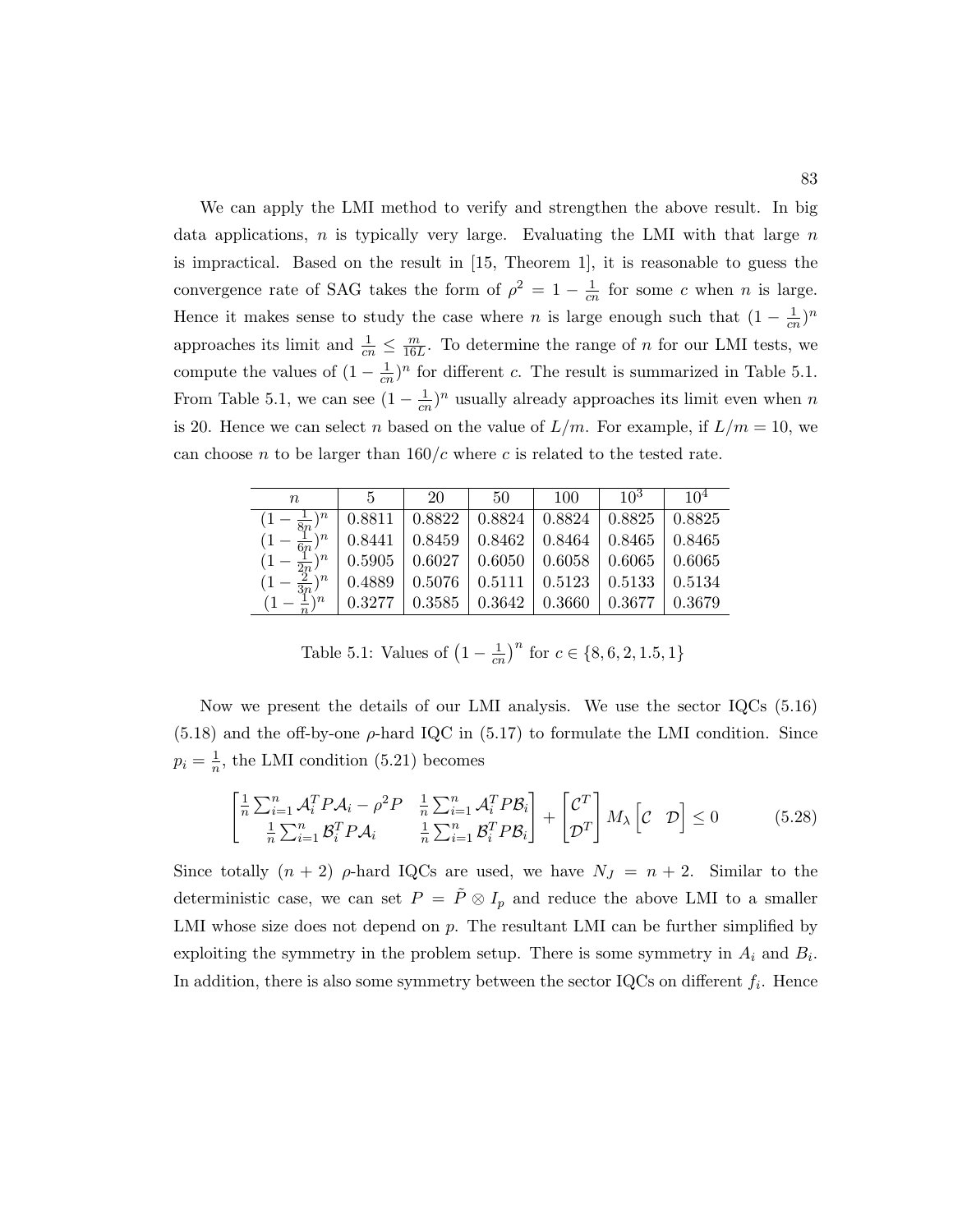we set  $\lambda_j$  for all the sector IQCs on  $f_i$  to be one parameter, and parameterize  $\tilde{P}$  as

$$
\tilde{P} = \begin{bmatrix} p_1 I_n + p_2(e^T e) & p_3 e & p_4 e \\ p_3 e^T & p_5 & p_6 \\ p_4 e^T & p_6 & p_7 \end{bmatrix}
$$
\n(5.29)

where  $p_j$  (j = 1, ..., 7) are scalar decision variables. Without this parameterization,  $\tilde{P}$ is an  $(n+2) \times (n+2)$  matrix. With this parameterization, the number of the decision variables is significantly reduced. The number of the decision variables of the resultant LMI becomes 10, and the LMI can be solved when  $n$  is several hundred. The decision variable reductions here are quite intuitive. Although we do not have a proof to show that this step does not introduce any further conservatism, we did some numerical tests and the results seemed to confirm the applicability of such variable reduction.

Another practical issue is how to break homogeneity in the LMI. Instead of enforcing  $\tilde{P} > 0$ , we actually use the condition  $\tilde{P} \ge \epsilon I$  with  $\epsilon = 10^{-3}$ . The choice of  $\epsilon$  can affect the result especially when  $n$  is large. Some infeasible points may become feasible if smaller  $\epsilon$  is used. Larger  $\epsilon$  leads to slightly more conservative  $\rho^2$ .

Now we check the feasibility of the resultant LMI with various choices of  $\rho^2$ . The size of the LMI is large such that a bisection on  $\rho^2$  becomes inefficient. Hence we test the feasibility of the LMI with several prescribed  $\rho^2$ . The result for the case where  $m = 1$  and  $L = 10$  is summarized in Table 5.2. The notation "Y" means the LMI is feasible while "-" means the LMI is not feasible.

| $\it{n}$              | 20 | Б | 100       | 200 | 300 |
|-----------------------|----|---|-----------|-----|-----|
|                       |    |   |           |     |     |
| $\frac{1}{6n}$        |    |   |           |     |     |
| —                     |    |   | $\sqrt{}$ |     |     |
| --<br>$\overline{3n}$ |    |   |           |     |     |
|                       |    |   |           |     |     |

Table 5.2: Numerical Rate Results for SAG with  $m = 1$ ,  $m_i = 0$ ,  $L_i = L = 10$ , and  $\alpha = \frac{1}{16L}$ 

The results in Table 5.2 confirm [15, Theorem 1] since  $\frac{1}{8n} \leq \frac{1}{160}$  for  $n \geq 20$  and the LMI is feasible with  $\rho^2 = 1 - \frac{1}{8r}$  $\frac{1}{8n}$  for all tested *n*. However, Table 5.2 also suggests that [15, Theorem 1] can be conservative. The LMI method implies that SAG may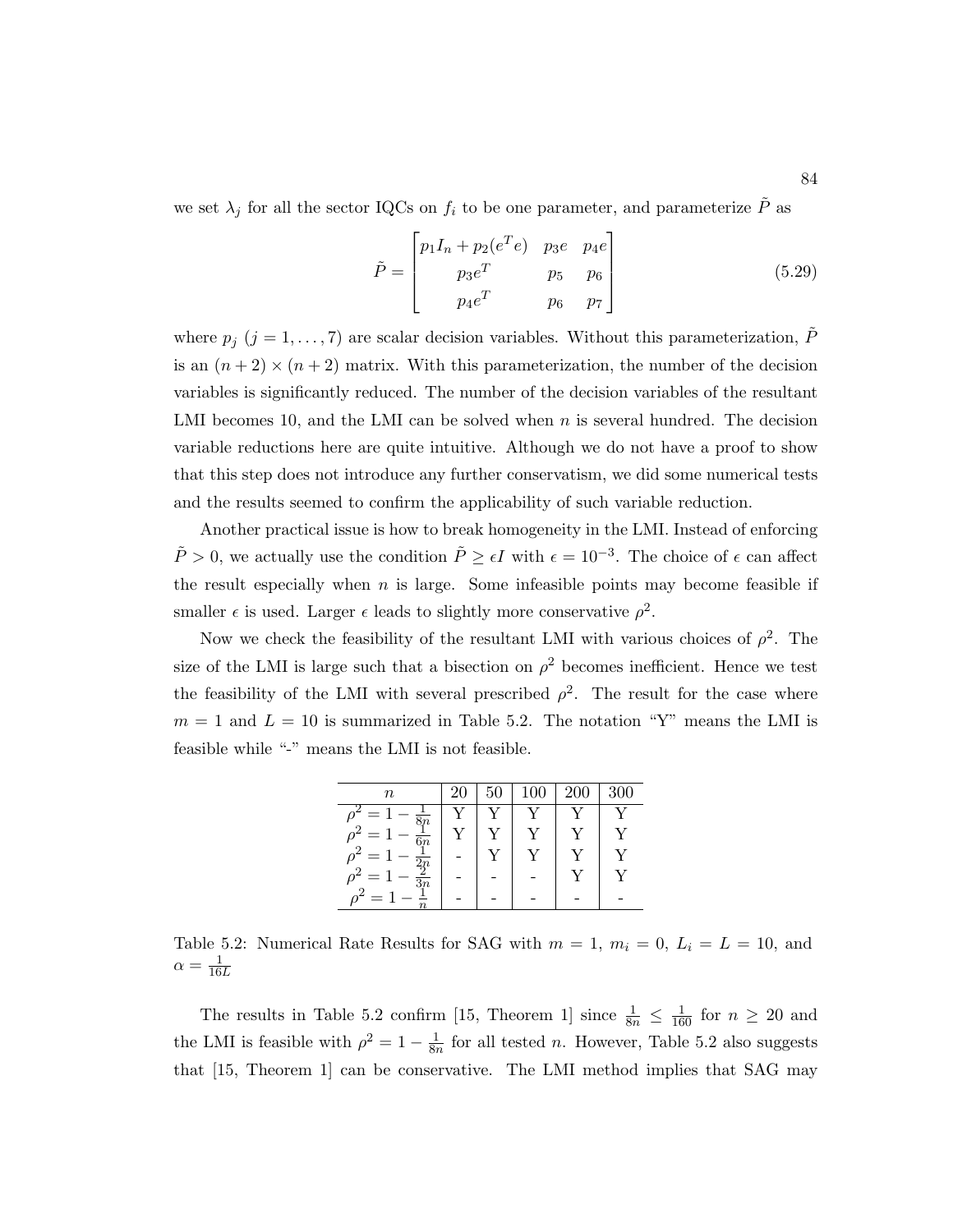converge at a faster rate. In addition, Table 5.2 also implies that faster rates will be obtained when SAG is applied to problems with large  $n$ . Hence a rate bound which does not hold for small n could potentially hold for large  $n$ . An important future task is to develop less conservative rate bounds which only hold for large  $n$ . We also present the LMI results for  $L/m = 100$  (Table 5.3). The same trend has been observed, i.e. better rate bounds may hold only for large n. Another interesting observation is that the LMI is not feasible for the rate  $\rho^2 = 1 - \frac{2}{3n}$  when  $L/m = 100$ . There are three possibilities here. One possibility is that  $n$  is not large enough to make the LMI feasible with this rate. The second possibility is that the rate bound of the SAG may still get worse for larger values of  $L/m$  even for big data applications. The third possibility is that this is a numerical error. One evidence for this is that the LMI with  $\rho^2 = 1 - \frac{2}{3r}$  $\overline{3n}$ becomes feasible for  $n = 300$  and  $L/m = 100$  if we choose  $\epsilon = 10^{-5}$  instead of  $10^{-3}$ . It is emphasized that the LMI method is subject to numerical errors. The numerical errors can even be more significant when  $n$  is large. Hence the LMI method is only used to complement the theoretical rate results at this point.

| $\it n$ | 200 | 250 | 300 |  |
|---------|-----|-----|-----|--|
| —       |     |     |     |  |
| $=$     |     |     |     |  |
| -       |     |     |     |  |

Table 5.3: Numerical Rate Results for SAG with  $m = 1$ ,  $m_i = 0$ ,  $L_i = L = 100$ , and  $\alpha = \frac{1}{16L}$ 

#### 5.3 Generalizations for Variants of SAG

#### 5.3.1 Variants of SAG

SAG has many possible variants. An important variant for the SAG method is the Nesterov's version of stochastic average gradient method [15]. This variant applies the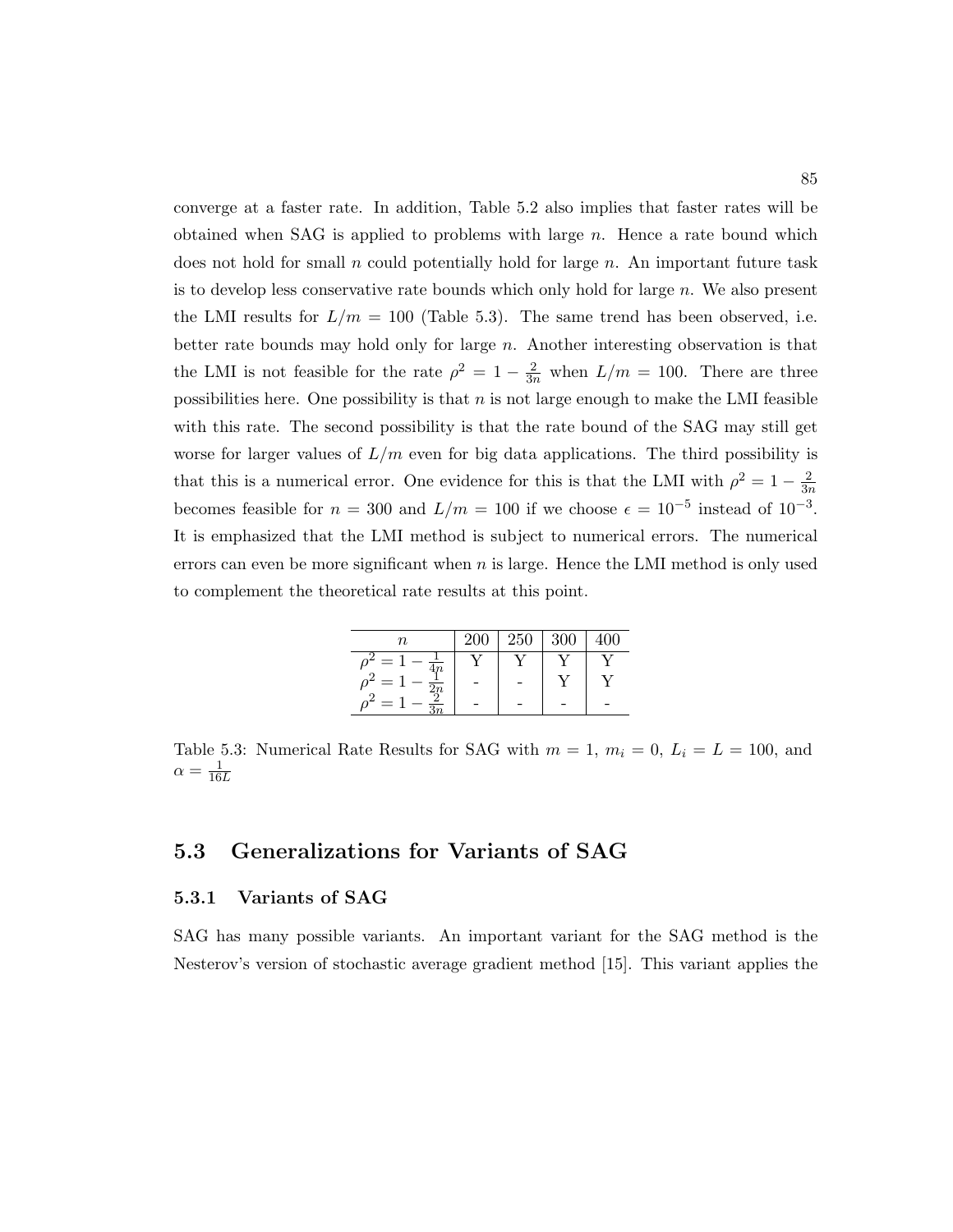following iteration:

$$
x^{k+1} = r^k - \frac{\alpha}{n} \sum_{i=1}^n y_i^k
$$
  

$$
r^k = (1+\beta)x^k - \beta x^{k-1}
$$
 (5.30)

where at each iteration  $k$ , the index  $i_k$  is drawn uniformly from the set  $\mathcal N$  and

$$
y_i^k := \begin{cases} \nabla f_i(r^k) & \text{if } i = i_k \\ y_i^{k-1} & \text{otherwise} \end{cases} \tag{5.31}
$$

Theoretically, it is not clear whether the above method has better worst-case guarantees than SAG or not.

Another important variant for the SAG method is the SAGA method [16], which uses the following iteration:

$$
x^{k+1} = x^k - \alpha \left( \nabla f_{i_k}(x^k) - y_{i_k}^{k-1} + \frac{1}{n} \sum_{i=1}^n y_i^{k-1} \right)
$$
 (5.32)

where at each iteration  $k$ , a random training example  $i_k$  is drawn uniformly from the set  $\mathcal N$  and  $y_i^k$  is updated by (5.3).

Potentially, one can also obtain a Nesterov's version and a Heavy-ball version for the SAGA method.

#### 5.3.2 Jump System Formulations for Variants of SAG

In this section, we summarize a general jump system formulation for variants of SAG. We represent variants of SAG into the feedback form  $F_u(G, \Delta_f)$  as shown in Figure 5.2.



Figure 5.2: The Block-Diagram for Variants of SAG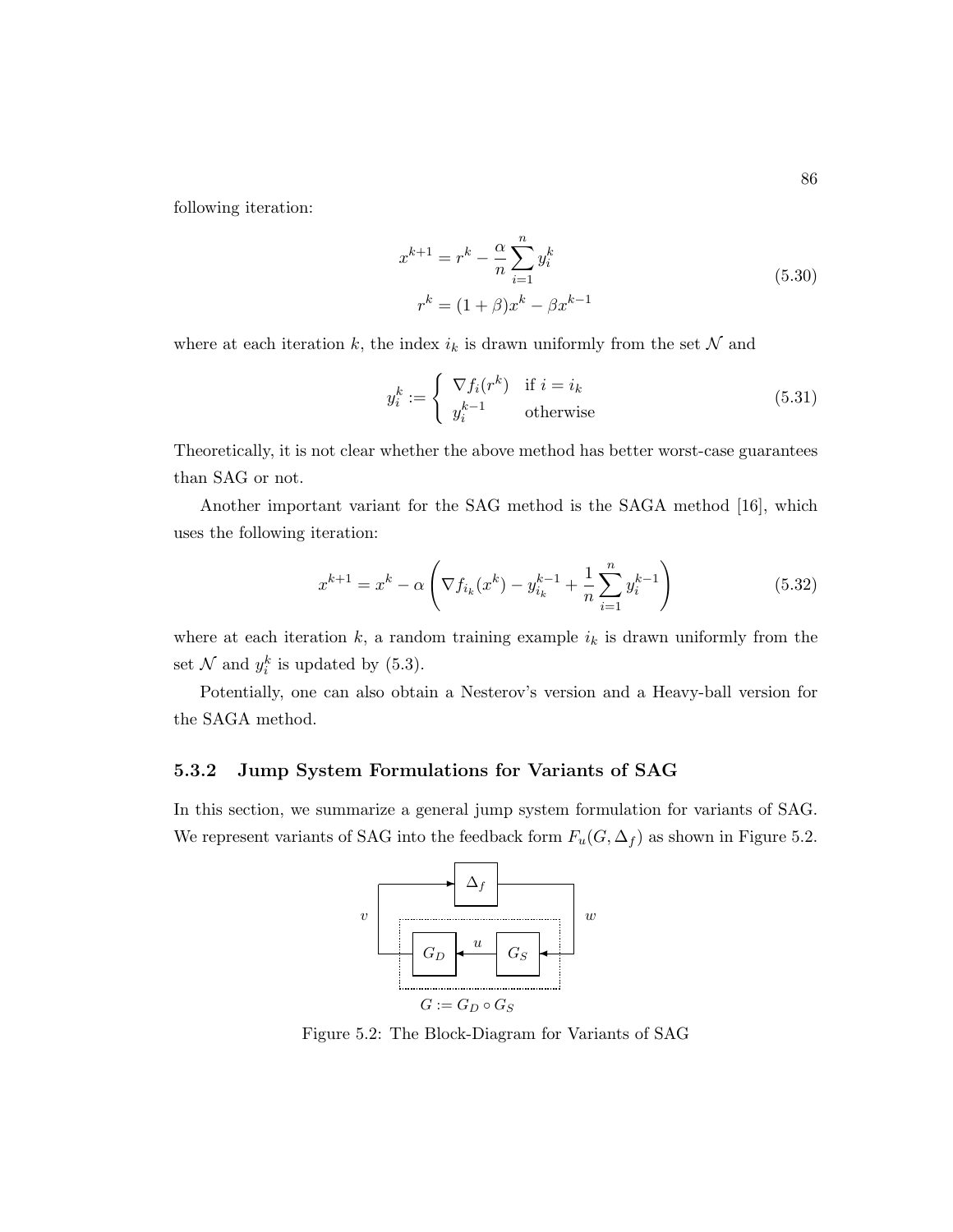In Figure 5.2, G is the series connection of a deterministic LTI system  $G_D$  (the subscript "D" stands for "deterministic") and a jump system  $G<sub>S</sub>$  (the subscript "S" stands for "stochastic") which involves the iteration of  $y^k$ . Choose  $G_D = (I_p, -\alpha I_p, I_p, 0_p)$  and

$$
G_S = \left[ \frac{\left(I_n - e_{i_k} e_{i_k}^T\right) \otimes I_p}{\frac{1}{n} \left(e^T \otimes I_p\right) \left(\left(I_n - e_{i_k} e_{i_k}^T\right) \otimes I_p\right)} \frac{\left(e_{i_k} e_{i_k}^T\right) \otimes I_p}{\frac{1}{n} \left(e^T \otimes I_p\right) \left(\left(e_{i_k} e_{i_k}^T\right) \otimes I_p\right)} \right],\tag{5.33}
$$

Then we recover the SAG iteration as  $F_u(G_D \circ G_S, \Delta_f)$ .

Choose  $G_D = (I_p, -\alpha I_p, I_p, 0_p)$  and

$$
G_S = \left[ \frac{\left(I_n - e_{i_k} e_{i_k}^T\right) \otimes I_p \quad \left(e_{i_k} e_{i_k}^T\right) \otimes I_p}{\left(\left(\frac{1}{n}e^T - e_{i_k}^T\right) \otimes I_p\right) \quad e_{i_k}^T \otimes I_p} \right].
$$
\n
$$
(5.34)
$$

Then we recover the SAGA iteration as  $F_u(G_D \circ G_S, \Delta_f)$ .

We can choose  $G_D$  as (2.49) and  $G_S$  as (5.33) to recover the Nesterov's accelerated variant of SAG. Similarly, we can choose  $G_D$  as  $(4.31)$  and  $G_S$  as  $(5.33)$  to recover the Heavy-ball variant of SAG. The Nesterov's variant and the Heavy-ball variant of SAGA can be obtained using the same technique.

Now we highlight the key feature of  $F_u(G_D \circ G_S, \Delta_f)$ . Since the D matrix for  $G_D$  is a zero matrix, we can directly use the series connection rule  $(2.20)$  to show that the  $D$ matrix for  $G_D \circ G_S$  is also a zero matrix, and the C matrix for  $G_D \circ G_S$  does not depend on the sampling index  $i_k$ . Without loss of generality, the feedback form  $F_u(G, \Delta_f)$ can always be cast as (5.14). Hence Theorem 7 provides a general tool for analysis of variants of SAG.

#### 5.3.3 Numerical Results on SAGA

Now we use Theorem 7 to analyze the convergence rate of SAGA. Suppose  $i_k$  is sampled from a uniform distribution, i.e.  $p_i = \frac{1}{n}$  $\frac{1}{n}$  for all *i*. In addition, assume  $m_i = 0$  and  $L_i = L$ . Hence  $g \in \mathcal{F}(m,L)$  and  $f_i \in \mathcal{F}(0,L)$ . The key convergence result in [16] states that SAGA with the stepsize  $\alpha = \frac{1}{3l}$  $\frac{1}{3L}$  achieves a rate  $\rho = \sqrt{1 - \min\{\frac{m}{3L}\}}$  $\frac{m}{3L}, \frac{1}{4n}$  $\frac{1}{4n}$  in this case.

We formulate the testing LMI using the same technique in Section 5.2.4 and check the feasibility of the resultant LMI with various choices of  $\rho^2$ . The result for the case where  $m = 1$  and  $L = 10$  is summarized in Table 5.2.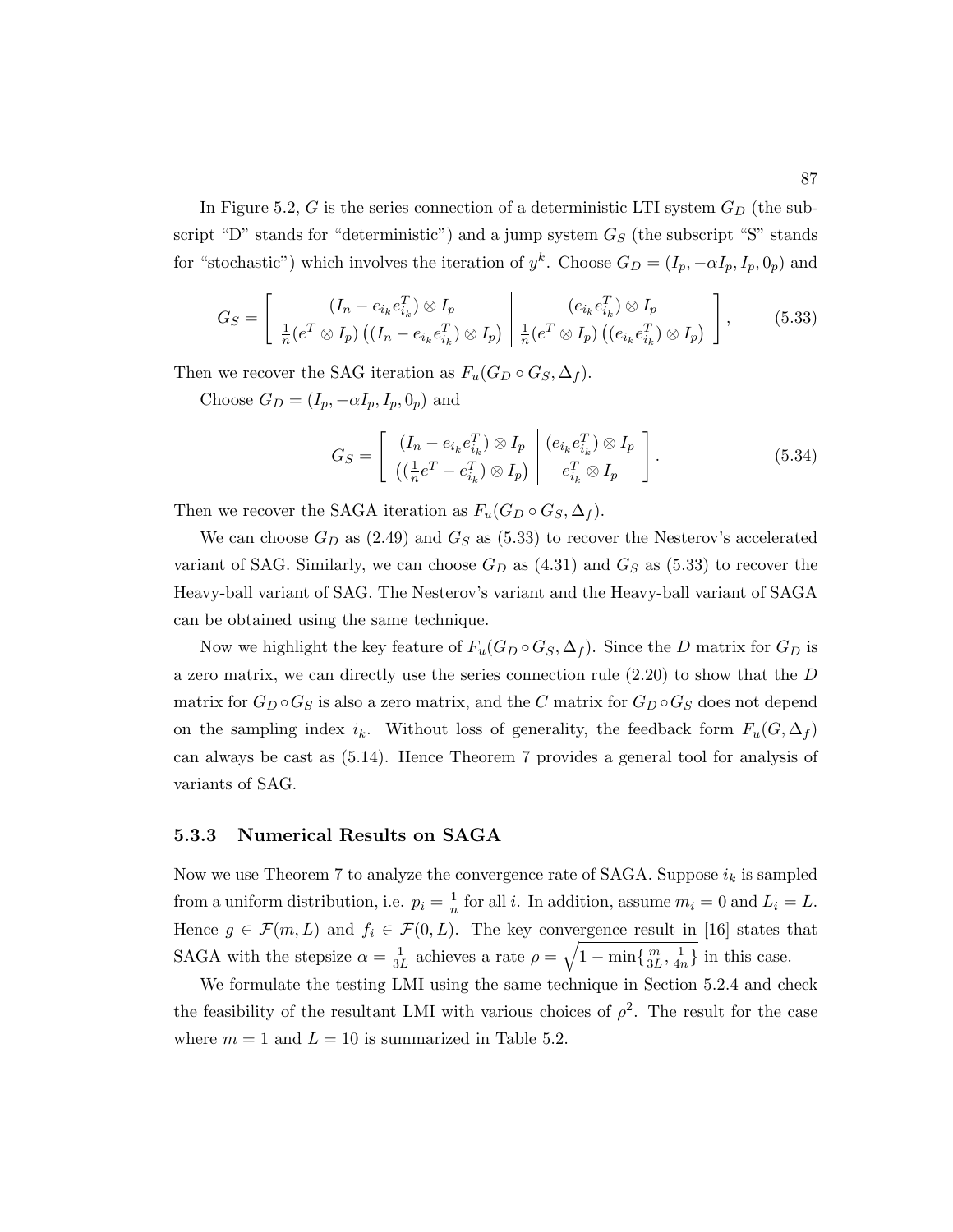| $\it n$                                            | 20 | 50 | 100 | 200 | 300 |
|----------------------------------------------------|----|----|-----|-----|-----|
| $\hspace{0.1mm}-\hspace{0.1mm}$<br>$\overline{4n}$ |    |    |     |     |     |
| $\Omega$                                           |    |    |     |     |     |
|                                                    |    |    |     |     |     |

Table 5.4: Numerical Rate Results for SAGA with  $m = 1$ ,  $m_i = 0$ ,  $L_i = L = 10$ , and  $\alpha = \frac{1}{3L}$ 

Since  $L/m = 10$ , hence  $\frac{1}{4n} \leq \frac{m}{3L}$  $\frac{m}{3L}$  for  $n \geq 8$ . Hence  $1 - \min\{\frac{m}{3L}\}$  $\frac{m}{3L}, \frac{1}{4n}$  $\frac{1}{4n}$ } = 1 –  $\frac{1}{4n}$  $\frac{1}{4n}$ . The results in Table 5.2 confirm the rate result in [16] since the LMI is feasible with  $\rho^2 = 1 - \frac{1}{4r}$  $\frac{1}{4n}$  for all tested *n*. The trends in the numerical rate results for SAG and SAGA are similar. This is consistent with the fact that SAG and SAGA have similar practical performances. Although Table 5.4 gives slightly worse results compared with Table 5.2, this difference could be caused by numerical errors. Notice we replaced  $\ddot{P} > 0$  with  $\tilde{P} \geq 10^{-3}I$  when we did the computation. If we use  $\tilde{P} \geq 10^{-5}I$ , then the difference becomes much smaller. Hence the more useful information from Table 5.4 is the trend in the numerical rate results. Table 5.4 also suggests that there may exist less conservative SAGA rate bounds which only hold for large  $n$ . We believe this is the most important message from the LMI results.

#### 5.3.4 Further Discussions

The LMI approach proposed in Theorem 7 has the following advantages:

- 1. The result includes a linear rate certification for  $y^k$ . If (5.21) is feasible, we not only know  $x^k$  converge to  $x^*$  at a linear rate  $\rho$ , but also can conclude that  $y^k$ converges at the same rate.
- 2. The full information of the randomness in the optimization method is captured by the jump system model  $G<sub>S</sub>$ . The linear state-space structures of these jump systems are used in the analysis to reduce the conservatism.
- 3. IQCs on the mapping  $\Delta_f$  have been well established.  $\Delta_f$  itself is a deterministic element, which has been studied thoroughly in the controls literature. When we try to analyze other variants of SAG, we do not need to derive new  $\rho$ -hard IQCs.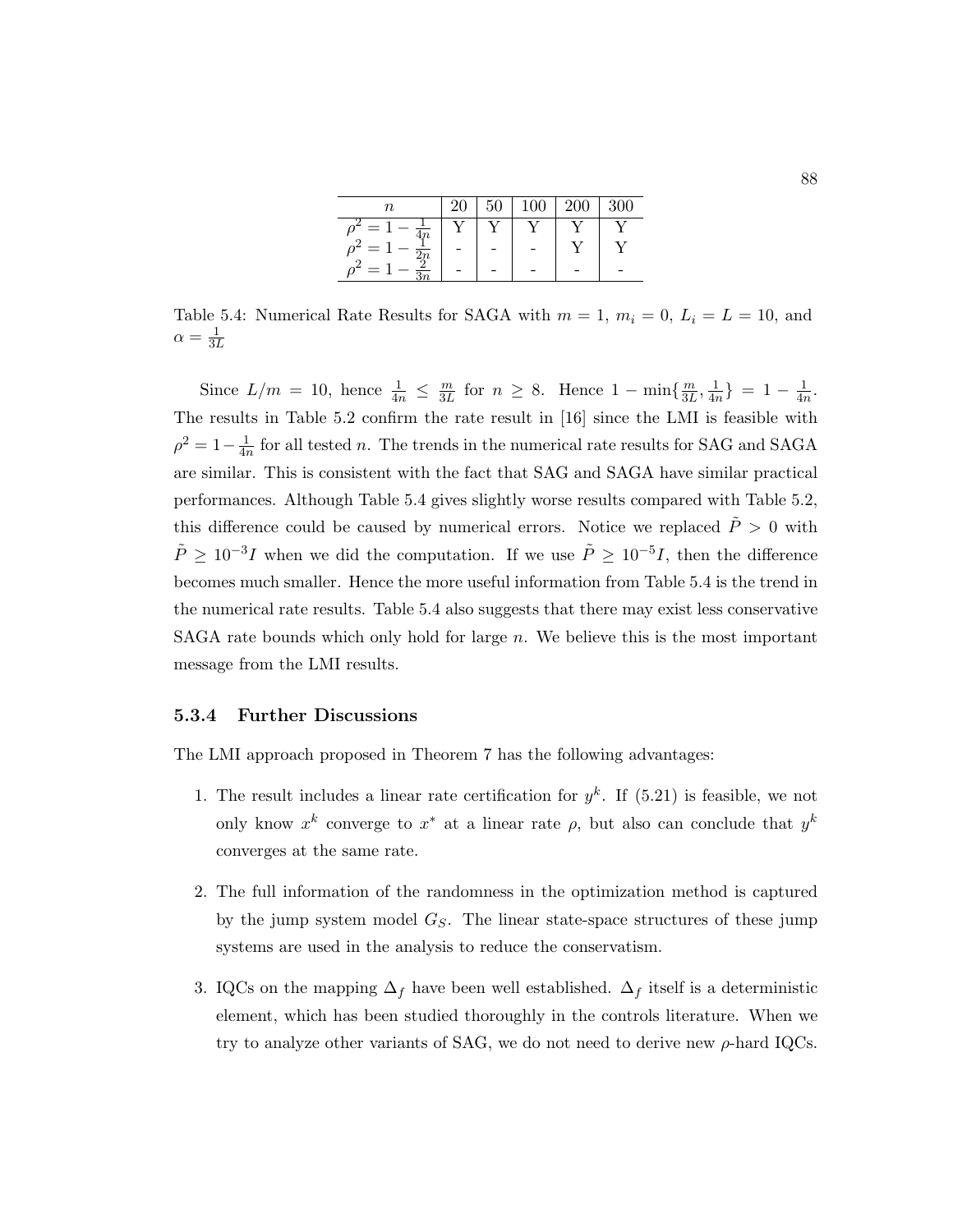However, despite all the above advantages, Theorem 7 has a significant drawback. It is impractical to solve the resultant LMI numerically when  $n$  is very large. One way to address this issue is to construct analytical solutions for LMI (5.21). Then we no longer need to numerically solve the semidefinite programs. However, the construction of P becomes case-dependent again, and one cannot automate this proof process for various algorithms. On the other hand, in many situations, it is sufficient to prove that  $x^k$  converges to  $x^*$  in the mean square sense. We do not need to draw conclusion on the convergence rate of  $y^k$ . If this is the case, we may absorb  $G_S$  into the troublesome element as shown in Figure 5.3 and derive a semidefinite program whose size does not depend on *n*.



Figure 5.3: The Block-Diagram for Reducing-Order Modeling

Now we need to directly pose  $\rho$ -hard IQCs between v and u. The drawback is that this new composite troublesome element has not been extensively studied in the controls literature, and there is a need to develop new  $\rho$ -hard IQCs. Moreover, since  $G_S$  is a stochastic jump system, it is very possible that we need stochastic averaged IQCs on  $\Delta$ in this case. We will investigate this approach more carefully in the future.

#### 5.3.5 Remarks on Increment Aggregated Gradient

SAG has a deterministic counterpart, which is the so-called incremental aggregated gradient (IAG) method [83]. The iteration rule for IAG is identical to SAG except that in IAG, the index  $i_k$  is drawn cyclically based on a prescribed deterministic order. Actually, IAG was first proposed and inspired the development of SAG. All the stochastic variants of SAG will have incremental counterparts by changing the sampling rule of  $i_k$  to a known cyclic order. The existing results on IAG only give convergence guarantees for small stepsize [86]. Clearly, we can combine the periodic system theory with IQCs to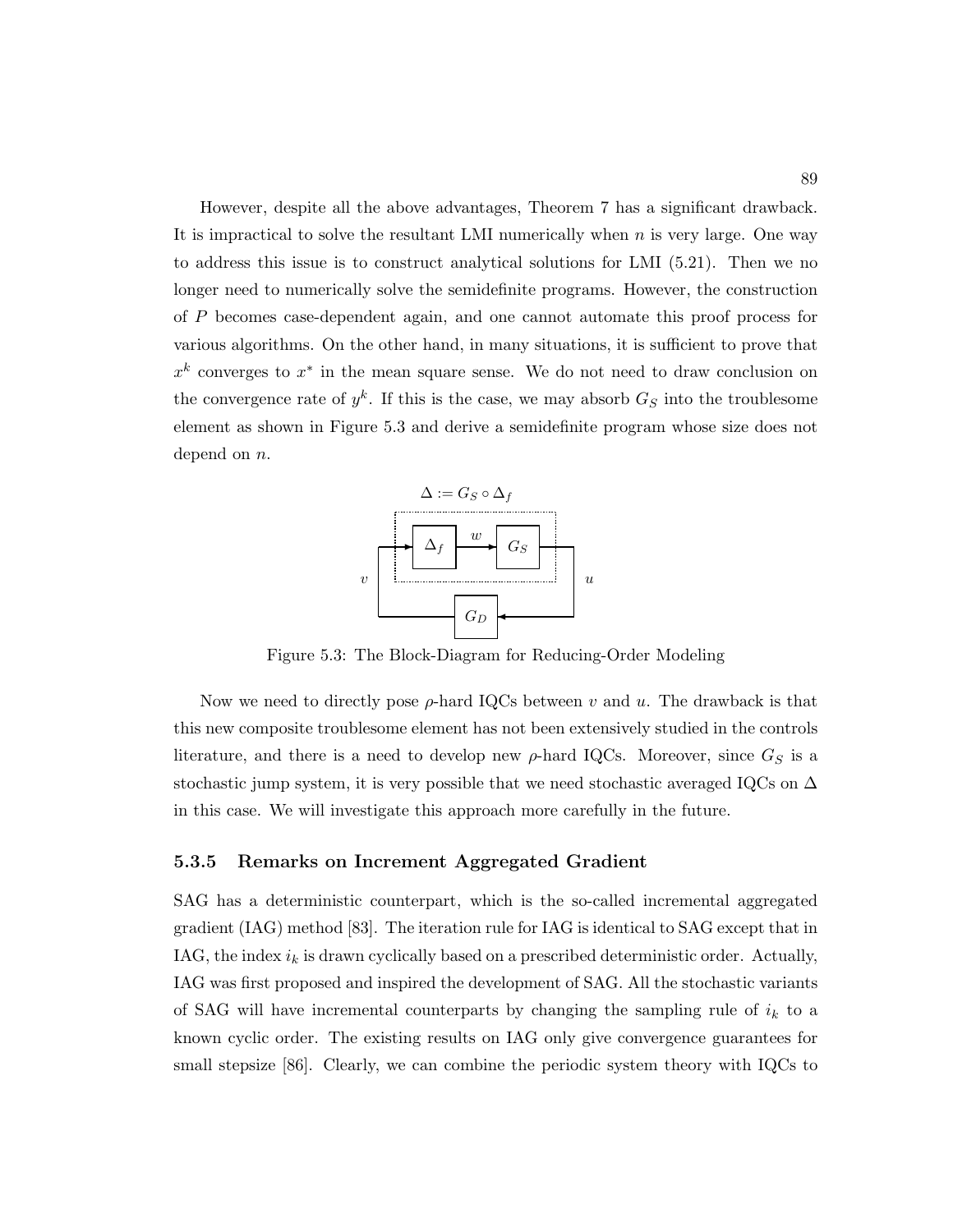obtain LMI conditions for IAG and its variants. However, the dissipation inequality for periodic systems usually lead to  $n$  coupled LMIs. This makes the LMI approach less practical for such incremental methods. It is possible to study IAG using the idea introduced in the end of last section. We may absorb the periodic dynamics into the troublesome element and develops periodic constraints on the resultant troublesome element. This may improve the applicability of the LMI approach for incremental optimization methods.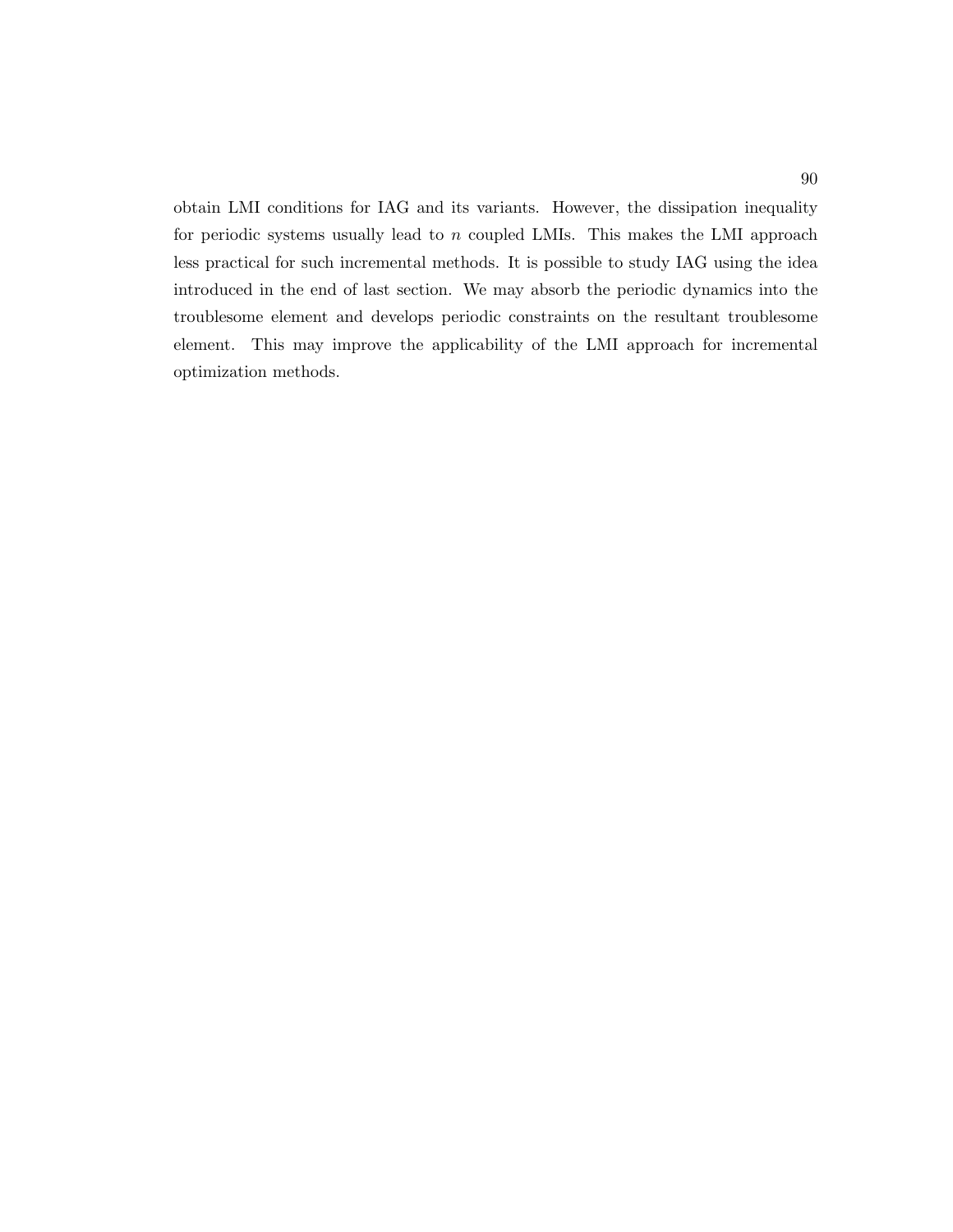# Chapter 6

# IQC Analysis of Stochastic Gradient with a Constant Stepsize

In this chapter, we revisit the analysis of the stochastic gradient method with a constant stepsize, and develop an IQC-based framework with the aim of automating the analysis for such optimization algorithms. Consider the empirical risk minimization problem

$$
\min_{x \in \mathbb{R}^p} g(x) = \frac{1}{n} \sum_{i=1}^n f_i(x)
$$

where  $g : \mathbb{R}^p \to \mathbb{R}$  is the objective function. The SG method uses the following iteration rule:

$$
x^{k+1} = x^k - \alpha \nabla f_{i_k}(x^k)
$$
\n
$$
(6.1)
$$

where at each k, the index  $i_k$  is uniformly sampled from  $\mathcal{N} = \{1, 2, \ldots, n\}$  in an IID manner. It is well known that the convergence of the above SG method with a fixed choice of  $\alpha$  requires very strong assumptions on the relations between different  $f_i$  [87]. In a general setup, the SG method with a constant stepsize typically achieves a linear convergence rate only up to some fixed tolerance [88, Proposition 3.4]. This well-known result is formally stated as follows.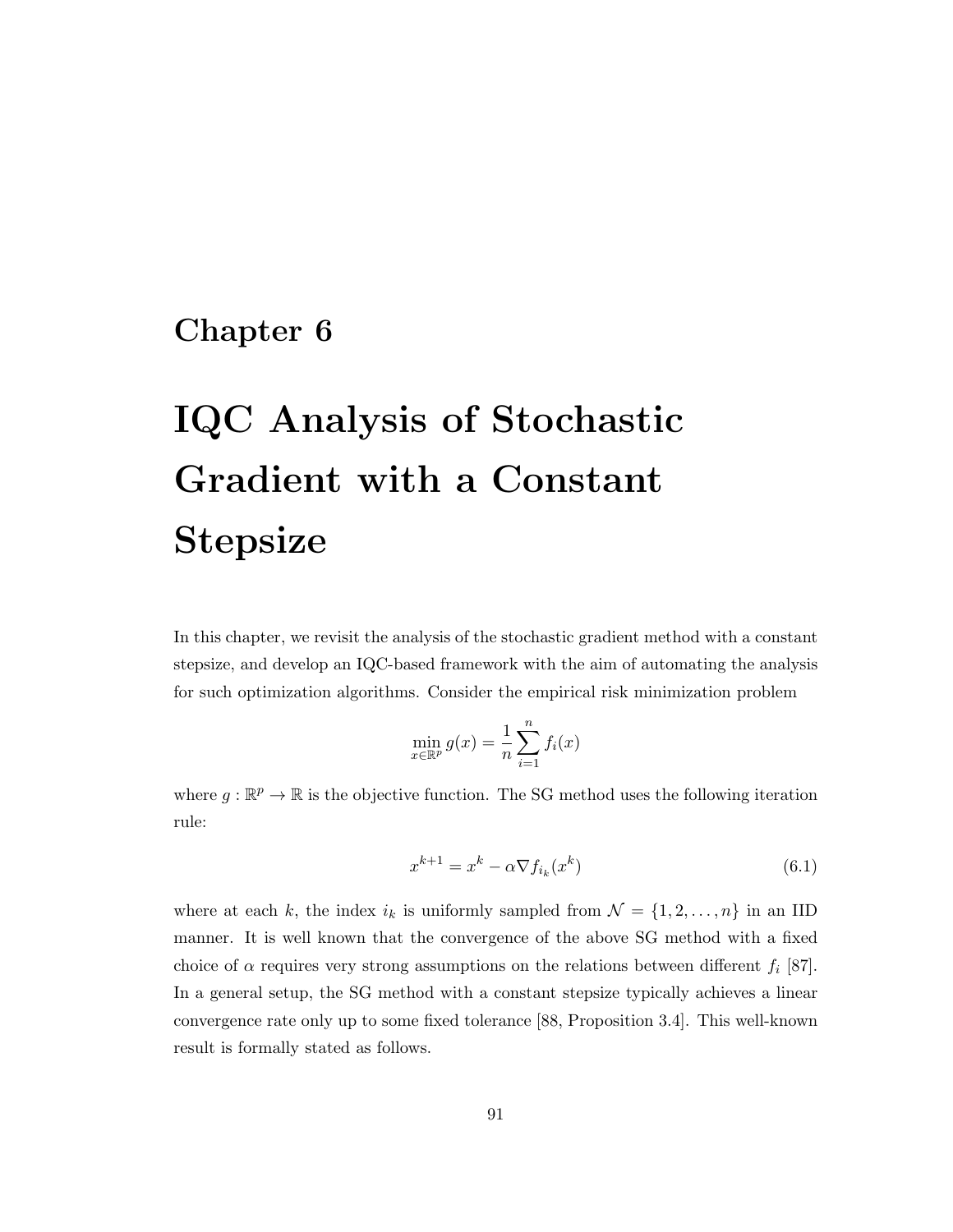**Proposition 1.** Assume  $f_i \in \mathcal{F}(0,\infty)$  and  $\|\nabla f_i(x^k)\| \leq c$  for all  $x^k$  generated by the SG iteration (6.1) with any  $1 \leq i \leq n$ . In addition, assume there exists  $x^* \in \mathbb{R}^p$  satisfying  $\nabla g(x^*) = \frac{1}{n} \sum_{i=1}^n \nabla f_i(x^*) = 0$  and

$$
g(x) - g(x^*) \ge \frac{m||x - x^*||^2}{2} \tag{6.2}
$$

for some  $m > 0$  and all  $x \in \mathbb{R}^p$ . Then the sequence  $x^k$  generated by the SG method  $(6.1)$  with  $0 < \alpha \leq \frac{1}{n}$  $\frac{1}{m}$  satisfies

$$
\mathbb{E}[\|x^{k} - x^{*}\|^{2}] \le (1 - \alpha m)^{k} \|x^{0} - x^{*}\|^{2} + \frac{\alpha c^{2}}{m}.
$$
\n(6.3)

The original version of the above proposition and related proof were presented in [88], although slightly different notation is used there. More specifically, the cost function considered in [88] is  $\sum_{i=1}^{n} f_i(x)$  while we consider the averaged sum  $\frac{1}{n} \sum_{i=1}^{n} f_i(x)$ . Hence  $\mu$  in (38) of [88] is equivalent to  $\frac{mn}{2}$  in our setup, and the statement of Proposition 1 is consistent with [88, Proposition 3.4].

Now we give some interpretations of Proposition 1. The error term  $\mathbb{E}[\Vert x^k - x^* \Vert^2]$  is bounded by the sum of two terms. The first term converges to 0 at a linear rate while the second term is a constant for a given fixed stepsize. Therefore, given a constant stepsize, the SG method converges linearly only up to the tolerance level  $\frac{\alpha c^2}{m}$ . It is also interesting to notice the trade-off between the convergence rate and the computation accuracy. The tolerance level  $\frac{\alpha c^2}{m}$  is proportional to the stepsize  $\alpha$ . Thus the optimization requires small  $\alpha$  to obtain high accuracy, but this comes at the expense of a slow convergence rate. On the other hand, selecting  $\alpha$  to be its maximum  $\frac{1}{m}$  causes the convergence rate to be zero. But the tolerance level is  $\frac{c^2}{m^2}$ . This means the SG iteration with such a stepsize is not leading to any benefits in the case  $g \in \mathcal{F}(m,\infty)$  since the strong convexity condition on g directly guarantees  $||x - x^*|| \leq \frac{\|\nabla g(x)\|^2}{m^2} \leq \frac{c^2}{m^2}$  for all  $x \in \mathbb{R}^p$ .

The above proposition highlights the trade-off between the convergence rate and the computation accuracy. For machine learning problems, there is typically no need to optimize below the so-called estimation error and obtain an extremely accurate solution [89]. Hence, the SG method with a constant stepsize has been used quite frequently in machine learning [13]. Notice SAG and SG have similar iteration costs. The accuracy of SAG is much higher than the SG method while the memory size required by SAG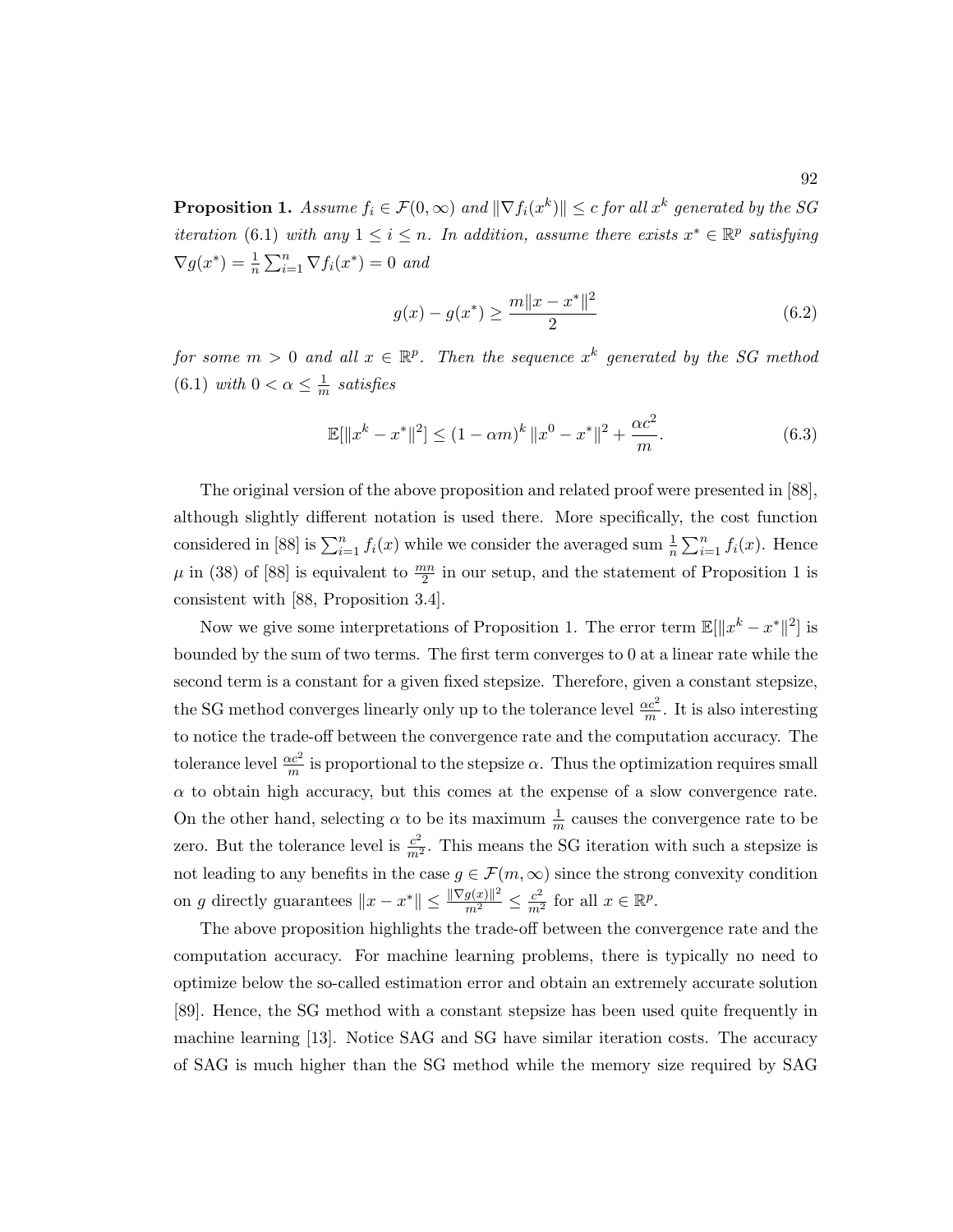is much larger than the SG method. It is possible to balance this trade-off between computation accuracy and the required memory size by designing new optimization methods which lie in the middle of the SG method and the SAG method. There is a need to develop a unified framework to analyze these generalizations of the SG method. The goal of this chapter is to develop an IQC approach which automates the analysis of the SG method and its variants.

In this chapter,  $i_k$  is always assumed to be sampled from a uniform distribution in an IID manner. The underlying probability space for the sampling index  $i_k$  is still denoted as  $(\Omega, \mathcal{F}, \mathbb{P})$ . And  $\mathcal{F}_k$  denotes the  $\sigma$ -algebra generated by  $(i_1, i_2, \ldots, i_k)$ . Clearly,  $i_k$  is  $\mathcal{F}_k$ -adapted and we obtain a filtered probability space  $(\Omega, \mathcal{F}, \{\mathcal{F}_k\}, \mathbb{P})$  which the SG iteration is defined on. Given  $x^0$ , the SG iteration (6.1) defines an  $\mathcal{F}_n$ -predictable process  $x^k$  whose sample path is almost surely in  $\ell_{2e}$ .

#### 6.1 An IQC-Based Proof for Proposition 1

#### 6.1.1 Stochastic Quadratic Constraints

We rewrite the SG method  $(6.1)$  as the following feedback interconnection:

$$
x^{k+1} - x^* = x^k - x^* - \alpha w^k
$$
  
\n
$$
w^k = \nabla f_{i_k}(x^k)
$$
\n(6.4)

where  $x^*$  is a point satisfying  $\nabla g(x^*) = 0$ . We want to analyze the term  $||x^k - x^*||^2$ for increasing k. It is crucial to construct quadratic constraints between  $(x<sup>k</sup> - x<sup>*</sup>)$  and  $w^k$ . The assumption  $f_i \in \mathcal{F}(0,\infty)$  provides known constraints between  $(x^k - x^*)$  and  $(w^k - \nabla f_{i_k}(x^*))$  (Section 2.2). Moreover, the assumption on g and the fact  $\nabla g(x^*) = 0$ provide known constraints between  $(x^k - x^*)$  and  $\nabla g(x^k)$ . We can use the statistical properties of  $i_k$  to manipulate these constraints into the required quadratic constraints between  $(x<sup>k</sup> - x<sup>*</sup>)$  and  $w<sup>k</sup>$ . This is formally stated in the next lemma. These quadratic constraints hold in the mean sense, and should be sufficiently useful when we want to study  $\mathbb{E}[\|x^k - x^*\|^2].$ 

**Lemma 19.** Assume  $f_i \in \mathcal{F}(0,\infty)$  for  $1 \leq i \leq n$ . In addition, assume there exists  $x^* \in \mathbb{R}^p$  satisfying  $\nabla g(x^*) = 0$  and Condition (6.2) holds. Suppose  $x^k$  is an  $\mathcal{F}_n$ -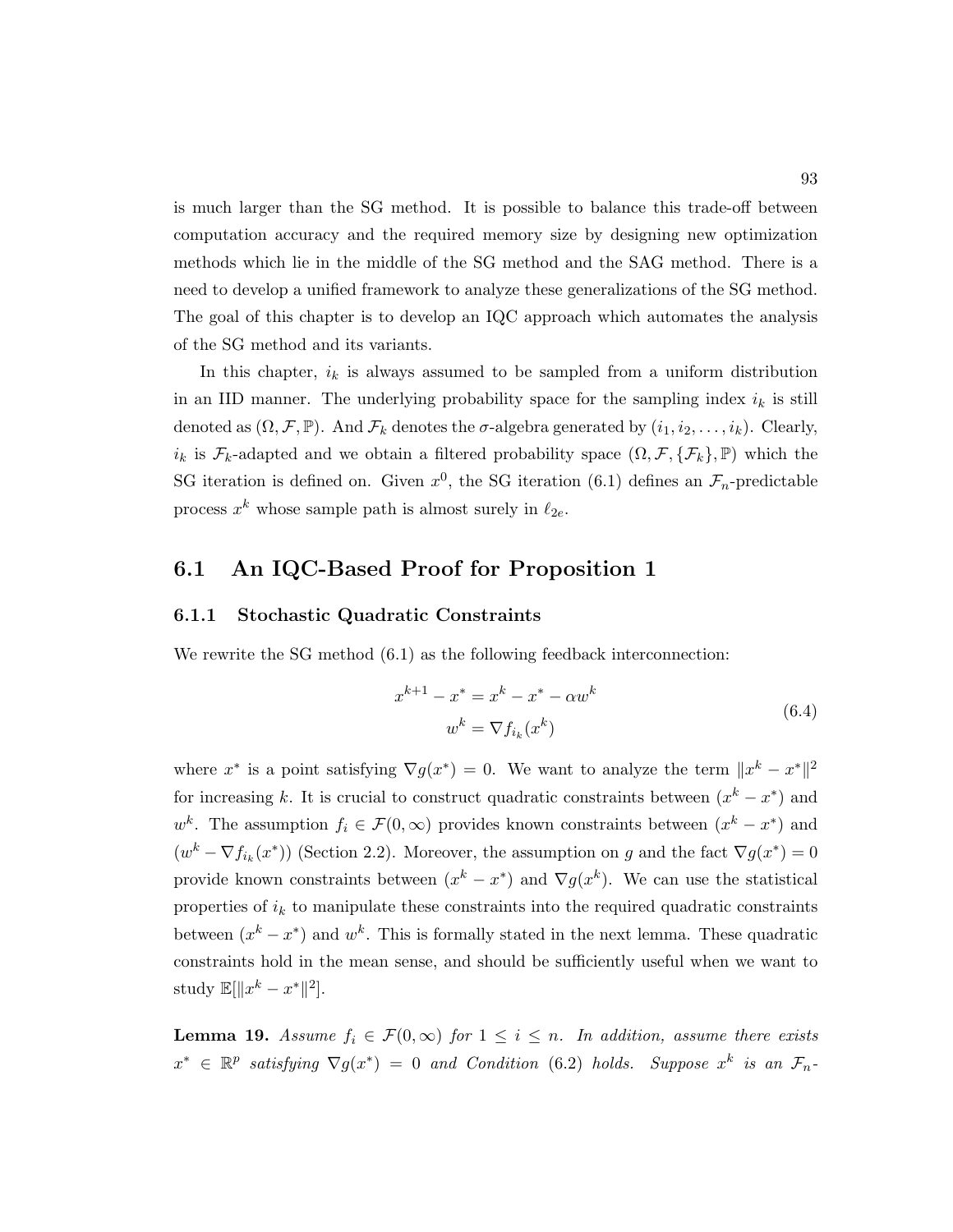predictable process whose sample path is almost surely in  $\ell_{2e}$ , and  $w^k = \nabla f_{i_k}(x^k)$ . Then for all  $k \geq 0$ , we have

$$
\mathbb{E}\left[\begin{bmatrix} x^k - x^* \\ w^k \end{bmatrix}^T \begin{bmatrix} -mI_p & I_p \\ I_p & 0_p \end{bmatrix} \begin{bmatrix} x^k - x^* \\ w^k \end{bmatrix}\right] \ge 0 \tag{6.5}
$$

*Proof.* Since  $f_i \in \mathcal{F}(0, \infty)$ , the following inequality holds in the almost sure sense:

$$
\begin{bmatrix} x^k - x^* \\ \nabla f_i(x^k) \end{bmatrix}^T \begin{bmatrix} 0_p & \frac{1}{2}I_p \\ \frac{1}{2}I_p & 0_p \end{bmatrix} \begin{bmatrix} x^k - x^* \\ \nabla f_i(x^k) \end{bmatrix} \ge f_i(x^k) - f_i(x^*)
$$
(6.6)

Notice  $i_k$  and  $x^k$  are independent. Moreover,  $x^k$  is  $\mathcal{F}_{k-1}$ -measurable. We have

$$
\mathbb{E}\left[\begin{bmatrix}x^{k}-x^{*}\\w^{k}\end{bmatrix}^{T}\begin{bmatrix}0_{p}&\frac{1}{2}I_{p}\\ \frac{1}{2}I_{p}&0_{p}\end{bmatrix}\begin{bmatrix}x^{k}-x^{*}\\w^{k}\end{bmatrix}\right|\mathcal{F}_{k-1}\right]
$$
\n
$$
=\sum_{i=1}^{n}\mathbb{P}(i_{k}=i)\begin{bmatrix}x^{k}-x^{*}\\ \nabla f_{i}(x^{k})\end{bmatrix}^{T}\begin{bmatrix}0_{p}&\frac{1}{2}I_{p}\\ \frac{1}{2}I_{p}&0_{p}\end{bmatrix}\begin{bmatrix}x^{k}-x^{*}\\ \nabla f_{i}(x^{k})\end{bmatrix}
$$
\n
$$
=\frac{1}{n}\sum_{i=1}^{n}\begin{bmatrix}x^{k}-x^{*}\\ \nabla f_{i}(x^{k})\end{bmatrix}^{T}\begin{bmatrix}0_{p}&\frac{1}{2}I_{p}\\ \frac{1}{2}I_{p}&0_{p}\end{bmatrix}\begin{bmatrix}x^{k}-x^{*}\\ \nabla f_{i}(x^{k})\end{bmatrix}
$$
\n
$$
\geq\frac{1}{n}\sum_{i=1}^{n}(f_{i}(x^{k})-f_{i}(x^{*}))=g(x^{k})-g(x^{*})
$$
\n(6.7)

This can be combined with Condition (6.2) to conclude:

$$
\mathbb{E}\left[\left[x^{k}-x^{*}\right]^{T}\left[\begin{array}{cc}0_{p}&\frac{1}{2}I_{p}\\ \frac{1}{2}I_{p}&0_{p}\end{array}\right]\left[x^{k}-x^{*}\right]\right|\mathcal{F}_{k-1}\right] \geq \frac{m}{2}||x^{k}-x^{*}||^{2} \tag{6.8}
$$

Notice

$$
\frac{m}{2}||x^k - x^*||^2 = \mathbb{E}\left[\frac{m}{2}||x^k - x^*||^2|\mathcal{F}_{k-1}\right]
$$

$$
= \mathbb{E}\left[\left[\frac{x^k - x^*}{w^k}\right]^T \left[\frac{m}{2}I_p \quad 0_p\right] \left[\frac{x^k - x^*}{w^k}\right] \middle| \mathcal{F}_{k-1}\right]
$$

Therefore, (6.8) can be rewritten as

$$
\mathbb{E}\left[\begin{bmatrix} x^k - x^* \\ w^k \end{bmatrix}^T \begin{bmatrix} -\frac{m}{2}I_p & \frac{1}{2}I_p \\ \frac{1}{2}I_p & 0_p \end{bmatrix} \begin{bmatrix} x^k - x^* \\ w^k \end{bmatrix} \middle| \mathcal{F}_{k-1} \right] \ge 0 \tag{6.9}
$$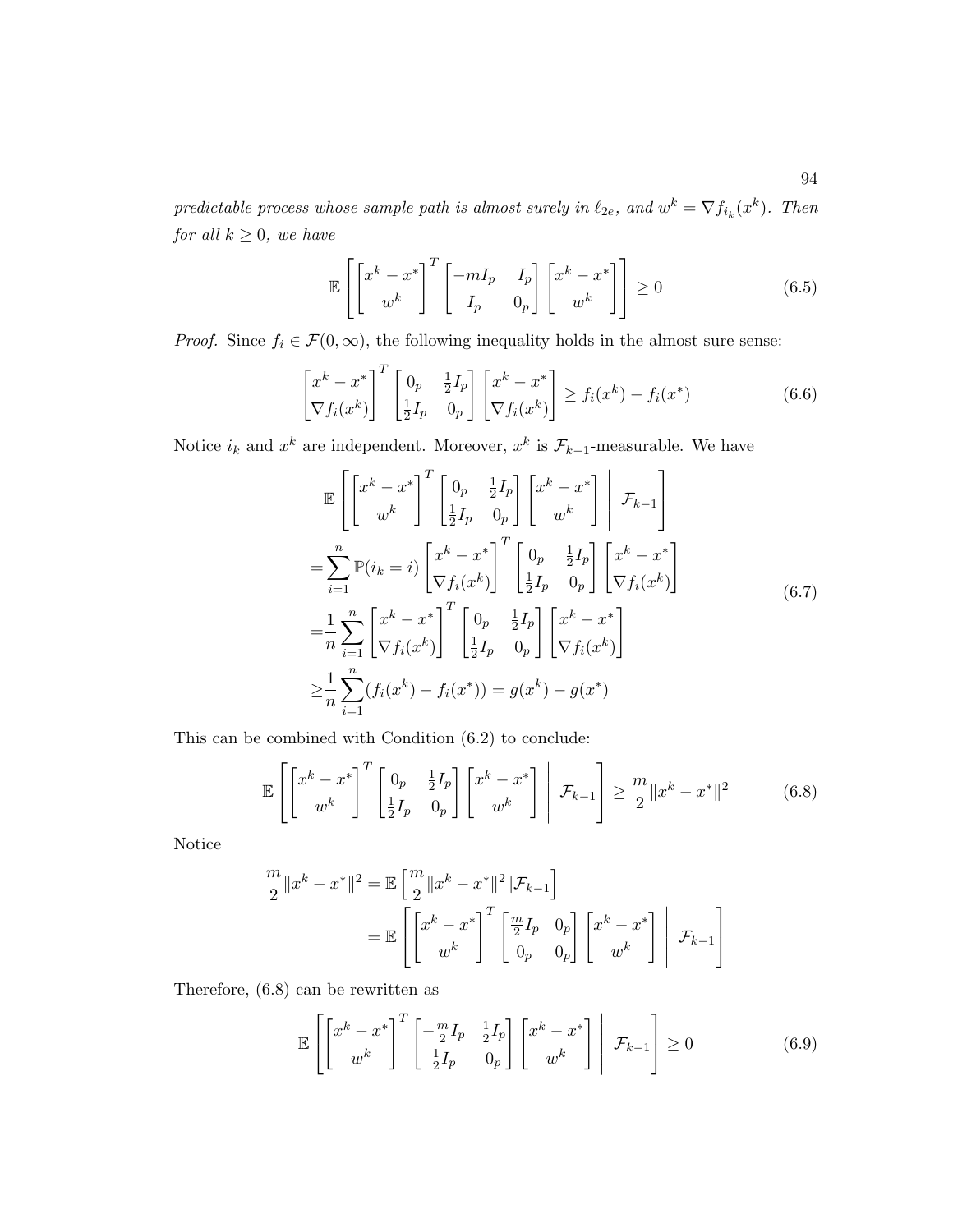Taking the full expectation of the above inequality leads to the desired conclusion (6.5).  $\Box$ 

Another useful quadratic constraint is posed by the condition  $\|\nabla f_i(x^k)\| \leq c$ . This condition leads to the fact that  $-\|\nabla f_{i_k}(x^k)\|^2 \geq -c^2$ , and hence we have the following quadratic constraint:

$$
\mathbb{E}\left[\begin{bmatrix} x^k - x^* \\ w^k \end{bmatrix}^T \begin{bmatrix} 0_p & 0_p \\ 0_p & -I_p \end{bmatrix} \begin{bmatrix} x^k - x^* \\ w^k \end{bmatrix} \right] \ge -c^2 \tag{6.10}
$$

There is a hidden energy term  $(-c^2)$  in this constraint. Later we will see this hidden energy can be viewed as a disturbance added into the dissipation inequality. The SG method with a constant stepsize does not converge due to this disturbance term.

#### 6.1.2 Recovery of Proposition 1

We will first state an IQC-based lemma and then use this lemma to recover the proof of Proposition 1. In an IQC-based analysis, we always try to obtain some testing conditions in the form of matrix inequalities. For analysis of the SG method, we derive the following testing condition.

**Lemma 20.** Let  $x^k$  be generated by the SG method (6.1). Assume  $f_i \in \mathcal{F}(0,\infty)$  and  $\|\nabla f_i(x^k)\| \leq c$  for all  $1 \leq i \leq n$ . In addition, assume there exists  $x^* \in \mathbb{R}^p$  satisfying  $\nabla g(x^*) = 0$  and Condition (6.2) holds. If there exists  $\lambda_1 \geq 0$ ,  $\lambda_2 \geq 0$ , and  $0 < \rho^2 \leq 1$ such that

$$
\begin{bmatrix} (1 - \rho^2) & -\alpha \\ -\alpha & \alpha^2 \end{bmatrix} + \lambda_1 \begin{bmatrix} -m & 1 \\ 1 & 0 \end{bmatrix} + \lambda_2 \begin{bmatrix} 0 & 0 \\ 0 & -1 \end{bmatrix} \le 0
$$
 (6.11)

Then

$$
\mathbb{E}[\|x^{k} - x^{*}\|^{2}] \le \rho^{2k} \|x^{0} - x^{*}\|^{2} + \frac{\lambda_{2}c^{2}}{1 - \rho^{2}}
$$
\n(6.12)

Proof. It (6.11) holds, then we can use the property of the Kronecker product [12, Section 4.2] to obtain the following inequality:

$$
\left( \begin{bmatrix} (1 - \rho^2) & -\alpha \\ -\alpha & \alpha^2 \end{bmatrix} + \lambda_1 \begin{bmatrix} -m & 1 \\ 1 & 0 \end{bmatrix} + \lambda_2 \begin{bmatrix} 0 & 0 \\ 0 & -1 \end{bmatrix} \right) \otimes I_p \le 0 \tag{6.13}
$$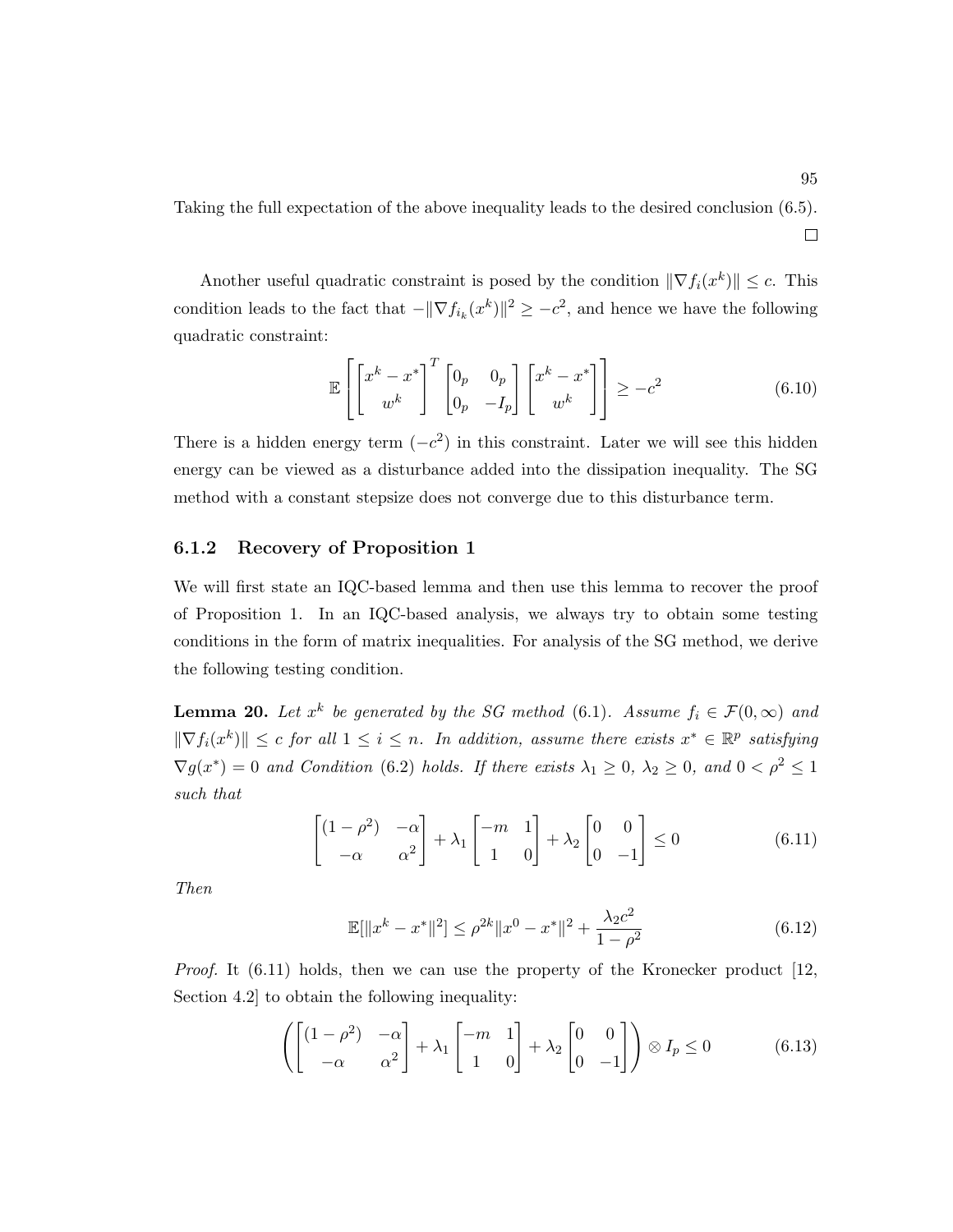which is equivalent to

$$
\begin{bmatrix} (1 - \rho^2)I_p & -\alpha I_p \ -\alpha I_p & \alpha^2 I_p \end{bmatrix} + \lambda_1 \begin{bmatrix} -mI_p & I_p \ I_p & 0_p \end{bmatrix} + \lambda_2 \begin{bmatrix} 0_p & 0_p \ 0_p & -I_p \end{bmatrix} \le 0 \tag{6.14}
$$

We also have

$$
||x^{k+1} - x^*||^2 = ||x^k - x^* - \alpha w^k||^2 = \begin{bmatrix} x^k - x^* \\ w^k \end{bmatrix}^T \begin{bmatrix} I_p & -\alpha I_p \\ -\alpha I_p & \alpha^2 I_p \end{bmatrix} \begin{bmatrix} x^k - x^* \\ w^k \end{bmatrix}
$$
(6.15)

Therefore, left and right multiply  $(6.14)$  by  $[(x^k - x^*)^T, (w^k)^T]$  and  $[(x^k - x^*)^T, (w^k)^T]^T$ , and take full expectation to get

$$
\mathbb{E}[\|x^{k+1} - x^*\|^2] - \rho^2 \mathbb{E}[\|x^k - x^*\|^2] + \lambda_1 \mathbb{E}\left[\begin{bmatrix} x^k - x^* \\ \nabla f_{i_k}(x^k) \end{bmatrix}^T \begin{bmatrix} -mI_p & I_p \\ I_p & 0_p \end{bmatrix} \begin{bmatrix} x^k - x^* \\ \nabla f_{i_k}(x^k) \end{bmatrix}\right] - \lambda_2 \mathbb{E}[\|w^k\|^2] \le 0
$$
\n(6.16)

Applying the constraints (6.5) and (6.10) to the above inequality, we can get:

$$
\mathbb{E}[\|x^{k+1} - x^*\|^2] - \rho^2 \mathbb{E}[\|x^k - x^*\|^2] \le \lambda_2 c^2
$$
\n(6.17)

Equation (6.17) yields the following relation which completes the proof:

$$
\mathbb{E}[\|x^{k} - x^{*}\|^{2}] \leq \rho^{2k} \|x^{0} - x^{*}\|^{2} + \lambda_{2} c^{2} \sum_{k_{0}=0}^{k-1} \rho^{2k_{0}} \leq \rho^{2k} \|x^{0} - x^{*}\|^{2} + \frac{\lambda_{2} c^{2}}{1 - \rho^{2}}
$$

Notice the matrix inequality (6.11) is equivalent to:

$$
\begin{bmatrix} 1 - \rho^2 - \lambda_1 m & -\alpha + \lambda_1 \\ -\alpha + \lambda_1 & \alpha^2 - \lambda_2 \end{bmatrix} \le 0
$$
 (6.18)

Therefore, Proposition 1 follows as a Corollary to Lemma 20 with the special choices of  $\lambda_2 = \alpha^2$ ,  $\lambda_1 = \alpha$ , and  $\rho^2 = 1 - \alpha m$ .

The SG iteration with a constant stepsize does not converge due to the hidden energy term  $(-c^2)$  in the constraint (6.10). Similarly, we should expect to use similar terms in the study of other optimization methods which only converge to some tolerance level. As we will demonstrate later, the IQC approach is powerful in automating analysis for variants of the SG method.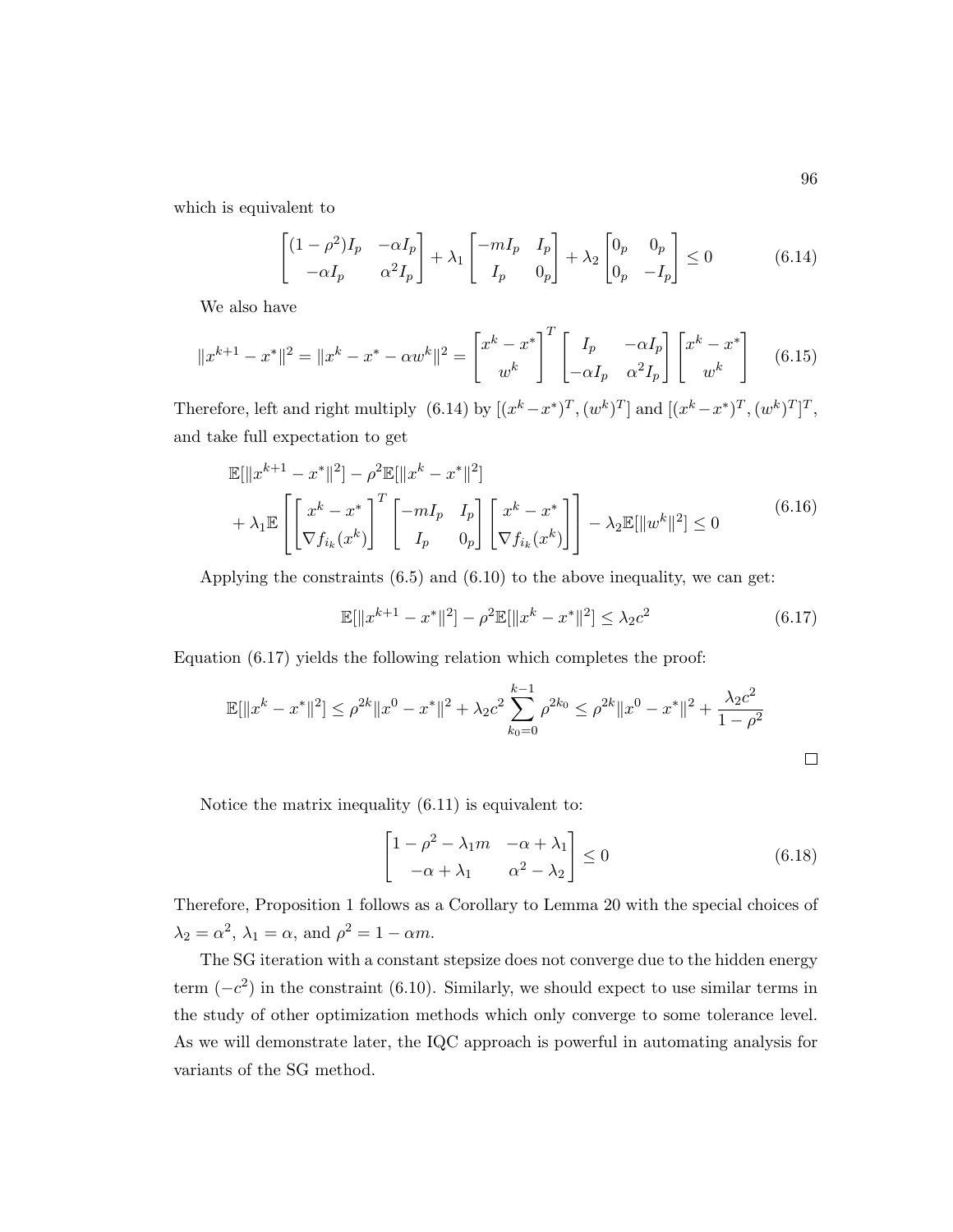#### 6.2 IQC Analysis for SG with General Cost Functions

Proposition 1 requires a strong boundedness condition  $\|\nabla f_i(x^k)\| \leq c$ . This assumption is considered unrealistic for many machine learning problems. In this section, we will adapt the IQC analysis for a bigger class of cost functions. For example, we will consider the case where  $f_i \in \mathcal{F}(0,L)$  and  $g \in \mathcal{F}(m,L)$  with  $m > 0$ . This is the case for most  $\ell_2\text{-regularized empirical risk minimization problems. We still consider the SG iter$ ation (6.1) with a constant  $\alpha$ . We will develop quadratic constraints between  $(x^k - x^*)$ and  $w^k$  under several relaxed assumptions on g and  $f_i$ . Then we apply these constraints to construct matrix inequalities for the analysis of the SG iterations.

#### 6.2.1 A General Construction of Stochastic Quadratic Constraints

As commented in last section, the assumption on  $f_i$  typically provides known constraints between  $(x^k - x^*)$  and  $(\nabla f_i(x^k) - \nabla f_i(x^*))$ , while the assumption on g provides known constraints between  $(x^{k} - x^{*})$  and  $\nabla g(x^{k})$ . Now we show how to convert these known constraints into the required quadratic constraints between  $(x^k - x^*)$  and  $w^k$ .

**Lemma 21.** Suppose  $x^k$  is an  $\mathcal{F}_n$ - predictable process whose sample path is almost surely in  $\ell_{2e}$ , and  $w^k = \nabla f_{i_k}(x^k)$ . Let the symmetric matrices  $Q \in \mathbb{R}^{p \times p}$ ,  $S \in \mathbb{R}^{p \times p}$ , and  $R \in \mathbb{R}^{p \times p}$  be given. Moreover,  $x^* \in \mathbb{R}^p$  satisfies  $\nabla g(x^*) = 0$ .

1. Assume the following constraint between  $(x<sup>k</sup> - x<sup>*</sup>)$  and  $\nabla g(x<sup>k</sup>)$  holds almost surely:

$$
\begin{bmatrix} x^k - x^* \\ \nabla g(x^k) \end{bmatrix}^T \begin{bmatrix} Q & S \\ S^T & 0_p \end{bmatrix} \begin{bmatrix} x^k - x^* \\ \nabla g(x^k) \end{bmatrix} \ge 0 \tag{6.19}
$$

Then for all  $k \geq 0$ , the following constraint holds:

$$
\mathbb{E}\left[\begin{bmatrix} x^k - x^* \\ w^k \end{bmatrix}^T \begin{bmatrix} Q & S \\ S^T & 0_p \end{bmatrix} \begin{bmatrix} x^k - x^* \\ w^k \end{bmatrix}\right] \ge 0
$$
\n(6.20)

2. Assume the following constraint between  $(x^k - x^*)$  and  $(\nabla f_i(x^k) - \nabla f_i(x^*))$  holds almost surely:

$$
\begin{bmatrix} x^k - x^* \\ \nabla f_i(x^k) - \nabla f_i(x^*) \end{bmatrix}^T \begin{bmatrix} Q & S \\ S^T & -R \end{bmatrix} \begin{bmatrix} x^k - x^* \\ \nabla f_i(x^k) - \nabla f_i(x^*) \end{bmatrix} \ge 0 \tag{6.21}
$$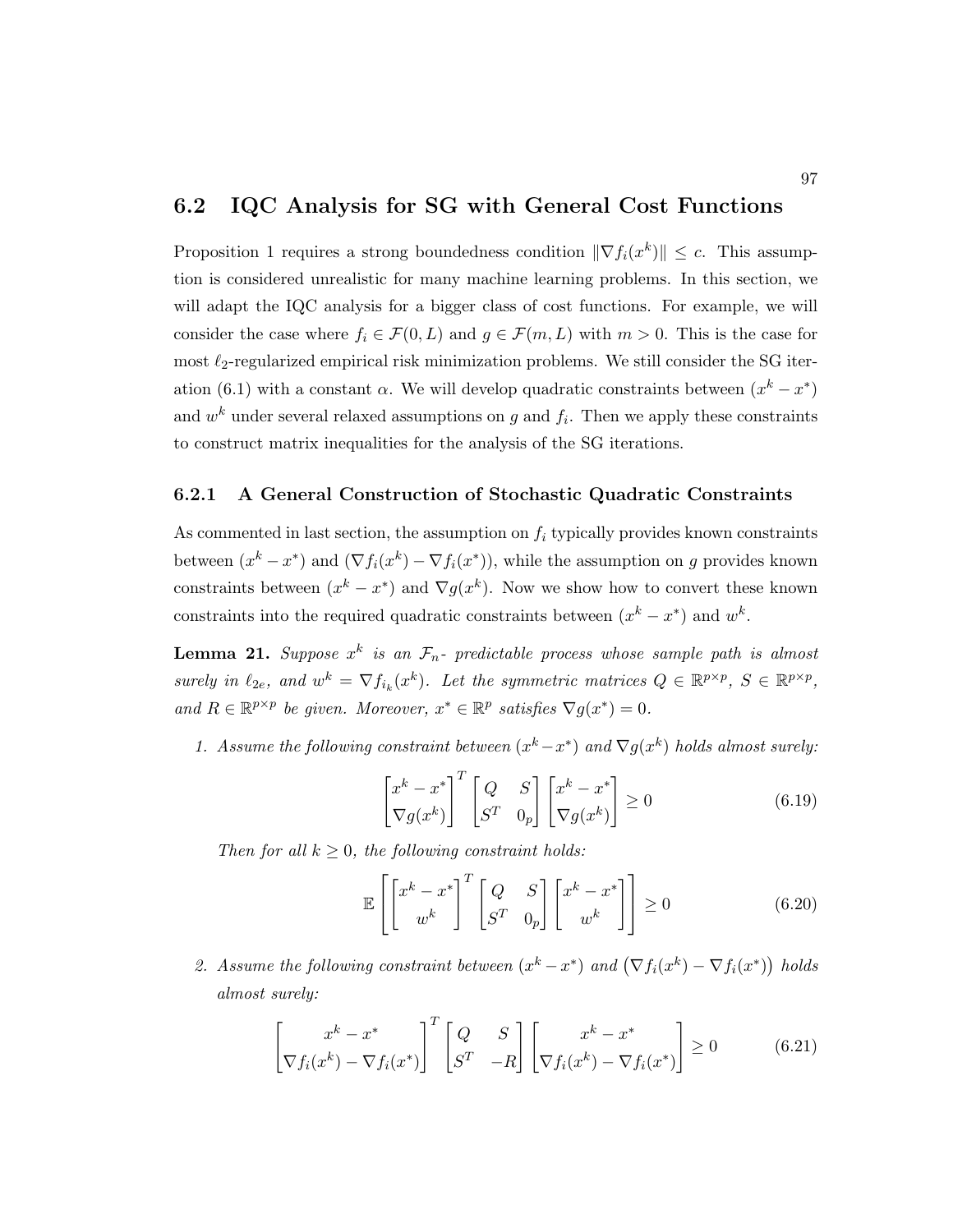where R is positive semidefinite. Then for all  $k \geq 0$ , we have

$$
\mathbb{E}\left[\begin{bmatrix}x^k - x^* \\ w^k\end{bmatrix}^T \begin{bmatrix}2Q & 2S \\ 2S^T & -R\end{bmatrix}\begin{bmatrix}x^k - x^* \\ w^k\end{bmatrix}\right] \ge -\frac{2}{n}\sum_{i=1}^n (\nabla f_i(x^*))^T R \nabla f_i(x^*) \quad (6.22)
$$

*Proof.* To prove Statement 1, first notice  $i_k$  and  $x^k$  are independent. Moreover,  $x^k$  is  $\mathcal{F}_{k-1}\text{-measurable.}$  We have

$$
\mathbb{E}\left[\begin{bmatrix} x^{k} - x^{*} \\ w^{k} \end{bmatrix}^{T} \begin{bmatrix} Q & S \\ S^{T} & 0_{p} \end{bmatrix} \begin{bmatrix} x^{k} - x^{*} \\ w^{k} \end{bmatrix} \middle| \mathcal{F}_{k-1} \right]
$$
\n
$$
= \sum_{i=1}^{n} \mathbb{P}(i_{k} = i) \begin{bmatrix} x^{k} - x^{*} \\ \nabla f_{i}(x^{k}) \end{bmatrix}^{T} \begin{bmatrix} Q & S \\ S^{T} & 0_{p} \end{bmatrix} \begin{bmatrix} x^{k} - x^{*} \\ \nabla f_{i}(x^{k}) \end{bmatrix}
$$
\n
$$
= \frac{1}{n} \sum_{i=1}^{n} \begin{bmatrix} x^{k} - x^{*} \\ \nabla f_{i}(x^{k}) \end{bmatrix}^{T} \begin{bmatrix} Q & S \\ S^{T} & 0_{p} \end{bmatrix} \begin{bmatrix} x^{k} - x^{*} \\ \nabla f_{i}(x^{k}) \end{bmatrix}
$$
\n
$$
= \begin{bmatrix} x^{k} - x^{*} \\ \nabla g(x^{k}) \end{bmatrix}^{T} \begin{bmatrix} Q & S \\ S^{T} & 0_{p} \end{bmatrix} \begin{bmatrix} x^{k} - x^{*} \\ \nabla g(x^{k}) \end{bmatrix}
$$
\n(6.23)

The last step relies on the following fact:

$$
\frac{1}{n}\sum_{i=1}^{n}(x^{k}-x^{*})^{T}S\nabla f_{i}(x^{k}) = (x^{k}-x^{*})^{T}S\left(\frac{1}{n}\sum_{i=1}^{n}\nabla f_{i}(x^{k})\right) = (x^{k}-x^{*})^{T}S\nabla g(x^{k})
$$
\n(6.24)

Hence the constraint  $(6.19)$  can be combined with  $(6.23)$  to show:

$$
\mathbb{E}\left[\begin{bmatrix} x^k - x^* \\ w^k \end{bmatrix}^T \begin{bmatrix} Q & S \\ S^T & 0_p \end{bmatrix} \begin{bmatrix} x^k - x^* \\ w^k \end{bmatrix} \middle| \mathcal{F}_{k-1} \right] \ge 0 \tag{6.25}
$$

We can complete the proof of Statement 1 by taking the full expectation of the above inequality.

To prove Statement 2, we first obtain:

$$
\mathbb{E}\left[\begin{bmatrix}x^{k}-x^{*}\\w^{k}\end{bmatrix}^{T}\begin{bmatrix}2Q & 2S\\2S^{T} & -R\end{bmatrix}\begin{bmatrix}x^{k}-x^{*}\\w^{k}\end{bmatrix}\right|\mathcal{F}_{k-1}\right]
$$
\n
$$
=\frac{1}{n}\sum_{i=1}^{n}\begin{bmatrix}x^{k}-x^{*}\\ \nabla f_{i}(x^{k})\end{bmatrix}^{T}\begin{bmatrix}2Q & 2S\\2S^{T} & 0_{p}\end{bmatrix}\begin{bmatrix}x^{k}-x^{*}\\ \nabla f_{i}(x^{k})\end{bmatrix}-\frac{1}{n}\sum_{i=1}^{n}\|\nabla f_{i}(x^{k})\|_{R}^{2}
$$
\n(6.26)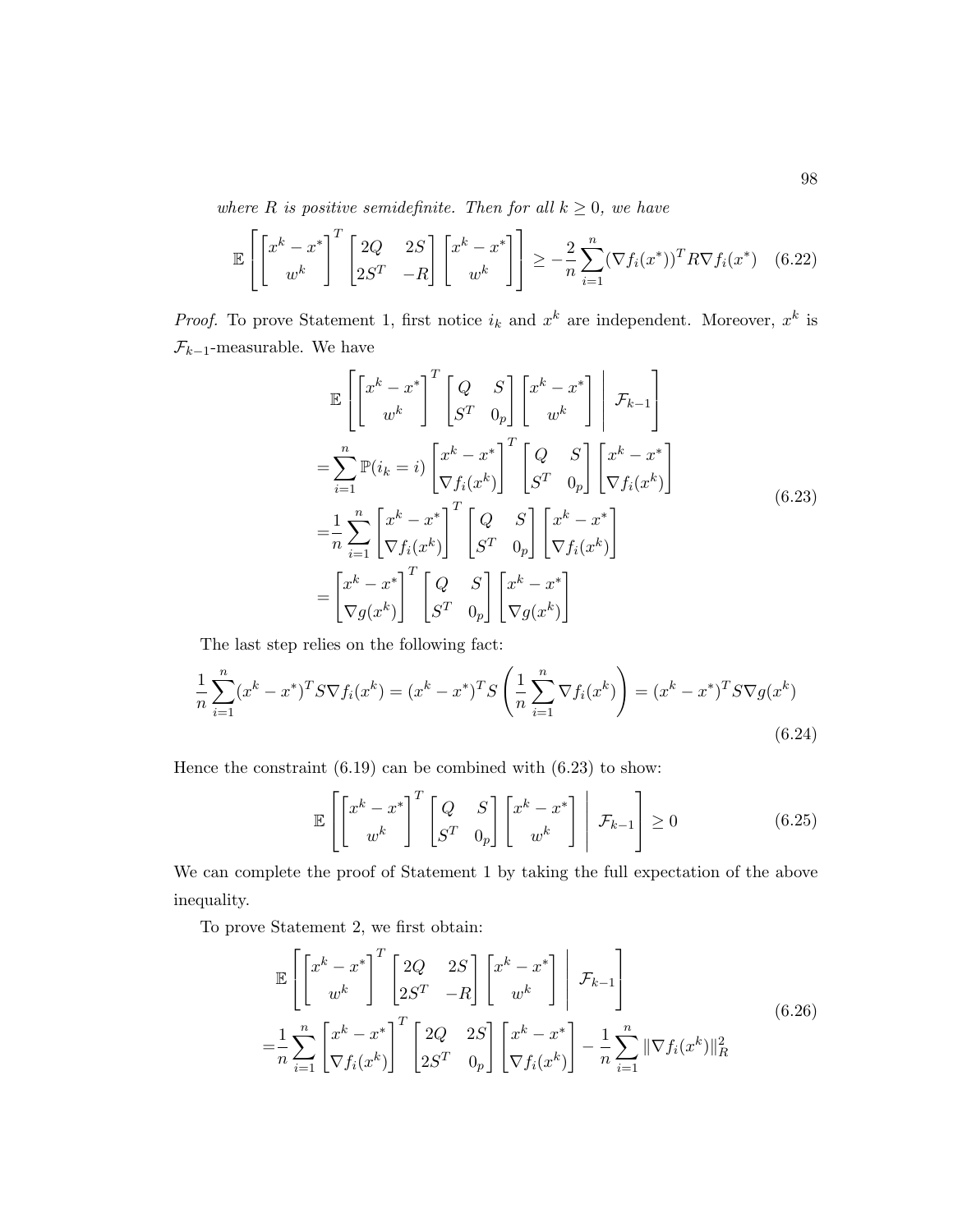where  $||x||_R^2 = x^T R x$ , which is the R-weighted  $\ell_2$  seminorm. Notice

$$
\frac{1}{n}\sum_{i=1}^{n}(x^{k}-x^{*})^{T}S\nabla f_{i}(x^{*}) = (x^{k}-x^{*})^{T}S\left(\frac{1}{n}\sum_{i=1}^{n}\nabla f_{i}(x^{*})\right) = 0
$$
\n(6.27)

Hence the first term on the right side of (6.26) is equal to the following term

$$
\frac{1}{n}\sum_{i=1}^{n}\left[\frac{x^{k}-x^{*}}{\nabla f_{i}(x^{k})-\nabla f_{i}(x^{*})}\right]\begin{bmatrix}2Q & 2S\\2S^{T} & 0_{p}\end{bmatrix}\begin{bmatrix}x^{k}-x^{*}\\ \nabla f_{i}(x^{k})-\nabla f_{i}(x^{*})\end{bmatrix}
$$
(6.28)

By the constraint condition (6.21), we know the above term is greater than or equal to 2  $\frac{2}{n}\sum_{i=1}^{n} ||(\nabla f_i(x^k) - \nabla f_i(x^*)||_R^2$ . Hence (6.26) leads to the following inequality:

$$
\mathbb{E}\left[\begin{bmatrix}x^k - x^* \\ w^k\end{bmatrix}^T \begin{bmatrix}2Q & 2S \\ 2S^T & -R\end{bmatrix}\begin{bmatrix}x^k - x^* \\ w^k\end{bmatrix}\middle| \mathcal{F}_{k-1}\right] \geq \frac{1}{n}\sum_{i=1}^n \left(2\|(\nabla f_i(x^k) - \nabla f_i(x^*)\|_R^2 - \|\nabla f_i(x^k)\|_R^2\right)
$$
\n(6.29)

By the triangle inequality, we have

$$
\|\nabla f_i(x^k)\|_{R} \le \|\nabla f_i(x^k) - \nabla f_i(x^*)\|_{R} + \|\nabla f_i(x^*)\|_{R}
$$
\n(6.30)

Therefore, the following holds

$$
\|\nabla f_i(x^k)\|_{R}^2 \le 2(\|\nabla f_i(x^k) - \nabla f_i(x^*)\|_{R}^2 + \|\nabla f_i(x^*)\|_{R}^2)
$$
\n(6.31)

The above inequality can be combined with (6.29) to show

$$
\mathbb{E}\left[\begin{bmatrix}x^k - x^* \\ w^k\end{bmatrix}^T \begin{bmatrix}2Q & 2S \\ 2S^T & -R\end{bmatrix}\begin{bmatrix}x^k - x^* \\ w^k\end{bmatrix}\middle| \mathcal{F}_{k-1}\right] \ge -\frac{2}{n}\sum_{i=1}^n \|\nabla f_i(x^*)\|_R^2 \tag{6.32}
$$

Taking the full expectation leads to the desired conclusion.

Now we can use the above result to construct corresponding stochastic quadratic constraints between  $(x^k - x^*)$  and  $w^k$  under various assumptions on  $f_i$  and  $g$ . We summarize several useful constraints between  $(x<sup>k</sup> - x<sup>*</sup>)$  and  $w<sup>k</sup>$  in next lemma.

**Lemma 22.** Assume  $x^* \in \mathbb{R}^p$  satisfies  $\nabla g(x^*) = 0$ . Suppose  $x^k$  is an  $\mathcal{F}_n$ - predictable process whose sample path is almost surely in  $\ell_{2e}$ , and  $w^k = \nabla f_{i_k}(x^k)$ .

 $\Box$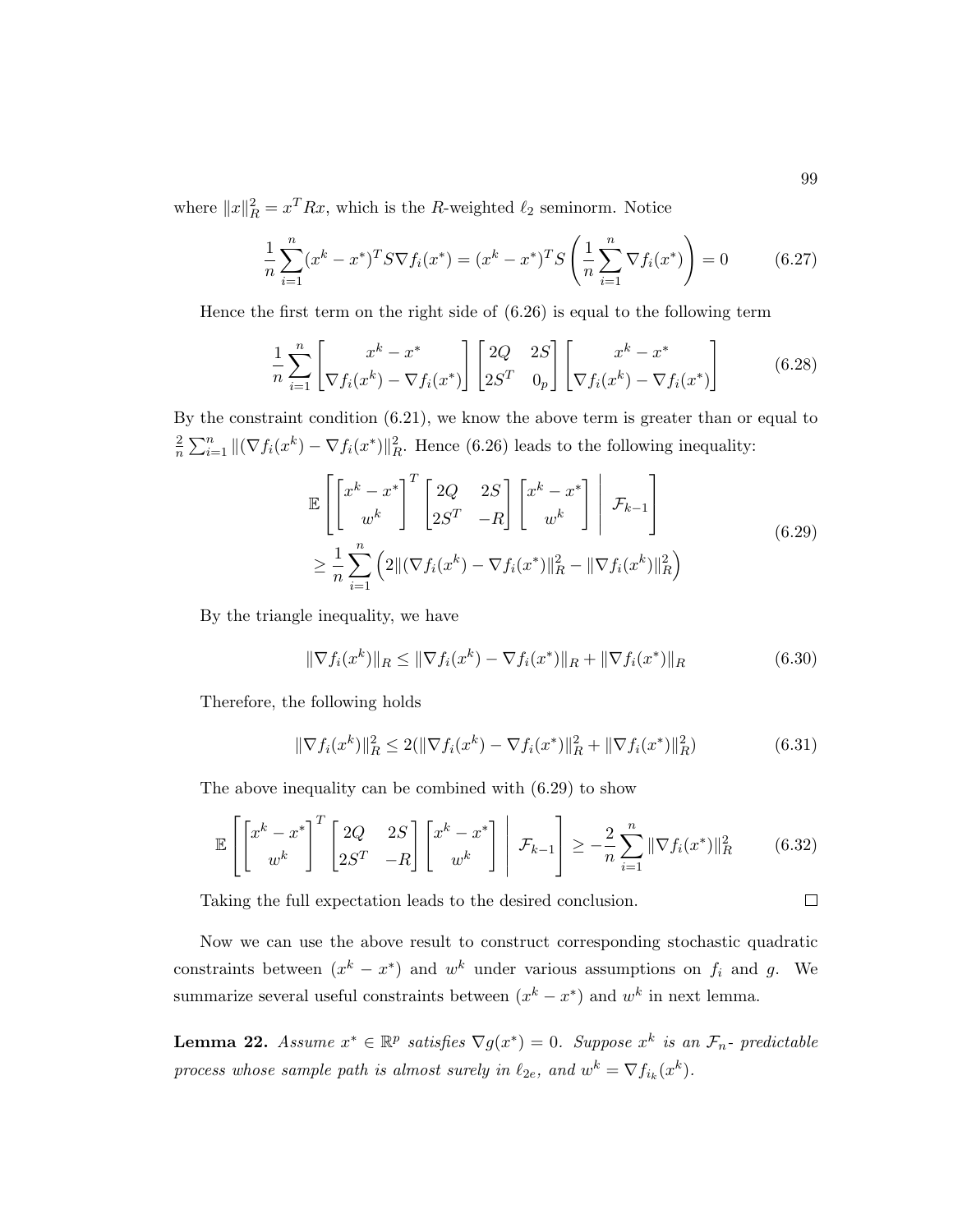1. If  $g \in \mathcal{F}(m,\infty)$ , then

$$
\mathbb{E}\left[\begin{bmatrix} x^k - x^* \\ w^k \end{bmatrix}^T \begin{bmatrix} -2mI_p & I_p \\ I_p & 0_p \end{bmatrix} \begin{bmatrix} x^k - x^* \\ w^k \end{bmatrix} \right] \ge 0 \tag{6.33}
$$

2. If  $f_i$  has  $L$ -smooth gradients, then

$$
\mathbb{E}\left[\begin{bmatrix}x^k - x^* \\ w^k\end{bmatrix}^T \begin{bmatrix}2L^2I_p & 0_p \\ 0_p & -I_p\end{bmatrix}\begin{bmatrix}x^k - x^* \\ w^k\end{bmatrix}\right] \ge -\frac{2}{n}\sum_{i=1}^n \|\nabla f_i(x^*)\|^2 \tag{6.34}
$$

3. If  $f_i \in \mathcal{F}(0,L)$ , then

$$
\mathbb{E}\left[\begin{bmatrix}x^k - x^* \\ w^k\end{bmatrix}^T \begin{bmatrix}0_p & L I_p \\ LI_p & -I_p\end{bmatrix} \begin{bmatrix}x^k - x^* \\ w^k\end{bmatrix}\right] \ge -\frac{2}{n}\sum_{i=1}^n \|\nabla f_i(x^*)\|^2 \tag{6.35}
$$

4. If 
$$
f_i \in \mathcal{F}(m, L)
$$
, then  
\n
$$
\mathbb{E}\left[\begin{bmatrix} x^k - x^* \\ w^k \end{bmatrix}^T \begin{bmatrix} -2mLI_p & (L+m)I_p \\ (L+m)I_p & -I_p \end{bmatrix} \begin{bmatrix} x^k - x^* \\ w^k \end{bmatrix}\right] \ge -\frac{2}{n} \sum_{i=1}^n \|\nabla f_i(x^*)\|^2
$$
\n(6.36)

Proof. This lemma follows as a consequence of Lemma 21 and known quadratic inequalities in Chapter 2. The details are omitted.  $\Box$ 

It is worth mentioning that Statement 2 in the above lemma works for even nonconvex  $f_i$ . In addition, Statement 1 of the above lemma also holds for non-convex  $g$ with gradients in the sector  $[m,\infty)$ , although we stated the result assuming the strong convexity on g.

#### 6.2.2 Analysis Results

Now we formulate an LMI condition for general analysis of the SG method.

**Lemma 23.** Suppose  $x^* \in \mathbb{R}^p$  satisfies  $\nabla g(x^*) = 0$ . Let  $x^k$  be generated by the SG method (6.1) with a constant stepsize  $\alpha$ . Assume for each k,  $(x^k - x^*)$  and  $w^k$  satisfy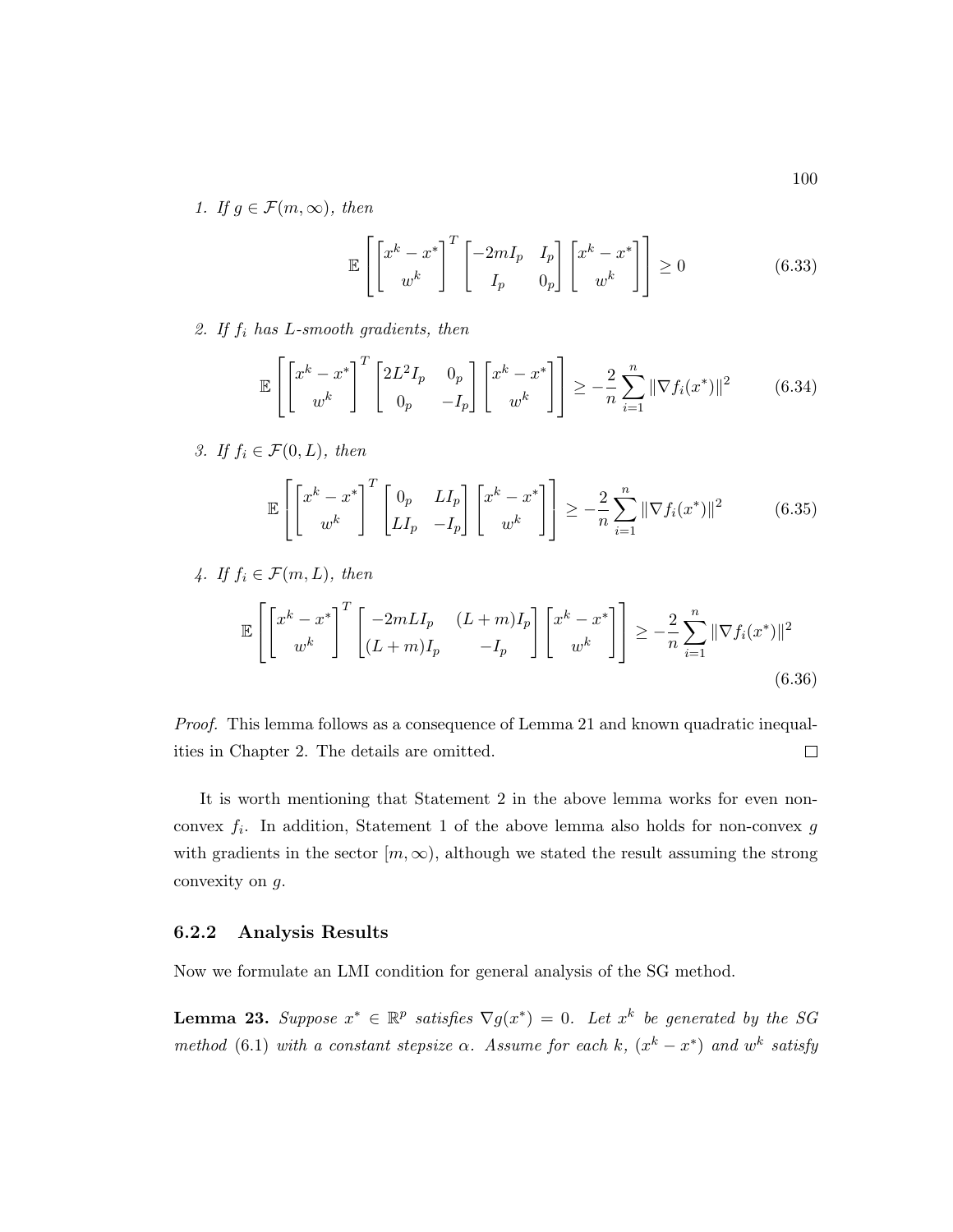the quadratic constraints:

$$
\mathbb{E}\left[\begin{bmatrix} x^k - x^* \\ w^k \end{bmatrix}^T (M_j \otimes I_p) \begin{bmatrix} x^k - x^* \\ w^k \end{bmatrix}\right] \ge -c_j^2 \tag{6.37}
$$

where  $M_j = M_j^T \in \mathbb{R}^{2 \times 2}$  and  $c_j \in \mathbb{R}$  for  $j = 1, ..., N_J$ . If there exists  $\lambda_j \geq 0$  for all j and  $0 < \rho^2 \leq 1$  such that

$$
\begin{bmatrix} (1 - \rho^2) & -\alpha \\ -\alpha & \alpha^2 \end{bmatrix} + \sum_{j=1}^{N_J} \lambda_j M_j \le 0
$$
 (6.38)

Then

$$
\mathbb{E}[\|x^k - x^*\|^2] \le \rho^{2k} \|x^0 - x^*\|^2 + \frac{1}{1 - \rho^2} \sum_{j=1}^{N_J} \lambda_j c_j^2 \tag{6.39}
$$

Proof. It (6.38) holds, then we can use the property of the Kronecker product [12, Section 4.2] to obtain the following inequality:

$$
\left( \begin{bmatrix} (1 - \rho^2) & -\alpha \\ -\alpha & \alpha^2 \end{bmatrix} + \sum_{j=1}^{N_J} \lambda_j M_j \right) \otimes I_p \le 0 \tag{6.40}
$$

which is equivalent to

$$
\begin{bmatrix} (1 - \rho^2)I_p & -\alpha I_p \ -\alpha I_p & \alpha^2 I_p \end{bmatrix} + \sum_{j=1}^{N_J} \lambda_j (M_j \otimes I_p) \le 0
$$
 (6.41)

Left and right multiply  $(6.41)$  by  $[(x^k - x^*)^T, (w^k)^T]$  and  $[(x^k - x^*)^T, (w^k)^T]^T$ , and take full expectation to get

$$
\mathbb{E}[\|x^{k+1} - x^*\|^2] - \rho^2 \mathbb{E}[\|x^k - x^*\|^2] + \sum_{j=1}^{N_J} \lambda_j \mathbb{E}\left[\left[x^k - x^*\right]^T (M_j \otimes I_p) \left[x^k - x^*\right]\right] \le 0
$$
\n(6.42)

Applying the constraint conditions (6.37) to the above inequality, we can get:

$$
\mathbb{E}[\|x^{k+1} - x^*\|^2] - \rho^2 \mathbb{E}[\|x^k - x^*\|^2] \le \sum_{j=1}^{N_J} \lambda_j c_j^2 \tag{6.43}
$$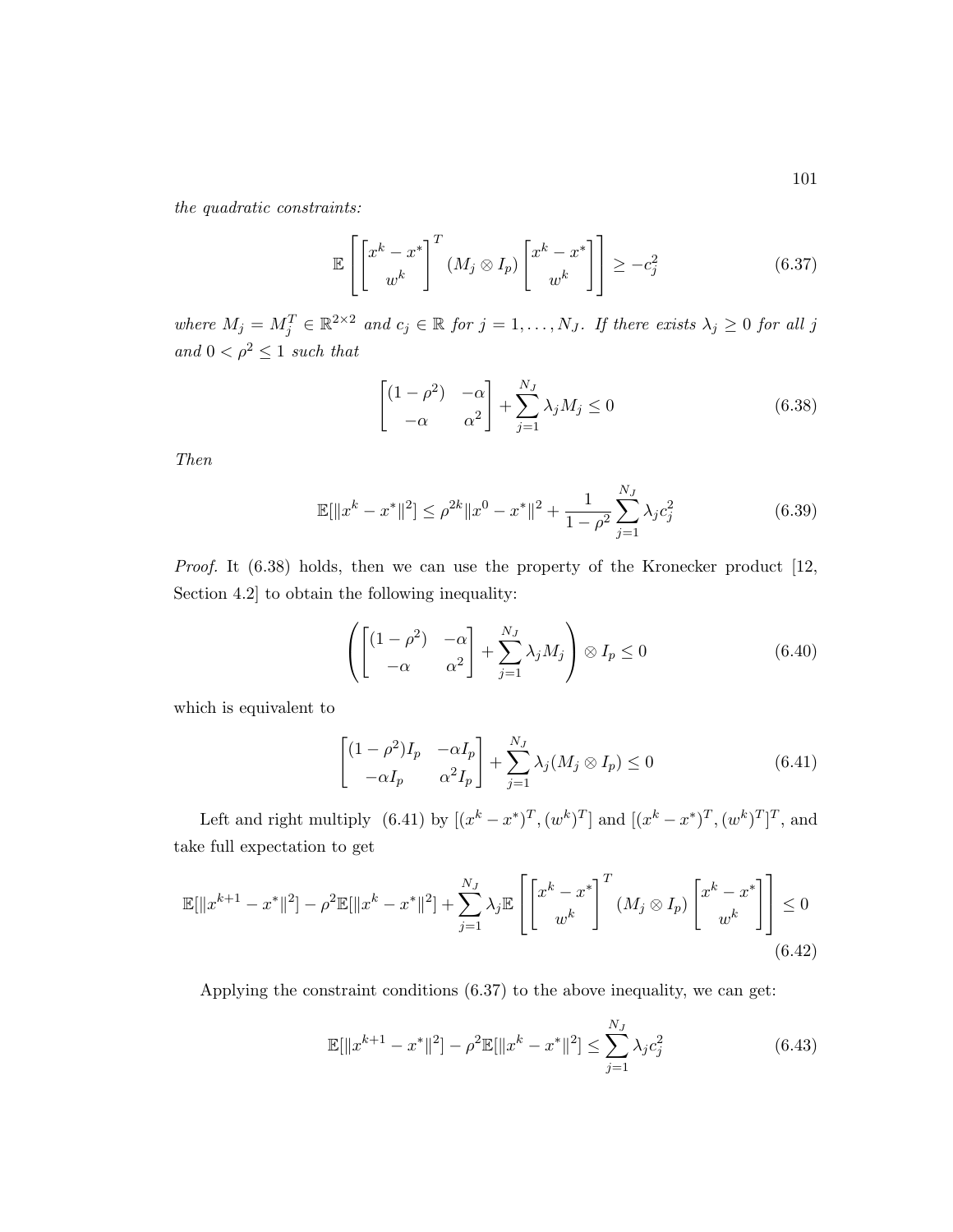Equation (6.43) yields the following relation which completes the proof:

$$
\mathbb{E}[\|x^{k} - x^{*}\|^{2}] \leq \rho^{2k} \|x^{0} - x^{*}\|^{2} + \left(\sum_{k_{0}=0}^{k-1} \rho^{2k_{0}}\right) \left(\sum_{j=1}^{N_{J}} \lambda_{j} c_{j}^{2}\right)
$$
  

$$
\leq \rho^{2k} \|x^{0} - x^{*}\|^{2} + \frac{\sum_{j=1}^{N_{J}} \lambda_{j} c_{j}^{2}}{1 - \rho^{2}}
$$

Notice (6.38) is linear in  $\lambda_j$  and  $\rho^2$ , yielding an LMI condition when  $\alpha$  is given. This LMI has a simple form and can be solved analytically. This leads to the following result.

**Theorem 8.** Assume  $x^* \in \mathbb{R}^p$  satisfies  $\nabla g(x^*) = 0$ .

1. If  $g \in \mathcal{F}(m,\infty)$  with  $m > 0$ , and  $\|\nabla f_i(x^k)\| \leq c$  for all  $x^k$  generated by (6.1) and all i, then the sequence  $x^k$  generated by the SG method (6.1) with  $0 \leq \alpha \leq \frac{1}{2n}$ 2m satisfies

$$
\mathbb{E}[\|x^{k} - x^{*}\|^{2}] \le (1 - 2\alpha m)^{k} \|x^{0} - x^{*}\|^{2} + \frac{\alpha c^{2}}{2m}.
$$
 (6.44)

2. If the gradients of  $f_i$  are L-smooth, and  $g \in \mathcal{F}(m,L)$  with  $m > 0$ , then the sequence  $x^k$  generated by the SG method (6.1) with  $0 \le \alpha \le \frac{m}{L^2}$  satisfies

$$
\mathbb{E}[\|x^{k} - x^{*}\|^{2}] \le (1 - 2m\alpha + 2L^{2}\alpha^{2})^{k} \|x^{0} - x^{*}\|^{2} + \frac{\alpha}{(m - L^{2}\alpha)n} \sum_{i=1}^{n} \|\nabla f_{i}(x^{*})\|^{2}
$$
\n(6.45)

3. If  $f_i \in \mathcal{F}(0,L)$  and  $g \in \mathcal{F}(m,L)$  with  $m > 0$ , then the sequence  $x^k$  generated by the SG method (6.1) with  $0 \leq \alpha \leq \frac{1}{l}$  $\frac{1}{L}$  satisfies

$$
\mathbb{E}[\|x^{k} - x^{*}\|^{2}] \le (1 - 2m\alpha + 2mL\alpha^{2})^{k} \|x^{0} - x^{*}\|^{2} + \frac{\alpha}{m(1 - L\alpha)n} \sum_{i=1}^{n} \|\nabla f_{i}(x^{*})\|^{2}
$$
\n(6.46)

4. If  $f_i \in \mathcal{F}(m,L)$  and  $g \in \mathcal{F}(m,L)$  with  $m > 0$ , then the sequence  $x^k$  generated by the SG method (6.1) with  $0 \leq \alpha \leq \frac{1}{L+1}$  $\frac{1}{L+m}$  satisfies

$$
\mathbb{E}[\|x^{k} - x^{*}\|^{2}] \le (1 - 2m\alpha + 2m^{2}\alpha^{2})^{k} \|x^{0} - x^{*}\|^{2} + \frac{\alpha}{m(1 - m\alpha)n} \sum_{i=1}^{n} \|\nabla f_{i}(x^{*})\|^{2}
$$
\n(6.47)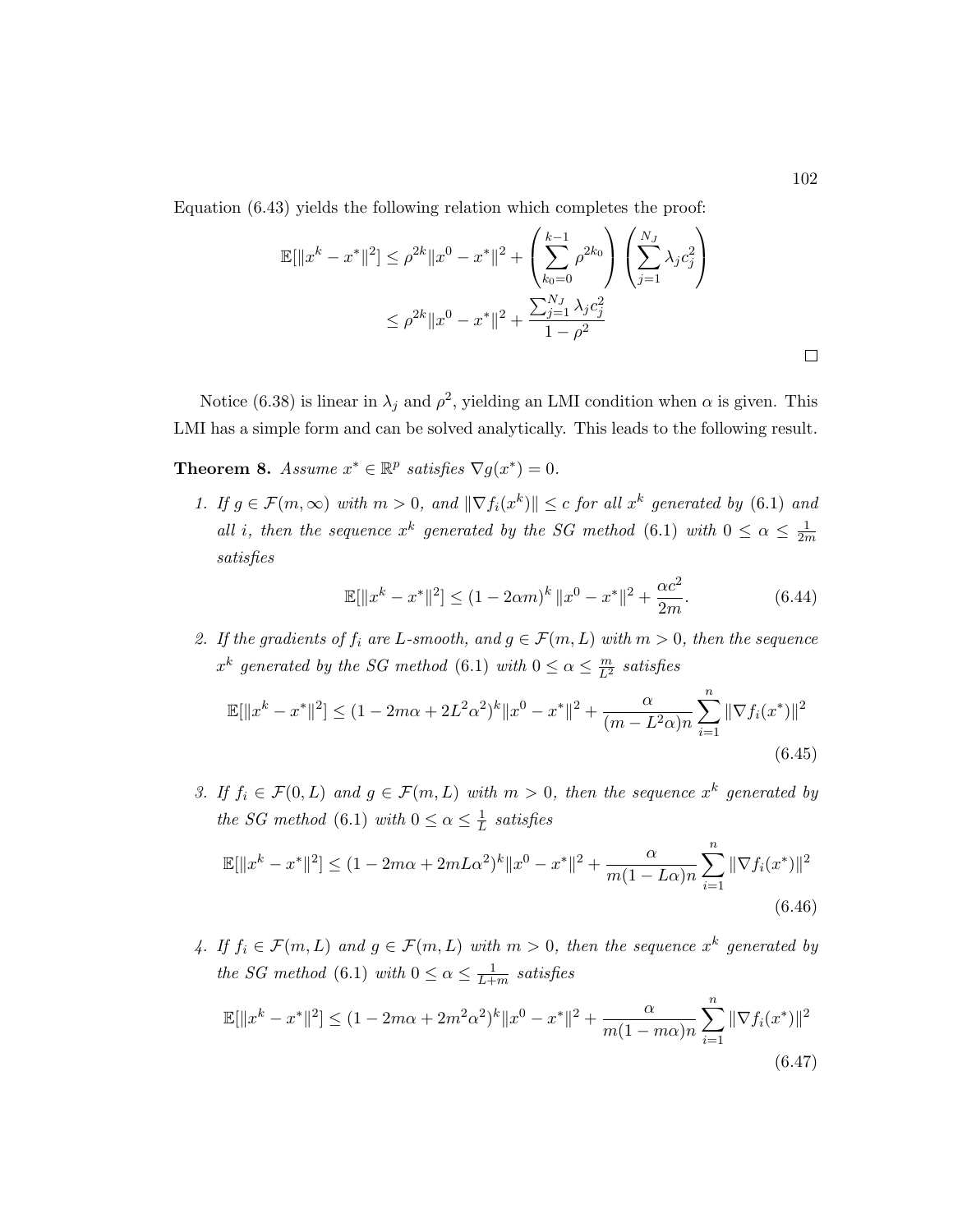Proof. The proof of the above theorem is based on a direction combination of Lemma 22 and Lemma 23. To prove Statement 1, we are using the constraints (6.33) and (6.10). Hence we set  $M_1 =$  $\begin{bmatrix} -2m & 1 \\ 1 & 0 \end{bmatrix}$  $, c_1 = 0, M_2 =$  $\begin{bmatrix} 0 & 0 \end{bmatrix}$  $0 -1$ 1 , and  $c_2 = c$ . The matrix inequality (6.38) becomes

$$
\begin{bmatrix} (1 - \rho^2) & -\alpha \\ -\alpha & \alpha^2 \end{bmatrix} + \lambda_1 \begin{bmatrix} -2m & 1 \\ 1 & 0 \end{bmatrix} + \lambda_2 \begin{bmatrix} 0 & 0 \\ 0 & -1 \end{bmatrix} \le 0
$$
 (6.48)

We can choose  $\lambda_1 = \alpha$ ,  $\lambda_2 = \alpha^2$ , and  $\rho^2 = 1 - 2m\alpha$  to make the left side of the above inequality to be the zero matrix. This choice of parameters leads to the desired conclusion.

To prove Statement 2, we require the constraints (6.33) and (6.34). Hence we set  $M_1 =$  $\begin{bmatrix} -2m & 1 \\ 1 & 0 \end{bmatrix}$  $, c_1 = 0, M_2 =$  $\begin{bmatrix} 2L^2 & 0 \end{bmatrix}$  $0 -1$ 1 , and  $c_2^2 = \frac{2}{n}$  $\frac{2}{n} \sum_{i=1}^{n} ||\nabla f_i(x^*)||^2$ . The matrix inequality (6.38) becomes

$$
\begin{bmatrix} (1 - \rho^2) & -\alpha \\ -\alpha & \alpha^2 \end{bmatrix} + \lambda_1 \begin{bmatrix} -2m & 1 \\ 1 & 0 \end{bmatrix} + \lambda_2 \begin{bmatrix} 2L^2 & 0 \\ 0 & -1 \end{bmatrix} \le 0 \tag{6.49}
$$

We can choose  $\lambda_1 = \alpha$ ,  $\lambda_2 = \alpha^2$ , and  $\rho^2 = 1 - 2m\alpha + 2L^2\alpha^2$  to make the left side of the above inequality to be the zero matrix. This choice of parameters leads to the desired conclusion.

To prove Statement 3, we require the constraints (6.33) and (6.35). Hence we set  $M_1 =$  $\begin{bmatrix} -2m & 1 \\ 1 & 0 \end{bmatrix}$  $, c_1 = 0, M_2 =$  $\begin{bmatrix} 0 & L \end{bmatrix}$  $L -1$ 1 , and  $c_2^2 = \frac{2}{n}$  $\frac{2}{n} \sum_{i=1}^{n} ||\nabla f_i(x^*)||^2$ . The matrix inequality (6.38) becomes

$$
\begin{bmatrix} (1 - \rho^2) & -\alpha \\ -\alpha & \alpha^2 \end{bmatrix} + \lambda_1 \begin{bmatrix} -2m & 1 \\ 1 & 0 \end{bmatrix} + \lambda_2 \begin{bmatrix} 0 & L \\ L & -1 \end{bmatrix} \le 0 \tag{6.50}
$$

We can choose  $\lambda_1 = \alpha - \alpha^2 L$ ,  $\lambda_2 = \alpha^2$ , and  $\rho^2 = 1 - 2m\alpha + 2mL\alpha^2$  to make the left side of the above inequality to be the zero matrix. This choice of parameters leads to the desired conclusion.

To prove Statement 4, we require the constraints (6.33) and (6.36). Hence we set  $M_1 =$  $\begin{bmatrix} -2m & 1 \\ 1 & 0 \end{bmatrix}$  $, c_1 = 0, M_2 =$  $\begin{bmatrix} -2mL & L+m \end{bmatrix}$  $L + m$  -1 1 , and  $c_2^2 = \frac{2}{n}$  $\frac{2}{n} \sum_{i=1}^{n} ||\nabla f_i(x^*)||^2$ . The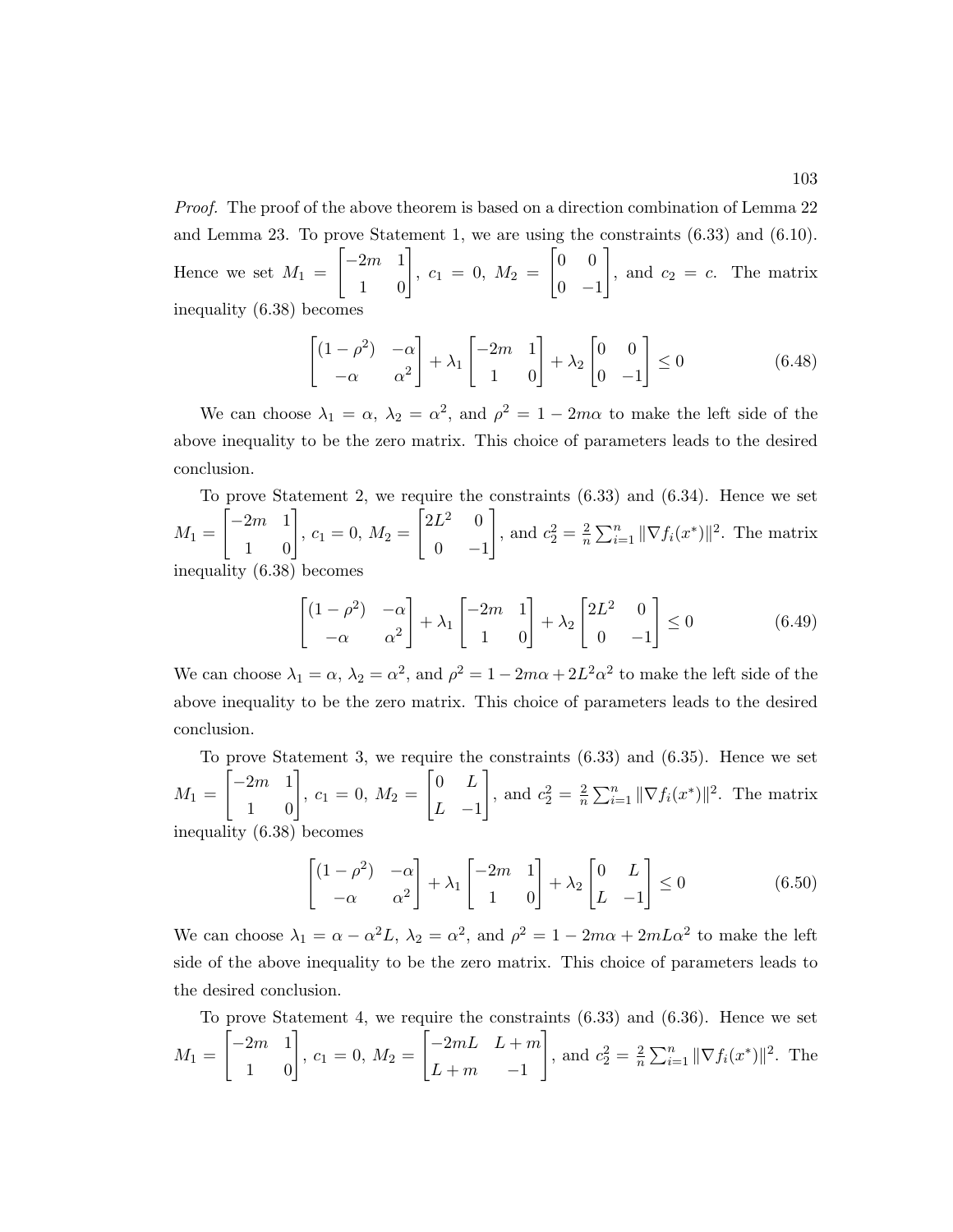matrix inequality (6.38) becomes

$$
\begin{bmatrix} (1 - \rho^2) & -\alpha \\ -\alpha & \alpha^2 \end{bmatrix} + \lambda_1 \begin{bmatrix} -2m & 1 \\ 1 & 0 \end{bmatrix} + \lambda_2 \begin{bmatrix} 2mL & L+m \\ L+m & -1 \end{bmatrix} \le 0 \tag{6.51}
$$

We can choose  $\lambda_1 = \alpha - \alpha^2 (L + m)$ ,  $\lambda_2 = \alpha^2$ , and  $\rho^2 = 1 - 2m\alpha + 2m^2\alpha^2$  to make the left side of the above inequality to be the zero matrix. Since  $\lambda_1 \geq 0$ , we have  $\alpha \leq \frac{1}{L+1}$  $\frac{1}{L+m}$ . This choice of parameters leads to the desired conclusion.  $\Box$ 

Now we compare the above results to existing results. Statement 1 of the above theorem does not require  $f_i$  to be convex, and hence can be viewed as an extension of Proposition 1. We compare Statements 2 and 3 with [62, Theorem 2]. One can set  $\tau_{\text{max}} = 0$  and  $\theta = 1$  in [62, Theorem 2] and show that the SG iteration with the conditions  $f_i \in \mathcal{F}(0,L)$  and  $g \in \mathcal{F}(m,L)$  satisfies:

$$
\mathbb{E}[g(x^k)] - g(x^*) \le (1 - 2m\alpha + 2L^2\alpha^2)^k (g(x^0) - g(x^*)) + \frac{\alpha L}{2(m - L^2\alpha)n} \sum_{i=1}^n \|\nabla f_i(x^*)\|^2
$$

Notice  $g(x^k) - g(x^*) \leq \frac{L}{2}$  $\frac{L}{2}||x^k - x^*||^2$ . Hence Statement 2 in Theorem 8 leads to

$$
\mathbb{E}[g(x^k)] - g(x^*) \le (1 - 2m\alpha + 2L^2\alpha^2)^k \frac{\|x^0 - x^*\|^2 L}{2} + \frac{\alpha L}{2(m - L^2\alpha)n} \sum_{i=1}^n \|\nabla f_i(x^*)\|^2
$$

Hence both the convergence rate and the tolerance level in [62, Theorem 2] and Statement 2 of Theorem 8 match up. However, Statement 2 of Theorem 8 does not require  $f_i$ to be convex while the proof of  $[62,$  Theorem 2] relies on the convexity of  $f_i$  (see Section 6.1 in  $[62]$ ). When  $f_i$  is further assumed to be convex, we can get Statement 3 in the above theorem, which allows a larger step size compared with Statement 2. Finally, when  $f_i$  is assumed to be strongly-convex, the result is strengthened as Statement 4 in Theorem 8, which gives better rates and smaller error terms for  $\alpha \leq \frac{1}{l+1}$  $\frac{1}{L+m}$ . We can now see the benefit of the quadratic constraint approach. Specifically, this approach clarifies the precise assumptions required to obtain a certain result. Moreover, the analysis is highly automated. Once the stochastic quadratic constraints between  $(x<sup>k</sup> - x<sup>*</sup>)$  and  $w<sup>k</sup>$  are derived, we can apply Lemma 23 to formulate a related matrix inequality in an automated manner. In Section 6.3, we will show how this analysis can be automated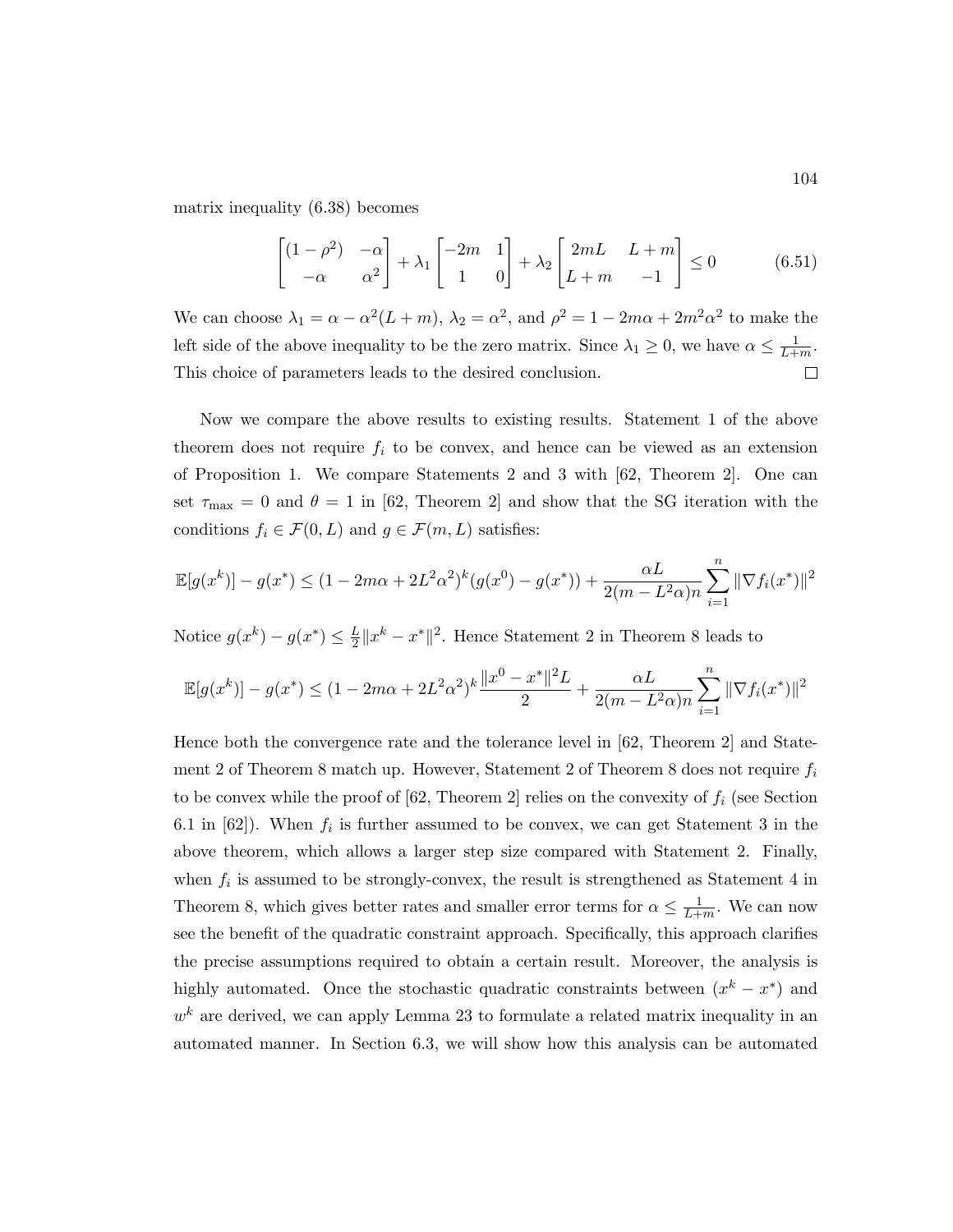for the case where the SG method uses a gradient computation subject to relative deterministic noise. In Section 6.4, we further show how to perform similar analysis for variants of the SG method.

Notice the testing condition (6.38) is not linear in  $\alpha$ . Actually Shur complements can be used to rewrite (6.38) as an equivalent LMI condition which is linear in  $\rho^2$ ,  $\lambda_j$ and  $\alpha$  at the same time. See Equation (4.8) in [12] for the related transformation tricks.

### 6.3 Robustness of SG with respect to Deterministic Noise

Now we consider the following noisy SG iteration:

$$
x^{k+1} = x^k - \alpha (I_p + \delta^k) \nabla f_{i_k}(x^k)
$$
\n(6.52)

where  $i_k$  is uniformly sampled from  $\mathcal{N}$ , and  $\delta^k = diag(\delta_1^k, \ldots, \delta_p^k)$  with  $\delta_j^k \in \mathbb{R}$  represents the relative deterministic noise ratio at the  $j$ -th direction of the gradient. We assume  $|\delta_j^k| \leq \delta$  where  $\delta$  quantifies the noise level. When the gradient computation is accurate, we expect to have small noise level, i.e.  $\delta \leq 0.01$ . If the gradient computation is inaccurate, then we have large  $\delta$ . Now we define  $\epsilon^k := \delta^k \nabla f_{i_k}(x^k)$  and obtain the following feedback interconnection:

$$
x^{k+1} - x^* = x^k - x^* - \alpha w^k - \alpha \epsilon^k
$$
  

$$
w^k = \nabla f_{i_k}(x^k)
$$
  

$$
\epsilon^k = \delta^k w^k
$$
 (6.53)

where  $x^* \in \mathbb{R}^p$  satisfies  $\nabla g(x^*) = 0$ . Notice  $||\epsilon||^2 \leq \delta^2 ||w^k||^2$ . This can be rewritten as a constraint:

$$
\mathbb{E}\left[\begin{bmatrix} x^k - x^* \\ w^k \\ \epsilon^k \end{bmatrix}^T \begin{bmatrix} 0_p & 0_p & 0_p \\ 0_p & \delta^2 I_p & 0_p \\ 0_p & 0_p & -I_p \end{bmatrix} \begin{bmatrix} x^k - x^* \\ w^k \\ \epsilon^k \end{bmatrix}\right] \ge 0
$$
\n(6.54)

The above type of constraints are very useful in the analysis of noisy SG iterations. Now we are ready to derive the analysis condition for the noisy SG iteration (6.52).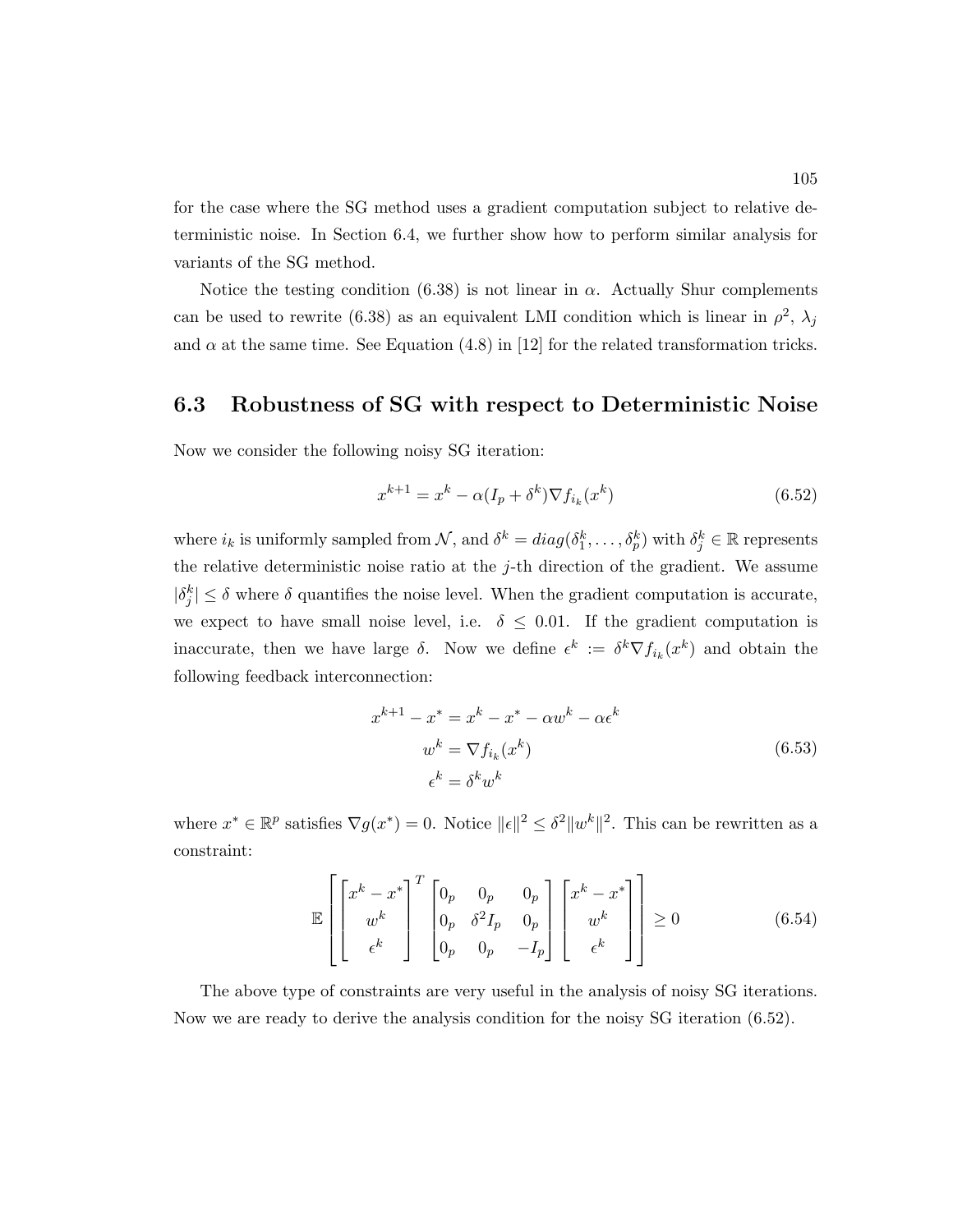$$
\mathbb{E}\left[\begin{bmatrix} x^k - x^* \\ w^k \\ \epsilon^k \end{bmatrix}^T (M_j \otimes I_p) \begin{bmatrix} x^k - x^* \\ w^k \\ \epsilon^k \end{bmatrix}\right] \ge -c_j^2 \tag{6.55}
$$

where  $M_j = M_j^T \in \mathbb{R}^{3 \times 3}$  and  $c_j \in \mathbb{R}$  for  $j = 1, ..., N_J$ . If there exists  $\lambda_j \geq 0$  for all j and  $0 < \rho^2 \leq 1$  such that

$$
\begin{bmatrix}\n1 - \rho^2 & -\alpha & -\alpha \\
-\alpha & \alpha^2 & \alpha^2 \\
-\alpha & \alpha^2 & \alpha^2\n\end{bmatrix} + \sum_{j=1}^{N_J} \lambda_j M_j \le 0
$$
\n(6.56)

then

$$
\mathbb{E}[\|x^{k} - x^{*}\|^{2}] \leq \rho^{2k} \|x^{0} - x^{*}\|^{2} + \frac{1}{1 - \rho^{2}} \sum_{j=1}^{N_{J}} \lambda_{j} c_{j}^{2}
$$
(6.57)

*Proof.* Define the Lyapunov function  $V^k = ||x^k - x^*||^2$ . Notice the following holds

$$
||x^{k+1} - x^*||^2 = ||x^k - x^* - \alpha w^k - \alpha \epsilon^k||^2
$$
  
= 
$$
\begin{bmatrix} x^k - x^* \\ w^k \\ \epsilon^k \end{bmatrix}^T \begin{bmatrix} I_p & -\alpha I_p & -\alpha I_p \\ -\alpha I_p & \alpha^2 I_p & \alpha^2 I_p \\ -\alpha I_p & \alpha^2 I_p & \alpha^2 I_p \end{bmatrix} \begin{bmatrix} x^k - x^* \\ w^k \\ \epsilon^k \end{bmatrix}
$$

Since (6.56) holds, we have

$$
\left( \begin{bmatrix} 1 - \rho^2 & -\alpha & -\alpha \\ -\alpha & \alpha^2 & \alpha^2 \\ -\alpha & \alpha^2 & \alpha^2 \end{bmatrix} + \sum_{j=1}^{N_J} \lambda_j M_j \right) \otimes I_p \le 0 \tag{6.58}
$$

Left and right multiply the above inequality by  $[(x^k - x^*)^T, (w^k)^T, (\epsilon^k)^T]$  and  $[(x^k - x^*)^T, (w^k)^T]$  $(x^*)^T, (w^k)^T, (\epsilon^k)$ <sup>T</sup>, and take full expectation to get

$$
\mathbb{E}[V^{k+1}] - \rho^2 \mathbb{E}[V^k] + \sum_{j=1}^{N_J} \lambda_j \mathbb{E}\left[\begin{bmatrix} x^k - x^* \\ w^k \\ \epsilon^k \end{bmatrix}^T (M_j \otimes I_p) \begin{bmatrix} x^k - x^* \\ w^k \\ \epsilon^k \end{bmatrix}\right] \le 0 \qquad (6.59)
$$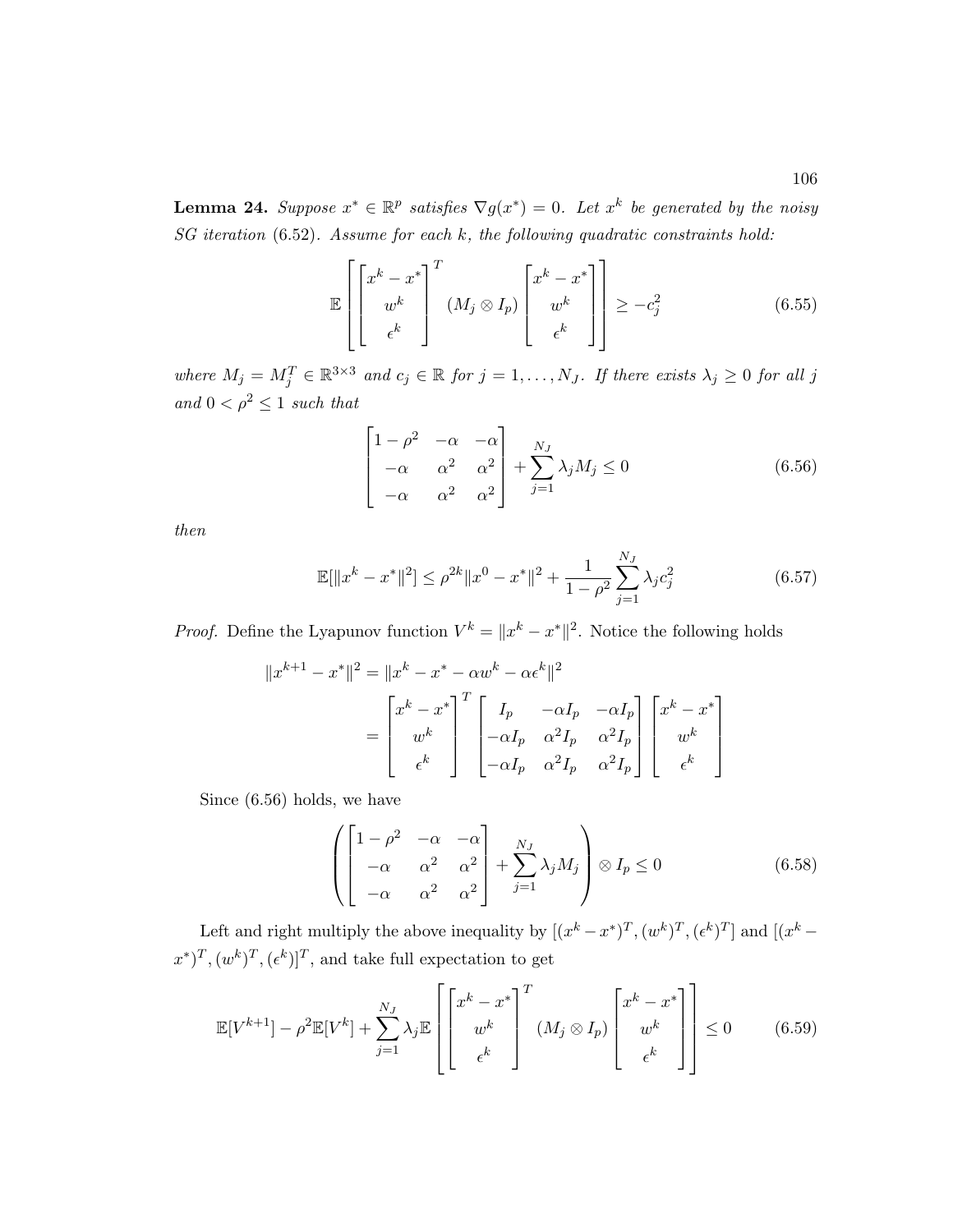Applying the constraint conditions (6.55) to the above inequality, we can get:

$$
\mathbb{E}[V^{k+1}] - \rho^2 \mathbb{E}[V^k] \le \sum_{j=1}^{N_J} \lambda_j c_j^2
$$
 (6.60)

Equation (6.60) yields the following relation:

$$
\mathbb{E}[V^k] \le \rho^{2k} V^0 + \left(\sum_{k_0=0}^{k-1} \rho^{2k_0}\right) \left(\sum_{j=1}^{N_J} \lambda_j c_j^2\right) \le \rho^{2k} V^0 + \frac{\sum_{j=1}^{N_J} \lambda_j c_j^2}{1-\rho^2}
$$

This completes the proof.

Notice any quadratic constraint on  $(x<sup>k</sup> - x<sup>*</sup>)$  and  $w<sup>k</sup>$  can be rewritten as a constraint in the form of  $(6.55)$  by lifting the  $M_i$  matrix with extra zeros. Hence Lemma 22 can be used to construct (6.55) under various assumptions. The constraint (6.54) is always required in the analysis since the noise level  $\delta$  is embedded into the analysis by this constraint. It is not straightforward to derive analytical bounds using the matrix inequality (6.56). For a fixed  $\alpha$ , the testing condition (6.56) is an LMI which can be numerically checked. Hence the above lemma provides a computable condition which quantifies the convergence properties of the noisy SG iterations.

Again, (6.56) is only linear in  $\rho^2$  and  $\lambda_j$ . However, it is not linear in  $\alpha$ . The trick in [12, Section 4.4] can be used to transform (6.56) into an equivalent LMI which is linear in  $(\rho^2, \lambda_j, \alpha)$  at the same time.

#### 6.4 A General Analysis Framework for Variants of SG

This section presents a general analysis condition for variants of the SG method. In principle, every optimization method with the feedback interconnection form (2.51) has a stochastic variant:

$$
\bar{\xi}^{k+1} = A \bar{\xi}^k + B \bar{w}^k
$$
  
\n
$$
\bar{v}^k = C \bar{\xi}^k + D \bar{w}^k
$$
  
\n
$$
\bar{w}^k = \nabla f_{i_k} (\bar{v}^k)
$$
\n(6.61)

 $\Box$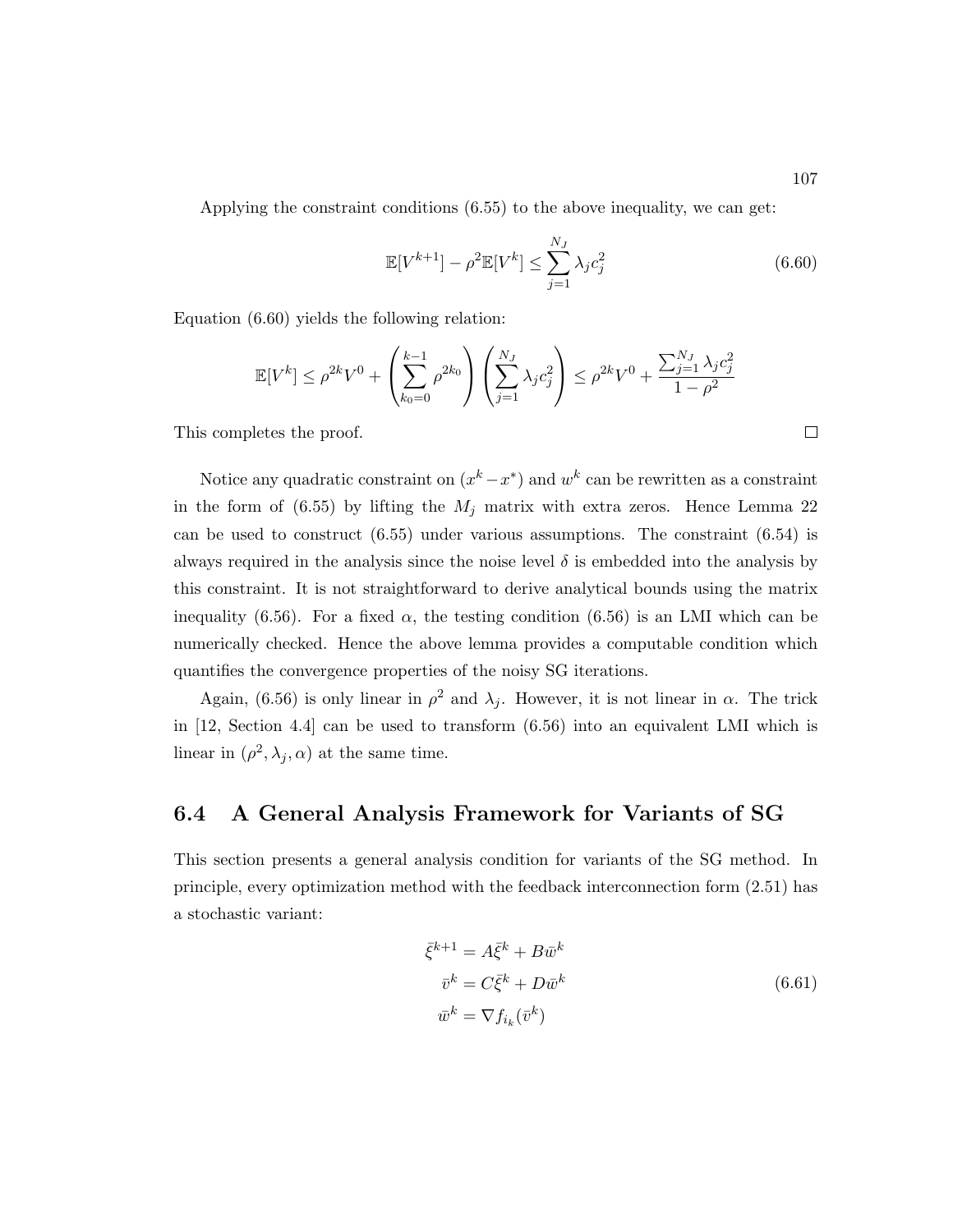where  $i_k$  is uniformly sampled from  $\mathcal N$  in an IID manner. For example, the stochastic variant of Nesterov's accelerated method uses the iteration:

$$
x^{k+1} = \zeta^k - \alpha \nabla f_{i_k}(\zeta^k)
$$
  

$$
\zeta^k = (1+\beta)x^k - \beta x^{k-1}
$$
 (6.62)

This iteration can be cast in the form of (6.61) by setting  $A = \begin{bmatrix} 1+\beta & -\beta \\ 1 & 0 \end{bmatrix}$  $\left[\begin{smallmatrix} +\beta & -\beta \ 1 & 0 \end{smallmatrix}\right]\otimes I_p, \ B=$  $\begin{bmatrix} -\alpha \\ 0 \end{bmatrix} \otimes I_p, C = \begin{bmatrix} 1+\beta-\beta \end{bmatrix} \otimes I_p, D = 0_p, \bar{\xi}^k = \begin{bmatrix} x^k \\ x^{k-k} \end{bmatrix}$  $\begin{bmatrix} x^k \\ x^{k-1} \end{bmatrix}$ , and  $\bar{v} = \zeta^k$ .

Again, let  $x^*$  be one point satisfying  $\nabla g(x^*) = 0$ . Similar to the discussion in Section 2.10, the equilibrium for  $\bar{v}^k$  is set to be  $x^*$ . The equilibrium of the state  $\bar{\xi}^k$  is set as  $\xi^* = e_{n_{\xi}/p} \otimes x^*$ . Hence  $A\xi^* = \xi^*$  and  $C\xi^* = x^*$ . Then, (6.61) can be written as

$$
\bar{\xi}^{k+1} - \xi^* = A(\bar{\xi}^k - \xi^*) + B\bar{w}^k
$$
  

$$
\bar{v}^k - x^* = C(\bar{\xi}^k - \xi^*) + D\bar{w}^k
$$
  

$$
\bar{w}^k = \nabla f_{i_k}(\bar{v}^k)
$$
 (6.63)

Lemma 22 can be used to construct quadratic constraints on  $(\bar{v}^k - x^*)$  and  $\bar{w}^k$ . Then we can extend Lemma 23 to the following general analysis condition.

**Lemma 25.** Suppose  $x^* \in \mathbb{R}^p$  satisfies  $\nabla g(x^*) = 0$ . Suppose the stochastic optimization method is described by the feedback model (6.61). Assume for each k,  $(\bar{v}^k - x^*)$  and  $\bar{w}^k$ satisfy the quadratic constraints:

$$
\mathbb{E}\left[\left[\bar{v}^k - x^* \right]^T (M_j \otimes I_p) \left[\bar{v}^k - x^* \right] \right] \geq -c_j^2 \tag{6.64}
$$

where  $M_j = M_j^T$  and  $c_j \in \mathbb{R}$  for  $j = 1, \ldots, N_J$ .

1. If there exists  $\lambda_j \geq 0$  for all j and  $0 < \rho^2 \leq 1$  such that

$$
\begin{bmatrix} A^T P A - \rho^2 P & A^T P B \\ B^T P A & B^T P B \end{bmatrix} + \sum_{j=1}^{N_J} \lambda_j \begin{bmatrix} C^T & 0_p \\ D^T & I_p \end{bmatrix} (M_j \otimes I_p) \begin{bmatrix} C & D \\ 0_p & I_p \end{bmatrix} \le 0 \quad (6.65)
$$

Then

$$
\mathbb{E}[\|\bar{\xi}^k - \xi^*\|^2] \le \text{cond}(P)\rho^{2k} \|\bar{\xi}^0 - \xi^*\|^2 + \frac{1}{c_L(1 - \rho^2)} \sum_{j=1}^{N_J} \lambda_j c_j^2 \tag{6.66}
$$

where  $c_L$  is the smallest eigenvalue of  $P$ .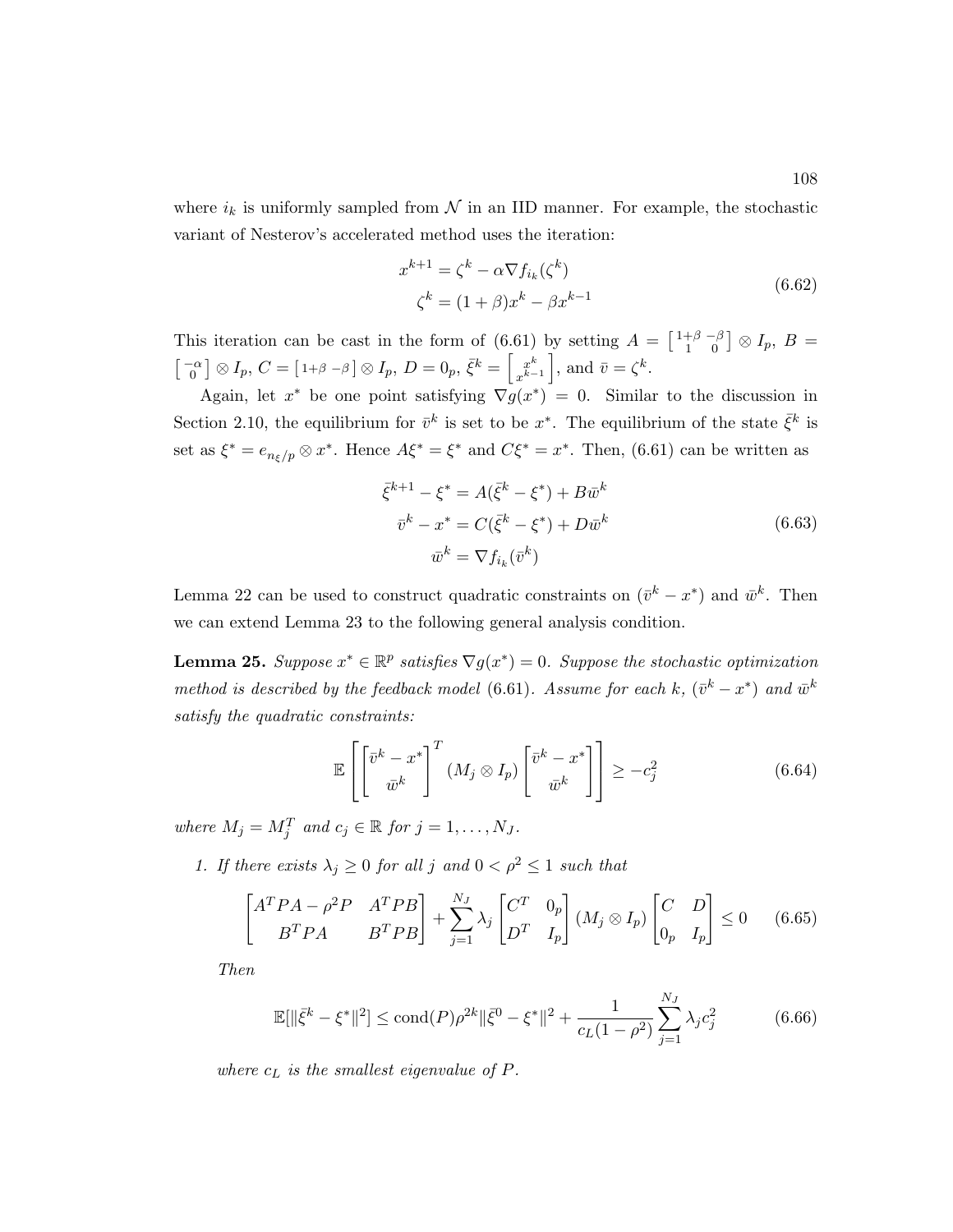2. Suppose  $D = 0$ . If there exists  $\lambda_j \geq 0$  for all j and  $0 < \rho^2 \leq 1$  such that

$$
\begin{bmatrix} A^T C^T C A - \rho^2 C^T C & A^T C^T C B \\ B^T C^T C A & B^T C^T C B \end{bmatrix} + \sum_{j=1}^{N_J} \lambda_j \begin{bmatrix} C^T & 0_p \\ D^T & I_p \end{bmatrix} (M_j \otimes I_p) \begin{bmatrix} C & D \\ 0_p & I_p \end{bmatrix} \le 0
$$
\n(6.67)

Then

$$
\mathbb{E}[\|\bar{v}^k - x^*\|^2] \le \rho^{2k} \|\bar{v}^0 - x^*\|^2 + \frac{1}{1 - \rho^2} \sum_{j=1}^{N_J} \lambda_j c_j^2 \tag{6.68}
$$

*Proof.* To prove Statement 1, define the Lyapunov function  $V^k = (\bar{\xi}^k - {\xi}^*)^T P (\bar{\xi}^k - {\xi}^*)$ . Left and right multiply (6.65) by  $[(\bar{\xi}^k - {\xi}^*)^T, (\bar{w}^k)^T]$  and  $[(\bar{\xi}^k - {\xi}^*)^T, (\bar{w}^k)^T]^T$ , and take full expectation to get

$$
\mathbb{E}[V^{k+1}] - \rho^2 \mathbb{E}[V^k] + \sum_{j=1}^{N_J} \lambda_j \mathbb{E}\left[\left[\bar{v}^k - x^* \right]^T (M_j \otimes I_p) \left[\bar{v}^k - x^* \right] \right] \le 0 \tag{6.69}
$$

Applying the constraint conditions (6.64) to the above inequality, we can get:

$$
\mathbb{E}[V^{k+1}] - \rho^2 \mathbb{E}[V^k] \le \sum_{j=1}^{N_J} \lambda_j c_j^2
$$
 (6.70)

Hence, we have

$$
\mathbb{E}[V^k] \le \rho^{2k} V^0 + \left(\sum_{k_0=0}^{k-1} \rho^{2k_0}\right) \left(\sum_{j=1}^{N_J} \lambda_j c_j^2\right) \le \rho^{2k} V^0 + \frac{\sum_{j=1}^{N_J} \lambda_j c_j^2}{1-\rho^2}
$$

Statement 1 follows as a direct consequence of the above inequality.

The proof of Statement 2 is very similar. We can define a Lyapunov function  $V^k =$  $\|\bar{v}^k - x^*\|^2 = (\bar{\xi}^k - \xi^*)^T C^T C (\bar{\xi}^k - \xi^*)$  and then construct a dissipation inequality. The details are omitted here.  $\Box$ 

Statement 2 has the advantage that the error term does not depend on the matrix P. The dimensions of the above analysis conditions can be reduced if A, B, C, and D are Kronecker products of some small matrices and  $I_p$ . See Lemma 5, Remark 2 and [12, Section 4.2] for similar dimension reduction arguments.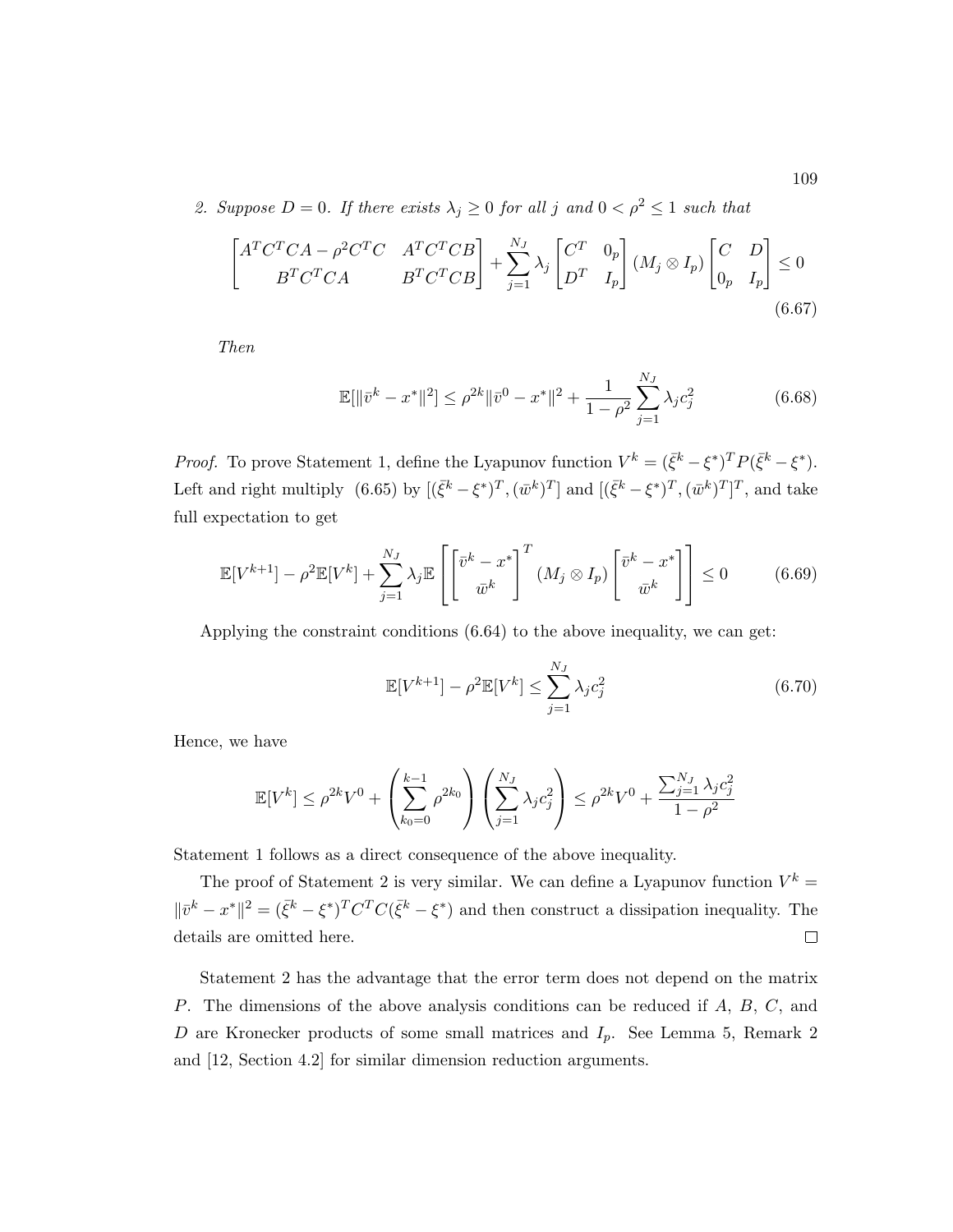### Chapter 7

## Conclusions and Future Work

In this dissertation, we tailor the integral quadratic constraint approach from the robust control theory to formulate numerically tractable LMI conditions for linear rate analysis of various deterministic and stochastic first-order optimization methods. Chapter 3 presents a J-spectral factorization approach for hard IQC constructions. We also apply this J-spectral factorization to prove a modified dissipation inequality that requires neither non-negative storage functions nor hard IQCs. The key result of Chapter 4 is a GEVP formulation for analysis of deterministic optimization methods (gradient descent, Nesterov's accelerated method, etc). The GEVP is derived using a new soft Zames-Falb IQC and the modified dissipation inequality. In Chapter 5, we combine IQCs with jump system theory to formulate LMI conditions for linear rate analysis of the SAG method and its variants (SAGA, etc) with uniform or non-uniform sampling strategies. Finally, we develop averaged quadratic constraints and formulate LMI testing conditions to analyze the SG method under different conditions (Chapter 6).

The key idea of this dissertation is that IQCs provide a unified framework to automate analysis of various optimization methods whose iterations rules may look quite different. We briefly comment on several future directions along the path of this dissertation.

Sublinear rate analysis and non-quadratic Lyapunov functions: This dissertation focuses on the case where the objective function is strongly-convex, and hence only considers linear rate analysis. The IQC approach can be extended to formulate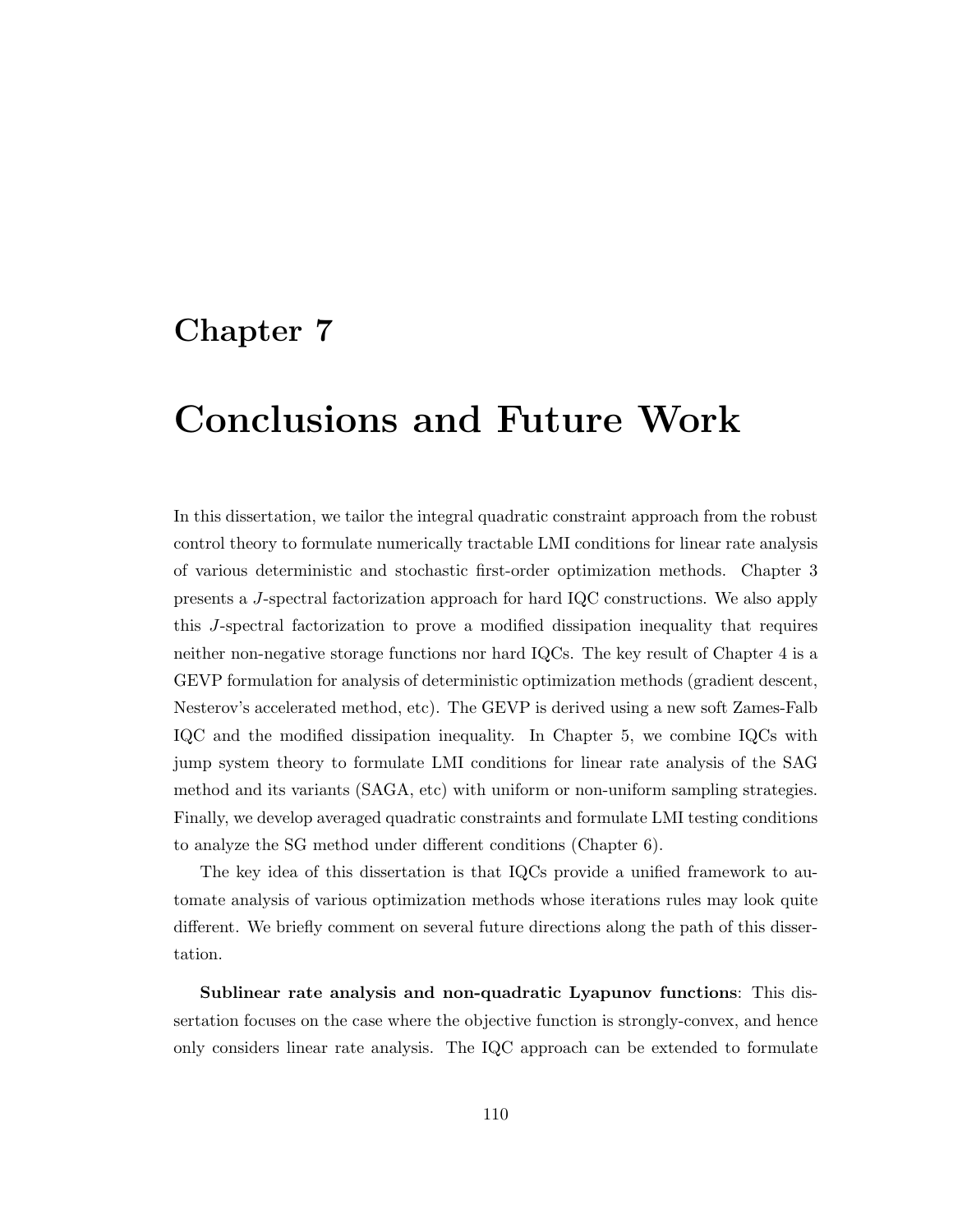LMI conditions for sublinear rate analysis of optimization methods when the objective function is not strongly convex. This extension requires including the objective function as hidden energy in the IQCs. Using this type of constraints, the resultant Lyapunov function in the dissipation inequality is a sum of two terms. The first term is quadratic, and the second term is related to the objective function itself. A detailed treatment of the IQC-based sublinear rate analysis will be presented in future work.

Averaged Zames-Falb multipliers: In Chapter 6, we extend the sector bound constraints to stochastically averaged quadratic constraints which hold pointwise in time. It is possible to extend the Zames-Falb IQCs in a similar manner. Such extensions could be important for the analysis of the stochastic variant of Nesterov's accelerated method.

Control synthesis perspectives on stochastic optimization: SAG and SG have similar iteration costs. However, SAG requires a large memory size while SG converges linearly only up to a tolerance level. It is interesting to investigate how to design optimization methods which require less memory than SAG and are more accurate than the SG method. It is possible that the stochastic optimization design problems can be cast as control synthesis problems.

Other nonlinear control tools for machine learning applications: This dissertation adapts tools from robust control theory. However, there exist many other nonlinear control tools (adaptive control [90, 91], sliding mode control [92–94], model predictive control [95, 96], etc), which may be tailored for machine learning problems. Notice there are several types of loss functions which have been frequently used in machine learning problems. It can be beneficial to exploit the detailed information of these loss functions [97]. Nonlinear control tools may be suitable for this task.

ADMM with multiple blocks: The alternating direction method of multipliers (ADMM) [98] is an important distributed optimization algorithm. There are some initial convergence results on ADMM with multiple blocks [99–101]. The quantification of the convergence rates of ADMM with multiple blocks remains an open topic. IQCs have been successfully applied to analyze ADMM with two blocks [18]. The extension of IQC analysis for ADMM with multiple blocks is an important future task. It is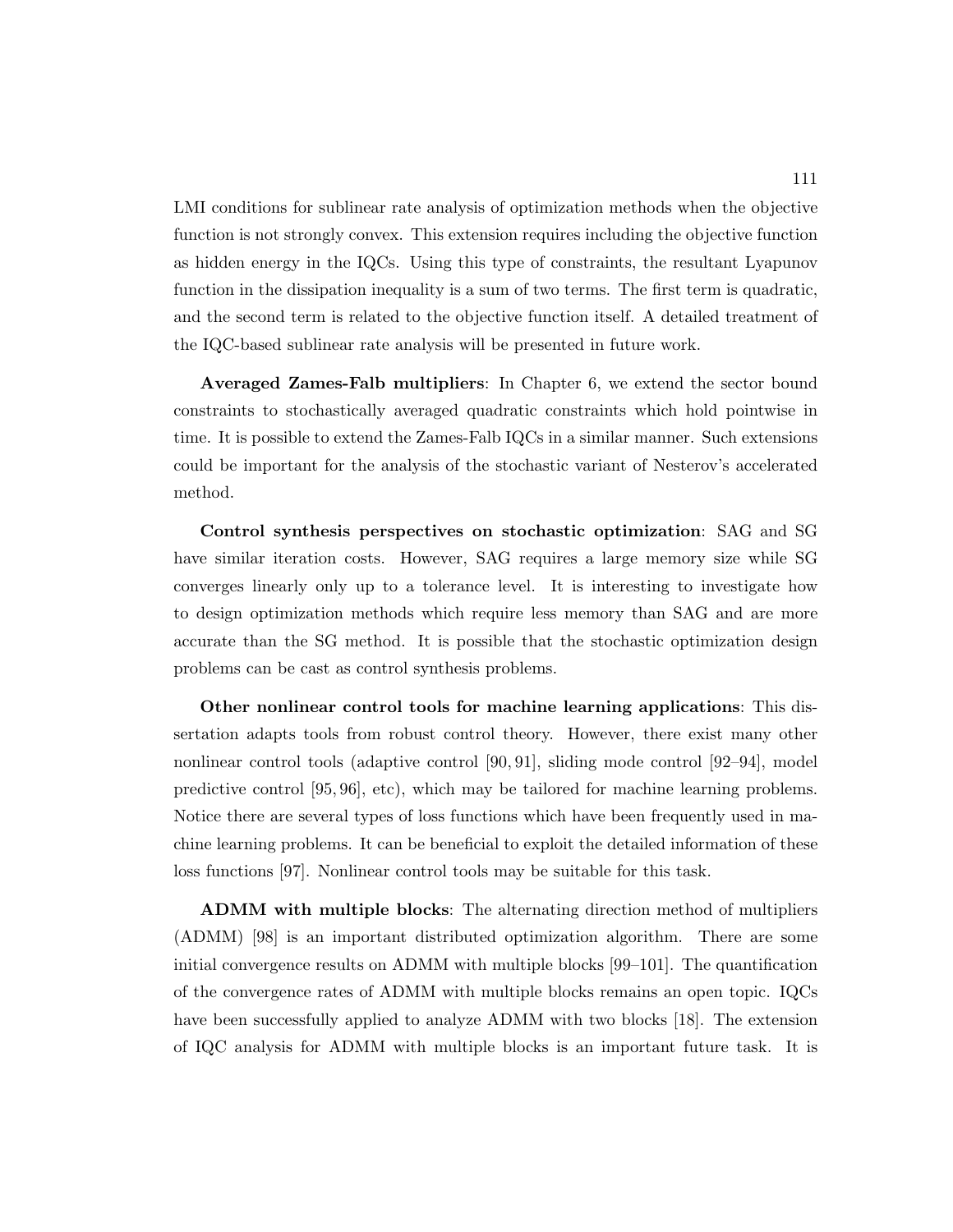also interesting to investigate how to adapt IQC analysis for block ordinate descent methods [102, 103].

Analytic proofs: One drawback of the LMI method in this dissertation is that there is numerical error embedded in the results if the LMIs are checked numerically. It will be useful if one can provide mathematical proofs for the convergence rates by constructing analytical solutions to the semidefinite programs in this dissertation. We present such proofs in the analysis of the SG method. However, it remains an open question how to systematically construct mathematical proofs for more complicated optimization schemes.

Other stepsize rules: Only constant stepsize is considered in this dissertation. Tailoring IQCs for other stepsize (backtracking line search [104], etc) is an interesting future task.

**Proximal gradient**: Non-smooth regularizers have been widely used in machine learning problems. To address the non-smoothness issue, proximal gradient methods have been proposed in both deterministic [97, 105] and stochastic [106] cases. In the deterministic setup, the proximal operator has been successfully included in the IQC analysis [12]. It will be interesting to modify the IQC analysis for proximal variants of stochastic optimization methods.

Analysis for SDCA and SVRG: It will be interesting to generalize the IQC analysis for the stochastic dual coordinate ascent (SDCA) method [107] and the stochastic variance reduced gradient (SVRG) method [108]. Such generalizations may require more advanced system theory other than the jump system theory.

Non-convex objective functions: The IQC approach may be used to analyze the convergence properties of optimization methods when the objective function is nonconvex. One particular interesting direction is the IQC analysis of the SG method when applied to deep learning problems [109] The constructions of IQCs for non-convex functions can be case dependent. One may need to develop a new IQC library for the gradients of various non-convex functions used in practice.

Asynchronous settings: In distributed optimization, the algorithm performance will typically be impacted by the communication delay and memory contention. In this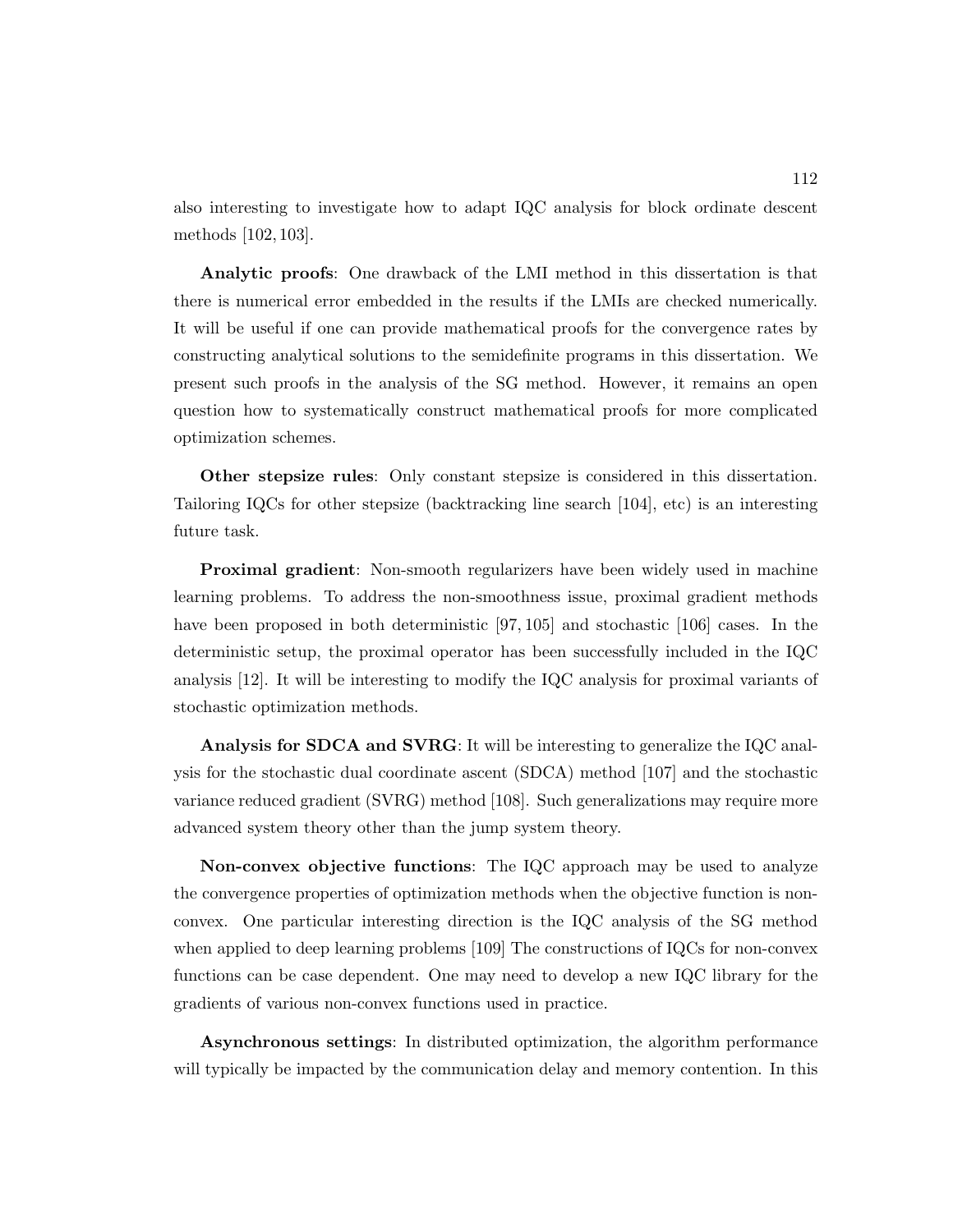case, it is necessary to assess the robustness of the optimization methods with respect to the time-varying delays in the gradient update. As reviewed in Section 2.11.5, there exist many IQCs for time-varying delays in the controls literature [42, 43, 45, 46]. These IQCs can be potentially used to analyze asynchronous optimization schemes [110, 111].

Derivative Free Method: It is interesting to investigate how to apply IQCs for analysis of zero-order or derivative free methods [112].

Expected Risk Minimization: In this dissertation, we mainly focus on the empirical risk minimization problems. An important class of problems that we have not considered is the expected risk minimization. For such type of problems, each data block can only be accessed once, and the optimization objective is to minimize the expected risk under further statistical assumptions on how the empirical data is sampled. It is interesting to investigate the applicability of dynamic system theory for such problems.

Connection between Continuous-time Systems and Optimization Schemes: A continuous-time viewpoint may also be valuable for optimization research, although it is natural to study optimization schemes as discrete-time systems. Recently there is an interesting paper which studies the acceleration of optimization methods using the discretization theory of continuous-time systems [113]. It is also possible that one can tailor the existing results from the optimization field to obtain new solutions for research problems related to nonlinear continuous-time systems.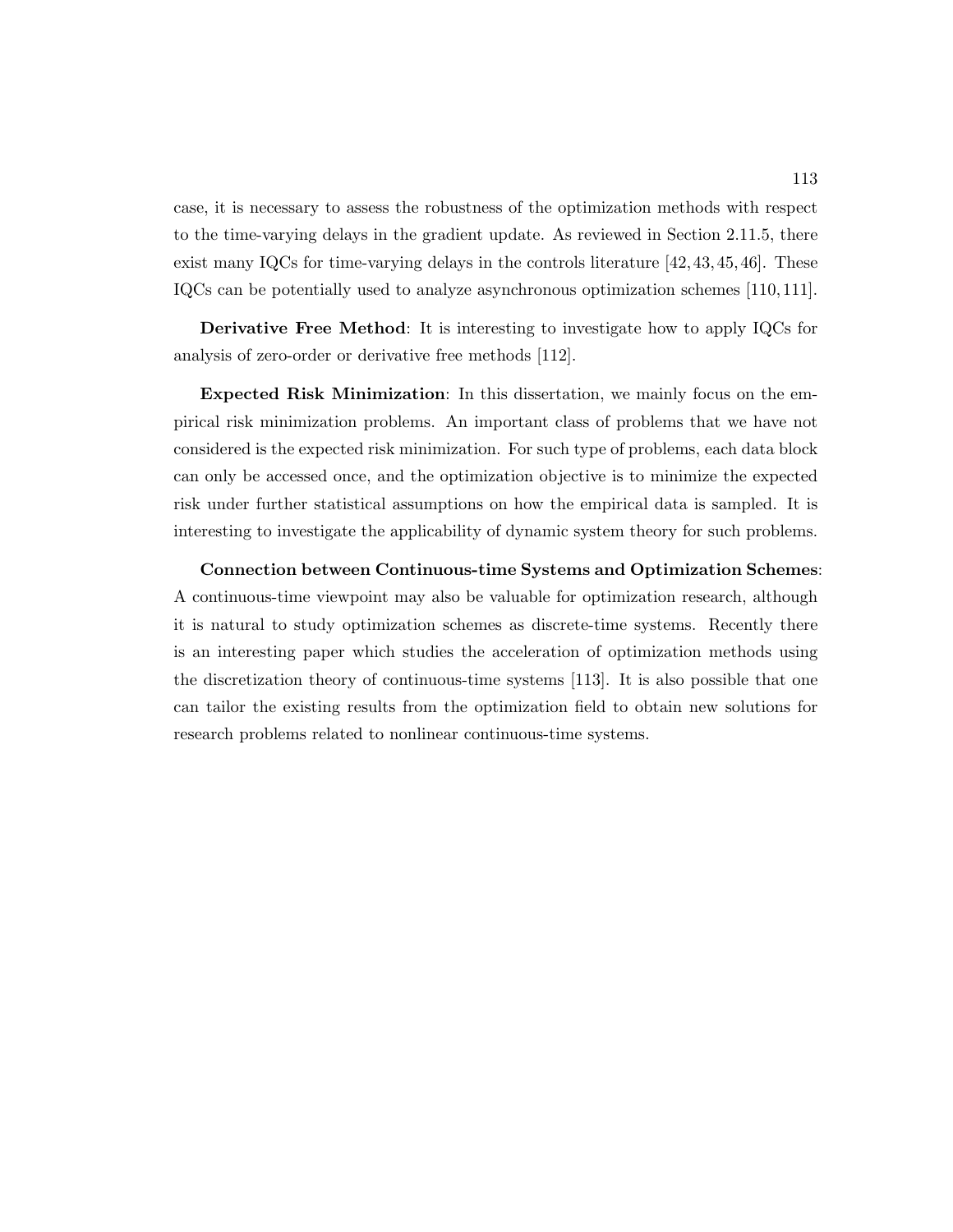# References

- [1] S. Shalev-Shwartz and S. Ben-David. Understanding machine learning: From theory to algorithms. Cambridge University Press, 2014.
- [2] A. Hoerl and R. Kennard. Ridge regression: Biased estimation for nonorthogonal problems. Technometrics, 12(1):55–67, 1970.
- [3] B. Schölkopf and C. Burges. Advances in kernel methods: support vector learning. MIT press, 1999.
- [4] A. Ng. Feature selection, l 1 vs. l 2 regularization, and rotational invariance. In Proceedings of the twenty-first international conference on Machine learning, page 78. ACM, 2004.
- [5] R. Tibshirani. Regression shrinkage and selection via the lasso. Journal of the Royal Statistical Society. Series B (Methodological), pages 267–288, 1996.
- [6] E. Candès and B. Recht. Exact matrix completion via convex optimization. Foundations of Computational mathematics, 9(6):717–772, 2009.
- [7] S. Bubeck. Convex optimization: Algorithms and complexity. Foundations and Trends R in Machine Learning, 8(3-4):231–357, 2015.
- [8] S. Boyd and L. Vandenberghe. Convex optimization. Cambridge university press, 2004.
- [9] C. Teo, A. Smola, S. Vishwanathan, and Q. Le. A scalable modular convex solver for regularized risk minimization. In Proceedings of the 13th ACM SIGKDD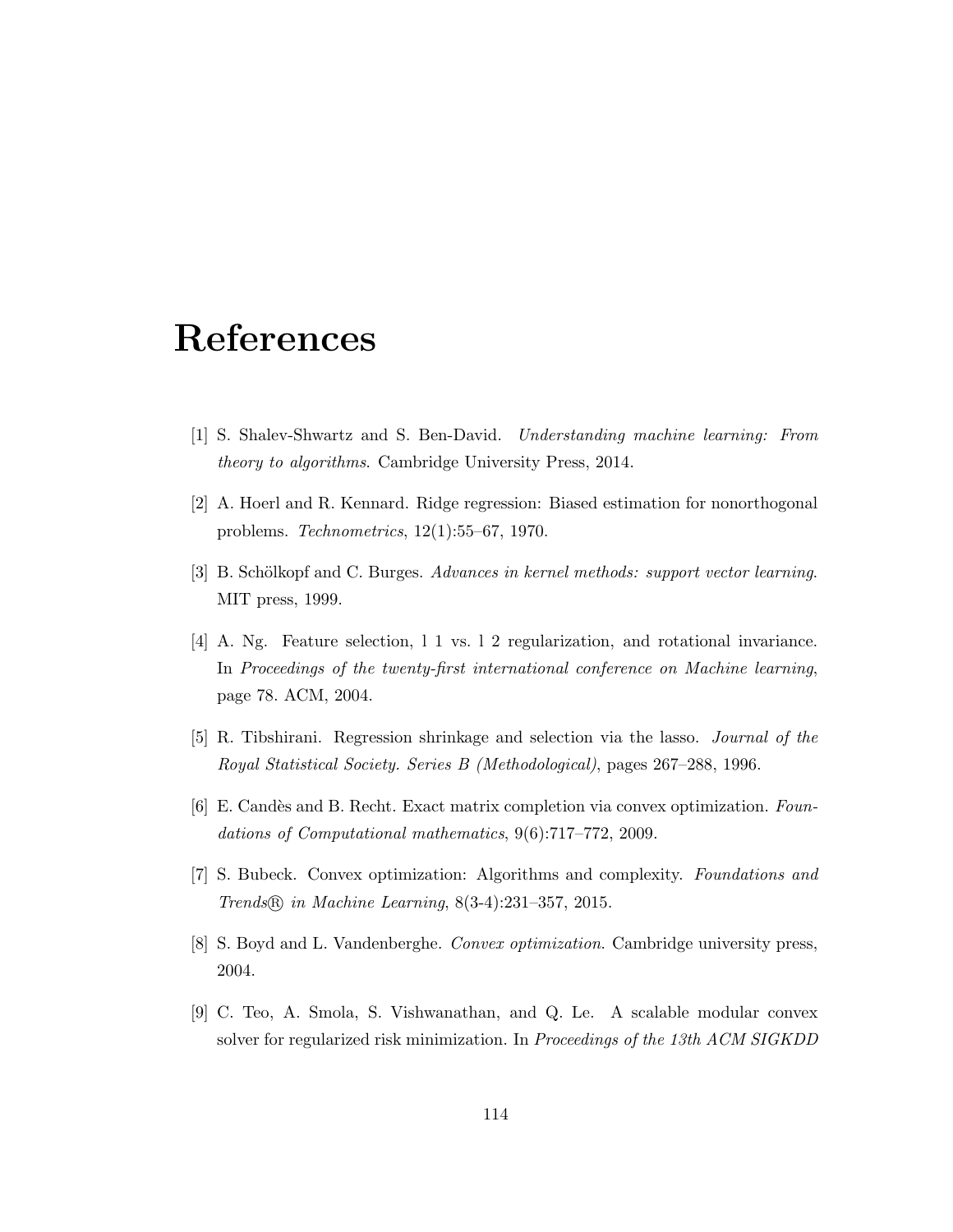international conference on Knowledge discovery and data mining, pages 727–736, 2007.

- [10] Y. Lee and O. Mangasarian. Ssvm: A smooth support vector machine for classification. Computational optimization and Applications, 20(1):5–22, 2001.
- [11] Y. Nesterov. Introductory Lectures on Convex Optimization: A Basic Course. Kluwer Academic Publishers, 2003.
- [12] L. Lessard, B. Recht, and A. Packard. Analysis and design of optimization algorithms via integral quadratic constraints. SIAM Journal on Optimization, 26(1):57–95, 2016.
- [13] L. Bottou. Large-scale machine learning with stochastic gradient descent. In Proceedings of COMPSTAT'2010, pages 177–186. 2010.
- [14] N. Roux, M. Schmidt, and F. Bach. A stochastic gradient method with an exponential convergence rate for strongly-convex optimization with finite training sets. In Advances in Neural Information Processing Systems, 2012.
- [15] M. Schmidt, N. Roux, and F. Bach. Minimizing finite sums with the stochastic average gradient. ArXiv preprint, 2013.
- [16] A. Defazio, F. Bach, and S. Lacoste-Julien. Saga: A fast incremental gradient method with support for non-strongly convex composite objectives. In Advances in Neural Information Processing Systems, 2014.
- [17] Y. Drori and M. Teboulle. Performance of first-order methods for smooth convex minimization: a novel approach. Mathematical Programming, 145(1-2):451–482, 2014.
- [18] R. Nishihara, L. Lessard, B. Recht, A. Packard, and M. Jordan. A general analysis of the convergence of ADMM. In Proceedings of the 32nd International Conference on Machine Learning, pages 343–352, 2015.
- [19] A. Megretski and A. Rantzer. System analysis via integral quadratic constraints. IEEE Transactions on Automatic Control, 42:819–830, 1997.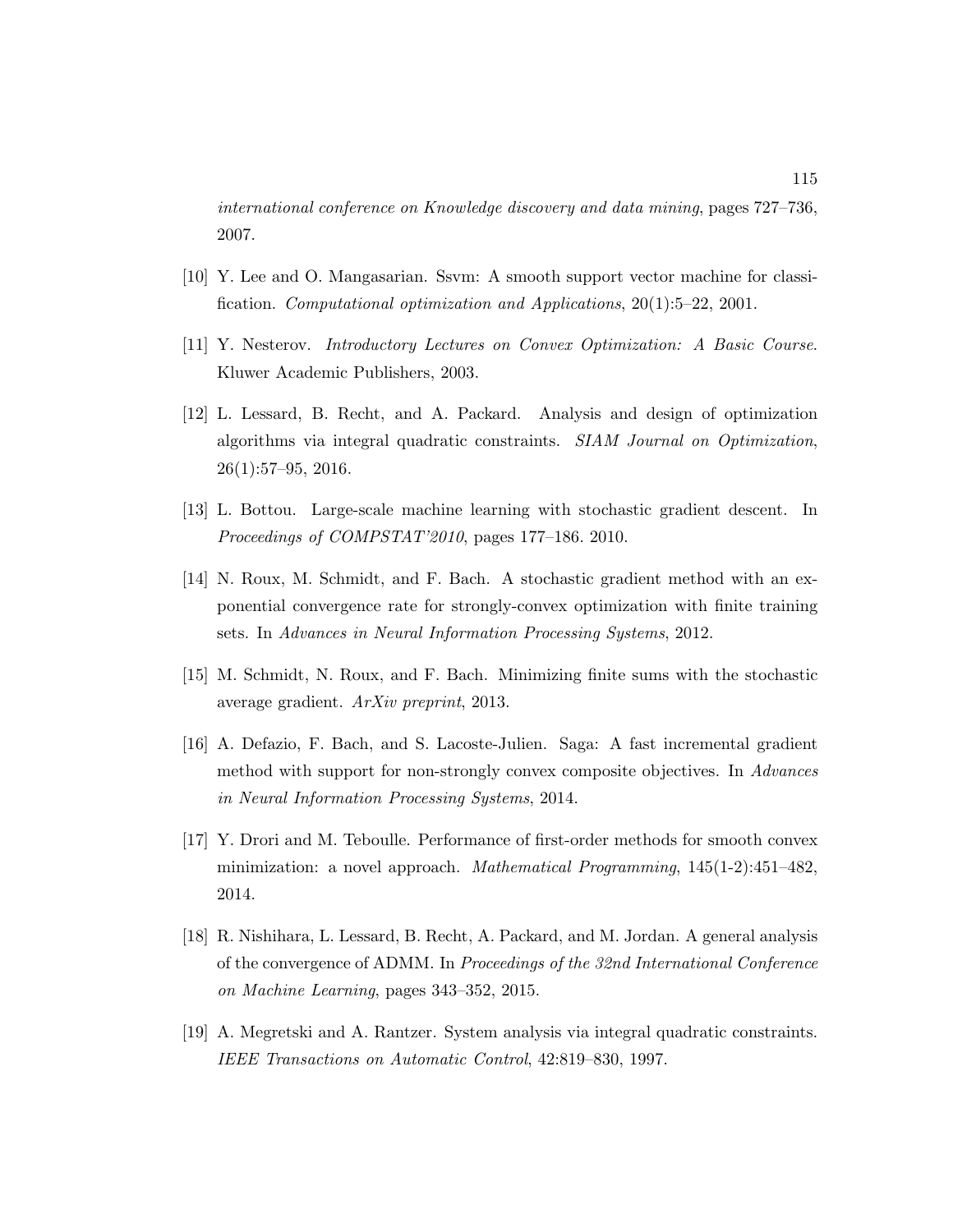- [20] J. Carrasco, M.C. Turner, and W.P. Heath. Zames-falb multipliers for absolute stability: from osheas contribution to convex searches. In European Control Conference, pages 1261–178, 2015.
- [21] K. Zhou, J.C. Doyle, and K. Glover. Robust and Optimal Control. Prentice-Hall, 1996.
- [22] S. Skogestad and I. Postlethwaite. Multivariable Feedback Control. John Wiley and Sons, Chichester, 2005.
- [23] G. Zames and P.L. Falb. Stability conditions for systems with monotone and slope-restricted nonlinearities. SIAM Journal of Control, 6(1):89–108, 1968.
- [24] U. Jönsson. A nonlinear Popov criterion. In *IEEE Conf. on Decision and Control*, pages 3523–3527, 1997.
- [25] J. Veenman and C. Scherer. Stability analysis with integral quadratic constraints: A dissipativity based proof. In IEEE Conf. on Decision and Control, pages 3770– 3775, 2013.
- [26] P. Seiler. Stability analysis with dissipation inequalities and integral quadratic constraints. IEEE Transactions on Automatic Control, 60(6):1704–1709, 2015.
- [27] J.C. Willems. Dissipative dynamical systems part i: General theory. Archive for Rational Mech. and Analysis, 45(5):321–351, 1972.
- [28] J.C. Willems. Dissipative dynamical systems part ii: Linear systems with quadratic supply rates. Archive for Rational Mech. and Analysis, 45(5):352–393, 1972.
- [29] R. Boczar, L. Lessard, and B. Recht. Exponential convergence bounds using integral quadratic constraints. In IEEE Conf. on Decision and Control, pages 7516–7521, 2015.
- [30] M. Corless and G. Leitmann. Bounded controllers for robust exponential convergence. Journal of Optimization Theory and Applications,  $76(1):1-12$ , 1993.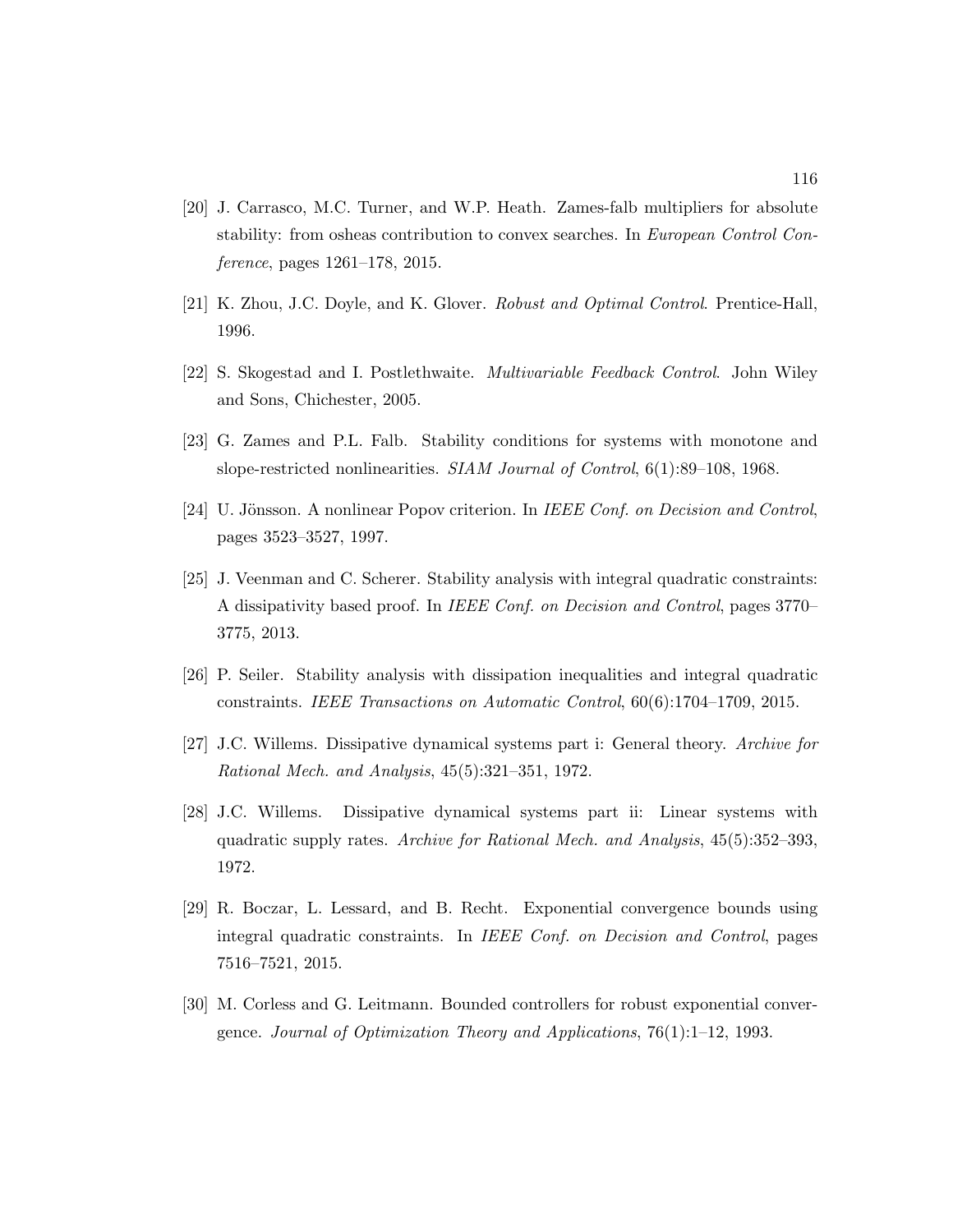- [31] C.W. Scherer and I.E. Köse. Robustness with dynamic IQCs: An exact statespace characterization of nominal stability with applications to robust estimation. Automatica, 44:1666–1675, 2008.
- [32] J. Veenman and C. Scherer. IQC-synthesis with general dynamic multipliers. International Journal of Robust and Nonlinear Control, 24(17):3027–3056, 2014.
- [33] S. Boyd, L. El Ghaoui, E. Feron, and V. Balakrishnan. Linear Matrix Inequalities in System and Control Theory, volume 15 of Studies in Applied Mathematics. SIAM, 1994.
- [34] L. Dai. Singular Control Systems, volume 118 of Lecture Notes in Control and Information Sciences. Springer, 1989.
- [35] J. Willems. The analysis of feedback systems. The MIT Press, 1971.
- [36] U Jönsson. Lecture notes on integral quadratic constraints. 2001.
- [37] E.Kreyszig. Introductory Functional Analysis with Application. Wiley, 1978.
- [38] N. Young. An Introduction to Hilbert Space. Cambridge University Press, 1988.
- [39] J. Hespanha. Linear systems theory. Princeton university press, 2009.
- [40] H.K. Khalil. Nonlinear Systems. Prentice Hall, third edition, 2001.
- [41] K. Gu, V. Kharitonov, and J. Chen. Stability of Time-Delay Systems. Birkhauser, 2002.
- [42] C. Kao and A. Rantzer. Stability analysis of systems with uncertain time-varying delays. Automatica, 43(6):959–970, 2007.
- [43] H. Pfifer and P. Seiler. Integral quadratic constraints for delayed nonlinear and parameter-varying systems. Automatica, 56:36 – 43, 2015.
- [44] W. Heath and A. Wills. Zames-Falb multipliers for quadratic programming. In IEEE Conf. on Decision and Control, pages 963–968, 2005.
- [45] C.Y. Kao and B. Lincoln. Simple stability criteria for systems with time-varying delays. Automatica, 40:1429–1434, 2004.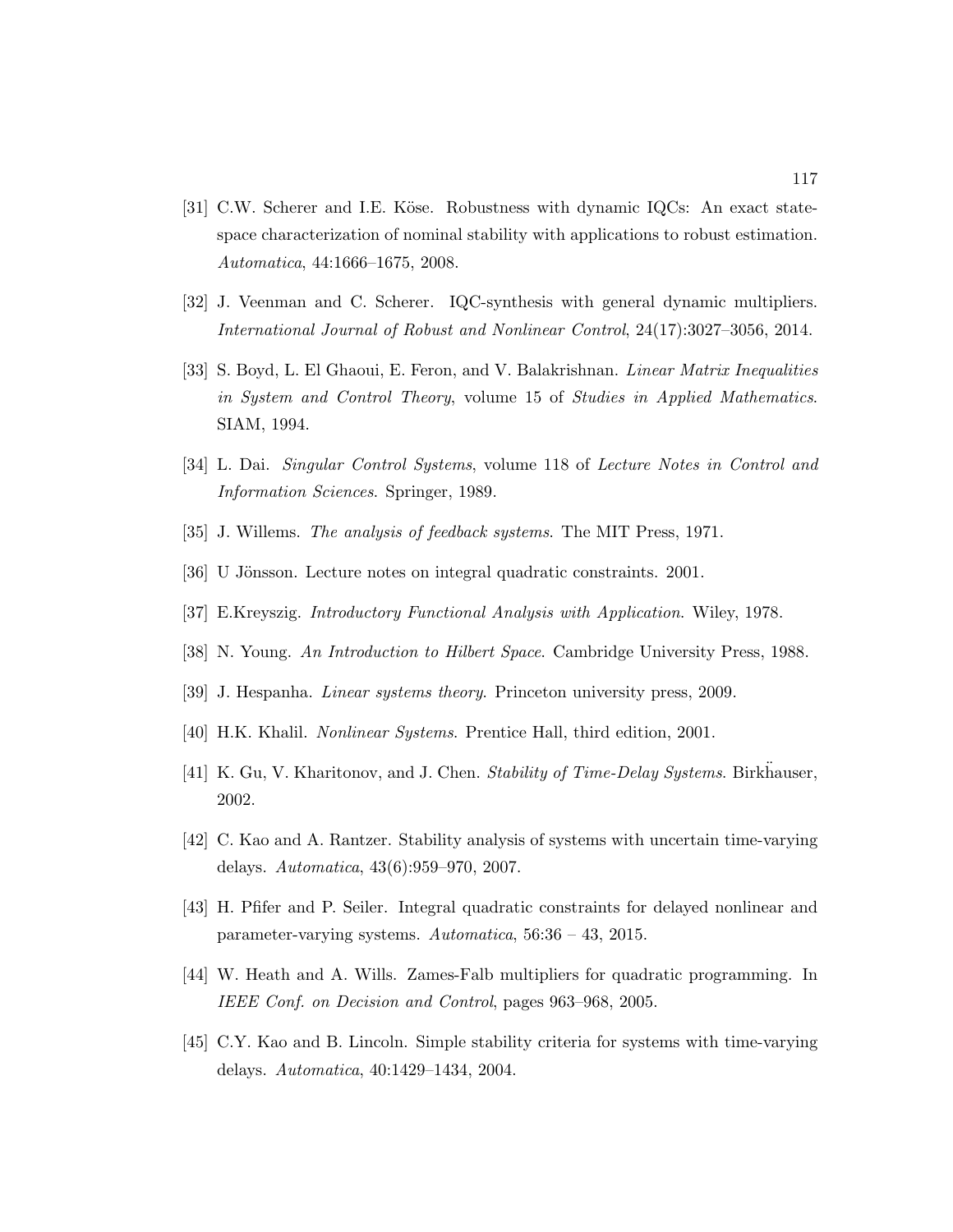- [46] C. Kao. On stability of discrete-time LTI systems with varying time delays. IEEE Transactions on Automatic Control, 57:1243–1248, 2012.
- [47] B. Francis. A Course in  $H_{\infty}$  Control Theory. Springer-Verlag, 1987.
- [48] S. Wang, W. Heath, and J. Carrasco. A complete and convex search for discretetime noncausal FIR Zames-Falb multipliers. In IEEE Conf. on Decision and Control, pages 3918 – 3923, 2014.
- [49] B.L. Jones, E.C. Kerrigan, and J.F. Morrison. A modeling and filtering framework for the semi-discretised Navier-Stokes equations. In European Control Conference, pages 1215–1220, 2009.
- [50] A. Varga. Task I.A.1 Selection of basic software tools for standard and generalized state-space systems and transfer matrix factorizations. Technical report, Subroutine Library in Systems and Control Theory (SLICOT), 1998.
- [51] B. Kågström and P. Poromaa. Computing eigenspaces with specified eigenvalues of a regular matrix pair (A, B) and condition estimation: theory, algorithms and software. Numerical Algorithms, 12(2):369–407, 1996.
- [52] A.V.D. Schaft and A.J.Schaft. L<sub>2</sub>-gain and passivity in nonlinear control. Springer-Verlag New York, Inc., 1999.
- [53] Inc. CVX Research. CVX: Matlab software for disciplined convex programming, version 2.0. http://cvxr.com/cvx, August 2012.
- [54] M. Grant and S. Boyd. Graph implementations for nonsmooth convex programs. In V. Blondel, S. Boyd, and H. Kimura, editors, Recent Advances in Learning and Control, Lecture Notes in Control and Information Sciences, pages 95–110. Springer-Verlag Limited, 2008.
- [55] R.H Tutuncu, K.C. Toh, and M.J. Todd. Solving semidefinite-quadratic-linear programs using SDPT3. Mathematical Programming Ser. B, 95:189–217, 2003.
- [56] K.C. Toh, M.J. Todd, and R.H. Tutuncu. SDPT3 a matlab software package for semidefinite programming. Optimization Methods and Software, 11:545–581, 1999.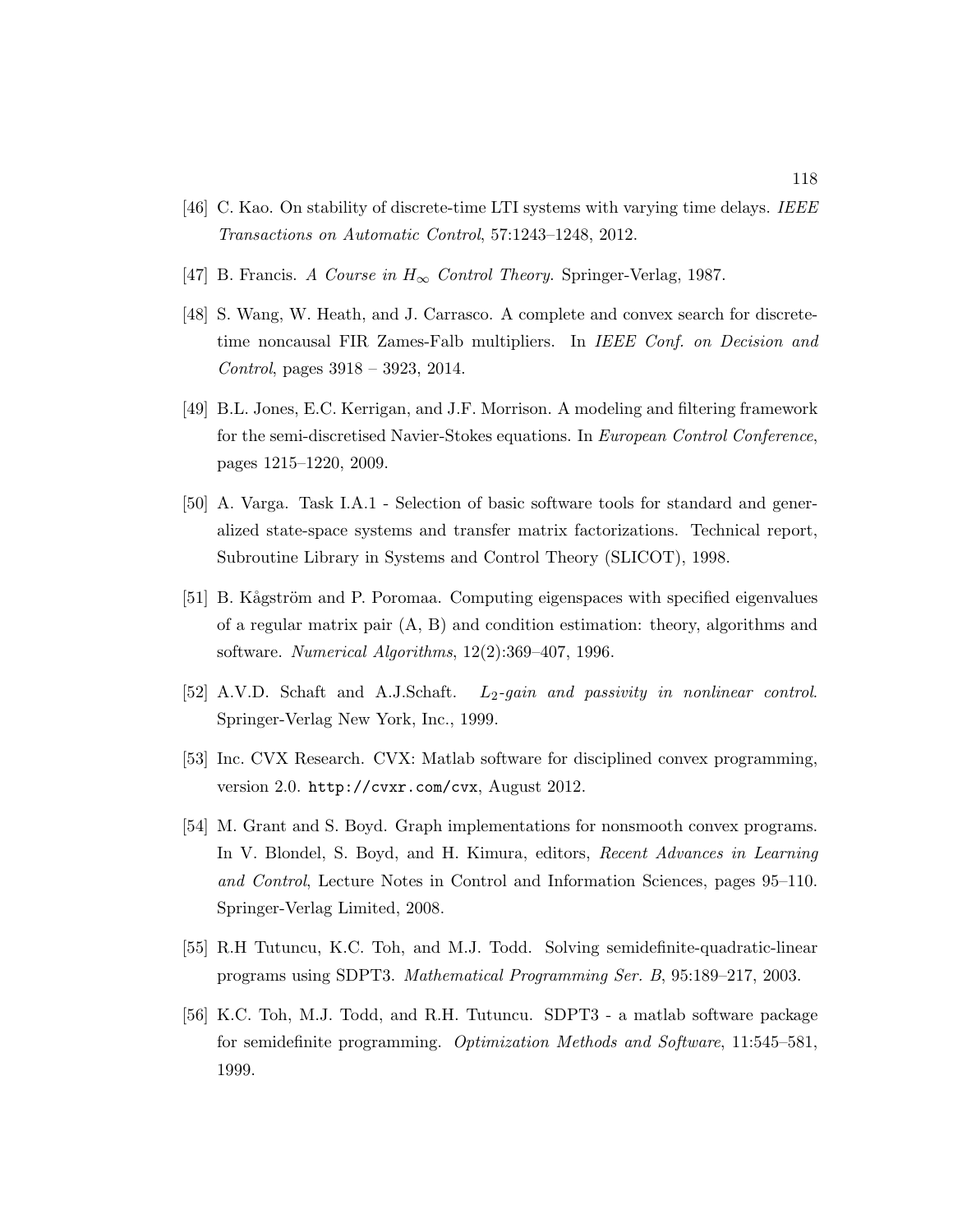- [57] J. Veenman and C.W. Scherer. IQC-synthesis with general dynamic multipliers. International Journal of Robust and Nonlinear Control, 24:3027–3056, 2012.
- [58] M. Cantoni, U. Jönsson, and S.Z. Khong. Robust stability analysis for feedback interconnections of time-varying linear systems. SIAM J. of Control Optim., 51(1):353–379, 2013.
- [59] S. Boyd and L. El Ghaoui. Method of centers for minimizing generalized eigenvalues. Linear algebra and its applications, 188:63–111, 1993.
- [60] R. Boczar, L. Lessard, and B. Recht. Exponential convergence bounds using integral quadratic constraints. http://arxiv.org/pdf/1503.07222v4.pdf, 2015.
- [61] J. Hiriart-Urruty and C. Lemaréchal. Convex analysis and minimization algorithms I: Fundamentals, volume 305. Springer Science & Business Media, 1996.
- [62] H. Feyzmahdavian, A. Aytekin, and M. Johansson. A delayed proximal gradient method with linear convergence rate. In Machine Learning for Signal Processing, 2014 IEEE International Workshop on, pages 1–6, 2014.
- [63] H. Bart, I. Gohberg, and M.A. Kaashoek. Minimal Factorization of Matrix and Operator Functions. Birkhäuser, 1979.
- [64] V. Ionescu, C. Oară, and M. Weiss. *Generalized Riccati Theory and Robust Con*trol: A Popov Function Approach. Wiley, 1999.
- [65] A. Helmersson. An IQC-based stability criterion for systems with slowly varying parameters. Technical Report LiTH-ISY-R-1979, Linköping University, 1997.
- [66] M. Fu, S. Dasgupta, and Y.C. Soh. Integral quadratic constraint approach vs. multiplier approach. Automatica, 41:281–287, 2005.
- [67] J. Carrasco and P. Seiler. Integral quadratic constraint theorem: A topological separation approach. In Accepted to IEEE Conf. on Decision and Control, 2015.
- [68] T. Başar and G.J. Olsder. Dynamic Noncooperative Game Theory. SIAM, 2nd edition, 1999.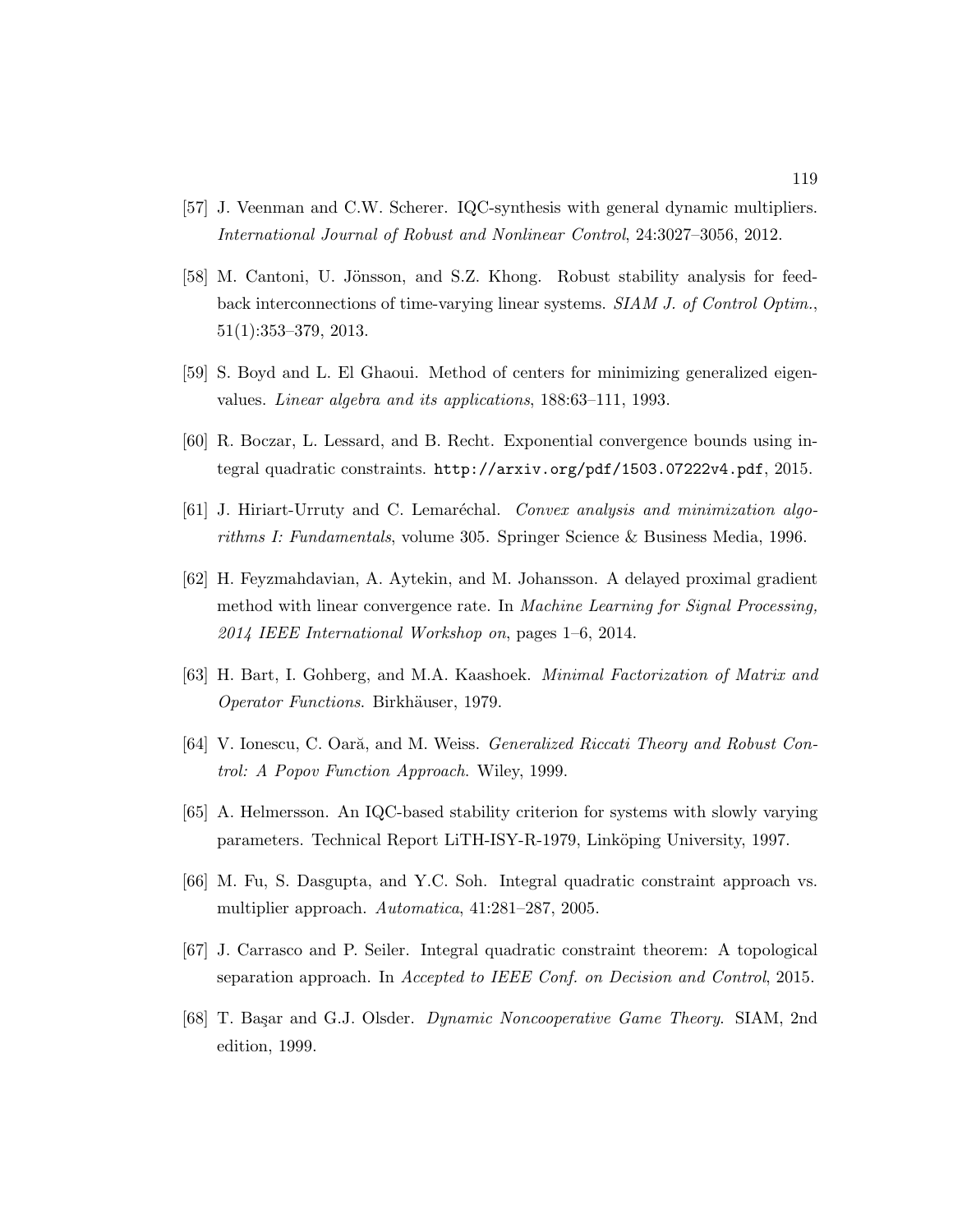- [69] T. Başar and P. Bernhard.  $H^{\infty}$ -Optimal Control and Related Minimax Design Problems. Birkhäuser, 2nd edition, 1995.
- [70] A. Megretski. KYP lemma for non-strict inequalities and the associated minimax theorem. Arxiv, 2010.
- [71] J.C. Willems. Least squares stationary optimal control and the algebraic Riccati equation. IEEE Transactions on Automatic Control, 16:621–634, 1971.
- [72] J. Engwerda. LQ Dynamic Optimization and Differential Games. Wiley, 1st edition, 2005.
- [73] J. Engwerda. Uniqueness conditions for the affine open-loop linear quadratic differential game. Automatica, 44:504–511, 2008.
- [74] B. Molinari. The stabilizing solution of the discrete algebraic Riccati equation. IEEE Transactions on Automatic Control, 20(3):396–399, 1975.
- [75] R.A. Horn and C.R. Johnson. Matrix Analysis. Cambridge University Press, 1990.
- [76] H. Pfifer and P. Seiler. Robustness analysis of linear parameter varying systems using integral quadratic constraints. International Journal of Robust and Nonlinear Control, 2014.
- [77] H. Pfifer and P. Seiler. Less conservative robustness analysis of linear parameter varying systems using integral quadratic constraints. To appear in International Journal of Robust and Nonlinear Control, 2016.
- [78] G. Meinsma. J-spectral factorization and equalizing vectors. Systems and Control Letters, 25:243–249, 1995.
- [79] M.C. Turner and M.L. Kerr.  $L_2$  gain bounds for systems with sector bounded and slope-restricted nonlinearities. International Journal of Robust and Nonlinear Control, 22(13):1505–1521, 2012.
- [80] C. Kao and M. Chen. Robust estimation with dynamic integral quadratic constraints: the discrete-time case. IET Control Theory and Applications, 7:15991608, 2013.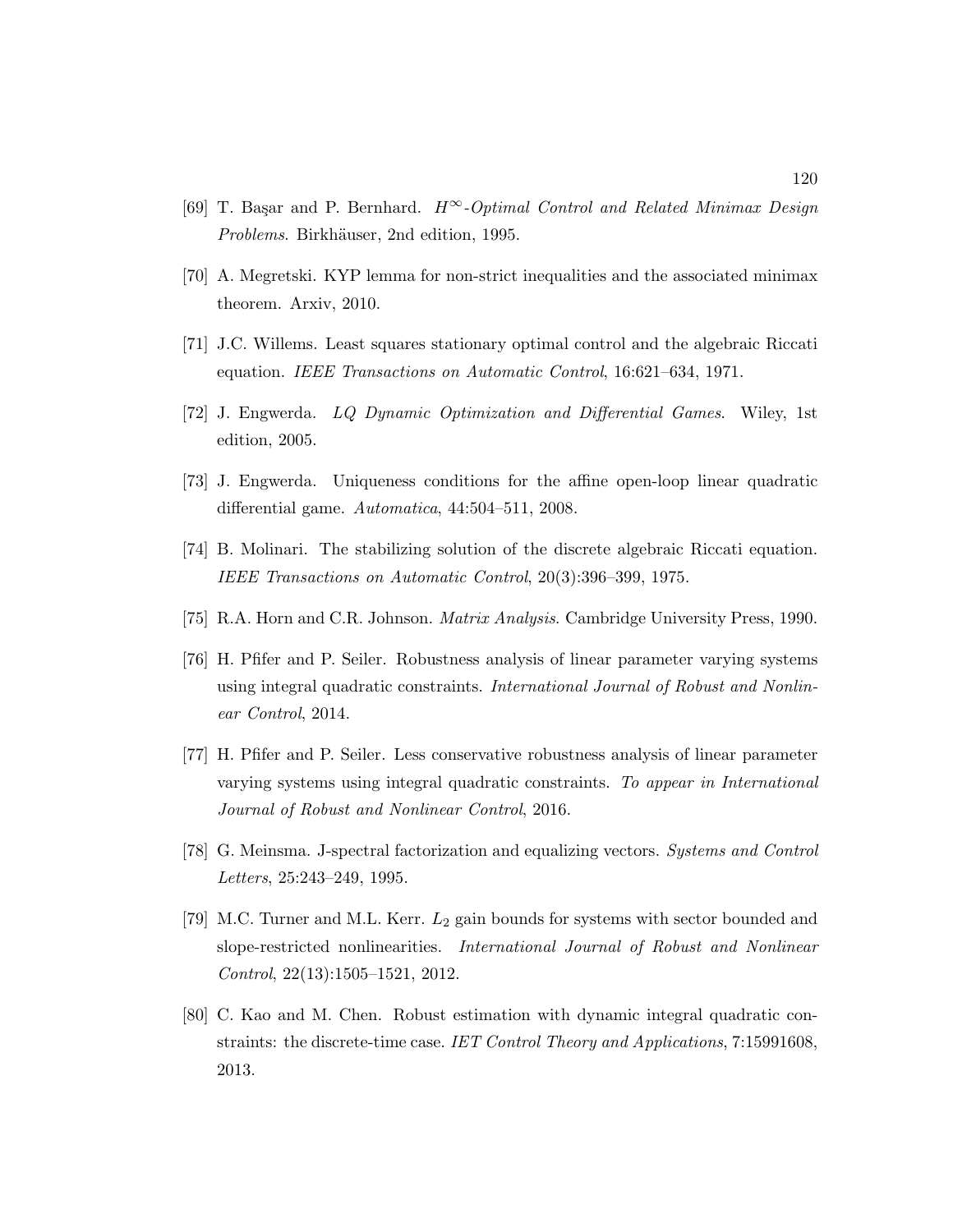- [81] H. Robbins and S. Monro. A stochastic approximation method. The Annals of Mathematical Statistics, 22(3):400–407, 1951.
- [82] L. Bottou and Y. LeCun. Large scale online learning. Advances in neural information processing systems, 16:217, 2004.
- [83] D. Blatt, A. Hero, and H. Gauchman. A convergent incremental gradient method with a constant step size. *SIAM Journal on Optimization*,  $18(1):29-51$ , 2007.
- [84] O. Costa, M. Fragoso, and R. Marques. Discrete-time Markov jump linear systems. Springer Science & Business Media, 2006.
- [85] V. Dragan, T. Morozan, and A. Stoica. Mathematical methods in robust control of discrete-time linear stochastic systems. Springer, 2010.
- [86] M. Gurbuzbalaban, A. Ozdaglar, and P. Parrilo. On the convergence rate of incremental aggregated gradient algorithms. ArXiv preprint, 2015.
- [87] M. Solodov. Incremental gradient algorithms with stepsizes bounded away from zero. Computational Optimization and Applications, 11(1):23–35, 1998.
- [88] A. Nedić and D. Bertsekas. Convergence rate of incremental subgradient algorithms. pages 223–264, 2001.
- [89] Olivier Bousquet and Léon Bottou. The tradeoffs of large scale learning. In Advances in neural information processing systems, pages 161–168, 2008.
- [90] K. Åström and B. Wittenmark. Adaptive control. Courier Corporation, 2013.
- [91] P. Ioannou and J. Sun. Robust adaptive control. Courier Corporation, 2012.
- [92] C. Edwards and S. Spurgeon. Sliding mode control: theory and applications. CRC Press, 1998.
- [93] K. Furuta. Sliding mode control of a discrete system. Systems & Control Letters, 14(2):145–152, 1990.
- [94] K. Young, V. Utkin, and U. Ozguner. A control engineer's guide to sliding mode control. IEEE transactions on control systems technology, 7(3):328–342, 1999.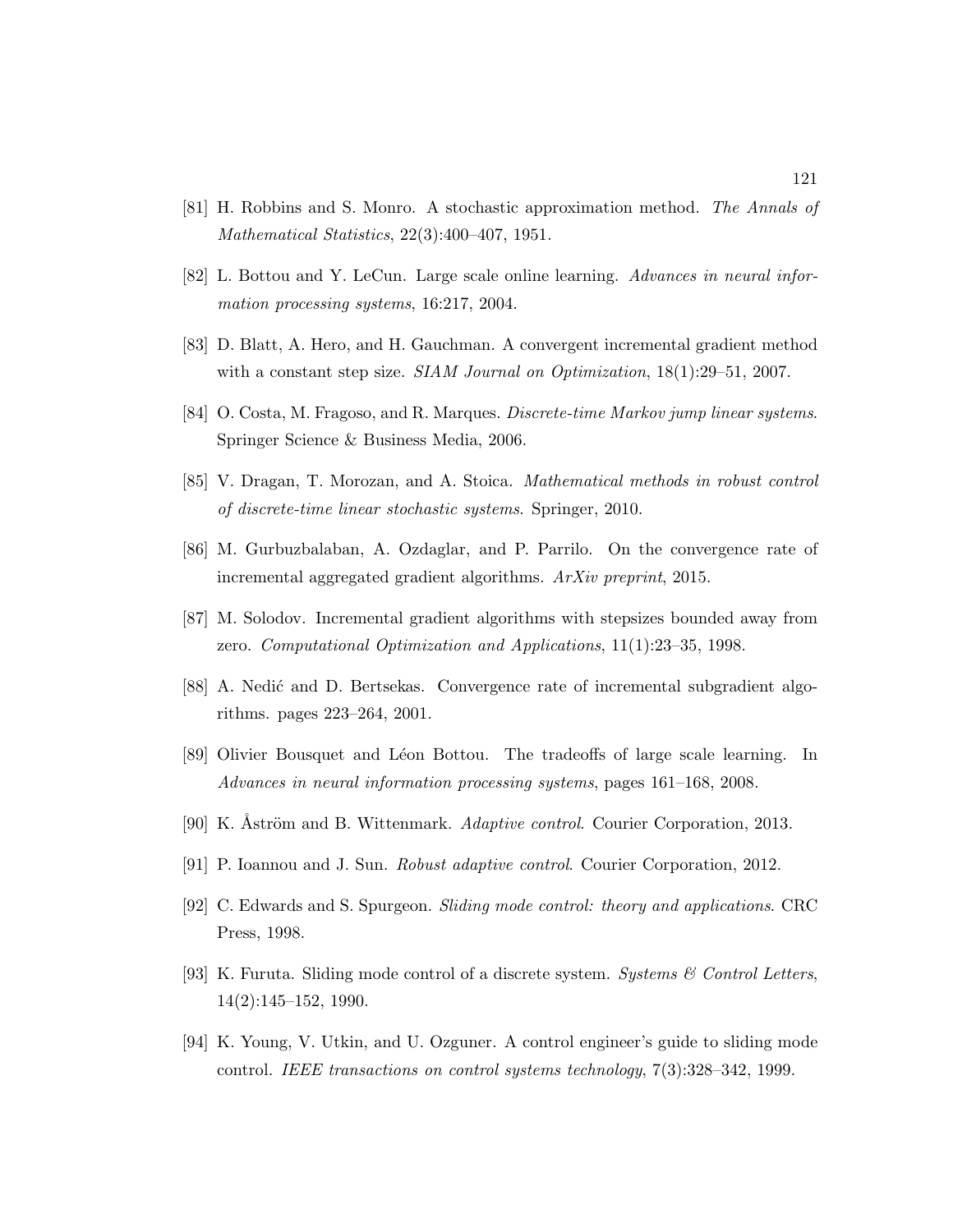- [95] E. Camacho and C. Alba. Model predictive control. Springer Science & Business Media, 2013.
- [96] C. Garcia, D. Prett, and M. Morari. Model predictive control: theory and practicea survey. Automatica, 25(3):335–348, 1989.
- [97] A. Beck and M. Teboulle. A fast iterative shrinkage-thresholding algorithm for linear inverse problems. SIAM journal on imaging sciences, 2(1):183–202, 2009.
- [98] S. Boyd, N. Parikh, E. Chu, B. Peleato, and J. Eckstein. Distributed optimization and statistical learning via the alternating direction method of multipliers. Foundations and Trends $\mathcal{R}$  in Machine Learning, 3(1):1-122, 2011.
- [99] M. Hong and Z. Luo. On the linear convergence of the alternating direction method of multipliers. arXiv preprint arXiv:1208.3922, 2012.
- [100] C. Chen, B. He, Y. Ye, and X. Yuan. The direct extension of ADMM for multiblock convex minimization problems is not necessarily convergent. Mathematical Programming, 155(1-2):57–79, 2016.
- [101] R. Sun, Z. Luo, and Y. Ye. On the expected convergence of randomly permuted ADMM. arXiv preprint arXiv:1503.06387, 2015.
- [102] M. Razaviyayn, M. Hong, and Z. Luo. A unified convergence analysis of block successive minimization methods for nonsmooth optimization. SIAM Journal on Optimization, 23(2):1126–1153, 2013.
- [103] Y. Nesterov. Efficiency of coordinate descent methods on huge-scale optimization problems. SIAM Journal on Optimization, 22(2):341–362, 2012.
- [104] J. Nocedal and S. Wright. Numerical Optimization. Springer, 2nd edition, 2006.
- [105] Y. Nesterov. Gradient methods for minimizing composite functions. Mathematical Programming, 140(1):125–161, 2013.
- [106] J. Mairal. Optimization with first-order surrogate functions. In Proceedings of The 30th International Conference on Machine Learning, pages 783–791, 2013.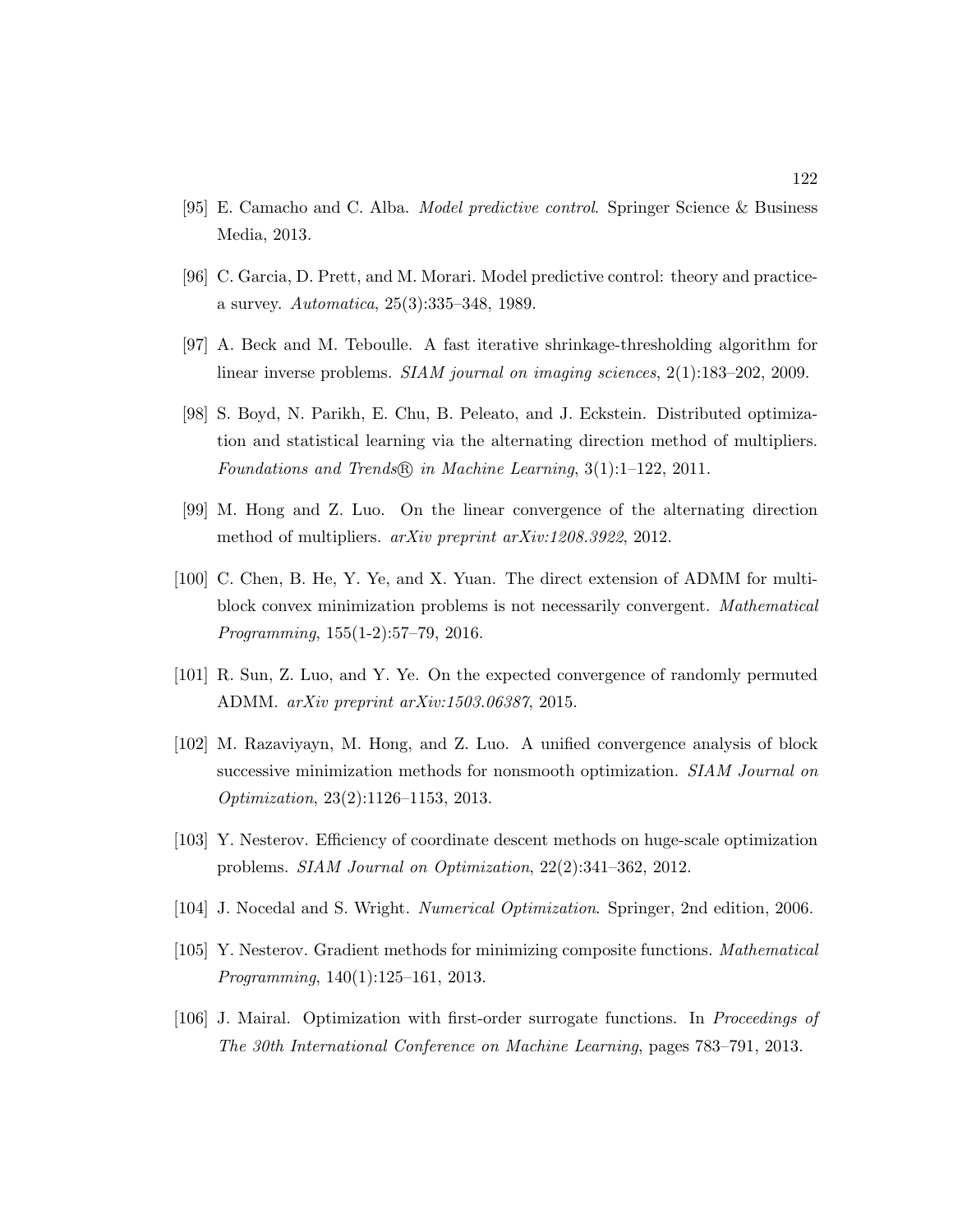- [107] S. Shalev-Shwartz and T. Zhang. Stochastic dual coordinate ascent methods for regularized loss. The Journal of Machine Learning Research, 14(1):567–599, 2013.
- [108] R. Johnson and T. Zhang. Accelerating stochastic gradient descent using predictive variance reduction. In Advances in Neural Information Processing Systems, pages 315–323, 2013.
- [109] J. Ngiam, A. Coates, A. Lahiri, B. Prochnow, Q. Le, and A. Ng. On optimization methods for deep learning. In Proceedings of the 28th International Conference on Machine Learning, pages 265–272, 2011.
- [110] B. Recht, C. Re, S. Wright, and F. Niu. Hogwild: A lock-free approach to parallelizing stochastic gradient descent. In Advances in Neural Information Processing Systems, pages 693–701, 2011.
- [111] R. Zhang and J. Kwok. Asynchronous distributed ADMM for consensus optimization. In Proceedings of the 31st International Conference on Machine Learning, pages 1701–1709, 2014.
- [112] A. Conn, K. Scheinberg, and L. Vicente. Introduction to derivative-free optimization, volume 8. SIAM, 2009.
- [113] A. Wibisono, A. Wilson, and M. Jordan. A variational perspective on accelerated methods in optimization. arXiv preprint arXiv:1603.04245, 2016.
- [114] T. Katayama. (J, J')-Spectral factorization and conjugation for discrete-time descriptor system. Circuits, Systems and Signal Processing, 15(5):649–669, 1996.
- [115] V. Ionescu, C. Oara, and M. Weiss. General matrix pencil techniques for the solution of algebraic Riccati equations: a unified approach. IEEE Transactions on Automatic Control, 42(8):1085–1097, 1997.
- [116] Vlad Ionescu and Martin Weiss. On computing the stabilizing solution of the discrete-time Riccati equation. Linear Algebra and its Applications, 174:229 – 238, 1992.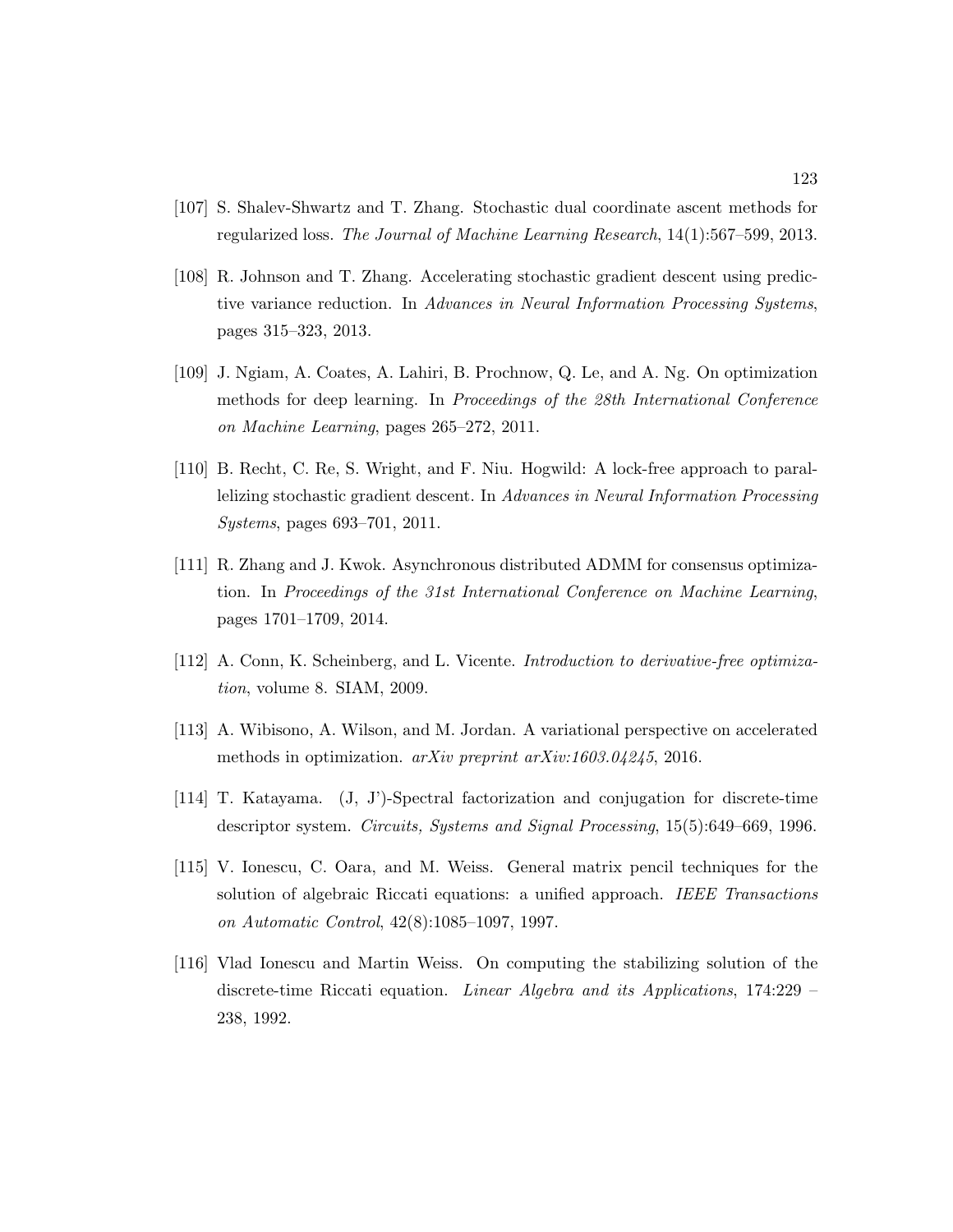### Appendix A

# IQC Multipliers and DARE Stabilizing Solutions

This appendix presents one key lemma stating that if Π satisfies the Strict-PN condition then there exists a stabilizing solution to a related DARE. The multiplier  $\Pi$  is assumed to be bounded on the unit circle but can, in general, be non-proper. Moreover, the feedthrough matrix can be singular. Hence the proof requires descriptor system notation and matrix pencil techniques to resolve both these issues. Some background on descriptor form and matrix pencil techniques can be found in [34, 114–116]. The proof in this appendix also relies on the connection between the invariant subspace of a Hamiltonian matrix and its related Riccati equation. A summary of the developments on this connection can be found in [115, Section III].

A few basic facts regarding descriptor form are provided before stating and proving the lemma. Consider a discrete-time system  $H$  in descriptor form:

$$
E\xi^{k+1} = A\xi^k + Bu^k
$$
  
\n
$$
y^k = C\xi^k + Du^k
$$
\n(A.1)

This system has the transfer function  $H(z) := C(zE-A)^{-1}B+D$ . The matrix inversion lemma can be used to show  $H^{\sim}(z) = -zB^{T}(zA^{T} - E^{T})^{-1}C^{T} + D^{T}$ . Thus  $H^{\sim}$  has the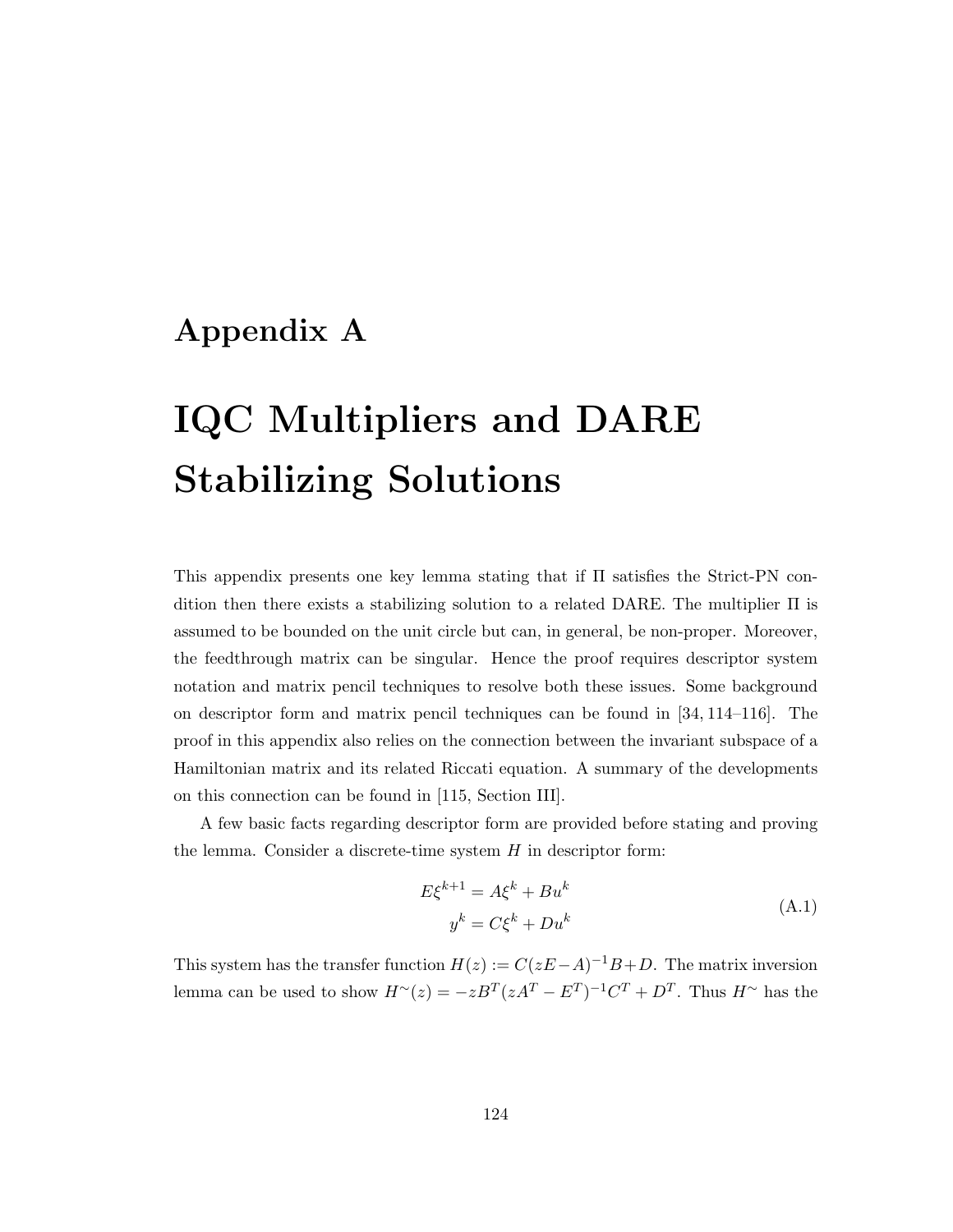following descriptor representation:

$$
AT \xik+1 = ET \xik - CT uk
$$
  

$$
yk = BT \xik+1 + DT uk
$$
 (A.2)

Next, a descriptor realization for  $H^{-1}(z)$  is

$$
\begin{bmatrix} E & 0 \\ 0 & 0 \end{bmatrix} \xi_{in}^{k+1} = \begin{bmatrix} A & B \\ C & D \end{bmatrix} \xi_{in}^{k} + \begin{bmatrix} 0 \\ -I \end{bmatrix} y^{k}
$$
\n
$$
u^{k} = \begin{bmatrix} 0 & I \end{bmatrix} \xi_{in}^{k}
$$
\n(A.3)

where  $\xi_{in} := [\xi^T \quad u^T]^T$  is the state of the inverse system  $H^{-1}$ .

These facts are used to construct the required descriptor representations for the multiplier  $\Pi$  and its inverse  $\Pi^{-1}$ . Let  $\Pi = \Psi^{\sim} M \Psi$  be any factorization with  $\Psi$  statble. Define  $Q := C_{\psi}^{T}MC_{\psi}, S := C_{\psi}^{T}MD_{\psi}$  and  $R := D_{\psi}^{T}MD_{\psi}$  where  $(A_{\psi}, B_{\psi}, C_{\psi}, D_{\psi})$  are the state matrices of  $\Psi$ . A descriptor representation for  $\Pi$  is given by:

$$
E_{\pi}\xi_{\pi}^{k+1} = A_{\pi}\xi_{\pi}^{k} + B_{\pi}u^{k}
$$
  
\n
$$
y^{k} = C_{\pi}\xi_{\pi}^{k} + D_{\pi}u^{k}
$$
\n(A.4)

where  $\xi_{\pi} \in \mathbb{R}^{2n_{\psi}}$  is the state of  $\Pi$  and the descriptor matrices are defined as:

$$
E_{\pi} := \begin{bmatrix} I & 0 \\ 0 & A_{\psi}^{T} \end{bmatrix}, \quad \begin{bmatrix} A_{\pi} \mid B_{\pi} \\ C_{\pi} \mid D_{\pi} \end{bmatrix} := \begin{bmatrix} A_{\psi} & 0 & B_{\psi} \\ -Q & I & -S \\ S^{T} & zB_{\psi}^{T} \mid R \end{bmatrix} \tag{A.5}
$$

Notice  $C_{\pi} = [S^T z B_{\psi}^T]$  and hence  $y^k$  in (A.4) partially depends on  $\xi_{\pi}^{k+1}$ . This is similar to Equation (A.2).

A descriptor representation for  $\Pi^{-1}$  is given by:

$$
E_{in}\xi_{in}^{k+1} = A_{in}\xi_{in}^k + B_{in}y^k
$$
  

$$
u^k = C_{in}\xi_{in}^k + D_{in}y^k
$$
 (A.6)

where  $\xi_{in} := [\xi_{\pi}^T, u^T]^T \in \mathbb{R}^{2n_{\psi} + (n_v + n_w)}$  is the state of  $\Pi^{-1}$  and the matrices are defined as:

$$
E_{in} := \begin{bmatrix} I & 0 & 0 \\ 0 & A_{\psi}^{T} & 0 \\ 0 & -B_{\psi}^{T} & 0 \end{bmatrix}, \ \left[ \frac{A_{in} \mid B_{in}}{C_{in} \mid D_{in}} \right] := \begin{bmatrix} A_{\psi} & 0 & B_{\psi} & 0 \\ -Q & I & -S & 0 \\ S^{T} & 0 & R & -I \\ 0 & 0 & I & 0 \end{bmatrix}
$$
(A.7)

125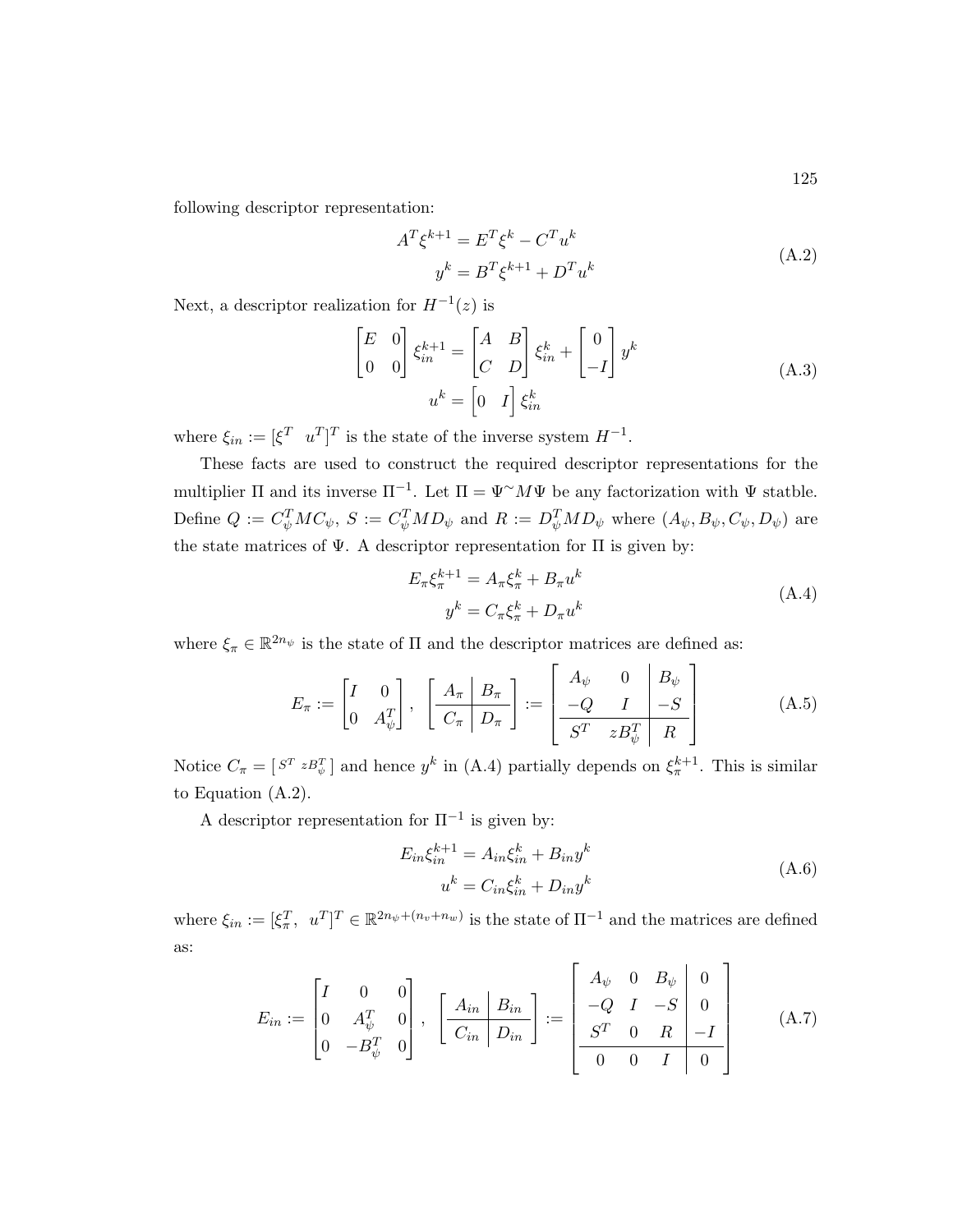It is emphasized that the filter  $\Psi$  is proper but the descriptor notation is required because  $A_{\psi}$  and/or R may be singular. In particular, if  $A_{\psi}$  is singular then  $\Psi^{\sim}$  (and hence  $\Pi$ ) is non-proper. In addition, if R is singular then  $\Pi^{-1}$  is non-proper. The lemma is now stated.

**Lemma 26.** Let  $\Pi = \Psi^{\sim} M \Psi \in \mathbb{RL}_{\infty}^{(n_v+n_w)\times(n_v+n_w)}$  be any factorization with  $\Psi \in$  $\mathbb{R} \mathbb{H}^{n_r \times (n_v+n_w)}_{\infty}$  and  $M = M^T \in \mathbb{R}^{n_r \times n_r}$ . Define  $Q := C_\psi^T M C_\psi$ ,  $S := C_\psi^T M D_\psi$  and  $R:=D_\psi^TMD_\psi$  where  $(A_\psi,B_\psi,C_\psi,D_\psi)$  are the state matrices of the filter  $\Psi$ . If  $\Pi$  is a Strict-PN multiplier then there exists a unique, real, stabilizing solution  $X = X^T$  to  $DARE(A_{\psi}, B_{\psi}, Q, R, S)$ . In addition,  $R + B_{\psi}^{T}XB_{\psi}$  is nonsingular.

*Proof.* The multiplier  $\Pi$  has  $2n_{\psi}$  zeros (possibly at  $z = \infty$ ) where  $n_{\psi}$  is the state dimension of  $\Psi$ . These zeros are symmetric about the unit disk because  $\Pi = \Pi^{\sim}$ . The block-determinant formula yields

$$
\det\left(\Pi\left(e^{j\omega}\right)\right)=\det\left(\Pi_{22}\left(e^{j\omega}\right)\right)\det\left(\Pi_{11}\left(e^{j\omega}\right)-\Pi_{12}\left(e^{j\omega}\right)\Pi_{22}^{-1}\left(e^{j\omega}\right)\Pi_{12}^*\left(e^{j\omega}\right)\right).
$$

Then the Strict-PN conditions imply that Π is nonsingular, i.e. contains no zeros, on the unit circle. Therefore  $\Pi$  has  $n_{\psi}$  zeros strictly inside the unit circle. The poles of  $\Pi^{-1}$ are the zeros of  $\Pi$  and thus the matrix pencil  $\lambda E_{in} - A_{in}$  has  $n_{\psi}$  generalized eigenvalues inside the unit disk. The generalized stable eigenspace of  $(E_{in}, A_{in})$  is spanned by the columns of some matrix  $X_s \in \mathbb{R}^{(2n_{\psi}+n_{v}+n_{w})\times n_{\psi}}$ . Hence there exists a Schur stable matrix  $\Lambda \in \mathbb{R}^{n_{\psi} \times n_{\psi}}$  such that

$$
A_{in}X_s = E_{in}X_s \Lambda. \tag{A.8}
$$

Partition  $X_s = \begin{bmatrix} X_1^T, X_2^T, X_3^T \end{bmatrix}^T$  compatibly with the blocks of  $A_{in}$  so that  $X_1, X_2 \in$  $\mathbb{R}^{n_{\psi}\times n_{\psi}}$  and  $X_3 \in \mathbb{R}^{(n_v+n_w)\times n_{\psi}}$ .

Next it is shown by contradiction that  $X_1$  is nonsingular. Assume that  $X_1$  is singular and let  $\psi^0 \in \mathbb{R}^{n_{\psi}}$  denote a non-trivial vector in the null space of  $X_1$ . This vector cannot lie in the null space of  $\begin{bmatrix} X_2 \\ Y_3 \end{bmatrix}$  $\begin{bmatrix} X_2 \ X_3 \end{bmatrix}$  otherwise  $X_s$  would not span an  $n_{\psi}$ -dimensional space.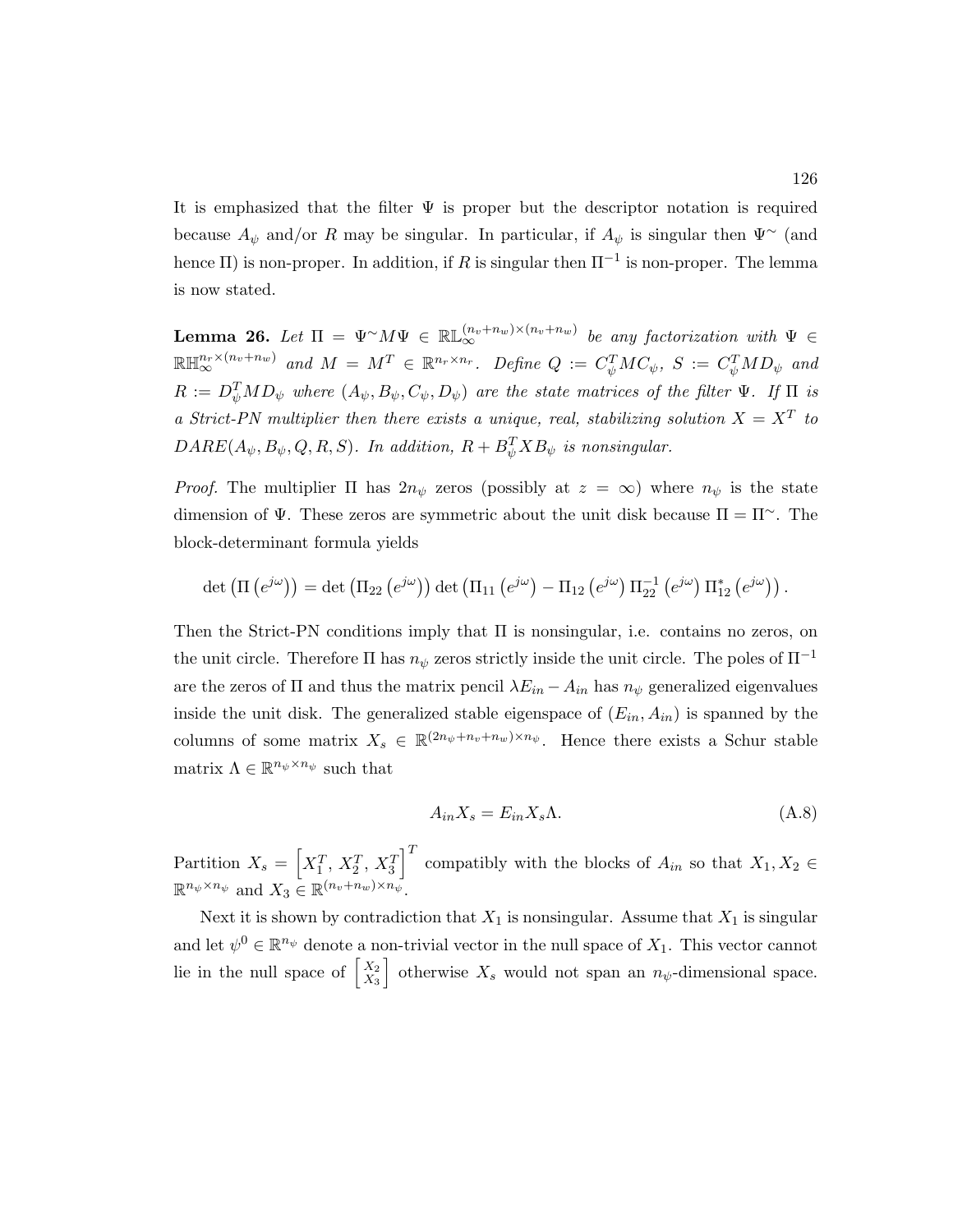Define the signals  $u, y, \xi_{\pi}$  as follows:

$$
u^{k} = \begin{cases} 0 & \text{for } k < 0\\ X_{3} \Lambda^{k} \psi^{0} & \text{for } k \ge 0 \end{cases}
$$
 (A.9)

$$
y^{k} = \begin{cases} B_{\psi}^{T} (A_{\psi}^{T})^{-k-1} X_{2} \psi^{0} & \text{for } k < 0\\ 0 & \text{for } k \ge 0 \end{cases}
$$
 (A.10)

$$
\xi_{\pi}^{k} = \begin{cases} \begin{bmatrix} 0\\ (A_{\psi}^{T})^{-k} X_{2} \psi^{0} \end{bmatrix} & \text{for } k < 0\\ \begin{bmatrix} X_{1} \\ X_{2} \end{bmatrix} \Lambda^{k} \psi^{0} & \text{for } k \ge 0 \end{cases}
$$
 (A.11)

The signals u, y, and  $\xi_{\pi}$  are all in  $\ell_2$ , <sup>1</sup> since  $A_{\psi}$  and  $\Lambda$  are Schur stable matrices. In addition,  $u, \xi_{\pi}$ , and y are input, state, and output solutions for  $\Pi$  (Equation (A.4)) with boundary condition  $\xi_{\pi}^{0} = \begin{bmatrix} 0 \\ X_{2}^{0} \end{bmatrix}$  $\left[\begin{array}{c} 0 \\ X_2\psi^0 \end{array}\right]$ . This can be directly verified for  $k < 0$ . For  $k \geq 0$ , define  $\xi_{in}^k := X_s \Lambda^k \psi^0$ . Use Equation (A.8) to show that  $\xi_{in}^k$  is a forward solution of  $\Pi^{-1}$ (Equation (A.6)) with initial condition  $\xi_{in}^0 = X_s \psi^0$  and input  $y^k = 0$ . This verifies that the signals u, y, and  $\xi_{\pi}$  defined above are also a solution to  $\Pi$  for  $k \geq 0$ . Therefore, the Fourier transforms of u and y, denoted as U and Y, satisfy

$$
Y(e^{j\omega}) = \Pi(e^{j\omega})U(e^{j\omega}) \ \forall \omega \in [0, 2\pi]
$$

Partition the signals as  $u = [u_1^T u_2^T]^T$  and  $y = [y_1^T y_2^T]^T$  such that  $u_1, y_1 \in \ell_2^{n_v}$  and  $u_2, y_2 \in \ell_2^{n_w}$ . By construction, the inner products satisfy  $\langle u_1, y_1 \rangle = \langle u_2, y_2 \rangle = 0$ . Use Parseval's theorem and the Strict-PN sign-definiteness conditions to show<sup>2</sup>:

$$
0 = \langle u_1, y_1 \rangle = \langle u_1, \Pi_{11} u_1 + \Pi_{12} u_2 \rangle \ge \langle u_1, \Pi_{12} u_2 \rangle
$$
  

$$
0 = \langle u_2, y_2 \rangle = \langle u_2, \Pi_{21} u_1 + \Pi_{22} u_2 \rangle \le \langle u_2, \Pi_{21} u_1 \rangle
$$

This immediately implies  $\langle u_1, \Pi_{11} u_1 \rangle = \langle u_2, \Pi_{22} u_2 \rangle = 0$  because  $\langle u_1, \Pi_{12} u_2 \rangle = \langle u_2, \Pi_{21} u_1 \rangle$ . The Strict-PN conditions then yield  $u_1 = u_2 = 0$  and hence  $u = y = 0$ . As a consequence  $0 = u^0 := X_3 \psi^0$  and it must be that  $X_2 \psi^0$  is non-trivial. In addition,  $u = 0$ implies that  $\xi_{\pi}^{k}$  for  $k \geq 0$  satisfies

$$
E_{\pi}\xi_{\pi}^{k+1} = A_{\pi}\xi_{\pi}^k + B_{\pi}u^k = A_{\pi}\xi_{\pi}^k
$$

127

<sup>1</sup> A slight abuse of notation is used here as these are two-sided signals.

<sup>&</sup>lt;sup>2</sup> The inner product  $\langle u_1, \Pi_{11}u_1 \rangle$  can be interpreted, via Parseval's theorem, in the frequency domain. For example,  $\langle u_1, \Pi_{11} u_1 \rangle = \frac{1}{2\pi} \int_0^{2\pi} U_1(e^{j\omega})^* \Pi_{11}(e^{j\omega}) U_1(e^{j\omega}) d\omega.$